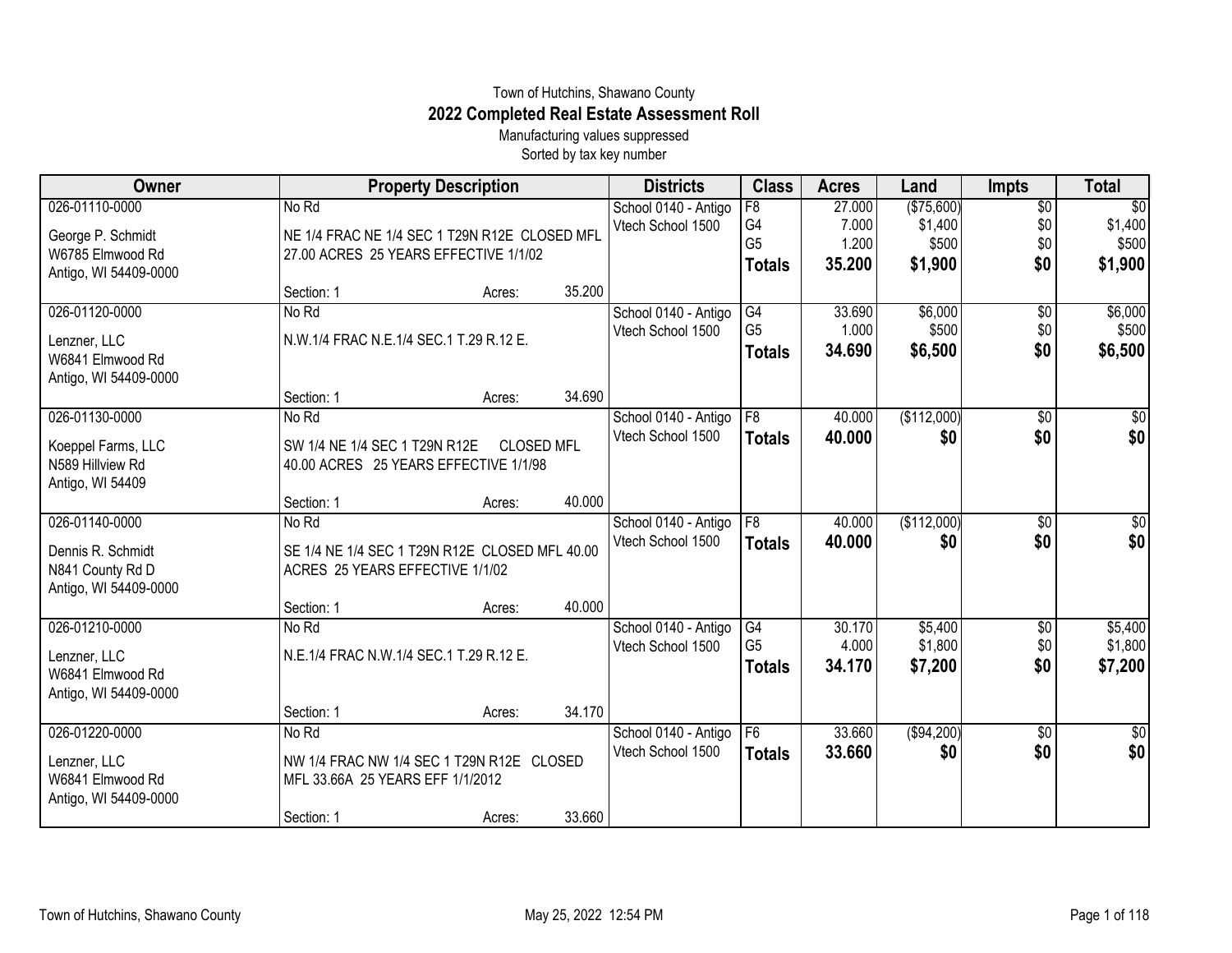| <b>Owner</b>                                                                       |                                                                                                                                     | <b>Property Description</b> |        | <b>Districts</b>                          | <b>Class</b>                                            | <b>Acres</b>                       | Land                                          | Impts                                          | <b>Total</b>                                       |
|------------------------------------------------------------------------------------|-------------------------------------------------------------------------------------------------------------------------------------|-----------------------------|--------|-------------------------------------------|---------------------------------------------------------|------------------------------------|-----------------------------------------------|------------------------------------------------|----------------------------------------------------|
| 026-01230-0000<br>Jody C. Waldvogel<br>W18850 Chickadee Ln<br>Birnamwood, WI 54414 | N12010 Hillview Rd<br>SW 1/4 NW 1/4 SEC 1 T29N R12E CLOSED MFL 37A<br>25 YEARS EFF 1/1/2020                                         |                             |        | School 0140 - Antigo<br>Vtech School 1500 | F6<br>G <sub>1</sub><br>G <sub>6</sub><br><b>Totals</b> | 37.000<br>1.000<br>2.000<br>40.000 | (\$103,600)<br>\$5,000<br>\$5,600<br>\$10,600 | $\overline{50}$<br>\$30,300<br>\$0<br>\$30,300 | $\overline{50}$<br>\$35,300<br>\$5,600<br>\$40,900 |
|                                                                                    | Section: 1                                                                                                                          | Acres:                      | 40.000 |                                           |                                                         |                                    |                                               |                                                |                                                    |
| 026-01240-0000<br>Aaron Koeppel<br>W6953 Elmwood Rd<br>Antigo, WI 54409-0000       | No Rd<br>SE 1/4 NW 1/4 SEC 1 T29N R12E CLOSED MFL 30.00<br>ACRES 50 YEARS EFFECTIVE 1/1/01                                          |                             |        | School 0140 - Antigo<br>Vtech School 1500 | F8<br>G <sub>5</sub><br><b>Totals</b>                   | 30.000<br>10.000<br>40.000         | ( \$84,000)<br>\$4,500<br>\$4,500             | \$0<br>\$0<br>\$0                              | $\overline{30}$<br>\$4,500<br>\$4,500              |
| 026-01310-0000                                                                     | Section: 1                                                                                                                          | Acres:                      | 40.000 |                                           | F8                                                      | 40.000                             | (\$112,000)                                   |                                                | \$0                                                |
| Koeppel Farms, LLC<br>N589 Hillview Rd<br>Antigo, WI 54409                         | No Rd<br>NE 1/4 SW 1/4 SEC 1 T29N R12E CLOSED MFL 40.00<br>ACRES 25 YEARS EFFECTIVE 1/1/99                                          |                             |        | School 0140 - Antigo<br>Vtech School 1500 | <b>Totals</b>                                           | 40.000                             | \$0                                           | \$0<br>\$0                                     | \$0                                                |
|                                                                                    | Section: 1                                                                                                                          | Acres:                      | 40.000 |                                           |                                                         |                                    |                                               |                                                |                                                    |
| 026-01320-0000<br>Jody C. Waldvogel<br>W18550 Chickadee Ln<br>Birnamwood, WI 54414 | No Rd<br>NW 1/4 SW 1/4 SEC 1 T29N R12E ACRES PER PLAT<br>OF SURVEY #9005788PS CLOSED MFL 24A 25<br>YEARS EFF 1/1/2012<br>Section: 1 | Acres:                      | 39.763 | School 0140 - Antigo<br>Vtech School 1500 | F6<br>G4<br><b>Totals</b>                               | 24.000<br>15.763<br>39.763         | ( \$67,200)<br>\$2,800<br>\$2,800             | \$0<br>\$0<br>\$0                              | $\overline{30}$<br>\$2,800<br>\$2,800              |
| 026-01330-0000                                                                     | No Rd                                                                                                                               |                             |        | School 0140 - Antigo                      | F8                                                      | 34.000                             | ( \$95,200)                                   | $\overline{50}$                                | $\overline{30}$                                    |
| Jody C. Waldvogel<br>W18550 Chickadee Ln<br>Birnamwood, WI 54414                   | SW 1/4 SW 1/4 SEC 1 T29N R12E ACRES PER PLAT<br>OF SURVEY #9005788PS<br>YEARS EFFECTIVE 1/1/04<br>Section: 1                        | CLOSED MFL 34A 25<br>Acres: | 39.530 | Vtech School 1500                         | G <sub>4</sub><br><b>Totals</b>                         | 5.530<br>39.530                    | \$800<br>\$800                                | \$0<br>\$0                                     | \$800<br>\$800                                     |
| 026-01340-0000<br>Koeppel Farms, LLC<br>N589 Hillview Rd<br>Antigo, WI 54409       | No Rd<br>SE 1/4 SW 1/4 SEC 1 T29N R12E CLOSED MFL 40.00<br>ACRES 25 YEARS EFFECTIVE 1/1/99                                          |                             |        | School 0140 - Antigo<br>Vtech School 1500 | F8<br><b>Totals</b>                                     | 40.000<br>40.000                   | (\$112,000)<br>\$0                            | $\overline{50}$<br>\$0                         | $\overline{50}$<br>\$0                             |
|                                                                                    | Section: 1                                                                                                                          | Acres:                      | 40.000 |                                           |                                                         |                                    |                                               |                                                |                                                    |
| 026-01410-0000<br>Todd C. Tatro<br>N1999 Trout Rd<br>Antigo, WI 54409              | W14884 Swamp Rd<br>NE 1/4 SE 1/4 SEC 1 T29N R12E CLOSED MFL 40A<br>25 YEARS EFF 1/1/09<br>Section: 1                                | Acres:                      | 40.000 | School 0140 - Antigo<br>Vtech School 1500 | F6<br><b>Totals</b>                                     | 40.000<br>40.000                   | (\$120,000)<br>\$0                            | $\overline{30}$<br>\$0                         | $\overline{50}$<br>\$0                             |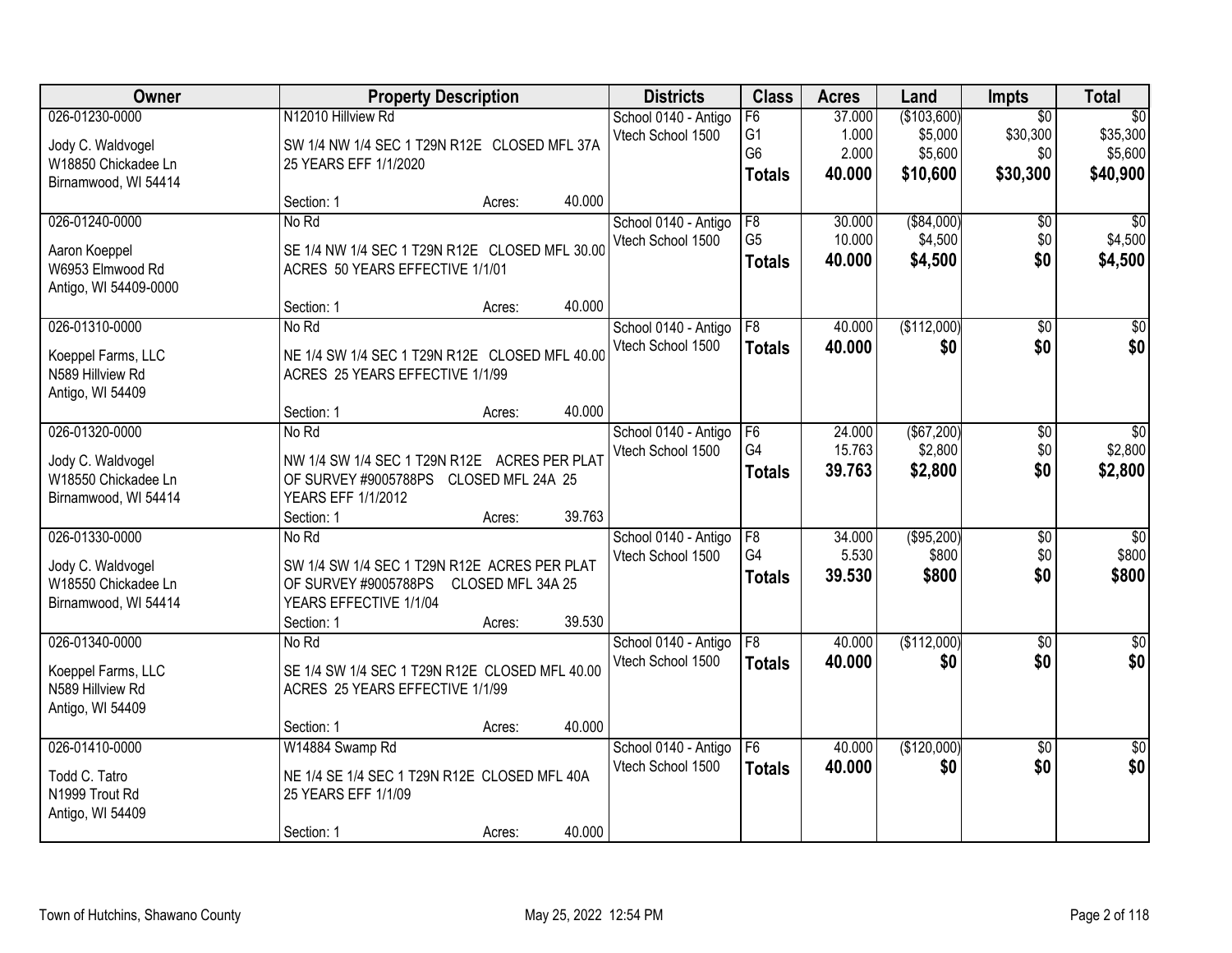| <b>Owner</b>                                         |                                                     | <b>Property Description</b> |        | <b>Districts</b>                          | <b>Class</b>         | <b>Acres</b>    | Land                | <b>Impts</b>         | <b>Total</b>        |
|------------------------------------------------------|-----------------------------------------------------|-----------------------------|--------|-------------------------------------------|----------------------|-----------------|---------------------|----------------------|---------------------|
| 026-01420-0000                                       | No Rd                                               |                             |        | School 0140 - Antigo                      | $\overline{F8}$      | 40.000          | (\$112,000)         | $\overline{60}$      | \$0                 |
| Koeppel Farms, LLC                                   | NW 1/4 SE 1/4 SEC 1 T29N R12E                       | <b>CLOSED MFL</b>           |        | Vtech School 1500                         | <b>Totals</b>        | 40.000          | \$0                 | \$0                  | \$0                 |
| N589 Hillview Rd                                     | 40.00 ACRES 50 YEARS EFFECTIVE 1/1/01               |                             |        |                                           |                      |                 |                     |                      |                     |
| Antigo, WI 54409                                     |                                                     |                             |        |                                           |                      |                 |                     |                      |                     |
|                                                      | Section: 1                                          | Acres:                      | 40.000 |                                           |                      |                 |                     |                      |                     |
| 026-01430-0000                                       | No Rd                                               |                             |        | School 0140 - Antigo                      | F8                   | 40.000          | (\$112,000)         | $\overline{50}$      | \$0                 |
| Koeppel Farms, LLC                                   | SW 1/4 SE 1/4 SEC 1 T29N R12E CLOSED MFL 40.00      |                             |        | Vtech School 1500                         | <b>Totals</b>        | 40,000          | \$0                 | \$0                  | \$0                 |
| N589 Hillview Rd                                     | ACRES 50 YEARS EFFECTIVE 1/1/01                     |                             |        |                                           |                      |                 |                     |                      |                     |
| Antigo, WI 54409                                     |                                                     |                             |        |                                           |                      |                 |                     |                      |                     |
|                                                      | Section: 1                                          | Acres:                      | 40.000 |                                           |                      |                 |                     |                      |                     |
| 026-01440-0000                                       | No Rd                                               |                             |        | School 0140 - Antigo                      | F6                   | 40.000          | (\$112,000)         | \$0                  | $\overline{50}$     |
| Todd C. Tatro                                        | SE 1/4 SE 1/4 SEC 1 T29N R12E CLOSED MFL 40A 25     |                             |        | Vtech School 1500                         | <b>Totals</b>        | 40.000          | \$0                 | \$0                  | \$0                 |
| N1999 Trout Rd                                       | <b>YEARS EFF 1/1/09</b>                             |                             |        |                                           |                      |                 |                     |                      |                     |
| Antigo, WI 54409                                     |                                                     |                             |        |                                           |                      |                 |                     |                      |                     |
| 026-02110-0000                                       | Section: 1                                          | Acres:                      | 40.000 |                                           |                      |                 |                     |                      |                     |
|                                                      | <b>Town Line Rd</b>                                 |                             |        | School 0140 - Antigo<br>Vtech School 1500 | G5<br>G <sub>6</sub> | 6.000<br>27.650 | \$3,300<br>\$55,000 | $\sqrt[6]{3}$<br>\$0 | \$3,300<br>\$55,000 |
| Randy J. Waldvogel                                   | PRT NE 1/4 FRAC NE 1/4 SEC 2 T29N R12E EX DOC       |                             |        |                                           | <b>Totals</b>        | 33.650          | \$58,300            | \$0                  | \$58,300            |
| W9957 Mapleview Rd                                   | #702914                                             |                             |        |                                           |                      |                 |                     |                      |                     |
| Antigo, WI 54409                                     |                                                     |                             | 33.650 |                                           |                      |                 |                     |                      |                     |
| 026-02120-0000                                       | Section: 2<br><b>Hillview Rd</b>                    | Acres:                      |        | School 0140 - Antigo                      | G4                   | 7.768           | \$1,400             | $\overline{50}$      | \$1,400             |
|                                                      |                                                     |                             |        | Vtech School 1500                         | G8                   | 5.000           | \$4,000             | \$0                  | \$4,000             |
| Mark A. Maus                                         | N 1/2 NW 1/4 FRAC NE 1/4 EX N 258' OF W 156' THAT   |                             |        |                                           | <b>Totals</b>        | 12.768          | \$5,400             | \$0                  | \$5,400             |
| W15646 Birch Rd                                      | PRT N OF V12 CSM P346 SEC 2 T29N R12E               |                             |        |                                           |                      |                 |                     |                      |                     |
| Antigo, WI 54409                                     | Section: 2                                          | Acres:                      | 12.768 |                                           |                      |                 |                     |                      |                     |
| 026-02120-0010                                       | N12086 Hillview Rd                                  |                             |        | School 0140 - Antigo                      | G1                   | 1.660           | \$7,300             | \$70,700             | \$78,000            |
|                                                      |                                                     |                             |        | Vtech School 1500                         | <b>Totals</b>        | 1.660           | \$7,300             | \$70,700             | \$78,000            |
| Marvin L Duchrow (Life Estate)<br>N12086 Hillview Rd | N 258'OF W 281'OF N.W.1/4 N.E.1/4 SEC.2 T.29 R.12 E |                             |        |                                           |                      |                 |                     |                      |                     |
| Antigo, WI 54409-0000                                |                                                     |                             |        |                                           |                      |                 |                     |                      |                     |
|                                                      | Section: 2                                          | Acres:                      | 1.660  |                                           |                      |                 |                     |                      |                     |
| 026-02120-0020                                       | N12030 Hillview Rd                                  |                             |        | School 0140 - Antigo                      | $\overline{G1}$      | 2.937           | \$11,000            | \$187,600            | \$198,600           |
|                                                      | PRT OF NW 1/4 FRAC NE 1/4 NKA LOT 1 V12 CSM         |                             |        | Vtech School 1500                         | G4                   | 7.000           | \$1,200             | \$0                  | \$1,200             |
| Zebulyn Dunlap<br>N12030 Hillview Rd                 | P346 MAP #3037 & PRT NE 1/4 FRAC NE 1/4 DES IN      |                             |        |                                           | <b>Totals</b>        | 9.937           | \$12,200            | \$187,600            | \$199,800           |
| Antigo, WI 54409                                     | DOC #702914 SEC 2 T29N R12E                         |                             |        |                                           |                      |                 |                     |                      |                     |
|                                                      | Section: 2                                          | Acres:                      | 9.937  |                                           |                      |                 |                     |                      |                     |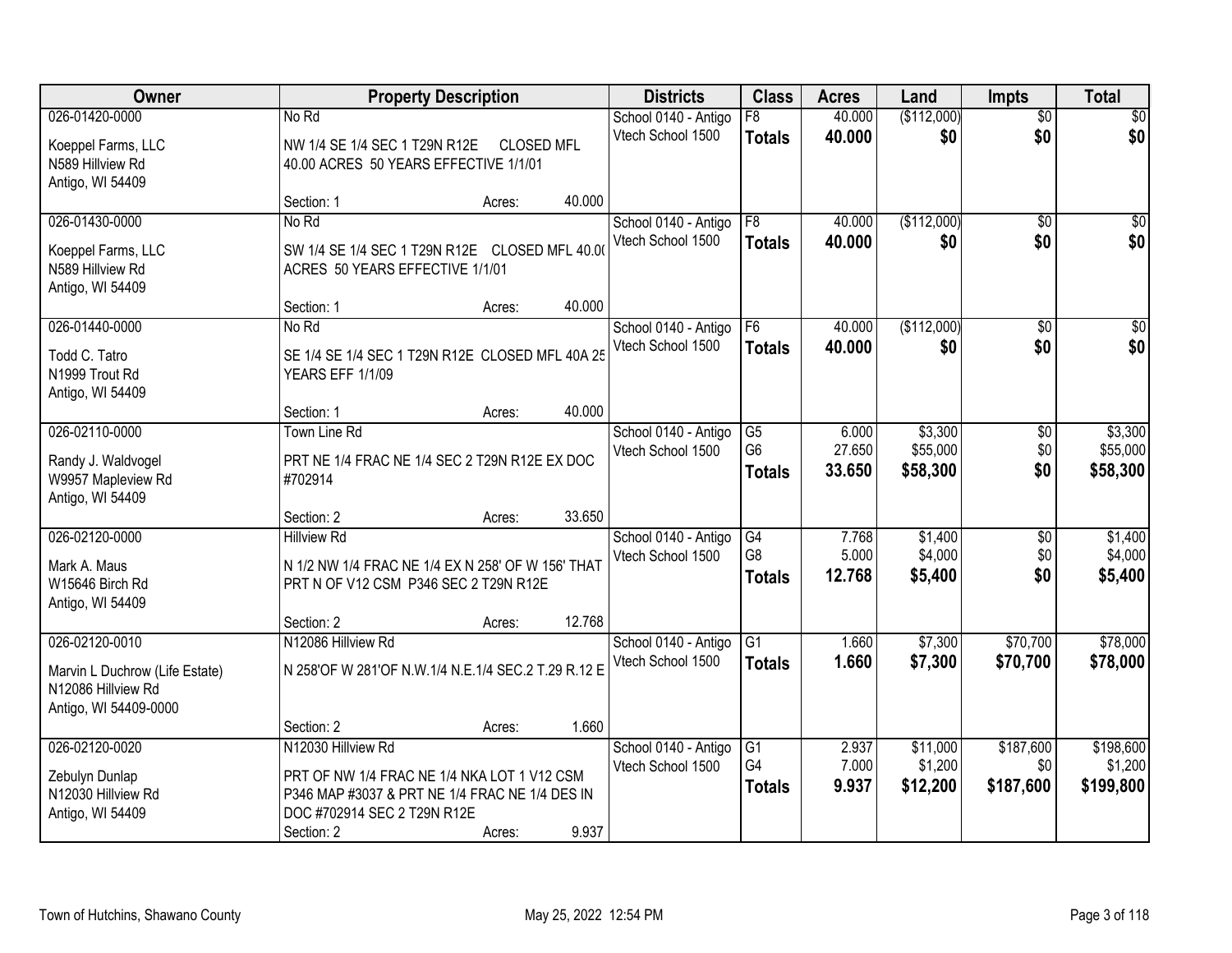| Owner                 | <b>Property Description</b>                      |        |        | <b>Districts</b>     | <b>Class</b>    | <b>Acres</b> | Land     | <b>Impts</b>    | <b>Total</b> |
|-----------------------|--------------------------------------------------|--------|--------|----------------------|-----------------|--------------|----------|-----------------|--------------|
| 026-02120-0030        | <b>Hillview Rd</b>                               |        |        | School 0140 - Antigo | G4              | 9.165        | \$1,800  | $\overline{50}$ | \$1,800      |
| Mark A. Maus          | S 1/2 NW 1/4 FRAC NE 1/4 PRT EXCLUDING V12 CSM   |        |        | Vtech School 1500    | G8              | 1.000        | \$1,400  | \$0             | \$1,400      |
| W15646 Birch Rd       | P346 SEC 2 T29N R12E                             |        |        |                      | <b>Totals</b>   | 10.165       | \$3,200  | \$0             | \$3,200      |
| Antigo, WI 54409      |                                                  |        |        |                      |                 |              |          |                 |              |
|                       | Section: 2                                       | Acres: | 10.165 |                      |                 |              |          |                 |              |
| 026-02130-0000        | N11952 Hillview Rd                               |        |        | School 0140 - Antigo | G1              | 1.940        | \$8,300  | \$167,400       | \$175,700    |
| Jason A. Lenzner      | PRT OF THE SW 1/4 NE 1/4 NKA LOT 2 V12 CSM P237  |        |        | Vtech School 1500    | G <sub>5</sub>  | 4.000        | \$4,000  | \$0             | \$4,000      |
| N11952 Hillview Rd    | MAP #2981 SEC 2 T29N R12E                        |        |        |                      | G <sub>6</sub>  | 19.440       | \$31,100 | \$0             | \$31,100     |
| Antigo, WI 54409      |                                                  |        |        |                      | <b>Totals</b>   | 25.380       | \$43,400 | \$167,400       | \$210,800    |
|                       | Section: 2                                       | Acres: | 25.380 |                      |                 |              |          |                 |              |
| 026-02130-0010        | N11998 Hillview Rd                               |        |        | School 0140 - Antigo | G1              | 3.920        | \$13,700 | \$55,700        | \$69,400     |
| Paul J. Reichert      | PRT OF THE SW 1/4 NE 1/4 NKA LOT 1 V12 CSM P237  |        |        | Vtech School 1500    | <b>Totals</b>   | 3.920        | \$13,700 | \$55,700        | \$69,400     |
| N11998 Hillview Rd    | MAP #2981 SEC 2 T29N R12E                        |        |        |                      |                 |              |          |                 |              |
| Mattoon, WI 54450     |                                                  |        |        |                      |                 |              |          |                 |              |
|                       | Section: 2                                       | Acres: | 3.920  |                      |                 |              |          |                 |              |
| 026-02130-0020        | N11932 Hillview Rd                               |        |        | School 0140 - Antigo | G1              | 1.320        | \$6,100  | \$137,000       | \$143,100    |
| <b>Edward Artz</b>    | W 240'OF N 240'OF S 560'OF S.W.1/4 N.E.1/4 SEC.2 |        |        | Vtech School 1500    | <b>Totals</b>   | 1.320        | \$6,100  | \$137,000       | \$143,100    |
| N11932 Hillview Rd    | T.29 R.12 E.                                     |        |        |                      |                 |              |          |                 |              |
| Antigo, WI 54409-0000 |                                                  |        |        |                      |                 |              |          |                 |              |
|                       | Section: 2                                       | Acres: | 1.320  |                      |                 |              |          |                 |              |
| 026-02130-0030        | N11902 Hillview Rd                               |        |        | School 0140 - Antigo | G1              | 2.000        | \$8,500  | \$29,400        | \$37,900     |
| Steven J. Maus        | S 330'OF S.W.1/4 N.E.1/4 SEC.2 T.29 R.12 E.      |        |        | Vtech School 1500    | G <sub>6</sub>  | 8.000        | \$22,400 | \$0             | \$22,400     |
| N11902 Hillview Rd    |                                                  |        |        |                      | <b>Totals</b>   | 10.000       | \$30,900 | \$29,400        | \$60,300     |
| Antigo, WI 54409-0000 |                                                  |        |        |                      |                 |              |          |                 |              |
|                       | Section: 2                                       | Acres: | 10.000 |                      |                 |              |          |                 |              |
| 026-02140-0000        | Hutchwood Rd                                     |        |        | School 0140 - Antigo | G4              | 1.000        | \$200    | $\overline{60}$ | \$200        |
| Randy J. Waldvogel    | SE 1/4 NE 1/4 EX S 2 RDS SEC 2 T29N R12E         |        |        | Vtech School 1500    | G8              | 38.000       | \$53,200 | \$0             | \$53,200     |
| W9957 Mapleview Rd    |                                                  |        |        |                      | <b>Totals</b>   | 39.000       | \$53,400 | \$0             | \$53,400     |
| Antigo, WI 54409      |                                                  |        |        |                      |                 |              |          |                 |              |
|                       | Section: 2                                       | Acres: | 39.000 |                      |                 |              |          |                 |              |
| 026-02210-0000        | W15171 Hutchwood Rd                              |        |        | School 0140 - Antigo | $\overline{G1}$ | 2.000        | \$8,500  | \$2,500         | \$11,000     |
| Welch Kids, LLC       | PRT NE 1/4 FRAC NW 1/4 EX E 330' OF S 495' OF N  |        |        | Vtech School 1500    | G4              | 1.000        | \$200    | \$0             | \$200        |
| 2339 N Cedar Rd       | 825' SEC 2 T29N R12E NKA LOT 1 V25 CSM P59 MAP   |        |        |                      | <b>Totals</b>   | 3.000        | \$8,700  | \$2,500         | \$11,200     |
| Luther, MI 49656      | #4469                                            |        |        |                      |                 |              |          |                 |              |
|                       | Section: 2                                       | Acres: | 3.000  |                      |                 |              |          |                 |              |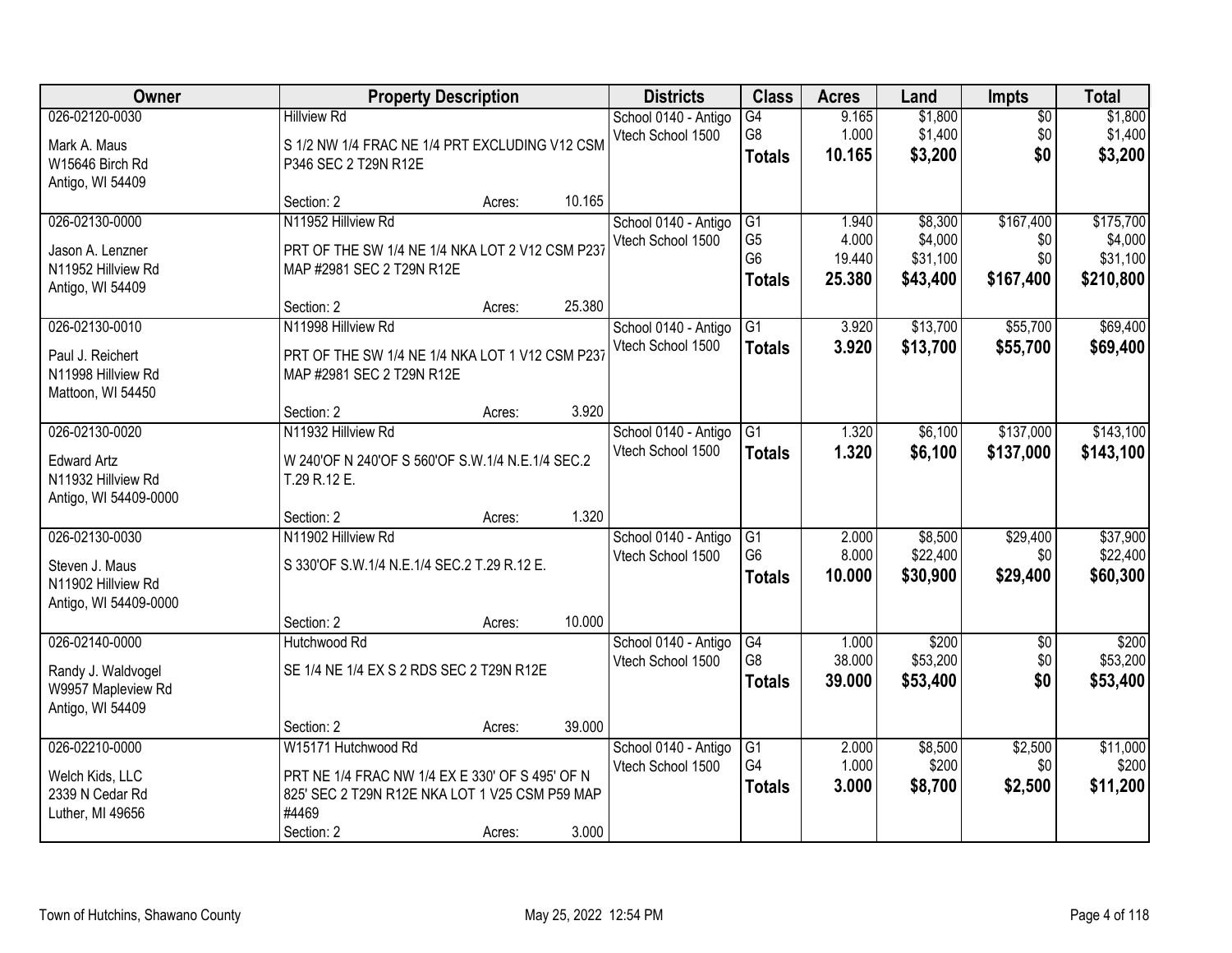| Owner                  | <b>Property Description</b>                          | <b>Districts</b>     | <b>Class</b>   | <b>Acres</b> | Land     | <b>Impts</b>    | <b>Total</b> |
|------------------------|------------------------------------------------------|----------------------|----------------|--------------|----------|-----------------|--------------|
| 026-02210-0010         | N12055 Hillview Rd                                   | School 0140 - Antigo | G1             | 3.750        | \$13,200 | \$134,500       | \$147,700    |
| Joseph M. Metko        | E 330'OF S 495'OF N 825'OF N.E.1/4 FRAC N.W.1/4      | Vtech School 1500    | <b>Totals</b>  | 3.750        | \$13,200 | \$134,500       | \$147,700    |
| N12055 Hillview Rd     | SEC.2 T.29 R.12 E.                                   |                      |                |              |          |                 |              |
| Antigo, WI 54409-0000  |                                                      |                      |                |              |          |                 |              |
|                        | 3.750<br>Section: 2<br>Acres:                        |                      |                |              |          |                 |              |
| 026-02210-0020         |                                                      | School 0140 - Antigo | G4             | 45.880       | \$7,500  | \$0             | \$7,500      |
| Welch Kids, LLC        | PRT NE 1/2 FRAC NW 1/4 SEC 2 T29N R12E NKA LOT       | Vtech School 1500    | G <sub>5</sub> | 5.500        | \$2,000  | \$0             | \$2,000      |
| 2339 N Cedar Rd        | 2 V25 CSM P59 MAP #4469                              |                      | G <sub>8</sub> | 3.880        | \$5,400  | \$0             | \$5,400      |
| Luther, MI 49656       |                                                      |                      | <b>Totals</b>  | 55.260       | \$14,900 | \$0             | \$14,900     |
|                        | 55.260<br>Section: 2<br>Acres:                       |                      |                |              |          |                 |              |
| 026-02220-0000         | W15243 Hutchwood Rd                                  | School 0140 - Antigo | G2             | 1.500        | \$4,200  | \$0             | \$4,200      |
| Welch Kids, LLC        | PRT NW 1/4 FRAC NW 1/4 EX PRT DES V724 P458          | Vtech School 1500    | G4             | 2.620        | \$500    | \$0             | \$500        |
| 2339 N Cedar Rd        | SEC 2 T29N R12E NKA LOT 3 V25 CSM P59 MAP            |                      | <b>Totals</b>  | 4.120        | \$4,700  | \$0             | \$4,700      |
| Luther, MI 49656       | #4469W15243 HUTCHWOOD RD-CELL TOWER                  |                      |                |              |          |                 |              |
|                        | 4.120<br>Section: 2<br>Acres:                        |                      |                |              |          |                 |              |
| 026-02220-0010         | W15247 Hutchwood Rd                                  | School 0140 - Antigo | G4             | 18.980       | \$3,300  | $\overline{50}$ | \$3,300      |
| Edward J. Welch        | W 1/2 OF W 1/2 FRAC N.W.1/4 DES V.724 P.458 SEC.2    | Vtech School 1500    | G7             | 1.000        | \$3,800  | \$9,200         | \$13,000     |
| W8115 Greendale Dr     | T.29 R.12 E.                                         |                      | <b>Totals</b>  | 19.980       | \$7,100  | \$9,200         | \$16,300     |
| Merrill, WI 54452-0000 |                                                      |                      |                |              |          |                 |              |
|                        | 19.980<br>Section: 2<br>Acres:                       |                      |                |              |          |                 |              |
| 026-02230-0000         | No Rd                                                | School 0140 - Antigo | G4             | 19.550       | \$2,200  | \$0             | \$2,200      |
| Welch Kids, LLC        | SW 1/4 NW 1/4 EX PRT DES V724 P458 SEC 2 T29N        | Vtech School 1500    | G <sub>5</sub> | 1.000        | \$100    | \$0             | \$100        |
| 2339 N Cedar Rd        | R <sub>12</sub> E                                    |                      | G <sub>8</sub> | 7.000        | \$9,800  | \$0             | \$9,800      |
| Luther, MI 49656       |                                                      |                      | <b>Totals</b>  | 27.550       | \$12,100 | \$0             | \$12,100     |
|                        | 27.550<br>Section: 2<br>Acres:                       |                      |                |              |          |                 |              |
| 026-02240-0000         | <b>Hillview Rd</b>                                   | School 0140 - Antigo | G4             | 28.091       | \$3,100  | $\overline{50}$ | \$3,100      |
| Welch Kids, LLC        | SE 1/4 NW 1/4 EX E 242' OF S 180' OF N 1811.25' OF E | Vtech School 1500    | G <sub>5</sub> | 5.700        | \$3,100  | \$0             | \$3,100      |
| 2339 N Cedar Rd        | 1/2 OF NW 1/4 & EX PRT DES V803 P275 SEC 2 T29N      |                      | G <sub>8</sub> | 2.000        | \$2,800  | \$0             | \$2,800      |
| Luther, MI 49656       | <b>R12E</b>                                          |                      | <b>Totals</b>  | 35.791       | \$9,000  | \$0             | \$9,000      |
|                        | 35.791<br>Section: 2<br>Acres:                       |                      |                |              |          |                 |              |
| 026-02240-0010         | N11967 Hillview Rd                                   | School 0140 - Antigo | G1             | 4.209        | \$14,500 | \$101,100       | \$115,600    |
| Paul G. Schroder       | SE 1/4 NW 1/4 COM N 1/4 COR TH S 1631.25' TO POB     | Vtech School 1500    | <b>Totals</b>  | 4.209        | \$14,500 | \$101,100       | \$115,600    |
| N11967 Hillview Rd     | TH CON S 580.48' TH W 330' TH N 400.49' TH NE        |                      |                |              |          |                 |              |
| Antigo, WI 54409       | 182.71' TH SE 261.84' TO POB SEC 2 T29N R12E         |                      |                |              |          |                 |              |
|                        | 4.209<br>Section: 2<br>Acres:                        |                      |                |              |          |                 |              |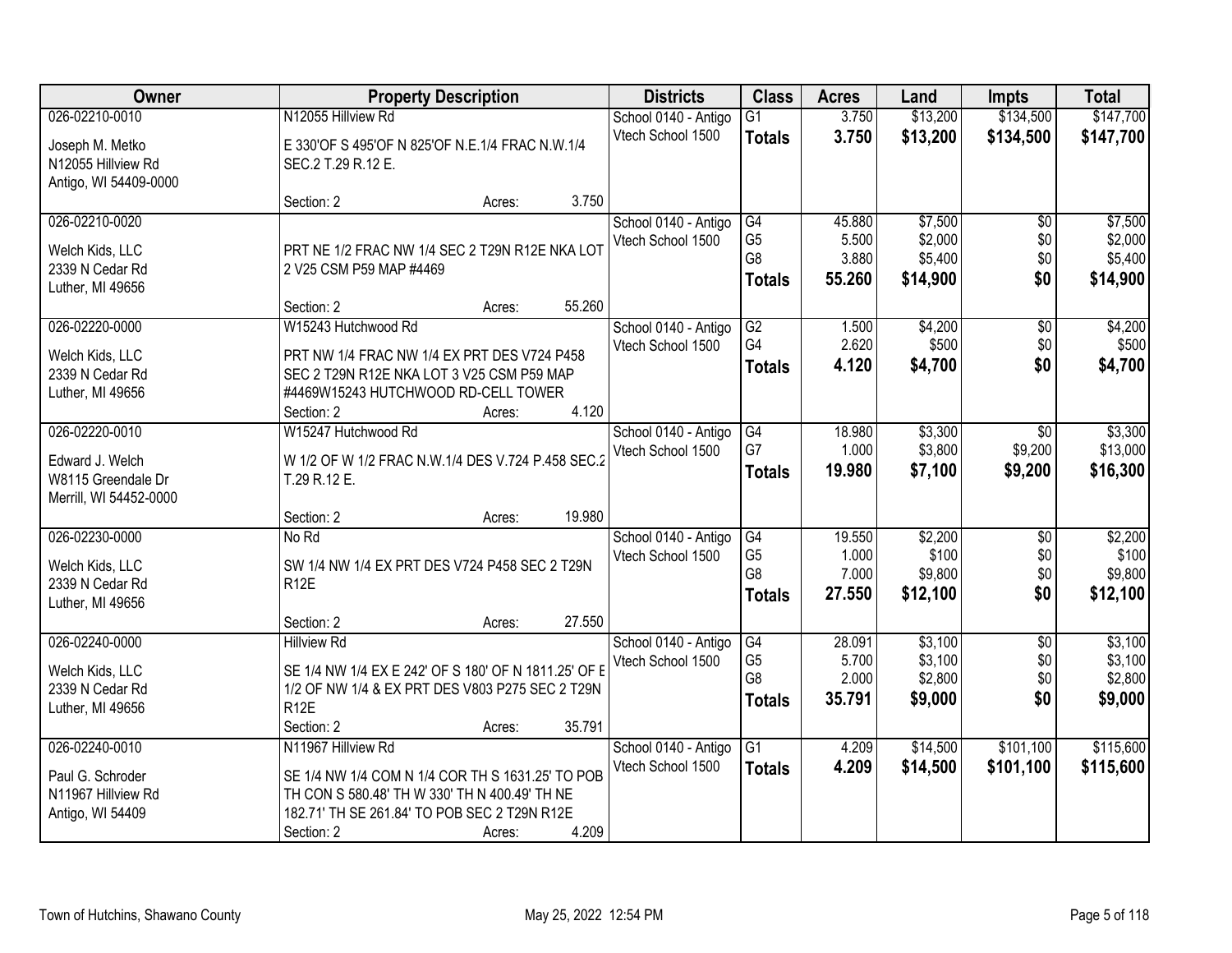| Owner                 | <b>Property Description</b>                       |                   | <b>Districts</b>     | <b>Class</b>         | <b>Acres</b>    | Land               | Impts           | <b>Total</b>       |
|-----------------------|---------------------------------------------------|-------------------|----------------------|----------------------|-----------------|--------------------|-----------------|--------------------|
| 026-02310-0000        | <b>Hillview Rd</b>                                |                   | School 0140 - Antigo | $\overline{F8}$      | 35.000          | ( \$98,000)        | $\overline{30}$ | $\overline{50}$    |
| Joseph M. Metko       | NE 1/4 SW 1/4 SEC 2 T29N R12E CLOSED MFL 35.00    |                   | Vtech School 1500    | G1                   | 1.000           | \$5,000            | \$200           | \$5,200            |
| N12055 Hillview Rd    | ACRES 25 YEARS EFFECTIVE 1/1/00                   |                   |                      | G <sub>5</sub>       | 4.000           | \$4,000            | \$0             | \$4,000            |
| Antigo, WI 54409-0000 |                                                   |                   |                      | <b>Totals</b>        | 40.000          | \$9,000            | \$200           | \$9,200            |
|                       | Section: 2                                        | 40.000<br>Acres:  |                      |                      |                 |                    |                 |                    |
| 026-02320-0000        | No Rd                                             |                   | School 0140 - Antigo | F8                   | 15.000          | (\$42,000)         | $\overline{50}$ | $\overline{50}$    |
| Joseph M. Metko       | E 1/2 OF NW 1/4 SW 1/4 SEC 2 T29N R12E CLOSED     |                   | Vtech School 1500    | G <sub>5</sub>       | 5.000           | \$5,000            | \$0             | \$5,000            |
| N12055 Hillview Rd    | MFL 15.00 ACRES 25 YEARS EFFECTIVE 1/1/00         |                   |                      | <b>Totals</b>        | 20.000          | \$5,000            | \$0             | \$5,000            |
| Antigo, WI 54409-0000 |                                                   |                   |                      |                      |                 |                    |                 |                    |
|                       | Section: 2                                        | 20.000<br>Acres:  |                      |                      |                 |                    |                 |                    |
| 026-02320-0010        | No Rd                                             |                   | School 0140 - Antigo | F8                   | 19.000          | ( \$53,200)        | \$0             | \$0                |
| Joseph M. Metko       | W 1/2 OF NW 1/4 SW 1/4 SEC 2 T29N R12E CLOSED     |                   | Vtech School 1500    | G <sub>5</sub>       | 1.000           | \$1,000            | \$0             | \$1,000            |
| N12055 Hillview Rd    | MFL 19.00 ACRES 25 YEARS EFFECTIVE 1/1/00         |                   |                      | <b>Totals</b>        | 20.000          | \$1,000            | \$0             | \$1,000            |
| Antigo, WI 54409-0000 |                                                   |                   |                      |                      |                 |                    |                 |                    |
|                       | Section: 2                                        | 20.000<br>Acres:  |                      |                      |                 |                    |                 |                    |
| 026-02330-0000        | N11711 Hillview Rd                                |                   | School 0140 - Antigo | G1                   | 1.000           | \$5,000            | \$80,500        | \$85,500           |
| Wayne C. Pribbernow   | SW 1/4 SW 1/4 SEC 2 T29N R12E                     |                   | Vtech School 1500    | G <sub>5</sub>       | 15.000          | \$8,300            | \$0             | \$8,300            |
| W601 Hacker Rd        |                                                   |                   |                      | G <sub>6</sub>       | 24.000          | \$72,000           | \$0             | \$72,000           |
| Brillion, WI 54110    |                                                   |                   |                      | <b>Totals</b>        | 40.000          | \$85,300           | \$80,500        | \$165,800          |
|                       | Section: 2                                        | 40.000<br>Acres:  |                      |                      |                 |                    |                 |                    |
| 026-02340-0000        | N11721 Hillview Rd                                |                   | School 0140 - Antigo | G <sub>1</sub>       | 1.000           | \$5,000            | \$139,400       | \$144,400          |
| Michael D. Wilhelm    | PRT OF S.E.1/4 S.W.1/4 KNOWN AS LOT 1 CERT SUR    |                   | Vtech School 1500    | G4                   | 5.500           | \$700              | \$0             | \$700              |
| N11721 Hillview Rd    | REC V.10 P.159 MAP #2655 SEC.2 T.29N R.12 E.      |                   |                      | G <sub>5</sub>       | 1.500           | \$1,500            | \$0             | \$1,500            |
| Antigo, WI 54409-0000 |                                                   |                   |                      | G <sub>8</sub>       | 26.483          | \$25,100           | \$0             | \$25,100           |
|                       | Section: 2                                        | 34.483<br>Acres:  |                      | <b>Totals</b>        | 34.483          | \$32,300           | \$139,400       | \$171,700          |
| 026-02340-0010        | N11759 Hillview Rd                                |                   | School 0140 - Antigo | $\overline{G1}$      | 4.749           | \$15,900           | \$115,200       | \$131,100          |
| Jesse D. Glatz        | PRT OF S.E.1/4 S.W.1/4 KNOWN AS LOT 2 CERT SUR    |                   | Vtech School 1500    | <b>Totals</b>        | 4.749           | \$15,900           | \$115,200       | \$131,100          |
| N11759 Hillview Rd    | REC V.10 P.159 MAP #2655 SEC.2 T.29N R.12 E.      |                   |                      |                      |                 |                    |                 |                    |
| Antigo, WI 54409-0000 |                                                   |                   |                      |                      |                 |                    |                 |                    |
|                       | Section: 2                                        | 4.749<br>Acres:   |                      |                      |                 |                    |                 |                    |
| 026-02410-0000        | No Rd                                             |                   | School 0140 - Antigo | F6                   | 15.000          | (\$21,000)         | $\overline{50}$ | $\overline{30}$    |
| Jody C. Waldvogel     | PRT N 1/2 SE 1/4 AND PRT SE 1/4 SE 1/4 SEC 2 T29N |                   | Vtech School 1500    | F <sub>8</sub>       | 27.740          | (\$38,800)         | \$0             | \$0                |
| W18550 Chickadee Ln   | R12E NKA LOT 2 CSM MAP #4600                      | <b>CLOSED MFL</b> |                      | G4<br>G <sub>8</sub> | 24.250<br>1.000 | \$4,100<br>\$1,400 | \$0<br>\$0      | \$4,100<br>\$1,400 |
| Birnamwood, WI 54414  | 27.74 ACRES 25 YEARS EFFECTIVE 1/1/04             |                   |                      |                      | 67.990          | \$5,500            | \$0             | \$5,500            |
|                       | Section: 2                                        | 67.990<br>Acres:  |                      | <b>Totals</b>        |                 |                    |                 |                    |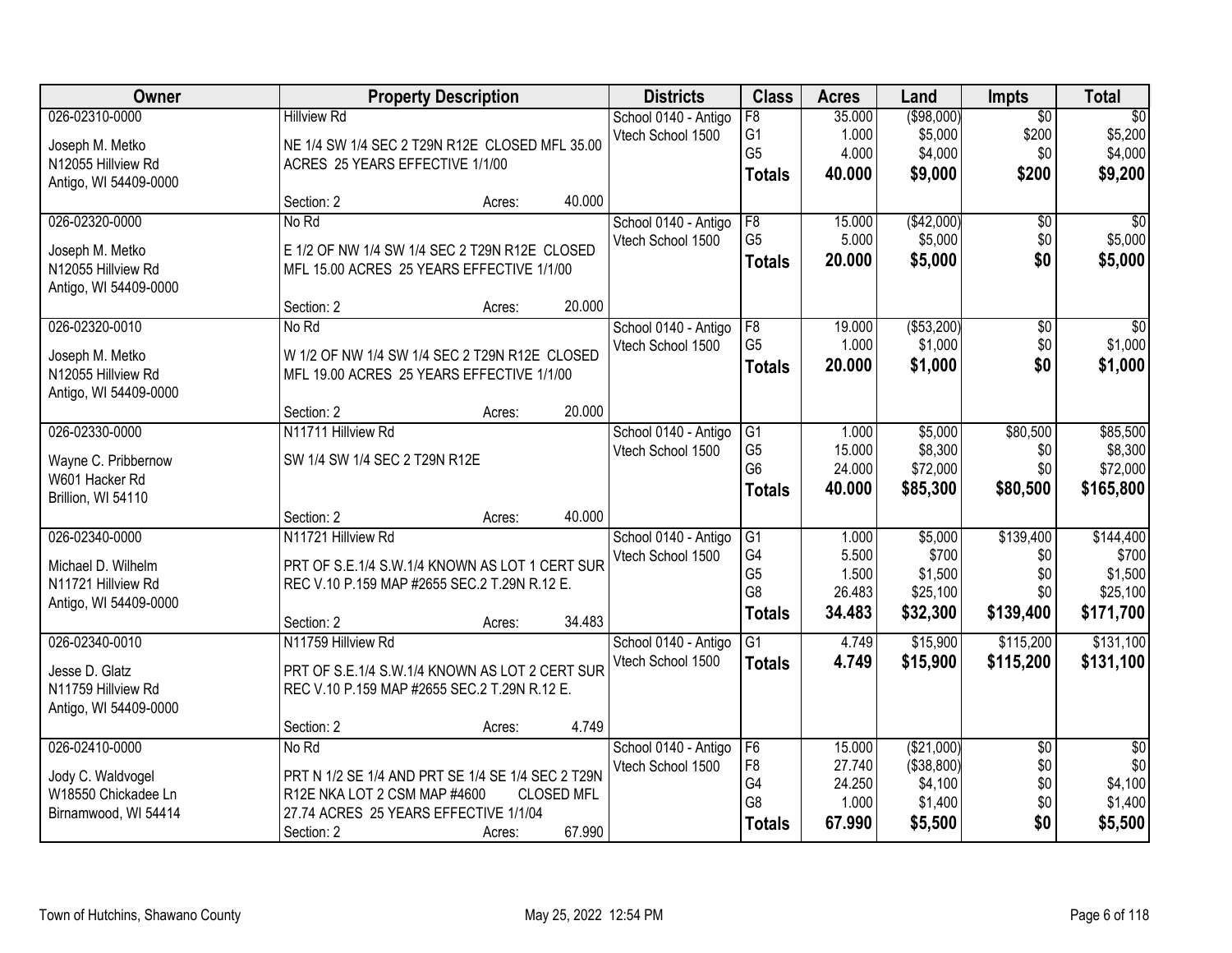| Owner                                      | <b>Property Description</b>                                          | <b>Districts</b>     | <b>Class</b>         | <b>Acres</b>   | Land                   | <b>Impts</b>    | <b>Total</b>            |
|--------------------------------------------|----------------------------------------------------------------------|----------------------|----------------------|----------------|------------------------|-----------------|-------------------------|
| 026-02420-0000                             | <b>Hillview Rd</b>                                                   | School 0140 - Antigo | $\overline{F8}$      | 26.000         | ( \$36,400)            | $\overline{50}$ | $\sqrt{50}$             |
| Gregory J. Waldvogel                       | PRT NW 1/4 SE 1/4 SEC 2 T29N R12E NKA LOT 1 CSM                      | Vtech School 1500    | G4                   | 2.460          | \$300                  | \$0             | \$300                   |
| N657 Center St                             | CLOSED MFL 26A 25 YEARS<br>MAP #4600                                 |                      | <b>Totals</b>        | 28.460         | \$300                  | \$0             | \$300                   |
| Phlox, WI 54464                            | EFFECTIVE 1/1/04                                                     |                      |                      |                |                        |                 |                         |
|                                            | 28.460<br>Section: 2<br>Acres:                                       |                      |                      |                |                        |                 |                         |
| 026-02430-0000                             | <b>Hillview Rd</b>                                                   | School 0140 - Antigo | G1                   | 2.000          | \$8,500                | \$8,600         | \$17,100                |
| Joseph J. Artz                             | SW 1/4 SE 1/4 THE NORTH 30 ACRES EX THE N 170'                       | Vtech School 1500    | G <sub>5</sub>       | 8.732          | \$3,900                | \$0             | \$3,900                 |
| 1994 Autumn St                             | OF S 800' OF W 260' & EX THE NORTH 15 ACRES                          |                      | G <sub>6</sub>       | 3.500          | \$9,800                | \$0             | \$9,800                 |
| St Paul, MN 55113-0000                     | <b>SEC 2 T29N R12E</b>                                               |                      | <b>Totals</b>        | 14.232         | \$22,200               | \$8,600         | \$30,800                |
|                                            | 14.232<br>Section: 2<br>Acres:                                       |                      |                      |                |                        |                 |                         |
| 026-02430-0001                             | <b>Hillview Rd</b>                                                   | School 0140 - Antigo | $\overline{G5}$      | 14.768         | \$14,800               | $\overline{50}$ | \$14,800                |
|                                            |                                                                      | Vtech School 1500    | <b>Totals</b>        | 14.768         | \$14,800               | \$0             | \$14,800                |
| Andrea S. Sveen                            | THE NORTH 15 ACRES OF THE SW 1/4 SE 1/4 EX                           |                      |                      |                |                        |                 |                         |
| 508 Oak Park Dr<br>Onalaska, WI 54650-0000 | THE N 170 FT OF THE S 800' OF THE W 260 FT SEC 2<br><b>T29N R12E</b> |                      |                      |                |                        |                 |                         |
|                                            | 14.768<br>Section: 2<br>Acres:                                       |                      |                      |                |                        |                 |                         |
| 026-02430-0010                             | N11758 Hillview Rd                                                   | School 0140 - Antigo | G1                   | 1.010          | \$5,000                | \$74,300        | \$79,300                |
|                                            |                                                                      | Vtech School 1500    | <b>Totals</b>        | 1.010          | \$5,000                | \$74,300        | \$79,300                |
| Kendra Lewitzke Vendee                     | N 170' OF S 800' OF W 260' OF SW 1/4 SE 1/4 SEC 2                    |                      |                      |                |                        |                 |                         |
| N11758 Hillview Rd                         | <b>T29N R12E</b>                                                     |                      |                      |                |                        |                 |                         |
| Antigo, WI 54409                           |                                                                      |                      |                      |                |                        |                 |                         |
| 026-02430-0020                             | 1.010<br>Section: 2<br>Acres:                                        |                      |                      |                |                        |                 |                         |
|                                            | <b>Hillview Rd</b>                                                   | School 0140 - Antigo | F8<br>G <sub>1</sub> | 4.000<br>3.524 | (\$11,200)<br>\$12,600 | \$0<br>\$0      | $\sqrt{30}$<br>\$12,600 |
| <b>Picard Revocable Trust</b>              | SW 1/4 SE 1/4 EX THE N 30 ACRES SEC 2 T29N R12E                      | Vtech School 1500    |                      |                |                        | \$0             |                         |
| W4761 Birchwood Dr                         | CLOSED MFL 4 A 25 YEARS EFF 1/1/04                                   |                      | <b>Totals</b>        | 7.524          | \$12,600               |                 | \$12,600                |
| Shawano, WI 54166-0000                     |                                                                      |                      |                      |                |                        |                 |                         |
|                                            | 7.524<br>Section: 2<br>Acres:                                        |                      |                      |                |                        |                 |                         |
| 026-02440-0000                             | No Rd                                                                | School 0140 - Antigo | F <sub>8</sub>       | 19.260         | ( \$50, 300)           | $\overline{50}$ | $\overline{30}$         |
| Justin J. Tuskowski                        | PRT SE 1/4 SE 1/4 SEC 2 T29N R12E NKA LOT 3 CSM                      | Vtech School 1500    | <b>Totals</b>        | 19.260         | \$0                    | \$0             | \$0                     |
| W18792 Chickadee Ln                        | CLOSED MFL 19.26 ACRES 25<br>MAP #4600                               |                      |                      |                |                        |                 |                         |
| Birnamwood, WI 54414                       | YEARS EFFECTIVE 1/1/04                                               |                      |                      |                |                        |                 |                         |
|                                            | 19.260<br>Section: 2<br>Acres:                                       |                      |                      |                |                        |                 |                         |
| 026-03110-0000                             | Hutchwood Rd                                                         | School 0140 - Antigo | G1                   | 0.790          | \$4,000                | \$7,000         | \$11,000                |
| Welch Kids, LLC                            | W 400' OF N 338' OF E 1/2 OF NE 1/4 NE 1/4 & EX 40'.                 | Vtech School 1500    | G4                   | 13.510         | \$1,900                | \$0             | \$1,900                 |
| 2339 N Cedar Rd                            | 198.99' DES DOC #753769 SEC 3 T29N R12E                              |                      | G <sub>5</sub>       | 0.300          | \$100                  | \$0             | \$100                   |
| Luther, MI 49656                           |                                                                      |                      | <b>Totals</b>        | 14.600         | \$6,000                | \$7,000         | \$13,000                |
|                                            | 14.600<br>Section: 3<br>Acres:                                       |                      |                      |                |                        |                 |                         |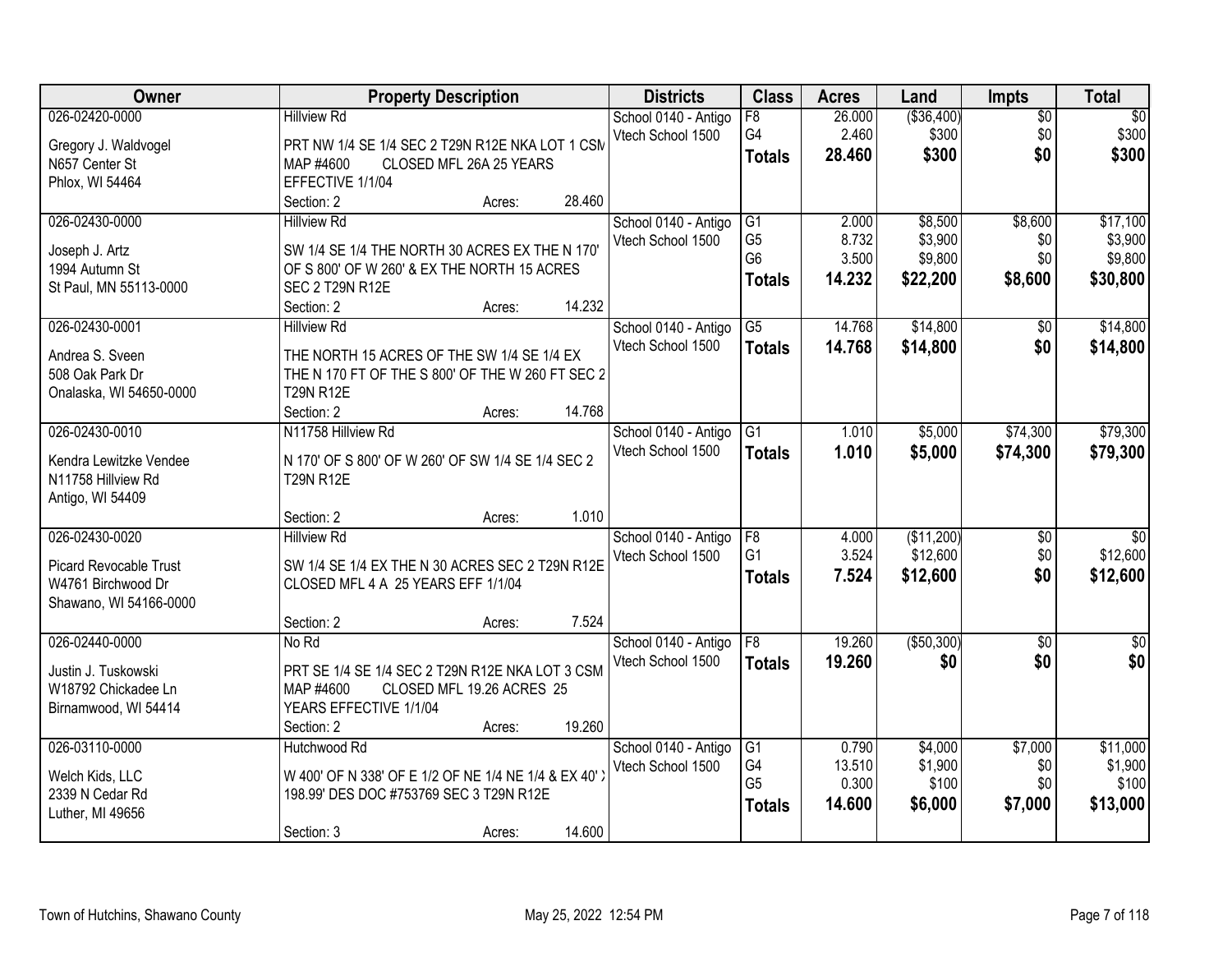| Owner                               | <b>Property Description</b>                         |        |        | <b>Districts</b>     | <b>Class</b>    | <b>Acres</b> | Land      | <b>Impts</b>    | <b>Total</b> |
|-------------------------------------|-----------------------------------------------------|--------|--------|----------------------|-----------------|--------------|-----------|-----------------|--------------|
| 026-03110-0010                      | W15319 Hutchwood Rd                                 |        |        | School 0140 - Antigo | $\overline{G1}$ | 3.310        | \$12,000  | \$80,000        | \$92,000     |
| Eileen Rumppe                       | COM NE COR SEC 3 TH W 213.77' TO POB TH CONT        |        |        | Vtech School 1500    | <b>Totals</b>   | 3.310        | \$12,000  | \$80,000        | \$92,000     |
| W15319 Hutchwood Rd                 | W 440' TH S 338' TH E 400' TH N 139.01' TH E 40' TH |        |        |                      |                 |              |           |                 |              |
| Antigo, MI 54409                    | N 198.99' TO POB PRT E 1/2 OF NE 1/4 FRAC NE 1/4    |        |        |                      |                 |              |           |                 |              |
|                                     | Section: 3                                          | Acres: | 3.310  |                      |                 |              |           |                 |              |
| 026-03110-0020                      | W15341 Hutchwood Rd                                 |        |        | School 0140 - Antigo | $\overline{G1}$ | 2.000        | \$8,500   | \$28,300        | \$36,800     |
|                                     |                                                     |        |        | Vtech School 1500    | <b>Totals</b>   | 2.000        | \$8,500   | \$28,300        | \$36,800     |
| Evelyn G Horzewski Life Estate      | E 208'OF N 416'OF W 1/2 OF NE 1/4 FRAC NE 1/4 SEC   |        |        |                      |                 |              |           |                 |              |
| N7683 Round Lake Rd                 | 3 T29N R12E                                         |        |        |                      |                 |              |           |                 |              |
| Brillion, WI 54110-0000             | Section: 3                                          | Acres: | 2.000  |                      |                 |              |           |                 |              |
| 026-03110-0030                      | W15343 Hutchwood Rd                                 |        |        | School 0140 - Antigo | G4              | 7.000        | \$1,200   | \$0             | \$1,200      |
|                                     |                                                     |        |        | Vtech School 1500    | G <sub>5</sub>  | 5.900        | \$3,200   | \$0             | \$3,200      |
| Marty T. Franzen                    | W 1/2 OF NE 1/4 FRAC NE 1/4 EX E 208' OF N 416' &   |        |        |                      | G7              | 1.000        | \$3,800   | \$3,200         | \$7,000      |
| W15343 Park Ave                     | EX 2 ACRES SQ IN NW COR SEC 3 T29N R12E.            |        |        |                      | <b>Totals</b>   | 13,900       | \$8,200   | \$3,200         | \$11,400     |
| Antigo, WI 54409                    |                                                     |        |        |                      |                 |              |           |                 |              |
|                                     | Section: 3                                          | Acres: | 13.900 |                      |                 |              |           |                 |              |
| 026-03110-0040                      | W15385 Hutchwood Rd                                 |        |        | School 0140 - Antigo | G1              | 2.000        | \$8,500   | \$65,800        | \$74,300     |
| Carol J. Franzen                    | 2A SQ IN NW COR OF NE 1/4 NE 1/4 SEC 3 T29N         |        |        | Vtech School 1500    | <b>Totals</b>   | 2.000        | \$8,500   | \$65,800        | \$74,300     |
| W15385 Hutchwood Rd                 | R <sub>12</sub> E                                   |        |        |                      |                 |              |           |                 |              |
| Antigo, WI 54409-0000               |                                                     |        |        |                      |                 |              |           |                 |              |
|                                     | Section: 3                                          | Acres: | 2.000  |                      |                 |              |           |                 |              |
| 026-03120-0000                      | N12090 Cty D Rd                                     |        |        | School 0140 - Antigo | G1              | 2.440        | \$9,700   | \$178,500       | \$188,200    |
| Judith E Waldvogel Revocable Trust  | NW 1/4 FRAC NE 1/4 SEC 3 T29N R12E                  |        |        | Vtech School 1500    | G <sub>6</sub>  | 33.000       | \$92,400  | \$0             | \$92,400     |
| N12090 County Rd D                  |                                                     |        |        |                      | <b>Totals</b>   | 35.440       | \$102,100 | \$178,500       | \$280,600    |
| Antigo, WI 54409                    |                                                     |        |        |                      |                 |              |           |                 |              |
|                                     | Section: 3                                          | Acres: | 35.440 |                      |                 |              |           |                 |              |
| 026-03130-0000                      | County Rd D                                         |        |        | School 0140 - Antigo | G1              | 1.000        | \$5,000   | $\overline{60}$ | \$5,000      |
|                                     | SW 1/4 NE 1/4 SEC 3 T29N R12E                       |        |        | Vtech School 1500    | G <sub>6</sub>  | 39.000       | \$109,200 | \$0             | \$109,200    |
| Timothy J. Lombardo<br>409 James St |                                                     |        |        |                      | <b>Totals</b>   | 40.000       | \$114,200 | \$0             | \$114,200    |
|                                     |                                                     |        |        |                      |                 |              |           |                 |              |
| Sheboygan Falls, WI 53085           | Section: 3                                          | Acres: | 40.000 |                      |                 |              |           |                 |              |
| 026-03140-0000                      | No Rd                                               |        |        | School 0140 - Antigo | G4              | 20.000       | \$2,900   | $\overline{50}$ | \$2,900      |
|                                     |                                                     |        |        | Vtech School 1500    | <b>Totals</b>   | 20.000       | \$2,900   | \$0             | \$2,900      |
| Welch Kids, LLC                     | E 1/2 OF SE 1/4 NE 1/4 SEC 3 T29N R12E              |        |        |                      |                 |              |           |                 |              |
| 2339 N Cedar Rd                     |                                                     |        |        |                      |                 |              |           |                 |              |
| Luther, MI 49656                    |                                                     |        |        |                      |                 |              |           |                 |              |
|                                     | Section: 3                                          | Acres: | 20.000 |                      |                 |              |           |                 |              |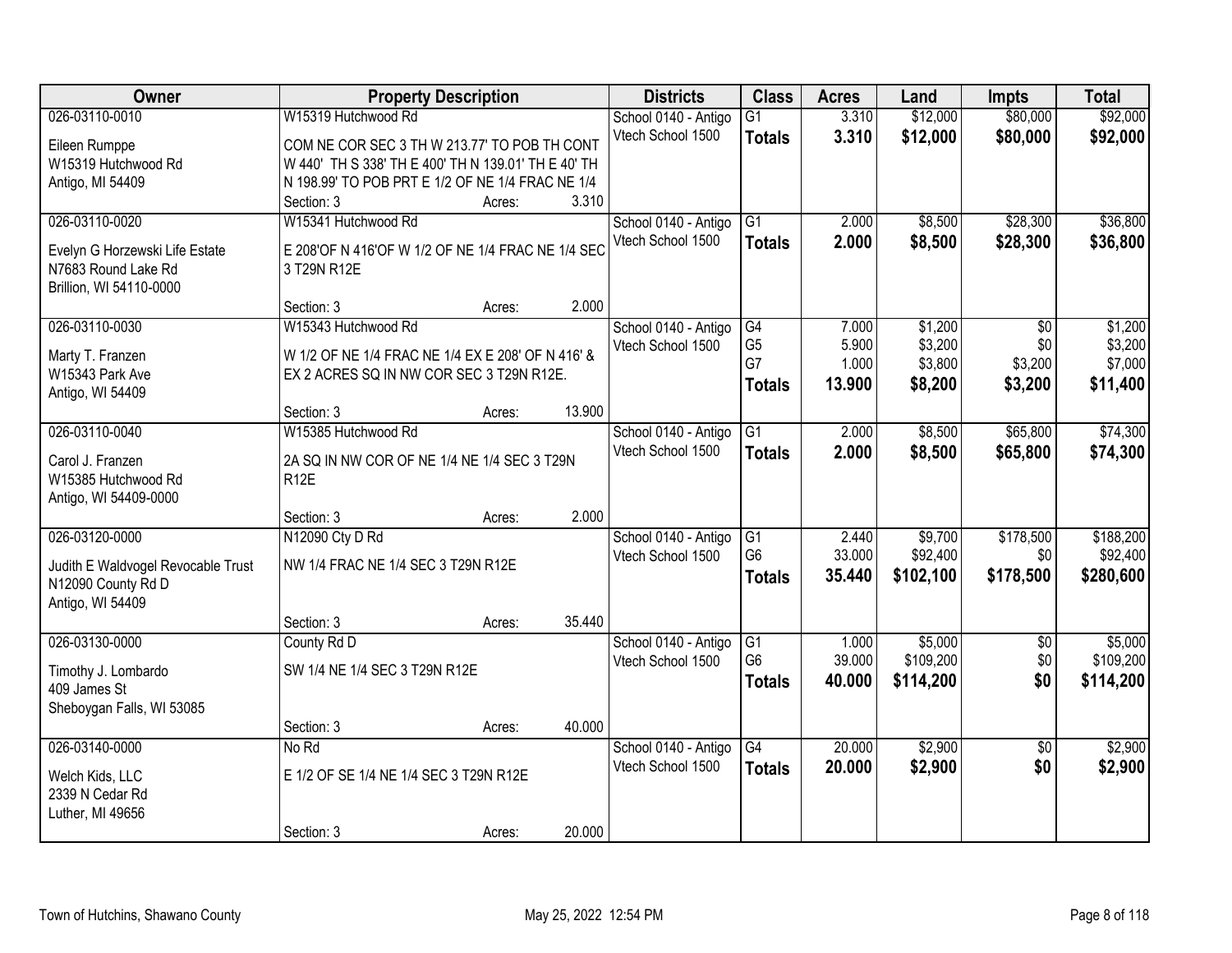| <b>Owner</b>          |                                                   | <b>Property Description</b> |        | <b>Districts</b>     | <b>Class</b>    | <b>Acres</b>     | Land     | <b>Impts</b>    | <b>Total</b> |
|-----------------------|---------------------------------------------------|-----------------------------|--------|----------------------|-----------------|------------------|----------|-----------------|--------------|
| 026-03140-0010        | No Rd                                             |                             |        | School 0140 - Antigo | $\overline{G4}$ | 10.000           | \$1,400  | $\overline{50}$ | \$1,400      |
| Toby Franzen          | W 1/2 OF SE 1/4 NE 1/4 SEC 3 T29N R12E            |                             |        | Vtech School 1500    | G <sub>5</sub>  | 5.500            | \$2,500  | \$0             | \$2,500      |
| W8112 Hwy 47          |                                                   |                             |        |                      | G8              | 4.500            | \$6,300  | \$0             | \$6,300      |
| Antigo, WI 54409      |                                                   |                             |        |                      | <b>Totals</b>   | 20.000           | \$10,200 | \$0             | \$10,200     |
|                       | Section: 3                                        | Acres:                      | 20.000 |                      |                 |                  |          |                 |              |
| 026-03210-0000        | County Rd D                                       |                             |        | School 0140 - Antigo | G4              | 6.000            | \$1,100  | $\overline{30}$ | \$1,100      |
| Jeanne M. Schmidt     | NE 1/4 FRAC NW 1/4 EX E 924' OF S 465' OF N 1186' |                             |        | Vtech School 1500    | G <sub>5</sub>  | 10.230           | \$1,500  | \$0             | \$1,500      |
| N363 Spring Rd        | <b>SEC 3 T29N R12E</b>                            |                             |        |                      | G8              | 9.000            | \$7,200  | \$0             | \$7,200      |
| Antigo, WI 54409-0000 |                                                   |                             |        |                      | <b>Totals</b>   | 25.230           | \$9,800  | \$0             | \$9,800      |
|                       | Section: 3                                        | Acres:                      | 25.230 |                      |                 |                  |          |                 |              |
| 026-03210-0010        | N12033 Cty D Rd                                   |                             |        | School 0140 - Antigo | G1              | 2.420            | \$9,600  | \$88,400        | \$98,000     |
| Brian J. Fuller       | E 454'OF S 232.5'OF N 953. 50'OF N.E.1/4 FRAC     |                             |        | Vtech School 1500    | <b>Totals</b>   | 2.420            | \$9,600  | \$88,400        | \$98,000     |
| N12033 County Rd D    | N.W.1/4 SEC.3 T.29 R.12 E.                        |                             |        |                      |                 |                  |          |                 |              |
| Antigo, WI 54409-0000 |                                                   |                             |        |                      |                 |                  |          |                 |              |
|                       | Section: 3                                        | Acres:                      | 2.420  |                      |                 |                  |          |                 |              |
| 026-03210-0020        | N12025 Cty D Rd                                   |                             |        | School 0140 - Antigo | G1              | 2.420            | \$9,600  | \$81,400        | \$91,000     |
| Cheryl Lenzner        | E 454' OF S 232.50' OF N 1186 FT OF NE 1/4 FRAC   |                             |        | Vtech School 1500    | <b>Totals</b>   | 2.420            | \$9,600  | \$81,400        | \$91,000     |
| N12025 County Rd D    | NW 1/4 SEC 3 T29N R12E                            |                             |        |                      |                 |                  |          |                 |              |
| Antigo, WI 54409      |                                                   |                             |        |                      |                 |                  |          |                 |              |
|                       | Section: 3                                        | Acres:                      | 2.420  |                      |                 |                  |          |                 |              |
| 026-03210-0030        | Country Rd D                                      |                             |        | School 0140 - Antigo | $\overline{G1}$ | 0.500            | \$2,500  | \$12,300        | \$14,800     |
| Brian J. Fuller       | W 470'OF E 924'OF S 465'OF N 1168'OF N.E.1/4      |                             |        | Vtech School 1500    | G <sub>6</sub>  | 4.500            | \$13,500 | \$0             | \$13,500     |
| N12033 County Rd D    | N.E.1/4 SEC.3 T.29 R.12 E.                        |                             |        |                      | <b>Totals</b>   | 5.000            | \$16,000 | \$12,300        | \$28,300     |
| Antigo, WI 54409-0000 |                                                   |                             |        |                      |                 |                  |          |                 |              |
|                       | Section: 3                                        | Acres:                      | 5.000  |                      |                 |                  |          |                 |              |
| 026-03220-0000        | Hutchwood Rd                                      |                             |        | Non-Metallic Mining  | G4              | 19.000           | \$3,200  | $\overline{50}$ | \$3,200      |
| Jeanne M. Schmidt     | NW 1/4 FRAC NW 1/4 SEC 3 T29N R12E                |                             |        | School 0140 - Antigo | G <sub>5</sub>  | 5.700            | \$900    | \$0             | \$900        |
| N363 Spring Rd        |                                                   |                             |        | Vtech School 1500    | G8              | 10.000           | \$8,000  | \$0             | \$8,000      |
| Antigo, WI 54409-0000 |                                                   |                             |        |                      | <b>Totals</b>   | 34.700           | \$12,100 | \$0             | \$12,100     |
|                       | Section: 3                                        | Acres:                      | 34.700 |                      |                 |                  |          |                 |              |
| 026-03230-0000        | N11908 Oak Rd                                     |                             |        | School 0140 - Antigo | $\overline{G1}$ | 2.000            | \$8,500  | \$66,400        | \$74,900     |
| William R. Olsson     | S.W.1/4 N.W.1/4 EX CERT SUR REC V.10 P.30 SEC.3   |                             |        | Vtech School 1500    | G4              | 18.000           | \$3,100  | \$0             | \$3,100      |
| N11908 Oak Rd         | T.29N R.12 E.                                     |                             |        |                      | G <sub>5</sub>  | 7.350            | \$3,300  | \$0             | \$3,300      |
| Antigo, WI 54409-0000 |                                                   |                             |        |                      | G8              | 12.000<br>39.350 | \$9,600  | \$0             | \$9,600      |
|                       | Section: 3                                        | Acres:                      | 39.350 |                      | <b>Totals</b>   |                  | \$24,500 | \$66,400        | \$90,900     |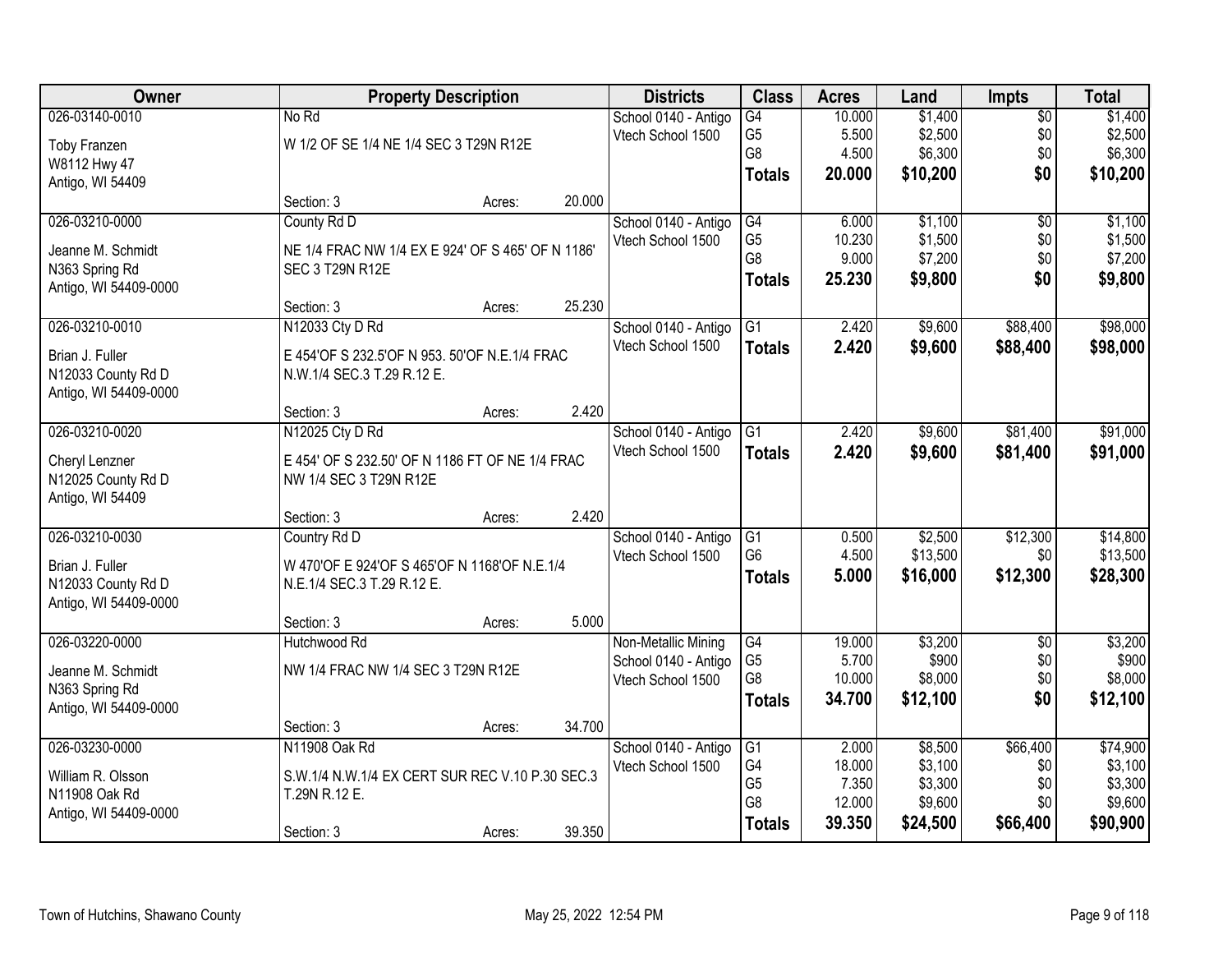| Owner                               |                                                   | <b>Property Description</b> |        | <b>Districts</b>     | <b>Class</b>    | <b>Acres</b> | Land     | <b>Impts</b>    | <b>Total</b> |
|-------------------------------------|---------------------------------------------------|-----------------------------|--------|----------------------|-----------------|--------------|----------|-----------------|--------------|
| 026-03240-0000                      | N11979 Cty D Rd                                   |                             |        | School 0140 - Antigo | $\overline{G1}$ | 1.000        | \$5,000  | \$110,900       | \$115,900    |
| Roger F. Maus                       | S.E.1/4 N.W.1/4 EX COM SE COR TH N TO HWY TH S    |                             |        | Vtech School 1500    | G4              | 4.000        | \$700    | \$0             | \$700        |
| N11979 County Rd D                  | ALG HWY TO S LN SD40 TH E 264' TO POB SEC.3       |                             |        |                      | G <sub>5</sub>  | 8.000        | \$3,600  | \$0             | \$3,600      |
| Antigo, WI 54409-0000               | T.29 R.12 E.                                      |                             |        |                      | G <sub>8</sub>  | 25.000       | \$20,000 | \$0             | \$20,000     |
|                                     | Section: 3                                        | Acres:                      | 38.000 |                      | <b>Totals</b>   | 38.000       | \$29,300 | \$110,900       | \$140,200    |
| 026-03240-0010                      | County Rd D                                       |                             |        | School 0140 - Antigo | G4              | 4.640        | \$200    | $\overline{50}$ | \$200        |
| Mark A. Maus                        | PRT SE 1/4 NW 1/4 & NE 1/4 SW 1/4 SEC 3 T29N R12E |                             |        | Vtech School 1500    | <b>Totals</b>   | 4.640        | \$200    | \$0             | \$200        |
| W15646 Birch Rd                     | NKA LOT 1 V3 CSM P139 MAP #795                    |                             |        |                      |                 |              |          |                 |              |
| Antigo, WI 54409                    |                                                   |                             |        |                      |                 |              |          |                 |              |
|                                     | Section: 3                                        | Acres:                      | 4.640  |                      |                 |              |          |                 |              |
| 026-03310-0000                      | County Rd D                                       |                             |        | School 0140 - Antigo | G4              | 26.170       | \$1,500  | \$0             | \$1,500      |
|                                     | NE 1/4 SW 1/4 EX PRTS SOLD SEC 3 T29N R12E        |                             |        | Vtech School 1500    | G8              | 8.000        | \$6,400  | \$0             | \$6,400      |
| Roger F. Maus<br>N11979 County Rd D |                                                   |                             |        |                      | <b>Totals</b>   | 34.170       | \$7,900  | \$0             | \$7,900      |
| Antigo, WI 54409-0000               |                                                   |                             |        |                      |                 |              |          |                 |              |
|                                     | Section: 3                                        | Acres:                      | 34.170 |                      |                 |              |          |                 |              |
| 026-03310-0010                      | Count Tk D                                        |                             |        | School 0140 - Antigo | X3              | 0.330        | \$0      | \$0             | \$0          |
|                                     |                                                   |                             |        | Vtech School 1500    | <b>Totals</b>   | 0.330        | \$0      | \$0             | \$0          |
| Tax Exempt Shawano County           | PRT N.E.1/4 S.W.1/4 DES IN V.153 P.535 SEC.3 T.29 |                             |        |                      |                 |              |          |                 |              |
| 311 N Main St                       | R.12 E.                                           |                             |        |                      |                 |              |          |                 |              |
| Shawano, WI 54166                   | Section: 3                                        |                             | 0.330  |                      |                 |              |          |                 |              |
| 026-03310-0020                      | N11879 Cty D Rd                                   | Acres:                      |        | School 0140 - Antigo | $\overline{G1}$ | 2.920        | \$11,000 | \$96,100        | \$107,100    |
|                                     |                                                   |                             |        | Vtech School 1500    |                 | 2.920        | \$11,000 | \$96,100        | \$107,100    |
| Michelle L. Rickert                 | TH PRT NE 1/4 SW 1/4 DES V696 P582 SEC 3 T29N     |                             |        |                      | <b>Totals</b>   |              |          |                 |              |
| N11879 County Rd D                  | R <sub>12</sub> E                                 |                             |        |                      |                 |              |          |                 |              |
| Antigo, WI 54409-0000               |                                                   |                             |        |                      |                 |              |          |                 |              |
|                                     | Section: 3                                        | Acres:                      | 2.920  |                      |                 |              |          |                 |              |
| 026-03320-0000                      | Oak Rd                                            |                             |        | School 0140 - Antigo | G4              | 21.500       | \$2,500  | $\overline{50}$ | \$2,500      |
| Mark A. Maus                        | NW 1/4 SW 1/4 SEC 3 T29N R12E                     |                             |        | Vtech School 1500    | G <sub>5</sub>  | 18.500       | \$8,200  | \$0             | \$8,200      |
| W15646 Birch Rd                     |                                                   |                             |        |                      | <b>Totals</b>   | 40.000       | \$10,700 | \$0             | \$10,700     |
| Antigo, WI 54409                    |                                                   |                             |        |                      |                 |              |          |                 |              |
|                                     | Section: 3                                        | Acres:                      | 40.000 |                      |                 |              |          |                 |              |
| 026-03330-0000                      | W15646 Birch Rd                                   |                             |        | School 0140 - Antigo | G4              | 38,000       | \$3,400  | $\overline{30}$ | \$3,400      |
| Mark A. Maus                        | SW 1/4 SW 1/4 SEC 3 T29N R12E                     |                             |        | Vtech School 1500    | G7              | 2.000        | \$7,600  | \$215,500       | \$223,100    |
| W15646 Birch Rd                     |                                                   |                             |        |                      | <b>Totals</b>   | 40.000       | \$11,000 | \$215,500       | \$226,500    |
| Antigo, WI 54409                    |                                                   |                             |        |                      |                 |              |          |                 |              |
|                                     | Section: 3                                        | Acres:                      | 40.000 |                      |                 |              |          |                 |              |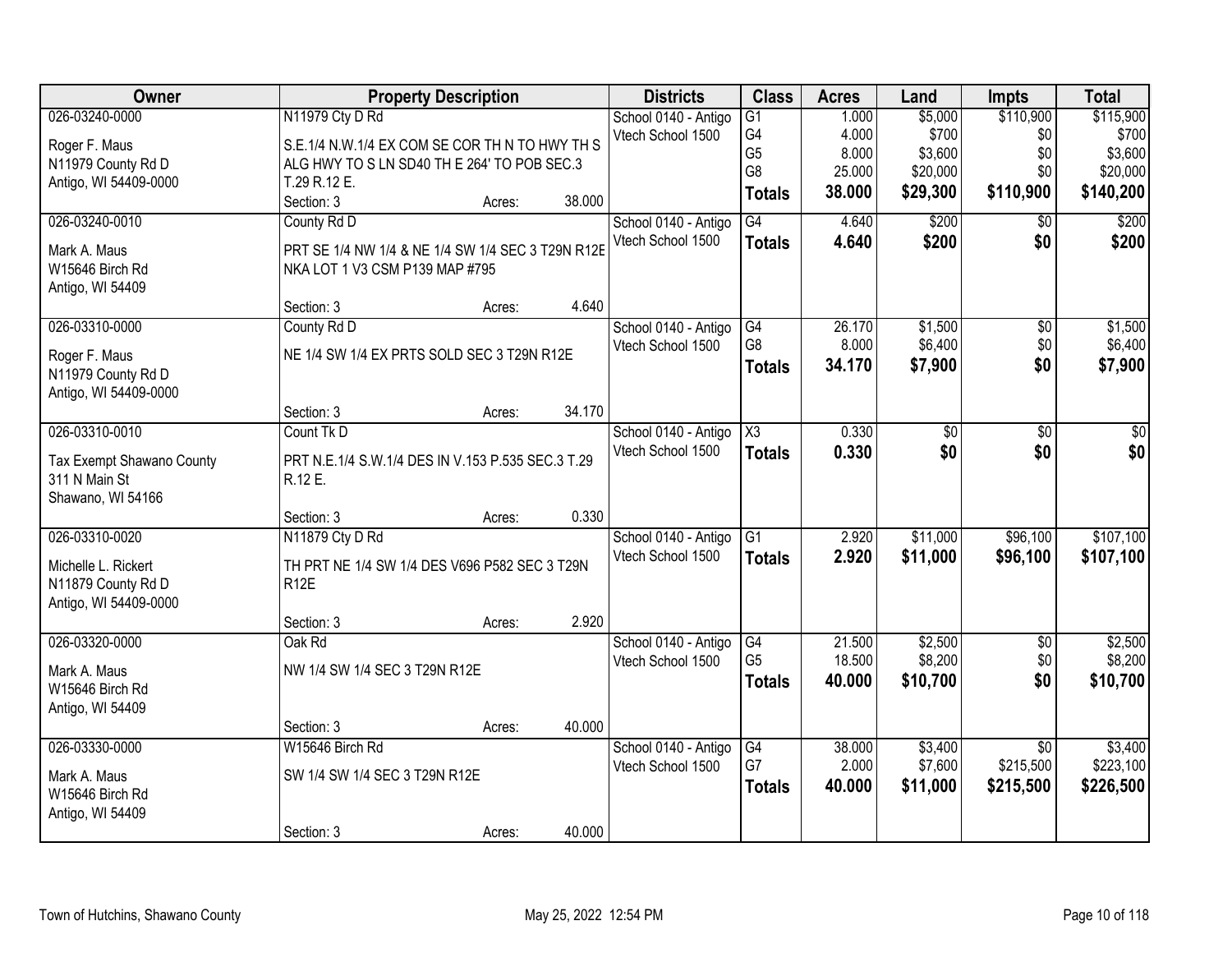| Owner                 |                                    | <b>Property Description</b> |        | <b>Districts</b>     | <b>Class</b>    | <b>Acres</b> | Land     | <b>Impts</b>    | <b>Total</b> |
|-----------------------|------------------------------------|-----------------------------|--------|----------------------|-----------------|--------------|----------|-----------------|--------------|
| 026-03340-0000        | <b>Birch Rd</b>                    |                             |        | School 0140 - Antigo | $\overline{G1}$ | 1.000        | \$2,800  | \$4,400         | \$7,200      |
| Mark A. Maus          | SE 1/4 SW 1/4 SEC 3 T29N R12E      |                             |        | Vtech School 1500    | G4              | 34.000       | \$4,700  | \$0             | \$4,700      |
| W15646 Birch Rd       |                                    |                             |        |                      | G8              | 5.000        | \$4,000  | \$0             | \$4,000      |
| Antigo, WI 54409      |                                    |                             |        |                      | <b>Totals</b>   | 40.000       | \$11,500 | \$4,400         | \$15,900     |
|                       | Section: 3                         | Acres:                      | 40.000 |                      |                 |              |          |                 |              |
| 026-03410-0000        | Hutchwood Rd                       |                             |        | School 0140 - Antigo | G4              | 8.000        | \$1,400  | \$0             | \$1,400      |
| <b>Toby Franzen</b>   | NE 1/4 SE 1/4 SEC 3 T29N R12E      |                             |        | Vtech School 1500    | G8              | 32.000       | \$35,200 | \$0             | \$35,200     |
| W8112 Hwy 47          |                                    |                             |        |                      | <b>Totals</b>   | 40.000       | \$36,600 | \$0             | \$36,600     |
| Antigo, WI 54409      |                                    |                             |        |                      |                 |              |          |                 |              |
|                       | Section: 3                         | Acres:                      | 40.000 |                      |                 |              |          |                 |              |
| 026-03420-0000        | <b>Birch Rd</b>                    |                             |        | School 0140 - Antigo | G4              | 40.000       | \$2,000  | $\overline{50}$ | \$2,000      |
| Mark A. Maus          | NW 1/4 SE 1/4 SEC 3 T29N R12E      |                             |        | Vtech School 1500    | <b>Totals</b>   | 40.000       | \$2,000  | \$0             | \$2,000      |
| W15646 Birch Rd       |                                    |                             |        |                      |                 |              |          |                 |              |
| Antigo, WI 54409      |                                    |                             |        |                      |                 |              |          |                 |              |
|                       | Section: 3                         | Acres:                      | 40.000 |                      |                 |              |          |                 |              |
| 026-03430-0000        | <b>Birch Rd</b>                    |                             |        | School 0140 - Antigo | G4              | 39.200       | \$4,800  | \$0             | \$4,800      |
| Mark A. Maus          | SW 1/4 SE 1/4 SEC 3 T29N R12E      |                             |        | Vtech School 1500    | G <sub>5</sub>  | 0.800        | \$100    | \$0             | \$100        |
| W15646 Birch Rd       |                                    |                             |        |                      | <b>Totals</b>   | 40.000       | \$4,900  | \$0             | \$4,900      |
| Antigo, WI 54409      |                                    |                             |        |                      |                 |              |          |                 |              |
|                       | Section: 3                         | Acres:                      | 40.000 |                      |                 |              |          |                 |              |
| 026-03440-0000        | <b>Birch Rd</b>                    |                             |        | School 0140 - Antigo | $\overline{G4}$ | 40.000       | \$2,000  | $\overline{50}$ | \$2,000      |
| Roger F. Maus         | SE 1/4 SE 1/4 SEC 3 T29N R12E      |                             |        | Vtech School 1500    | <b>Totals</b>   | 40.000       | \$2,000  | \$0             | \$2,000      |
| N11979 County Rd D    |                                    |                             |        |                      |                 |              |          |                 |              |
| Antigo, WI 54409-0000 |                                    |                             |        |                      |                 |              |          |                 |              |
|                       | Section: 3                         | Acres:                      | 40.000 |                      |                 |              |          |                 |              |
| 026-04110-0000        |                                    |                             |        | School 0140 - Antigo | G <sub>6</sub>  | 35.800       | \$78,700 | $\sqrt{6}$      | \$78,700     |
| Mike Olsson           | NE 1/4 FRAC NE 1/4 SEC 4 T29N R12E |                             |        | Vtech School 1500    | <b>Totals</b>   | 35.800       | \$78,700 | \$0             | \$78,700     |
| N11803 Oak Rd         |                                    |                             |        |                      |                 |              |          |                 |              |
| Antigo, WI 54409      |                                    |                             |        |                      |                 |              |          |                 |              |
|                       | Section: 4                         | Acres:                      | 35.800 |                      |                 |              |          |                 |              |
| 026-04120-0000        | W15901 Evergreen Rd                |                             |        | School 0140 - Antigo | G1              | 2.000        | \$8,500  | \$122,700       | \$131,200    |
| Gary L. Powell        | NW 1/4 FRAC NE 1/4 SEC 4 T29N R12E |                             |        | Vtech School 1500    | G <sub>5</sub>  | 3.200        | \$3,200  | \$0             | \$3,200      |
| N2115 Trout Rd        |                                    |                             |        |                      | G <sub>6</sub>  | 31.000       | \$86,800 | \$0             | \$86,800     |
| Antigo, WI 54409      |                                    |                             |        |                      | <b>Totals</b>   | 36.200       | \$98,500 | \$122,700       | \$221,200    |
|                       | Section: 4                         | Acres:                      | 36.200 |                      |                 |              |          |                 |              |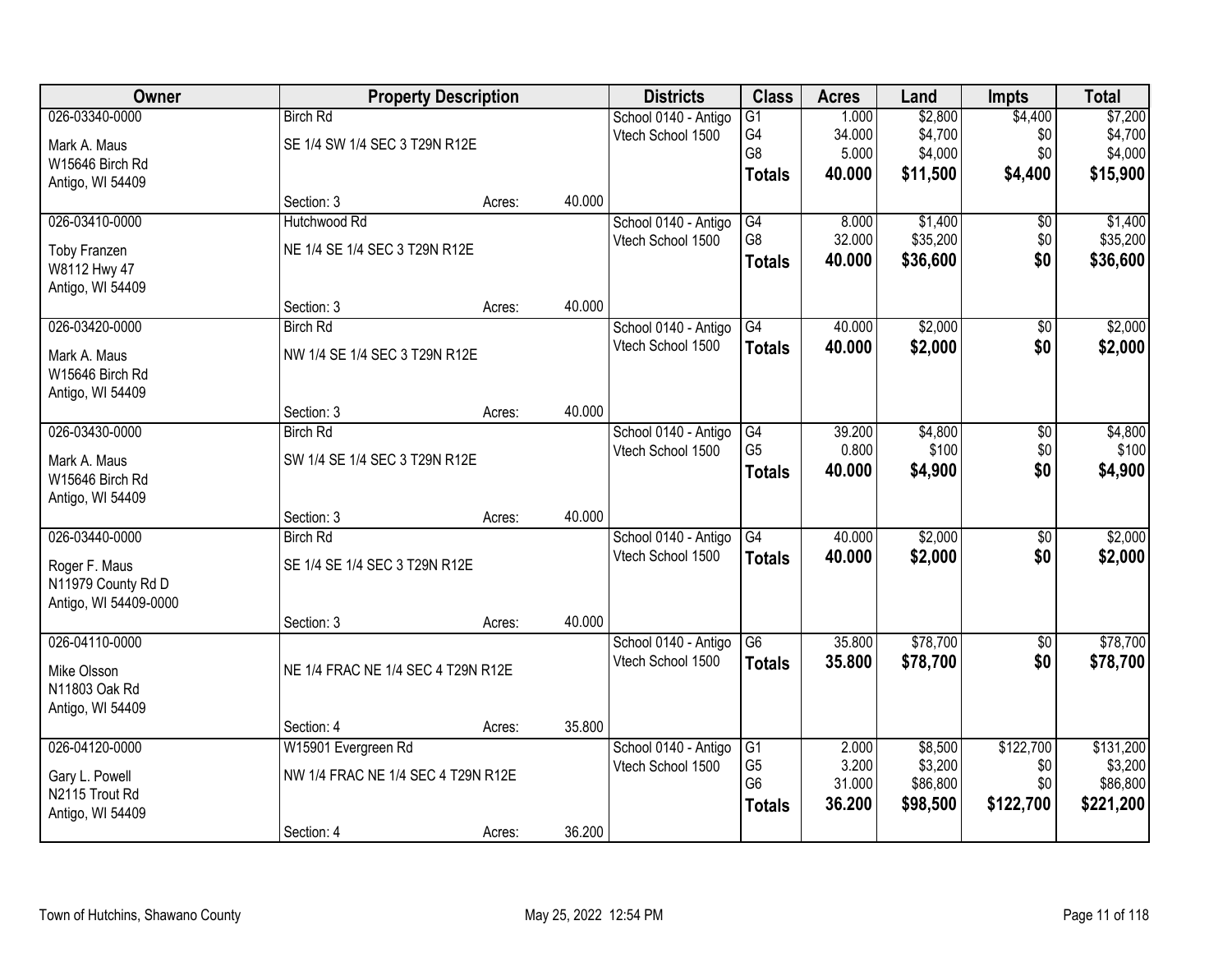| Owner                     |                                                   | <b>Property Description</b> |        | <b>Districts</b>     | <b>Class</b>    | <b>Acres</b> | Land     | Impts           | <b>Total</b> |
|---------------------------|---------------------------------------------------|-----------------------------|--------|----------------------|-----------------|--------------|----------|-----------------|--------------|
| 026-04130-0000            | Oak Rd                                            |                             |        | School 0140 - Antigo | $\overline{G5}$ | 2.000        | \$2,000  | $\overline{50}$ | \$2,000      |
| Michael K. Olsson         | SW 1/4 NE 1/4 SEC 4 T29N R12E                     |                             |        | Vtech School 1500    | G <sub>6</sub>  | 38.000       | \$84,800 | \$0             | \$84,800     |
| N11803 Oak Rd             |                                                   |                             |        |                      | <b>Totals</b>   | 40.000       | \$86,800 | \$0             | \$86,800     |
| Antigo, WI 54409-0000     |                                                   |                             |        |                      |                 |              |          |                 |              |
|                           | Section: 4                                        | Acres:                      | 40.000 |                      |                 |              |          |                 |              |
| 026-04140-0000            | Oak Rd                                            |                             |        | School 0140 - Antigo | G4              | 9.954        | \$1,700  | \$0             | \$1,700      |
| Thomas A. Olsson          | S.E.1/4 N.E.1/4 EX CERT SUR REC V.10 P.30 & EX E  |                             |        | Vtech School 1500    | G8              | 28.000       | \$30,800 | \$0             | \$30,800     |
| N11908 Oak Rd             | 20'SEC. 4 T.29N R.12 E.                           |                             |        |                      | <b>Totals</b>   | 37.954       | \$32,500 | \$0             | \$32,500     |
| Antigo, WI 54409-0000     |                                                   |                             |        |                      |                 |              |          |                 |              |
|                           | Section: 4                                        | Acres:                      | 37.954 |                      |                 |              |          |                 |              |
| 026-04140-0010            | N11910 Oak Rd                                     |                             |        | School 0140 - Antigo | G1              | 2.696        | \$10,400 | \$97,800        | \$108,200    |
| <b>Brian Olsson</b>       | PRT OF SE 1/4 NE 1/4 SEC 3 AND SW 1/4 NW 1/4 SEC  |                             |        | Vtech School 1500    | <b>Totals</b>   | 2.696        | \$10,400 | \$97,800        | \$108,200    |
| W11910 Oak Rd             | 4 NKA LOT 1 V10 CSM P30 MAP #2589 T29N R12E       |                             |        |                      |                 |              |          |                 |              |
| Antigo, WI 54409          | (AFFIDAVIT CORRECTION IN DOC #571418) & THE       |                             |        |                      |                 |              |          |                 |              |
|                           | Section: 4                                        | Acres:                      | 2.696  |                      |                 |              |          |                 |              |
| 026-04210-0000            | W15993 Evergreen Rd                               |                             |        | School 0140 - Antigo | G1              | 2.000        | \$8,500  | \$68,400        | \$76,900     |
| Austin W. Owen            | N.E.1/4 FRAC N.W.1/4 SEC.4 T.29 R.12 E.           |                             |        | Vtech School 1500    | G4              | 24.000       | \$4,200  | \$0             | \$4,200      |
| 1812 Glenwood Dr          |                                                   |                             |        |                      | G <sub>5</sub>  | 2.000        | \$300    | \$0             | \$300        |
| Grape Vine, TX 76051-0000 |                                                   |                             |        |                      | G8              | 9.320        | \$13,000 | \$0             | \$13,000     |
|                           | Section: 4                                        | Acres:                      | 37.320 |                      | <b>Totals</b>   | 37.320       | \$26,000 | \$68,400        | \$94,400     |
| 026-04220-0000            | Evergreen Rd                                      |                             |        | School 0140 - Antigo | G4              | 16.000       | \$2,500  | $\overline{30}$ | \$2,500      |
| Gregory J. Resch          | N.W.1/4 FRAC N.W.1/4 EX E 170'OF W 530'OF N 193'& |                             |        | Vtech School 1500    | G <sub>5</sub>  | 3.190        | \$1,300  | \$0             | \$1,300      |
| W16061 Evergreen Rd       | EX CERT SUR REC V.14 P.423 SEC. 4 T.29N R.12E.    |                             |        |                      | G <sub>8</sub>  | 12.500       | \$17,500 | \$0             | \$17,500     |
| Antigo, WI 54409-0000     |                                                   |                             |        |                      | <b>Totals</b>   | 31.690       | \$21,300 | \$0             | \$21,300     |
|                           | Section: 4                                        | Acres:                      | 31.690 |                      |                 |              |          |                 |              |
| 026-04220-0010            | W16061 Evergreen Rd                               |                             |        | School 0140 - Antigo | G1              | 0.750        | \$4,400  | \$82,500        | \$86,900     |
| Gregory J. Resch          | E 170'OF W 530'OF N 193'OF N.W.1/4 FRAC N.W.1/4   |                             |        | Vtech School 1500    | <b>Totals</b>   | 0.750        | \$4,400  | \$82,500        | \$86,900     |
| W16061 Evergreen Rd       | SEC.4 T.29 R.12 E.                                |                             |        |                      |                 |              |          |                 |              |
| Antigo, WI 54409-0000     |                                                   |                             |        |                      |                 |              |          |                 |              |
|                           | Section: 4                                        | Acres:                      | 0.750  |                      |                 |              |          |                 |              |
| 026-04220-0020            | N12020 Maple Rd                                   |                             |        | School 0140 - Antigo | G1              | 5.000        | \$14,000 | \$203,900       | \$217,900    |
| Adam D. Resch             | PRT OF THE FRAC N.W.1/4 N.W.1/4 KNOWN AS LOT      |                             |        | Vtech School 1500    | <b>Totals</b>   | 5.000        | \$14,000 | \$203,900       | \$217,900    |
| N12020 Maple Rd           | CERT SUR REC V.14 P.423 MAP #3481 SEC.4 T.29N     |                             |        |                      |                 |              |          |                 |              |
| Antigo, WI 54409-0000     | R.12E.                                            |                             |        |                      |                 |              |          |                 |              |
|                           | Section: 4                                        | Acres:                      | 5.000  |                      |                 |              |          |                 |              |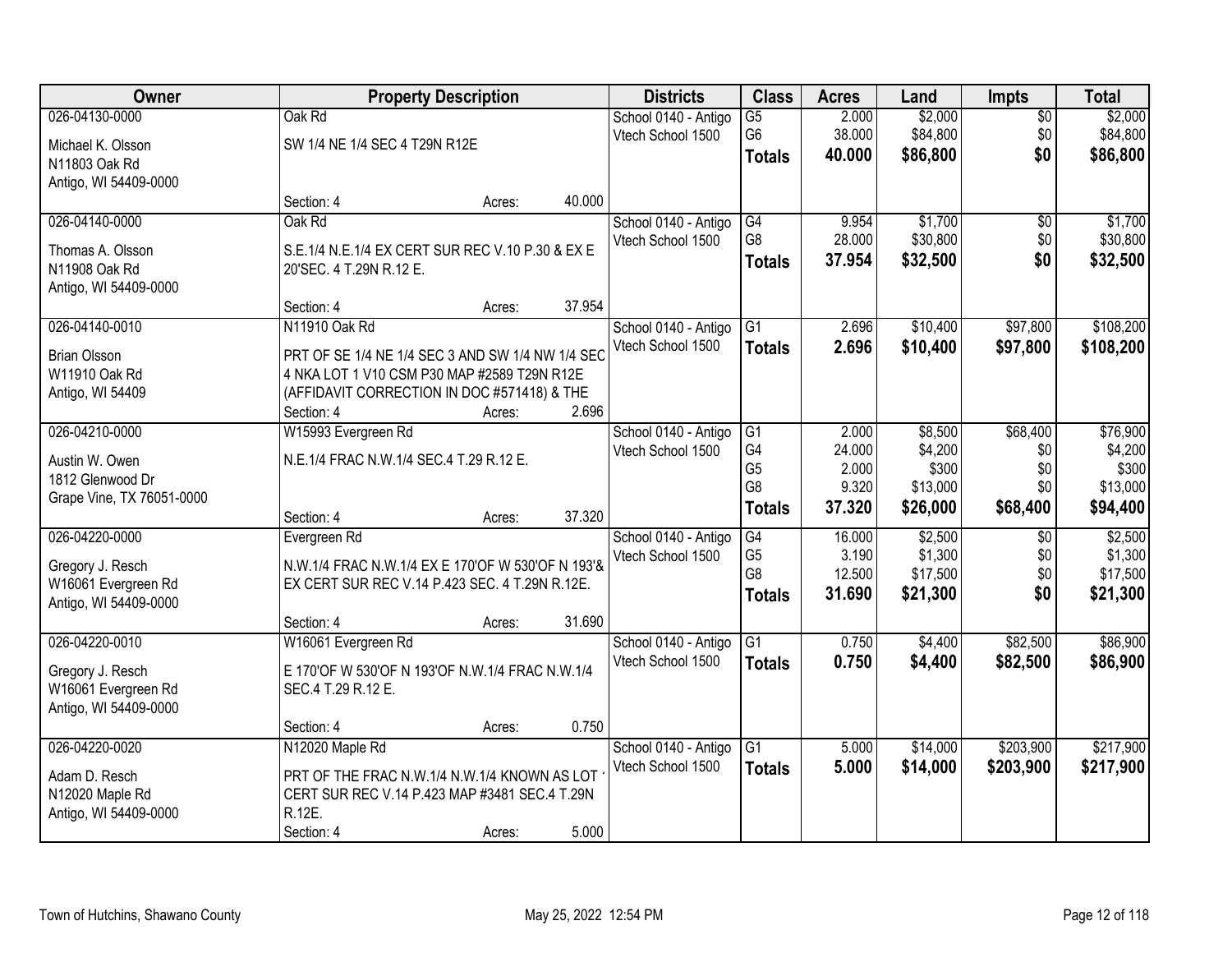| Owner                                         | <b>Property Description</b>                      |                   |        | <b>Districts</b>     | <b>Class</b>   | <b>Acres</b> | Land         | <b>Impts</b>    | <b>Total</b>    |
|-----------------------------------------------|--------------------------------------------------|-------------------|--------|----------------------|----------------|--------------|--------------|-----------------|-----------------|
| 026-04230-0000                                | Maple Rd                                         |                   |        | School 0140 - Antigo | F6             | 31.000       | ( \$86, 800) | $\overline{50}$ | $\overline{50}$ |
| Eimmerman Revocable Trust                     | SW 1/4 NW 1/4 SEC 4 T29N R12E                    | <b>CLOSED MFL</b> |        | Vtech School 1500    | G <sub>1</sub> | 1.000        | \$5,000      | \$0             | \$5,000         |
| 1127 Paramount Dr                             | 31A 25 YEARS EFF 1/1/2012                        |                   |        |                      | G <sub>5</sub> | 7.020        | \$6,600      | \$0             | \$6,600         |
| Chilton, WI 53014                             |                                                  |                   |        |                      | G <sub>6</sub> | 0.900        | \$2,500      | \$0             | \$2,500         |
|                                               | Section: 4                                       | Acres:            | 39.920 |                      | <b>Totals</b>  | 39.920       | \$14,100     | \$0             | \$14,100        |
| 026-04240-0000                                | Evergreen Rd                                     |                   |        | School 0140 - Antigo | F6             | 25.000       | (\$70,000)   | $\overline{50}$ | $\overline{30}$ |
| Eimmerman Revocable Trust                     | SE 1/4 NW 1/4 SEC 4 T29N R12E                    | <b>CLOSED MFL</b> |        | Vtech School 1500    | G4             | 15.020       | \$2,600      | \$0             | \$2,600         |
| 1127 Paramount Dr                             | 25A 25 YEARS EFF 1/1/2012                        |                   |        |                      | <b>Totals</b>  | 40.020       | \$2,600      | \$0             | \$2,600         |
| Chilton, WI 53014                             |                                                  |                   |        |                      |                |              |              |                 |                 |
|                                               | Section: 4                                       | Acres:            | 40.020 |                      |                |              |              |                 |                 |
| 026-04310-0000                                | No Rd                                            |                   |        | School 0140 - Antigo | G4             | 18.700       | \$3,200      | \$0             | \$3,200         |
| <b>Tory Huebner</b>                           | S 1/2 OF THE NE 1/4 SW 1/4 SEC 4 T29N R12E EX    |                   |        | Vtech School 1500    | <b>Totals</b>  | 18.700       | \$3,200      | \$0             | \$3,200         |
| 1314 Pine St                                  | PART SOLD DOC #663299                            |                   |        |                      |                |              |              |                 |                 |
| Antigo, WI 54409                              |                                                  |                   |        |                      |                |              |              |                 |                 |
|                                               | Section: 4                                       | Acres:            | 18.700 |                      |                |              |              |                 |                 |
| 026-04310-0010                                | Maple Rd                                         |                   |        | School 0140 - Antigo | F <sub>6</sub> | 20.580       | (\$61,700)   | $\overline{50}$ | \$0             |
| Eimmerman Revocable Trust                     | N 1/2 OF THE NE 1/4 SW 1/4 SEC 4 T29N R12E       |                   |        | Vtech School 1500    | <b>Totals</b>  | 20.580       | \$0          | \$0             | \$0             |
| 1127 Paramount Dr                             | CLOSED MFL 20.58A 25 YEARS EFF 1/1/2012          |                   |        |                      |                |              |              |                 |                 |
| Chilton, WI 53014                             |                                                  |                   |        |                      |                |              |              |                 |                 |
|                                               | Section: 4                                       | Acres:            | 20.580 |                      |                |              |              |                 |                 |
| 026-04320-0000                                | N11898 Maple Rd                                  |                   |        | School 0140 - Antigo | G1             | 2.000        | \$8,500      | \$130,800       | \$139,300       |
|                                               |                                                  |                   |        | Vtech School 1500    | G <sub>6</sub> | 10.790       | \$30,200     | \$0             | \$30,200        |
| Francis Bass Life Estate                      | N 422' OF NW 1/4 SW 1/4 SEC 4 T29N R12E          |                   |        |                      | <b>Totals</b>  | 12.790       | \$38,700     | \$130,800       | \$169,500       |
| 6375 SE 149th Court Rd<br>Ocklawaha, FL 32179 |                                                  |                   |        |                      |                |              |              |                 |                 |
|                                               | Section: 4                                       | Acres:            | 12.790 |                      |                |              |              |                 |                 |
| 026-04320-0010                                | Maple Rd                                         |                   |        | School 0140 - Antigo | G4             | 27.210       | \$4,800      | $\overline{50}$ | \$4,800         |
|                                               |                                                  |                   |        | Vtech School 1500    | <b>Totals</b>  | 27.210       | \$4,800      | \$0             | \$4,800         |
| Clark W & Karen Huebner Revocable             | N.W.1/4 S.W.1/4 EX N 422' SEC.4 T.29 R.12 E.& EX |                   |        |                      |                |              |              |                 |                 |
| Trust                                         | PART SOLD DOC #663299                            |                   |        |                      |                |              |              |                 |                 |
| W15996 Morning Glory Ln                       |                                                  |                   |        |                      |                |              |              |                 |                 |
| Antigo, WI 54409-0000                         | Section: 4                                       | Acres:            | 27.210 |                      |                |              |              |                 |                 |
| 026-04330-0000                                | Maple Rd                                         |                   |        | School 0140 - Antigo | G4             | 25.800       | \$4,400      | $\overline{50}$ | \$4,400         |
| Clark W & Karen Huebner Revocable             | S.W.1/4 S.W.1/4 SEC.4 T.29 R.12 E. EX PART SOLD  |                   |        | Vtech School 1500    | <b>Totals</b>  | 25.800       | \$4,400      | \$0             | \$4,400         |
| Trust                                         | DOC #663299                                      |                   |        |                      |                |              |              |                 |                 |
| W15996 Morning Glory Ln                       |                                                  |                   |        |                      |                |              |              |                 |                 |
| Antigo, WI 54409-0000                         | Section: 4                                       | Acres:            | 25.800 |                      |                |              |              |                 |                 |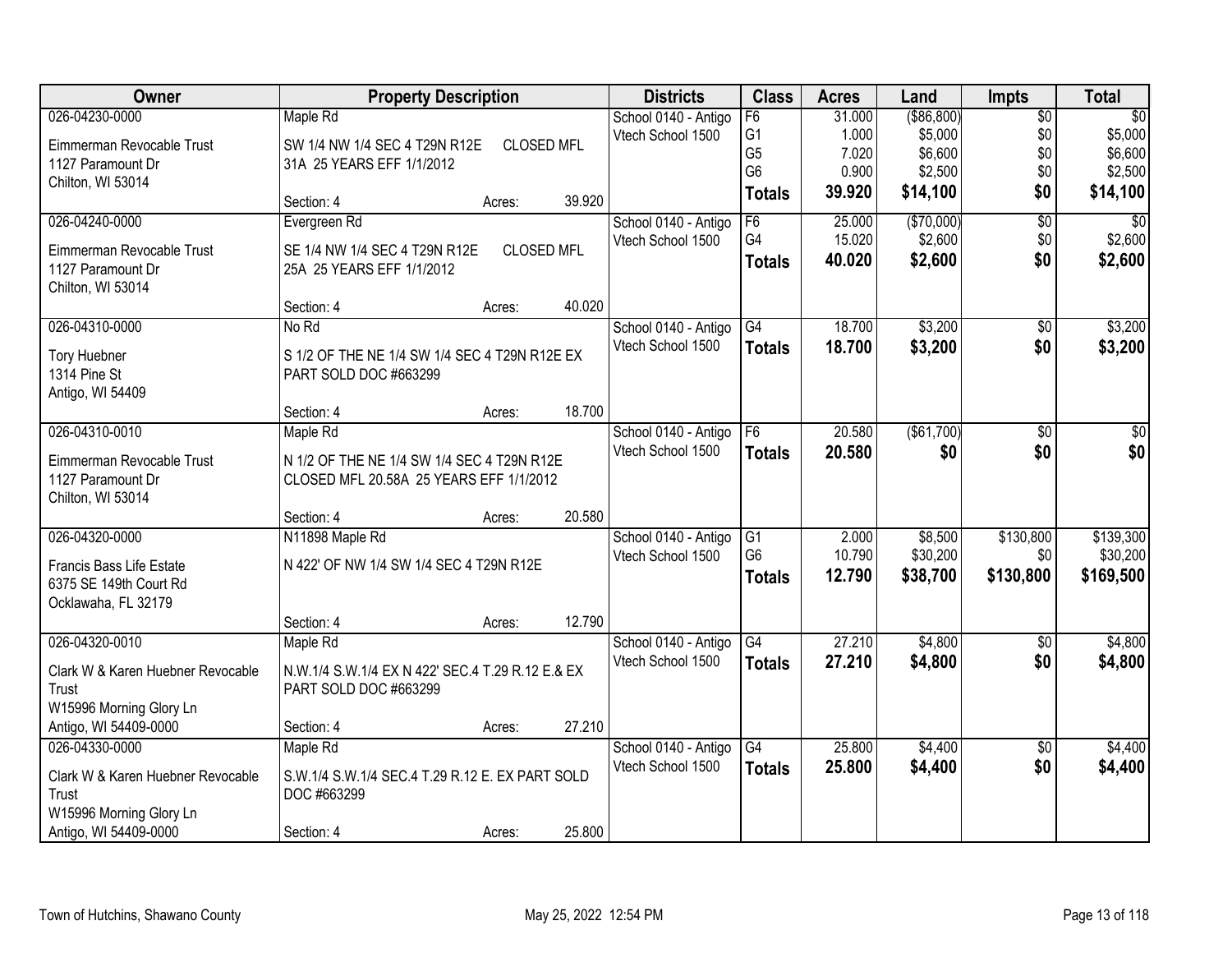| Owner                                                                             |                                                                                                                                     | <b>Property Description</b> |                 | <b>Districts</b>                          | <b>Class</b>                                                   | <b>Acres</b>                                | Land                                               | Impts                                   | <b>Total</b>                                       |
|-----------------------------------------------------------------------------------|-------------------------------------------------------------------------------------------------------------------------------------|-----------------------------|-----------------|-------------------------------------------|----------------------------------------------------------------|---------------------------------------------|----------------------------------------------------|-----------------------------------------|----------------------------------------------------|
| 026-04340-0000<br><b>Tory Huebner</b><br>1314 Pine St<br>Antigo, WI 54409         | Morning Glory Ln<br>SE 1/4 SW 1/4 SEC 4 T29N R12E EX PART SOLD DOC<br>#663299                                                       |                             |                 | School 0140 - Antigo<br>Vtech School 1500 | G4<br><b>Totals</b>                                            | 25.400<br>25.400                            | \$4,400<br>\$4,400                                 | $\overline{50}$<br>\$0                  | \$4,400<br>\$4,400                                 |
|                                                                                   | Section: 4                                                                                                                          | Acres:                      | 25.400          |                                           |                                                                |                                             |                                                    |                                         |                                                    |
| 026-04340-0010<br>Andrus Properties, LLC<br>N10965 Elm Rd<br>Birnamwood, WI 54414 | Morning Glory Ln<br>PART OF SW 1/4 DES DOC # 663299 SEC 4 T29N<br>R12E ACRES PER PLAT OF SURVEY #9005660PS<br>Section: 4            | Acres:                      | 34.100          | School 0140 - Antigo<br>Vtech School 1500 | G4<br><b>Totals</b>                                            | 34.100<br>34.100                            | \$5,600<br>\$5,600                                 | \$0<br>\$0                              | \$5,600<br>\$5,600                                 |
| 026-04410-0000<br>Michael K. Olsson<br>N11803 Oak Rd<br>Antigo, WI 54409-0000     | N11899 Oak Rd<br>NE 1/4 SE 1/4 EX S 585.5' OF N 801.5' OF E 372' SEC 4<br>T29N R12E EX CERT SUR REC V7 P302 MAP #2025<br>Section: 4 | Acres:                      | 34.750          | School 0140 - Antigo<br>Vtech School 1500 | IG1<br>G4<br>G <sub>5</sub><br>G <sub>8</sub><br><b>Totals</b> | 1.000<br>28.150<br>0.600<br>5.000<br>34.750 | \$5,000<br>\$4,700<br>\$100<br>\$7,500<br>\$17,300 | \$2,500<br>\$0<br>\$0<br>\$0<br>\$2,500 | \$7,500<br>\$4,700<br>\$100<br>\$7,500<br>\$19,800 |
| 026-04410-0010<br>Roy Maus<br>N11885 Oak Rd<br>Antigo, WI 54409-0000              | N11885 Oak Rd<br>S 585.5'OF N 801.5'OF E 372 FT OF N.E.1/4 S.E.1/4<br>SEC.4 T.29 R.12 E.                                            |                             |                 | School 0140 - Antigo<br>Vtech School 1500 | G1<br><b>Totals</b>                                            | 5.000<br>5.000                              | \$16,600<br>\$16,600                               | \$39,500<br>\$39,500                    | \$56,100<br>\$56,100                               |
| 026-04420-0000<br>Michael K. Olsson<br>N11803 Oak Rd<br>Antigo, WI 54409-0000     | Section: 4<br>Oak Rd<br>N 1/2 OF N.W.1/4 S.E.1/4 SEC.4 T.29 R.12 E.<br>Section: 4                                                   | Acres:<br>Acres:            | 5.000<br>20.000 | School 0140 - Antigo<br>Vtech School 1500 | $\overline{G6}$<br><b>Totals</b>                               | 20.000<br>20.000                            | \$60,000<br>\$60,000                               | $\overline{50}$<br>\$0                  | \$60,000<br>\$60,000                               |
| 026-04420-0010<br>Todd W. Huebner<br>PO Box 184<br>Mattoon, WI 54450              | Morning Glory Ln<br>S 1/2 OF N.W.1/4 S.E.1/4 SEC.4 T.29N R.12 E.<br>ACREAGE PER PLAT OF SURVEY<br>Section: 4                        | Acres:                      | 20.870          | School 0140 - Antigo<br>Vtech School 1500 | G4<br><b>Totals</b>                                            | 20.870<br>20.870                            | \$1,100<br>\$1,100                                 | $\overline{50}$<br>\$0                  | \$1,100<br>\$1,100                                 |
| 026-04430-0000<br>Todd W. Huebner<br>PO Box 184<br>Mattoon, WI 54450              | N11704 10th St<br>S.W.1/4 S.E.1/4 SEC.4 T.29N R.12 E. ACREAGE PER<br>PLAT OF SURVEY<br>Section: 4                                   | Acres:                      | 41.350          | School 0140 - Antigo<br>Vtech School 1500 | $\overline{G1}$<br>G <sub>4</sub><br><b>Totals</b>             | 1.000<br>40.350<br>41.350                   | \$2,800<br>\$5,400<br>\$8,200                      | \$73,400<br>\$0<br>\$73,400             | \$76,200<br>\$5,400<br>\$81,600                    |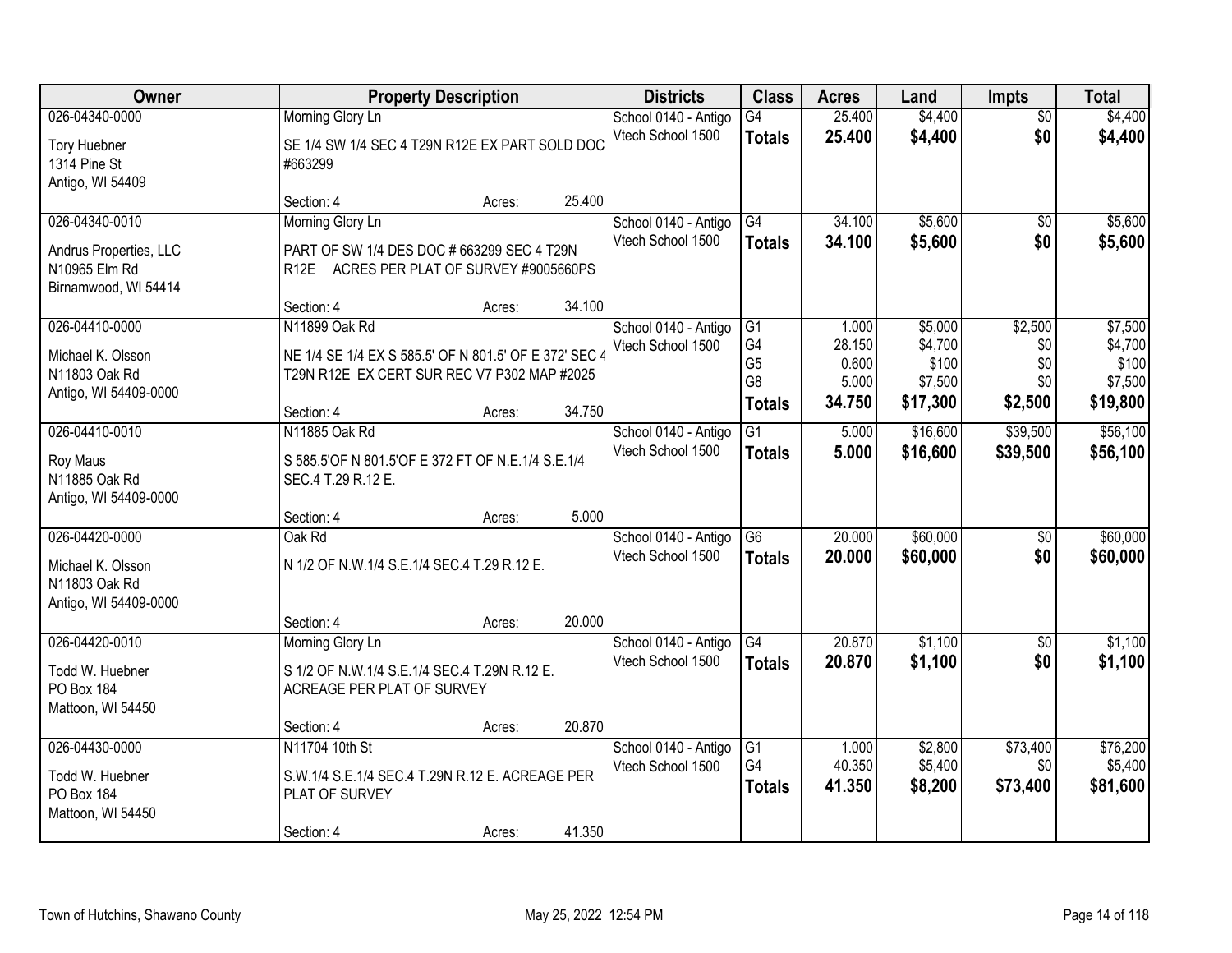| Owner                         |                                                   | <b>Property Description</b> |        | <b>Districts</b>     | <b>Class</b>         | <b>Acres</b>    | Land                | Impts           | <b>Total</b>        |
|-------------------------------|---------------------------------------------------|-----------------------------|--------|----------------------|----------------------|-----------------|---------------------|-----------------|---------------------|
| 026-04440-0000                | Oak Rd                                            |                             |        | School 0140 - Antigo | $\overline{G6}$      | 30.360          | \$89,100            | $\overline{50}$ | \$89,100            |
| Gary A. Olsson                | S.E.1/4 S.E.1/4 EX COM SE COR TH W 534'TH NLY     |                             |        | Vtech School 1500    | <b>Totals</b>        | 30.360          | \$89,100            | \$0             | \$89,100            |
| N11751 Oak Rd                 | 250'TH SELY TO PT 180'N OF POB TH S TO POB & EX   |                             |        |                      |                      |                 |                     |                 |                     |
| Antigo, WI 54409-0000         | PRT DES V.602 P.56 SEC.4 T.29 R.12 E. EX CERT     |                             |        |                      |                      |                 |                     |                 |                     |
|                               | Section: 4                                        | Acres:                      | 30.360 |                      |                      |                 |                     |                 |                     |
| 026-04440-0001                | N11803 Oak Rd                                     |                             |        | School 0140 - Antigo | $\overline{G1}$      | 3.500           | \$12,600            | \$46,500        | \$59,100            |
|                               |                                                   |                             |        | Vtech School 1500    | <b>Totals</b>        | 3.500           | \$12,600            | \$46,500        | \$59,100            |
| Michael K. Olsson             | S.E.1/4 S.E.1/4 & N.E.1/4 S.E.1/4 KNOWN AS LOT 1  |                             |        |                      |                      |                 |                     |                 |                     |
| N11803 Oak Rd                 | CERT SUR REC V.7 P.302 MAP #2025 SEC.7 T.29N      |                             |        |                      |                      |                 |                     |                 |                     |
| Antigo, WI 54409-0000         | R.12 E.                                           |                             |        |                      |                      |                 |                     |                 |                     |
|                               | Section: 4                                        | Acres:                      | 3.500  |                      |                      |                 |                     |                 |                     |
| 026-04440-0010                | N11751 Oak Rd                                     |                             |        | School 0140 - Antigo | G1                   | 2.250           | \$9,200             | \$45,900        | \$55,100            |
| Gary A. Olsson                | COM 180'N OF SE COR S.E.1/4 S.E.1/4 TH N 700'TH W |                             |        | Vtech School 1500    | <b>Totals</b>        | 2.250           | \$9,200             | \$45,900        | \$55,100            |
| N11751 Oak Rd                 | 350'S 280'TH E TO POB SEC.4 T.29 R.12 E.          |                             |        |                      |                      |                 |                     |                 |                     |
| Antigo, WI 54409-0000         |                                                   |                             |        |                      |                      |                 |                     |                 |                     |
|                               | Section: 4                                        | Acres:                      | 2.250  |                      |                      |                 |                     |                 |                     |
| 026-04440-0020                | Oak Rd                                            |                             |        | School 0140 - Antigo | X4                   | 4.140           | \$0                 | \$0             | \$0                 |
|                               |                                                   |                             |        | Vtech School 1500    | <b>Totals</b>        | 4.140           | \$0                 | \$0             | \$0                 |
| Tax Exempt Village of Mattoon | COM SE COR SE 1/4 SE 1/4 TH W 534' TH NLY 250'    |                             |        |                      |                      |                 |                     |                 |                     |
| PO Box 225                    | TH SELY TO PT 180' N OF POB TH S TO POB SEC 4     |                             |        |                      |                      |                 |                     |                 |                     |
| Mattoon, WI 54450             | <b>T29N R12E</b>                                  |                             |        |                      |                      |                 |                     |                 |                     |
|                               | Section: 4                                        | Acres:                      | 4.140  |                      |                      |                 |                     |                 |                     |
| 026-05110-0000                | N12095 Maple Rd                                   |                             |        | School 0140 - Antigo | G1                   | 1.000           | \$5,000             | \$15,000        | \$20,000            |
| Mike Driscoll                 | N 1/2 OF NE 1/4 FRAC NE 1/4 SEC 5 T29N R12E       |                             |        | Vtech School 1500    | G4                   | 4.000           | \$700               | \$0             | \$700               |
| N1731 Hot Springs Ct          |                                                   |                             |        |                      | G <sub>5</sub><br>G8 | 1.747<br>12.500 | \$1,000<br>\$17,100 | \$0<br>\$0      | \$1,000<br>\$17,100 |
| Greenville, WI 54942          |                                                   |                             |        |                      |                      |                 |                     |                 |                     |
|                               | Section: 5                                        | Acres:                      | 19.247 |                      | <b>Totals</b>        | 19.247          | \$23,800            | \$15,000        | \$38,800            |
| 026-05110-0010                | Maple Rd                                          |                             |        | School 0140 - Antigo | F6                   | 16.000          | ( \$25,600)         | $\overline{50}$ | $\overline{50}$     |
| Eimmerman Revocable Trust     | S 1/2 OF NE 1/4 FRAC NE 1/4 SEC 5 T29N R12E       |                             |        | Vtech School 1500    | G4                   | 2.000           | \$300               | \$0             | \$300               |
| 1127 Paramount Dr             | CLOSED MFL 16A 25 YEARS EFF 1/1/2012              |                             |        |                      | G <sub>5</sub>       | 0.200           | \$100               | \$0             | \$100               |
| Chilton, WI 53014             |                                                   |                             |        |                      | G <sub>8</sub>       | 1.140           | \$900               | \$0             | \$900               |
|                               | Section: 5                                        | Acres:                      | 19.340 |                      | <b>Totals</b>        | 19.340          | \$1,300             | \$0             | \$1,300             |
| 026-05120-0000                | Maple Rd                                          |                             |        | School 0140 - Antigo | F6                   | 38.180          | (\$106,900)         | $\overline{50}$ | $\overline{50}$     |
|                               |                                                   |                             |        | Vtech School 1500    | <b>Totals</b>        | 38.180          | \$0                 | \$0             | \$0                 |
| Steven C. Gerber              | NW 1/4 FRAC NE 1/4 SEC 5 T29N R12E CLOSED         |                             |        |                      |                      |                 |                     |                 |                     |
| 207 W Wallrich Rd             | MFL 38.18 ACRES 50 YEARS EFFECTIVE 1/1/07         |                             |        |                      |                      |                 |                     |                 |                     |
| Cecil, WI 54111               |                                                   |                             |        |                      |                      |                 |                     |                 |                     |
|                               | Section: 5                                        | Acres:                      | 38.180 |                      |                      |                 |                     |                 |                     |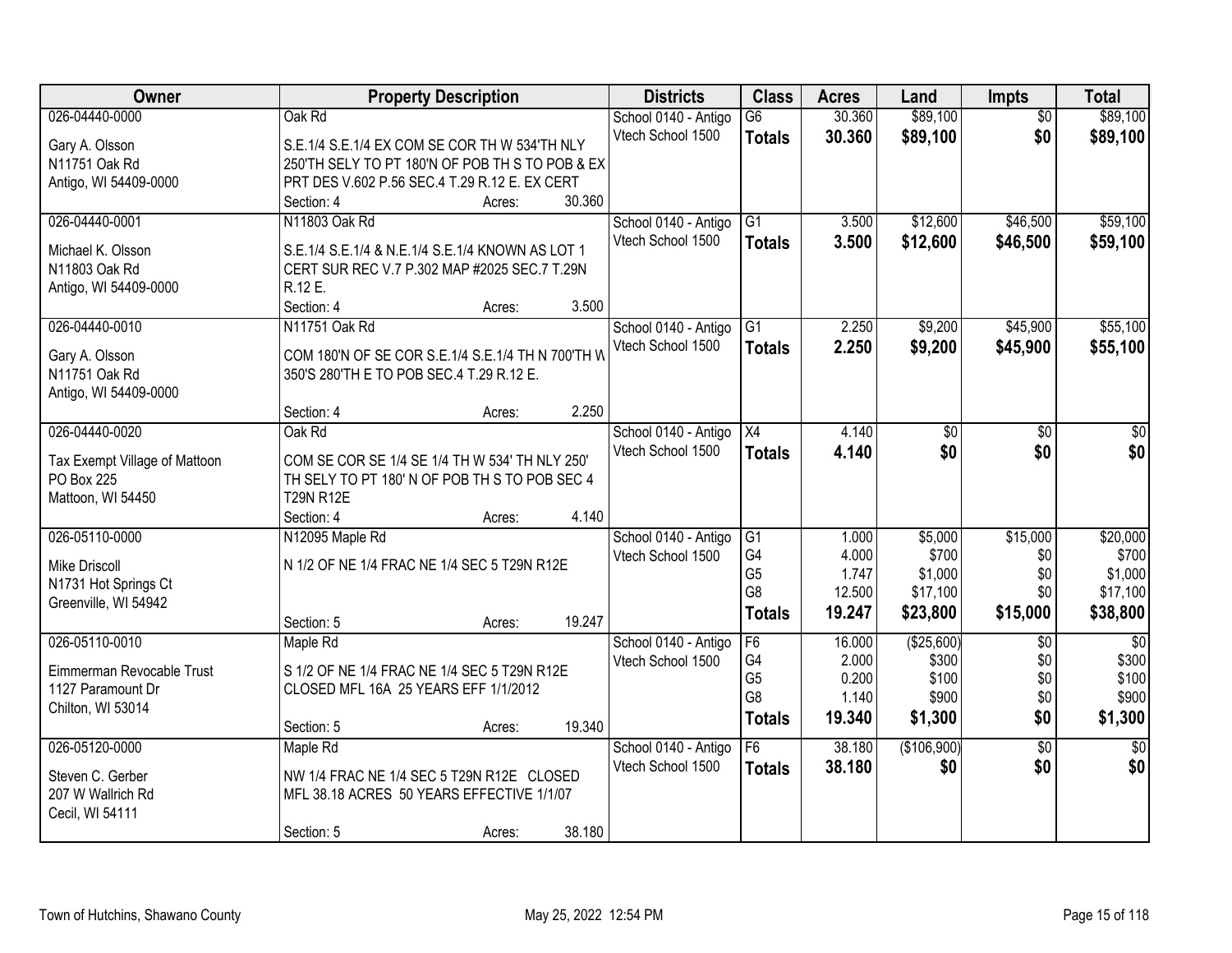| Owner                     | <b>Property Description</b>                                                     | <b>Districts</b>     | <b>Class</b>   | <b>Acres</b> | Land          | <b>Impts</b>    | <b>Total</b>    |
|---------------------------|---------------------------------------------------------------------------------|----------------------|----------------|--------------|---------------|-----------------|-----------------|
| 026-05130-0000            | Maple Rd                                                                        | School 0140 - Antigo | F6             | 39.540       | (\$118,600)   | $\overline{50}$ | $\sqrt{50}$     |
| Eimmerman Revocable Trust | SW 1/4 NE 1/4 SEC 5 T29N R12E<br><b>ACRES PLAT OF</b>                           | Vtech School 1500    | <b>Totals</b>  | 39.540       | \$0           | \$0             | \$0             |
| 1127 Paramount Dr         | SURVEY #9001741PS CLOSED MFL 39.54 A 25                                         |                      |                |              |               |                 |                 |
| Chilton, WI 53014         | YEARS EFF 1/1/2012                                                              |                      |                |              |               |                 |                 |
|                           | 39.540<br>Section: 5<br>Acres:                                                  |                      |                |              |               |                 |                 |
| 026-05140-0000            | N11975 Maple Rd                                                                 | School 0140 - Antigo | F <sub>6</sub> | 28.000       | ( \$84,000)   | $\overline{30}$ | $\overline{50}$ |
| Eimmerman Revocable Trust | SE 1/4 NE 1/4 SEC 5 T29N R12E ACRES PER PLAT                                    | Vtech School 1500    | G <sub>1</sub> | 2.000        | \$8,500       | \$89,100        | \$97,600        |
| 1127 Paramount Dr         | OF SURVEY #9001741PS<br>CLOSED MFL 28A 25                                       |                      | G <sub>5</sub> | 9.497        | \$6,100       | \$0             | \$6,100         |
| Chilton, WI 53014         | YEARS EFF 1/1/2012                                                              |                      | <b>Totals</b>  | 39.497       | \$14,600      | \$89,100        | \$103,700       |
|                           | 39.497<br>Section: 5<br>Acres:                                                  |                      |                |              |               |                 |                 |
| 026-05210-0000            | No Rd                                                                           | School 0140 - Antigo | F6             | 37.680       | (\$105,500)   | $\overline{50}$ | $\overline{30}$ |
| Steven C. Gerber          | NE 1/4 FRAC NW 1/4 SEC 5 T29N R12E OPEN MFL                                     | Vtech School 1500    | <b>Totals</b>  | 37.680       | \$0           | \$0             | \$0             |
| 207 W Wallrich Rd         | 37.68 ACRES 50 YEARS EFFECTIVE 1/1/07                                           |                      |                |              |               |                 |                 |
| Cecil, WI 54111           |                                                                                 |                      |                |              |               |                 |                 |
|                           | 37.680<br>Section: 5<br>Acres:                                                  |                      |                |              |               |                 |                 |
| 026-05220-0000            | No Rd                                                                           | School 0140 - Antigo | F <sub>6</sub> | 37.180       | (\$104,100)   | \$0             | \$0             |
| Wk, LLC                   | <b>CLOSED</b>                                                                   | Vtech School 1500    | <b>Totals</b>  | 37.180       | \$0           | \$0             | \$0             |
| W3092 Landstad Rd         | NW 1/4 FRAC NW 1/4 SEC 5 T29N R12E<br>MFL 37.18 ACRES 25 YEARS EFFECTIVE 1/1/08 |                      |                |              |               |                 |                 |
| Bonduel, WI 54107         |                                                                                 |                      |                |              |               |                 |                 |
|                           | 37.180<br>Section: 5<br>Acres:                                                  |                      |                |              |               |                 |                 |
| 026-05230-0000            | No Rd                                                                           | School 0140 - Antigo | F8             | 40.000       | $($ \$88,000) | $\overline{30}$ | $\overline{30}$ |
|                           |                                                                                 | Vtech School 1500    | <b>Totals</b>  | 40.000       | \$0           | \$0             | \$0             |
| Christopher J. Warden     | SW 1/4 NW 1/4 SEC 5 T29N R12E<br><b>CLOSED MFL</b>                              |                      |                |              |               |                 |                 |
| 3722 Maple St             | 40.00 ACRES 50 YEARS EFFECTIVE 1/1/00                                           |                      |                |              |               |                 |                 |
| Green Bay, WI 54311       | 40.000                                                                          |                      |                |              |               |                 |                 |
| 026-05240-0000            | Section: 5<br>Acres:<br>No Rd                                                   | School 0140 - Antigo | G4             | 8.000        | \$1,400       | $\sqrt{$0}$     | \$1,400         |
|                           |                                                                                 | Vtech School 1500    | G8             | 12.000       | \$16,800      | \$0             | \$16,800        |
| Wayne C. Huebner          | S 1/2 OF THE SE 1/4 NW 1/4 SEC 5 T29N R12E                                      |                      | <b>Totals</b>  | 20.000       | \$18,200      | \$0             | \$18,200        |
| N11683 Maple Rd           |                                                                                 |                      |                |              |               |                 |                 |
| Antigo, WI 54409          |                                                                                 |                      |                |              |               |                 |                 |
|                           | 20.000<br>Section: 5<br>Acres:                                                  |                      |                |              |               |                 |                 |
| 026-05240-0010            | No Rd                                                                           | School 0140 - Antigo | F6             | 19.171       | (\$46,500)    | $\overline{50}$ | $\overline{50}$ |
| Steven Gerber             | N 1/2 OF THE SE 1/4 NW 1/4 SEC 5 T29N R12E                                      | Vtech School 1500    | <b>Totals</b>  | 19.171       | \$0           | \$0             | \$0             |
| 314 W Wallrich Rd         | ACREAGE PER PLAT OF SURVEY DATED 11/02/06                                       |                      |                |              |               |                 |                 |
| Cecil, WI 54111           | NOTES #13309 CLOSED MFL 19.171 ACRES 25                                         |                      |                |              |               |                 |                 |
|                           | 19.171<br>Section: 5<br>Acres:                                                  |                      |                |              |               |                 |                 |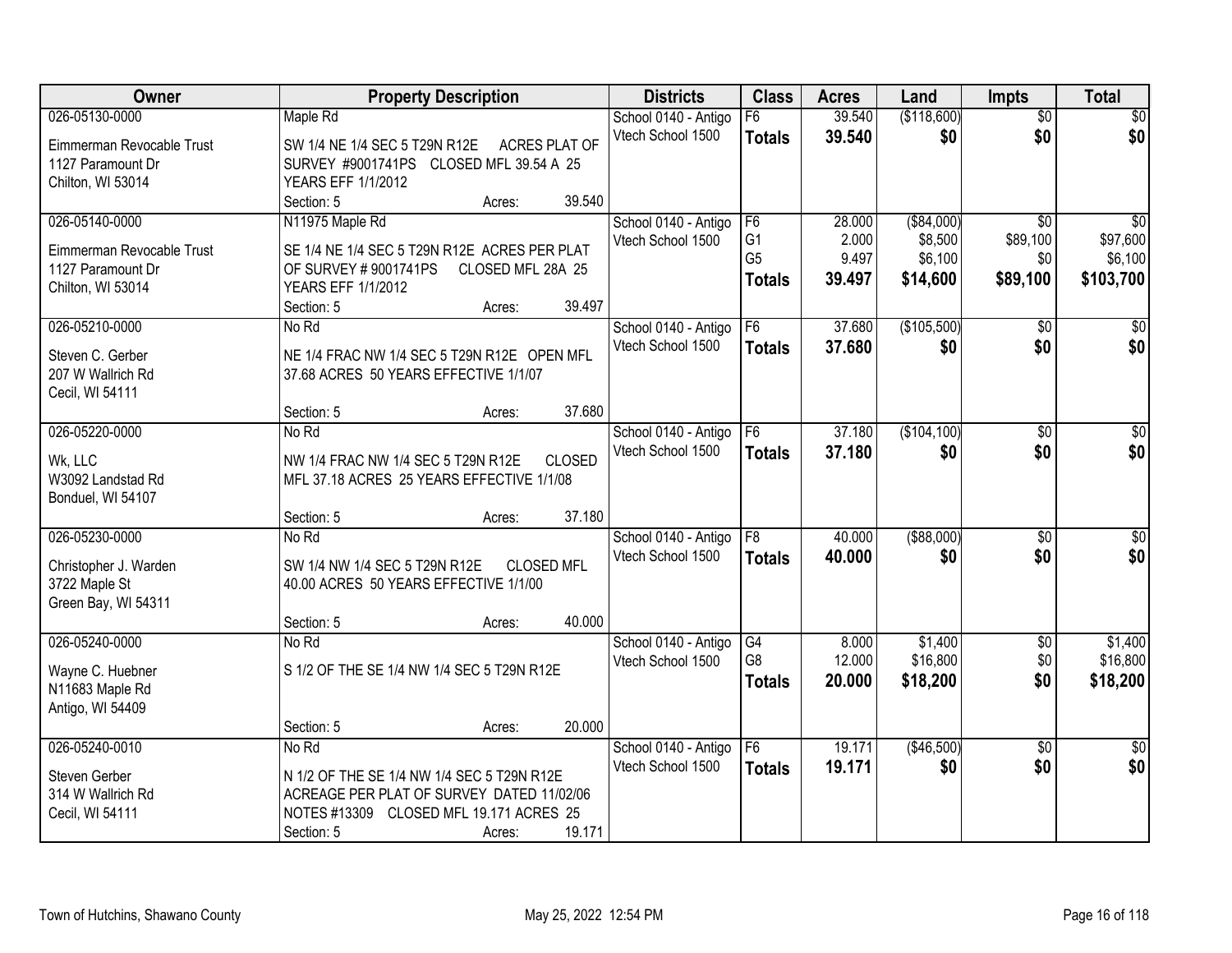| Owner                     |                                                    | <b>Property Description</b> |                   | <b>Districts</b>     | <b>Class</b>                     | <b>Acres</b>    | Land         | <b>Impts</b>    | <b>Total</b>    |
|---------------------------|----------------------------------------------------|-----------------------------|-------------------|----------------------|----------------------------------|-----------------|--------------|-----------------|-----------------|
| 026-05310-0000            | No Rd                                              |                             |                   | School 0140 - Antigo | $\overline{G4}$                  | 25.000          | \$4,500      | $\sqrt{$0}$     | \$4,500         |
| Wayne C. Huebner          | NE 1/4 SW 1/4 SEC 5 T29N R12E                      |                             |                   | Vtech School 1500    | G8                               | 15.000          | \$21,000     | \$0             | \$21,000        |
| N11683 Maple Rd           |                                                    |                             |                   |                      | <b>Totals</b>                    | 40.000          | \$25,500     | \$0             | \$25,500        |
| Antigo, WI 54409          |                                                    |                             |                   |                      |                                  |                 |              |                 |                 |
|                           | Section: 5                                         | Acres:                      | 40.000            |                      |                                  |                 |              |                 |                 |
| 026-05320-0000            | No Rd                                              |                             |                   | School 0140 - Antigo | F8                               | 25.000          | (\$40,000)   | \$0             | \$0             |
| Christopher J. Warden     | NW 1/4 SW 1/4 SEC 5 T29N R12E                      | <b>CLOSED MFL</b>           |                   | Vtech School 1500    | G <sub>5</sub>                   | 15.000          | \$8,300      | \$0             | \$8,300         |
| 3722 Maple St             | 25.00 ACRES 50 YEARS EFFECTIVE 1/1/00              |                             |                   |                      | <b>Totals</b>                    | 40.000          | \$8,300      | \$0             | \$8,300         |
| Green Bay, WI 54311       |                                                    |                             |                   |                      |                                  |                 |              |                 |                 |
|                           | Section: 5                                         | Acres:                      | 40.000            |                      |                                  |                 |              |                 |                 |
| 026-05330-0000            | No Rd                                              |                             |                   | School 0140 - Antigo | F <sub>8</sub>                   | 40.000          | ( \$64,000)  | \$0             | $\sqrt{50}$     |
| Christopher J. Warden     | SW 1/4 SW 1/4 SEC 5 T29N R12E                      |                             | <b>CLOSED MFL</b> | Vtech School 1500    | <b>Totals</b>                    | 40.000          | \$0          | \$0             | \$0             |
| 3722 Maple St             | 40.00 ACRES 50 YEARS EFFECTIVE 1/1/00              |                             |                   |                      |                                  |                 |              |                 |                 |
| Green Bay, WI 54311       |                                                    |                             |                   |                      |                                  |                 |              |                 |                 |
|                           | Section: 5                                         | Acres:                      | 40.000            |                      |                                  |                 |              |                 |                 |
| 026-05340-0000            | <b>Butternut Rd</b>                                |                             |                   | School 0140 - Antigo | G4                               | 40.000          | \$2,200      | \$0             | \$2,200         |
| Tamara M. Kowalski        | SE 1/4 SW 1/4 SEC 5 T29N R12E                      |                             |                   | Vtech School 1500    | <b>Totals</b>                    | 40.000          | \$2,200      | \$0             | \$2,200         |
| N2185 Hillside Rd         |                                                    |                             |                   |                      |                                  |                 |              |                 |                 |
| Antigo, WI 54409          |                                                    |                             |                   |                      |                                  |                 |              |                 |                 |
|                           | Section: 5                                         | Acres:                      | 40.000            |                      |                                  |                 |              |                 |                 |
| 026-05410-0000            | <b>Butternut Rd</b>                                |                             |                   | School 0140 - Antigo | F6                               | 28.000          | ( \$44, 800) | $\overline{50}$ | $\overline{50}$ |
| Eimmerman Revocable Trust | NE 1/4 SE 1/4 SEC 5 T29N R12E                      |                             | CLOSED MFL 28A    | Vtech School 1500    | G4                               | 4.000           | \$700        | \$0             | \$700           |
| 1127 Paramount Dr         | 25 YEARS EFF 1/1/2012                              |                             |                   |                      | G <sub>5</sub>                   | 8.000           | \$10,100     | \$0<br>\$0      | \$10,100        |
| Chilton, WI 53014         |                                                    |                             |                   |                      | <b>Totals</b>                    | 40.000          | \$10,800     |                 | \$10,800        |
|                           | Section: 5                                         | Acres:                      | 40.000            |                      |                                  |                 |              |                 |                 |
| 026-05420-0000            | <b>Butternut Rd</b>                                |                             |                   | School 0140 - Antigo | G4                               | 10.000          | \$1,700      | $\sqrt{6}$      | \$1,700         |
| Wayne C. Huebner          | THE W 1/2 OF NW 1/4 SE 1/4 SEC 5 T29N R12E         |                             |                   | Vtech School 1500    | G <sub>5</sub><br>G <sub>8</sub> | 2.000           | \$300        | \$0             | \$300           |
| N11683 Maple Rd           |                                                    |                             |                   |                      |                                  | 8.000<br>20,000 | \$11,200     | \$0<br>\$0      | \$11,200        |
| Antigo, WI 54409          |                                                    |                             |                   |                      | <b>Totals</b>                    |                 | \$13,200     |                 | \$13,200        |
|                           | Section: 5                                         | Acres:                      | 20.000            |                      |                                  |                 |              |                 |                 |
| 026-05420-0010            | W16230 Butternut Rd                                |                             |                   | School 0140 - Antigo | $\overline{G7}$                  | 0.600           | \$2,900      | \$7,200         | \$10,100        |
| Nathan O. Huebner Vendee  | COM E LN NW 1/4 SE 1/4 TH W ON N LN TN RD 267      |                             |                   | Vtech School 1500    | <b>Totals</b>                    | 0.600           | \$2,900      | \$7,200         | \$10,100        |
| N11683 Maple Rd           | TO POB TH NLY 186' WLY 76' SLY 84' WLY 54' SLY 77' |                             |                   |                      |                                  |                 |              |                 |                 |
| Antigo, WI 54409          | TH ELY 200' TO POB SEC 5 T29N R12E                 |                             |                   |                      |                                  |                 |              |                 |                 |
|                           | Section: 5                                         | Acres:                      | 0.600             |                      |                                  |                 |              |                 |                 |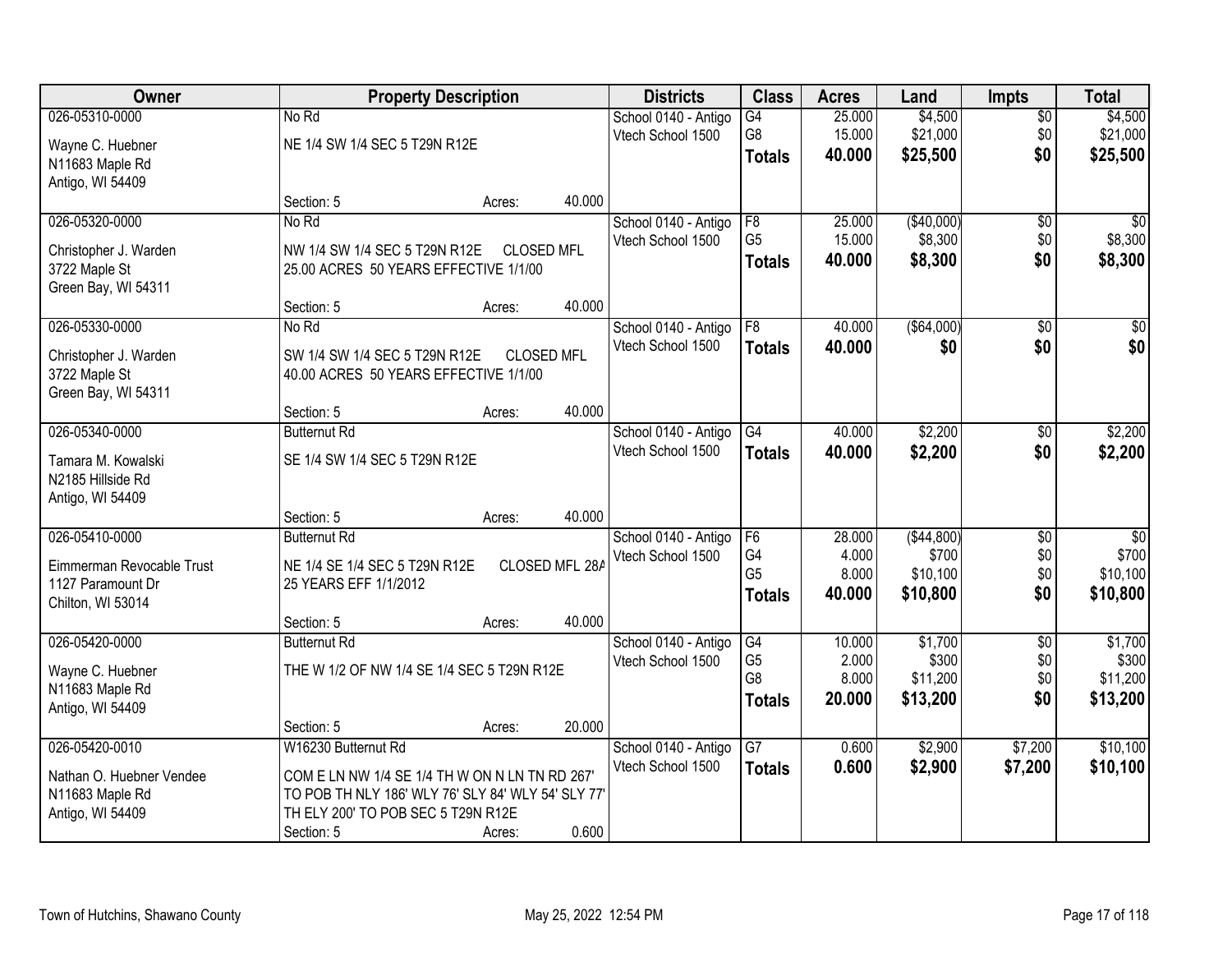| Owner                        |                                                   | <b>Property Description</b> |        | <b>Districts</b>     | <b>Class</b>    | <b>Acres</b> | Land        | <b>Impts</b>    | <b>Total</b>     |
|------------------------------|---------------------------------------------------|-----------------------------|--------|----------------------|-----------------|--------------|-------------|-----------------|------------------|
| 026-05420-0020               | <b>Butternut Rd</b>                               |                             |        | School 0140 - Antigo | $\overline{G5}$ | 6.500        | \$1,000     | $\overline{50}$ | \$1,000          |
| Wayne C. Huebner             | THE E 1/2 OF NW 1/4 SE 1/4 EX COM E LN SD 40 & N  |                             |        | Vtech School 1500    | G <sub>6</sub>  | 10.900       | \$30,500    | \$0             | \$30,500         |
| N11683 Maple Rd              | LN RD TH W 267' TO POB TH NLY 186' WLY 76' SLY    |                             |        |                      | G7              | 2.000        | \$7,600     | \$14,900        | \$22,500         |
| Antigo, WI 54409             | 84' WLY 54' SLY 77' TH ELY 200' TO POB SEC 5 T29N |                             |        |                      | <b>Totals</b>   | 19.400       | \$39,100    | \$14,900        | \$54,000         |
|                              | Section: 5                                        | Acres:                      | 19.400 |                      |                 |              |             |                 |                  |
| 026-05430-0000               | <b>Butternut Rd</b>                               |                             |        | School 0140 - Antigo | G4              | 40.000       | \$2,900     | $\overline{50}$ | \$2,900          |
| Wayne C. Huebner             | SW 1/4 SE 1/4 SEC 5 T29N R12E                     |                             |        | Vtech School 1500    | <b>Totals</b>   | 40.000       | \$2,900     | \$0             | \$2,900          |
| N11683 Maple Rd              |                                                   |                             |        |                      |                 |              |             |                 |                  |
| Antigo, WI 54409             |                                                   |                             |        |                      |                 |              |             |                 |                  |
|                              | Section: 5                                        | Acres:                      | 40.000 |                      |                 |              |             |                 |                  |
| 026-05440-0000               | <b>Butternut Rd</b>                               |                             |        | School 0140 - Antigo | G4              | 38.500       | \$5,000     | $\overline{50}$ | \$5,000          |
| Wayne C. Huebner             | SE 1/4 SE 1/4 SEC 5 T29N R12E                     |                             |        | Vtech School 1500    | G <sub>5</sub>  | 1.500        | \$200       | \$0             | \$200            |
| N11683 Maple Rd              |                                                   |                             |        |                      | <b>Totals</b>   | 40.000       | \$5,200     | \$0             | \$5,200          |
| Antigo, WI 54409             |                                                   |                             |        |                      |                 |              |             |                 |                  |
|                              | Section: 5                                        | Acres:                      | 40.000 |                      |                 |              |             |                 |                  |
| 026-06110-0000               | W16252 Butternut Rd                               |                             |        | School 0140 - Antigo | G1              | 1.000        | \$5,000     | \$62,800        | \$67,800         |
| Wk, LLC                      | NE 1/4 FRAC NE 1/4 SEC 6 T29N R12E                |                             |        | Vtech School 1500    | G4              | 10.000       | \$1,700     | \$0             | \$1,700          |
| W3092 Landstad Rd            |                                                   |                             |        |                      | G8              | 25.700       | \$20,600    | \$0             | \$20,600         |
| Bonduel, WI 54107            |                                                   |                             |        |                      | <b>Totals</b>   | 36.700       | \$27,300    | \$62,800        | \$90,100         |
|                              | Section: 6                                        | Acres:                      | 36.700 |                      |                 |              |             |                 |                  |
| 026-06120-0000               | No Rd                                             |                             |        | School 0140 - Antigo | F6              | 71.460       | (\$170,600) | $\overline{30}$ | $\overline{\$0}$ |
| Andrew Resch Restated Rev Tr | NW 1/4 FRAC NE 1/4 & NE 1/4 FRAC NW 1/4 SEC 6     |                             |        | Vtech School 1500    | <b>Totals</b>   | 71.460       | \$0         | \$0             | \$0              |
| N9562 Phoebe Rd              | T29N R12E NKA LOT 19 V3 CSM P2 MAP #666           |                             |        |                      |                 |              |             |                 |                  |
| Birnamwood, WI 54414         | CLOSED MFL 71.460 A 25 YEARS EFFECTIVE 1/1/22     |                             |        |                      |                 |              |             |                 |                  |
|                              | Section: 6                                        | Acres:                      | 71.460 |                      |                 |              |             |                 |                  |
| 026-06130-0000               | No Rd                                             |                             |        | School 0140 - Antigo | F <sub>8</sub>  | 40.000       | (\$112,000) | $\sqrt{6}$      | \$0              |
| Dale L. Ebert                | SW 1/4 NE 1/4 SEC 6 T29N R12E CLOSED MFL 40.00    |                             |        | Vtech School 1500    | <b>Totals</b>   | 40.000       | \$0         | \$0             | \$0              |
| 4941 Carpenter Rd            | ACRES 50 YEARS EFFECTIVE 1/1/00                   |                             |        |                      |                 |              |             |                 |                  |
| Florence, WI 54121           |                                                   |                             |        |                      |                 |              |             |                 |                  |
|                              | Section: 6                                        | Acres:                      | 40.000 |                      |                 |              |             |                 |                  |
| 026-06140-0000               | No Rd                                             |                             |        | School 0140 - Antigo | F8              | 40.000       | (\$112,000) | $\overline{50}$ | $\overline{50}$  |
| David M. Berkhahn            | SE 1/4 NE 1/4 SEC 6 T29N R12E                     | <b>CLOSED MFL</b>           |        | Vtech School 1500    | <b>Totals</b>   | 40.000       | \$0         | \$0             | \$0              |
| 850 S Evergreen St           | 40.00 ACRES                                       | 50 YEARS EFFECTIVE 1/1/00   |        |                      |                 |              |             |                 |                  |
| Shawano, WI 54166            |                                                   |                             |        |                      |                 |              |             |                 |                  |
|                              | Section: 6                                        | Acres:                      | 40.000 |                      |                 |              |             |                 |                  |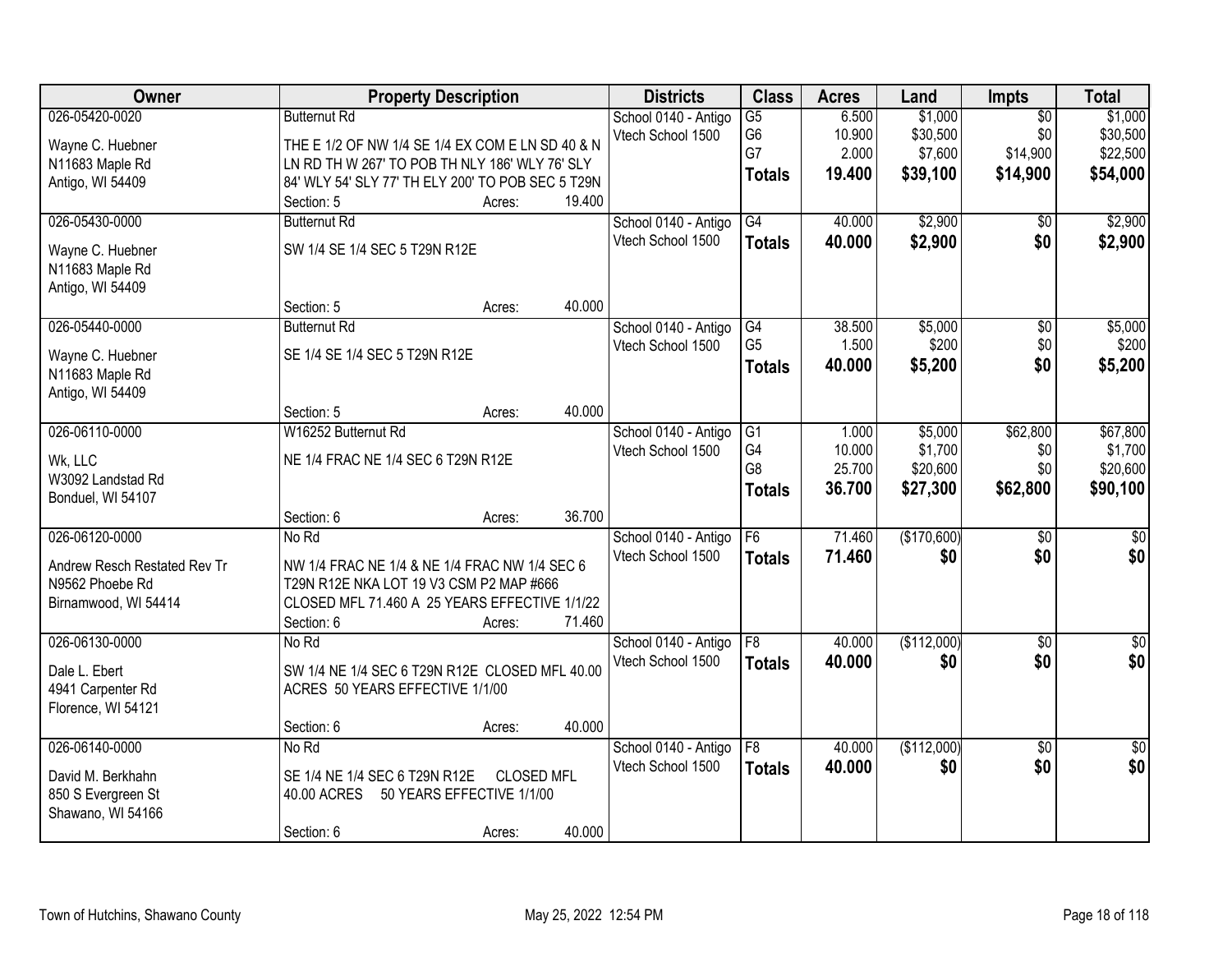| Owner                                                                                                  |                                                                                                                                                   | <b>Property Description</b> |                 | <b>Districts</b>                          | <b>Class</b>                                                  | <b>Acres</b>                                 | Land                                                 | Impts                                     | <b>Total</b>                                          |
|--------------------------------------------------------------------------------------------------------|---------------------------------------------------------------------------------------------------------------------------------------------------|-----------------------------|-----------------|-------------------------------------------|---------------------------------------------------------------|----------------------------------------------|------------------------------------------------------|-------------------------------------------|-------------------------------------------------------|
| 026-06220-0000<br>William M. Schultz Jr                                                                | No Rd<br>NW 1/4 FRAC NW 1/4 SEC 6 T29N R12E                                                                                                       |                             | <b>ACREAGE</b>  | School 0140 - Antigo<br>Vtech School 1500 | G4<br>G <sub>8</sub><br><b>Totals</b>                         | 8.000<br>16.030<br>24.030                    | \$1,400<br>\$22,400<br>\$23,800                      | $\overline{50}$<br>\$0<br>\$0             | \$1,400<br>\$22,400<br>\$23,800                       |
| N11972 Hutchins-Aniwa Townline<br>Birnamwood, WI 54414-0000                                            | PER PLAT OF SURVEY<br>Section: 6                                                                                                                  | Acres:                      | 24.030          |                                           |                                                               |                                              |                                                      |                                           |                                                       |
| 026-06230-0000<br>William M. Schultz Jr<br>N11972 Hutchins-Aniwa Townline<br>Birnamwood, WI 54414-0000 | N11972 Hutchins-Aniwa Townline R<br>SW 1/4 FRAC NW 1/4 SEC 6 T29N R12E ACREAGE<br>PER PLAT OF SURVEY                                              |                             |                 | School 0140 - Antigo<br>Vtech School 1500 | G1<br>G <sub>4</sub><br>G8<br><b>Totals</b>                   | 2.000<br>16.760<br>10.000<br>28.760          | \$8,500<br>\$1,800<br>\$14,000<br>\$24,300           | \$90,300<br>\$0<br>\$0<br>\$90,300        | \$98,800<br>\$1,800<br>\$14,000<br>\$114,600          |
| 026-06240-0000<br>Benjamin C. Fischer<br>W15372 North Ave                                              | Section: 6<br>Hutchins-Aniwa Rd<br>SE 1/4 NW 1/4 SEC 6 T29N R12E                                                                                  | Acres:                      | 28.760          | School 0140 - Antigo<br>Vtech School 1500 | G4<br>G8<br><b>Totals</b>                                     | 10.000<br>30.000<br>40.000                   | \$1,100<br>\$24,000<br>\$25,100                      | $\overline{50}$<br>\$0<br>\$0             | \$1,100<br>\$24,000<br>\$25,100                       |
| Mattoon, WI 54450<br>026-06310-0000                                                                    | Section: 6<br>No Rd                                                                                                                               | Acres:                      | 40.000          | School 0140 - Antigo                      | G4                                                            | 40.000                                       | \$7,000                                              | \$0                                       | \$7,000                                               |
| Jessica L. White<br>W14591 Spruce Rd<br>Birnamwood, WI 54414                                           | NE 1/4 SW 1/4 SEC 6 T29N R12E<br>Section: 6                                                                                                       |                             | 40.000          | Vtech School 1500                         | <b>Totals</b>                                                 | 40.000                                       | \$7,000                                              | \$0                                       | \$7,000                                               |
| 026-06320-0010<br>Jerold and Janice Fischer<br>N11814 Hutchins-Aniwa Townline<br>Birnamwood, WI 54414  | N11814 Hutchins-Aniwa Townline R<br>NW 1/4 FRAC SW 1/4 SEC 6 T29N R12EN11898<br>HUTCHINS-ANIWA TOWNLINE RD-SHED<br>Section: 6                     | Acres:<br>Acres:            | 30.390          | School 0140 - Antigo<br>Vtech School 1500 | G1<br>G4<br>G <sub>5</sub><br>G <sub>8</sub><br><b>Totals</b> | 3.200<br>12.000<br>0.700<br>14.490<br>30.390 | \$11,700<br>\$1,600<br>\$100<br>\$11,600<br>\$25,000 | \$82,600<br>\$0<br>\$0<br>\$0<br>\$82,600 | \$94,300<br>\$1,600<br>\$100<br>\$11,600<br>\$107,600 |
| 026-06330-0000<br>Kurt J. Fischer<br>N11750 Hutchins Aniwa Rd<br>Birnamwood, WI 54414-0000             | Hutchins-Aniwa Rd<br>S.W.1/4 FRAC.S.W.1/4 EX W 312'OF N 312'OF S<br>912'LYG E OF TN RD SEC.6 T.29 R.12 E                                          |                             |                 | School 0140 - Antigo<br>Vtech School 1500 | G4<br>G <sub>8</sub><br><b>Totals</b>                         | 16.490<br>13.000<br>29.490                   | \$2,900<br>\$18,200<br>\$21,100                      | \$0<br>\$0<br>\$0                         | \$2,900<br>\$18,200<br>\$21,100                       |
| 026-06330-0010<br>Kurt J. Fischer<br>N11750 Hutchins Aniwa Rd<br>Birnamwood, WI 54414-0000             | Section: 6<br>N11750 Hutchins-Aniwa Townline R<br>W 312'OF N 312'OF S 912'LYG E OF TN RD S.W.1/4<br>FRAC S.W.1/4 SEC.6 T.29 R.12 E.<br>Section: 6 | Acres:<br>Acres:            | 29.490<br>2.230 | School 0140 - Antigo<br>Vtech School 1500 | $\overline{G1}$<br><b>Totals</b>                              | 2.230<br>2.230                               | \$9,100<br>\$9,100                                   | \$97,800<br>\$97,800                      | \$106,900<br>\$106,900                                |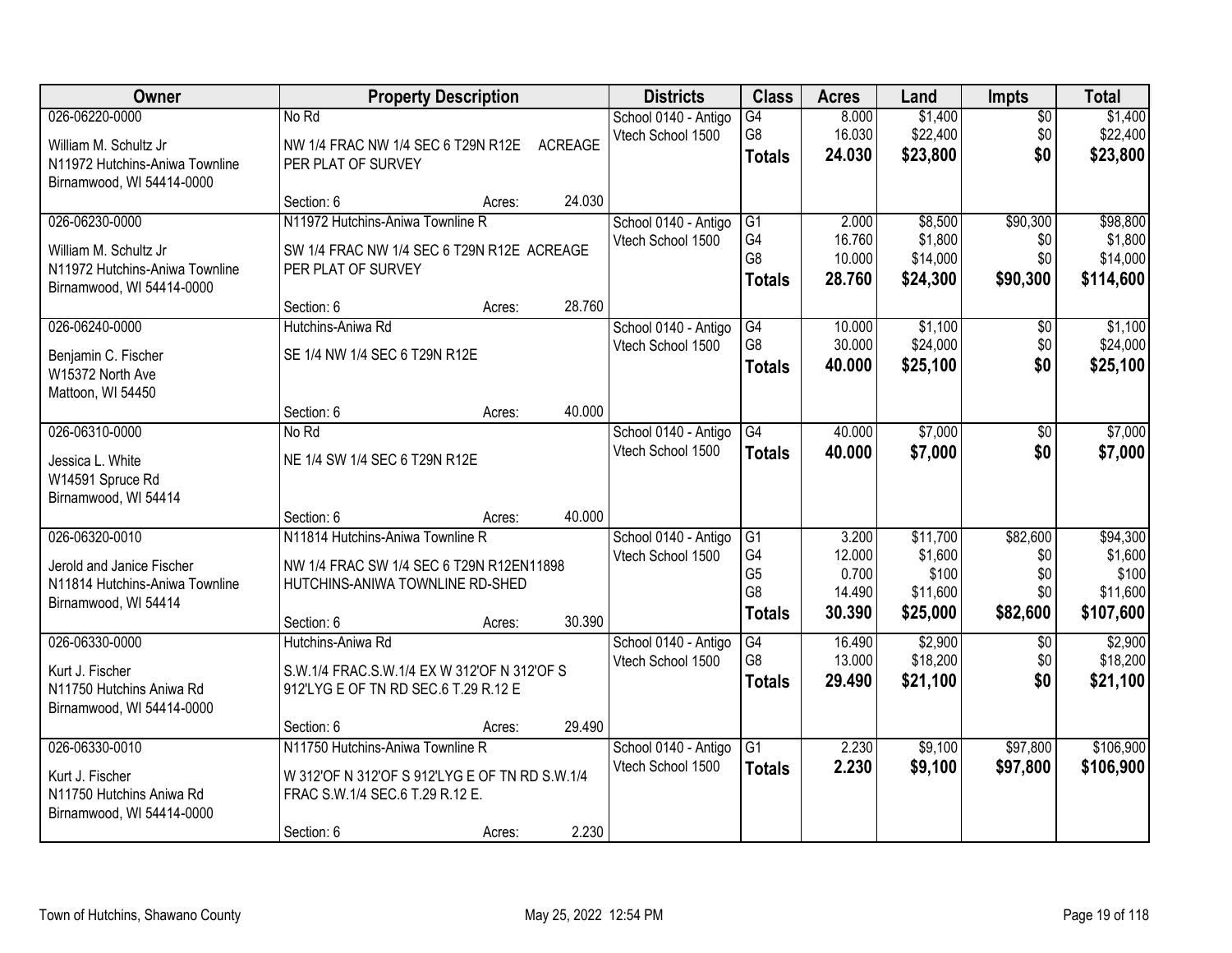| Owner                                                                         | <b>Property Description</b>                                            |                   |        | <b>Districts</b>     | <b>Class</b>                    | <b>Acres</b>     | Land                 | <b>Impts</b>    | <b>Total</b>         |
|-------------------------------------------------------------------------------|------------------------------------------------------------------------|-------------------|--------|----------------------|---------------------------------|------------------|----------------------|-----------------|----------------------|
| 026-06340-0000                                                                | Elm Rd                                                                 |                   |        | School 0140 - Antigo | $\overline{G4}$                 | 40.000           | \$7,000              | $\overline{50}$ | \$7,000              |
| <b>Travis White</b><br>W14591 Spruce Rd<br>Birnamwood, WI 54414               | SE 1/4 SW 1/4 SEC 6 T29N R12E                                          |                   |        | Vtech School 1500    | <b>Totals</b>                   | 40.000           | \$7,000              | \$0             | \$7,000              |
|                                                                               | Section: 6                                                             | Acres:            | 40.000 |                      |                                 |                  |                      |                 |                      |
| 026-06410-0000                                                                | Morning Glory Ln                                                       |                   |        | School 0140 - Antigo | F8                              | 40.000           | (\$112,000)          | $\overline{50}$ | \$0                  |
| Dale L. Ebert<br>850 S Evergreen St<br>Shawano, WI 54166                      | NE 1/4 SE 1/4 SEC 6 T29N R12E<br>40.00 ACRES 50 YEARS EFFECTIVE 1/1/00 | <b>CLOSED MFL</b> |        | Vtech School 1500    | <b>Totals</b>                   | 40.000           | \$0                  | \$0             | \$0                  |
|                                                                               | Section: 6                                                             | Acres:            | 40.000 |                      |                                 |                  |                      |                 |                      |
| 026-06420-0000                                                                | No Rd                                                                  |                   |        | School 0140 - Antigo | F8                              | 40.000           | (\$112,000)          | \$0             | $\overline{50}$      |
| Dale L. Ebert<br>850 S Evergreen St<br>Shawano, WI 54166                      | NW 1/4 SE 1/4 SEC 6 T29N R12E<br>40.00 ACRES 50 YEARS EFFECTIVE 1/1/00 | <b>CLOSED MFL</b> |        | Vtech School 1500    | <b>Totals</b>                   | 40.000           | \$0                  | \$0             | \$0                  |
|                                                                               | Section: 6                                                             | Acres:            | 40.000 |                      |                                 |                  |                      |                 |                      |
| 026-06430-0000                                                                | Morning Glory Ln                                                       |                   |        | School 0140 - Antigo | F <sub>6</sub>                  | 40.000           | ( \$64,000)          | $\sqrt[6]{3}$   | $\sqrt{50}$          |
| J L Fischer Income Trust<br>W16954 Elm Rd<br>Birnamwood, WI 54414             | SW 1/4 SE 1/4 SEC 6 T29N R12E<br>ACRES 25 YEARS EFFECTIVE 1/1/16       | CLOSED MFL 40     |        | Vtech School 1500    | <b>Totals</b>                   | 40,000           | \$0                  | \$0             | \$0                  |
|                                                                               | Section: 6                                                             | Acres:            | 40.000 |                      |                                 |                  |                      |                 |                      |
| 026-06440-0000                                                                | Morning Glory Land                                                     |                   |        | School 0140 - Antigo | F6                              | 40.000           | $($ \$88,000)        | $\overline{50}$ | $\overline{50}$      |
| J L Fischer Income Trust<br>W16954 Elm Rd<br>Birnamwood, WI 54414             | SE 1/4 SE 1/4 SEC 6 T29N R12E<br>ACRES 25 YEARS EFFECTIVE 1/1/16       | CLOSED MFL 40     |        | Vtech School 1500    | <b>Totals</b>                   | 40.000           | \$0                  | \$0             | \$0                  |
|                                                                               | Section: 6                                                             | Acres:            | 40.000 |                      |                                 |                  |                      |                 |                      |
| 026-07110-0000                                                                | County Rd Z                                                            |                   |        | School 0140 - Antigo | G4                              | 20.000           | \$3,500              | $\sqrt{$0}$     | \$3,500              |
| Leonard L Wagner Revocable Trust<br>1870 Shady Creek Cir<br>Suamico, WI 54173 | NE 1/4 NE 1/4 SEC 7 T29N R12E                                          |                   |        | Vtech School 1500    | G <sub>6</sub><br><b>Totals</b> | 20.000<br>40.000 | \$32,000<br>\$35,500 | \$0<br>\$0      | \$32,000<br>\$35,500 |
|                                                                               | Section: 7                                                             | Acres:            | 40.000 |                      |                                 |                  |                      |                 |                      |
| 026-07120-0000                                                                | County Rd Z                                                            |                   |        | School 0140 - Antigo | G6                              | 40.000           | \$100,000            | $\overline{50}$ | \$100,000            |
| Leonard L Wagner Revocable Trust<br>1870 Shady Creek Cir<br>Suamico, WI 54173 | NW 1/4 NE 1/4 SEC 7 T29N R12E                                          |                   |        | Vtech School 1500    | <b>Totals</b>                   | 40.000           | \$100,000            | \$0             | \$100,000            |
|                                                                               | Section: 7                                                             | Acres:            | 40.000 |                      |                                 |                  |                      |                 |                      |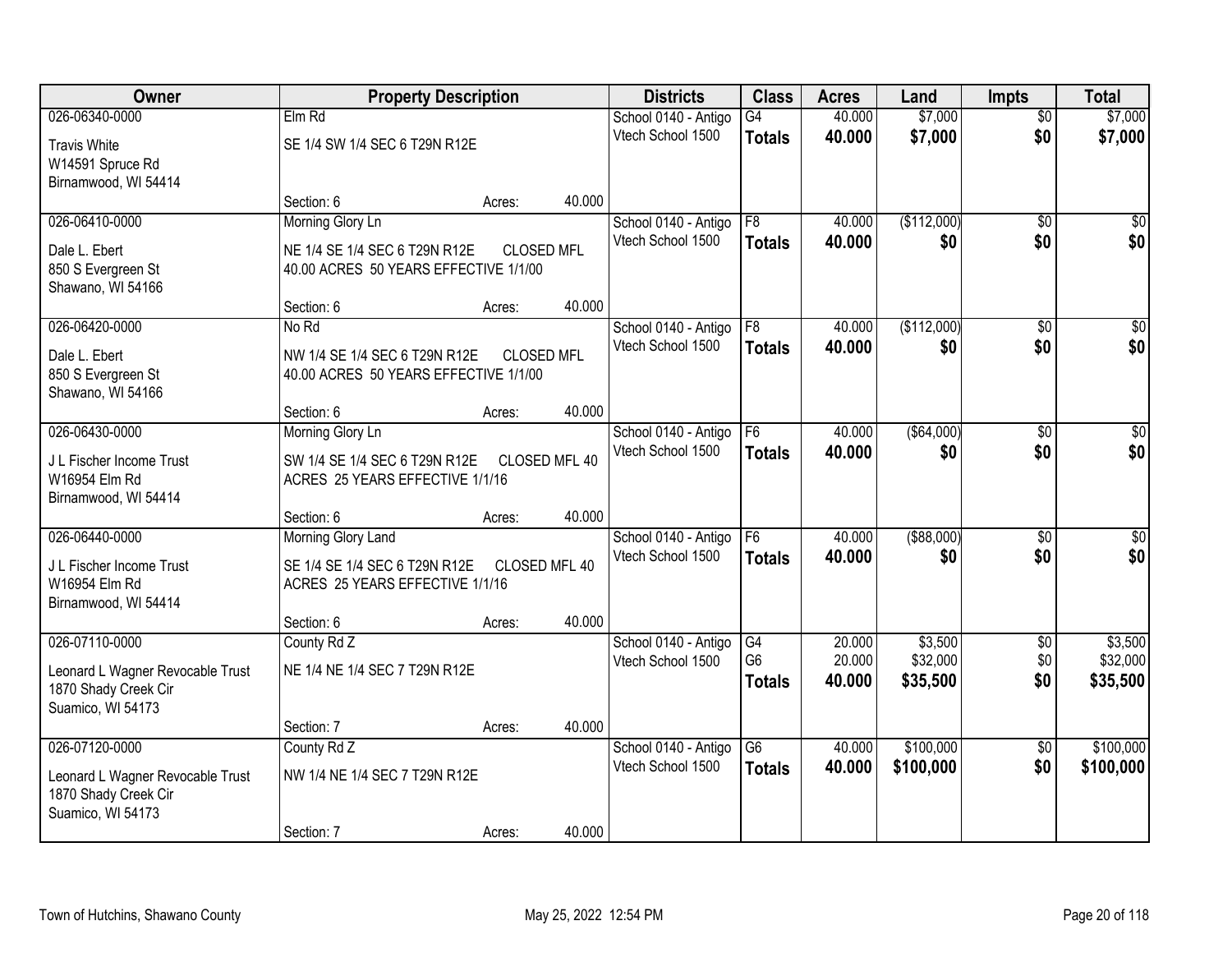| Owner                            |                                         | <b>Property Description</b> |              | <b>Districts</b>     | <b>Class</b>    | <b>Acres</b> | Land     | <b>Impts</b>    | <b>Total</b> |
|----------------------------------|-----------------------------------------|-----------------------------|--------------|----------------------|-----------------|--------------|----------|-----------------|--------------|
| 026-07130-0000                   | W16658 Cty Z Rd                         |                             |              | School 0140 - Antigo | G <sub>1</sub>  | 1.000        | \$5,000  | \$82,500        | \$87,500     |
| Leonard L Wagner Revocable Trust | SW 1/4 NE 1/4 SEC 7 T29N R12E           |                             |              | Vtech School 1500    | G4              | 7.000        | \$1,200  | \$0             | \$1,200      |
| 1870 Shady Creek Cir             |                                         |                             |              |                      | G <sub>5</sub>  | 11.000       | \$1,700  | \$0             | \$1,700      |
| Suamico, WI 54173                |                                         |                             |              |                      | G8              | 21.000       | \$31,500 | \$0             | \$31,500     |
|                                  | Section: 7                              | Acres:                      | 40.000       |                      | <b>Totals</b>   | 40.000       | \$39,400 | \$82,500        | \$121,900    |
| 026-07140-0000                   | Cty Tk Z                                |                             |              | School 0140 - Antigo | G1              | 1.000        | \$5,000  | \$10,100        | \$15,100     |
| Leonard L Wagner Revocable Trust | SE 1/4 NE 1/4 SEC 7 T29N R12E           |                             |              | Vtech School 1500    | G4              | 36.000       | \$6,400  | \$0             | \$6,400      |
| 1870 Shady Creek Cir             |                                         |                             |              |                      | G <sub>5</sub>  | 3.000        | \$1,400  | \$0             | \$1,400      |
| Suamico, WI 54173                |                                         |                             |              |                      | <b>Totals</b>   | 40.000       | \$12,800 | \$10,100        | \$22,900     |
|                                  | Section: 7                              | Acres:                      | 40.000       |                      |                 |              |          |                 |              |
| 026-07210-0000                   | County Rd Z                             |                             |              | School 0140 - Antigo | G4              | 17.000       | \$3,000  | $\overline{50}$ | \$3,000      |
| Grant J. Hones                   | NE 1/4 NW 1/4 SEC 7 T29N R12E           |                             |              | Vtech School 1500    | G8              | 23.000       | \$34,500 | \$0             | \$34,500     |
| W16682 County Rd Z               |                                         |                             |              |                      | <b>Totals</b>   | 40.000       | \$37,500 | \$0             | \$37,500     |
| Birnamwood, WI 54414             |                                         |                             |              |                      |                 |              |          |                 |              |
|                                  | Section: 7                              | Acres:                      | 40.000       |                      |                 |              |          |                 |              |
| 026-07220-0000                   | N11684 Hutchins-Aniwa Townline R        |                             |              | School 0140 - Antigo | G1              | 1.000        | \$5,000  | \$79,800        | \$84,800     |
| Peter J. Falk                    | NW 1/4 FRAC NW 1/4 SEC 7 T29N R12E      |                             | <b>ACRES</b> | Vtech School 1500    | G <sub>5</sub>  | 10.000       | \$5,500  | \$0             | \$5,500      |
| N261 Maple Rd                    | PER PLAT OF SURVEY #9005492PS           |                             |              |                      | G <sub>6</sub>  | 22.230       | \$35,600 | \$0             | \$35,600     |
| Antigo, WI 54409                 |                                         |                             |              |                      | <b>Totals</b>   | 33.230       | \$46,100 | \$79,800        | \$125,900    |
|                                  | Section: 7                              | Acres:                      | 33.230       |                      |                 |              |          |                 |              |
| 026-07230-0000                   | N11572 Hutchins-Aniwa Townline R        |                             |              | School 0140 - Antigo | $\overline{G1}$ | 2.000        | \$8,500  | \$15,100        | \$23,600     |
| Amy J. Hickey                    | S.W.1/4 FRAC.N.W.1/4 SEC.7 T.29 R.12 E. |                             |              | Vtech School 1500    | G <sub>6</sub>  | 30.950       | \$70,500 | \$0             | \$70,500     |
| 944 Pine St                      | FARMLAND PRES 25 YEARS EFFECTIVE 3/3/92 |                             |              |                      | <b>Totals</b>   | 32.950       | \$79,000 | \$15,100        | \$94,100     |
| Antigo, WI 54409-0000            |                                         |                             |              |                      |                 |              |          |                 |              |
|                                  | Section: 7                              | Acres:                      | 32.950       |                      |                 |              |          |                 |              |
| 026-07240-0000                   | W16682 Cty Z Rd                         |                             |              | School 0140 - Antigo | G1              | 1.000        | \$5,000  | \$89,800        | \$94,800     |
| Grant J. Hones                   | SE 1/4 NW 1/4 SEC 7 T29N R12E           |                             |              | Vtech School 1500    | G4              | 19.000       | \$3,300  | \$0             | \$3,300      |
| W16682 County Rd Z               |                                         |                             |              |                      | G8              | 20.000       | \$28,000 | \$0             | \$28,000     |
| Birnamwood, WI 54414             |                                         |                             |              |                      | <b>Totals</b>   | 40.000       | \$36,300 | \$89,800        | \$126,100    |
|                                  | Section: 7                              | Acres:                      | 40.000       |                      |                 |              |          |                 |              |
| 026-07310-0000                   | W16691 Cty Z Rd                         |                             |              | School 0140 - Antigo | $\overline{G5}$ | 28.000       | \$15,400 | $\overline{50}$ | \$15,400     |
| Allan J. Fliss                   | N.E.1/4 S.W.1/4 SEC.7 T.29 R.12 E.      |                             |              | Vtech School 1500    | G <sub>6</sub>  | 12.000       | \$33,600 | \$0             | \$33,600     |
| 2107 S 109th St                  |                                         |                             |              |                      | <b>Totals</b>   | 40.000       | \$49,000 | \$0             | \$49,000     |
| West Allis, WI 53227             |                                         |                             |              |                      |                 |              |          |                 |              |
|                                  | Section: 7                              | Acres:                      | 40.000       |                      |                 |              |          |                 |              |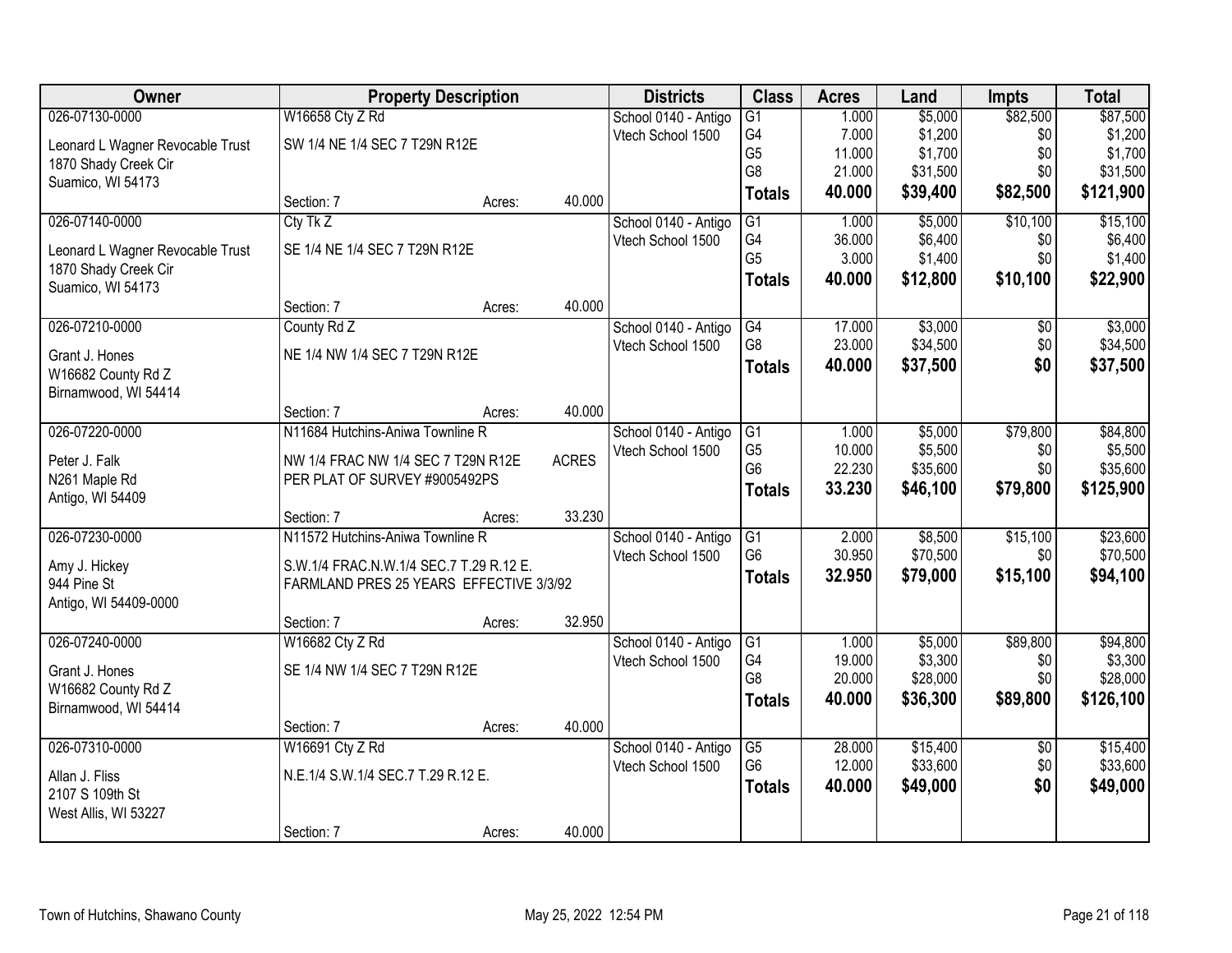| Owner                           | <b>Property Description</b>                       |        | <b>Districts</b>     | <b>Class</b>    | <b>Acres</b> | Land     | <b>Impts</b>  | <b>Total</b> |
|---------------------------------|---------------------------------------------------|--------|----------------------|-----------------|--------------|----------|---------------|--------------|
| 026-07320-0000                  | N11436 Hutchins-Aniwa Townline R                  |        | School 0140 - Antigo | $\overline{G1}$ | 4.696        | \$15,800 | \$72,500      | \$88,300     |
| Howard J. Fuller                | PRT OF NW 1/4 FRAC SW 1/4 INCL LOT 1 V13 CSM      |        | Vtech School 1500    | G4              | 1.530        | \$300    | \$0           | \$300        |
| N11436 Hutchins-Aniwa Townline  | P267 MAP #3198 SEC 7 T29N R12E NKA LOT 2 CSM      |        |                      | G <sub>5</sub>  | 4.000        | \$2,200  | \$0           | \$2,200      |
| Birnamwood, WI 54414-0000       | MAP #4623                                         |        |                      | <b>Totals</b>   | 10.226       | \$18,300 | \$72,500      | \$90,800     |
|                                 | Section: 7<br>Acres:                              | 10.226 |                      |                 |              |          |               |              |
| 026-07320-0010                  | N11466 Hutchins-Aniwa Townline R                  |        | School 0140 - Antigo | G1              | 3.000        | \$11,200 | \$190,400     | \$201,600    |
|                                 |                                                   |        | Vtech School 1500    | G <sub>5</sub>  | 12.302       | \$6,800  | \$0           | \$6,800      |
| Devin J. Gress                  | PRT NW 1/4 FRAC SW 1/4 SEC 7 T29N R12E NKA LOT    |        |                      | G <sub>6</sub>  | 9.223        | \$14,800 | \$0           | \$14,800     |
| N11466 Hutchins-Aniwa Townline  | 1 CSM MAP #4623                                   |        |                      | <b>Totals</b>   | 24.525       | \$32,800 | \$190,400     | \$223,200    |
| Birnamwood, WI 54414            | Section: 7<br>Acres:                              | 24.525 |                      |                 |              |          |               |              |
| 026-07330-0000                  | N11340 Hutchins-Aniwa Townline R                  |        | School 0140 - Antigo | G1              | 2.000        | \$8,500  | \$126,500     | \$135,000    |
|                                 |                                                   |        | Vtech School 1500    | G4              | 30.820       | \$3,400  | \$0           | \$3,400      |
| Ronald J. Grall                 | SW 1/4 FRAC SW 1/4 SEC 7 T29N R12E                |        |                      | G <sub>5</sub>  | 0.700        | \$100    | \$0           | \$100        |
| N11340 Hutchins-Aniwa Townline  | FARMLAND PRES 25 YEARS EFFECTIVE 3/3/92           |        |                      | <b>Totals</b>   | 33.520       | \$12,000 | \$126,500     | \$138,500    |
| Birnamwood, WI 54414-0000       | N11380 HUTCHINS-ANIWA TOWNLINE RD-STORAGE         |        |                      |                 |              |          |               |              |
|                                 | Section: 7<br>Acres:                              | 33.520 |                      |                 |              |          |               |              |
| 026-07340-0000                  |                                                   |        | School 0140 - Antigo | G5              | 35.300       | \$19,400 | $\sqrt[6]{3}$ | \$19,400     |
| Allan J. Fliss                  | S.E.1/4 S.W.1/4 SEC.7 T.29 R.12 E.                |        | Vtech School 1500    | G <sub>6</sub>  | 4.700        | \$14,100 | \$0           | \$14,100     |
| 2107 S 109th St                 |                                                   |        |                      | <b>Totals</b>   | 40.000       | \$33,500 | \$0           | \$33,500     |
| West Allis, WI 53227            |                                                   |        |                      |                 |              |          |               |              |
|                                 | Section: 7<br>Acres:                              | 40.000 |                      |                 |              |          |               |              |
| 026-07410-0000                  | W16475 Cty Z Rd                                   |        | School 0140 - Antigo | $\overline{G1}$ | 0.994        | \$5,000  | \$124,300     | \$129,300    |
| Stephen T. Converse             | PRT OF THE NE 1/4 SE 1/4 NKA LOT 1 V14 P47 CSM    |        | Vtech School 1500    | <b>Totals</b>   | 0.994        | \$5,000  | \$124,300     | \$129,300    |
| W16475 County Rd Z              | #3298 SEC 7 T29N R12E                             |        |                      |                 |              |          |               |              |
| Birnamwood, WI 54414            |                                                   |        |                      |                 |              |          |               |              |
|                                 | Section: 7<br>Acres:                              | 0.994  |                      |                 |              |          |               |              |
| 026-07410-0010                  | W16567 Cty Z Rd                                   |        | School 0140 - Antigo | G1              | 1.000        | \$5,000  | \$24,500      | \$29,500     |
| <b>Dettlaff Rev Marit Trust</b> | N.E.1/4 S.E.1/4 EX 1 SQ. ACRE IN NE COR & INCLUD  |        | Vtech School 1500    | G <sub>6</sub>  | 39.000       | \$62,400 | \$0           | \$62,400     |
| 3406 S 104th St                 | THE E 100'OF THE N 435.65'OF THE N.W.1/4 S.E.1/4  |        |                      | <b>Totals</b>   | 40.000       | \$67,400 | \$24,500      | \$91,900     |
| Greenfield, WI 53227-0000       | SEC.7 T.29N R.12E.                                |        |                      |                 |              |          |               |              |
|                                 | Section: 7<br>Acres:                              | 40.000 |                      |                 |              |          |               |              |
| 026-07420-0000                  | W16673 Cty Z Rd                                   |        | School 0140 - Antigo | G1              | 1.000        | \$5,000  | \$24,200      | \$29,200     |
|                                 |                                                   |        | Vtech School 1500    | G4              | 4.000        | \$700    | \$0           | \$700        |
| Allan J. Fliss                  | N.W.1/4 S.E.1/4 EX THE E 100 FT OF N 435.65'SEC.7 |        |                      | G <sub>5</sub>  | 15.200       | \$8,400  | \$0           | \$8,400      |
| 2107 S 109th St                 | T.29N R.12E.                                      |        |                      | G8              | 18.800       | \$24,900 | \$0           | \$24,900     |
| West Allis, WI 53227            |                                                   |        |                      | <b>Totals</b>   | 39.000       | \$39,000 | \$24,200      | \$63,200     |
|                                 | Section: 7<br>Acres:                              | 39.000 |                      |                 |              |          |               |              |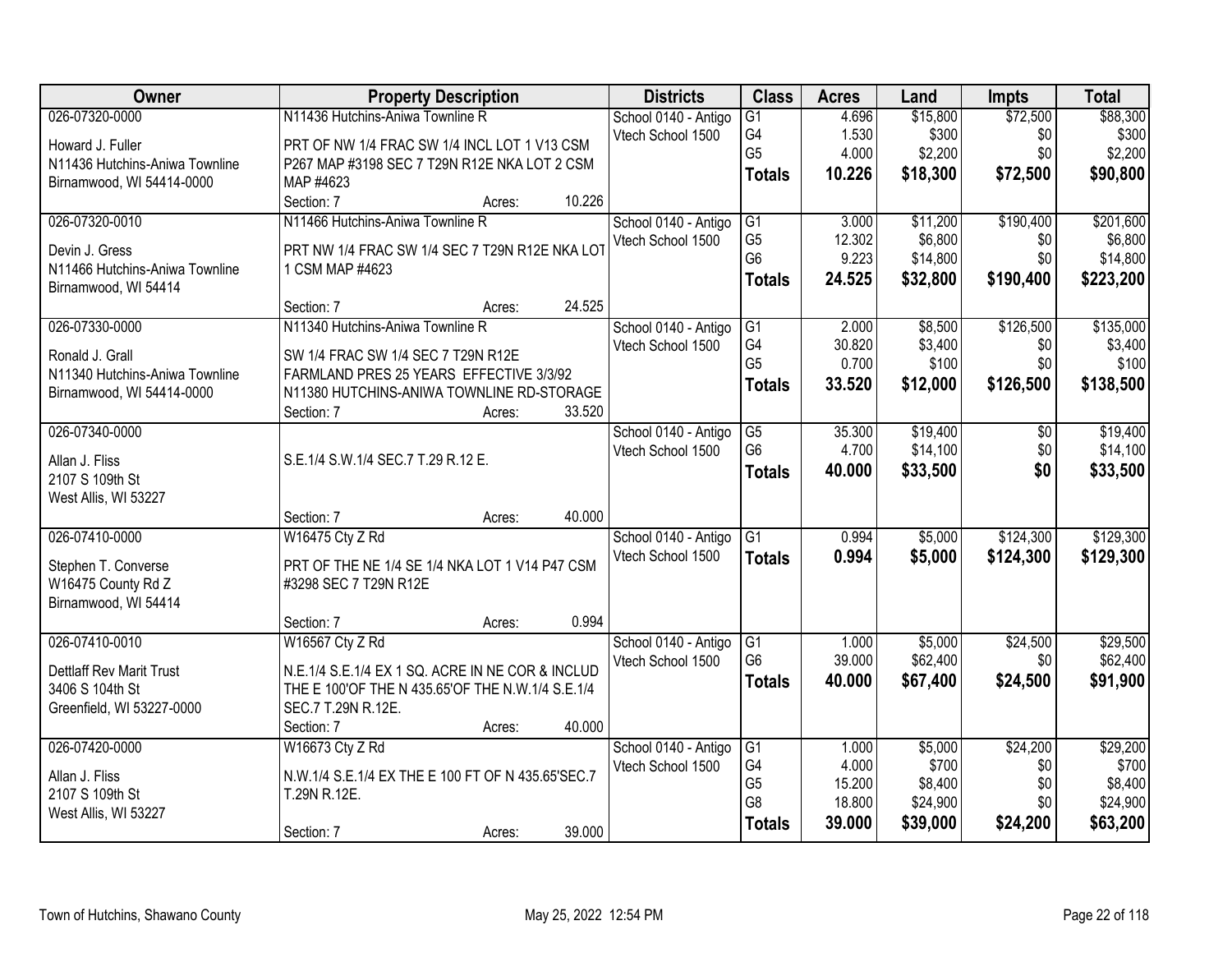| <b>Owner</b>                                                                         |                                                                                                                                                | <b>Property Description</b> |        | <b>Districts</b>                          | <b>Class</b>                                            | <b>Acres</b>                       | Land                                       | <b>Impts</b>                         | <b>Total</b>                                  |
|--------------------------------------------------------------------------------------|------------------------------------------------------------------------------------------------------------------------------------------------|-----------------------------|--------|-------------------------------------------|---------------------------------------------------------|------------------------------------|--------------------------------------------|--------------------------------------|-----------------------------------------------|
| 026-07430-0000<br>Allan J. Fliss<br>2107 S 109th St<br>West Allis, WI 53227          | S.W.1/4 S.E.1/4 SEC.7 T.29 R.12 E.                                                                                                             |                             |        | School 0140 - Antigo<br>Vtech School 1500 | $\overline{G5}$<br>G <sub>6</sub><br><b>Totals</b>      | 38.600<br>1.400<br>40.000          | \$21,200<br>\$4,200<br>\$25,400            | $\overline{50}$<br>\$0<br>\$0        | \$21,200<br>\$4,200<br>\$25,400               |
|                                                                                      | Section: 7                                                                                                                                     | Acres:                      | 40.000 |                                           |                                                         |                                    |                                            |                                      |                                               |
| 026-07440-0000                                                                       | Hutchins Aniwa Rd                                                                                                                              |                             |        | School 0140 - Antigo                      | $\overline{G6}$                                         | 40.000                             | \$64,000                                   | \$0                                  | \$64,000                                      |
| <b>Dettlaff Rev Marit Trust</b><br>3406 S 104th St<br>Greenfield, WI 53227-0000      | S.E.1/4 S.E.1/4 SEC.7 T.29 R.12 E.                                                                                                             |                             |        | Vtech School 1500                         | <b>Totals</b>                                           | 40.000                             | \$64,000                                   | \$0                                  | \$64,000                                      |
|                                                                                      | Section: 7                                                                                                                                     | Acres:                      | 40.000 |                                           |                                                         |                                    |                                            |                                      |                                               |
| 026-08110-0000<br>Wayne C. Huebner<br>N11683 Maple Rd<br>Antigo, WI 54409            | Morning Glory Ln<br>NE 1/4 NE 1/4 EX S 1020' SEC 8 T29N R12E                                                                                   |                             |        | School 0140 - Antigo<br>Vtech School 1500 | G4<br>G8<br><b>Totals</b>                               | 6.800<br>2.300<br>9.100            | \$700<br>\$3,500<br>\$4,200                | \$0<br>\$0<br>\$0                    | \$700<br>\$3,500<br>\$4,200                   |
|                                                                                      | Section: 8                                                                                                                                     | Acres:                      | 9.100  |                                           |                                                         |                                    |                                            |                                      |                                               |
| 026-08110-0010                                                                       | N11683 Maple Rd                                                                                                                                |                             |        | School 0140 - Antigo                      | G1                                                      | 2.000                              | \$8,500                                    | \$165,600                            | \$174,100                                     |
| Wayne C. Huebner<br>N11683 Maple Rd<br>Antigo, WI 54409                              | S 1020' OF NE 1/4 NE 1/4 SEC 8 T29N R12E                                                                                                       |                             |        | Vtech School 1500                         | G4<br>G <sub>5</sub><br>G8                              | 13.900<br>10.000<br>5.000          | \$700<br>\$4,500<br>\$7,500                | \$0<br>\$0<br>\$0                    | \$700<br>\$4,500<br>\$7,500                   |
|                                                                                      | Section: 8                                                                                                                                     | Acres:                      | 30.900 |                                           | <b>Totals</b>                                           | 30.900                             | \$21,200                                   | \$165,600                            | \$186,800                                     |
| 026-08120-0000<br>Matthew R. Edwards<br>40 E First St<br>Clintonville, WI 54929      | Morning Glory Ln<br>N 1/2 OF THE N.W.1/4 N.E.1/4 SEC.8 T.29N R.12 E.<br>ACREAGE PER PLAT OF SURVEY NOTES #13471<br>DATED 5/30/07<br>Section: 8 |                             | 18.976 | School 0140 - Antigo<br>Vtech School 1500 | $\overline{G4}$<br>G8<br><b>Totals</b>                  | 6.000<br>12.976<br>18.976          | \$1,000<br>\$10,400<br>\$11,400            | \$0<br>\$0<br>\$0                    | \$1,000<br>\$10,400<br>\$11,400               |
| 026-08120-0010                                                                       | Morning Glory Ln                                                                                                                               | Acres:                      |        | School 0140 - Antigo                      | $\overline{G5}$                                         | 2.000                              | \$2,000                                    | $\sqrt{6}$                           | \$2,000                                       |
| Mark J. Goerlinger<br>178 Fairway Dr<br>Clintonville, WI 54929                       | S 1/2 OF THE NW 1/4 NE 1/4 SEC 8 T29N R12E<br>ACRES PER PLAT OF SURVEY #9005789PS                                                              |                             |        | Vtech School 1500                         | G <sub>6</sub><br><b>Totals</b>                         | 16.658<br>18.658                   | \$26,700<br>\$28,700                       | \$0<br>\$0                           | \$26,700<br>\$28,700                          |
|                                                                                      | Section: 8                                                                                                                                     | Acres:                      | 18.658 |                                           |                                                         |                                    |                                            |                                      |                                               |
| 026-08130-0000<br>Charles D. King<br>W16230 County Rd Z<br>Birnamwood, WI 54414-0000 | W16230 Cty Z Rd<br>S.W.1/4 N.E.1/4 SEC.8 T.29 R.12 E.                                                                                          |                             |        | School 0140 - Antigo<br>Vtech School 1500 | G1<br>G <sub>5</sub><br>G <sub>8</sub><br><b>Totals</b> | 2.000<br>34.300<br>3.700<br>40.000 | \$8,500<br>\$17,600<br>\$3,000<br>\$29,100 | \$126,300<br>\$0<br>\$0<br>\$126,300 | \$134,800<br>\$17,600<br>\$3,000<br>\$155,400 |
|                                                                                      | Section: 8                                                                                                                                     | Acres:                      | 40.000 |                                           |                                                         |                                    |                                            |                                      |                                               |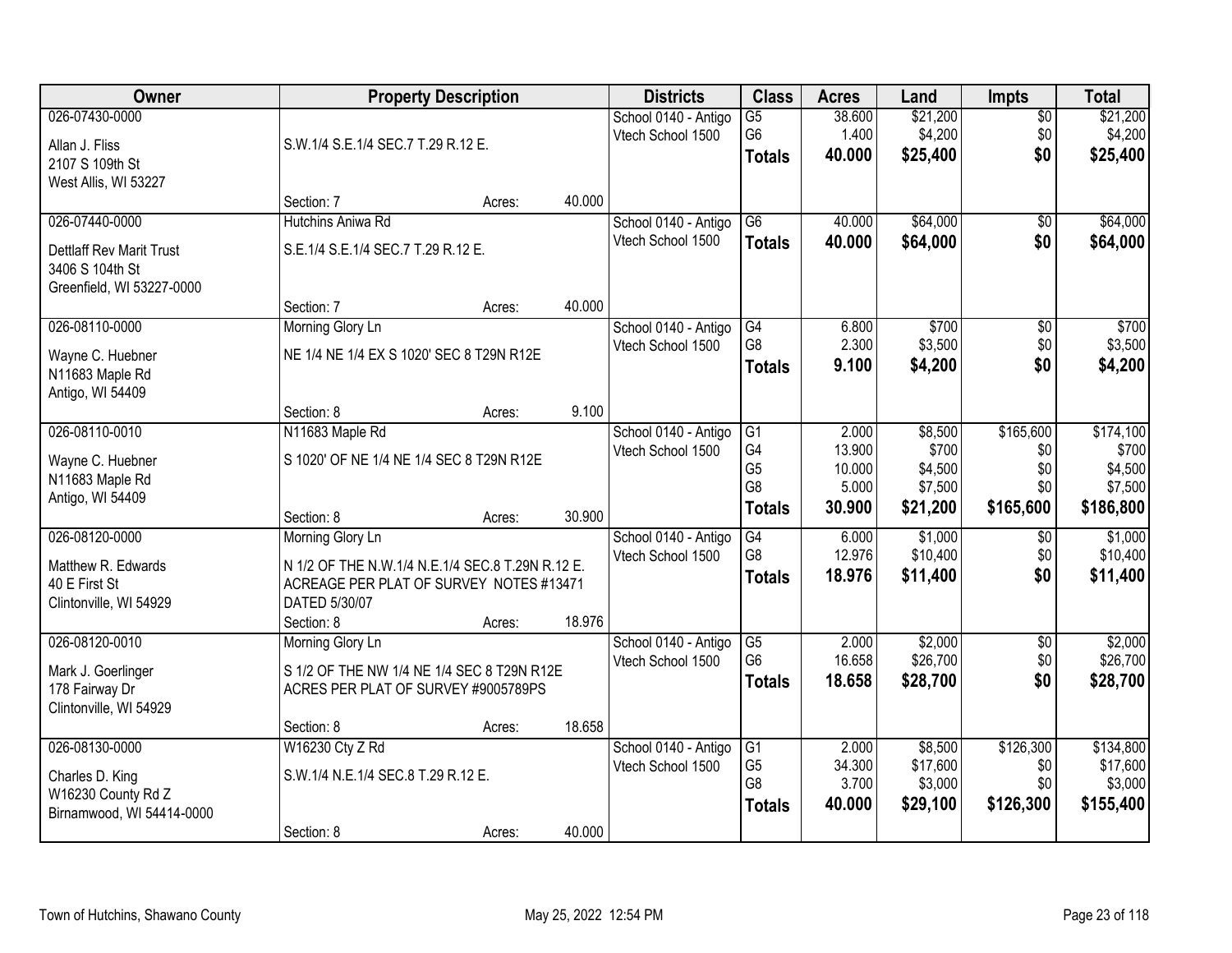| Owner                     |                                                  | <b>Property Description</b> |        | <b>Districts</b>     | <b>Class</b>    | <b>Acres</b> | Land     | <b>Impts</b>    | <b>Total</b> |
|---------------------------|--------------------------------------------------|-----------------------------|--------|----------------------|-----------------|--------------|----------|-----------------|--------------|
| 026-08140-0000            | N11517 Maple Rd                                  |                             |        | School 0140 - Antigo | $\overline{G1}$ | 7.000        | \$22,000 | \$88,500        | \$110,500    |
| Cynthia M. Conley         | S.E.1/4 N.E.1/4 SEC.8 T.29 R.12 E.               |                             |        | Vtech School 1500    | G <sub>5</sub>  | 29.000       | \$13,100 | \$0             | \$13,100     |
| N11517 Maple Rd           |                                                  |                             |        |                      | G <sub>6</sub>  | 4.000        | \$12,000 | \$0             | \$12,000     |
| Birnamwood, WI 54414-0000 |                                                  |                             |        |                      | <b>Totals</b>   | 40.000       | \$47,100 | \$88,500        | \$135,600    |
|                           | Section: 8                                       | Acres:                      | 40.000 |                      |                 |              |          |                 |              |
| 026-08210-0000            | Morning Glory Ln                                 |                             |        | School 0140 - Antigo | $\overline{G6}$ | 19.625       | \$31,400 | $\overline{50}$ | \$31,400     |
| Matthew R. Edwards        | N 1/2 OF THE N.E.1/4 N.W.1/4 SEC.8 T.29N R.12 E. |                             |        | Vtech School 1500    | <b>Totals</b>   | 19.625       | \$31,400 | \$0             | \$31,400     |
| 40 E First St             | ACREAGE PER PLAT OF SURVEY NOTES #13471          |                             |        |                      |                 |              |          |                 |              |
| Clintonville, WI 54929    | DATED 5/30/07                                    |                             |        |                      |                 |              |          |                 |              |
|                           | Section: 8                                       | Acres:                      | 19.625 |                      |                 |              |          |                 |              |
| 026-08210-0010            | Morning Glory Ln                                 |                             |        | School 0140 - Antigo | G <sub>6</sub>  | 19.487       | \$31,200 | \$0             | \$31,200     |
| Mark J. Goerlinger        | S 1/2 OF THE NE 1/4 NW 1/4 SEC 8 T29N R12E       |                             |        | Vtech School 1500    | <b>Totals</b>   | 19.487       | \$31,200 | \$0             | \$31,200     |
| 178 Fairway Dr            | ACRES PER PLAT OF SURVEY #9005789PS              |                             |        |                      |                 |              |          |                 |              |
| Clintonville, WI 54929    |                                                  |                             |        |                      |                 |              |          |                 |              |
|                           | Section: 8                                       | Acres:                      | 19.487 |                      |                 |              |          |                 |              |
| 026-08220-0000            | Morning Glory Ln                                 |                             |        | School 0140 - Antigo | G5              | 32.000       | \$17,600 | $\overline{50}$ | \$17,600     |
| Oscar Schuyler            | NW 1/4 NW 1/4 SEC 8 T29N R12E                    |                             |        | Vtech School 1500    | G <sub>6</sub>  | 8.000        | \$24,000 | \$0             | \$24,000     |
| 3149 Jonas Cir            |                                                  |                             |        |                      | <b>Totals</b>   | 40.000       | \$41,600 | \$0             | \$41,600     |
| Oneida, WI 54155          |                                                  |                             |        |                      |                 |              |          |                 |              |
|                           | Section: 8                                       | Acres:                      | 40.000 |                      |                 |              |          |                 |              |
| 026-08230-0000            | County Rd Z                                      |                             |        | School 0140 - Antigo | G5              | 30.000       | \$13,500 | \$0             | \$13,500     |
| Oscar Schuyler            | SW 1/4 NW 1/4 SEC 8 T29N R12E                    |                             |        | Vtech School 1500    | G <sub>6</sub>  | 10.000       | \$16,000 | \$0             | \$16,000     |
| 3149 Jonas Cir            |                                                  |                             |        |                      | <b>Totals</b>   | 40.000       | \$29,500 | \$0             | \$29,500     |
| Oneida, WI 54155          |                                                  |                             |        |                      |                 |              |          |                 |              |
|                           | Section: 8                                       | Acres:                      | 40.000 |                      |                 |              |          |                 |              |
| 026-08240-0000            | County Rd Z                                      |                             |        | School 0140 - Antigo | G5              | 30.000       | \$13,500 | $\overline{50}$ | \$13,500     |
| Nicholas Biffert          | SE 1/4 NW 1/4 SEC 8 T29N R12E                    |                             |        | Vtech School 1500    | G <sub>6</sub>  | 10.000       | \$16,000 | \$0             | \$16,000     |
| W3950 Fishermans Rd       |                                                  |                             |        |                      | <b>Totals</b>   | 40.000       | \$29,500 | \$0             | \$29,500     |
| Fond Du Lac, WI 54937     |                                                  |                             |        |                      |                 |              |          |                 |              |
|                           | Section: 8                                       | Acres:                      | 40.000 |                      |                 |              |          |                 |              |
| 026-08310-0000            | W16283 Cty Z Rd                                  |                             |        | School 0140 - Antigo | G1              | 2.000        | \$8,500  | \$90,900        | \$99,400     |
| Devon R. Caplinger        | NE 1/4 SW 1/4 SEC 8 T29N R12E                    |                             |        | Vtech School 1500    | G4              | 3.000        | \$500    | \$0             | \$500        |
| W15401 E Cherry Rd        |                                                  |                             |        |                      | G <sub>5</sub>  | 35.000       | \$19,300 | \$0             | \$19,300     |
| Birnamwood, WI 54414      |                                                  |                             |        |                      | <b>Totals</b>   | 40.000       | \$28,300 | \$90,900        | \$119,200    |
|                           | Section: 8                                       | Acres:                      | 40.000 |                      |                 |              |          |                 |              |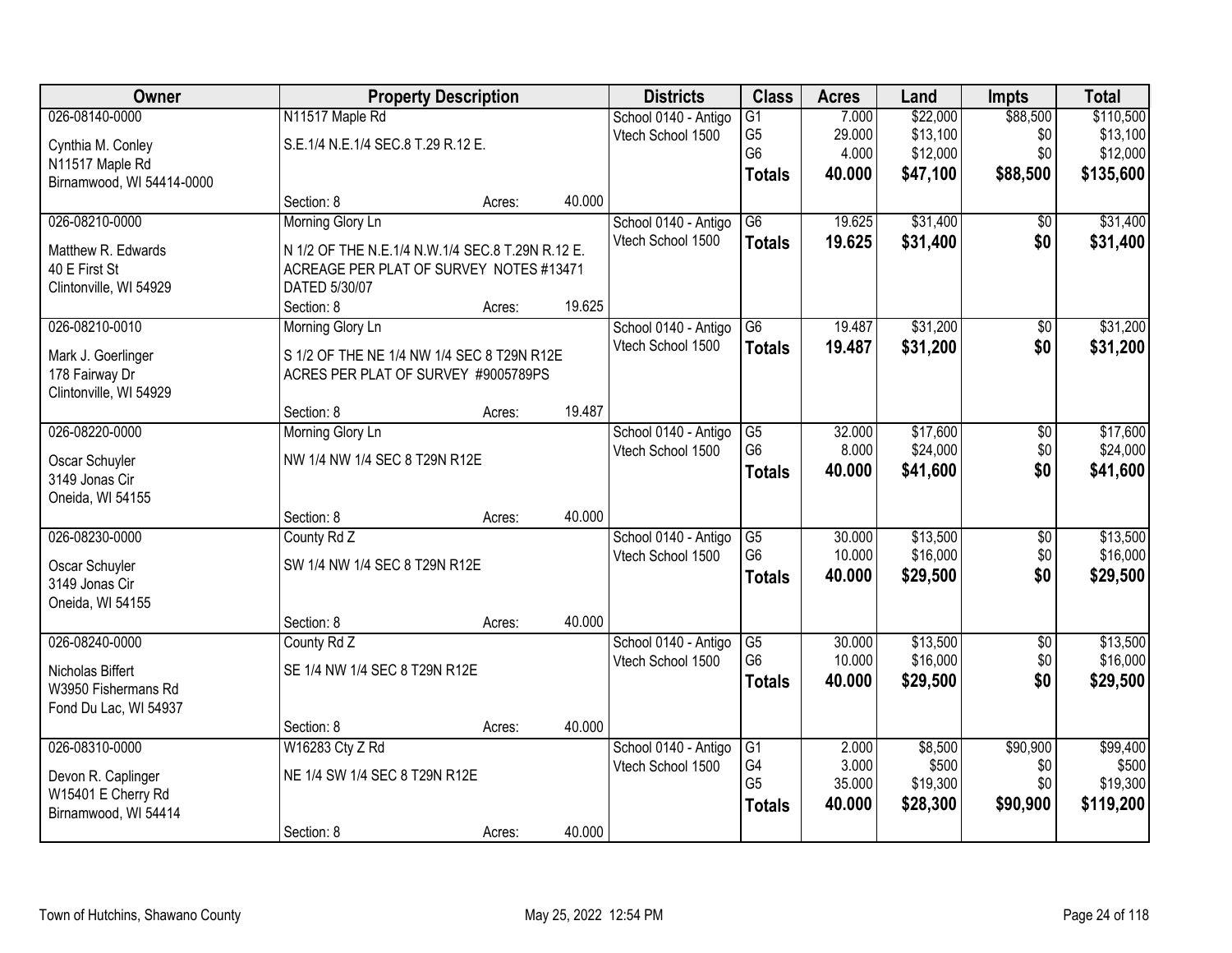| Owner                     |                                                  | <b>Property Description</b> |        | <b>Districts</b>     | <b>Class</b>    | <b>Acres</b> | Land     | Impts           | <b>Total</b> |
|---------------------------|--------------------------------------------------|-----------------------------|--------|----------------------|-----------------|--------------|----------|-----------------|--------------|
| 026-08320-0000            | W16475 County Rd Z                               |                             |        | School 0140 - Antigo | $\overline{G5}$ | 31.000       | \$14,000 | $\overline{50}$ | \$14,000     |
| Michael J. Dettlaff       | N.W.1/4 S.W.1/4 SEC.8 T.29 R.12 E.               |                             |        | Vtech School 1500    | G <sub>6</sub>  | 9.000        | \$14,400 | \$0             | \$14,400     |
| 7709 Livingston Ave       |                                                  |                             |        |                      | <b>Totals</b>   | 40.000       | \$28,400 | \$0             | \$28,400     |
| Wauwatosa, WI 53213-0000  |                                                  |                             |        |                      |                 |              |          |                 |              |
|                           | Section: 8                                       | Acres:                      | 40.000 |                      |                 |              |          |                 |              |
| 026-08330-0000            | County Rd Z                                      |                             |        | School 0140 - Antigo | $\overline{G5}$ | 40.000       | \$22,000 | $\overline{50}$ | \$22,000     |
| Michael J. Dettlaff       | S.W.1/4 S.W.1/4 SEC.8 T.29 R.12 E.               |                             |        | Vtech School 1500    | <b>Totals</b>   | 40.000       | \$22,000 | \$0             | \$22,000     |
| 7709 Livingston Ave       |                                                  |                             |        |                      |                 |              |          |                 |              |
| Wauwatosa, WI 53213-0000  |                                                  |                             |        |                      |                 |              |          |                 |              |
|                           | Section: 8                                       | Acres:                      | 40.000 |                      |                 |              |          |                 |              |
| 026-08340-0000            | County Rd Z                                      |                             |        | School 0140 - Antigo | G4              | 6.000        | \$1,000  | \$0             | \$1,000      |
| Devon R. Caplinger        | SE 1/4 SW 1/4 SEC 8 T29N R12E                    |                             |        | Vtech School 1500    | G <sub>5</sub>  | 34.000       | \$18,700 | \$0             | \$18,700     |
| W15401 E Cherry Rd        |                                                  |                             |        |                      | <b>Totals</b>   | 40.000       | \$19,700 | \$0             | \$19,700     |
| Birnamwood, WI 54414      |                                                  |                             |        |                      |                 |              |          |                 |              |
|                           | Section: 8                                       | Acres:                      | 40.000 |                      |                 |              |          |                 |              |
| 026-08410-0000            | W16179 Cty Z Rd                                  |                             |        | School 0140 - Antigo | G1              | 1.840        | \$7,900  | \$101,600       | \$109,500    |
| Edmund P. Writz Jr        | PRT OF N.E.1/4 S.E.1/4 SEC. 8 T.29 R.12 E. LOT 1 |                             |        | Vtech School 1500    | <b>Totals</b>   | 1.840        | \$7,900  | \$101,600       | \$109,500    |
| PO Box 281                | CERT SUR REC V.3 P.368 MAP #993                  |                             |        |                      |                 |              |          |                 |              |
| Mattoon, WI 54450-0000    |                                                  |                             |        |                      |                 |              |          |                 |              |
|                           | Section: 8                                       | Acres:                      | 1.840  |                      |                 |              |          |                 |              |
| 026-08410-0010            | W16163 Cty Z Rd                                  |                             |        | School 0140 - Antigo | $\overline{G1}$ | 2.000        | \$8,500  | \$64,600        | \$73,100     |
| Carl Brennecke            | PRT OF N.E.1/4 S.E.1/4 SEC. 8 T.29 R.12 E. LOT 2 |                             |        | Vtech School 1500    | <b>Totals</b>   | 2.000        | \$8,500  | \$64,600        | \$73,100     |
| W16163 County Rd Z        | CERT SUR REC V.3 P.368 MAP #993                  |                             |        |                      |                 |              |          |                 |              |
| Birnamwood, WI 54414-0000 |                                                  |                             |        |                      |                 |              |          |                 |              |
|                           | Section: 8                                       | Acres:                      | 2.000  |                      |                 |              |          |                 |              |
| 026-08410-0020            | W16143 Cty Z Rd                                  |                             |        | School 0140 - Antigo | G1              | 2.000        | \$8,500  | \$111,700       | \$120,200    |
| Kenneth Vreeland          | PRT OF NE 1/4 SE 1/4 SEC. 8 T29N R12E LOT 3      |                             |        | Vtech School 1500    | <b>Totals</b>   | 2.000        | \$8,500  | \$111,700       | \$120,200    |
| W16143 County Rd Z        | CERT SUR REC V3 P368 MAP #993                    |                             |        |                      |                 |              |          |                 |              |
| Birnamwood, WI 54414      |                                                  |                             |        |                      |                 |              |          |                 |              |
|                           | Section: 8                                       | Acres:                      | 2.000  |                      |                 |              |          |                 |              |
| 026-08410-0030            | N11481 Maple Rd                                  |                             |        | School 0140 - Antigo | G1              | 2.010        | \$8,500  | \$34,300        | \$42,800     |
| Michele L. Kelly          | PRT OF N.E.1/4 S.E.1/4 SEC. 8 T.29 R.12 E. LOT 4 |                             |        | Vtech School 1500    | <b>Totals</b>   | 2.010        | \$8,500  | \$34,300        | \$42,800     |
| N11481 Maple Rd           | CERT SUR REC V.3 P.368 MAP #993                  |                             |        |                      |                 |              |          |                 |              |
| Birnamwood, WI 54414      |                                                  |                             |        |                      |                 |              |          |                 |              |
|                           | Section: 8                                       | Acres:                      | 2.010  |                      |                 |              |          |                 |              |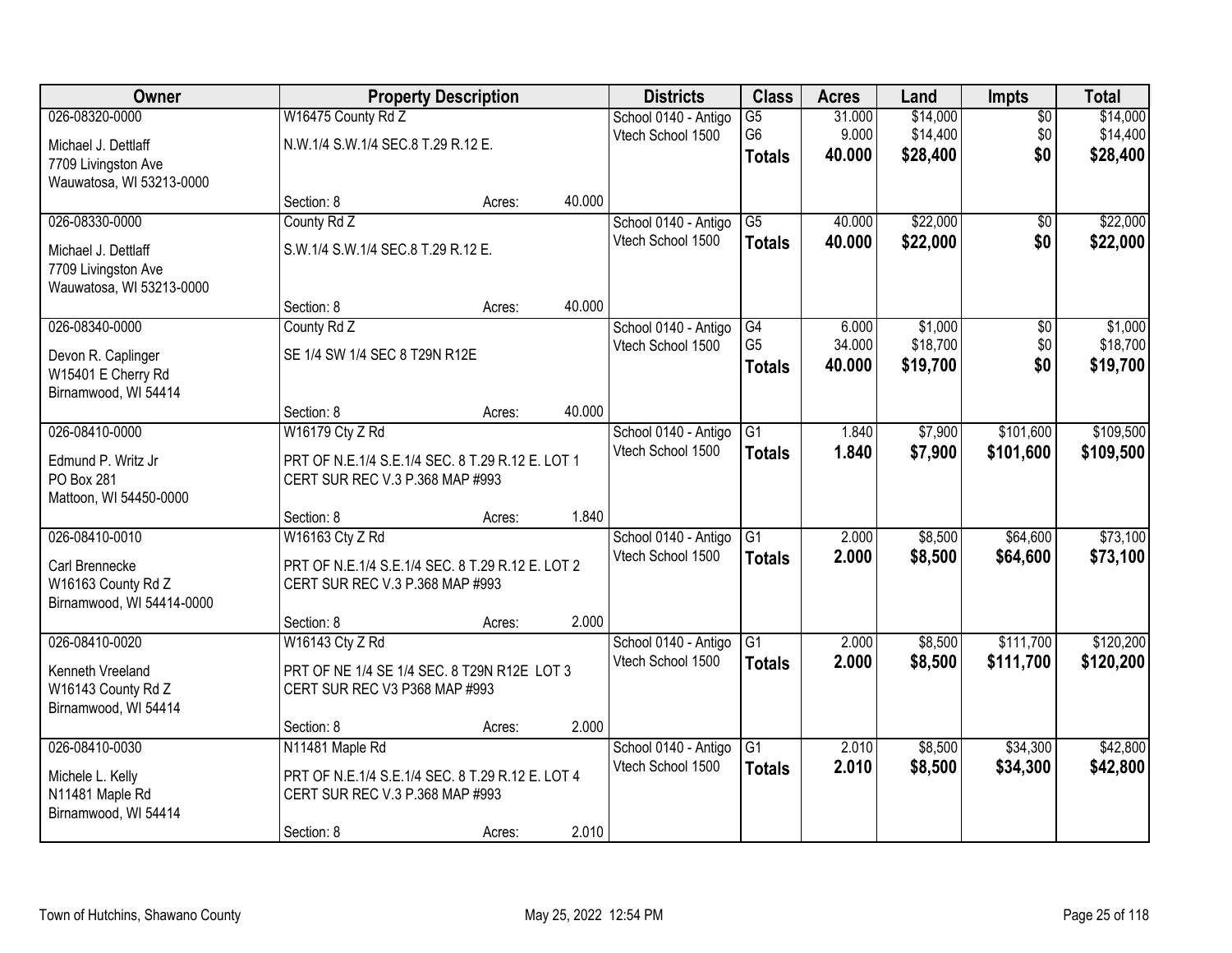| <b>Owner</b>              |                                                      | <b>Property Description</b> |        | <b>Districts</b>     | <b>Class</b>    | <b>Acres</b> | Land     | <b>Impts</b>    | <b>Total</b> |
|---------------------------|------------------------------------------------------|-----------------------------|--------|----------------------|-----------------|--------------|----------|-----------------|--------------|
| 026-08410-0040            | N11471 Maple Rd                                      |                             |        | School 0140 - Antigo | $\overline{G1}$ | 1.000        | \$5,000  | \$50,800        | \$55,800     |
| Jeffrey A. Brown Jr       | E 272.25'OF S 160'OF N 490' OF N.E.1/4 S.E.1/4 SEC.8 |                             |        | Vtech School 1500    | <b>Totals</b>   | 1.000        | \$5,000  | \$50,800        | \$55,800     |
| N11471 Maple Rd           | T 29 R.12 E.                                         |                             |        |                      |                 |              |          |                 |              |
| Birnamwood, WI 54414-0000 |                                                      |                             |        |                      |                 |              |          |                 |              |
|                           | Section: 8                                           | Acres:                      | 1.000  |                      |                 |              |          |                 |              |
| 026-08410-0051            | N11435 Maple Rd                                      |                             |        | School 0140 - Antigo | G1              | 5.140        | \$17,000 | \$90,000        | \$107,000    |
| Sheila A. Kwick           | PRT NE 1/4 SE 1/4 SEC 8 T29N R12E COM E 1/4 COR      |                             |        | Vtech School 1500    | G <sub>4</sub>  | 20.150       | \$3,500  | \$0             | \$3,500      |
| N11435 Maple Rd           | TH S 490.03' TO POB TH S 808.84' TH W 1173.06' TH    |                             |        |                      | <b>Totals</b>   | 25.290       | \$20,500 | \$90,000        | \$110,500    |
| Birnamwood, WI 54414      | N 977.81' TH E 907.96' TH S 160' TH E 272.25' TO POB |                             |        |                      |                 |              |          |                 |              |
|                           | Section: 8                                           | Acres:                      | 25.290 |                      |                 |              |          |                 |              |
| 026-08420-0000            | County Rd Z                                          |                             |        | School 0140 - Antigo | G4              | 39.000       | \$6,500  | \$0             | \$6,500      |
| Alan G. Andrus            | N.W.1/4 S.E.1/4 SEC.8 T.29 R.12 E.                   |                             |        | Vtech School 1500    | G <sub>5</sub>  | 1.000        | \$100    | \$0             | \$100        |
| N10795 Lake Dr            |                                                      |                             |        |                      | <b>Totals</b>   | 40.000       | \$6,600  | \$0             | \$6,600      |
| Birnamwood, WI 54414-0000 |                                                      |                             |        |                      |                 |              |          |                 |              |
|                           | Section: 8                                           | Acres:                      | 40.000 |                      |                 |              |          |                 |              |
| 026-08430-0000            | County Rd Z                                          |                             |        | School 0140 - Antigo | G4              | 24.000       | \$4,000  | \$0             | \$4,000      |
| Devon R. Caplinger        | SW 1/4 SE 1/4 SEC 8 T29N R12E                        |                             |        | Vtech School 1500    | G <sub>5</sub>  | 16.000       | \$7,200  | \$0             | \$7,200      |
| W15401 E Cherry Rd        |                                                      |                             |        |                      | <b>Totals</b>   | 40.000       | \$11,200 | \$0             | \$11,200     |
| Birnamwood, WI 54414      |                                                      |                             |        |                      |                 |              |          |                 |              |
|                           | Section: 8                                           | Acres:                      | 40.000 |                      |                 |              |          |                 |              |
| 026-08440-0000            | N11375 Maple Rd                                      |                             |        | School 0140 - Antigo | $\overline{G1}$ | 4.000        | \$13,900 | \$106,800       | \$120,700    |
| Bruce A. Theilman         | N 1/2 S.E.1/4 S.E.1/4 SEC.8 T.29N R.12 E.            |                             |        | Vtech School 1500    | G <sub>4</sub>  | 16.000       | \$2,800  | \$0             | \$2,800      |
| N11375 Maple Rd           |                                                      |                             |        |                      | <b>Totals</b>   | 20.000       | \$16,700 | \$106,800       | \$123,500    |
| Birnamwood, WI 54414-0000 |                                                      |                             |        |                      |                 |              |          |                 |              |
|                           | Section: 8                                           | Acres:                      | 20.000 |                      |                 |              |          |                 |              |
| 026-08440-0010            | Maple Rd                                             |                             |        | School 0140 - Antigo | G4              | 18.000       | \$3,100  | $\overline{50}$ | \$3,100      |
| Wayne L. Theilman         | S 1/2 S.E.1/4 S.E.1/4 SEC.8 T.29N R.12 E.            |                             |        | Vtech School 1500    | G <sub>5</sub>  | 2.000        | \$300    | \$0             | \$300        |
| N11285 Maple Rd           |                                                      |                             |        |                      | <b>Totals</b>   | 20.000       | \$3,400  | \$0             | \$3,400      |
| Birnamwood, WI 54414-0000 |                                                      |                             |        |                      |                 |              |          |                 |              |
|                           | Section: 8                                           | Acres:                      | 20.000 |                      |                 |              |          |                 |              |
| 026-09210-0000            | W15996 Morning Glory Ln                              |                             |        | School 0140 - Antigo | G4              | 14.280       | \$2,200  | $\overline{50}$ | \$2,200      |
| Todd W. Huebner           | PRT OF THE NE 1/4 NW 1/4 & NW 1/4 NW 1/4 COM AT      |                             |        | Vtech School 1500    | G7              | 2.000        | \$7,600  | \$100,600       | \$108,200    |
| PO Box 184                | NW COR OF SEC TH E 2292.05' TH S 651.52' TH NW       |                             |        |                      | <b>Totals</b>   | 16.280       | \$9,800  | \$100,600       | \$110,400    |
| Mattoon, WI 54450         | 936.75' TH W 1439.49' TH N 233.46' TO POB SEC 9      |                             |        |                      |                 |              |          |                 |              |
|                           | Section: 9                                           | Acres:                      | 16.280 |                      |                 |              |          |                 |              |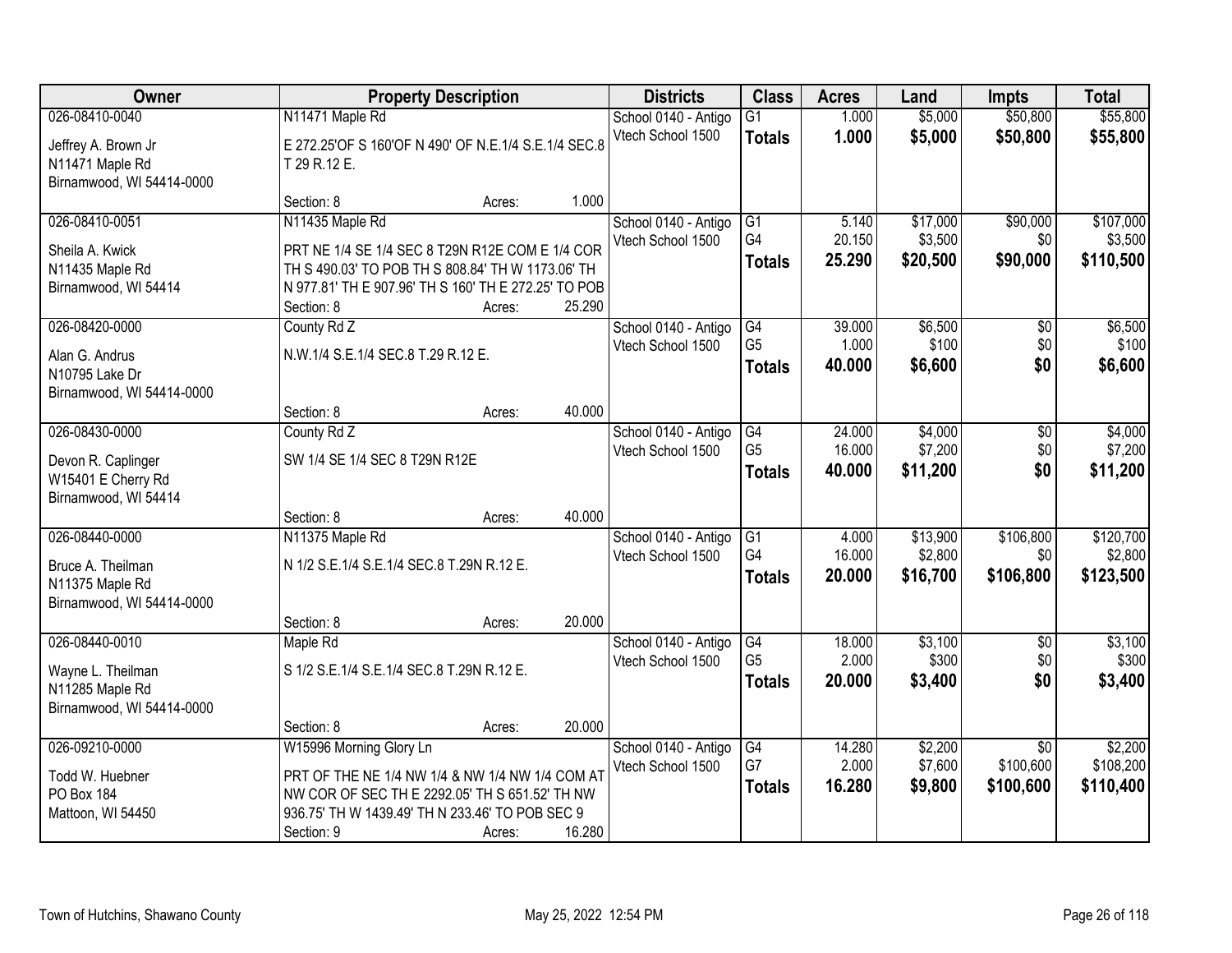| Owner                   |                                                      | <b>Property Description</b> |        | <b>Districts</b>     | <b>Class</b>    | <b>Acres</b> | Land     | <b>Impts</b>    | <b>Total</b> |
|-------------------------|------------------------------------------------------|-----------------------------|--------|----------------------|-----------------|--------------|----------|-----------------|--------------|
| 026-09210-0010          | 10th St                                              |                             |        | School 0140 - Antigo | $\overline{G4}$ | 11.900       | \$2,100  | $\overline{50}$ | \$2,100      |
| Jesse D. White          | THE E 405'OF THE N.E.1/4 N.W.1/4 SEC.9 T.29N R.12    |                             |        | Vtech School 1500    | <b>Totals</b>   | 11.900       | \$2,100  | \$0             | \$2,100      |
| PO Box 238              | Е.                                                   |                             |        |                      |                 |              |          |                 |              |
| Mattoon, WI 54450-0000  |                                                      |                             |        |                      |                 |              |          |                 |              |
|                         | Section: 9                                           | Acres:                      | 11.900 |                      |                 |              |          |                 |              |
| 026-09220-0000          | Maple Rd                                             |                             |        | School 0140 - Antigo | $\overline{G5}$ | 16.810       | \$9,200  | \$0             | \$9,200      |
| Bruce V. Verbeten       | PRT OF THE N.W.1/4 N.W.1/4 COM NW COR TH S           |                             |        | Vtech School 1500    | G <sub>6</sub>  | 9.000        | \$25,200 | \$0             | \$25,200     |
| 611 S Fredrick St       | 233.45'TO POB; TH E 724.94'TH S 143.41 FT TH SE      |                             |        |                      | <b>Totals</b>   | 25.810       | \$34,400 | \$0             | \$34,400     |
| Appleton, WI 54915-0000 | 419.35'TH SE 284.53 FT TH SE 255.93'TH S 420.57' TO  |                             |        |                      |                 |              |          |                 |              |
|                         | Section: 9                                           | Acres:                      | 25.810 |                      |                 |              |          |                 |              |
| 026-09230-0000          | W16022 Cty Z Rd                                      |                             |        | School 0140 - Antigo | G <sub>1</sub>  | 3.000        | \$8,400  | \$17,300        | \$25,700     |
| Bruce V. Verbeten       | E 1/2 OF S.W.1/4 N.W.1/4 EX PRT SOLD SEC.9 T.29N     |                             |        | Vtech School 1500    | G <sub>5</sub>  | 10.210       | \$5,600  | \$0             | \$5,600      |
| 611 S Fredrick St       | R.12E.                                               |                             |        |                      | G <sub>8</sub>  | 3.000        | \$4,200  | \$0             | \$4,200      |
| Appleton, WI 54915-0000 |                                                      |                             |        |                      | <b>Totals</b>   | 16.210       | \$18,200 | \$17,300        | \$35,500     |
|                         | Section: 9                                           | Acres:                      | 16.210 |                      |                 |              |          |                 |              |
| 026-09230-0010          | N11516 Maple Rd                                      |                             |        | School 0140 - Antigo | G1              | 1.000        | \$5,000  | \$84,800        | \$89,800     |
| <b>Allison Fuller</b>   | W 660' OF SW 1/4 NW 1/4 SEC 9 T29N R12E              |                             |        | Vtech School 1500    | G <sub>5</sub>  | 4.000        | \$1,800  | \$0             | \$1,800      |
| N11516 Maple Rd         |                                                      |                             |        |                      | G <sub>6</sub>  | 15.000       | \$42,000 | \$0             | \$42,000     |
| Birnamwood, WI 54414    |                                                      |                             |        |                      | <b>Totals</b>   | 20.000       | \$48,800 | \$84,800        | \$133,600    |
|                         | Section: 9                                           | Acres:                      | 20.000 |                      |                 |              |          |                 |              |
| 026-09240-0000          | $10th$ St                                            |                             |        | School 0140 - Antigo | $\overline{G5}$ | 2.000        | \$900    | \$0             | \$900        |
| William H. Walkner      | E 8A OF N 1/2 & E 12A OF S 1/2 OF SE 1/4 NW 1/4 SE   |                             |        | Vtech School 1500    | G <sub>6</sub>  | 18.000       | \$54,000 | \$0             | \$54,000     |
| 1017 17th St            | 9 T29N R12E                                          |                             |        |                      | <b>Totals</b>   | 20.000       | \$54,900 | \$0             | \$54,900     |
| Two Rivers, WI 54241    |                                                      |                             |        |                      |                 |              |          |                 |              |
|                         | Section: 9                                           | Acres:                      | 20.000 |                      |                 |              |          |                 |              |
| 026-09240-0010          | County Rd Z                                          |                             |        | School 0140 - Antigo | G4              | 47.550       | \$8,500  | $\overline{50}$ | \$8,500      |
| Andrus Properties, LLC  | PRT OF THE NW 1/4 OF SEC 9 COM NW COR TH S           |                             |        | Vtech School 1500    | G <sub>5</sub>  | 1.000        | \$100    | \$0             | \$100        |
| N10965 Elm Rd           | 233.45' TH E 724.97' TO POB; TH CONT E 714.42' TH    |                             |        |                      | G <sub>8</sub>  | 3.500        | \$4,900  | \$0             | \$4,900      |
| Birnamwood, WI 54414    | SE 936.75' TH S 639.99' TH W 139.36' TH S 632.42' TH |                             |        |                      | <b>Totals</b>   | 52.050       | \$13,500 | \$0             | \$13,500     |
|                         | Section: 9                                           | Acres:                      | 52.050 |                      |                 |              |          |                 |              |
| 026-09310-0000          | County Rd Z                                          |                             |        | School 0140 - Antigo | G4              | 13.000       | \$2,500  | $\overline{50}$ | \$2,500      |
| Karl Steinhauer         | N.E.1/4 S.W.1/4 SEC.9 T.29 R.12 E.                   |                             |        | Vtech School 1500    | G <sub>5</sub>  | 1.000        | \$200    | \$0             | \$200        |
| PO Box 259              |                                                      |                             |        |                      | G8              | 26.000       | \$39,000 | \$0             | \$39,000     |
| Mattoon, WI 54450-0000  |                                                      |                             |        |                      | <b>Totals</b>   | 40.000       | \$41,700 | \$0             | \$41,700     |
|                         | Section: 9                                           | Acres:                      | 40.000 |                      |                 |              |          |                 |              |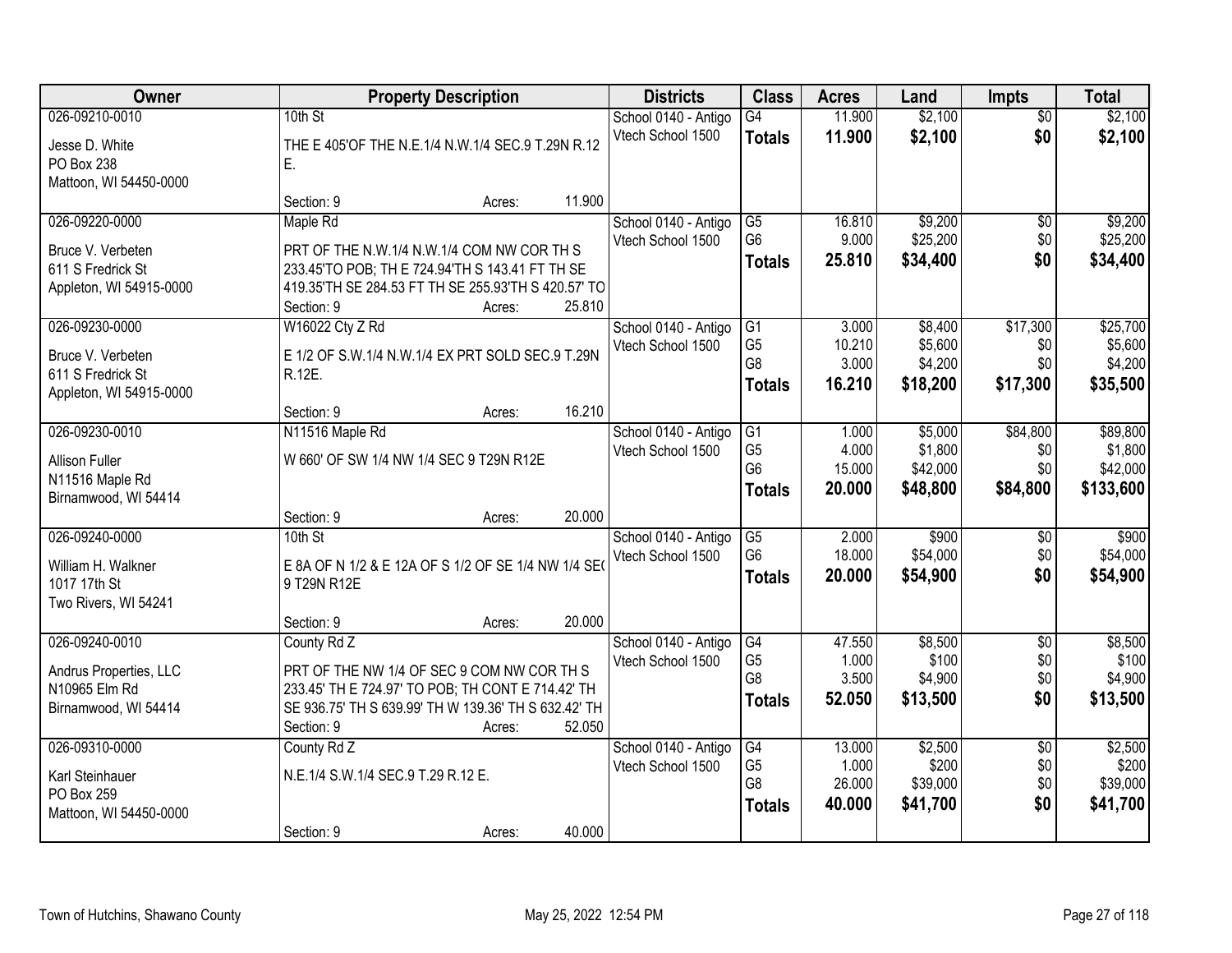| Owner                                                              |                                                                                                | <b>Property Description</b> |        | <b>Districts</b>                          | <b>Class</b>                    | <b>Acres</b>     | Land               | <b>Impts</b>           | <b>Total</b>       |
|--------------------------------------------------------------------|------------------------------------------------------------------------------------------------|-----------------------------|--------|-------------------------------------------|---------------------------------|------------------|--------------------|------------------------|--------------------|
| 026-09320-0000<br>Karl Steinhauer                                  | N11398 Maple Rd<br>N.W.1/4 S.W.1/4 EX CERT SUR V.6 P.48 SEC.9 T.29                             |                             |        | School 0140 - Antigo<br>Vtech School 1500 | G4<br>G <sub>5</sub>            | 34.900<br>4.000  | \$6,100<br>\$600   | $\overline{50}$<br>\$0 | \$6,100<br>\$600   |
| PO Box 259<br>Mattoon, WI 54450-0000                               | R.12 E.                                                                                        |                             |        |                                           | <b>Totals</b>                   | 38.900           | \$6,700            | \$0                    | \$6,700            |
|                                                                    | Section: 9                                                                                     | Acres:                      | 38.900 |                                           |                                 |                  |                    |                        |                    |
| 026-09330-0000                                                     | Maple Rd                                                                                       |                             |        | School 0140 - Antigo                      | G4                              | 17.000           | \$3,000            | \$0                    | \$3,000            |
| Karl Steinhauer<br>PO Box 259<br>Mattoon, WI 54450-0000            | SW 1/4 SW 1/4 EX CERT SUR REC V6 P48 SEC 9<br><b>T29N R12E</b>                                 |                             |        | Vtech School 1500                         | G <sub>5</sub><br><b>Totals</b> | 21.000<br>38.000 | \$3,200<br>\$6,200 | \$0<br>\$0             | \$3,200<br>\$6,200 |
|                                                                    | Section: 9                                                                                     | Acres:                      | 38.000 |                                           |                                 |                  |                    |                        |                    |
| 026-09330-0010                                                     | N11398 Maple Rd                                                                                |                             |        | School 0140 - Antigo                      | G1                              | 3.100            | \$11,500           | \$91,600               | \$103,100          |
| Jeffrey S. Wilhelm<br>N11398 Maple Rd<br>Birnamwood, WI 54414-0000 | PRT OF W.1/2 S.W.1/4 KNOWN AS LOT 1 CERT SUR<br>REC V.6 P. 48-49 MAP #1628 SEC.9 T.29N R.12 E. |                             |        | Vtech School 1500                         | <b>Totals</b>                   | 3.100            | \$11,500           | \$91,600               | \$103,100          |
|                                                                    | Section: 9                                                                                     | Acres:                      | 3.100  |                                           |                                 |                  |                    |                        |                    |
| 026-09340-0000                                                     | Maple Rd                                                                                       |                             |        | School 0140 - Antigo                      | G4                              | 30.000           | \$4,600            | \$0                    | \$4,600            |
| Karl Steinhauer<br>PO Box 259                                      | S.E.1/4 S.W.1/4 SEC.9 T.29 R.12 E.                                                             |                             |        | Vtech School 1500                         | G <sub>5</sub><br><b>Totals</b> | 10.000<br>40.000 | \$4,500<br>\$9,100 | \$0<br>\$0             | \$4,500<br>\$9,100 |
| Mattoon, WI 54450-0000                                             | Section: 9                                                                                     | Acres:                      | 40.000 |                                           |                                 |                  |                    |                        |                    |
| 026-10110-0000                                                     | <b>Birch Rd</b>                                                                                |                             |        | School 0140 - Antigo                      | G4                              | 40.000           | \$2,800            | \$0                    | \$2,800            |
|                                                                    |                                                                                                |                             |        | Vtech School 1500                         | <b>Totals</b>                   | 40.000           | \$2,800            | \$0                    | \$2,800            |
| Roger F. Maus<br>N11979 County Rd D<br>Antigo, WI 54409-0000       | NE 1/4 NE 1/4 SEC 10 T29N R12E                                                                 |                             |        |                                           |                                 |                  |                    |                        |                    |
|                                                                    | Section: 10                                                                                    | Acres:                      | 40.000 |                                           |                                 |                  |                    |                        |                    |
| 026-10120-0000                                                     | <b>Birch Rd</b>                                                                                |                             |        | School 0140 - Antigo                      | $\overline{\text{G4}}$          | 40.000           | \$3,400            | $\sqrt{6}$             | \$3,400            |
| Roger F. Maus<br>N11979 County Rd D<br>Antigo, WI 54409-0000       | NW 1/4 NE 1/4 SEC 10 T29N R12E                                                                 |                             |        | Vtech School 1500                         | <b>Totals</b>                   | 40.000           | \$3,400            | \$0                    | \$3,400            |
|                                                                    | Section: 10                                                                                    | Acres:                      | 40.000 |                                           |                                 |                  |                    |                        |                    |
| 026-10130-0000                                                     | North Ave                                                                                      |                             |        | School 0140 - Antigo                      | G4                              | 40.000           | \$7,000            | $\overline{50}$        | \$7,000            |
| Mark A. Maus<br>W15646 Birch Rd<br>Antigo, WI 54409                | SW 1/4 NE 1/4 SEC 10 T29N R12E                                                                 |                             |        | Vtech School 1500                         | <b>Totals</b>                   | 40.000           | \$7,000            | \$0                    | \$7,000            |
|                                                                    | Section: 10                                                                                    | Acres:                      | 40.000 |                                           |                                 |                  |                    |                        |                    |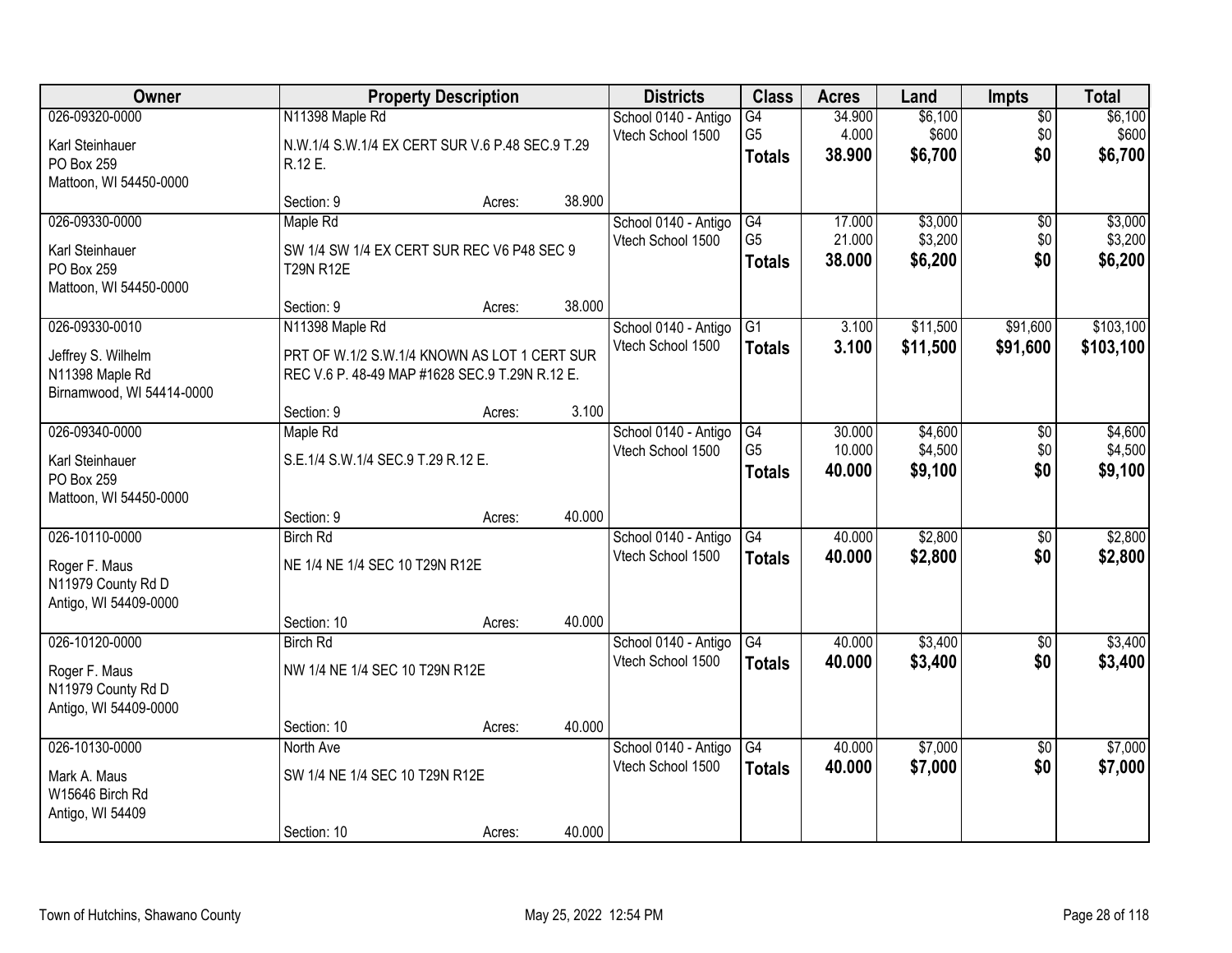| Owner                                    |                                                      | <b>Property Description</b> |        | <b>Districts</b>                          | <b>Class</b>    | <b>Acres</b> | Land        | <b>Impts</b>    | <b>Total</b>    |
|------------------------------------------|------------------------------------------------------|-----------------------------|--------|-------------------------------------------|-----------------|--------------|-------------|-----------------|-----------------|
| 026-10140-0000                           | W15372 North Ave                                     |                             |        | School 0140 - Antigo                      | $\overline{G1}$ | 3.000        | \$11,200    | \$127,600       | \$138,800       |
| Benjamin C. Fischer                      | SE 1/4 NE 1/4 SEC 10 T29N R12E ACREAGE PER           |                             |        | Vtech School 1500                         | G4              | 36.040       | \$3,300     | \$0             | \$3,300         |
| PO Box 28                                | <b>SURVEY</b>                                        |                             |        |                                           | <b>Totals</b>   | 39.040       | \$14,500    | \$127,600       | \$142,100       |
| Mattoon, WI 54450                        |                                                      |                             |        |                                           |                 |              |             |                 |                 |
|                                          | Section: 10                                          | Acres:                      | 39.040 |                                           |                 |              |             |                 |                 |
| 026-10430-0000                           | Park Ave                                             |                             |        | School 0140 - Antigo                      | $\overline{G6}$ | 35.360       | \$106,100   | \$0             | \$106,100       |
| Elaine N. Spaulding                      | S.W.1/4 S.E.1/4 EX E 208.7' OF W 676.7' OF S 241.7'& |                             |        | Vtech School 1500                         | <b>Totals</b>   | 35.360       | \$106,100   | \$0             | \$106,100       |
| PO Box 232                               | EX W 468FT 2IN OF S 340'SEC.10 T.29 R.12 E.          |                             |        |                                           |                 |              |             |                 |                 |
| Mattoon, WI 54450-0000                   |                                                      |                             |        |                                           |                 |              |             |                 |                 |
|                                          | Section: 10                                          | Acres:                      | 35.360 |                                           |                 |              |             |                 |                 |
| 026-10430-0010                           | W15462 Park Ave                                      |                             |        | School 0140 - Antigo<br>Vtech School 1500 | G1              | 1.160        | \$5,600     | \$45,300        | \$50,900        |
| David Swenor Sr                          | E 208.7'OF W 676.7'OF S241. 7'OF S.W.1/4 S.E.1/4     |                             |        |                                           | <b>Totals</b>   | 1.160        | \$5,600     | \$45,300        | \$50,900        |
| W15258 Silver Creek Rd                   | SEC. 10 T.29N R.12 E. ACREAGE PER PLAT OF            |                             |        |                                           |                 |              |             |                 |                 |
| Birnamwood, WI 54414-0000                | <b>SURVEY</b>                                        |                             |        |                                           |                 |              |             |                 |                 |
| 026-10430-0020                           | Section: 10<br>W15474 Park Ave                       | Acres:                      | 1.160  |                                           | $\overline{G1}$ | 1.310        | \$6,100     | \$60,100        | \$66,200        |
|                                          |                                                      |                             |        | School 0140 - Antigo<br>Vtech School 1500 |                 | 1.310        | \$6,100     | \$60,100        | \$66,200        |
| Layton R. Cox                            | E 168FT 2IN OF W 468FT 2IN OF S 340'OF S.W.1/4       |                             |        |                                           | <b>Totals</b>   |              |             |                 |                 |
| PO Box 66                                | S.E. 1/4 SEC.10 T.29 R.12 E.                         |                             |        |                                           |                 |              |             |                 |                 |
| W15474 Park Ave                          |                                                      |                             | 1.310  |                                           |                 |              |             |                 |                 |
| Mattoon, WI 54450-0000<br>026-10430-0030 | Section: 10<br>W15496 Park Ave                       | Acres:                      |        | School 0140 - Antigo                      | $\overline{G1}$ | 2.330        | \$9,400     | \$68,000        | \$77,400        |
|                                          |                                                      |                             |        | Vtech School 1500                         | <b>Totals</b>   | 2.330        | \$9,400     | \$68,000        | \$77,400        |
| <b>Edward Spaulding</b>                  | W 300'OF S 340'OF S.W.1/4 S.E.1/4 SEC.10 T.29 R.12   |                             |        |                                           |                 |              |             |                 |                 |
| PO Box 232                               |                                                      |                             |        |                                           |                 |              |             |                 |                 |
| Mattoon, WI 54450-0000                   | Section: 10                                          |                             | 2.330  |                                           |                 |              |             |                 |                 |
| 026-10440-0000                           | Park Ave                                             | Acres:                      |        | School 0140 - Antigo                      | G5              | 25.000       | \$13,800    | $\sqrt{6}$      | \$13,800        |
|                                          |                                                      |                             |        | Vtech School 1500                         | G <sub>6</sub>  | 15.000       | \$24,000    | \$0             | \$24,000        |
| Richard F Eibenholzl (Life Estate)       | SE 1/4 SE 1/4 SEC 10 T29N R12E                       |                             |        |                                           | <b>Totals</b>   | 40.000       | \$37,800    | \$0             | \$37,800        |
| W15343 Park Ave<br>Antigo, WI 54409-0000 |                                                      |                             |        |                                           |                 |              |             |                 |                 |
|                                          | Section: 10                                          | Acres:                      | 40.000 |                                           |                 |              |             |                 |                 |
| 026-11110-0000                           | <b>Hillview Rd</b>                                   |                             |        | School 0140 - Antigo                      | $\overline{F8}$ | 40.000       | (\$112,000) | $\overline{50}$ | $\overline{30}$ |
|                                          |                                                      |                             |        | Vtech School 1500                         | <b>Totals</b>   | 40.000       | \$0         | \$0             | \$0             |
| Mary Artz<br>N11932 Hillview Rd          | NE 1/4 NE 1/4 SEC 11 T29N R12E CLOSED MFL 40         |                             |        |                                           |                 |              |             |                 |                 |
| Antigo, WI 54409-0000                    | ACRES 25 YEARS EFFECTIVE 1/1/03                      |                             |        |                                           |                 |              |             |                 |                 |
|                                          | Section: 11                                          | Acres:                      | 40.000 |                                           |                 |              |             |                 |                 |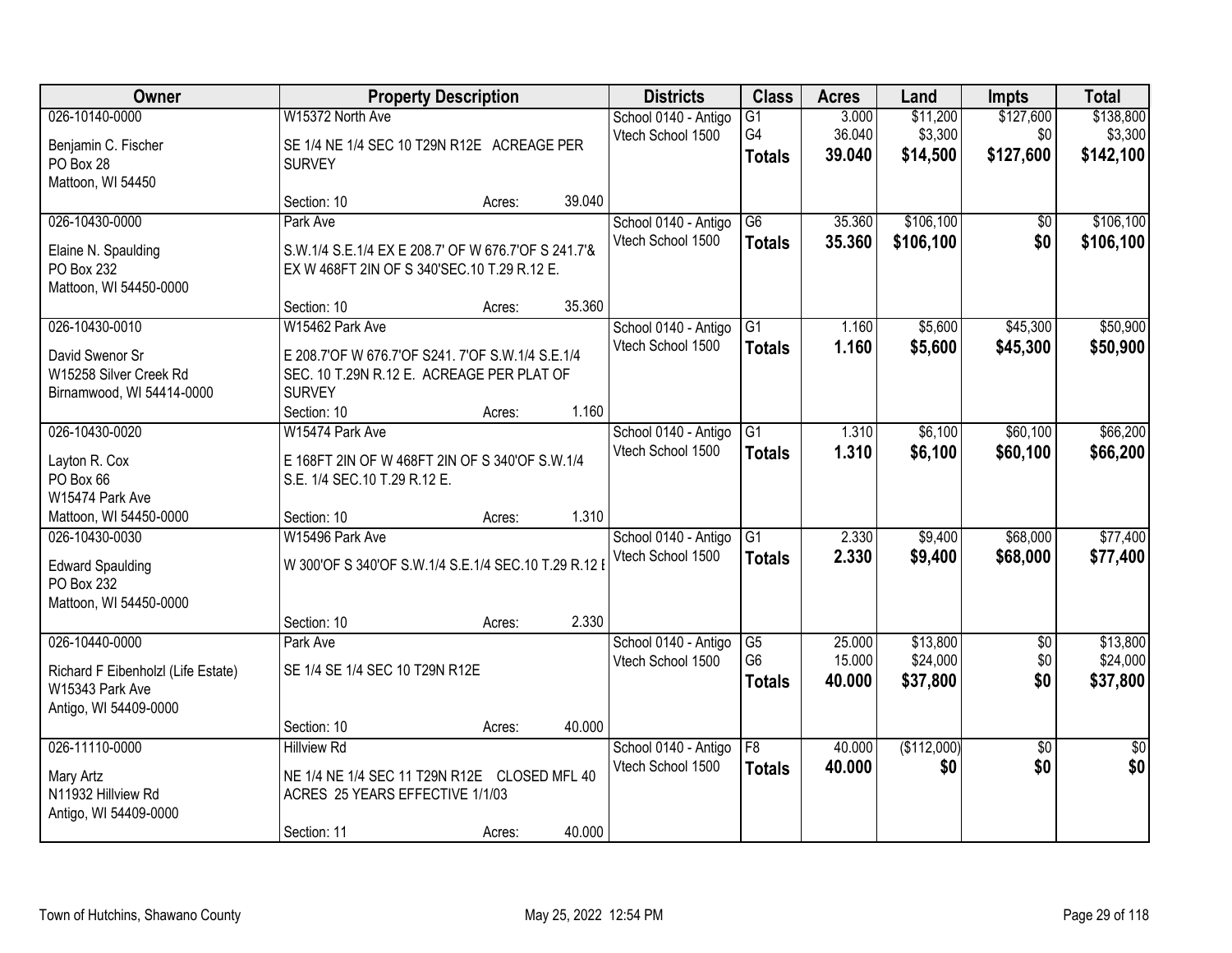| Owner                         | <b>Property Description</b>                      |        |        | <b>Districts</b>     | <b>Class</b>    | <b>Acres</b> | Land        | <b>Impts</b>    | <b>Total</b>    |
|-------------------------------|--------------------------------------------------|--------|--------|----------------------|-----------------|--------------|-------------|-----------------|-----------------|
| 026-11120-0000                | N11672 Hillview Rd                               |        |        | School 0140 - Antigo | $\overline{F8}$ | 37.000       | (\$103,600) | $\overline{50}$ | $\overline{50}$ |
| <b>Picard Revocable Trust</b> | NW 1/4 NE 1/4 SEC 11 T29N R12E CLOSED MFL        |        |        | Vtech School 1500    | G <sub>1</sub>  | 3.000        | \$11,200    | \$4,100         | \$15,300        |
| W4761 Birchwood Dr            | 37.00 ACRES 25 YEARS EFFECTIVE 1/1/04            |        |        |                      | <b>Totals</b>   | 40.000       | \$11,200    | \$4,100         | \$15,300        |
| Shawano, WI 54166-0000        |                                                  |        |        |                      |                 |              |             |                 |                 |
|                               | Section: 11                                      | Acres: | 40.000 |                      |                 |              |             |                 |                 |
| 026-11130-0000                | N11552 Hillview Rd                               |        |        | School 0140 - Antigo | G1              | 5.573        | \$18,100    | \$40,400        | \$58,500        |
| <b>Brad Tatro</b>             | PRT OF THE SW 1/4 NE 1/4 NKA LOT 1 V8 CSM P244   |        |        | Vtech School 1500    | <b>Totals</b>   | 5.573        | \$18,100    | \$40,400        | \$58,500        |
| N11552 Hillview Rd            | MAP #2291 SEC 11 T29N R12E                       |        |        |                      |                 |              |             |                 |                 |
| Antigo, WI 54409              |                                                  |        |        |                      |                 |              |             |                 |                 |
|                               | Section: 11                                      | Acres: | 5.573  |                      |                 |              |             |                 |                 |
| 026-11130-0010                | Swamp Rd                                         |        |        | School 0140 - Antigo | F8              | 33.000       | ( \$92,400) | $\overline{50}$ | $\overline{30}$ |
| <b>Edward Artz</b>            | SW 1/4 NE 1/4 EX CERT SUR REC V8 P244 SEC 11     |        |        | Vtech School 1500    | G <sub>6</sub>  | 1.427        | \$2,300     | \$0             | \$2,300         |
| N11932 Hillview Rd            | T29N R12E CLOSED MFL 33 ACRES 25 YEARS           |        |        |                      | <b>Totals</b>   | 34.427       | \$2,300     | \$0             | \$2,300         |
| Antigo, WI 54409-0000         | EFFECTIVE 1/1/03                                 |        |        |                      |                 |              |             |                 |                 |
|                               | Section: 11                                      | Acres: | 34.427 |                      |                 |              |             |                 |                 |
| 026-11140-0000                | Swamp <sub>Rd</sub>                              |        |        | School 0140 - Antigo | F8              | 38.000       | (\$106,400) | \$0             | \$0             |
| <b>Edward Artz</b>            | SE 1/4 NE 1/4 SEC 11 T29N R12E CLOSED MFL 38     |        |        | Vtech School 1500    | G4              | 2.000        | \$300       | \$0             | \$300           |
| N11932 Hillview Rd            | ACRES 25 YEARS EFFECTIVE 1/1/03                  |        |        |                      | <b>Totals</b>   | 40.000       | \$300       | \$0             | \$300           |
| Antigo, WI 54409-0000         |                                                  |        |        |                      |                 |              |             |                 |                 |
|                               | Section: 11                                      | Acres: | 40.000 |                      |                 |              |             |                 |                 |
| 026-11210-0000                | N11653 Hillview Rd                               |        |        | School 0140 - Antigo | G1              | 1.000        | \$5,000     | \$65,500        | \$70,500        |
| Jerome R. Thompson            | PRT NE 1/4 NW 1/4 EX S 440' SEC 11 T29N R12E NKA |        |        | Vtech School 1500    | G <sub>4</sub>  | 2.670        | \$400       | \$0             | \$400           |
| N11653 Hillview Rd            | LOT 3 V20 CSM P143 MAP #4097                     |        |        |                      | G8              | 4.130        | \$3,300     | \$0             | \$3,300         |
| Antigo, WI 54409              |                                                  |        |        |                      | <b>Totals</b>   | 7.800        | \$8,700     | \$65,500        | \$74,200        |
|                               | Section: 11                                      | Acres: | 7.800  |                      |                 |              |             |                 |                 |
| 026-11210-0010                | N11625 Hillview Rd                               |        |        | School 0140 - Antigo | G1              | 1.000        | \$5,000     | \$100,400       | \$105,400       |
| Mark W. Schreiber             | S 440' OF NE 1/4 NW 1/4 SEC 11 T29N R12E         |        |        | Vtech School 1500    | G <sub>6</sub>  | 12.708       | \$20,300    | \$0             | \$20,300        |
| N11625 Hillview Rd            |                                                  |        |        |                      | <b>Totals</b>   | 13.708       | \$25,300    | \$100,400       | \$125,700       |
| Antigo, WI 54409              |                                                  |        |        |                      |                 |              |             |                 |                 |
|                               | Section: 11                                      | Acres: | 13.708 |                      |                 |              |             |                 |                 |
| 026-11210-0030                |                                                  |        |        | School 0140 - Antigo | G4              | 8.000        | \$400       | $\overline{50}$ | \$400           |
| Lena M. Klosterman            | PRT NE 1/4 NW 1/4 EX S 440' & PRT NW 1/4 NW 1/4  |        |        | Vtech School 1500    | G6              | 5.230        | \$15,700    | \$0             | \$15,700        |
| N1511 Valley Vista Rd         | SEC 11 T29N R12E NKA LOT 2 V20 CSM P143 MAP      |        |        |                      | G8              | 10.870       | \$8,700     | \$0             | \$8,700         |
| Antigo, WI 54409              | #4097                                            |        |        |                      | <b>Totals</b>   | 24.100       | \$24,800    | \$0             | \$24,800        |
|                               | Section: 11                                      | Acres: | 24.100 |                      |                 |              |             |                 |                 |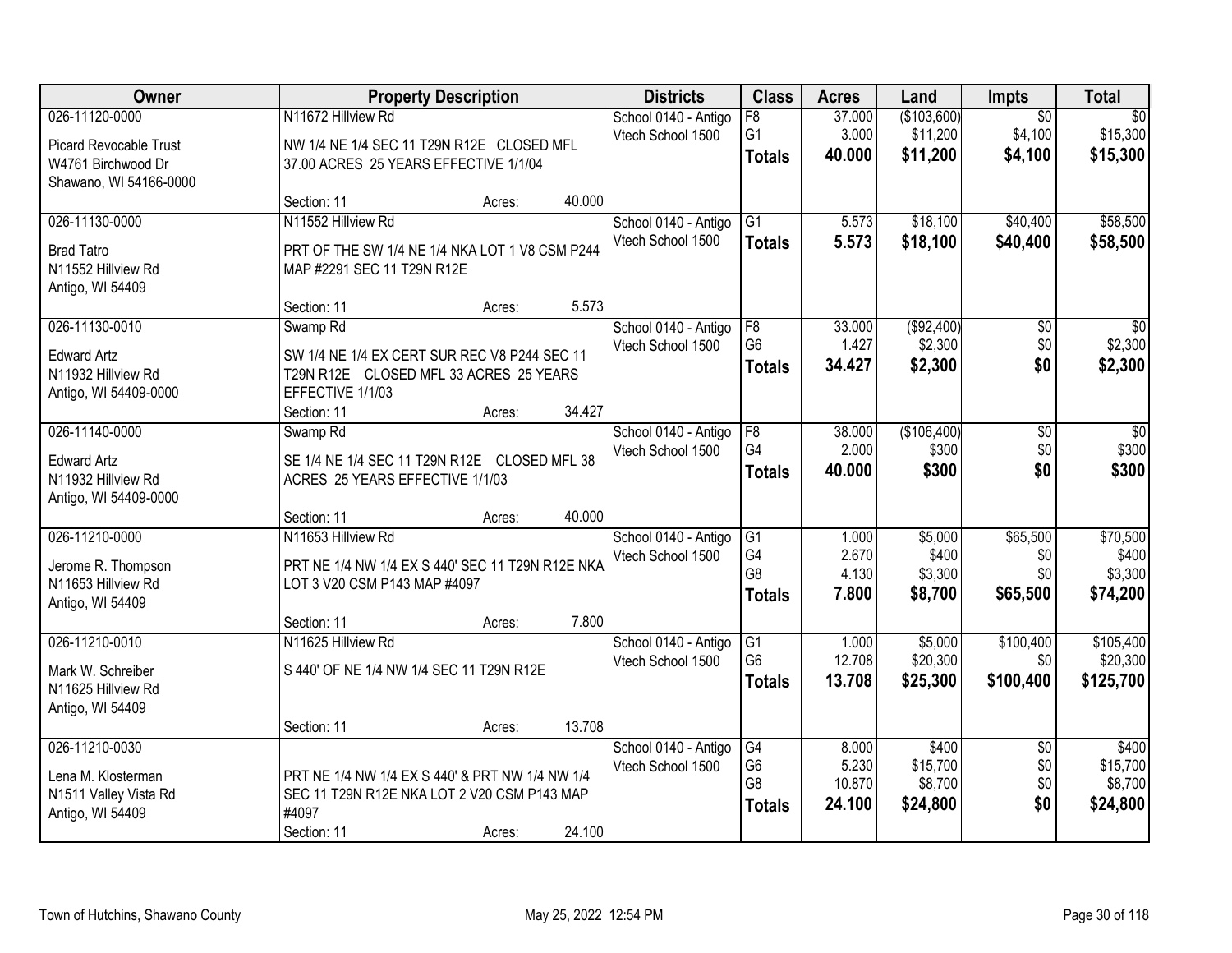| Owner                 |                                                 | <b>Property Description</b> |        | <b>Districts</b>                          | <b>Class</b>                      | <b>Acres</b>     | Land                 | Impts                  | <b>Total</b>         |
|-----------------------|-------------------------------------------------|-----------------------------|--------|-------------------------------------------|-----------------------------------|------------------|----------------------|------------------------|----------------------|
| 026-11220-0000        | N11707 Hillview Rd                              |                             |        | School 0140 - Antigo                      | $\overline{G1}$                   | 1.000            | \$5,000              | \$106,600              | \$111,600            |
| Wayne C. Pribbernow   | N 440' OF NW 1/4 NW 1/4 SEC 11 T29N R12E        |                             |        | Vtech School 1500                         | G <sub>6</sub>                    | 12.649           | \$37,900             | \$0                    | \$37,900             |
| W601 Hacker Rd        |                                                 |                             |        |                                           | <b>Totals</b>                     | 13.649           | \$42,900             | \$106,600              | \$149,500            |
| Brillion, WI 54110    |                                                 |                             |        |                                           |                                   |                  |                      |                        |                      |
|                       | Section: 11                                     | Acres:                      | 13.649 |                                           |                                   |                  |                      |                        |                      |
| 026-11220-0010        | Elm Rd                                          |                             |        | School 0140 - Antigo                      | $\overline{G6}$                   | 24.100           | \$72,300             | \$0                    | \$72,300             |
| Linda M. Smith        | PRT NW 1/4 NW 1/4 SEC 11 T29N R12E NKA LOT 1    |                             |        | Vtech School 1500                         | <b>Totals</b>                     | 24.100           | \$72,300             | \$0                    | \$72,300             |
| W7925 Edison Rd       | V20 CSM P143 MAP #4097                          |                             |        |                                           |                                   |                  |                      |                        |                      |
| Bryant, WI 54418      |                                                 |                             |        |                                           |                                   |                  |                      |                        |                      |
|                       | Section: 11                                     | Acres:                      | 24.100 |                                           |                                   |                  |                      |                        |                      |
| 026-11230-0000        | $Elm$ Rd                                        |                             |        | School 0140 - Antigo                      | G5                                | 10.000           | \$5,500              | \$0                    | \$5,500              |
| Dean Wilhelm          | S.W.1/4 N.W.1/4 SEC.11 T.29 R.12 E.             |                             |        | Vtech School 1500                         | G <sub>6</sub>                    | 30.000           | \$90,000             | \$0                    | \$90,000             |
| W7306 South St        |                                                 |                             |        |                                           | <b>Totals</b>                     | 40.000           | \$95,500             | \$0                    | \$95,500             |
| Phlox, WI 54464-0000  |                                                 |                             |        |                                           |                                   |                  |                      |                        |                      |
|                       | Section: 11                                     | Acres:                      | 40.000 |                                           |                                   |                  |                      |                        |                      |
| 026-11240-0000        | <b>Hillview Rd</b>                              |                             |        | School 0140 - Antigo                      | G4                                | 5.000            | \$900                | \$0                    | \$900                |
| Amy Lenzner           | SE 1/4 NW 1/4 EX CSM V16 P107 SEC 11 T29N R12E  |                             |        | Vtech School 1500                         | G <sub>5</sub>                    | 0.500            | \$100                | \$0                    | \$100                |
| N10905 Cherry Rd      |                                                 |                             |        |                                           | G8                                | 30.849           | \$43,200             | \$0<br>\$0             | \$43,200             |
| Birnamwood, WI 54414  |                                                 |                             |        |                                           | <b>Totals</b>                     | 36.349           | \$44,200             |                        | \$44,200             |
|                       | Section: 11                                     | Acres:                      | 36.349 |                                           |                                   |                  |                      |                        |                      |
| 026-11240-0010        | N11557 Hillview Rd                              |                             |        | School 0140 - Antigo                      | $\overline{G1}$                   | 3.651            | \$13,000             | \$48,000               | \$61,000             |
| Jesse L. Bortle       | PRT OF THE SE 1/4 NW 1/4 NKA LOT 1 V16 CSM P107 |                             |        | Vtech School 1500                         | <b>Totals</b>                     | 3.651            | \$13,000             | \$48,000               | \$61,000             |
| N11557 Hillview Rd    | MAP #3710 SEC 11 T29N R12E                      |                             |        |                                           |                                   |                  |                      |                        |                      |
| Antigo, WI 54409      |                                                 |                             |        |                                           |                                   |                  |                      |                        |                      |
|                       | Section: 11                                     | Acres:                      | 3.651  |                                           |                                   |                  |                      |                        |                      |
| 026-11310-0000        | N11427 Hillview Rd                              |                             |        | School 0140 - Antigo                      | G1                                | 1.000            | \$5,000              | \$127,300              | \$132,300            |
| Chris Brennecke       | N.E.1/4 S.W.1/4 SEC.11 T.29 R.12 E.             |                             |        | Vtech School 1500                         | G <sub>5</sub>                    | 39.000<br>40.000 | \$23,300             | \$0                    | \$23,300             |
| N11427 Hillview Rd    |                                                 |                             |        |                                           | <b>Totals</b>                     |                  | \$28,300             | \$127,300              | \$155,600            |
| Antigo, WI 54409-0000 |                                                 |                             |        |                                           |                                   |                  |                      |                        |                      |
|                       | Section: 11                                     | Acres:                      | 40.000 |                                           |                                   |                  |                      |                        |                      |
| 026-11320-0000        | $Elm$ Rd                                        |                             |        | School 0140 - Antigo<br>Vtech School 1500 | $\overline{G5}$<br>G <sub>6</sub> | 20.000<br>20.000 | \$11,000<br>\$60,000 | $\overline{50}$<br>\$0 | \$11,000<br>\$60,000 |
| Jerome R. Thompson    | NW 1/4 SW 1/4 SEC 11 T29N R12E                  |                             |        |                                           |                                   | 40.000           | \$71,000             | \$0                    | \$71,000             |
| N11653 Hillview Rd    |                                                 |                             |        |                                           | <b>Totals</b>                     |                  |                      |                        |                      |
| Antigo, WI 54409      |                                                 |                             |        |                                           |                                   |                  |                      |                        |                      |
|                       | Section: 11                                     | Acres:                      | 40.000 |                                           |                                   |                  |                      |                        |                      |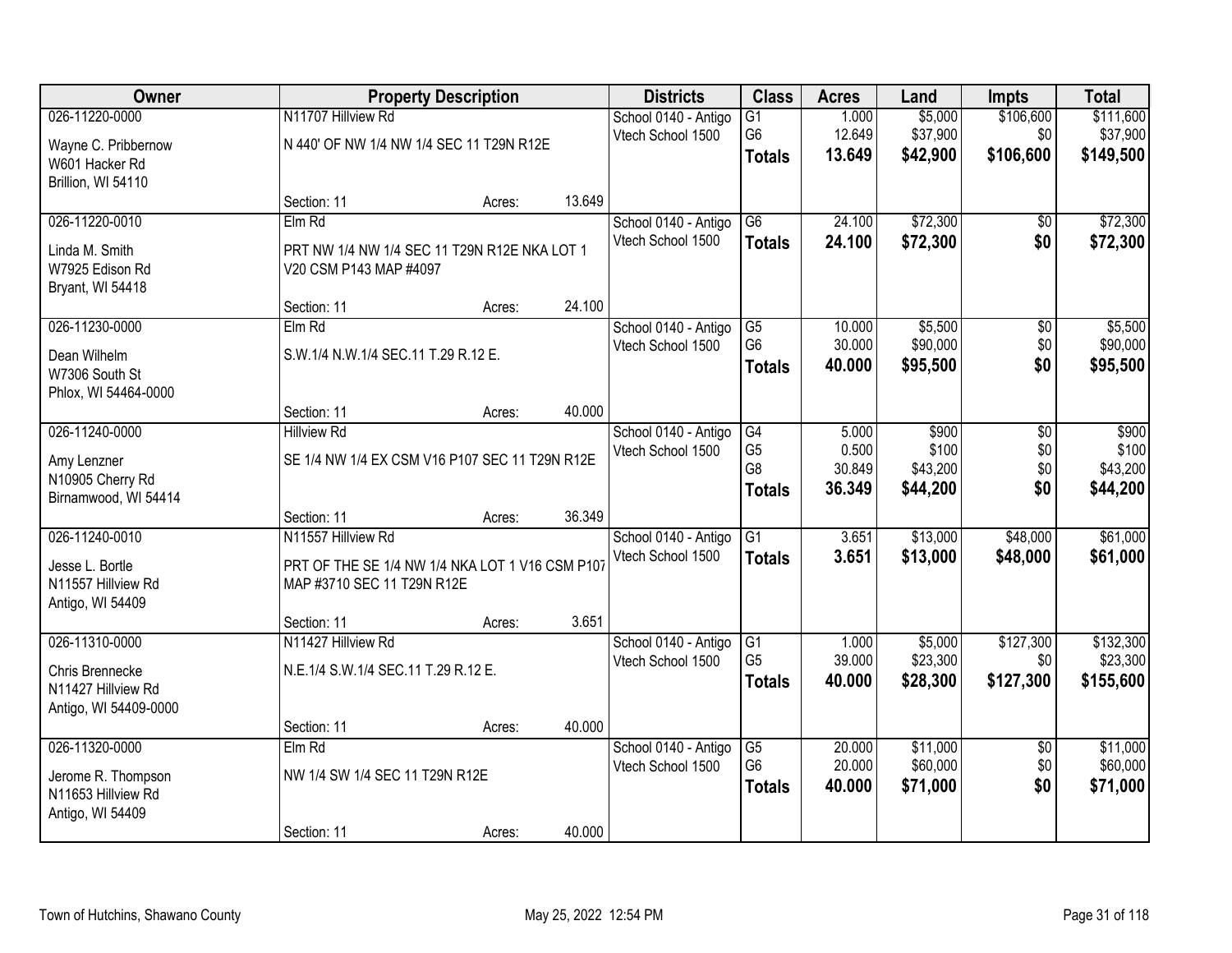| Owner                     |                                                      | <b>Property Description</b> |        | <b>Districts</b>     | <b>Class</b>    | <b>Acres</b> | Land     | <b>Impts</b>    | <b>Total</b> |
|---------------------------|------------------------------------------------------|-----------------------------|--------|----------------------|-----------------|--------------|----------|-----------------|--------------|
| 026-11330-0000            | W15276 Park Ave                                      |                             |        | School 0140 - Antigo | $\overline{G1}$ | 1.000        | \$5,000  | \$3,600         | \$8,600      |
| Craig S. Brennecke        | S.W.1/4 S.W.1/4 SEC.11 T.29 R.12 E.                  |                             |        | Vtech School 1500    | G <sub>5</sub>  | 10.000       | \$5,500  | \$0             | \$5,500      |
| N7978 Oak Rd              |                                                      |                             |        |                      | G <sub>6</sub>  | 29.000       | \$50,000 | \$0             | \$50,000     |
| Bear Creek, WI 54922-0000 |                                                      |                             |        |                      | <b>Totals</b>   | 40.000       | \$60,500 | \$3,600         | \$64,100     |
|                           | Section: 11                                          | Acres:                      | 40.000 |                      |                 |              |          |                 |              |
| 026-11340-0000            | N11365 Hillview Rd                                   |                             |        | School 0140 - Antigo | G1              | 1.000        | \$5,000  | \$80,500        | \$85,500     |
| Nicholas S. Radtke        | PRT OF THE S.E.1/4 S.W.1/4 KNOWN AS LOT 2 CERT       |                             |        | Vtech School 1500    | G4              | 1.170        | \$200    | \$0             | \$200        |
| N11365 Hillview Rd        | SUR REC V.17 P.28 MAP #3802 SEC.11 T.29N R.12E.      |                             |        |                      | G <sub>5</sub>  | 13.400       | \$6,000  | \$0             | \$6,000      |
| Antigo, WI 54409-0000     |                                                      |                             |        |                      | G8              | 2.000        | \$3,000  | \$0             | \$3,000      |
|                           | Section: 11                                          | Acres:                      | 17.570 |                      | <b>Totals</b>   | 17.570       | \$14,200 | \$80,500        | \$94,700     |
| 026-11340-0001            |                                                      |                             |        | School 0140 - Antigo | G4              | 9.830        | \$1,700  | \$0             | \$1,700      |
| Wayne R. Cummings         | PRT OF THE SE 1/4 SW 1/4 NKA LOT 1 V17 P28 CSM       |                             |        | Vtech School 1500    | G8              | 2.000        | \$3,000  | \$0             | \$3,000      |
| N1910 Hwy S               | #3802 SEC 11 T29N R12E                               |                             |        |                      | <b>Totals</b>   | 11.830       | \$4,700  | \$0             | \$4,700      |
| Antigo, WI 54409          |                                                      |                             |        |                      |                 |              |          |                 |              |
|                           | Section: 11                                          | Acres:                      | 11.830 |                      |                 |              |          |                 |              |
| 026-11340-0010            | W15166 Park Ave                                      |                             |        | School 0140 - Antigo | G1              | 3.000        | \$11,200 | \$47,900        | \$59,100     |
| Michael J. Hasse          | W 904'OF S 456'OF S.E.1/4 S.W.1/4 SEC.11 T.29 R.12 I |                             |        | Vtech School 1500    | G <sub>5</sub>  | 6.460        | \$3,600  | \$0             | \$3,600      |
| W2033 Redwood Dr          |                                                      |                             |        |                      | <b>Totals</b>   | 9.460        | \$14,800 | \$47,900        | \$62,700     |
| Pulaski, WI 54162-0000    |                                                      |                             |        |                      |                 |              |          |                 |              |
|                           | Section: 11                                          | Acres:                      | 9.460  |                      |                 |              |          |                 |              |
| 026-11410-0000            | Swamp <sub>Rd</sub>                                  |                             |        | School 0140 - Antigo | G4              | 20.000       | \$3,500  | $\overline{50}$ | \$3,500      |
| Rosella Beastock- Woods   | N.E.1/4 S.E.1/4 SEC.11 T.29 R.12 E.                  |                             |        | Vtech School 1500    | G <sub>5</sub>  | 11.000       | \$5,000  | \$0             | \$5,000      |
| W15027 Park Ave           |                                                      |                             |        |                      | G <sub>8</sub>  | 9.000        | \$7,200  | \$0             | \$7,200      |
| Antigo, WI 54409-0000     |                                                      |                             |        |                      | <b>Totals</b>   | 40.000       | \$15,700 | \$0             | \$15,700     |
|                           | Section: 11                                          | Acres:                      | 40.000 |                      |                 |              |          |                 |              |
| 026-11420-0000            | <b>Hillview Rd</b>                                   |                             |        | School 0140 - Antigo | G5              | 20.000       | \$9,000  | $\sqrt{6}$      | \$9,000      |
| Rosella Beastock- Woods   | N.W.1/4 S.E.1/4 SEC.11 T.29 R.12 E.                  |                             |        | Vtech School 1500    | G <sub>6</sub>  | 20.000       | \$32,000 | \$0             | \$32,000     |
| W15027 Park Ave           |                                                      |                             |        |                      | <b>Totals</b>   | 40.000       | \$41,000 | \$0             | \$41,000     |
| Antigo, WI 54409-0000     |                                                      |                             |        |                      |                 |              |          |                 |              |
|                           | Section: 11                                          | Acres:                      | 40.000 |                      |                 |              |          |                 |              |
| 026-11430-0000            | <b>Hillview Rd</b>                                   |                             |        | School 0140 - Antigo | $\overline{G5}$ | 20.000       | \$9,000  | $\overline{30}$ | \$9,000      |
| Rosella Beastock- Woods   | S.W.1/4 S.E.1/4 SEC.11 T.29 R.12 E.                  |                             |        | Vtech School 1500    | G <sub>6</sub>  | 20.000       | \$32,000 | \$0             | \$32,000     |
| W15027 Park Ave           |                                                      |                             |        |                      | <b>Totals</b>   | 40.000       | \$41,000 | \$0             | \$41,000     |
| Antigo, WI 54409-0000     |                                                      |                             |        |                      |                 |              |          |                 |              |
|                           | Section: 11                                          | Acres:                      | 40.000 |                      |                 |              |          |                 |              |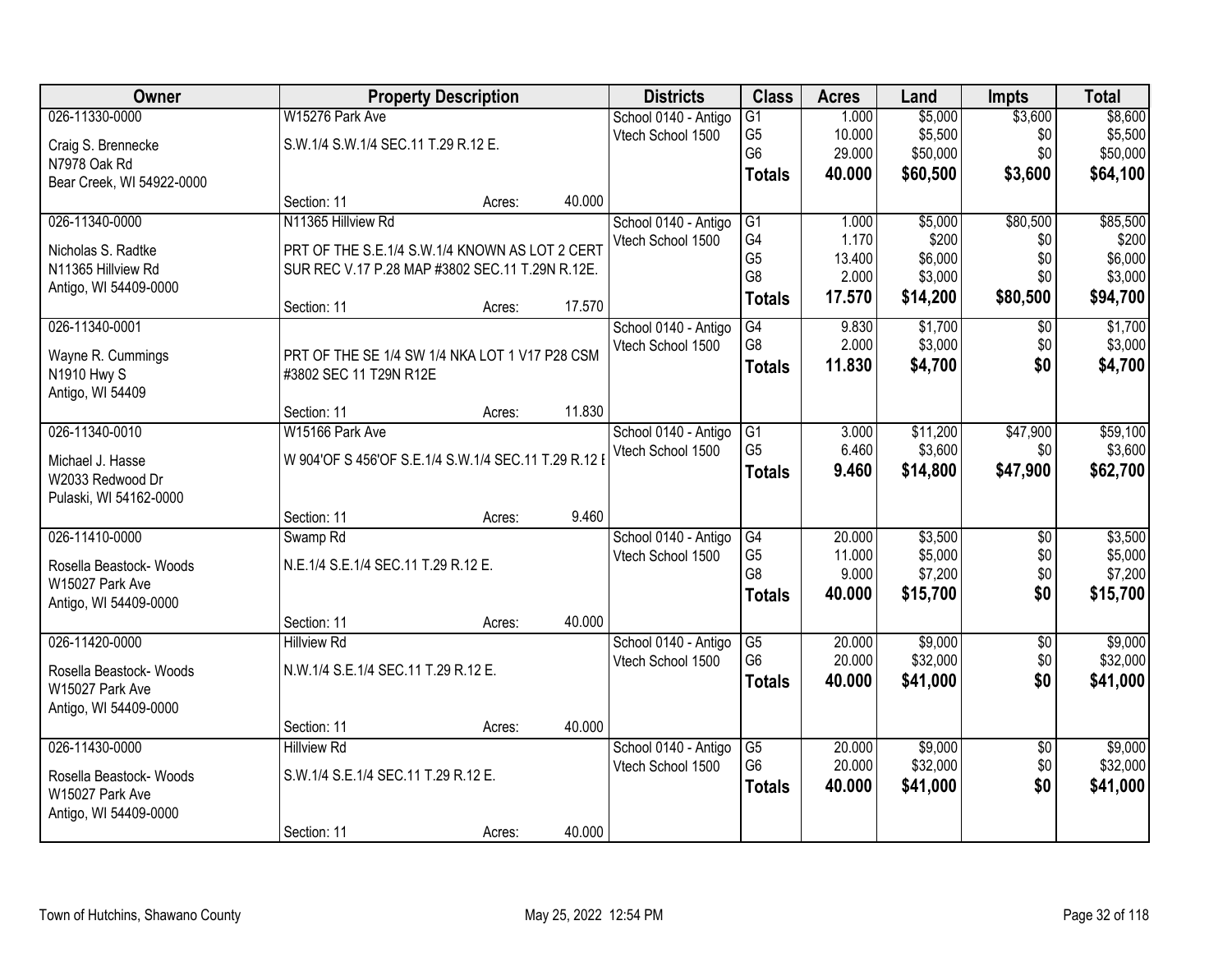| Owner                                       |                                           | <b>Property Description</b> |                   | <b>Districts</b>                          | <b>Class</b>    | <b>Acres</b> | Land          | <b>Impts</b>    | <b>Total</b>     |
|---------------------------------------------|-------------------------------------------|-----------------------------|-------------------|-------------------------------------------|-----------------|--------------|---------------|-----------------|------------------|
| 026-11440-0000                              | Park Ave                                  |                             |                   | School 0140 - Antigo                      | G4              | 5.000        | \$900         | $\overline{50}$ | \$900            |
| Rosella Beastock- Woods                     | S.E.1/4 S.E.1/4 SEC.11 T.29 R.12 E.       |                             |                   | Vtech School 1500                         | G <sub>5</sub>  | 5.000        | \$2,300       | \$0             | \$2,300          |
| W15027 Park Ave                             |                                           |                             |                   |                                           | G8              | 30.000       | \$24,000      | \$0             | \$24,000         |
| Antigo, WI 54409-0000                       |                                           |                             |                   |                                           | <b>Totals</b>   | 40.000       | \$27,200      | \$0             | \$27,200         |
|                                             | Section: 11                               | Acres:                      | 40.000            |                                           |                 |              |               |                 |                  |
| 026-12110-0000                              | Swamp <sub>Rd</sub>                       |                             |                   | School 0140 - Antigo                      | F6              | 40.000       | ( \$88,000)   | $\overline{30}$ | $\sqrt{50}$      |
| G & K Waldvogel Farms, LLC                  | NE 1/4 NE 1/4 SEC 12 T29N R12E            | <b>CLOSED MFL</b>           |                   | Vtech School 1500                         | <b>Totals</b>   | 40.000       | \$0           | \$0             | \$0              |
| W7622 State Highway 47                      | 40.00 ACRES 25 YEARS EFFECTIVE 1/1/09     |                             |                   |                                           |                 |              |               |                 |                  |
| Antigo, WI 54409                            |                                           |                             |                   |                                           |                 |              |               |                 |                  |
|                                             | Section: 12                               | Acres:                      | 40.000            |                                           |                 |              |               |                 |                  |
| 026-12120-0000                              | No Rd                                     |                             |                   | School 0140 - Antigo                      | F <sub>6</sub>  | 40.000       | ( \$64,000)   | \$0             | \$0              |
| G & K Waldvogel Farms, LLC                  | NW 1/4 NE 1/4 SEC 12 T29N R12E            |                             | <b>CLOSED MFL</b> | Vtech School 1500                         | <b>Totals</b>   | 40.000       | \$0           | \$0             | \$0              |
| W7622 State Highway 47                      | 40.00 ACRES 25 YEARS EFFECTIVE 1/1/09     |                             |                   |                                           |                 |              |               |                 |                  |
| Antigo, WI 54409                            |                                           |                             |                   |                                           |                 |              |               |                 |                  |
| 026-12130-0000                              | Section: 12<br>No Rd                      | Acres:                      | 40.000            |                                           | F <sub>6</sub>  | 40.000       | ( \$88,000)   | \$0             | \$0              |
|                                             |                                           |                             |                   | School 0140 - Antigo<br>Vtech School 1500 |                 | 40.000       | \$0           | \$0             | \$0              |
| Gary Waldvogel Revocable Trust              | SW 1/4 NE 1/4 SEC 12 T29N R12E CLOSED MFL |                             |                   |                                           | <b>Totals</b>   |              |               |                 |                  |
| W7622 State Highway 47                      | 40.00 ACRES 25 YEARS EFFECTIVE 1/1/09     |                             |                   |                                           |                 |              |               |                 |                  |
| Antigo, WI 54409                            | Section: 12                               | Acres:                      | 40.000            |                                           |                 |              |               |                 |                  |
| 026-12140-0000                              | No Rd                                     |                             |                   | School 0140 - Antigo                      | $\overline{F8}$ | 40.000       | $($ \$88,000) | $\overline{30}$ | $\overline{\$0}$ |
|                                             |                                           |                             |                   | Vtech School 1500                         | <b>Totals</b>   | 40.000       | \$0           | \$0             | \$0              |
| Gary Waldvogel Revocable Trust              | SE 1/4 NE 1/4 SEC 12 T2N9 R12E            | <b>CLOSED MFL</b>           |                   |                                           |                 |              |               |                 |                  |
| W7622 State Highway 47<br>Antigo, WI 54409  | 40.00 ACRES 50 YEARS EFFECTIVE 1/1/04     |                             |                   |                                           |                 |              |               |                 |                  |
|                                             | Section: 12                               | Acres:                      | 40.000            |                                           |                 |              |               |                 |                  |
| 026-12210-0000                              | No Rd                                     |                             |                   | School 0140 - Antigo                      | F6              | 40.000       | $($ \$88,000) | $\overline{50}$ | $\sqrt{50}$      |
|                                             | NE 1/4 NW 1/4 SEC 12 T29N R12E            |                             | <b>CLOSED MFL</b> | Vtech School 1500                         | <b>Totals</b>   | 40.000       | \$0           | \$0             | \$0              |
| Jm Vacations, LLC<br>W7622 State Highway 47 | 40.00 ACRES 25 YEARS EFFECTIVE 1/1/09     |                             |                   |                                           |                 |              |               |                 |                  |
| Antigo, WI 54409                            |                                           |                             |                   |                                           |                 |              |               |                 |                  |
|                                             | Section: 12                               | Acres:                      | 40.000            |                                           |                 |              |               |                 |                  |
| 026-12220-0000                              | No Rd                                     |                             |                   | School 0140 - Antigo                      | F6              | 40.000       | ( \$88,000)   | $\overline{30}$ | $\overline{50}$  |
| Jm Vacations, LLC                           | NW 1/4 NW 1/4 SEC 12 T29N R12E            |                             | <b>CLOSED MFL</b> | Vtech School 1500                         | <b>Totals</b>   | 40.000       | \$0           | \$0             | \$0              |
| W7622 State Highway 47                      | 40.00 ACRES 25 YEARS EFFECTIVE 1/1/09     |                             |                   |                                           |                 |              |               |                 |                  |
| Antigo, WI 54409                            |                                           |                             |                   |                                           |                 |              |               |                 |                  |
|                                             | Section: 12                               | Acres:                      | 40.000            |                                           |                 |              |               |                 |                  |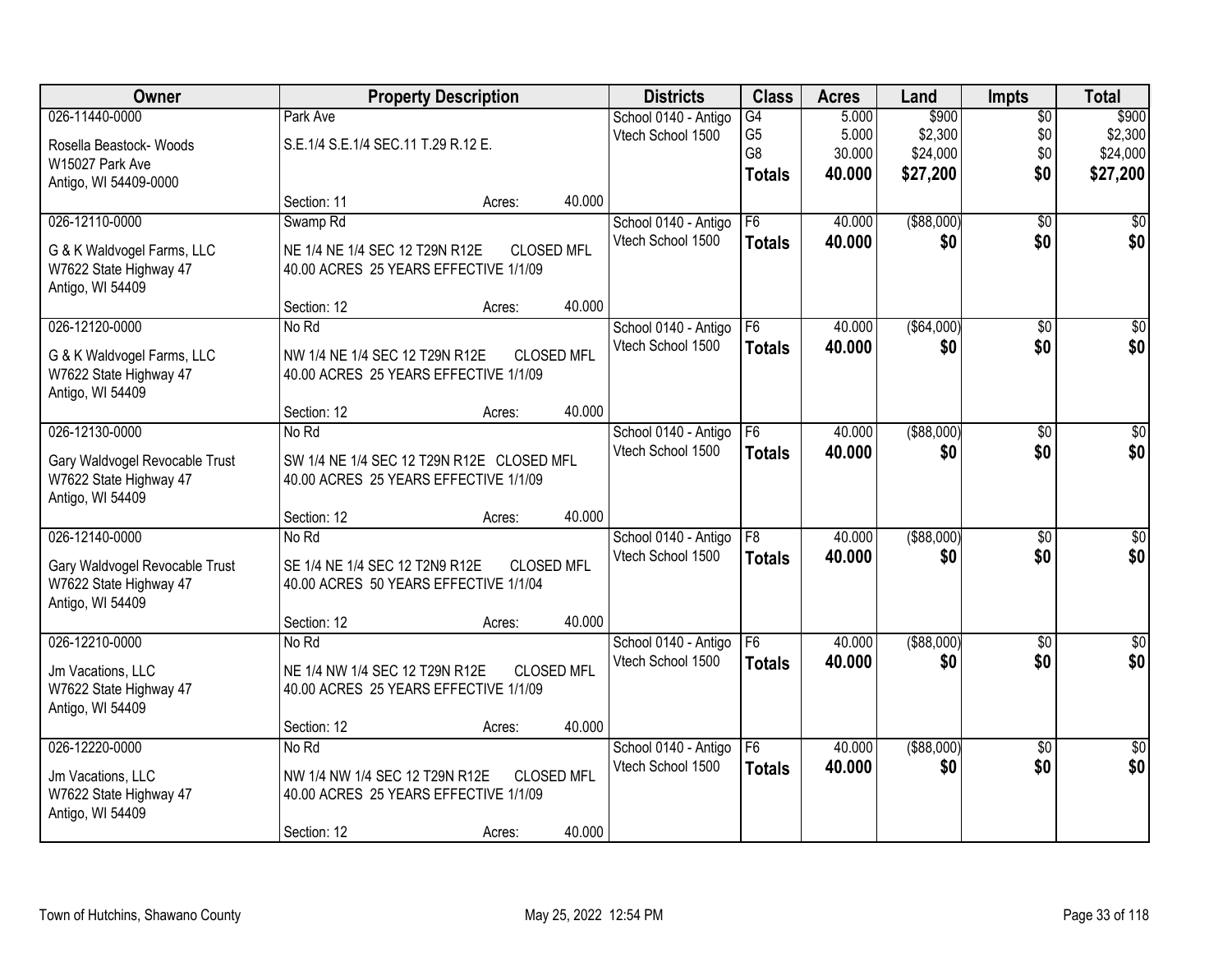| Owner                                                  |                                       | <b>Property Description</b> |                   | <b>Districts</b>     | <b>Class</b>    | <b>Acres</b> | Land        | <b>Impts</b>    | <b>Total</b>    |
|--------------------------------------------------------|---------------------------------------|-----------------------------|-------------------|----------------------|-----------------|--------------|-------------|-----------------|-----------------|
| 026-12230-0000                                         | Swamp <sub>Rd</sub>                   |                             |                   | School 0140 - Antigo | F6              | 34.000       | ( \$51,600) | $\overline{50}$ | $\overline{50}$ |
| Jm Vacations, LLC                                      | SW 1/4 NW 1/4 SEC 12 T29N R12E        |                             | <b>CLOSED MFL</b> | Vtech School 1500    | G4              | 4.000        | \$500       | \$0             | \$500           |
| W7622 State Highway 47                                 | 34.00 ACRES 25 YEARS EFFECTIVE 1/1/09 |                             |                   |                      | G <sub>5</sub>  | 1.000        | \$600       | \$0             | \$600           |
| Antigo, WI 54409                                       |                                       |                             |                   |                      | G7              | 1.000        | \$3,800     | \$5,000         | \$8,800         |
|                                                        | Section: 12                           | Acres:                      | 40.000            |                      | <b>Totals</b>   | 40.000       | \$4,900     | \$5,000         | \$9,900         |
| 026-12240-0000                                         | Swamp Rd                              |                             |                   | School 0140 - Antigo | F6              | 40.000       | ( \$88,000) | \$0             | $\overline{50}$ |
| Jm Vacations, LLC                                      | SE 1/4 NW 1/4 SEC 12 T29N R12E        |                             | <b>CLOSED MFL</b> | Vtech School 1500    | <b>Totals</b>   | 40.000       | \$0         | \$0             | \$0             |
| W7622 State Highway 47                                 | 40.00 ACRES 25 YEARS EFFECTIVE 1/1/09 |                             |                   |                      |                 |              |             |                 |                 |
| Antigo, WI 54409                                       |                                       |                             |                   |                      |                 |              |             |                 |                 |
|                                                        | Section: 12                           | Acres:                      | 40.000            |                      |                 |              |             |                 |                 |
| 026-12310-0000                                         | <b>Hillview Rd</b>                    |                             |                   | School 0140 - Antigo | G4              | 22.000       | \$3,300     | \$0             | \$3,300         |
| Gary Waldvogel Revocable Trust                         | NE 1/4 SW 1/4 SEC 12 T29N R12E        |                             |                   | Vtech School 1500    | G <sub>5</sub>  | 5.000        | \$2,300     | \$0             | \$2,300         |
| W7622 State Highway 47                                 |                                       |                             |                   |                      | G8              | 13.000       | \$18,200    | \$0             | \$18,200        |
| Antigo, WI 54409                                       |                                       |                             |                   |                      | <b>Totals</b>   | 40.000       | \$23,800    | \$0             | \$23,800        |
|                                                        | Section: 12                           | Acres:                      | 40.000            |                      |                 |              |             |                 |                 |
| 026-12320-0000                                         | W14851 Swamp Rd                       |                             |                   | School 0140 - Antigo | G1              | 1.000        | \$5,000     | \$13,000        | \$18,000        |
| Gary Waldvogel Revocable Trust                         | NW 1/4 SW 1/4 SEC 12 T29N R12E        |                             |                   | Vtech School 1500    | G4              | 14.000       | \$2,500     | \$0             | \$2,500         |
| W7622 State Highway 47                                 |                                       |                             |                   |                      | G <sub>5</sub>  | 6.000        | \$2,700     | \$0             | \$2,700         |
| Antigo, WI 54409                                       |                                       |                             |                   |                      | G <sub>8</sub>  | 19.000       | \$26,600    | \$0             | \$26,600        |
|                                                        | Section: 12                           | Acres:                      | 40.000            |                      | <b>Totals</b>   | 40.000       | \$36,800    | \$13,000        | \$49,800        |
| 026-12330-0000                                         | Park Ave                              |                             |                   | School 0140 - Antigo | $\overline{G6}$ | 40.000       | \$67,600    | $\overline{60}$ | \$67,600        |
|                                                        | SW 1/4 SW 1/4 SEC 12 T29T R12E        |                             |                   | Vtech School 1500    | <b>Totals</b>   | 40.000       | \$67,600    | \$0             | \$67,600        |
| Waldvogel Whitetails, LLC<br>617 S 20th Avenue Condo D |                                       |                             |                   |                      |                 |              |             |                 |                 |
| Wausau, WI 54401                                       |                                       |                             |                   |                      |                 |              |             |                 |                 |
|                                                        | Section: 12                           | Acres:                      | 40.000            |                      |                 |              |             |                 |                 |
| 026-12340-0000                                         | Park Ave                              |                             |                   | School 0140 - Antigo | G4              | 13.000       | \$2,300     | $\overline{50}$ | \$2,300         |
| Curt Waldvogel                                         | SE 1/4 SW 1/4 SEC 12 T29N R12E        |                             |                   | Vtech School 1500    | G8              | 27.000       | \$37,800    | \$0             | \$37,800        |
| W7622 State 47 Highway                                 |                                       |                             |                   |                      | <b>Totals</b>   | 40.000       | \$40,100    | \$0             | \$40,100        |
| Antigo, WI 54409-0000                                  |                                       |                             |                   |                      |                 |              |             |                 |                 |
|                                                        | Section: 12                           | Acres:                      | 40.000            |                      |                 |              |             |                 |                 |
| 026-12410-0000                                         | Swamp Rd                              |                             |                   | School 0140 - Antigo | F8              | 40.000       | ( \$88,000) | $\overline{50}$ | $\overline{50}$ |
| Gary Waldvogel Revocable Trust                         | NE 1/4 SE 1/4 SEC 12 T29N R12E        |                             | <b>CLOSED MFL</b> | Vtech School 1500    | <b>Totals</b>   | 40.000       | \$0         | \$0             | \$0             |
| W7622 State Highway 47                                 | 40.00 ACRES 50 YEARS EFFECTIVE 1/1/04 |                             |                   |                      |                 |              |             |                 |                 |
| Antigo, WI 54409                                       |                                       |                             |                   |                      |                 |              |             |                 |                 |
|                                                        | Section: 12                           | Acres:                      | 40.000            |                      |                 |              |             |                 |                 |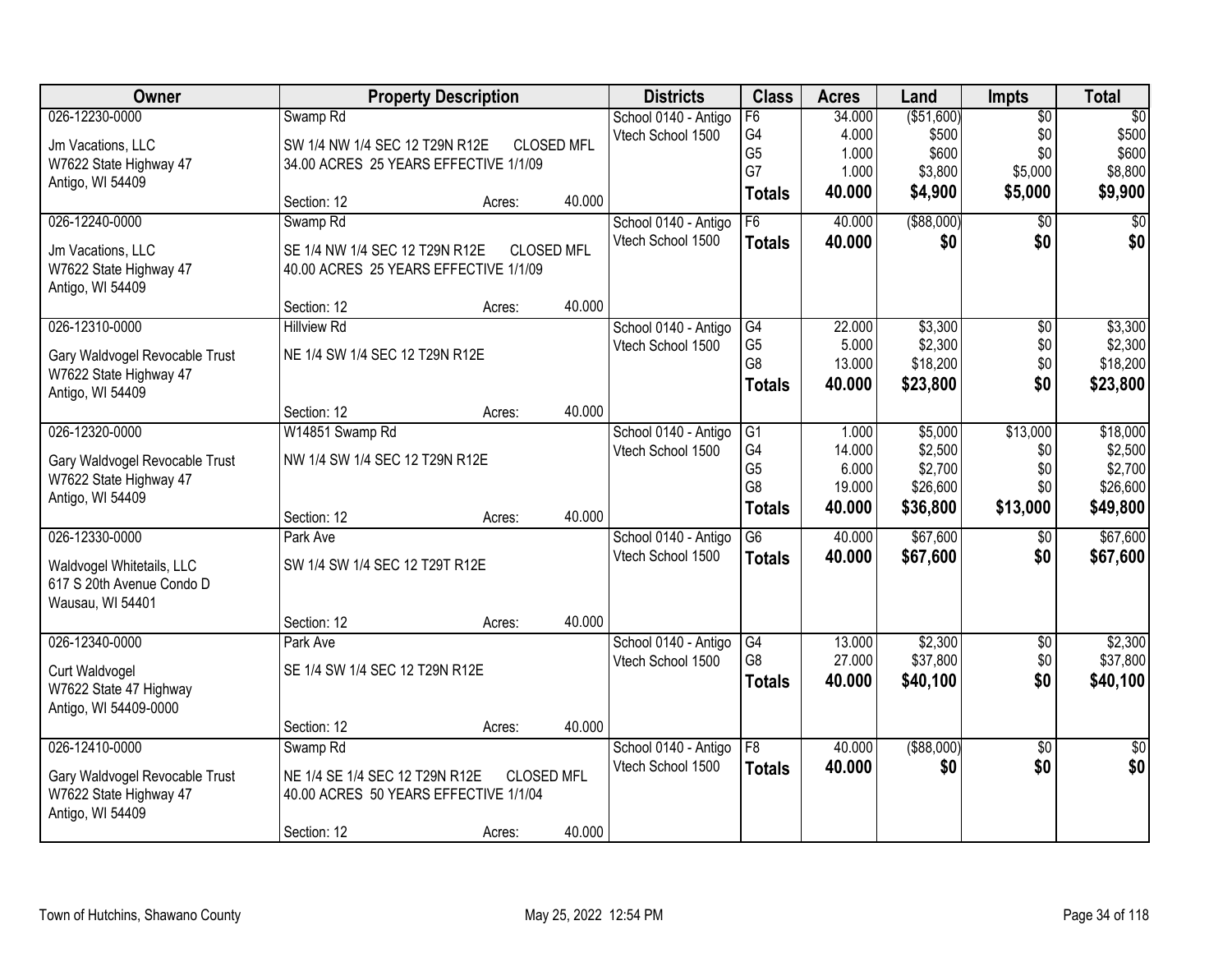| Owner                                                                        |                                                                             | <b>Property Description</b> |        | <b>Districts</b>                          | <b>Class</b>         | <b>Acres</b>     | Land                 | <b>Impts</b>           | <b>Total</b>         |
|------------------------------------------------------------------------------|-----------------------------------------------------------------------------|-----------------------------|--------|-------------------------------------------|----------------------|------------------|----------------------|------------------------|----------------------|
| 026-12420-0000                                                               | Swamp <sub>Rd</sub>                                                         |                             |        | School 0140 - Antigo                      | F6                   | 40.000           | (\$112,000)          | $\overline{50}$        | $\sqrt{30}$          |
| Gary Waldvogel Revocable Trust<br>W7622 State Highway 47<br>Antigo, WI 54409 | NW 1/4 SE 1/4 SEC 12 T29N R12E CLOSED MFL 40<br>A 25 YEARS EFFECTIVE 1/1/14 |                             |        | Vtech School 1500                         | <b>Totals</b>        | 40.000           | \$0                  | \$0                    | \$0                  |
|                                                                              | Section: 12                                                                 | Acres:                      | 40.000 |                                           |                      |                  |                      |                        |                      |
| 026-12430-0000                                                               | Park Ave                                                                    |                             |        | School 0140 - Antigo<br>Vtech School 1500 | F6<br><b>Totals</b>  | 40.000<br>40.000 | (\$112,000)<br>\$0   | $\overline{30}$<br>\$0 | $\sqrt{50}$<br>\$0   |
| Curt Waldvogel<br>W7622 State 47 Highway<br>Antigo, WI 54409-0000            | SW 1/4 SE 1/4 SEC 12 T29N R12E CLOSED MFL 40 A<br>25 YEARS EFFECTIVE 1/1/14 |                             |        |                                           |                      |                  |                      |                        |                      |
|                                                                              | Section: 12                                                                 | Acres:                      | 40.000 |                                           |                      |                  |                      |                        |                      |
| 026-12440-0000                                                               | Park Ave                                                                    |                             |        | School 0140 - Antigo                      | F8                   | 40.000           | ( \$88,000)          | \$0                    | \$0                  |
| Gary Waldvogel Revocable Trust<br>W7622 State Highway 47<br>Antigo, WI 54409 | SE 1/4 SE 1/4 SEC 12 T29N R12E<br>40.00 ACRES 50 YEARS EFFECTIVE 1/1/04     | <b>CLOSED MFL</b>           |        | Vtech School 1500                         | <b>Totals</b>        | 40.000           | \$0                  | \$0                    | \$0                  |
|                                                                              | Section: 12                                                                 | Acres:                      | 40.000 |                                           |                      |                  |                      |                        |                      |
| 026-13110-0000                                                               | W14573 Park Ave                                                             |                             |        | School 0140 - Antigo                      | G1                   | 1.000            | \$5,000              | \$73,400               | \$78,400             |
| Allen A. Lutzow                                                              | NE 1/4 NE 1/4 SEC 13 T29N R12E                                              |                             |        | Vtech School 1500                         | G4<br>G <sub>5</sub> | 5.000            | \$600                | \$0<br>\$0             | \$600                |
| W14573 Park Ave                                                              |                                                                             |                             |        |                                           | <b>Totals</b>        | 34.000<br>40.000 | \$15,300<br>\$20,900 | \$73,400               | \$15,300<br>\$94,300 |
| Antigo, WI 54409                                                             |                                                                             |                             |        |                                           |                      |                  |                      |                        |                      |
|                                                                              | Section: 13                                                                 | Acres:                      | 40.000 |                                           |                      |                  |                      |                        |                      |
| 026-13120-0000                                                               | Park Ave                                                                    |                             |        | School 0140 - Antigo                      | G5<br>G <sub>6</sub> | 4.000<br>16.000  | \$1,800<br>\$25,600  | $\overline{50}$<br>\$0 | \$1,800<br>\$25,600  |
| Randy A. Lutzow                                                              | E 1/2 OF N.W.1/4 N.E.1/4 SEC.13 T.29N R.12 E.                               |                             |        | Vtech School 1500                         | <b>Totals</b>        | 20.000           | \$27,400             | \$0                    | \$27,400             |
| 16900 Goodrich Rd                                                            |                                                                             |                             |        |                                           |                      |                  |                      |                        |                      |
| Durand, IL 61024-0000                                                        |                                                                             |                             |        |                                           |                      |                  |                      |                        |                      |
| 026-13120-0010                                                               | Section: 13                                                                 | Acres:                      | 20.000 |                                           | $\overline{G5}$      | 16.000           | \$8,800              | $\overline{50}$        | \$8,800              |
|                                                                              | Park Ave                                                                    |                             |        | School 0140 - Antigo<br>Vtech School 1500 | G <sub>6</sub>       | 4.000            | \$6,400              | \$0                    | \$6,400              |
| Robert A. Lutzow                                                             | W 1/2 OF N.W.1/4 N.E.1/4 SEC.13 T.29N R.12 E.                               |                             |        |                                           | <b>Totals</b>        | 20,000           | \$15,200             | \$0                    | \$15,200             |
| 652 Clairville Rd                                                            |                                                                             |                             |        |                                           |                      |                  |                      |                        |                      |
| Oshkosh, WI 54904-0000                                                       | Section: 13                                                                 | Acres:                      | 20.000 |                                           |                      |                  |                      |                        |                      |
| 026-13130-0000                                                               | No Rd                                                                       |                             |        | School 0140 - Antigo                      | G4                   | 2.000            | \$300                | $\overline{50}$        | \$300                |
|                                                                              |                                                                             |                             |        | Vtech School 1500                         | G <sub>5</sub>       | 20.000           | \$9,000              | \$0                    | \$9,000              |
| Allen A. Lutzow                                                              | SW 1/4 NE 1/4 SEC 13 T29N R12E                                              |                             |        |                                           | G8                   | 18.000           | \$14,400             | \$0                    | \$14,400             |
| W14573 Park Ave<br>Antigo, WI 54409                                          |                                                                             |                             |        |                                           | <b>Totals</b>        | 40.000           | \$23,700             | \$0                    | \$23,700             |
|                                                                              | Section: 13                                                                 | Acres:                      | 40.000 |                                           |                      |                  |                      |                        |                      |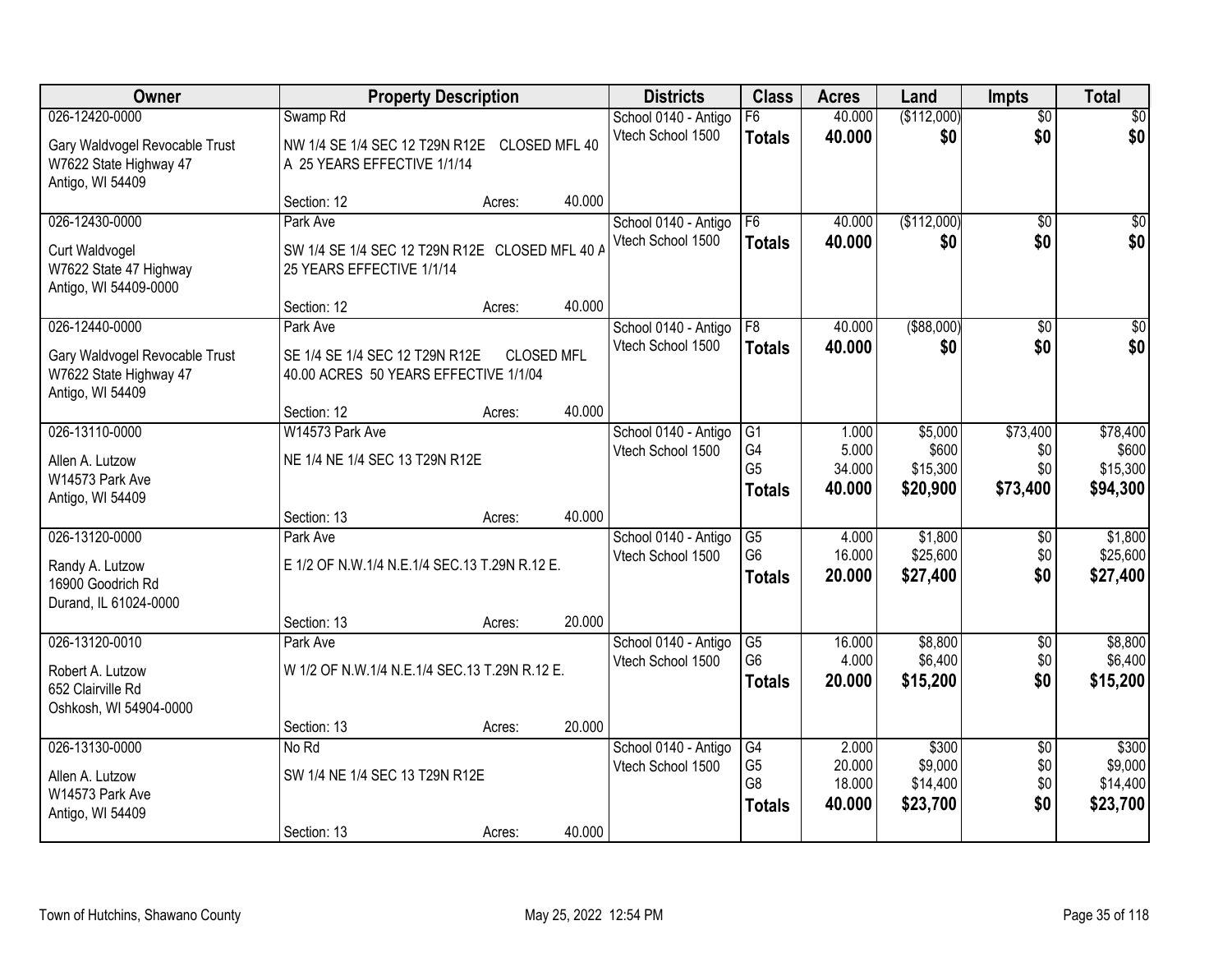| Owner                   |                                                 | <b>Property Description</b> |                  | <b>Districts</b>     | <b>Class</b>    | <b>Acres</b> | Land     | Impts           | <b>Total</b> |
|-------------------------|-------------------------------------------------|-----------------------------|------------------|----------------------|-----------------|--------------|----------|-----------------|--------------|
| 026-13140-0000          | No Rd                                           |                             |                  | School 0140 - Antigo | $\overline{G4}$ | 8.000        | \$1,400  | $\overline{50}$ | \$1,400      |
| Allen A. Lutzow         | SE 1/4 NE 1/4 SEC 13 T29N R12E                  |                             |                  | Vtech School 1500    | G <sub>5</sub>  | 12.000       | \$5,400  | \$0             | \$5,400      |
| W14573 Park Ave         |                                                 |                             |                  |                      | G8              | 20.000       | \$16,000 | \$0             | \$16,000     |
| Antigo, WI 54409        |                                                 |                             |                  |                      | <b>Totals</b>   | 40.000       | \$22,800 | \$0             | \$22,800     |
|                         | Section: 13                                     | Acres:                      | 40.000           |                      |                 |              |          |                 |              |
| 026-13210-0000          | W14705 Park Ave                                 |                             |                  | School 0140 - Antigo | G1              | 1.000        | \$5,000  | \$85,900        | \$90,900     |
| Jeff Lutzow             | NE 1/4 NW 1/4 SEC 13 T29N R12E                  | <b>ACRES PER</b>            |                  | Vtech School 1500    | G <sub>5</sub>  | 34.620       | \$19,000 | \$0             | \$19,000     |
| 907 Cheyenne Ct         | PLAT OF SURVEY #9005841PS                       |                             |                  |                      | <b>Totals</b>   | 35.620       | \$24,000 | \$85,900        | \$109,900    |
| Hubertus, WI 53033-9555 |                                                 |                             |                  |                      |                 |              |          |                 |              |
|                         | Section: 13                                     | Acres:                      | 35.620           |                      |                 |              |          |                 |              |
| 026-13220-0000          | Park Ave                                        |                             |                  | School 0140 - Antigo | G <sub>6</sub>  | 40.000       | \$64,000 | $\overline{50}$ | \$64,000     |
| Jamie Stiles            | NW 1/4 NW 1/4 SEC 13 T29N R12E                  |                             |                  | Vtech School 1500    | <b>Totals</b>   | 40.000       | \$64,000 | \$0             | \$64,000     |
| W18768 Elm Rd           |                                                 |                             |                  |                      |                 |              |          |                 |              |
| Wittenburg, WI 54499    |                                                 |                             |                  |                      |                 |              |          |                 |              |
|                         | Section: 13                                     | Acres:                      | 40.000           |                      |                 |              |          |                 |              |
| 026-13230-0000          | No Rd                                           |                             |                  | School 0140 - Antigo | G5              | 36.930       | \$20,300 | \$0             | \$20,300     |
| Jeff Lutzow             | SW 1/4 NW 1/4 SEC 13 T29N R12E                  |                             | <b>ACRES PER</b> | Vtech School 1500    | <b>Totals</b>   | 36.930       | \$20,300 | \$0             | \$20,300     |
| 907 Cheyenne Ct         | PLAT OF SURVEY #9005841PS                       |                             |                  |                      |                 |              |          |                 |              |
| Hubertus, WI 53033-9555 |                                                 |                             |                  |                      |                 |              |          |                 |              |
|                         | Section: 13                                     | Acres:                      | 36.930           |                      |                 |              |          |                 |              |
| 026-13240-0000          | No Rd                                           |                             |                  | School 0140 - Antigo | G5              | 25.880       | \$14,200 | $\overline{50}$ | \$14,200     |
| Jeff Lutzow             | SE 1/4 NW 1/4 SEC 13 T29N R12E                  | <b>ACRES PER</b>            |                  | Vtech School 1500    | G <sub>6</sub>  | 10.000       | \$16,000 | \$0             | \$16,000     |
| 907 Cheyenne Ct         | PLAT OF SURVEY #9005841PS                       |                             |                  |                      | <b>Totals</b>   | 35.880       | \$30,200 | \$0             | \$30,200     |
| Hubertus, WI 53033-9555 |                                                 |                             |                  |                      |                 |              |          |                 |              |
|                         | Section: 13                                     | Acres:                      | 35.880           |                      |                 |              |          |                 |              |
| 026-13310-0000          | No Rd                                           |                             |                  | School 0140 - Antigo | G4              | 22.000       | \$3,500  | $\overline{60}$ | \$3,500      |
| William F. Metko        | N.E.1/4 S.W.1/4 SEC.13 T.29 R.12 E.             |                             |                  | Vtech School 1500    | G <sub>8</sub>  | 18.000       | \$14,400 | \$0             | \$14,400     |
| N11172 Ranch Rd         |                                                 |                             |                  |                      | <b>Totals</b>   | 40.000       | \$17,900 | \$0             | \$17,900     |
| Antigo, WI 54409-0000   |                                                 |                             |                  |                      |                 |              |          |                 |              |
|                         | Section: 13                                     | Acres:                      | 40.000           |                      |                 |              |          |                 |              |
| 026-13320-0000          | No Rd                                           |                             |                  | School 0140 - Antigo | G4              | 11.000       | \$2,000  | $\overline{50}$ | \$2,000      |
| William F. Metko        | N.W.1/4 S.W.1/4 SEC.13 T.29 R.12 E. EX CSM V.13 |                             |                  | Vtech School 1500    | G <sub>5</sub>  | 1.000        | \$200    | \$0             | \$200        |
| N11172 Ranch Rd         | P.382                                           |                             |                  |                      | G8              | 26.647       | \$21,300 | \$0             | \$21,300     |
| Antigo, WI 54409-0000   |                                                 |                             |                  |                      | <b>Totals</b>   | 38.647       | \$23,500 | \$0             | \$23,500     |
|                         | Section: 13                                     | Acres:                      | 38.647           |                      |                 |              |          |                 |              |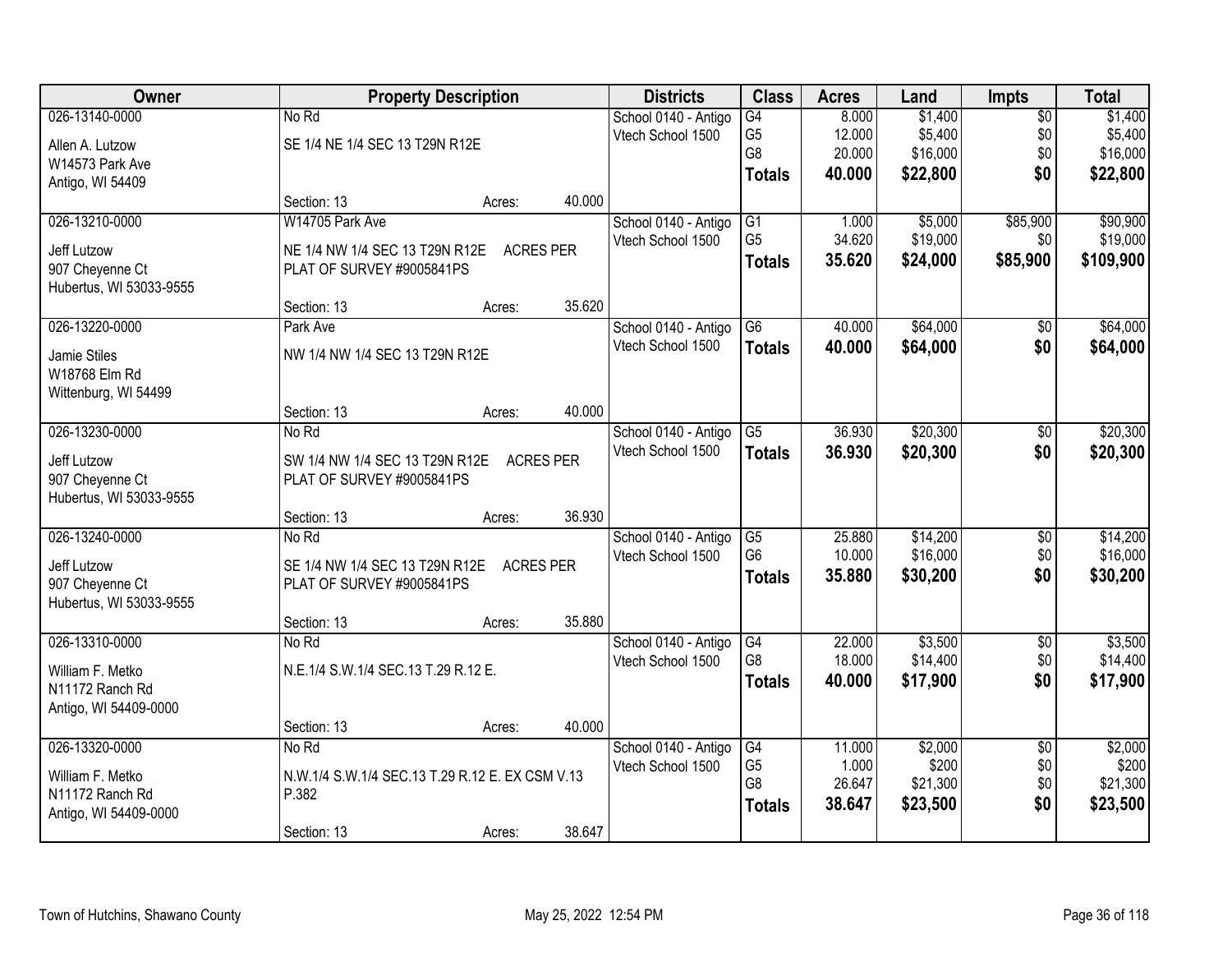| Owner                          |                                                 | <b>Property Description</b> |        | <b>Districts</b>                          | <b>Class</b>                     | <b>Acres</b>    | Land                   | <b>Impts</b>                | <b>Total</b>                |
|--------------------------------|-------------------------------------------------|-----------------------------|--------|-------------------------------------------|----------------------------------|-----------------|------------------------|-----------------------------|-----------------------------|
| 026-13330-0000                 | Aspen Rd                                        |                             |        | School 0140 - Antigo                      | $\overline{G4}$                  | 8.000           | \$1,500                | $\overline{50}$             | \$1,500                     |
| William F. Metko               | S.W.1/4 S.W.1/4 SEC.13 T.29 R.12 E. EX CSM V.13 |                             |        | Vtech School 1500                         | G <sub>5</sub>                   | 1.168           | \$500                  | \$0                         | \$500                       |
| N11172 Ranch Rd                | P.357                                           |                             |        |                                           | G8                               | 27.000          | \$37,800               | \$0                         | \$37,800                    |
| Antigo, WI 54409-0000          |                                                 |                             |        |                                           | <b>Totals</b>                    | 36.168          | \$39,800               | \$0                         | \$39,800                    |
|                                | Section: 13                                     | Acres:                      | 36.168 |                                           |                                  |                 |                        |                             |                             |
| 026-13330-0010                 | W14826 Aspen Rd                                 |                             |        | School 0140 - Antigo                      | $\overline{G1}$                  | 5.185           | \$17,100               | \$269,500                   | \$286,600                   |
| Daniel Stankowski              | PRT OF THE S.W.1/4 S.W.1/4 KNOWN AS LOT 1 CERT  |                             |        | Vtech School 1500                         | <b>Totals</b>                    | 5.185           | \$17,100               | \$269,500                   | \$286,600                   |
| W14826 Aspen Rd                | SUR REC V.13 P.382 MAP #3255 SEC.13 T.29N R.12  |                             |        |                                           |                                  |                 |                        |                             |                             |
| Birnamwood, WI 54414-0000      | Е.                                              |                             |        |                                           |                                  |                 |                        |                             |                             |
|                                | Section: 13                                     | Acres:                      | 5.185  |                                           |                                  |                 |                        |                             |                             |
| 026-13340-0000                 | Aspen Rd                                        |                             |        | School 0140 - Antigo                      | F8                               | 40.000          | (\$112,000)            | \$0                         | $\overline{30}$             |
| <b>Tigerton Lumber Company</b> | SE 1/4 SW 1/4 SEC 13 T29N R12E CLOSED MFL 40.00 |                             |        | Vtech School 1500                         | <b>Totals</b>                    | 40.000          | \$0                    | \$0                         | \$0                         |
| 121 Cedar St                   | ACRES 25 YEARS EFFECTIVE 1/1/04                 |                             |        |                                           |                                  |                 |                        |                             |                             |
| PO Box 70                      |                                                 |                             |        |                                           |                                  |                 |                        |                             |                             |
| Tigerton, WI 54486-0000        | Section: 13                                     | Acres:                      | 40.000 |                                           |                                  |                 |                        |                             |                             |
| 026-13410-0000                 | No Rd                                           |                             |        | School 0140 - Antigo                      | G4                               | 14.000          | \$2,400                | $\sqrt[6]{3}$               | \$2,400                     |
| William F. Metko               | NE 1/4 SE 1/4 SEC 13 T29N R12E                  |                             |        | Vtech School 1500                         | G <sub>5</sub><br>G <sub>8</sub> | 6.000<br>20.000 | \$2,700<br>\$28,000    | \$0<br>\$0                  | \$2,700<br>\$28,000         |
| N11172 Ranch Rd                |                                                 |                             |        |                                           | <b>Totals</b>                    | 40.000          | \$33,100               | \$0                         | \$33,100                    |
| Antigo, WI 54409-0000          |                                                 |                             |        |                                           |                                  |                 |                        |                             |                             |
|                                | Section: 13                                     | Acres:                      | 40.000 |                                           |                                  |                 |                        |                             |                             |
| 026-13420-0000                 | No Rd                                           |                             |        | School 0140 - Antigo                      | F8                               | 30.000          | ( \$84,000)            | $\overline{50}$             | $\overline{50}$             |
| Robert J. Menzel               | NW 1/4 SE 1/4 EX SE 1/4 SEC 13 T29N R12E CLOSED |                             |        | Vtech School 1500                         | <b>Totals</b>                    | 30,000          | \$0                    | \$0                         | \$0                         |
| 54 Hickory Dr                  | MFL 30.00 ACRES 25 YEARS EFFECTIVE 1/1/99       |                             |        |                                           |                                  |                 |                        |                             |                             |
| Cedar Grove, WI 53013-0000     |                                                 |                             |        |                                           |                                  |                 |                        |                             |                             |
|                                | Section: 13                                     | Acres:                      | 30.000 |                                           |                                  |                 |                        |                             |                             |
| 026-13420-0010                 | No Rd                                           |                             |        | School 0140 - Antigo<br>Vtech School 1500 | F <sub>8</sub>                   | 10.000          | (\$28,000)             | $\overline{30}$<br>\$0      | $\overline{\$0}$<br>\$0     |
| Robert J. Menzel               | SE 1/4 OF NW 1/4 SE 1/4 SEC 13 T29N R12E CLOSED |                             |        |                                           | <b>Totals</b>                    | 10.000          | \$0                    |                             |                             |
| 54 Hickory Dr                  | MFL 10.00 ACRES 25 YEARS EFFECTIVE 1/1/99       |                             |        |                                           |                                  |                 |                        |                             |                             |
| Cedar Grove, WI 53013-0000     |                                                 |                             |        |                                           |                                  |                 |                        |                             |                             |
|                                | Section: 13                                     | Acres:                      | 10.000 |                                           |                                  |                 |                        |                             |                             |
| 026-13430-0000                 | W14620 Aspen Rd                                 |                             |        | School 0140 - Antigo<br>Vtech School 1500 | F8<br>G <sub>1</sub>             | 38,000<br>1.000 | (\$106,400)<br>\$5,000 | $\overline{50}$<br>\$11,600 | $\overline{50}$<br>\$16,600 |
| Robert J. Menzel               | SW 1/4 SE 1/4 SEC 13 T29N R12E CLOSED MFL 38.00 |                             |        |                                           | G4                               | 1.000           | \$200                  | \$0                         | \$200                       |
| 54 Hickory Dr                  | ACRES 25 YEARS EFFECTIVE 1/1/98                 |                             |        |                                           | <b>Totals</b>                    | 40.000          | \$5,200                | \$11,600                    | \$16,800                    |
| Cedar Grove, WI 53013-0000     |                                                 |                             |        |                                           |                                  |                 |                        |                             |                             |
|                                | Section: 13                                     | Acres:                      | 40.000 |                                           |                                  |                 |                        |                             |                             |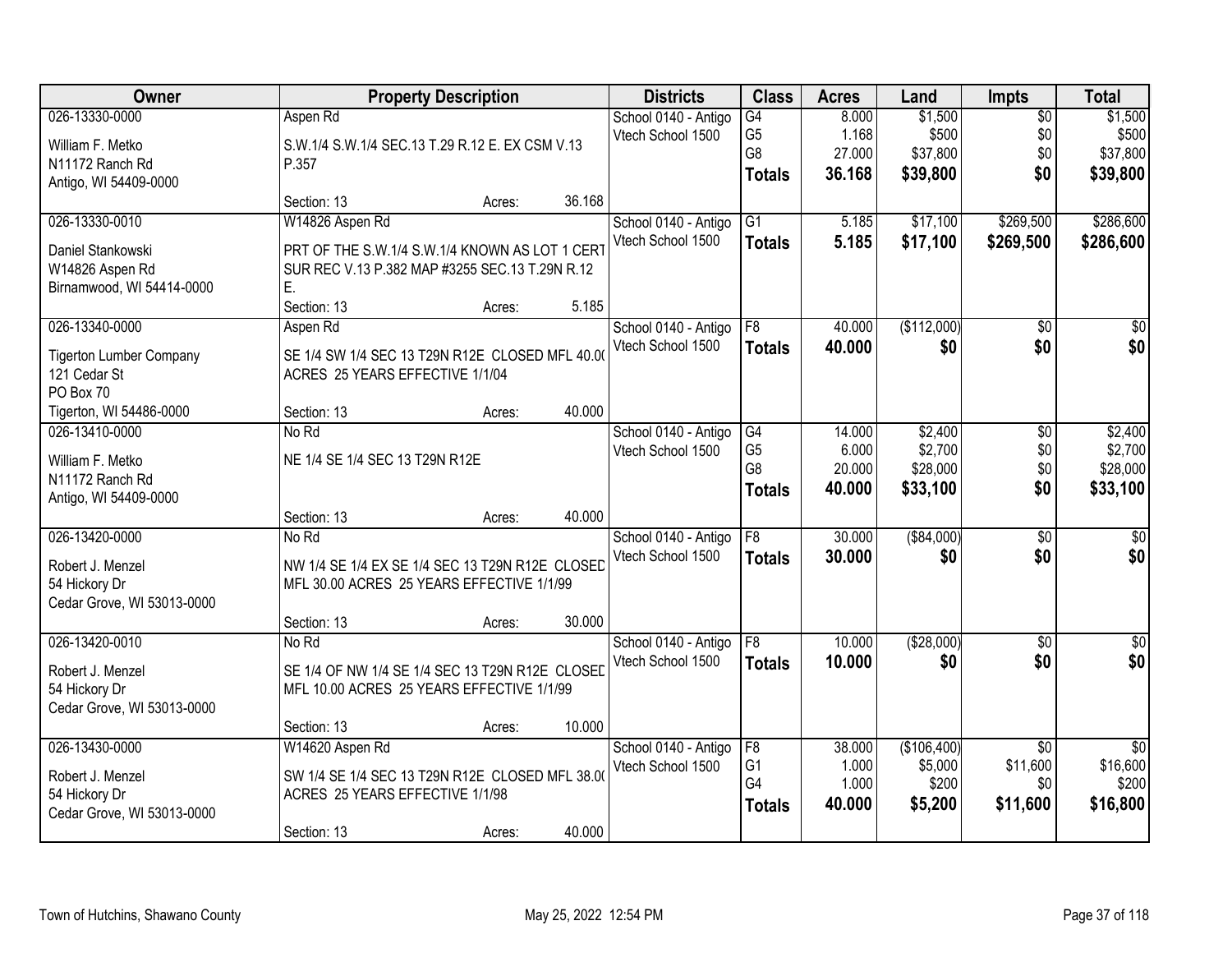| Owner                           |                                                | <b>Property Description</b> |        | <b>Districts</b>     | <b>Class</b>         | <b>Acres</b>    | Land               | <b>Impts</b>    | <b>Total</b>        |
|---------------------------------|------------------------------------------------|-----------------------------|--------|----------------------|----------------------|-----------------|--------------------|-----------------|---------------------|
| 026-13440-0000                  | Aspen Rd                                       |                             |        | School 0140 - Antigo | G4                   | 18.000          | \$3,400            | $\overline{50}$ | \$3,400             |
| William F. Metko                | S.E.1/4 S.E.1/4 SEC.13 T.29 R.12 E.            |                             |        | Vtech School 1500    | G <sub>5</sub>       | 2.000           | \$900              | \$0             | \$900               |
| N11172 Ranch Rd                 |                                                |                             |        |                      | G <sub>8</sub>       | 20.000          | \$28,000           | \$0             | \$28,000            |
| Antigo, WI 54409-0000           |                                                |                             |        |                      | <b>Totals</b>        | 40.000          | \$32,300           | \$0             | \$32,300            |
|                                 | Section: 13                                    | Acres:                      | 40.000 |                      |                      |                 |                    |                 |                     |
| 026-14110-0000                  | Park Ave                                       |                             |        | School 0140 - Antigo | G4                   | 2.000           | \$300              | \$0             | \$300               |
| Rosella Beastock- Woods         | NE 1/4 NE 1/4 SEC 14 T29N R12E                 |                             |        | Vtech School 1500    | G <sub>8</sub>       | 38.000          | \$30,400           | \$0             | \$30,400            |
| W15027 Park Ave                 |                                                |                             |        |                      | <b>Totals</b>        | 40.000          | \$30,700           | \$0             | \$30,700            |
| Antigo, WI 54409-0000           |                                                |                             |        |                      |                      |                 |                    |                 |                     |
|                                 | Section: 14                                    | Acres:                      | 40.000 |                      |                      |                 |                    |                 |                     |
| 026-14120-0000                  | W15027 Park Ave                                |                             |        | School 0140 - Antigo | G4                   | 20.000          | \$3,500            | $\overline{50}$ | \$3,500             |
| Rosella Beastock- Woods         | NW 1/4 NE 1/4 EX CERT SURVEY REC V2 P76 SEC 14 |                             |        | Vtech School 1500    | G <sub>5</sub>       | 5.740           | \$2,600            | \$0             | \$2,600             |
| W15027 Park Ave                 | <b>T29N R12E</b>                               |                             |        |                      | G7<br>G <sub>8</sub> | 2.000<br>11.000 | \$7,600<br>\$8,800 | \$92,000<br>\$0 | \$99,600<br>\$8,800 |
| Antigo, WI 54409-0000           |                                                |                             |        |                      | <b>Totals</b>        | 38.740          | \$22,500           | \$92,000        | \$114,500           |
|                                 | Section: 14                                    | Acres:                      | 38.740 |                      |                      |                 |                    |                 |                     |
| 026-14120-0010                  | W15045 Park Ave                                |                             |        | School 0140 - Antigo | X4                   | 1.260           | $\sqrt[6]{3}$      | \$0             | \$0                 |
| Tax Exempt Wis Power & Light Co | PRT N.W.1/4 N.E.1/4 SEC.14 T.29 R.12           |                             |        | Vtech School 1500    | <b>Totals</b>        | 1.260           | \$0                | \$0             | \$0                 |
| 222 W Washington                | E.CERT.SURVEY REC V.2 P.76 MAP #387            |                             |        |                      |                      |                 |                    |                 |                     |
| Madison, WI 53703-0000          |                                                |                             |        |                      |                      |                 |                    |                 |                     |
|                                 | Section: 14                                    | Acres:                      | 1.260  |                      |                      |                 |                    |                 |                     |
| 026-14130-0000                  | No Rd                                          |                             |        | School 0140 - Antigo | G4                   | 5.000           | \$1,000            | $\overline{50}$ | \$1,000             |
| Rosella Beastock- Woods         | SW 1/4 NE 1/4 SEC 14 T29N R12E                 |                             |        | Vtech School 1500    | G <sub>8</sub>       | 35.000          | \$49,000           | \$0             | \$49,000            |
| W15027 Park Ave                 |                                                |                             |        |                      | <b>Totals</b>        | 40.000          | \$50,000           | \$0             | \$50,000            |
| Antigo, WI 54409-0000           |                                                |                             |        |                      |                      |                 |                    |                 |                     |
|                                 | Section: 14                                    | Acres:                      | 40.000 |                      |                      |                 |                    |                 |                     |
| 026-14140-0000                  | No Rd                                          |                             |        | School 0140 - Antigo | G <sub>6</sub>       | 40.000          | \$64,000           | $\overline{60}$ | \$64,000            |
| William F. Metko                | S.E.1/4 N.E.1/4 SEC.14 T.29 R.12 E.            |                             |        | Vtech School 1500    | <b>Totals</b>        | 40.000          | \$64,000           | \$0             | \$64,000            |
| N11172 Ranch Rd                 |                                                |                             |        |                      |                      |                 |                    |                 |                     |
| Antigo, WI 54409-0000           |                                                |                             |        |                      |                      |                 |                    |                 |                     |
|                                 | Section: 14                                    | Acres:                      | 40.000 |                      |                      |                 |                    |                 |                     |
| 026-14210-0000                  | Park Ave                                       |                             |        | School 0140 - Antigo | G5                   | 1.000           | \$200              | $\overline{30}$ | \$200               |
| Rosella Beastock- Woods         | E 2 RDS OF N.E.1/4 N.W.1/4 SEC.14 T.29 R.12 E. |                             |        | Vtech School 1500    | <b>Totals</b>        | 1.000           | \$200              | \$0             | \$200               |
| W15027 Park Ave                 |                                                |                             |        |                      |                      |                 |                    |                 |                     |
| Antigo, WI 54409-0000           |                                                |                             |        |                      |                      |                 |                    |                 |                     |
|                                 | Section: 14                                    | Acres:                      | 1.000  |                      |                      |                 |                    |                 |                     |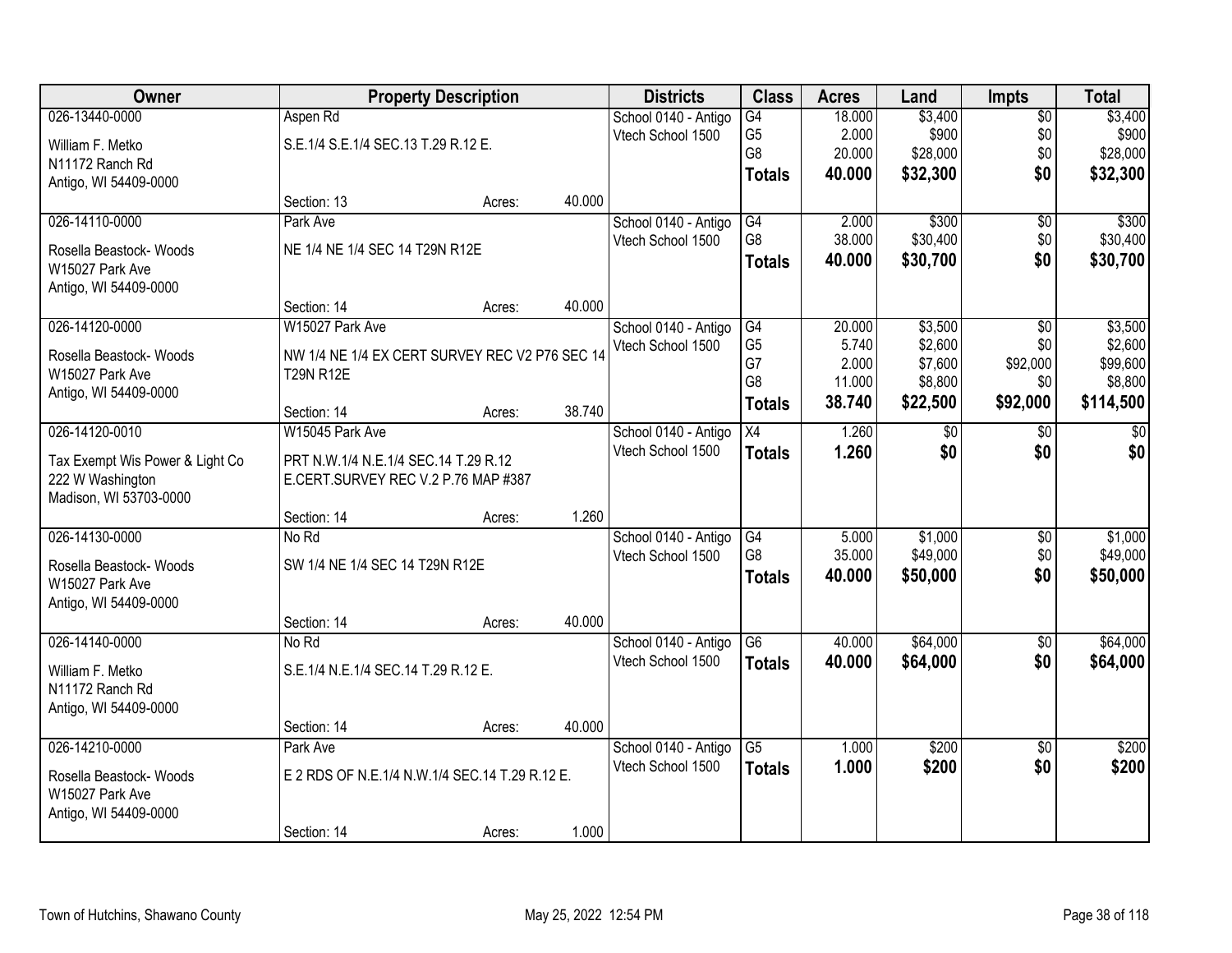| <b>Owner</b>                       | <b>Property Description</b>                       |        |        | <b>Districts</b>     | <b>Class</b>                      | <b>Acres</b>     | Land                | <b>Impts</b>           | <b>Total</b>        |
|------------------------------------|---------------------------------------------------|--------|--------|----------------------|-----------------------------------|------------------|---------------------|------------------------|---------------------|
| 026-14210-0010                     | Park Ave                                          |        |        | School 0140 - Antigo | F8                                | 39.000           | (\$109,200)         | $\overline{50}$        | $\sqrt{30}$         |
| David W. Manney                    | NE 1/4 NW 1/4 EX E 2 RDS SEC 14 T29N R12E         |        |        | Vtech School 1500    | <b>Totals</b>                     | 39.000           | \$0                 | \$0                    | \$0                 |
| W15265 Park Ave                    | CLOSED MFL 39A 25 YEARS EFFECTIVE 1/1/04          |        |        |                      |                                   |                  |                     |                        |                     |
| Antigo, WI 54409-0000              |                                                   |        |        |                      |                                   |                  |                     |                        |                     |
|                                    | Section: 14                                       | Acres: | 39.000 |                      |                                   |                  |                     |                        |                     |
| 026-14220-0000                     | W15265 Park Ave                                   |        |        | School 0140 - Antigo | F8                                | 26.000           | (\$72,800)          | $\overline{30}$        | \$0                 |
| David W. Manney                    | NW 1/4 NW 1/4 SEC 14 T29N R12E CLOSED MFL 26/     |        |        | Vtech School 1500    | G <sub>1</sub>                    | 2.000            | \$8,500             | \$127,000              | \$135,500           |
| W15265 Park Ave                    | 25 YEARS EFFECTIVE 1/1/04                         |        |        |                      | G4                                | 12.000           | \$2,400             | \$0                    | \$2,400             |
| Antigo, WI 54409-0000              |                                                   |        |        |                      | <b>Totals</b>                     | 40.000           | \$10,900            | \$127,000              | \$137,900           |
|                                    | Section: 14                                       | Acres: | 40.000 |                      |                                   |                  |                     |                        |                     |
| 026-14230-0000                     | N11164 Elm Rd                                     |        |        | School 0140 - Antigo | G1                                | 1.000            | \$5,000             | \$95,500               | \$100,500           |
| Shelby G. Schreiber                | PRT OF S.W.1/4 N.W.1/4 COM NW COR TH E 1320'TH    |        |        | Vtech School 1500    | G4                                | 3.000            | \$600               | \$0                    | \$600               |
| N11164 Elm Rd                      | S 664'TH W 1008'TH S 76'TH W 312'TH N 12'TH E     |        |        |                      | G <sub>5</sub><br>G8              | 0.670<br>15.000  | \$100<br>\$12,000   | \$0<br>\$0             | \$100<br>\$12,000   |
| Birnamwood, WI 54414-0000          | 209'TH N 209'TH W 209'TH N 519'TO POB SEC.14 T.29 |        |        |                      | <b>Totals</b>                     | 19.670           | \$17,700            | \$95,500               | \$113,200           |
|                                    | Section: 14                                       | Acres: | 19.670 |                      |                                   |                  |                     |                        |                     |
| 026-14230-0020                     | N11150 Elm Rd                                     |        |        | School 0140 - Antigo | G1                                | 1.100            | \$5,400             | \$49,300               | \$54,700            |
| Shelby G. Schreiber                | THE S 219'OF THE N 799'OF TH W 219'OF S.W.1/4     |        |        | Vtech School 1500    | <b>Totals</b>                     | 1.100            | \$5,400             | \$49,300               | \$54,700            |
| N11164 Elm Rd                      | N.W.1/4 SEC 14 T.29N R.12 E.                      |        |        |                      |                                   |                  |                     |                        |                     |
| Birnamwood, WI 54414-0000          |                                                   |        |        |                      |                                   |                  |                     |                        |                     |
|                                    | Section: 14                                       | Acres: | 1.100  |                      |                                   |                  |                     |                        |                     |
| 026-14230-0030                     | Elm Rd                                            |        |        | School 0140 - Antigo | G4                                | 17.330           | \$3,400             | $\overline{50}$        | \$3,400             |
| Daniel J Sr & Ann Praslowicz Revoc | PRT OF S.W.1/4 N.W.1/4 COM SW COR THE N           |        |        | Vtech School 1500    | G <sub>8</sub>                    | 2.000            | \$1,600             | \$0                    | \$1,600             |
| Trust                              | 580'THE E 213' TH N 76'TH E 1008'TH S 656' TH W   |        |        |                      | <b>Totals</b>                     | 19.330           | \$5,000             | \$0                    | \$5,000             |
| W15914 Cherry Rd                   | 1320'TO POB SEC.14 T.29 R.12 E.                   |        |        |                      |                                   |                  |                     |                        |                     |
| Birnamwood, WI 54414-0000          | Section: 14                                       | Acres: | 19.330 |                      |                                   |                  |                     |                        |                     |
| 026-14240-0000                     | Elm Rd                                            |        |        | School 0140 - Antigo | $\overline{G5}$<br>G <sub>6</sub> | 3.000            | \$500               | $\sqrt{$0}$            | \$500               |
| Shelby G. Schreiber                | S.E.1/4 N.W.1/4 EX S 656' SEC.14 T.29 R.12 E.     |        |        | Vtech School 1500    |                                   | 17.000<br>20.000 | \$47,600            | \$0<br>\$0             | \$47,600            |
| N11164 Elm Rd                      |                                                   |        |        |                      | <b>Totals</b>                     |                  | \$48,100            |                        | \$48,100            |
| Birnamwood, WI 54414-0000          |                                                   |        |        |                      |                                   |                  |                     |                        |                     |
|                                    | Section: 14                                       | Acres: | 20.000 |                      |                                   |                  |                     |                        |                     |
| 026-14240-0010                     | No Rd                                             |        |        | School 0140 - Antigo | $\overline{G5}$<br>G <sub>6</sub> | 2.000<br>18.000  | \$1,100<br>\$54,000 | $\overline{50}$<br>\$0 | \$1,100<br>\$54,000 |
| Daniel J Sr & Ann Praslowicz Revoc | PRT OF S.E.1/4 N.W.1/4 THE S 656'SEC.14 T.29 R.12 |        |        | Vtech School 1500    |                                   |                  |                     | \$0                    |                     |
| Trust                              | E.                                                |        |        |                      | <b>Totals</b>                     | 20.000           | \$55,100            |                        | \$55,100            |
| W15914 Cherry Rd                   |                                                   |        |        |                      |                                   |                  |                     |                        |                     |
| Birnamwood, WI 54414-0000          | Section: 14                                       | Acres: | 20.000 |                      |                                   |                  |                     |                        |                     |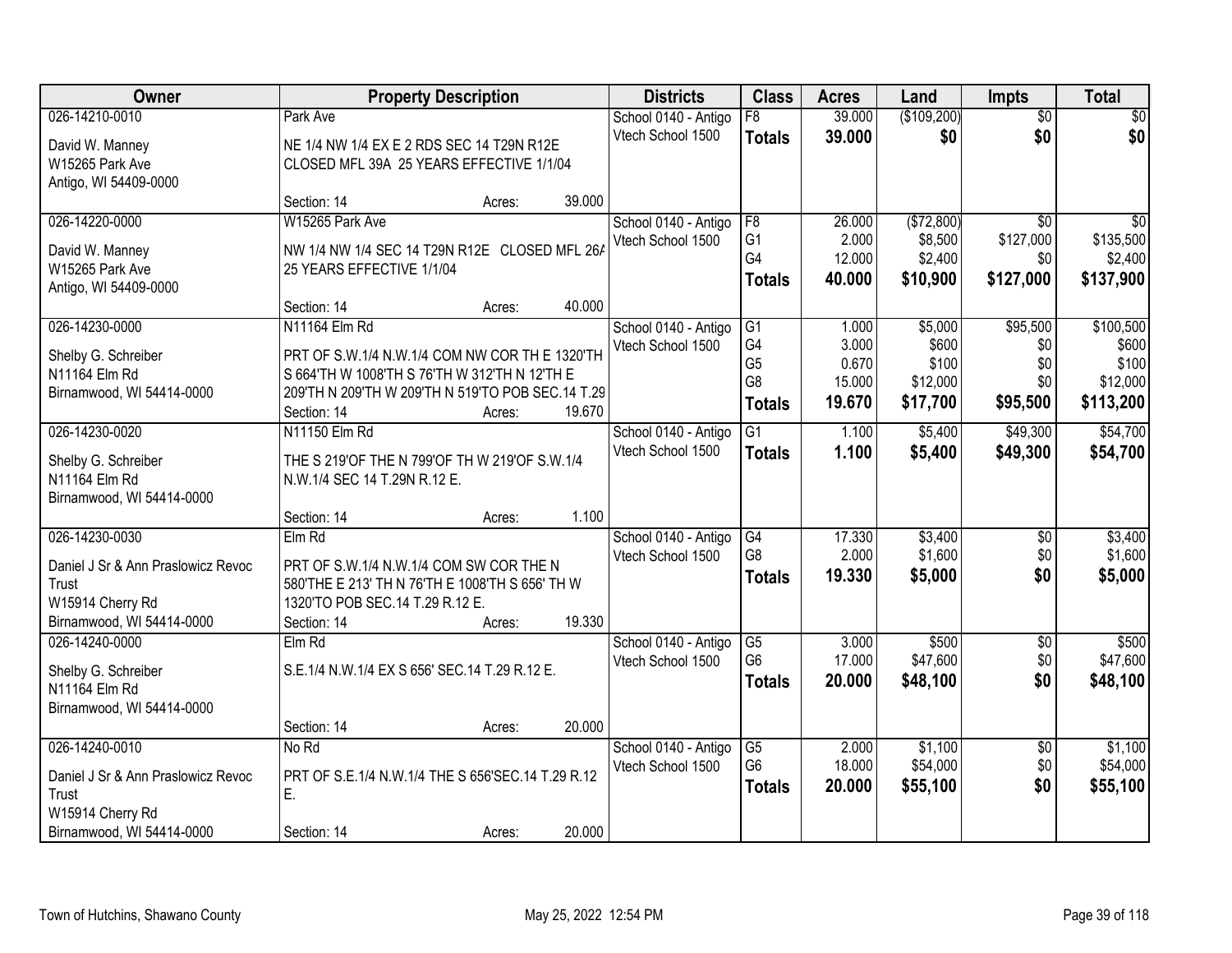| Owner                              | <b>Property Description</b>                                       |        |        | <b>Districts</b>     | <b>Class</b>         | <b>Acres</b>   | Land              | <b>Impts</b>    | <b>Total</b>     |
|------------------------------------|-------------------------------------------------------------------|--------|--------|----------------------|----------------------|----------------|-------------------|-----------------|------------------|
| 026-14310-0000                     | Red River Rd E                                                    |        |        | School 0140 - Antigo | $\overline{G5}$      | 20.130         | \$13,300          | $\overline{50}$ | \$13,300         |
| William F. Metko                   | PRT OF THE N.E.1/4 S.W.1/4 COM W 1/4 CORNER TH                    |        |        | Vtech School 1500    | <b>Totals</b>        | 20.130         | \$13,300          | \$0             | \$13,300         |
| N11172 Ranch Rd                    | E 2048.03'TO POB; TH CONT E 671.67'TH S                           |        |        |                      |                      |                |                   |                 |                  |
| Antigo, WI 54409-0000              | 1304.27'TH W 669.94'TH N 1311.73'TO POB SEC.14                    |        |        |                      |                      |                |                   |                 |                  |
|                                    | Section: 14                                                       | Acres: | 20.130 |                      |                      |                |                   |                 |                  |
| 026-14310-0010                     | <b>Red River Rd E</b>                                             |        |        | School 0140 - Antigo | F5                   | 0.190          | ( \$500)          | $\overline{50}$ | \$0              |
| White Family Legacy Trust          | PRT OF THE NE 1/4 SW 1/4 COM W 1/4 CORNER TH I                    |        |        | Vtech School 1500    | F <sub>6</sub>       | 20.000         | $($ \$60,000) $ $ | \$0             | \$0              |
| N10610 Red River Rd                | 1376.34' TO POB TH CONT E 671.69' TH S 1311.73' TH                |        |        |                      | <b>Totals</b>        | 20.190         | \$0               | \$0             | \$0              |
| Birnamwood, WI 54414               | W 670.18' TH N 1310.61' TO POB SEC 14 T29N R12E                   |        |        |                      |                      |                |                   |                 |                  |
|                                    | Section: 14                                                       | Acres: | 20.190 |                      |                      |                |                   |                 |                  |
| 026-14320-0000                     | N11002 Elm Rd                                                     |        |        | School 0140 - Antigo | F <sub>6</sub>       | 31.000         | ( \$86, 800)      | $\overline{50}$ | $\overline{30}$  |
| White Family Legacy Trust          | NW 1/4 SW 1/4 SEC 14 T29N R12E CLOSED MFL 31                      |        |        | Vtech School 1500    | G <sub>1</sub>       | 2.000          | \$8,500           | \$121,000       | \$129,500        |
| N10610 Red River Rd                | A 25 YEARS EFF 1/1/2012                                           |        |        |                      | G4                   | 5.000          | \$900             | \$0             | \$900            |
| Birnamwood, WI 54414               |                                                                   |        |        |                      | G <sub>5</sub>       | 2.000          | \$900             | \$0             | \$900            |
|                                    | Section: 14                                                       | Acres: | 40.000 |                      | <b>Totals</b>        | 40.000         | \$10,300          | \$121,000       | \$131,300        |
| 026-14330-0000                     | $Elm$ Rd                                                          |        |        | School 0140 - Antigo | G5                   | 3.000          | \$3,000           | $\sqrt[6]{3}$   | \$3,000          |
|                                    |                                                                   |        |        | Vtech School 1500    | G <sub>6</sub>       | 10.690         | \$29,900          | \$0             | \$29,900         |
| Michael L. Jahnke<br>N11037 Elm Rd | TH PRT SW 1/4 SW 1/4 DES V577 P28 SEC 14 T29N<br>R <sub>12E</sub> |        |        |                      | <b>Totals</b>        | 13.690         | \$32,900          | \$0             | \$32,900         |
| Birnamwood, WI 54414-0000          |                                                                   |        |        |                      |                      |                |                   |                 |                  |
|                                    | Section: 14                                                       | Acres: | 13.690 |                      |                      |                |                   |                 |                  |
| 026-14330-0010                     | Elm Rd                                                            |        |        | School 0140 - Antigo | G4                   | 7.500          | \$1,300           | \$0             | \$1,300          |
|                                    |                                                                   |        |        | Vtech School 1500    | G <sub>6</sub>       | 5.160          | \$14,400          | \$0             | \$14,400         |
| Carolyn Radunz                     | S.W.1/4 S.W.1/4 EX PRTS SOLD DES V.577 P.28 &                     |        |        |                      | <b>Totals</b>        | 12.660         | \$15,700          | \$0             | \$15,700         |
| 2414 Gowan St                      | V.577 P.76 SEC.14 T.29 R.12 E.                                    |        |        |                      |                      |                |                   |                 |                  |
| Wausau, WI 54401-0000              |                                                                   |        |        |                      |                      |                |                   |                 |                  |
|                                    | Section: 14                                                       | Acres: | 12.660 |                      |                      |                |                   |                 |                  |
| 026-14330-0020                     | Elm Rd                                                            |        |        | School 0140 - Antigo | G4<br>G <sub>5</sub> | 0.650<br>3.000 | \$100<br>\$1,700  | $\sqrt{6}$      | \$100<br>\$1,700 |
| Michael L. Jahnke                  | TH PRT S.W.1/4 S.W.1/4 DES V.577 P.76 SEC.14 T.29                 |        |        | Vtech School 1500    | G8                   | 10.000         | \$15,000          | \$0<br>\$0      | \$15,000         |
| N11037 Elm Rd                      | R.12 E.                                                           |        |        |                      |                      |                |                   |                 |                  |
| Birnamwood, WI 54414-0000          |                                                                   |        |        |                      | <b>Totals</b>        | 13.650         | \$16,800          | \$0             | \$16,800         |
|                                    | Section: 14                                                       | Acres: | 13.650 |                      |                      |                |                   |                 |                  |
| 026-14340-0000                     | Red River Rd E                                                    |        |        | School 0140 - Antigo | F6                   | 39.000         | (\$62,400)        | $\overline{30}$ | \$0              |
| Sharon Curran Newman               | SE 1/4 SW 1/4 EX E 33' SEC 14 T29N R12E CLOSED                    |        |        | Vtech School 1500    | <b>Totals</b>        | 39.000         | \$0               | \$0             | \$0              |
| 11673 N Aster Woods Cir            | MFL 39.00 ACRES 25 YEARS EFFECTIVE 1/1/08                         |        |        |                      |                      |                |                   |                 |                  |
| Mequon, WI 53092-0000              |                                                                   |        |        |                      |                      |                |                   |                 |                  |
|                                    | Section: 14                                                       | Acres: | 39.000 |                      |                      |                |                   |                 |                  |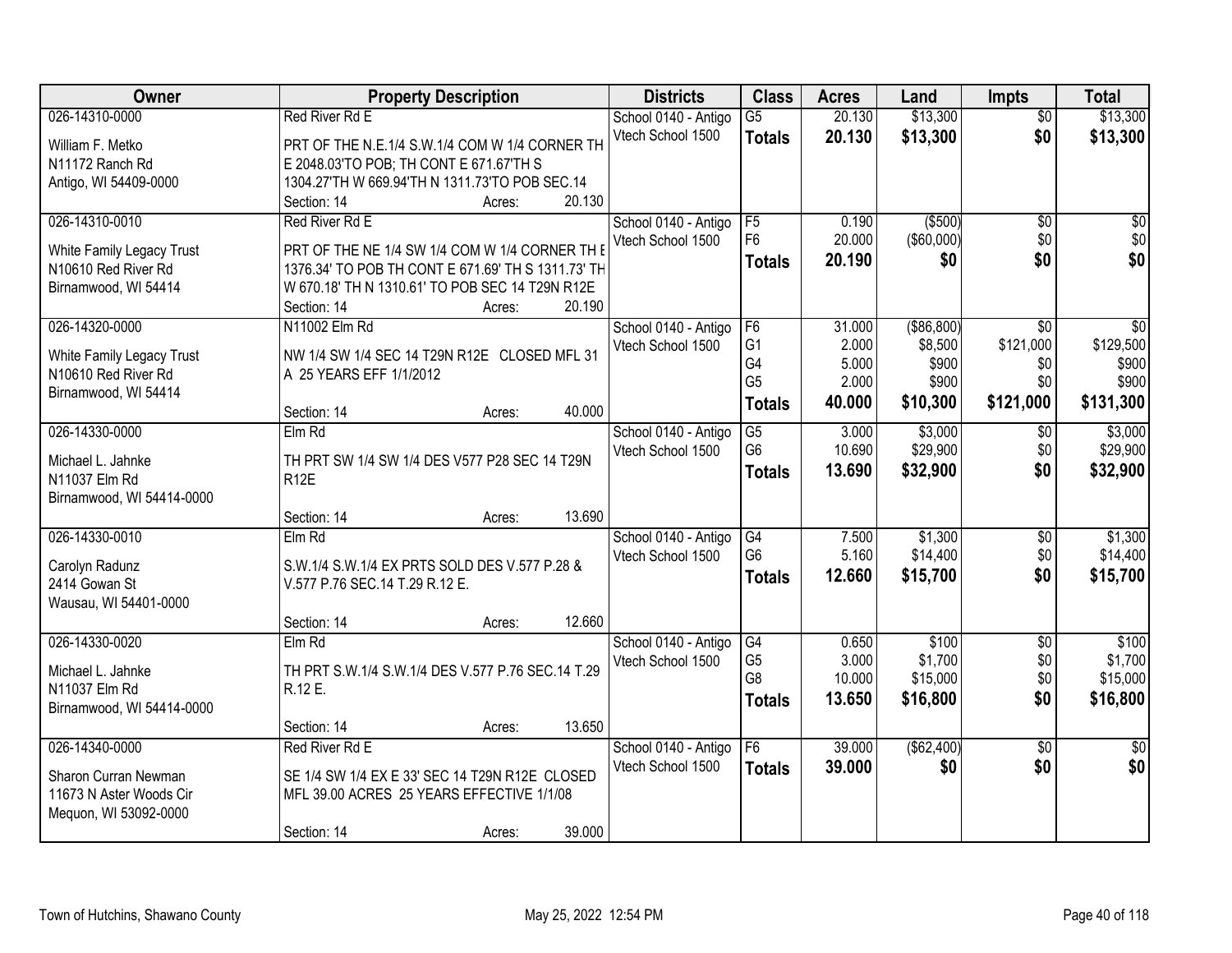| Owner                              |                                                      | <b>Property Description</b> |        | <b>Districts</b>                          | <b>Class</b>         | <b>Acres</b>    | Land               | <b>Impts</b>     | <b>Total</b>         |
|------------------------------------|------------------------------------------------------|-----------------------------|--------|-------------------------------------------|----------------------|-----------------|--------------------|------------------|----------------------|
| 026-14410-0000                     | No Rd                                                |                             |        | School 0140 - Antigo                      | $\overline{G4}$      | 36.000          | \$5,600            | $\overline{30}$  | \$5,600              |
| William F. Metko                   | N.E.1/4 S.E.1/4 SEC.14 T.29 R.12 E.                  |                             |        | Vtech School 1500                         | G8                   | 4.000           | \$5,600            | \$0              | \$5,600              |
| N11172 Ranch Rd                    |                                                      |                             |        |                                           | <b>Totals</b>        | 40.000          | \$11,200           | \$0              | \$11,200             |
| Antigo, WI 54409-0000              |                                                      |                             |        |                                           |                      |                 |                    |                  |                      |
|                                    | Section: 14                                          | Acres:                      | 40.000 |                                           |                      |                 |                    |                  |                      |
| 026-14420-0000                     | <b>Red River Rd E</b>                                |                             |        | School 0140 - Antigo                      | G4                   | 24.000          | \$3,800            | \$0              | \$3,800              |
| William F. Metko                   | NW 1/4 SE 1/4 & E 33' SE 1/4 SW 1/4 & W 33' SW 1/4 S |                             |        | Vtech School 1500                         | G8                   | 18.990          | \$26,600           | \$0              | \$26,600             |
| N11172 Ranch Rd                    | 1/4 & E 33' NE 1/4 SW 1/4 SEC 14 T29N R12E           |                             |        |                                           | <b>Totals</b>        | 42.990          | \$30,400           | \$0              | \$30,400             |
| Antigo, WI 54409-0000              |                                                      |                             |        |                                           |                      |                 |                    |                  |                      |
|                                    | Section: 14                                          | Acres:                      | 42.990 |                                           |                      |                 |                    |                  |                      |
| 026-14430-0000                     | Red River Rd E                                       |                             |        | School 0140 - Antigo                      | F6                   | 29.000          | $($ \$87,000)      | $\overline{50}$  | \$0                  |
| Sharon Curran Newman               | SW 1/4 SE 1/4 EX W 33' SEC 14 T29N R12E CLOSED       |                             |        | Vtech School 1500                         | G <sub>6</sub>       | 10.000          | \$30,000           | \$0              | \$30,000             |
| 11673 N Aster Woods Cir            | MFL 29.00 ACRES 25 YEARS EFFECTIVE 1/1/08            |                             |        |                                           | <b>Totals</b>        | 39.000          | \$30,000           | \$0              | \$30,000             |
| Mequon, WI 53092-0000              |                                                      |                             |        |                                           |                      |                 |                    |                  |                      |
|                                    | Section: 14                                          | Acres:                      | 39.000 |                                           |                      |                 |                    |                  |                      |
| 026-14440-0000                     | Red River Rd E                                       |                             |        | School 0140 - Antigo                      | G4                   | 25.000          | \$4,600            | \$0              | \$4,600              |
| William F. Metko                   | S.E.1/4 S.E.1/4 SEC.14 T.29 R.12 E.                  |                             |        | Vtech School 1500                         | G <sub>5</sub><br>G8 | 12.000<br>3.000 | \$5,400<br>\$4,500 | \$0<br>\$0       | \$5,400<br>\$4,500   |
| N11172 Ranch Rd                    |                                                      |                             |        |                                           | <b>Totals</b>        | 40.000          | \$14,500           | \$0              | \$14,500             |
| Antigo, WI 54409-0000              |                                                      |                             |        |                                           |                      |                 |                    |                  |                      |
|                                    | Section: 14                                          | Acres:                      | 40.000 |                                           |                      |                 |                    |                  |                      |
| 026-15110-0000                     | N11287 Elm Rd                                        |                             |        | School 0140 - Antigo                      | $\overline{X4}$      | 2.020           | $\overline{50}$    | $\overline{30}$  | $\overline{30}$      |
| Exempt Holy Family C. Cem          | N 297'OF E 297'OF N.E.1/4 N.E.1/4 SEC.15 T.29 R.12 E |                             |        | Vtech School 1500                         | <b>Totals</b>        | 2.020           | \$0                | \$0              | \$0                  |
| N11287 Elm Rd                      |                                                      |                             |        |                                           |                      |                 |                    |                  |                      |
| Antigo, WI 54409                   |                                                      |                             |        |                                           |                      |                 |                    |                  |                      |
|                                    | Section: 15                                          | Acres:                      | 2.020  |                                           |                      |                 |                    |                  |                      |
| 026-15110-0010                     | W15343 Park Ave                                      |                             |        | School 0140 - Antigo                      | $\overline{G1}$      | 2.180           | \$9,000            | \$110,400        | \$119,400            |
| Richard F Eibenholzl (Life Estate) | W 342'OF E 639'OF N 278'OF NE 1/4 NE 1/4 SEC 15      |                             |        | Vtech School 1500                         | <b>Totals</b>        | 2.180           | \$9,000            | \$110,400        | \$119,400            |
| W15343 Park Ave                    | <b>T29N R12E</b>                                     |                             |        |                                           |                      |                 |                    |                  |                      |
| Antigo, WI 54409-0000              |                                                      |                             |        |                                           |                      |                 |                    |                  |                      |
|                                    | Section: 15                                          | Acres:                      | 2.180  |                                           |                      |                 |                    |                  |                      |
| 026-15110-0020                     | N11276 Ranch Rd                                      |                             |        | School 0140 - Antigo<br>Vtech School 1500 | G1<br>G <sub>5</sub> | 1.000<br>5.450  | \$5,000<br>\$4,100 | \$128,600<br>\$0 | \$133,600<br>\$4,100 |
| Steven Vande Kolk                  | W PRT OF NE 1/4 NE 1/4 EX W 209' OF S 209' & EX      |                             |        |                                           | G <sub>6</sub>       | 8.000           | \$22,400           | \$0              | \$22,400             |
| N11276 Ranch Rd                    | THE E 810' SEC 15 T29N R12E                          |                             |        |                                           | <b>Totals</b>        | 14.450          | \$31,500           | \$128,600        | \$160,100            |
| Antigo, WI 54409                   |                                                      |                             |        |                                           |                      |                 |                    |                  |                      |
|                                    | Section: 15                                          | Acres:                      | 14.450 |                                           |                      |                 |                    |                  |                      |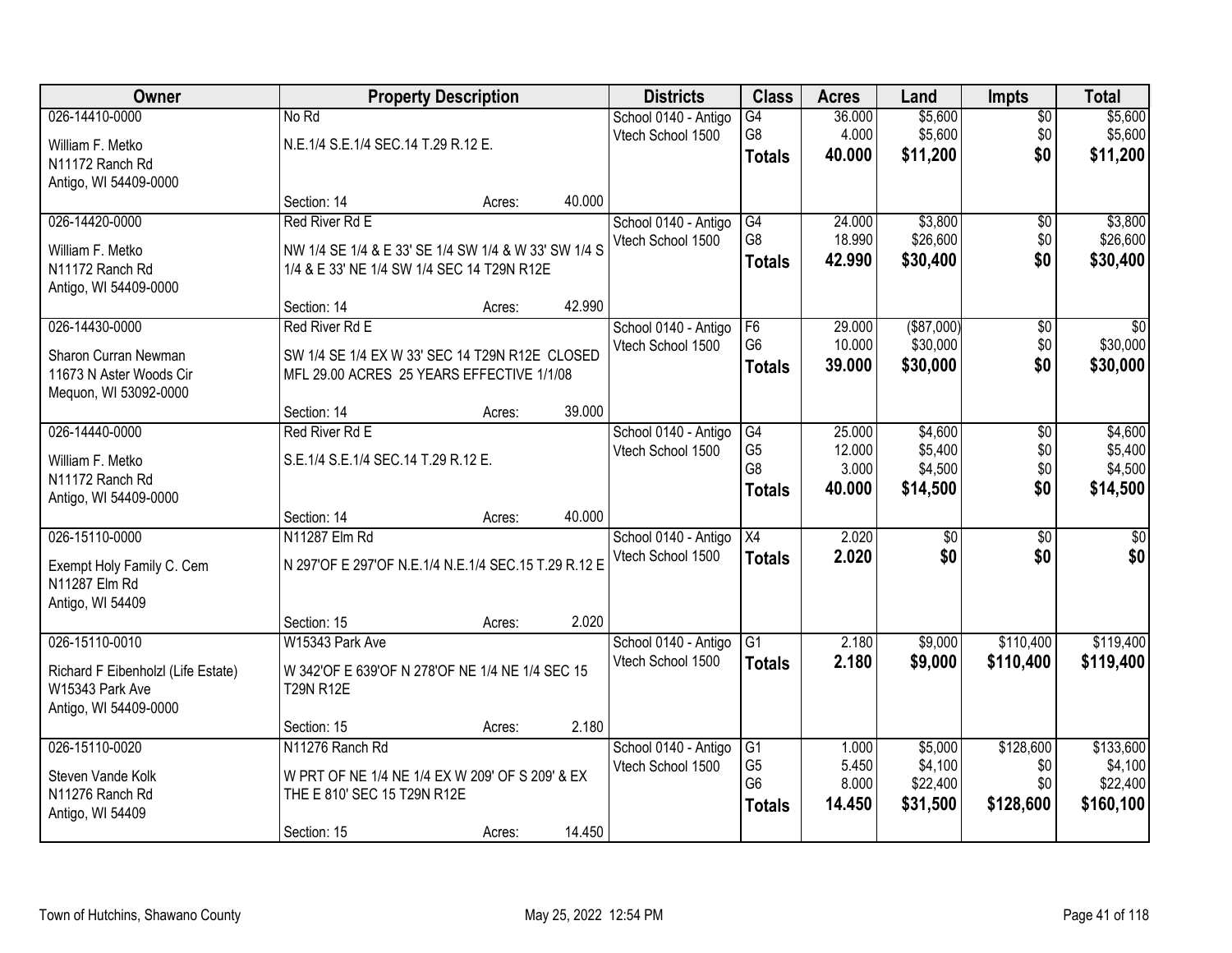| Owner                              |                  | <b>Property Description</b>                          |        | <b>Districts</b>     | <b>Class</b>           | <b>Acres</b> | Land     | <b>Impts</b>    | <b>Total</b> |
|------------------------------------|------------------|------------------------------------------------------|--------|----------------------|------------------------|--------------|----------|-----------------|--------------|
| 026-15110-0021                     | Park Ave         |                                                      |        | School 0140 - Antigo | $\overline{G4}$        | 15.000       | \$2,000  | $\overline{50}$ | \$2,000      |
| Richard F Eibenholzl (Life Estate) |                  | E 810'OF NE 1/4 NE 1/4 EX N 297'OF E 297'AND EX W    |        | Vtech School 1500    | G8                     | 5.350        | \$7,500  | \$0             | \$7,500      |
| W15343 Park Ave                    |                  | 342' OF E 639'OF N 278' SEC 15 T29N R12E             |        |                      | <b>Totals</b>          | 20.350       | \$9,500  | \$0             | \$9,500      |
| Antigo, WI 54409-0000              |                  |                                                      |        |                      |                        |              |          |                 |              |
|                                    | Section: 15      | Acres:                                               | 20.350 |                      |                        |              |          |                 |              |
| 026-15110-0040                     | Ranch Rd         |                                                      |        | School 0140 - Antigo | $\overline{G1}$        | 1.000        | \$5,000  | $\overline{50}$ | \$5,000      |
| Kevin Richard Eibenholzl           |                  | W 209'OF S 209'OF N.E.1/4 N.E.1/4 SEC.15 T.29 R.12 E |        | Vtech School 1500    | <b>Totals</b>          | 1.000        | \$5,000  | \$0             | \$5,000      |
| 458 Blue Heron Dr                  |                  |                                                      |        |                      |                        |              |          |                 |              |
| Pulaski, WI 54162                  |                  |                                                      |        |                      |                        |              |          |                 |              |
|                                    | Section: 15      | Acres:                                               | 1.000  |                      |                        |              |          |                 |              |
| 026-15120-0000                     | Ranch Rd         |                                                      |        | School 0140 - Antigo | $\overline{\text{G5}}$ | 0.500        | \$100    | $\overline{50}$ | \$100        |
| William F. Metko                   |                  | E 16.5'OF N.W.1/4 N.E.1/4 SEC.15 T.29 R.12 E.        |        | Vtech School 1500    | <b>Totals</b>          | 0.500        | \$100    | \$0             | \$100        |
| N11172 Ranch Rd                    |                  |                                                      |        |                      |                        |              |          |                 |              |
| Antigo, WI 54409-0000              |                  |                                                      |        |                      |                        |              |          |                 |              |
|                                    | Section: 15      | Acres:                                               | 0.500  |                      |                        |              |          |                 |              |
| 026-15120-0010                     | Park Ave         |                                                      |        | School 0140 - Antigo | G1                     | 5.050        | \$16,700 | \$0             | \$16,700     |
| Patrick Kriegel                    |                  | COM S LN RD & W LN N.W.1/4 N.E.1/4 TH ELY            |        | Vtech School 1500    | <b>Totals</b>          | 5.050        | \$16,700 | \$0             | \$16,700     |
| W15493 Park Ave                    |                  | 353.1'TO POB TH 58 DEG 37.9'RT 591.93'TH 93 DEG      |        |                      |                        |              |          |                 |              |
| Antigo, WI 54409-0000              |                  | 15.9'LF 172.10'TH 30 DEG 15.7'LF 259.37'TH 55DEG     |        |                      |                        |              |          |                 |              |
|                                    | Section: 15      | Acres:                                               | 5.050  |                      |                        |              |          |                 |              |
| 026-15120-0020                     | W15493 Park Ave  |                                                      |        | School 0140 - Antigo | G1                     | 2.000        | \$8,500  | \$57,400        | \$65,900     |
| Patrick Kriegel                    |                  | N.W.1/4 N.E.1/4 & N 1 RD S W.1/4 N.E.1/4 EX E 16.5'O |        | Vtech School 1500    | G <sub>5</sub>         | 17.500       | \$15,000 | \$0             | \$15,000     |
| W15493 Park Ave                    |                  | NW-NE & EX COM S LN RD & W LN SD NE-NW TH ELY        |        |                      | G <sub>6</sub>         | 15.000       | \$42,000 | \$0             | \$42,000     |
| Antigo, WI 54409-0000              |                  | 353.1' TO POB TH 58 DEG 37.9'RT 591.93'TH 93 DEG     |        |                      | <b>Totals</b>          | 34.500       | \$65,500 | \$57,400        | \$122,900    |
|                                    | Section: 15      | Acres:                                               | 34.500 |                      |                        |              |          |                 |              |
| 026-15130-0000                     | N11195 Ranch Rd  |                                                      |        | School 0140 - Antigo | $\overline{G1}$        | 1.500        | \$6,800  | \$168,000       | \$174,800    |
| Jacob M. Frisch                    |                  | PRT SW 1/4 NE 1/4 EX W 79 RDS OF N 1 RD SEC 15       |        | Vtech School 1500    | G4                     | 3.980        | \$700    | \$0             | \$700        |
| N11195 Ranch Rd                    | <b>T29N R12E</b> | NKA LOT 1 V20 CSM P179 MAP #4109                     |        |                      | <b>Totals</b>          | 5.480        | \$7,500  | \$168,000       | \$175,500    |
| Antigo, WI 54409                   |                  |                                                      |        |                      |                        |              |          |                 |              |
|                                    | Section: 15      | Acres:                                               | 5.480  |                      |                        |              |          |                 |              |
| 026-15130-0010                     |                  |                                                      |        | School 0140 - Antigo | G4                     | 14.500       | \$1,400  | $\overline{30}$ | \$1,400      |
| William F. Metko                   |                  | PRT SW 1/4 NE 1/4 EX W 79 RDS OF N 1 RD SEC 15       |        | Vtech School 1500    | G <sub>8</sub>         | 17.210       | \$25,800 | \$0             | \$25,800     |
| N11172 Ranch Rd                    |                  | T29N R12E NKA LOT 2 V20 CSM P179 MAP #4109           |        |                      | <b>Totals</b>          | 31.710       | \$27,200 | \$0             | \$27,200     |
| Antigo, WI 54409-0000              |                  |                                                      |        |                      |                        |              |          |                 |              |
|                                    | Section: 15      | Acres:                                               | 31.710 |                      |                        |              |          |                 |              |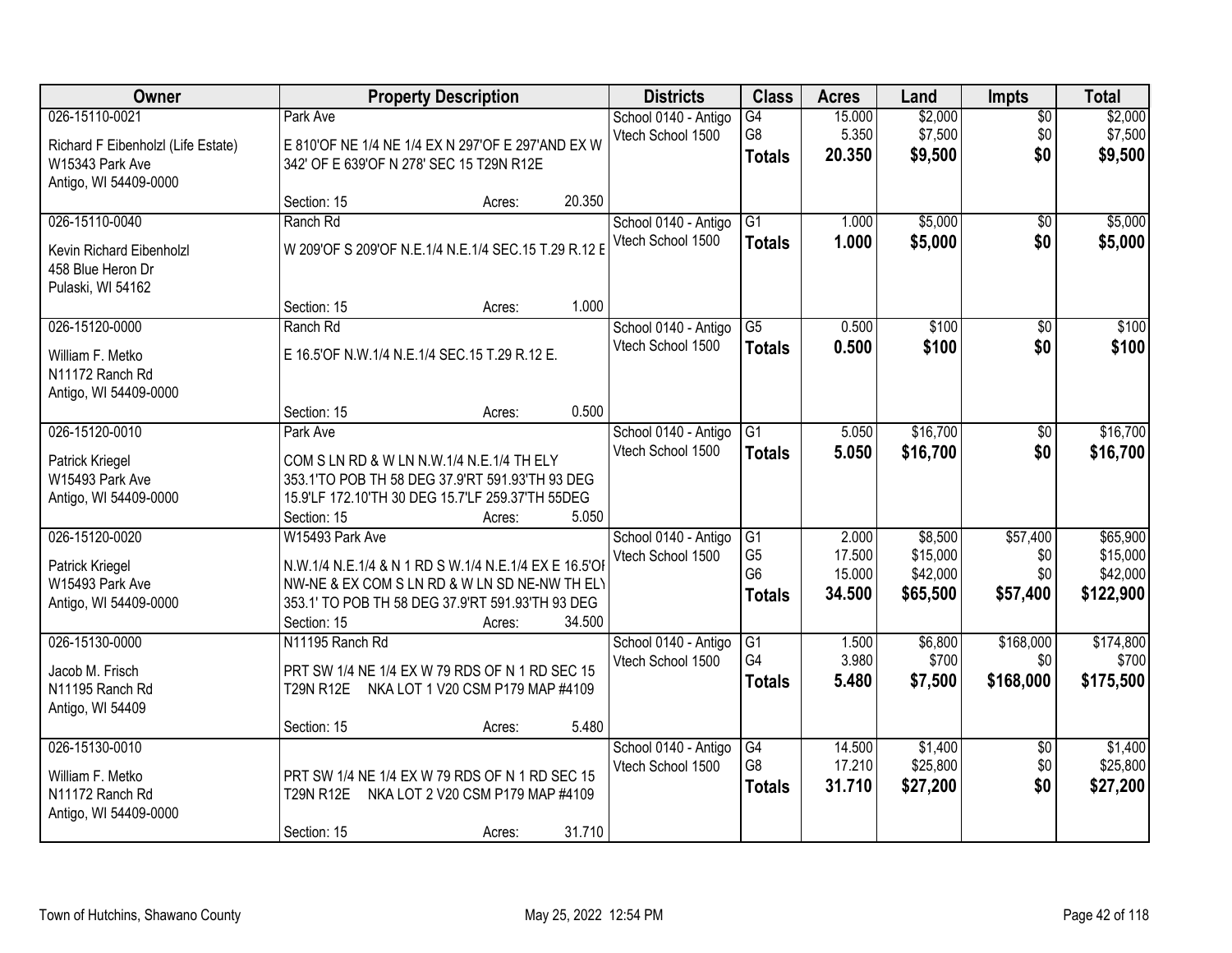| <b>Owner</b>                       |                                                    | <b>Property Description</b> |        | <b>Districts</b>     | <b>Class</b>    | <b>Acres</b> | Land     | Impts           | <b>Total</b> |
|------------------------------------|----------------------------------------------------|-----------------------------|--------|----------------------|-----------------|--------------|----------|-----------------|--------------|
| 026-15140-0000                     | N11172 Ranch Rd                                    |                             |        | School 0140 - Antigo | $\overline{G4}$ | 18.000       | \$1,600  | $\overline{50}$ | \$1,600      |
| William F. Metko                   | S.E.1/4 N.E.1/4 SEC.15 T.29 R.12 E.                |                             |        | Vtech School 1500    | G7              | 2.000        | \$7,600  | \$111,800       | \$119,400    |
| N11172 Ranch Rd                    |                                                    |                             |        |                      | G8              | 20.000       | \$28,000 | \$0             | \$28,000     |
| Antigo, WI 54409-0000              |                                                    |                             |        |                      | <b>Totals</b>   | 40.000       | \$37,200 | \$111,800       | \$149,000    |
|                                    | Section: 15                                        | Acres:                      | 40.000 |                      |                 |              |          |                 |              |
| 026-15310-0000                     | No Rd                                              |                             |        | School 0140 - Antigo | G4              | 30.000       | \$1,500  | \$0             | \$1,500      |
| William F. Metko                   | N.E.1/4 S.W.1/4 SEC.15 T.29 R.12 E.                |                             |        | Vtech School 1500    | G8              | 10.000       | \$14,000 | \$0             | \$14,000     |
| N11172 Ranch Rd                    |                                                    |                             |        |                      | <b>Totals</b>   | 40.000       | \$15,500 | \$0             | \$15,500     |
| Antigo, WI 54409-0000              |                                                    |                             |        |                      |                 |              |          |                 |              |
|                                    | Section: 15                                        | Acres:                      | 40.000 |                      |                 |              |          |                 |              |
| 026-15320-0000                     | County Rd D                                        |                             |        | School 0140 - Antigo | G4              | 32.614       | \$5,400  | \$0             | \$5,400      |
| William F. Metko                   | N.W.1/4 S.W.1/4 EX S 125'OF W 210'EX RD DES V.714  |                             |        | Vtech School 1500    | <b>Totals</b>   | 32.614       | \$5,400  | \$0             | \$5,400      |
| N11172 Ranch Rd                    | P.146 & EX CERT SUR REC V.13 P.384 SEC.15 T.29N    |                             |        |                      |                 |              |          |                 |              |
| Antigo, WI 54409-0000              | R.12 E.                                            |                             |        |                      |                 |              |          |                 |              |
|                                    | Section: 15                                        | Acres:                      | 32.614 |                      |                 |              |          |                 |              |
| 026-15320-0010                     | N10996 Cty D Rd                                    |                             |        | School 0140 - Antigo | G4              | 0.490        | \$100    | \$0             | \$100        |
| William F. Metko                   | S 125'OF W 210'OF N.W.1/4 S.W.1/4 EX RD DES V.714  |                             |        | Vtech School 1500    | <b>Totals</b>   | 0.490        | \$100    | \$0             | \$100        |
| N11172 Ranch Rd                    | P. 148 SEC.15 T.29 R.12 E.                         |                             |        |                      |                 |              |          |                 |              |
| Antigo, WI 54409-0000              |                                                    |                             |        |                      |                 |              |          |                 |              |
|                                    | Section: 15                                        | Acres:                      | 0.490  |                      |                 |              |          |                 |              |
| 026-15320-0020                     | N11076 Cty D Rd                                    |                             |        | School 0140 - Antigo | G1              | 3.000        | \$11,200 | \$202,400       | \$213,600    |
|                                    | PRT OF THE N.W.1/4 S.W.1/4 KNOWN AS LOT 1 CERT     |                             |        | Vtech School 1500    | G <sub>4</sub>  | 2.356        | \$400    | \$0             | \$400        |
| Jeremy Metko<br>N11076 County Rd D | SUR REC V.13 P.384 MAP #3256 SEC.15 T.29N R.12     |                             |        |                      | <b>Totals</b>   | 5.356        | \$11,600 | \$202,400       | \$214,000    |
| Birnamwood, WI 54414-0000          | Е.                                                 |                             |        |                      |                 |              |          |                 |              |
|                                    | Section: 15                                        | Acres:                      | 5.356  |                      |                 |              |          |                 |              |
| 026-15330-0000                     | N10946 Cty D Rd                                    |                             |        | School 0140 - Antigo | G1              | 1.000        | \$5,000  | \$92,000        | \$97,000     |
| Duane A. Blodgett                  | S.W.1/4 S.W.1/4 EX W 425'OF N 425'& EX W 442.71'OF |                             |        | Vtech School 1500    | G4              | 10.000       | \$1,900  | \$0             | \$1,900      |
| N10946 County Rd D                 | S 208.7'EX RD DES V.718 P.558 SEC.15 T.29 R.12 E.  |                             |        |                      | G <sub>5</sub>  | 21.970       | \$9,900  | \$0             | \$9,900      |
| Birnamwood, WI 54414-0000          |                                                    |                             |        |                      | <b>Totals</b>   | 32.970       | \$16,800 | \$92,000        | \$108,800    |
|                                    | Section: 15                                        | Acres:                      | 32.970 |                      |                 |              |          |                 |              |
| 026-15330-0010                     | N10980 Cty D Rd                                    |                             |        | School 0140 - Antigo | $\overline{G2}$ | 3.760        | \$13,300 | \$163,900       | \$177,200    |
| Andrew F. Welch                    | W 425' OF N 425' OF SW 1/4 SW 1/4 EX RD DES V716   |                             |        | Vtech School 1500    | <b>Totals</b>   | 3.760        | \$13,300 | \$163,900       | \$177,200    |
| W15046 Gold Creek Ln               | P210 SEC 15 T29N R12E                              |                             |        |                      |                 |              |          |                 |              |
| Bowler, WI 54416                   |                                                    |                             |        |                      |                 |              |          |                 |              |
|                                    | Section: 15                                        | Acres:                      | 3.760  |                      |                 |              |          |                 |              |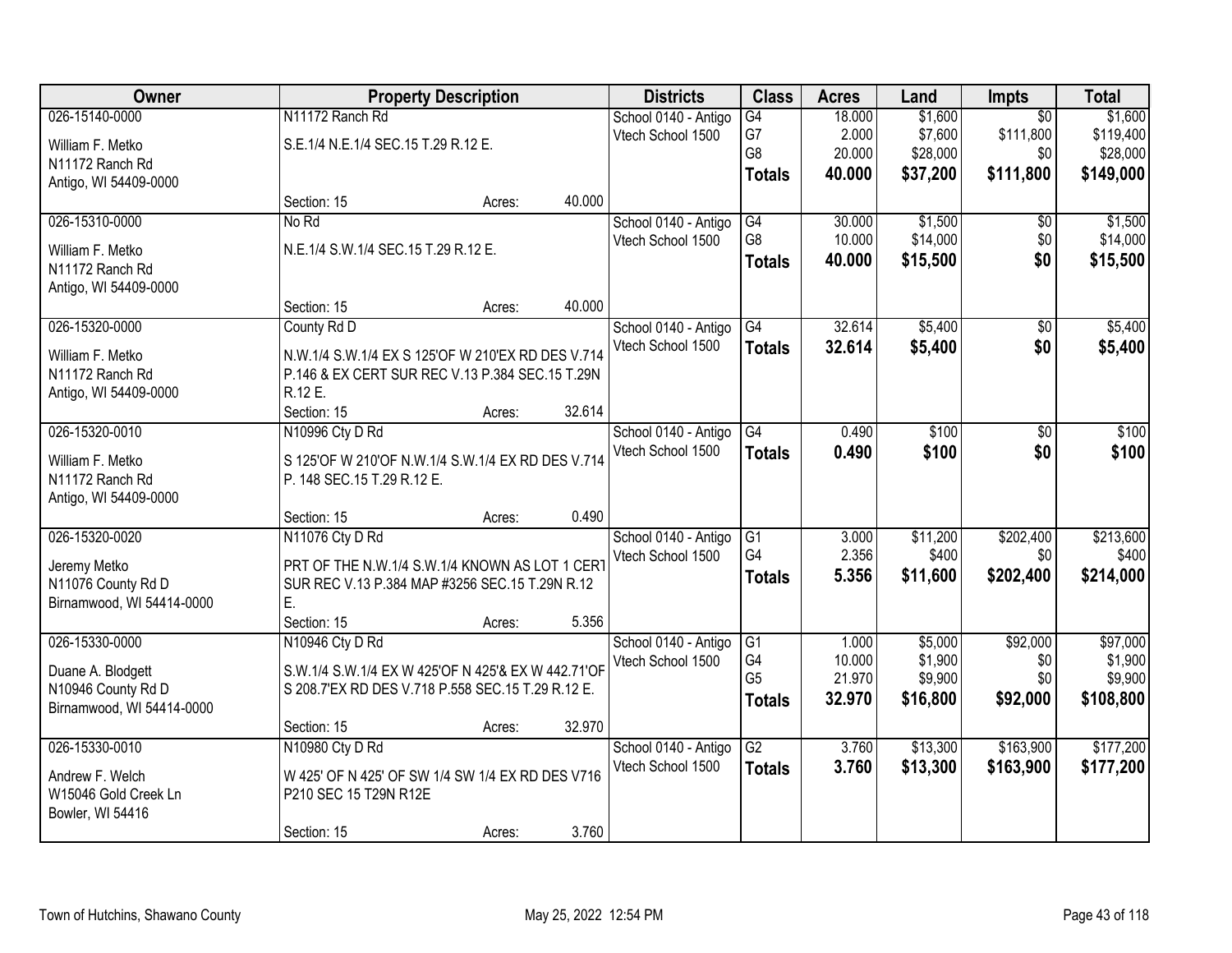| Owner                       | <b>Property Description</b>                       |        |               | <b>Districts</b>                          | <b>Class</b>                     | <b>Acres</b>    | Land                 | <b>Impts</b>           | <b>Total</b>             |
|-----------------------------|---------------------------------------------------|--------|---------------|-------------------------------------------|----------------------------------|-----------------|----------------------|------------------------|--------------------------|
| 026-15330-0020              | W15676 E Red River Rd                             |        |               | School 0140 - Antigo                      | G1                               | 1.120           | \$5,400              | \$84,400               | \$89,800                 |
| Brent O. Copas              | E 234' OF W 442.71' OF S 208 71' OF SW 1/4 SW 1/4 |        |               | Vtech School 1500                         | <b>Totals</b>                    | 1.120           | \$5,400              | \$84,400               | \$89,800                 |
| W15676 Red River Rd         | SEC 15 T29N R12E                                  |        |               |                                           |                                  |                 |                      |                        |                          |
| Birnamwood, WI 54414        |                                                   |        |               |                                           |                                  |                 |                      |                        |                          |
|                             | Section: 15                                       | Acres: | 1.120         |                                           |                                  |                 |                      |                        |                          |
| 026-15330-0030              | W15698 E Red River Rd                             |        |               | School 0140 - Antigo                      | X4                               | 1.000           | \$0                  | \$0                    | \$0                      |
| Tax Exempt Town of Hutchins | S 208.7' OF W 208.7' SW 1/4 SW 1/4 SEC 15 T29N    |        |               | Vtech School 1500                         | <b>Totals</b>                    | 1.000           | \$0                  | \$0                    | \$0                      |
| W15698 E Red River Rd       | R12E NOW LOT 1 CERT SUR REC V7 P77 MAP #1910      |        |               |                                           |                                  |                 |                      |                        |                          |
| Birnamwood, WI 54414-0000   |                                                   |        |               |                                           |                                  |                 |                      |                        |                          |
|                             | Section: 15                                       | Acres: | 1.000         |                                           |                                  |                 |                      |                        |                          |
| 026-15340-0000              | W15592 E Red River Rd                             |        |               | School 0140 - Antigo                      | IG1                              | 1.000           | \$5,000              | \$129,700              | \$134,700                |
| Timothy P. Zwirschitz       | S.E.1/4 S.W.1/4 SEC.15 T.29 R.12 E.               |        |               | Vtech School 1500                         | G4<br>G <sub>5</sub>             | 15.000<br>8.000 | \$2,600              | \$0<br>\$0             | \$2,600                  |
| W15592 Red River Rd         |                                                   |        |               |                                           | G <sub>8</sub>                   | 16.000          | \$3,400<br>\$22,400  | \$0                    | \$3,400<br>\$22,400      |
| Birnamwood, WI 54414-0000   |                                                   |        |               |                                           | <b>Totals</b>                    | 40.000          | \$33,400             | \$129,700              | \$163,100                |
|                             | Section: 15                                       | Acres: | 40.000        |                                           |                                  |                 |                      |                        |                          |
| 026-15410-0000              | Elm Rd N                                          |        |               | School 0140 - Antigo                      | G4                               | 19.250          | \$3,200              | \$0                    | \$3,200                  |
| Jaj Income Trust            | NE 1/4 SE 1/4 SEC 15 T29N R12E EX V6 CSM P275     |        |               | Vtech School 1500                         | G <sub>5</sub><br>G <sub>8</sub> | 2.140<br>8.000  | \$1,000<br>\$12,000  | \$0<br>\$0             | \$1,000<br>\$12,000      |
| 860 Mekinak Point Rd        |                                                   |        |               |                                           | <b>Totals</b>                    | 29.390          | \$16,200             | \$0                    | \$16,200                 |
| Pelican Lake, WI 54463      |                                                   |        |               |                                           |                                  |                 |                      |                        |                          |
|                             | Section: 15                                       | Acres: | 29.390        |                                           |                                  |                 |                      |                        |                          |
| 026-15410-0010              | N11037 Elm Rd                                     |        |               | School 0140 - Antigo                      | G1<br>G <sub>4</sub>             | 0.500<br>9.610  | \$2,500              | \$94,000               | \$96,500                 |
| Michael L. Jahnke           | PRT OF N.E.1/4 S.E.1/4 KNOWN AS LOT 1 CERT SUR    |        |               | Vtech School 1500                         | G8                               | 0.500           | \$1,600<br>\$800     | \$0<br>\$0             | \$1,600<br>\$800         |
| N11037 Elm Rd               | REC V.6 P. 275 MAP #1751 SEC.15 T.29N R.12 E.     |        |               |                                           | <b>Totals</b>                    | 10.610          | \$4,900              | \$94,000               | \$98,900                 |
| Birnamwood, WI 54414-0000   |                                                   |        |               |                                           |                                  |                 |                      |                        |                          |
|                             | Section: 15                                       | Acres: | 10.610        |                                           |                                  |                 |                      |                        |                          |
| 026-15420-0000              | No Rd                                             |        |               | School 0140 - Antigo<br>Vtech School 1500 | G4<br>G8                         | 2.000<br>38.000 | \$300<br>\$51,400    | $\overline{50}$<br>\$0 | \$300<br>\$51,400        |
| Jaj Income Trust            | NW 1/4 SE 1/4 SEC 15 T29N R12E                    |        |               |                                           | <b>Totals</b>                    | 40.000          | \$51,700             | \$0                    | \$51,700                 |
| 860 Mekinak Point Rd        |                                                   |        |               |                                           |                                  |                 |                      |                        |                          |
| Pelican Lake, WI 54463      |                                                   |        |               |                                           |                                  |                 |                      |                        |                          |
|                             | Section: 15                                       | Acres: | 40.000        |                                           |                                  |                 |                      |                        |                          |
| 026-15430-0000              | <b>Red River Rd</b>                               |        |               | School 0140 - Antigo<br>Vtech School 1500 | F6<br>G4                         | 39.000<br>0.500 | ( \$54,600)<br>\$100 | $\overline{50}$<br>\$0 | $\overline{30}$<br>\$100 |
| Sandra Schubert Joint Trust | SW 1/4 SE 1/4 SEC 15 T29N R12E                    |        | CLOSED MFL 39 |                                           | G8                               | 0.500           | \$700                | \$0                    | \$700                    |
| S59 W13490 Heather Dr       | ACRES 25 YEARS EFF 1/1/2013                       |        |               |                                           | <b>Totals</b>                    | 40.000          | \$800                | \$0                    | \$800                    |
| North Prairie, WI 53153     |                                                   |        | 40.000        |                                           |                                  |                 |                      |                        |                          |
|                             | Section: 15                                       | Acres: |               |                                           |                                  |                 |                      |                        |                          |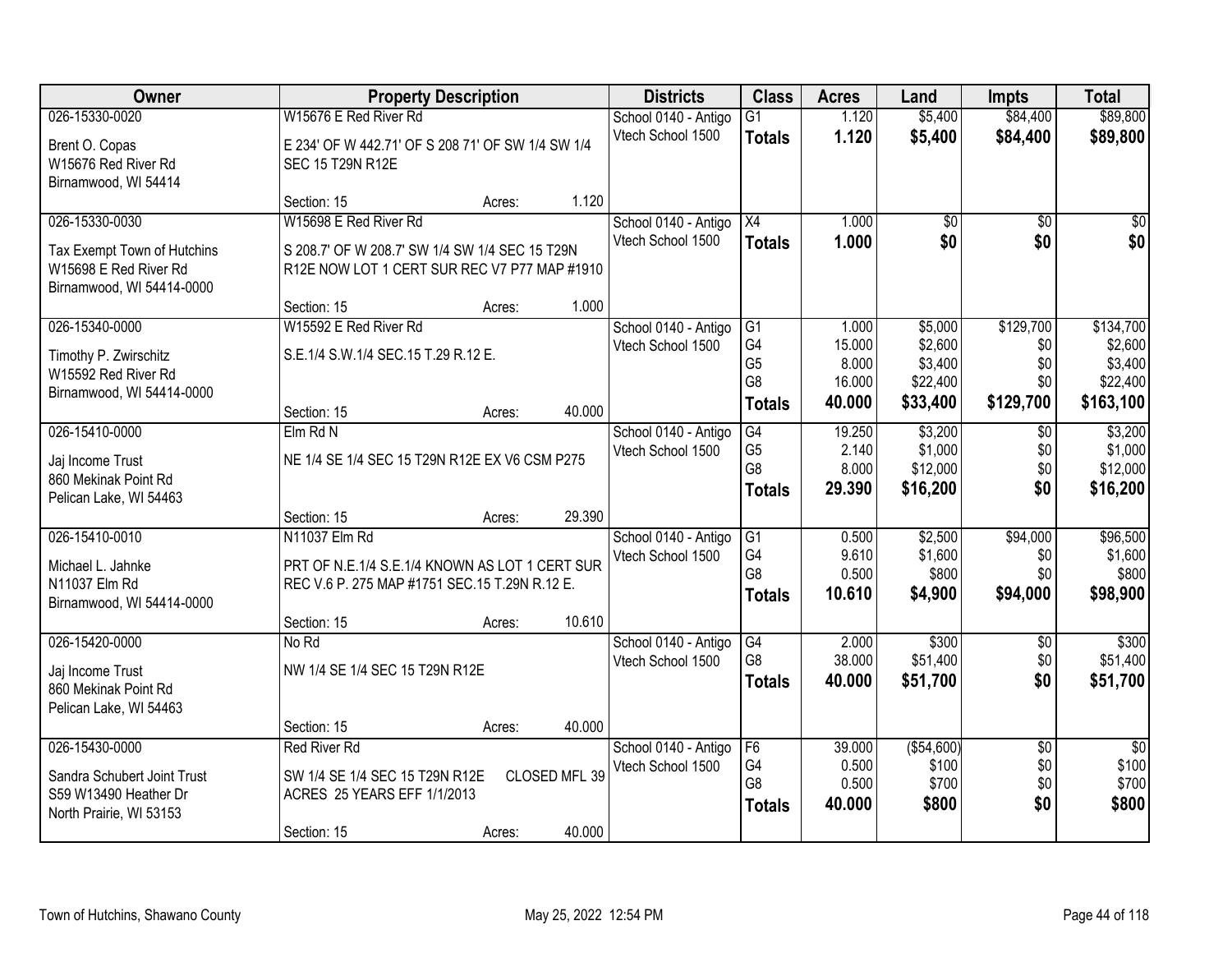| Owner                             | <b>Property Description</b>                                                                     | <b>Districts</b>                          | <b>Class</b>         | <b>Acres</b>    | Land               | <b>Impts</b>       | <b>Total</b>       |
|-----------------------------------|-------------------------------------------------------------------------------------------------|-------------------------------------------|----------------------|-----------------|--------------------|--------------------|--------------------|
| 026-15440-0000                    | W15348 E Red River Rd                                                                           | School 0140 - Antigo                      | $\overline{G1}$      | 22.232          | \$63,100           | \$229,200          | \$292,300          |
| John Michael Lauer                | PRT OF THE SE 1/4 SE 1/4 LYG E OF WEST BRANCH                                                   | Vtech School 1500                         | <b>Totals</b>        | 22.232          | \$63,100           | \$229,200          | \$292,300          |
| W15348 E River Red Rd             | OF RED RIVER EX CERT SUR REC V13 P201 & EX                                                      |                                           |                      |                 |                    |                    |                    |
| Birnamwood, WI 54414              | CERT SUR V15 P122 SEC 15 T29N R12E                                                              |                                           |                      |                 |                    |                    |                    |
|                                   | 22.232<br>Section: 15<br>Acres:                                                                 |                                           |                      |                 |                    |                    |                    |
| 026-15440-0001                    | Red River Rd E                                                                                  | School 0140 - Antigo                      | G1                   | 3.000           | \$11,200           | $\overline{50}$    | \$11,200           |
| Travis L. Andrus                  | PRT OF THE SE 1/4 SE 1/4 NKA LOT 2 V15 CSM P122                                                 | Vtech School 1500                         | <b>Totals</b>        | 3.000           | \$11,200           | \$0                | \$11,200           |
| N10965 Elm Rd                     | AP #3544 SEC 15 T29N R12E                                                                       |                                           |                      |                 |                    |                    |                    |
| Birnamwood, WI 54414              |                                                                                                 |                                           |                      |                 |                    |                    |                    |
|                                   | 3.000<br>Section: 15<br>Acres:                                                                  |                                           |                      |                 |                    |                    |                    |
| 026-15440-0010                    | Red River Rd E                                                                                  | School 0140 - Antigo                      | F6                   | 7.000           | (\$10,500)         | $\overline{50}$    | $\overline{30}$    |
| Sandra Schubert Joint Trust       | PRT OF THE SE 1/4 SE 1/4 LYG W OF WEST BRANCH                                                   | Vtech School 1500                         | G4                   | 3.000           | \$500              | \$0                | \$500              |
| S59 W13490 Heather Dr             | OF RED RIVER SEC 15 T29N R12E<br>CLOSED MFL 7                                                   |                                           | G <sub>8</sub>       | 1.768           | \$2,700            | \$0                | \$2,700            |
| North Prairie, WI 53153           | ACRES 25 YEARS EFF 1/1/2013                                                                     |                                           | <b>Totals</b>        | 11.768          | \$3,200            | \$0                | \$3,200            |
|                                   | 11.768<br>Section: 15<br>Acres:                                                                 |                                           |                      |                 |                    |                    |                    |
| 026-15440-0020                    | N10965 Elm Rd                                                                                   | School 0140 - Antigo                      | G1                   | 3.000           | \$11,200           | \$167,300          | \$178,500          |
|                                   |                                                                                                 | Vtech School 1500                         | <b>Totals</b>        | 3.000           | \$11,200           | \$167,300          | \$178,500          |
| Travis L. Andrus<br>N10965 Elm Rd | PRT OF S.E.1/4 S.E.1/4 KNOWN AS LOT 1 CERT SUR<br>REC V.13 P.201 MAP #3166 SEC.15 T.29N R.12 E. |                                           |                      |                 |                    |                    |                    |
| Birnamwood, WI 54414              |                                                                                                 |                                           |                      |                 |                    |                    |                    |
|                                   | 3.000<br>Section: 15<br>Acres:                                                                  |                                           |                      |                 |                    |                    |                    |
| 026-16210-0000                    | <b>Tenth Ave</b>                                                                                | School 0140 - Antigo                      | $\overline{G6}$      | 40.000          | \$112,000          | $\overline{50}$    | \$112,000          |
|                                   |                                                                                                 | Vtech School 1500                         | <b>Totals</b>        | 40.000          | \$112,000          | \$0                | \$112,000          |
| Karl Steinhauer                   | N.E.1/4 N.W.1/4 SEC.16 T.29 R.12 E.                                                             |                                           |                      |                 |                    |                    |                    |
| PO Box 259                        |                                                                                                 |                                           |                      |                 |                    |                    |                    |
| Mattoon, WI 54450-0000            | 40.000                                                                                          |                                           |                      |                 |                    |                    |                    |
| 026-16220-0000                    | Section: 16<br>Acres:                                                                           |                                           | G5                   | 7.750           | \$1,200            |                    | \$1,200            |
|                                   | Maple Rd                                                                                        | School 0140 - Antigo<br>Vtech School 1500 |                      | 7.750           |                    | $\sqrt{$0}$<br>\$0 |                    |
| Karl Steinhauer                   | PRT N.W.1/4 N.W.1/4 N OF S LN OF RR SEC.16 T.29                                                 |                                           | <b>Totals</b>        |                 | \$1,200            |                    | \$1,200            |
| PO Box 259                        | <b>R.12E</b>                                                                                    |                                           |                      |                 |                    |                    |                    |
| Mattoon, WI 54450-0000            |                                                                                                 |                                           |                      |                 |                    |                    |                    |
|                                   | 7.750<br>Section: 16<br>Acres:                                                                  |                                           |                      |                 |                    |                    |                    |
| 026-16220-0010                    | Maple Rd                                                                                        | School 0140 - Antigo                      | G1                   | 0.500           | \$2,500            | \$21,700           | \$24,200           |
| Larry P. Schisel                  | PRT NW 1/4 NW 1/4 S OF RR & PRT SW 1/4 NW 1/4                                                   | Vtech School 1500                         | G4<br>G <sub>5</sub> | 29.990<br>6.000 | \$5,400<br>\$2,500 | \$0<br>\$0         | \$5,400<br>\$2,500 |
| N11166 Maple Rd                   | SEC 16 T29N R12E NKA LOT 2 V19 P4 CSM #3987                                                     |                                           | G8                   | 24.650          | \$28,400           | \$0                | \$28,400           |
| Birnamwood, WI 54414-0000         |                                                                                                 |                                           | <b>Totals</b>        | 61.140          | \$38,800           | \$21,700           | \$60,500           |
|                                   | 61.140<br>Section: 16<br>Acres:                                                                 |                                           |                      |                 |                    |                    |                    |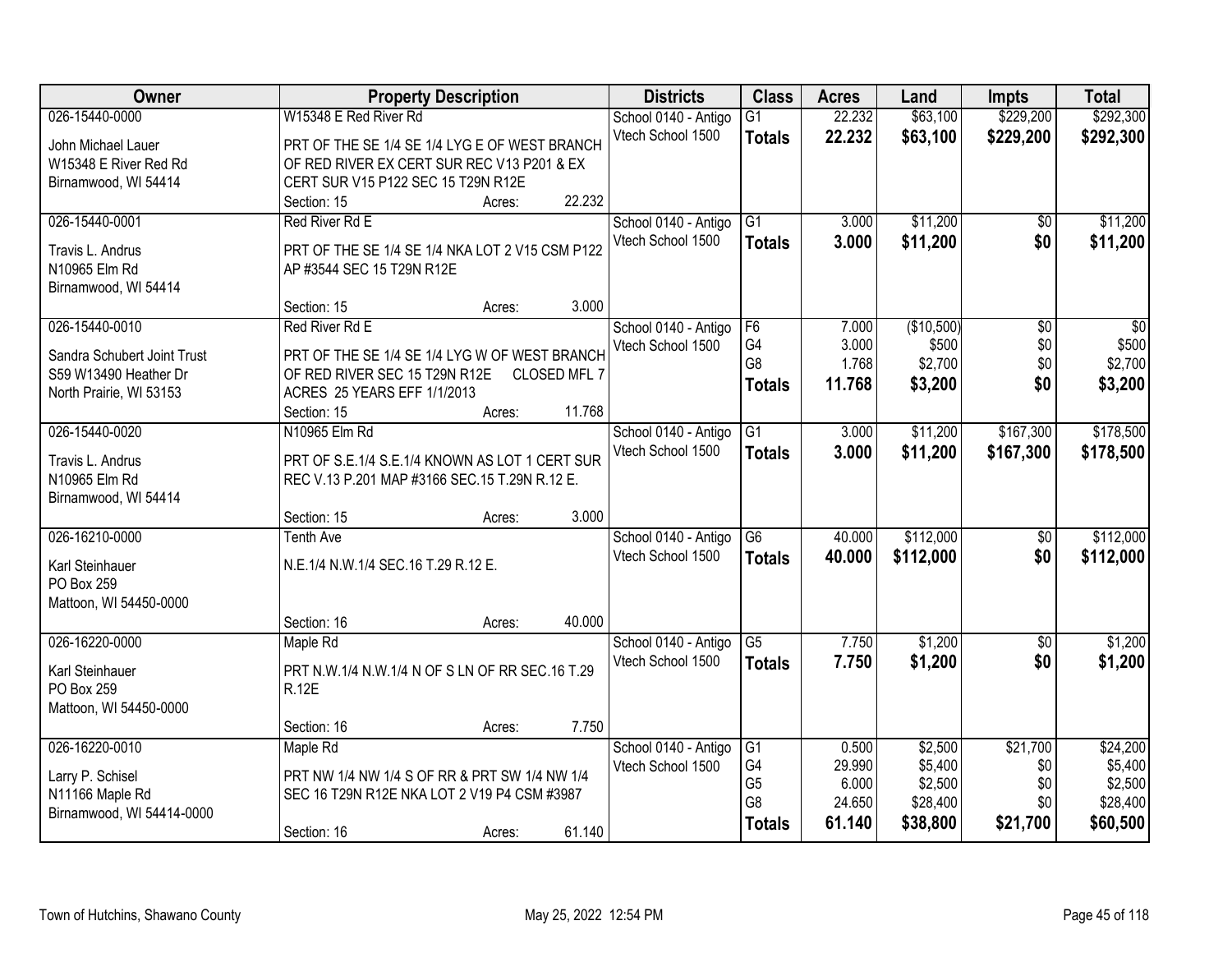| Owner                              |                                                 | <b>Property Description</b> |        | <b>Districts</b>                          | <b>Class</b>         | <b>Acres</b>     | Land               | <b>Impts</b>     | <b>Total</b>        |
|------------------------------------|-------------------------------------------------|-----------------------------|--------|-------------------------------------------|----------------------|------------------|--------------------|------------------|---------------------|
| 026-16230-0000                     | N11166 Maple Rd                                 |                             |        | School 0140 - Antigo                      | $\overline{G1}$      | 2.000            | \$8,500            | \$104,600        | \$113,100           |
| Larry P. Schisel                   | PART OF SW 1/4 NW 1/4 SEC 16 T29N R12E NKA LOT  |                             |        | Vtech School 1500                         | G4<br>G8             | 6.010<br>2.000   | \$800<br>\$3,000   | \$0<br>\$0       | \$800<br>\$3,000    |
| N11166 Maple Rd                    | 1 V19 P4 CSM #3987                              |                             |        |                                           | <b>Totals</b>        | 10.010           | \$12,300           | \$104,600        | \$116,900           |
| Birnamwood, WI 54414-0000          |                                                 |                             |        |                                           |                      |                  |                    |                  |                     |
| 026-16240-0000                     | Section: 16<br>Marten Rd                        | Acres:                      | 10.010 |                                           |                      | 3.000            | \$600              |                  |                     |
|                                    |                                                 |                             |        | School 0140 - Antigo<br>Vtech School 1500 | G4<br>G <sub>8</sub> | 37.000           | \$29,600           | \$0<br>\$0       | \$600<br>\$29,600   |
| Dennis Marten                      | SE 1/4 NW 1/4 SEC 16 T29N R12E                  |                             |        |                                           | <b>Totals</b>        | 40.000           | \$30,200           | \$0              | \$30,200            |
| N3865 Thompson Rd                  |                                                 |                             |        |                                           |                      |                  |                    |                  |                     |
| Weyauwega, WI 54983                | Section: 16                                     | Acres:                      | 40.000 |                                           |                      |                  |                    |                  |                     |
| 026-16310-0000                     | Marten Rd                                       |                             |        | School 0140 - Antigo                      | G4                   | 4.000            | \$800              | $\overline{50}$  | \$800               |
|                                    |                                                 |                             |        | Vtech School 1500                         | G8                   | 36.000           | \$28,800           | \$0              | \$28,800            |
| Dennis Marten<br>N3865 Thompson Rd | NE 1/4 SW 1/4 SEC 16 T29N R12E                  |                             |        |                                           | <b>Totals</b>        | 40.000           | \$29,600           | \$0              | \$29,600            |
| Weyauwega, WI 54983                |                                                 |                             |        |                                           |                      |                  |                    |                  |                     |
|                                    | Section: 16                                     | Acres:                      | 40.000 |                                           |                      |                  |                    |                  |                     |
| 026-16320-0000                     | N11016 Maple Rd                                 |                             |        | School 0140 - Antigo                      | G1                   | 2.000            | \$8,500            | \$162,400        | \$170,900           |
| Robert Jay Neitzer                 | NW 1/4 SW 1/4 SEC 16 T29N R12E ACREAGE PER      |                             |        | Vtech School 1500                         | G <sub>4</sub>       | 13.000           | \$2,300            | \$0              | \$2,300             |
| N11016 Maple Rd                    | PLAT OF SURVEY                                  |                             |        |                                           | G <sub>5</sub>       | 7.970            | \$3,600            | \$0              | \$3,600             |
| Birnamwood, WI 54414               |                                                 |                             |        |                                           | G8                   | 17.000<br>39.970 | \$13,600           | \$0<br>\$162,400 | \$13,600            |
|                                    | Section: 16                                     | Acres:                      | 39.970 |                                           | <b>Totals</b>        |                  | \$28,000           |                  | \$190,400           |
| 026-16330-0000                     | N10974 Maple Rd                                 |                             |        | School 0140 - Antigo                      | G5                   | 2.750            | \$2,100            | $\overline{60}$  | \$2,100             |
| Nicholas T. Curran                 | SW 1/4 SW 1/4 EX W 547.90 FT OF N 218.6' SEC 16 |                             |        | Vtech School 1500                         | G <sub>6</sub>       | 34.500           | \$44,800           | \$0              | \$44,800            |
| W10444 Island Lake Ln              | <b>T29N R12E</b>                                |                             |        |                                           | <b>Totals</b>        | 37.250           | \$46,900           | \$0              | \$46,900            |
| Gresham, WI 54128                  |                                                 |                             |        |                                           |                      |                  |                    |                  |                     |
|                                    | Section: 16                                     | Acres:                      | 37.250 |                                           |                      |                  |                    |                  |                     |
| 026-16330-0010                     | N10998 Maple Rd                                 |                             |        | School 0140 - Antigo<br>Vtech School 1500 | G1<br>G <sub>6</sub> | 2.000<br>0.750   | \$8,500<br>\$1,200 | \$70,600<br>\$0  | \$79,100<br>\$1,200 |
| Bruce A. Beilke                    | PRT OF THE S.W.1/4 S.W.1/4 KNOWN AS LOT 1 CERT  |                             |        |                                           | <b>Totals</b>        | 2.750            | \$9,700            | \$70,600         | \$80,300            |
| N10998 Maple Rd                    | SUR REC V.16 P.170 MAP #3740 SEC.16 T.29N R.12  |                             |        |                                           |                      |                  |                    |                  |                     |
| Birnamwood, WI 54414-0000          | Ε.<br>Section: 16                               | Acres:                      | 2.750  |                                           |                      |                  |                    |                  |                     |
| 026-16340-0000                     | <b>Red River Rd</b>                             |                             |        | School 0140 - Antigo                      | G6                   | 40.000           | \$64,000           | $\overline{50}$  | \$64,000            |
|                                    |                                                 |                             |        | Vtech School 1500                         | <b>Totals</b>        | 40.000           | \$64,000           | \$0              | \$64,000            |
| Dennis A. Parmer<br>5630 School Dr | SE 1/4 SW 1/4 SEC 16 T29N R12E                  |                             |        |                                           |                      |                  |                    |                  |                     |
| Green Bay, WI 54313-0000           |                                                 |                             |        |                                           |                      |                  |                    |                  |                     |
|                                    | Section: 16                                     | Acres:                      | 40.000 |                                           |                      |                  |                    |                  |                     |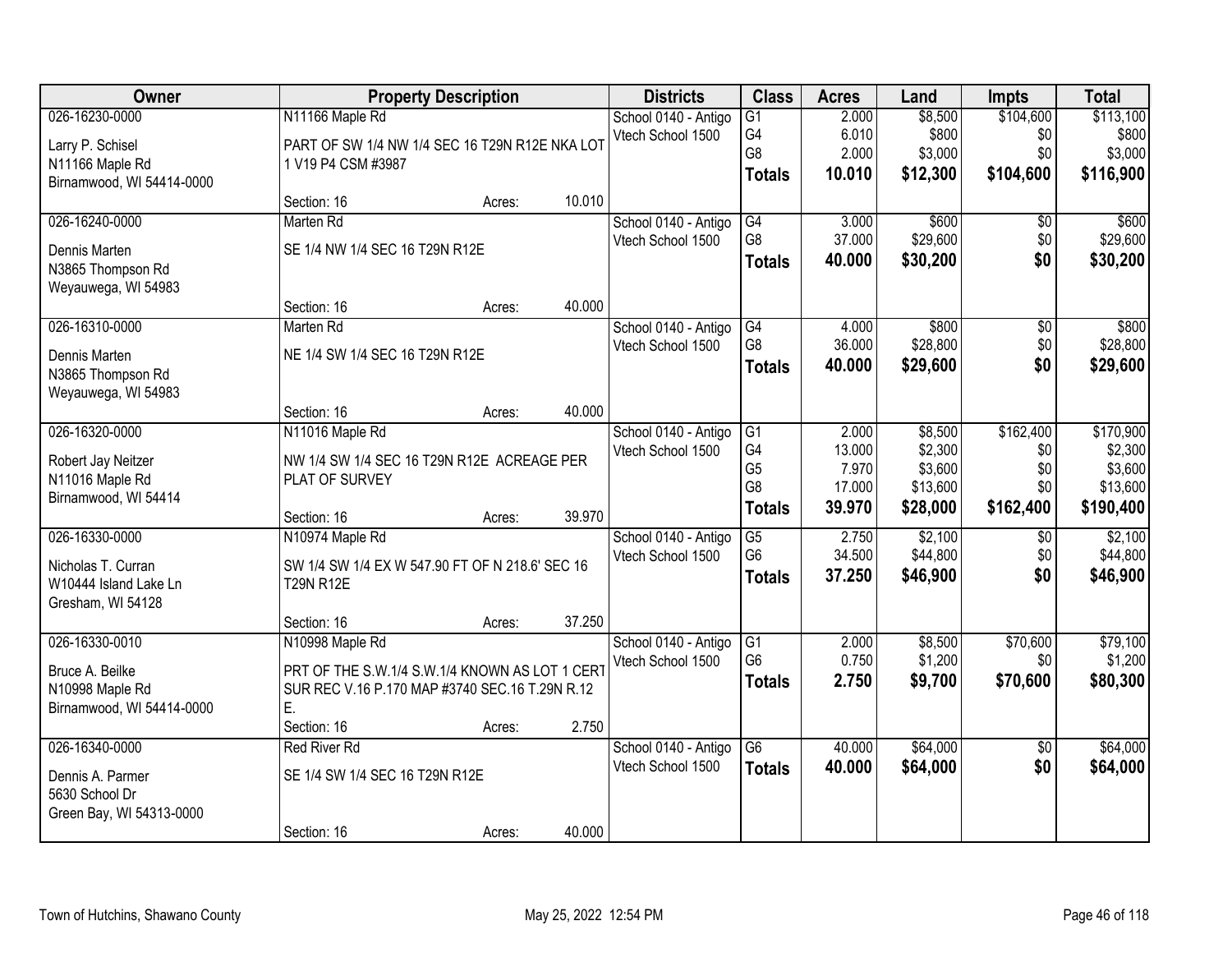| Owner                         |                                                      | <b>Property Description</b> |        | <b>Districts</b>     | <b>Class</b>         | <b>Acres</b>    | Land              | <b>Impts</b>    | <b>Total</b>      |
|-------------------------------|------------------------------------------------------|-----------------------------|--------|----------------------|----------------------|-----------------|-------------------|-----------------|-------------------|
| 026-16410-0000                | W15705 Marten Rd                                     |                             |        | School 0140 - Antigo | $\overline{G1}$      | 1.100           | \$5,400           | \$44,800        | \$50,200          |
| Kelly D. Knowles              | E 297'OF N 165'OF N.E.1/4 S.E.1/4 EX RD DES V.711    |                             |        | Vtech School 1500    | <b>Totals</b>        | 1.100           | \$5,400           | \$44,800        | \$50,200          |
| W15705 County Rd D            | P. 200 SEC.16 T.29 R.12 E.                           |                             |        |                      |                      |                 |                   |                 |                   |
| Birnamwood, WI 54414-0000     |                                                      |                             |        |                      |                      |                 |                   |                 |                   |
|                               | Section: 16                                          | Acres:                      | 1.100  |                      |                      |                 |                   |                 |                   |
| 026-16410-0010                | W15721 Marten Rd                                     |                             |        | School 0140 - Antigo | $\overline{G1}$      | 5.000           | \$16,600          | \$176,200       | \$192,800         |
| William B. Marten             | NE 1/4 SE 1/4 EX E 297' OF N 165' & EX E 190' OF N   |                             |        | Vtech School 1500    | G4<br>G <sub>5</sub> | 6.000<br>20.680 | \$800<br>\$20,700 | \$0<br>\$0      | \$800<br>\$20,700 |
| W15721 Marten Rd              | 258.75' OF S 835.75' EX RD DES V713 P288 SEC 16      |                             |        |                      | G8                   | 5.000           | \$7,000           | \$0             | \$7,000           |
| Birnamwood, WI 54414          | <b>T29N R12E</b>                                     |                             |        |                      | <b>Totals</b>        | 36.680          | \$45,100          | \$176,200       | \$221,300         |
|                               | Section: 16                                          | Acres:                      | 36.680 |                      |                      |                 |                   |                 |                   |
| 026-16410-0020                | N11057 Cty D Rd                                      |                             |        | School 0140 - Antigo | G1                   | 0.900           | \$4,800           | \$86,600        | \$91,400          |
| Ryan P. Zarda                 | E 190'OF N 258.75'OF S 835. 75'OF N.E.1/4 S.E.1/4 EX |                             |        | Vtech School 1500    | <b>Totals</b>        | 0.900           | \$4,800           | \$86,600        | \$91,400          |
| N11057 County Rd D            | RD DES V.717 P.271 SEC.16 T.29 R.12 E.               |                             |        |                      |                      |                 |                   |                 |                   |
| Birnamwood, WI 54414-0000     |                                                      |                             |        |                      |                      |                 |                   |                 |                   |
|                               | Section: 16                                          | Acres:                      | 0.900  |                      |                      |                 |                   |                 |                   |
| 026-16420-0000                | Marten Rd                                            |                             |        | School 0140 - Antigo | G4                   | 3.000           | \$500             | \$0             | \$500             |
| Dennis Marten                 | NW 1/4 SE 1/4 SEC 16 T29N R12E                       |                             |        | Vtech School 1500    | G <sub>5</sub>       | 7.000           | \$3,200           | \$0             | \$3,200           |
| N3865 Thompson Rd             |                                                      |                             |        |                      | G8                   | 30.000          | \$24,000          | \$0             | \$24,000          |
| Weyauwega, WI 54983           |                                                      |                             |        |                      | <b>Totals</b>        | 40.000          | \$27,700          | \$0             | \$27,700          |
|                               | Section: 16                                          | Acres:                      | 40.000 |                      |                      |                 |                   |                 |                   |
| 026-16430-0000                | <b>Red River Rd</b>                                  |                             |        | School 0140 - Antigo | $\overline{X4}$      | 40.000          | $\overline{30}$   | $\overline{30}$ | $\overline{30}$   |
| Tax Exempt Village of Mattoon | SW 1/4 SE 1/4 SEC 16 T29N R12E                       |                             |        | Vtech School 1500    | <b>Totals</b>        | 40.000          | \$0               | \$0             | \$0               |
| PO Box 225                    |                                                      |                             |        |                      |                      |                 |                   |                 |                   |
| Mattoon, WI 54450             |                                                      |                             |        |                      |                      |                 |                   |                 |                   |
|                               | Section: 16                                          | Acres:                      | 40.000 |                      |                      |                 |                   |                 |                   |
| 026-16440-0000                | N10949 Cty D Rd                                      |                             |        | School 0140 - Antigo | $\overline{G1}$      | 4.443           | \$15,100          | \$119,400       | \$134,500         |
| Joseph R. Brown               | PRT OF SE 1/4 SE 1/4 KNOWN AS LOT 1 CERT SUR         |                             |        | Vtech School 1500    | <b>Totals</b>        | 4.443           | \$15,100          | \$119,400       | \$134,500         |
| N10949 County Rd D            | REC V7 P25-26 MAP #1882 SEC 16 T29N R12E             |                             |        |                      |                      |                 |                   |                 |                   |
| Birnamwood, WI 54414          |                                                      |                             |        |                      |                      |                 |                   |                 |                   |
|                               | Section: 16                                          | Acres:                      | 4.443  |                      |                      |                 |                   |                 |                   |
| 026-16440-0001                | N10945 Cty D Rd                                      |                             |        | School 0140 - Antigo | G1                   | 1.297           | \$6,000           | \$55,200        | \$61,200          |
| Edwin Marten (Life Estate)    | PRT OF S.E.1/4 S.E.1/4 KNOWN AS LOT 2 CERT SUR       |                             |        | Vtech School 1500    | <b>Totals</b>        | 1.297           | \$6,000           | \$55,200        | \$61,200          |
| N10945 County Rd D            | REC V.7 P. 25-26 MAP #1882 SEC.16 T.29N R.12 E.      |                             |        |                      |                      |                 |                   |                 |                   |
| Birnamwood, WI 54414-0000     |                                                      |                             |        |                      |                      |                 |                   |                 |                   |
|                               | Section: 16                                          | Acres:                      | 1.297  |                      |                      |                 |                   |                 |                   |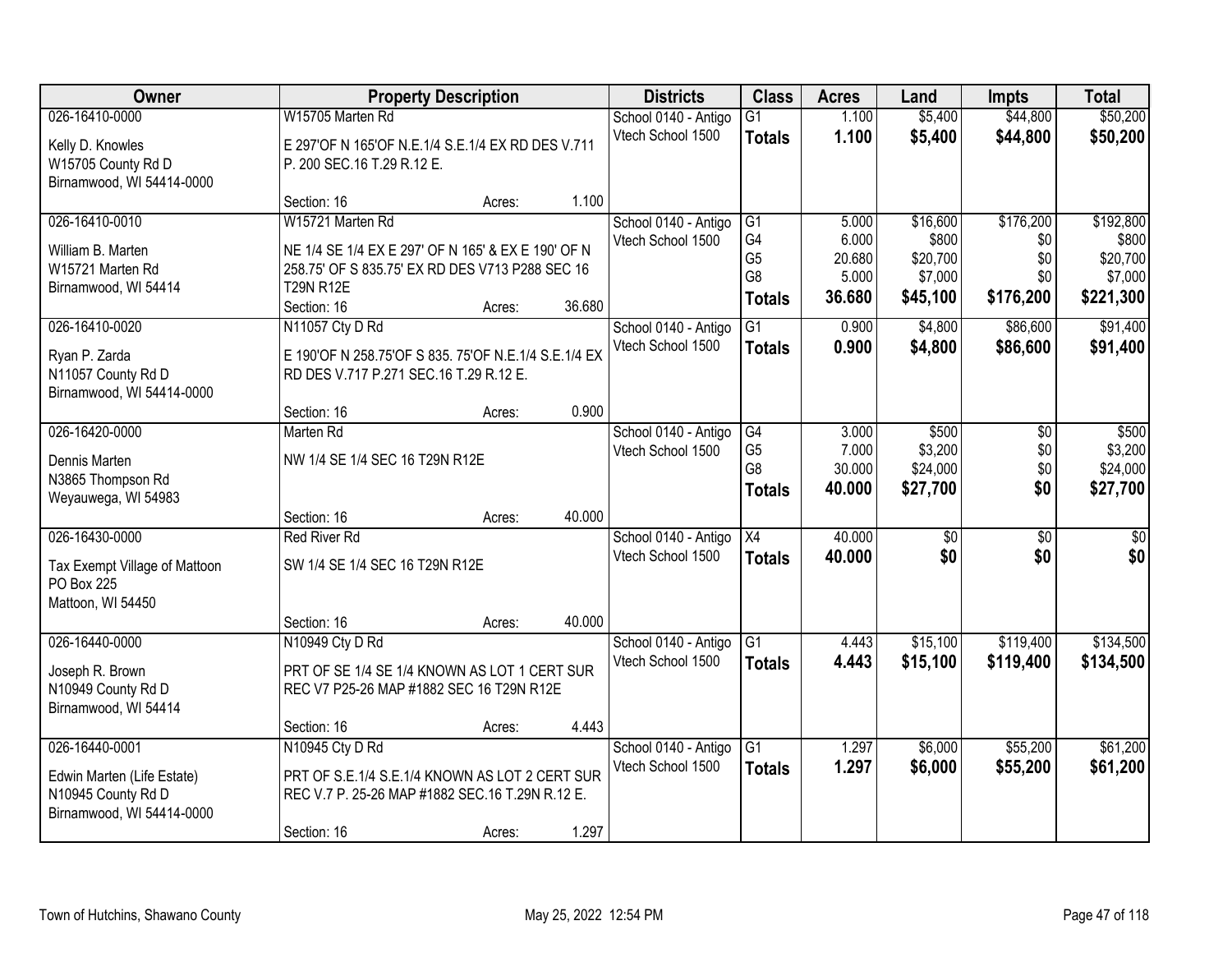| Owner                                   |                                                    | <b>Property Description</b> |        | <b>Districts</b>                          | <b>Class</b>   | <b>Acres</b>   | Land                 | <b>Impts</b>    | <b>Total</b> |
|-----------------------------------------|----------------------------------------------------|-----------------------------|--------|-------------------------------------------|----------------|----------------|----------------------|-----------------|--------------|
| 026-16440-0002                          | N10919 Cty D Rd                                    |                             |        | School 0140 - Antigo                      | G1             | 2.292          | \$9,300              | \$146,600       | \$155,900    |
| Randall Berger Sr                       | PRT OF S.E.1/4 S.E.1/4 KNOWN AS LOT 3 CERT SUR     |                             |        | Vtech School 1500                         | <b>Totals</b>  | 2.292          | \$9,300              | \$146,600       | \$155,900    |
| N10919 County Rd D                      | REC V.7 P. 25-26 MAP #1882 SEC.16 T.29N R.12 E.    |                             |        |                                           |                |                |                      |                 |              |
| Birnamwood, WI 54414-0000               |                                                    |                             |        |                                           |                |                |                      |                 |              |
|                                         | Section: 16                                        | Acres:                      | 2.292  |                                           |                |                |                      |                 |              |
| 026-16440-0010                          | <b>Red River Rd</b>                                |                             |        | School 0140 - Antigo                      | X4             | 30.000         | \$0                  | \$0             | \$0          |
| Tax Exempt Village of Mattoon           | SE 1/4 SE 1/4 EX E 10A SEC 16 T29N R12E            |                             |        | Vtech School 1500                         | <b>Totals</b>  | 30,000         | \$0                  | \$0             | \$0          |
| PO Box 225                              |                                                    |                             |        |                                           |                |                |                      |                 |              |
| Mattoon, WI 54450                       |                                                    |                             |        |                                           |                |                |                      |                 |              |
|                                         | Section: 16                                        | Acres:                      | 30.000 |                                           |                |                |                      |                 |              |
| 026-17110-0000                          | N11285 Maple Rd                                    |                             |        | School 0140 - Antigo<br>Vtech School 1500 | G1             | 4.424<br>4.424 | \$15,000<br>\$15,000 | \$63,800        | \$78,800     |
| Wayne L. Theilman                       | N.E.1/4 N.E.1/4 KNOWN AS LOT 1 CERT SUR REC V.7    |                             |        |                                           | <b>Totals</b>  |                |                      | \$63,800        | \$78,800     |
| N11285 Maple Rd                         | P.182 MAP #1964 SEC.17 T.29N R.12E                 |                             |        |                                           |                |                |                      |                 |              |
| Birnamwood, WI 54414-0000               | Section: 17                                        | Acres:                      | 4.424  |                                           |                |                |                      |                 |              |
| 026-17110-0001                          | N11249 Maple Rd                                    |                             |        | School 0140 - Antigo                      | G <sub>1</sub> | 2.272          | \$9,200              | \$87,400        | \$96,600     |
|                                         |                                                    |                             |        | Vtech School 1500                         | <b>Totals</b>  | 2.272          | \$9,200              | \$87,400        | \$96,600     |
| Melissa Dawn Herbst                     | NE 1/4 NE 1/4 NKA LOT 2 V7 CSM P182 MAP #1964      |                             |        |                                           |                |                |                      |                 |              |
| N11249 Maple Rd<br>Birnamwood, WI 54414 | <b>SEC 17 T29N R12E</b>                            |                             |        |                                           |                |                |                      |                 |              |
|                                         | Section: 17                                        | Acres:                      | 2.272  |                                           |                |                |                      |                 |              |
| 026-17110-0010                          | Alpine Rd                                          |                             |        | School 0140 - Antigo                      | G4             | 15.180         | \$2,700              | $\overline{50}$ | \$2,700      |
| William H. Rickert                      | NE 1/4 NE 1/4 EX E 275' & EX S 226' SEC 17 T29N    |                             |        | Vtech School 1500                         | G <sub>5</sub> | 7.500          | \$3,400              | \$0             | \$3,400      |
| W15794 Willow Rd                        | R12E ACREAGE PER PLAT OF SURVEY                    |                             |        |                                           | <b>Totals</b>  | 22.680         | \$6,100              | \$0             | \$6,100      |
| Birnamwood, WI 54414-0000               |                                                    |                             |        |                                           |                |                |                      |                 |              |
|                                         | Section: 17                                        | Acres:                      | 22.680 |                                           |                |                |                      |                 |              |
| 026-17110-0020                          | Alpine Rd                                          |                             |        | School 0140 - Antigo                      | G1             | 6.000          | \$19,300             | $\overline{50}$ | \$19,300     |
| Ruby Herbst                             | S 226'OF N.E.1/4 N.E.1/4 SEC.17 T.29 R.12 E.       |                             |        | Vtech School 1500                         | <b>Totals</b>  | 6.000          | \$19,300             | \$0             | \$19,300     |
| W16192 Alpine Rd                        |                                                    |                             |        |                                           |                |                |                      |                 |              |
| Birnamwood, WI 54414-0000               |                                                    |                             |        |                                           |                |                |                      |                 |              |
|                                         | Section: 17                                        | Acres:                      | 6.000  |                                           |                |                |                      |                 |              |
| 026-17120-0000                          | <b>Willow Rd</b>                                   |                             |        | School 0140 - Antigo                      | G4             | 22.970         | \$4,000              | $\overline{50}$ | \$4,000      |
| William H. Rickert                      | NW 1/4 NE 1/4 EX E 480' OF S 226' SEC 17 T29N R12E |                             |        | Vtech School 1500                         | G <sub>5</sub> | 10.500         | \$1,600              | \$0             | \$1,600      |
| W15794 Willow Rd                        | ACREAGE PER PLAT OF SURVEY                         |                             |        |                                           | <b>Totals</b>  | 33.470         | \$5,600              | \$0             | \$5,600      |
| Birnamwood, WI 54414-0000               |                                                    |                             |        |                                           |                |                |                      |                 |              |
|                                         | Section: 17                                        | Acres:                      | 33.470 |                                           |                |                |                      |                 |              |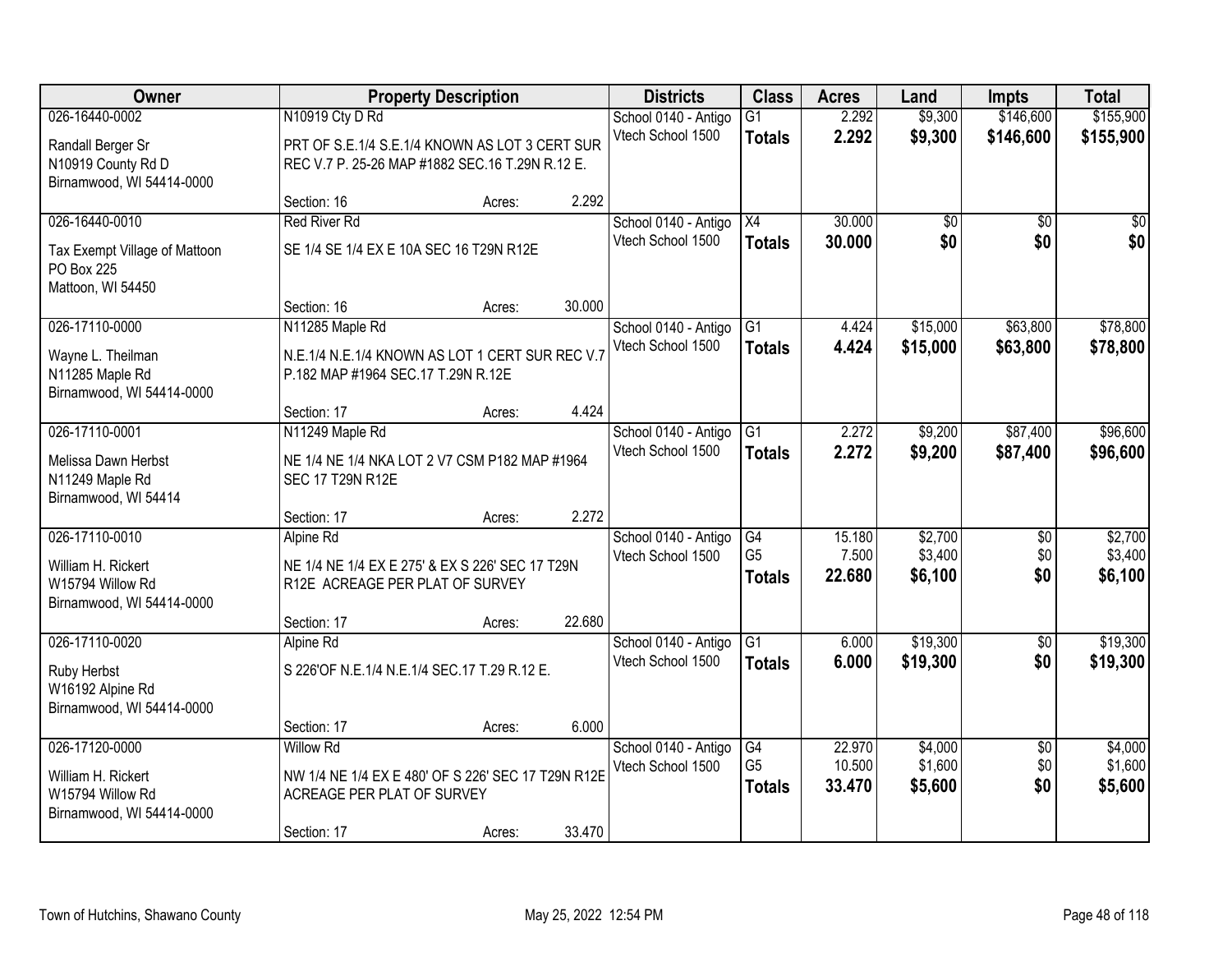| Owner                                   |                                                    | <b>Property Description</b> |        |                                           | <b>Class</b>                     | <b>Acres</b>     | Land                 | <b>Impts</b>    | <b>Total</b>         |
|-----------------------------------------|----------------------------------------------------|-----------------------------|--------|-------------------------------------------|----------------------------------|------------------|----------------------|-----------------|----------------------|
| 026-17120-0010                          | W16192 Alpine Rd                                   |                             |        | School 0140 - Antigo                      | $\overline{G1}$                  | 1.500            | \$6,800              | \$62,100        | \$68,900             |
| Ruby Herbst                             | E 290'OF S 226'OF N.W.1/4 N.E.1/4 SEC.17 T.29 R.12 |                             |        | Vtech School 1500                         | <b>Totals</b>                    | 1.500            | \$6,800              | \$62,100        | \$68,900             |
| W16192 Alpine Rd                        | Е.                                                 |                             |        |                                           |                                  |                  |                      |                 |                      |
| Birnamwood, WI 54414-0000               |                                                    |                             |        |                                           |                                  |                  |                      |                 |                      |
|                                         | Section: 17                                        | Acres:                      | 1.500  |                                           |                                  |                  |                      |                 |                      |
| 026-17120-0020                          | W16216 Alpine Rd                                   |                             |        | School 0140 - Antigo                      | $\overline{G1}$                  | 0.980            | \$4,900              | \$31,800        | \$36,700             |
| Andrew J. Stainbrook                    | W 190' OF E 480' OF S 226' NW 1/4 NE 1/4 SEC 17    |                             |        | Vtech School 1500                         | <b>Totals</b>                    | 0.980            | \$4,900              | \$31,800        | \$36,700             |
| W16284 Alpine Rd                        | <b>T29N R12E</b>                                   |                             |        |                                           |                                  |                  |                      |                 |                      |
| Birnamwood, WI 54414                    |                                                    |                             |        |                                           |                                  |                  |                      |                 |                      |
|                                         | Section: 17                                        | Acres:                      | 0.980  |                                           |                                  |                  |                      |                 |                      |
| 026-17130-0000                          | Alpine Rd                                          |                             |        | School 0140 - Antigo<br>Vtech School 1500 | G <sub>5</sub><br>G <sub>6</sub> | 20.000<br>20.000 | \$11,000<br>\$32,000 | \$0<br>\$0      | \$11,000<br>\$32,000 |
| Timothy E Schultz Trust of 2017         | SW 1/4 NE 1/4 SEC 17 T29N R12E                     |                             |        |                                           | <b>Totals</b>                    | 40.000           | \$43,000             | \$0             | \$43,000             |
| 1321 E Main St                          |                                                    |                             |        |                                           |                                  |                  |                      |                 |                      |
| Clintonville, WI 54929                  | Section: 17                                        | Acres:                      | 40.000 |                                           |                                  |                  |                      |                 |                      |
| 026-17140-0000                          | N11179 Maple Rd                                    |                             |        | School 0140 - Antigo                      | G1                               | 1.000            | \$5,000              | \$102,300       | \$107,300            |
|                                         |                                                    |                             |        | Vtech School 1500                         | G4                               | 3.000            | \$500                | \$0             | \$500                |
| William J. Mccafferty                   | E 693' OF N 693' OF SE 1/4 NE 1/4 SEC 17 T29N R12E |                             |        |                                           | G <sub>5</sub>                   | 7.025            | \$1,100              | \$0             | \$1,100              |
| N11179 Maple Rd<br>Birnamwood, WI 54414 |                                                    |                             |        |                                           | <b>Totals</b>                    | 11.025           | \$6,600              | \$102,300       | \$108,900            |
|                                         | Section: 17                                        | Acres:                      | 11.025 |                                           |                                  |                  |                      |                 |                      |
| 026-17140-0010                          | W16187 Alpine Rd                                   |                             |        | School 0140 - Antigo                      | G1                               | 2.000            | \$8,500              | \$227,300       | \$235,800            |
| Nathan S. Tessmer                       | PRT SE 1/4 NE 1/4 EX N 693' OF E 693' SEC 17 T29N  |                             |        | Vtech School 1500                         | G <sub>4</sub>                   | 0.500            | \$100                | \$0             | \$100                |
| W16187 Alpine Rd                        | R12E NKA LOT 1 CSM MAP #4555                       |                             |        |                                           | G <sub>5</sub>                   | 2.285            | \$1,300              | \$0             | \$1,300              |
| Birnamwood, WI 54414                    |                                                    |                             |        |                                           | G <sub>8</sub>                   | 2.815            | \$3,900              | \$0             | \$3,900              |
|                                         | Section: 17                                        | Acres:                      | 7.600  |                                           | <b>Totals</b>                    | 7.600            | \$13,800             | \$227,300       | \$241,100            |
| 026-17140-0020                          | Alpine Rd                                          |                             |        | School 0140 - Antigo                      | G4                               | 10.500           | \$1,400              | $\overline{50}$ | \$1,400              |
| Chad M. Theilman                        | PRT SE 1/4 NE 1/4 EX N 693' OF E 693' SEC 17 T29N  |                             |        | Vtech School 1500                         | G <sub>5</sub>                   | 5.690            | \$3,100              | \$0             | \$3,100              |
| N6160 County Rd H                       | R12E NKA LOT 2 CSM MAP #4555                       |                             |        |                                           | G <sub>8</sub>                   | 1.000            | \$1,400              | \$0             | \$1,400              |
| Gleason, WI 54435                       |                                                    |                             |        |                                           | <b>Totals</b>                    | 17.190           | \$5,900              | \$0             | \$5,900              |
|                                         | Section: 17                                        | Acres:                      | 17.190 |                                           |                                  |                  |                      |                 |                      |
| 026-17210-0000                          | W16284 Alpine Rd                                   |                             |        | School 0140 - Antigo                      | G1                               | 2.000            | \$8,500              | \$58,400        | \$66,900             |
| Andrew J. Stainbrook                    | N.E.1/4 N.W.1/4 SEC.17 T.29N R.12 E.               |                             |        | Vtech School 1500                         | G4<br>G <sub>5</sub>             | 19.000<br>10.000 | \$2,700<br>\$4,500   | \$0<br>\$0      | \$2,700<br>\$4,500   |
| W16284 Alpine Rd                        |                                                    |                             |        |                                           | G <sub>8</sub>                   | 9.000            | \$12,600             | \$0             | \$12,600             |
| Birnamwood, WI 54414-0000               |                                                    |                             |        |                                           | <b>Totals</b>                    | 40.000           | \$28,300             | \$58,400        | \$86,700             |
|                                         | Section: 17                                        | Acres:                      | 40.000 |                                           |                                  |                  |                      |                 |                      |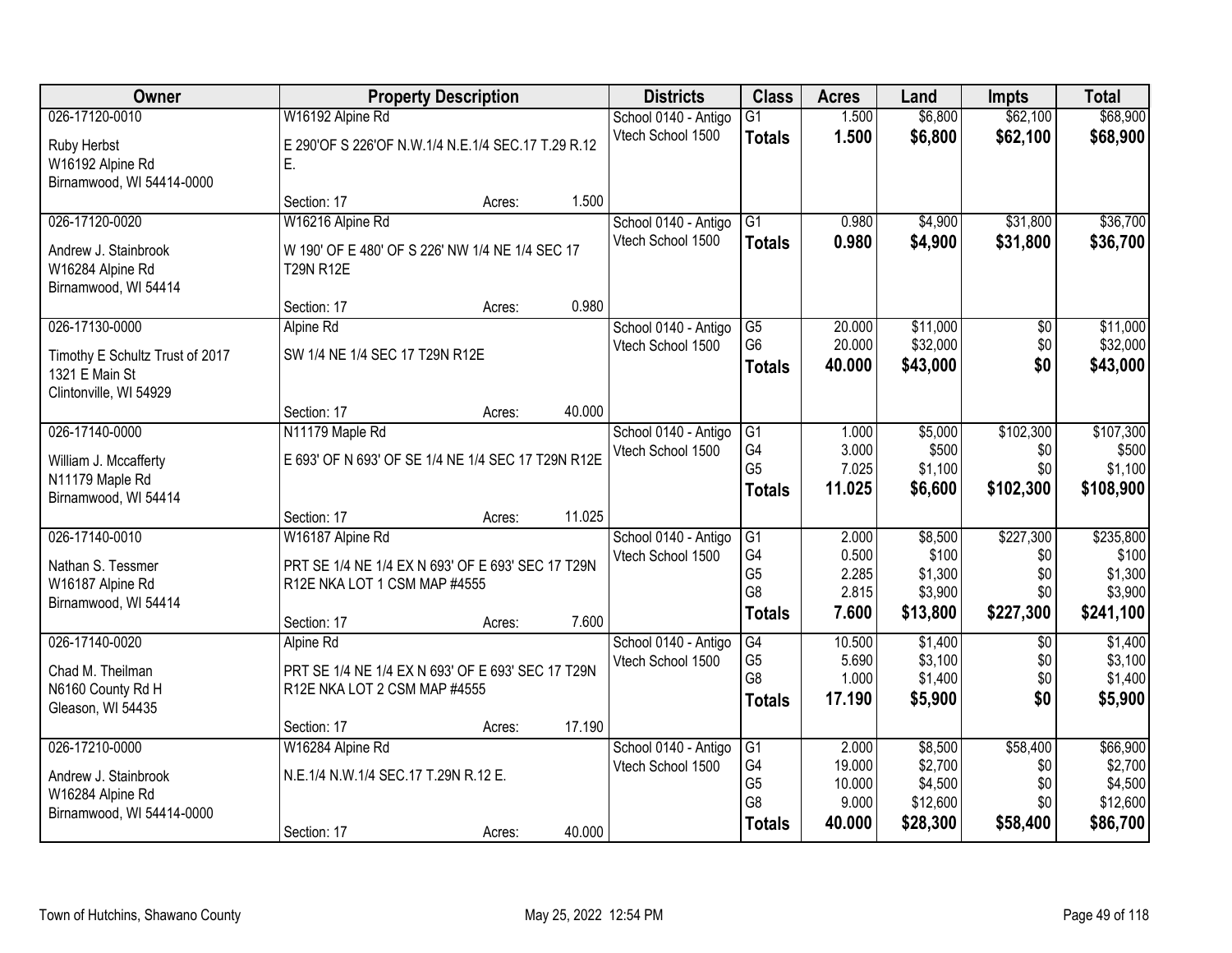| <b>Class</b><br>Owner<br><b>Property Description</b><br><b>Districts</b><br><b>Acres</b><br>Land                                         | <b>Impts</b>                   | <b>Total</b>        |
|------------------------------------------------------------------------------------------------------------------------------------------|--------------------------------|---------------------|
| \$18,000<br>026-17220-0000<br>No Rd<br>$\overline{G5}$<br>40.000<br>School 0140 - Antigo                                                 | $\overline{50}$                | \$18,000            |
| Vtech School 1500<br>\$18,000<br>40.000<br><b>Totals</b><br>N.W.1/4 N.W.1/4 SEC.17 T.29 R.12 E.<br>Andrew J. Stainbrook                  | \$0                            | \$18,000            |
| W16284 Alpine Rd                                                                                                                         |                                |                     |
| Birnamwood, WI 54414-0000                                                                                                                |                                |                     |
| 40.000<br>Section: 17<br>Acres:                                                                                                          |                                |                     |
| \$13,500<br>026-17230-0000<br>No Rd<br>School 0140 - Antigo<br>$\overline{G5}$<br>30.000                                                 | \$0                            | \$13,500            |
| G <sub>6</sub><br>10.000<br>\$30,000<br>Vtech School 1500<br>S.W.1/4 N.W.1/4 SEC.17 T.29 R.12 E.<br><b>Dettlaff Rev Marit Trust</b>      | \$0                            | \$30,000            |
| \$43,500<br>40.000<br><b>Totals</b><br>3406 S 104th St                                                                                   | \$0                            | \$43,500            |
| Greenfield, WI 53227-0000                                                                                                                |                                |                     |
| 40.000<br>Section: 17<br>Acres:                                                                                                          |                                |                     |
| 026-17240-0000<br>G4<br>No Rd<br>School 0140 - Antigo<br>14.000                                                                          | \$1,900<br>\$0                 | \$1,900             |
| G <sub>5</sub><br>11.000<br>Vtech School 1500<br>S.E.1/4 N.W.1/4 SEC.17 T.29 R.12 E.<br>Andrew J. Stainbrook<br>G8<br>15.000<br>\$12,000 | \$5,000<br>\$0<br>\$0          | \$5,000<br>\$12,000 |
| W16284 Alpine Rd<br>\$18,900<br>40.000<br><b>Totals</b>                                                                                  | \$0                            | \$18,900            |
| Birnamwood, WI 54414-0000                                                                                                                |                                |                     |
| 40.000<br>Section: 17<br>Acres:                                                                                                          |                                |                     |
| 026-17310-0000<br>3.000<br>No Rd<br>School 0140 - Antigo<br>G4<br>G <sub>5</sub><br>22.000<br>Vtech School 1500                          | \$400<br>\$0<br>\$9,900<br>\$0 | \$400<br>\$9,900    |
| N.E.1/4 S.W.1/4 SEC.17 T.29 R.12 E.<br>Andrew J. Stainbrook<br>G8<br>15.000<br>\$12,000                                                  | \$0                            | \$12,000            |
| W16284 Alpine Rd<br>\$22,300<br>40.000<br><b>Totals</b>                                                                                  | \$0                            | \$22,300            |
| Birnamwood, WI 54414-0000                                                                                                                |                                |                     |
| 40.000<br>Section: 17<br>Acres:                                                                                                          |                                |                     |
| 026-17320-0000<br>35.000<br>\$19,300<br>No Rd<br>School 0140 - Antigo<br>G5<br>G <sub>6</sub><br>5.000<br>Vtech School 1500              | \$0<br>\$8,000<br>\$0          | \$19,300<br>\$8,000 |
| N.W.1/4 S.W.1/4 SEC.17 T.29 R.12 E.<br><b>Dettlaff Rev Marit Trust</b><br>40.000<br>\$27,300<br><b>Totals</b>                            | \$0                            | \$27,300            |
| 3406 S 104th St                                                                                                                          |                                |                     |
| Greenfield, WI 53227-0000                                                                                                                |                                |                     |
| 40.000<br>Section: 17<br>Acres:<br>026-17330-0000<br>$\overline{G5}$<br>10.000<br>No Rd                                                  | \$1,500                        | \$1,500             |
| School 0140 - Antigo<br>G <sub>6</sub><br>\$90,000<br>Vtech School 1500<br>30.000                                                        | \$0<br>\$0                     | \$90,000            |
| S.W.1/4 S.W.1/4 SEC.17 T.29 R.12 E.<br>Alan G. Andrus<br>\$91,500<br>40.000<br><b>Totals</b>                                             | \$0                            | \$91,500            |
| N10795 Lake Dr                                                                                                                           |                                |                     |
| Birnamwood, WI 54414-0000<br>40.000<br>Section: 17                                                                                       |                                |                     |
| Acres:<br>026-17340-0000<br>\$64,000<br>No Rd<br>School 0140 - Antigo<br>$\overline{G6}$<br>40.000                                       | $\overline{30}$                | \$64,000            |
| Vtech School 1500<br>\$64,000<br>40.000<br><b>Totals</b>                                                                                 | \$0                            | \$64,000            |
| SE 1/4 SW 1/4 SEC 17 T29N R12E<br>Timothy E Schultz Trust of 2017                                                                        |                                |                     |
| 1321 E Main St<br>Clintonville, WI 54929                                                                                                 |                                |                     |
| 40.000<br>Section: 17<br>Acres:                                                                                                          |                                |                     |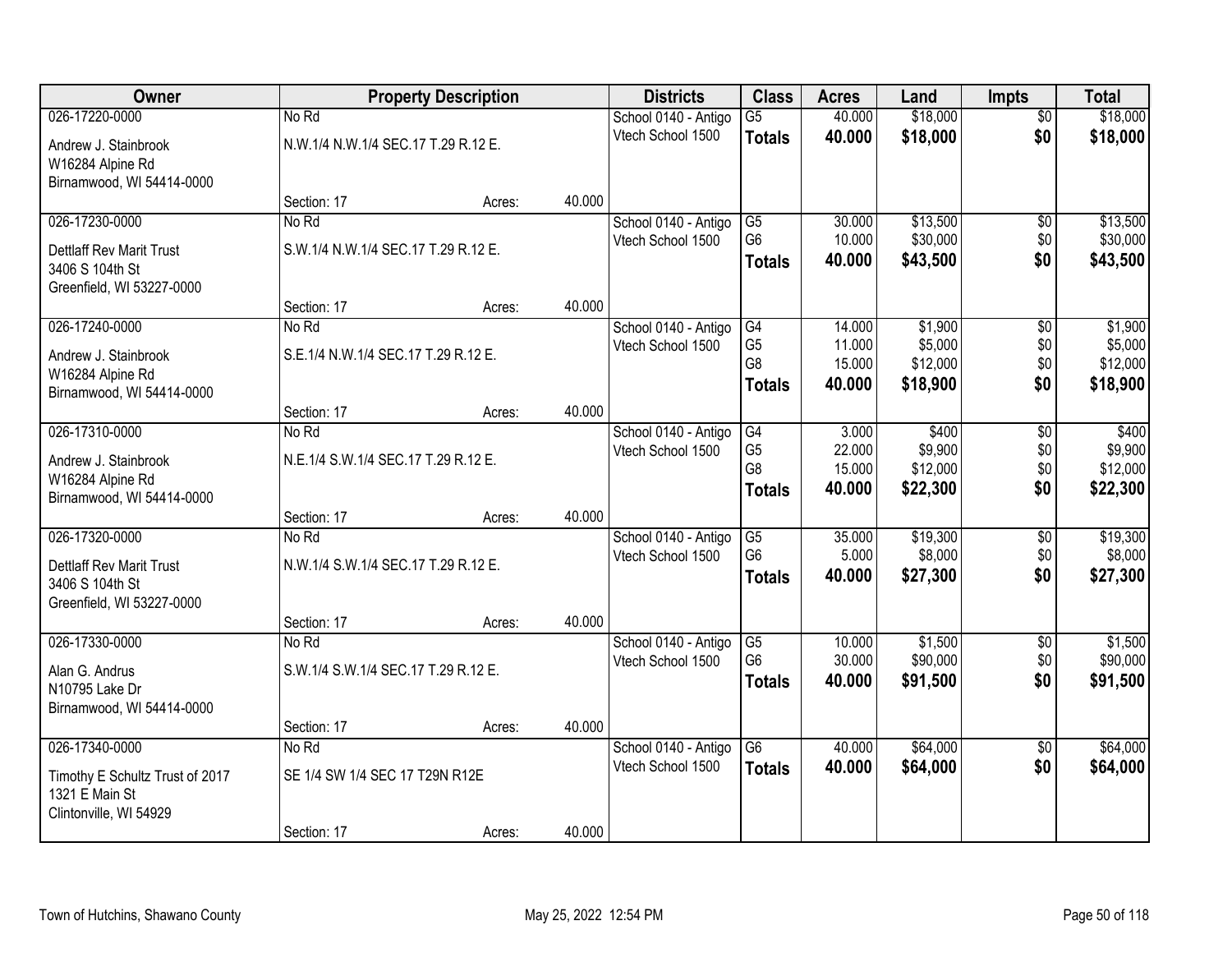| Owner                               |                                                     | <b>Property Description</b> |        | <b>Districts</b>                          | <b>Class</b>                     | <b>Acres</b>     | Land                | <b>Impts</b>    | <b>Total</b>        |
|-------------------------------------|-----------------------------------------------------|-----------------------------|--------|-------------------------------------------|----------------------------------|------------------|---------------------|-----------------|---------------------|
| 026-17410-0000                      | Maple Rd                                            |                             |        | School 0140 - Antigo                      | G4                               | 3.000            | \$400               | $\overline{50}$ | \$400               |
| Beatrice E. Mccandless              | N.E.1/4 S.E.1/4 SEC.17 T.29 R.12 E                  |                             |        | Vtech School 1500                         | G <sub>5</sub>                   | 33.000           | \$14,600            | \$0             | \$14,600            |
| 15547 Buckley Rd                    |                                                     |                             |        |                                           | G8                               | 4.000            | \$5,600             | \$0             | \$5,600             |
| Libertyville, IL 60048-0000         |                                                     |                             |        |                                           | <b>Totals</b>                    | 40.000           | \$20,600            | \$0             | \$20,600            |
|                                     | Section: 17                                         | Acres:                      | 40.000 |                                           |                                  |                  |                     |                 |                     |
| 026-17420-0000                      | No Rd                                               |                             |        | School 0140 - Antigo                      | $\overline{G5}$                  | 30.000           | \$16,500            | $\overline{50}$ | \$16,500            |
|                                     |                                                     |                             |        | Vtech School 1500                         | G <sub>6</sub>                   | 10.000           | \$28,000            | \$0             | \$28,000            |
| Timothy E Schultz Trust of 2017     | NW 1/4 SE 1/4 SEC 17 T29N R12E                      |                             |        |                                           | <b>Totals</b>                    | 40.000           | \$44,500            | \$0             | \$44,500            |
| 1321 E Main St                      |                                                     |                             |        |                                           |                                  |                  |                     |                 |                     |
| Clintonville, WI 54929              | Section: 17                                         |                             | 40.000 |                                           |                                  |                  |                     |                 |                     |
| 026-17430-0000                      | No Rd                                               | Acres:                      |        |                                           |                                  |                  |                     |                 |                     |
|                                     |                                                     |                             |        | School 0140 - Antigo<br>Vtech School 1500 | G5<br>G <sub>6</sub>             | 10.000<br>30.000 | \$4,500<br>\$84,000 | \$0<br>\$0      | \$4,500<br>\$84,000 |
| Willa M. Weltzin                    | S.W.1/4 S.E.1/4 SEC.17 T.29 R.12 E                  |                             |        |                                           |                                  |                  |                     |                 |                     |
| 2818 Mayview Rd                     |                                                     |                             |        |                                           | <b>Totals</b>                    | 40.000           | \$88,500            | \$0             | \$88,500            |
| Raleigh, NC 27607-0000              |                                                     |                             |        |                                           |                                  |                  |                     |                 |                     |
|                                     | Section: 17                                         | Acres:                      | 40.000 |                                           |                                  |                  |                     |                 |                     |
| 026-17440-0000                      | N10999 Maple Rd                                     |                             |        | School 0140 - Antigo                      | G1                               | 1.000            | \$5,000             | \$129,300       | \$134,300           |
| Steven Baumgartner                  | SE 1/4 SE 1/4 COM NE COR TH S 350' W 355' SWLY      |                             |        | Vtech School 1500                         | G <sub>6</sub>                   | 15.140           | \$42,400            | \$0             | \$42,400            |
| N10999 Maple Rd                     | TO PT ON S LN SD 40 688.40' E OF SW COR SD 40 TH    |                             |        |                                           | <b>Totals</b>                    | 16.140           | \$47,400            | \$129,300       | \$176,700           |
| Birnamwood, WI 54414                | W 688.40' TH N TO NW COR SD 40 TH E TO POB SEC      |                             |        |                                           |                                  |                  |                     |                 |                     |
|                                     | Section: 17                                         | Acres:                      | 16.140 |                                           |                                  |                  |                     |                 |                     |
| 026-17440-0010                      | N10967 Maple Rd                                     |                             |        | School 0140 - Antigo                      | $\overline{G1}$                  | 1.357            | \$6,300             | \$97,500        | \$103,800           |
|                                     |                                                     |                             |        | Vtech School 1500                         | <b>Totals</b>                    | 1.357            | \$6,300             | \$97,500        | \$103,800           |
| James L & Vera Williams Life Estate | PRT SE 1/4 SE 1/4 SEC 17 T29N R12E COM SE COR       |                             |        |                                           |                                  |                  |                     |                 |                     |
| N10967 Maple Rd                     | SEC 17 TH N 761.37' TO POB TH N 194.07' TH W        |                             |        |                                           |                                  |                  |                     |                 |                     |
| Birnamwood, WI 54414                | 359.11' TH S 14 DEG W 156.73' TH S 86 DEG E 398.26' |                             |        |                                           |                                  |                  |                     |                 |                     |
|                                     | Section: 17                                         | Acres:                      | 1.357  |                                           |                                  |                  |                     |                 |                     |
| 026-17440-0020                      | N10957 Maple Rd                                     |                             |        | School 0140 - Antigo                      | G1                               | 4.000            | \$13,900            | \$169,000       | \$182,900           |
| Dennis Peplinski                    | PRT SE 1/4 SE 1/4 COM SE COR TH W ON SEC LN         |                             |        | Vtech School 1500                         | G <sub>5</sub><br>G <sub>6</sub> | 8.030            | \$3,600             | \$0             | \$3,600             |
| N10957 Maple Rd                     | 1224.29" TH N 787.04' TH S 86 DEG E 1210.72' TH S   |                             |        |                                           |                                  | 9.590            | \$26,800            | \$0             | \$26,800            |
| Birnamwood, WI 54414                | 761.37" TO POB SEC 17 T29N R12E ACRES PER           |                             |        |                                           | <b>Totals</b>                    | 21.620           | \$44,300            | \$169,000       | \$213,300           |
|                                     | Section: 17                                         | Acres:                      | 21.620 |                                           |                                  |                  |                     |                 |                     |
| 026-18110-0000                      | No Rd                                               |                             |        | School 0140 - Antigo                      | $\overline{G5}$                  | 40.000           | \$22,000            | $\overline{50}$ | \$22,000            |
| <b>Dettlaff Rev Marit Trust</b>     | N.E.1/4 N.E.1/4 SEC.18 T.29 R.12 E.                 |                             |        | Vtech School 1500                         | <b>Totals</b>                    | 40.000           | \$22,000            | \$0             | \$22,000            |
| 3406 S 104th St                     |                                                     |                             |        |                                           |                                  |                  |                     |                 |                     |
| Greenfield, WI 53227-0000           |                                                     |                             |        |                                           |                                  |                  |                     |                 |                     |
|                                     | Section: 18                                         | Acres:                      | 40.000 |                                           |                                  |                  |                     |                 |                     |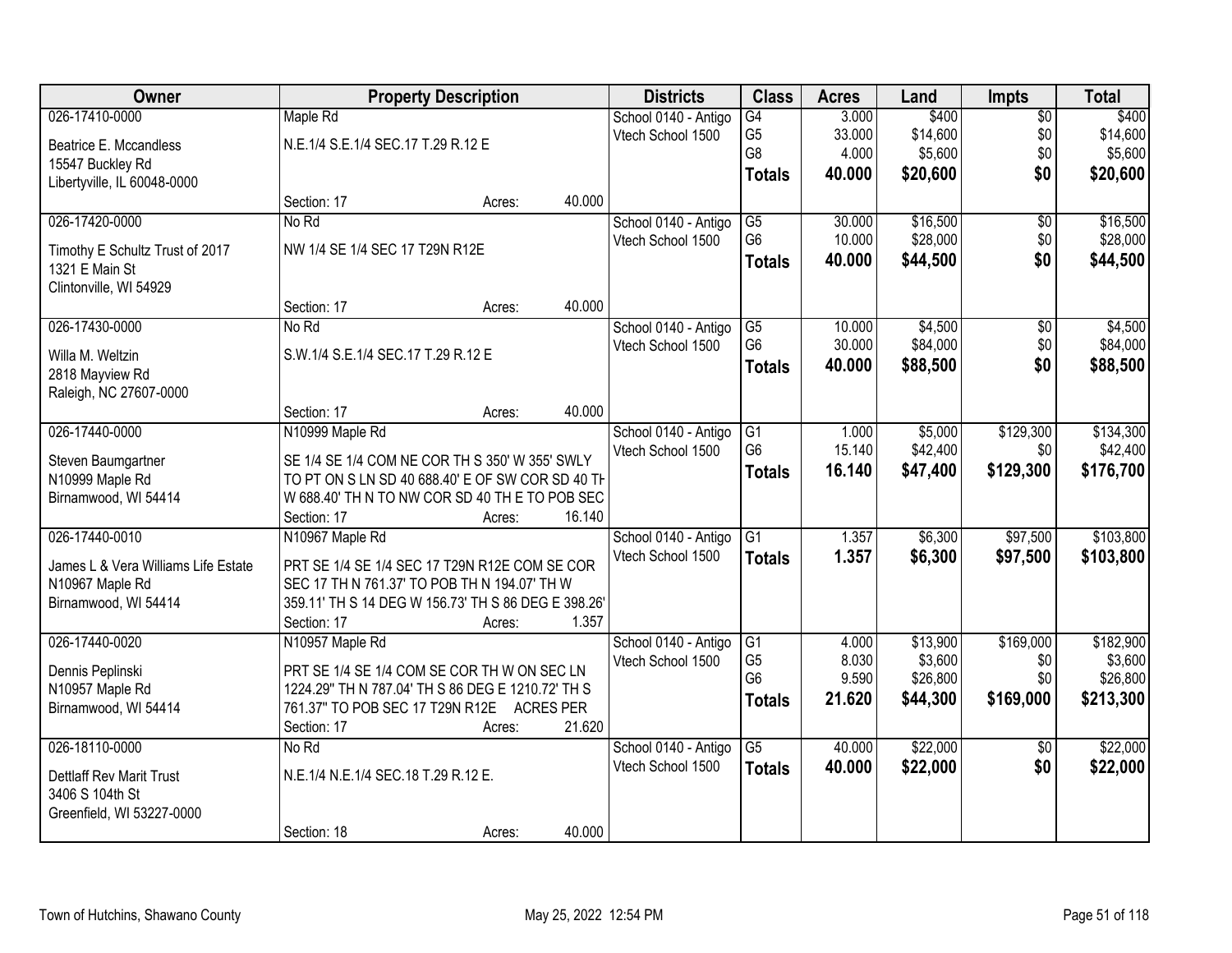| Owner                                                                                              |                                                                                                                         | <b>Property Description</b>         |        | <b>Districts</b>                          | <b>Class</b>                                       | <b>Acres</b>                       | Land                                     | <b>Impts</b>                         | <b>Total</b>                             |
|----------------------------------------------------------------------------------------------------|-------------------------------------------------------------------------------------------------------------------------|-------------------------------------|--------|-------------------------------------------|----------------------------------------------------|------------------------------------|------------------------------------------|--------------------------------------|------------------------------------------|
| 026-18120-0000<br>Allan J. Fliss<br>2107 S 109th St<br>West Allis, WI 53227                        |                                                                                                                         | N.W.1/4 N.E.1/4 SEC.18 T.29 R.12 E. |        | School 0140 - Antigo<br>Vtech School 1500 | $\overline{G5}$<br><b>Totals</b>                   | 40.000<br>40.000                   | \$22,000<br>\$22,000                     | $\overline{50}$<br>\$0               | \$22,000<br>\$22,000                     |
|                                                                                                    | Section: 18                                                                                                             | Acres:                              | 40.000 |                                           |                                                    |                                    |                                          |                                      |                                          |
| 026-18130-0000<br>JI Fischer Income Trust<br>N8912 Us Hwy 45<br>Birnamwood, WI 54414               | No Rd<br>SW 1/4 NE 1/4 SEC 18 T29N R12E                                                                                 |                                     |        | School 0140 - Antigo<br>Vtech School 1500 | G5<br><b>Totals</b>                                | 40.000<br>40.000                   | \$22,000<br>\$22,000                     | $\overline{50}$<br>\$0               | \$22,000<br>\$22,000                     |
| 026-18140-0000                                                                                     | Section: 18                                                                                                             | Acres:                              | 40.000 |                                           |                                                    |                                    |                                          |                                      |                                          |
| <b>Dettlaff Rev Marit Trust</b><br>3406 S 104th St<br>Greenfield, WI 53227-0000                    | No Rd<br>S.E.1/4 N.E.1/4 SEC.18 T.29 R.12 E.                                                                            |                                     |        | School 0140 - Antigo<br>Vtech School 1500 | G5<br>G <sub>6</sub><br><b>Totals</b>              | 35.000<br>5.000<br>40,000          | \$19,300<br>\$8,000<br>\$27,300          | \$0<br>\$0<br>\$0                    | \$19,300<br>\$8,000<br>\$27,300          |
|                                                                                                    | Section: 18                                                                                                             | Acres:                              | 40.000 |                                           |                                                    |                                    |                                          |                                      |                                          |
| 026-18210-0000<br>Allan J. Fliss<br>2107 S 109th St<br>West Allis, WI 53227                        | N.E.1/4 N.W.1/4 SEC.18 T.29 R.12 E.                                                                                     |                                     |        | School 0140 - Antigo<br>Vtech School 1500 | G5<br>G <sub>6</sub><br><b>Totals</b>              | 33.400<br>6.600<br>40.000          | \$18,400<br>\$18,500<br>\$36,900         | \$0<br>\$0<br>\$0                    | \$18,400<br>\$18,500<br>\$36,900         |
|                                                                                                    | Section: 18                                                                                                             | Acres:                              | 40.000 |                                           |                                                    |                                    |                                          |                                      |                                          |
| 026-18220-0000<br>Ronald J. Grall<br>N11340 Hutchins-Aniwa Townline<br>Birnamwood, WI 54414-0000   | Hutchins-Aniwa Rd<br>N.W.1/4 FRAC.N.W.1/4 SEC.18 T.29 R.12 E.<br>FARMLAND PRES 25 YEARS EFFECTIVE 3/3/92<br>Section: 18 | Acres:                              | 33.400 | School 0140 - Antigo<br>Vtech School 1500 | G4<br>G <sub>5</sub><br>G8<br><b>Totals</b>        | 23.400<br>2.000<br>8.000<br>33.400 | \$4,100<br>\$300<br>\$11,200<br>\$15,600 | $\overline{30}$<br>\$0<br>\$0<br>\$0 | \$4,100<br>\$300<br>\$11,200<br>\$15,600 |
| 026-18230-0000<br>Timothy J. Fuller<br>N11355 Hutchins-Aniwa Townline<br>Birnamwood, WI 54414-0000 | Hutchins-Aniwa Rd<br>S.W.1/4 FRAC.N.W.1/4 SEC.18 T.29 R.12 E.<br>FARMLAND PRES 25 YEARS EFFECTIVE 3/3/92<br>Section: 18 | Acres:                              | 32.810 | School 0140 - Antigo<br>Vtech School 1500 | G4<br>G <sub>5</sub><br>G8<br><b>Totals</b>        | 23.000<br>1.000<br>8.810<br>32.810 | \$3,800<br>\$100<br>\$12,300<br>\$16,200 | $\overline{60}$<br>\$0<br>\$0<br>\$0 | \$3,800<br>\$100<br>\$12,300<br>\$16,200 |
| 026-18240-0000<br>Ronald J. Grall<br>N11340 Hutchins-Aniwa Townline<br>Birnamwood, WI 54414-0000   | Hutchins-Aniwa Rd<br>S.E.1/4 N.W.1/4 SEC.18 T.29 R.12 E. FARMLAND<br>PRES 25 YEARS EFFECTIVE 3/3/92<br>Section: 18      | Acres:                              | 40.000 | School 0140 - Antigo<br>Vtech School 1500 | $\overline{G5}$<br>G <sub>6</sub><br><b>Totals</b> | 20.000<br>20.000<br>40.000         | \$9,000<br>\$32,000<br>\$41,000          | $\overline{50}$<br>\$0<br>\$0        | \$9,000<br>\$32,000<br>\$41,000          |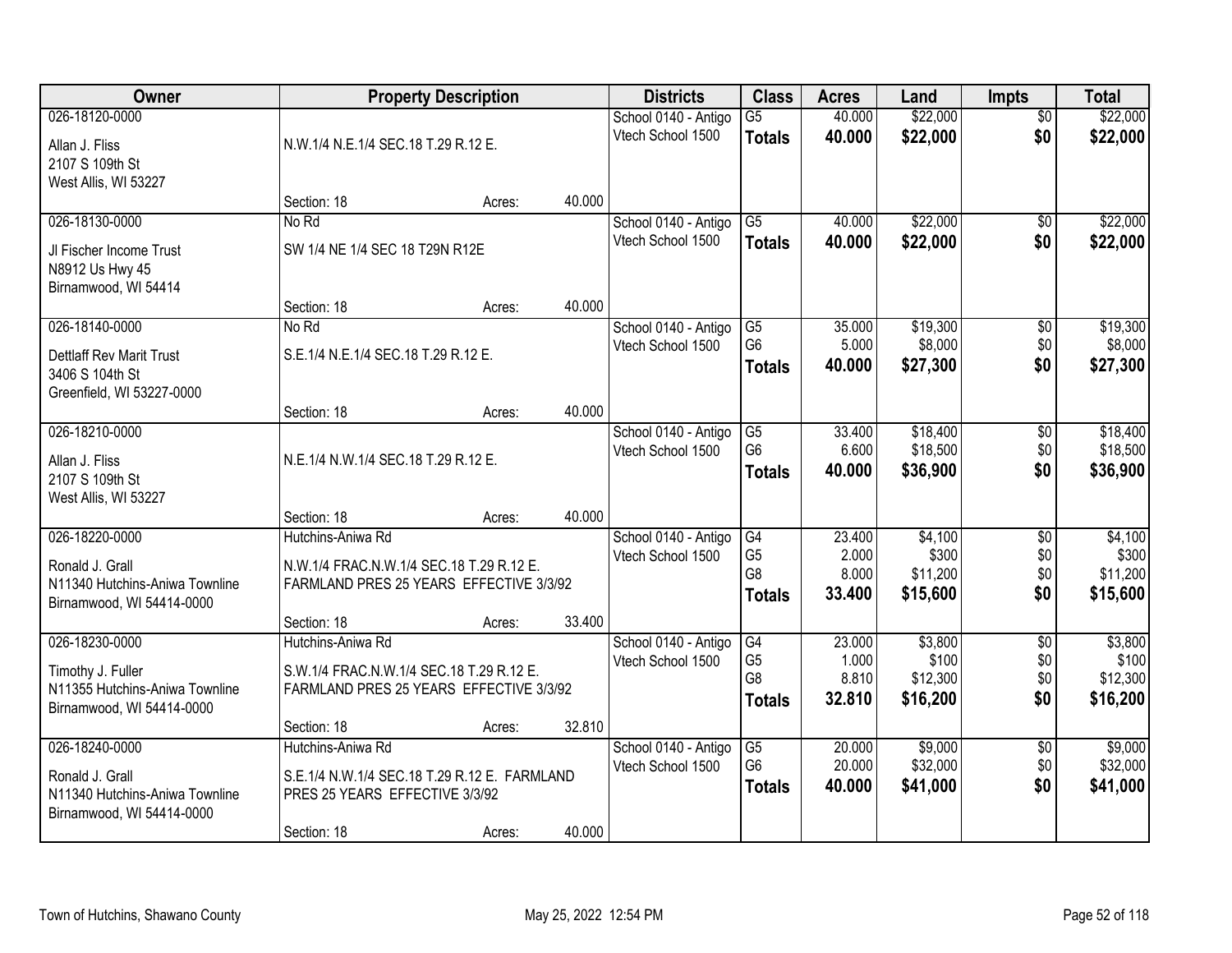| Owner                           |                                              | <b>Property Description</b> |        |                      | <b>Class</b>    | <b>Acres</b> | Land     | <b>Impts</b>    | <b>Total</b> |
|---------------------------------|----------------------------------------------|-----------------------------|--------|----------------------|-----------------|--------------|----------|-----------------|--------------|
| 026-18310-0000                  | N11108 Hutchins-Aniwa Townline R             |                             |        | School 0140 - Antigo | $\overline{G1}$ | 1.000        | \$5,000  | \$41,500        | \$46,500     |
| Gordon W. Salzwedel             | N.E.1/4 S.W.1/4 SEC.18 T.29 R.12 E. FARMLAND |                             |        | Vtech School 1500    | G <sub>5</sub>  | 9.000        | \$4,100  | \$0             | \$4,100      |
| 11030 Falcon Rd                 | PRES 25 YEARS EFFECTIVE 3/3/92               |                             |        |                      | G <sub>6</sub>  | 30.000       | \$66,000 | \$0             | \$66,000     |
| Marshfield, WI 54449-0000       |                                              |                             |        |                      | <b>Totals</b>   | 40.000       | \$75,100 | \$41,500        | \$116,600    |
|                                 | Section: 18                                  | Acres:                      | 40.000 |                      |                 |              |          |                 |              |
| 026-18320-0000                  | Hutchins-Aniwa Rd                            |                             |        | School 0140 - Antigo | G4              | 2.000        | \$300    | $\overline{50}$ | \$300        |
| Christopher J. Fuller           | N.W.1/4 FRAC.S.W.1/4 SEC.18 T.29 R.12 E.     |                             |        | Vtech School 1500    | G8              | 30.220       | \$42,300 | \$0             | \$42,300     |
| PO Box 144                      | FARMLAND PRES 25 YEARS EFFECTIVE 3/3/92      |                             |        |                      | <b>Totals</b>   | 32.220       | \$42,600 | \$0             | \$42,600     |
| Antigo, WI 54409-0000           |                                              |                             |        |                      |                 |              |          |                 |              |
|                                 | Section: 18                                  | Acres:                      | 32.220 |                      |                 |              |          |                 |              |
| 026-18330-0000                  | No Rd                                        |                             |        | School 0140 - Antigo | G4              | 5.000        | \$900    | \$0             | \$900        |
| Alan G. Andrus                  | S.W.1/4 FRAC.S.W.1/4 SEC.18 T.29 R.12 E.     |                             |        | Vtech School 1500    | G <sub>5</sub>  | 21.630       | \$9,700  | \$0             | \$9,700      |
| N10795 Lake Dr                  |                                              |                             |        |                      | G <sub>8</sub>  | 5.000        | \$7,000  | \$0             | \$7,000      |
| Birnamwood, WI 54414-0000       |                                              |                             |        |                      | <b>Totals</b>   | 31.630       | \$17,600 | \$0             | \$17,600     |
|                                 | Section: 18                                  | Acres:                      | 31.630 |                      |                 |              |          |                 |              |
| 026-18340-0000                  | Cranberry Rd                                 |                             |        | School 0140 - Antigo | G4              | 11.000       | \$2,000  | \$0             | \$2,000      |
| Alan G. Andrus                  | S.E.1/4 S.W.1/4 SEC.18 T.29 R.12 E.          |                             |        | Vtech School 1500    | G <sub>5</sub>  | 27.000       | \$12,200 | \$0             | \$12,200     |
| N10795 Lake Dr                  |                                              |                             |        |                      | G8              | 2.000        | \$1,600  | \$0             | \$1,600      |
| Birnamwood, WI 54414-0000       |                                              |                             |        |                      | <b>Totals</b>   | 40.000       | \$15,800 | \$0             | \$15,800     |
|                                 | Section: 18                                  | Acres:                      | 40.000 |                      |                 |              |          |                 |              |
| 026-18410-0000                  | No Rd                                        |                             |        | School 0140 - Antigo | G5              | 37.000       | \$16,700 | $\overline{30}$ | \$16,700     |
| <b>Dettlaff Rev Marit Trust</b> | N.E.1/4 S.E.1/4 SEC.18 T.29 R.12 E.          |                             |        | Vtech School 1500    | G <sub>6</sub>  | 3.000        | \$8,400  | \$0             | \$8,400      |
| 3406 S 104th St                 |                                              |                             |        |                      | <b>Totals</b>   | 40.000       | \$25,100 | \$0             | \$25,100     |
| Greenfield, WI 53227-0000       |                                              |                             |        |                      |                 |              |          |                 |              |
|                                 | Section: 18                                  | Acres:                      | 40.000 |                      |                 |              |          |                 |              |
| 026-18420-0000                  | N11114 Hutchins-Aniwa Townline R             |                             |        | School 0140 - Antigo | $\overline{G5}$ | 20.000       | \$9,000  | $\overline{60}$ | \$9,000      |
| Howard J. Fuller                | N.W.1/4 S.E.1/4 SEC.18 T.29 R.12 E. FARMLAND |                             |        | Vtech School 1500    | G <sub>6</sub>  | 20.000       | \$32,000 | \$0             | \$32,000     |
| N11436 Hutchins-Aniwa Townline  | PRES 25 YEARS EFFECTIVE 3/3/92               |                             |        |                      | <b>Totals</b>   | 40.000       | \$41,000 | \$0             | \$41,000     |
| Birnamwood, WI 54414-0000       |                                              |                             |        |                      |                 |              |          |                 |              |
|                                 | Section: 18                                  | Acres:                      | 40.000 |                      |                 |              |          |                 |              |
| 026-18430-0000                  | Cranberry Rd                                 |                             |        | School 0140 - Antigo | $\overline{G4}$ | 5.000        | \$900    | $\overline{50}$ | \$900        |
| Alan G. Andrus                  | S.W.1/4 S.E.1/4 SEC.18 T.29 R.12 E.          |                             |        | Vtech School 1500    | G <sub>5</sub>  | 10.000       | \$4,500  | \$0             | \$4,500      |
| N10795 Lake Dr                  |                                              |                             |        |                      | G8              | 25.000       | \$35,000 | \$0             | \$35,000     |
| Birnamwood, WI 54414-0000       |                                              |                             |        |                      | <b>Totals</b>   | 40.000       | \$40,400 | \$0             | \$40,400     |
|                                 | Section: 18                                  | Acres:                      | 40.000 |                      |                 |              |          |                 |              |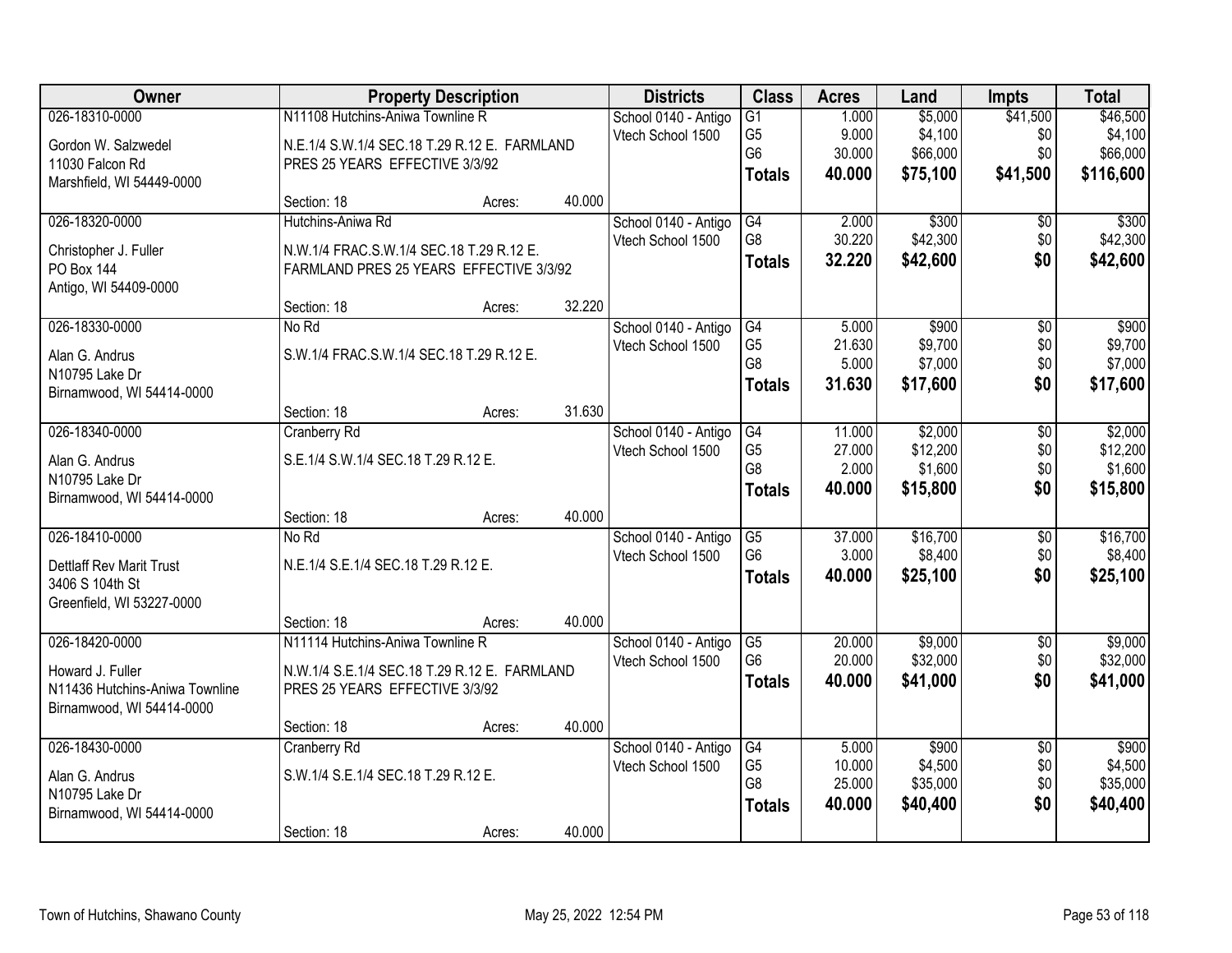| <b>Owner</b>                                                       |                                                                                | <b>Property Description</b> |        |                                           | <b>Class</b>         | <b>Acres</b>     | Land               | <b>Impts</b>           | <b>Total</b>       |
|--------------------------------------------------------------------|--------------------------------------------------------------------------------|-----------------------------|--------|-------------------------------------------|----------------------|------------------|--------------------|------------------------|--------------------|
| 026-18440-0000                                                     | <b>Cranberry Rd</b>                                                            |                             |        | School 0140 - Antigo                      | $\overline{G5}$      | 5.000            | \$800              | $\overline{50}$        | \$800              |
| Andrus Properties, LLC                                             | SE 1/4 SE 1/4 N & E OF LINE EXTENDED FROM NW                                   |                             |        | Vtech School 1500                         | G <sub>6</sub>       | 15.000<br>20.000 | \$31,200           | \$0<br>\$0             | \$31,200           |
| N10965 Elm Rd                                                      | COR TO SE COR SEC 18 T29N R12E                                                 |                             |        |                                           | <b>Totals</b>        |                  | \$32,000           |                        | \$32,000           |
| Birnamwood, WI 54414                                               | Section: 18                                                                    | Acres:                      | 20.000 |                                           |                      |                  |                    |                        |                    |
| 026-18440-0010                                                     | <b>Cranberry Rd</b>                                                            |                             |        | School 0140 - Antigo                      | G5                   | 5.000            | \$800              | \$0                    | \$800              |
|                                                                    |                                                                                |                             |        | Vtech School 1500                         | G <sub>6</sub>       | 15.000           | \$45,000           | \$0                    | \$45,000           |
| Kay M. O Connell<br>N10795 Lake Dr                                 | SE 1/4 SE 1/4 S & W OF LINE EXTENDED FROM NW<br>COR TO SE COR SEC 18 T29N R12E |                             |        |                                           | <b>Totals</b>        | 20.000           | \$45,800           | \$0                    | \$45,800           |
| Birnamwood, WI 54414-0000                                          |                                                                                |                             |        |                                           |                      |                  |                    |                        |                    |
|                                                                    | Section: 18                                                                    | Acres:                      | 20.000 |                                           |                      |                  |                    |                        |                    |
| 026-19110-0000                                                     | Cranberry Rd                                                                   |                             |        | School 0140 - Antigo                      | G4                   | 14.000           | \$2,400            | $\overline{50}$        | \$2,400            |
| Alan G. Andrus                                                     | N.E.1/4 N.E.1/4 SEC.19 T.29 R.12 E.                                            |                             |        | Vtech School 1500                         | G <sub>5</sub>       | 21.000           | \$8,300            | \$0                    | \$8,300            |
| N10795 Lake Dr                                                     |                                                                                |                             |        |                                           | G <sub>8</sub>       | 5.000            | \$7,500            | \$0                    | \$7,500            |
| Birnamwood, WI 54414-0000                                          |                                                                                |                             |        |                                           | <b>Totals</b>        | 40.000           | \$18,200           | \$0                    | \$18,200           |
|                                                                    | Section: 19                                                                    | Acres:                      | 40.000 |                                           |                      |                  |                    |                        |                    |
| 026-19120-0000                                                     | W16567 Cranberry Rd                                                            |                             |        | School 0140 - Antigo<br>Vtech School 1500 | G4<br>G <sub>5</sub> | 30.900<br>5.000  | \$5,800<br>\$1,700 | \$0<br>\$0             | \$5,800<br>\$1,700 |
| Alan G. Andrus                                                     | N.W.1/4 N.E.1/4 EX S 135' SEC.19 T.29 R.12 E.                                  |                             |        |                                           | <b>Totals</b>        | 35.900           | \$7,500            | \$0                    | \$7,500            |
| N10795 Lake Dr                                                     |                                                                                |                             |        |                                           |                      |                  |                    |                        |                    |
| Birnamwood, WI 54414-0000                                          | Section: 19                                                                    | Acres:                      | 35.900 |                                           |                      |                  |                    |                        |                    |
| 026-19120-0010                                                     | Cranberry Rd                                                                   |                             |        | School 0140 - Antigo                      | G4                   | 2.000            | \$300              | $\overline{50}$        | \$300              |
|                                                                    |                                                                                |                             |        | Vtech School 1500                         | G <sub>8</sub>       | 2.100            | \$3,200            | \$0                    | \$3,200            |
| Thomas G & Lynne Kestly Family Trust<br>19120 Lothmoor Drive Lower | S 135'OF N.W.1/4 N.E.1/4 SEC.19 T.29 R.12 E.                                   |                             |        |                                           | <b>Totals</b>        | 4.100            | \$3,500            | \$0                    | \$3,500            |
| Brookfield, WI 53045                                               |                                                                                |                             |        |                                           |                      |                  |                    |                        |                    |
|                                                                    | Section: 19                                                                    | Acres:                      | 4.100  |                                           |                      |                  |                    |                        |                    |
| 026-19130-0000                                                     | Cranberry Rd                                                                   |                             |        | School 0140 - Antigo                      | G6                   | 40.000           | \$112,000          | $\sqrt{$0}$            | \$112,000          |
| Thomas G & Lynne Kestly Family Trust                               | SW 1/4 NE 1/4 SEC 19 T29N R12E                                                 |                             |        | Vtech School 1500                         | <b>Totals</b>        | 40.000           | \$112,000          | \$0                    | \$112,000          |
| 19120 Lothmoor Drive Lower                                         |                                                                                |                             |        |                                           |                      |                  |                    |                        |                    |
| Brookfield, WI 53045                                               |                                                                                |                             |        |                                           |                      |                  |                    |                        |                    |
|                                                                    | Section: 19                                                                    | Acres:                      | 40.000 |                                           |                      |                  |                    |                        |                    |
| 026-19140-0000                                                     | Cranberry Rd                                                                   |                             |        | School 0140 - Antigo<br>Vtech School 1500 | G4<br>G <sub>5</sub> | 20.000<br>1.000  | \$3,800<br>\$100   | $\overline{50}$<br>\$0 | \$3,800<br>\$100   |
| Alan G. Andrus                                                     | SE 1/4 NE 1/4 SEC 19 T29N R12E                                                 |                             |        |                                           | G <sub>8</sub>       | 19.000           | \$24,200           | \$0                    | \$24,200           |
| N10795 Lake Dr<br>Birnamwood, WI 54414-0000                        |                                                                                |                             |        |                                           | <b>Totals</b>        | 40.000           | \$28,100           | \$0                    | \$28,100           |
|                                                                    | Section: 19                                                                    | Acres:                      | 40.000 |                                           |                      |                  |                    |                        |                    |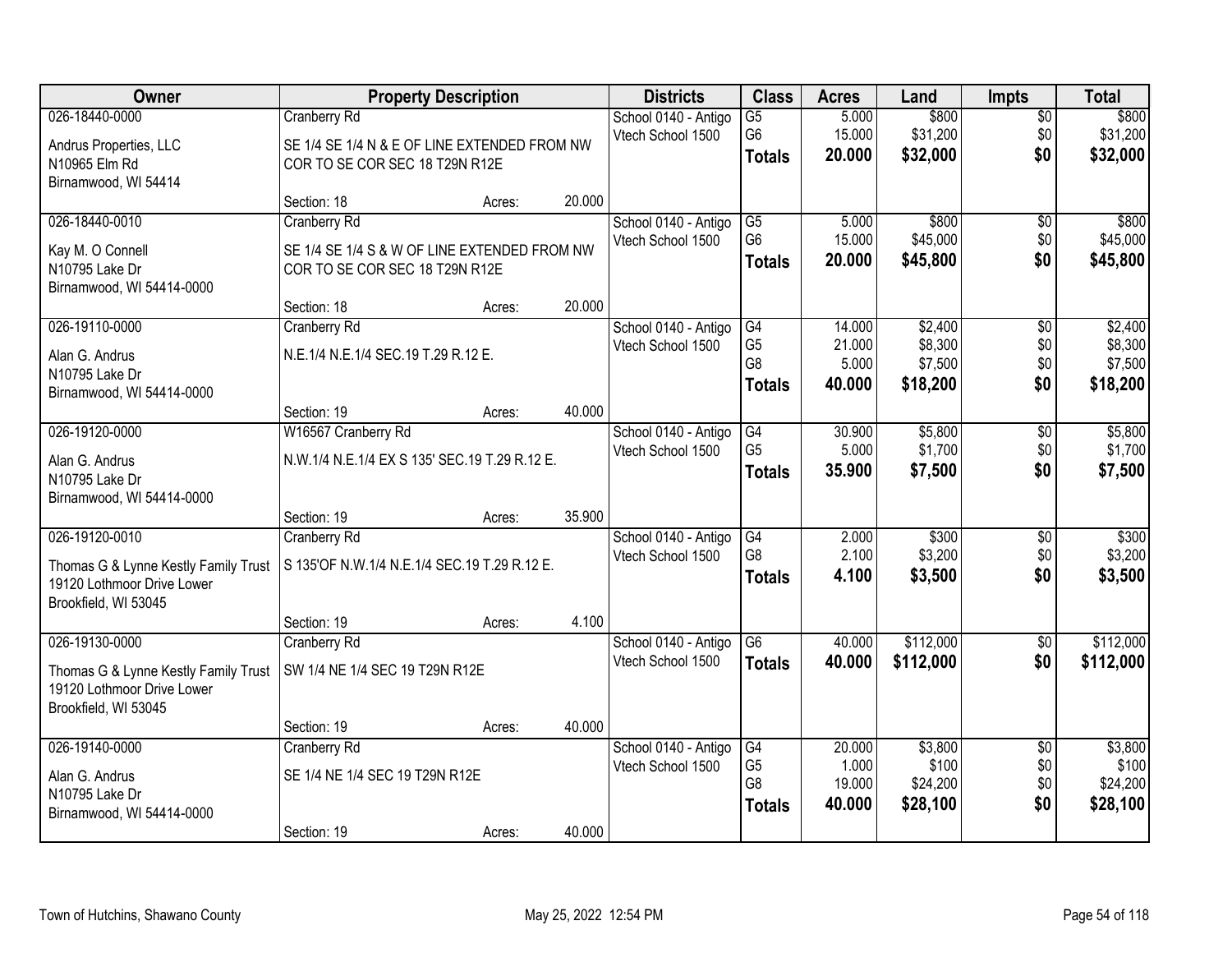| Owner                                | <b>Property Description</b>                        |                  | <b>Districts</b>                          | <b>Class</b>    | <b>Acres</b>     | Land               | Impts                  | <b>Total</b>           |
|--------------------------------------|----------------------------------------------------|------------------|-------------------------------------------|-----------------|------------------|--------------------|------------------------|------------------------|
| 026-19210-0000                       | <b>Cranberry Rd</b>                                |                  | School 0140 - Antigo                      | G4              | 11.000           | \$2,200            | $\overline{50}$        | \$2,200                |
| Alan G. Andrus                       | N.E.1/4 N.W.1/4 SEC.19 T.29 R.12 E.                |                  | Vtech School 1500                         | G <sub>8</sub>  | 29.000           | \$23,200           | \$0                    | \$23,200               |
| N10795 Lake Dr                       |                                                    |                  |                                           | <b>Totals</b>   | 40.000           | \$25,400           | \$0                    | \$25,400               |
| Birnamwood, WI 54414-0000            |                                                    |                  |                                           |                 |                  |                    |                        |                        |
|                                      | Section: 19                                        | 40.000<br>Acres: |                                           |                 |                  |                    |                        |                        |
| 026-19220-0000                       | Cranberry Rd                                       |                  | School 0140 - Antigo                      | G6              | 31.600           | \$88,500           | $\overline{50}$        | \$88,500               |
| Alan G. Andrus                       | N.W.1/4 FRAC.N.W.1/4 SEC.19 T.29 R.12 E.           |                  | Vtech School 1500                         | <b>Totals</b>   | 31.600           | \$88,500           | \$0                    | \$88,500               |
| N10795 Lake Dr                       |                                                    |                  |                                           |                 |                  |                    |                        |                        |
| Birnamwood, WI 54414-0000            |                                                    |                  |                                           |                 |                  |                    |                        |                        |
|                                      | Section: 19                                        | 31.600<br>Acres: |                                           |                 |                  |                    |                        |                        |
| 026-19230-0000                       | No Rd                                              |                  | School 0140 - Antigo                      | G <sub>6</sub>  | 8.000            | \$12,800           | \$0                    | \$12,800               |
| Alan G. Andrus                       | N 330'OF S.W.1/4 FRAC.N.W. 1/4 SEC.19 T.29 R.12 E. |                  | Vtech School 1500                         | <b>Totals</b>   | 8.000            | \$12,800           | \$0                    | \$12,800               |
| N10795 Lake Dr                       |                                                    |                  |                                           |                 |                  |                    |                        |                        |
| Birnamwood, WI 54414-0000            |                                                    |                  |                                           |                 |                  |                    |                        |                        |
|                                      | Section: 19                                        | 8.000<br>Acres:  |                                           |                 |                  |                    |                        |                        |
| 026-19230-0010                       | No Rd                                              |                  | School 0140 - Antigo                      | G <sub>6</sub>  | 24.110           | \$38,600           | \$0                    | \$38,600               |
| Thomas G & Lynne Kestly Family Trust | S.W.1/4 FRAC.N.W.1/4 EX N 330'SEC.19 T.29 R.12 E.  |                  | Vtech School 1500                         | <b>Totals</b>   | 24.110           | \$38,600           | \$0                    | \$38,600               |
| 19120 Lothmoor Drive Lower           |                                                    |                  |                                           |                 |                  |                    |                        |                        |
| Brookfield, WI 53045                 |                                                    |                  |                                           |                 |                  |                    |                        |                        |
|                                      | Section: 19                                        | 24.110<br>Acres: |                                           |                 |                  |                    |                        |                        |
| 026-19240-0000                       | No Rd                                              |                  | School 0140 - Antigo                      | $\overline{G6}$ | 10.600           | \$17,000           | $\overline{50}$        | \$17,000               |
| Alan G. Andrus                       | N 330'OF E 660'& N 370'OF W 660'OF S.E.1/4 N.W.1/4 |                  | Vtech School 1500                         | <b>Totals</b>   | 10.600           | \$17,000           | \$0                    | \$17,000               |
| N10795 Lake Dr                       | SEC. 19 T.29 R.12 E.                               |                  |                                           |                 |                  |                    |                        |                        |
| Birnamwood, WI 54414-0000            |                                                    |                  |                                           |                 |                  |                    |                        |                        |
|                                      | Section: 19                                        | 10.600<br>Acres: |                                           |                 |                  |                    |                        |                        |
| 026-19240-0010                       | No Rd                                              |                  | School 0140 - Antigo<br>Vtech School 1500 | G <sub>6</sub>  | 29.400           | \$47,000           | $\overline{50}$        | \$47,000               |
| Thomas G & Lynne Kestly Family Trust | S.E.1/4 N.W.1/4 EX N 330'OF E 660'& EX N 370'OF W  |                  |                                           | <b>Totals</b>   | 29.400           | \$47,000           | \$0                    | \$47,000               |
| 19120 Lothmoor Drive Lower           | 660' SEC.19 T.29 R.12 E.                           |                  |                                           |                 |                  |                    |                        |                        |
| Brookfield, WI 53045                 |                                                    |                  |                                           |                 |                  |                    |                        |                        |
|                                      | Section: 19                                        | 29.400<br>Acres: |                                           |                 |                  |                    |                        |                        |
| 026-19310-0000                       | No Rd                                              |                  | School 0140 - Antigo<br>Vtech School 1500 | F6              | 40.000<br>40.000 | ( \$64,000)<br>\$0 | $\overline{50}$<br>\$0 | $\overline{50}$<br>\$0 |
| Thomas G & Lynne Kestly Family Trust | NE 1/4 SW 1/4 SEC 19 T29N R12E CLOSED MFL 40A      |                  |                                           | <b>Totals</b>   |                  |                    |                        |                        |
| 19120 Lothmoor Drive Lower           | 25 YEARS EFFECTIVE 1/1/07                          |                  |                                           |                 |                  |                    |                        |                        |
| Brookfield, WI 53045                 |                                                    |                  |                                           |                 |                  |                    |                        |                        |
|                                      | Section: 19                                        | 40.000<br>Acres: |                                           |                 |                  |                    |                        |                        |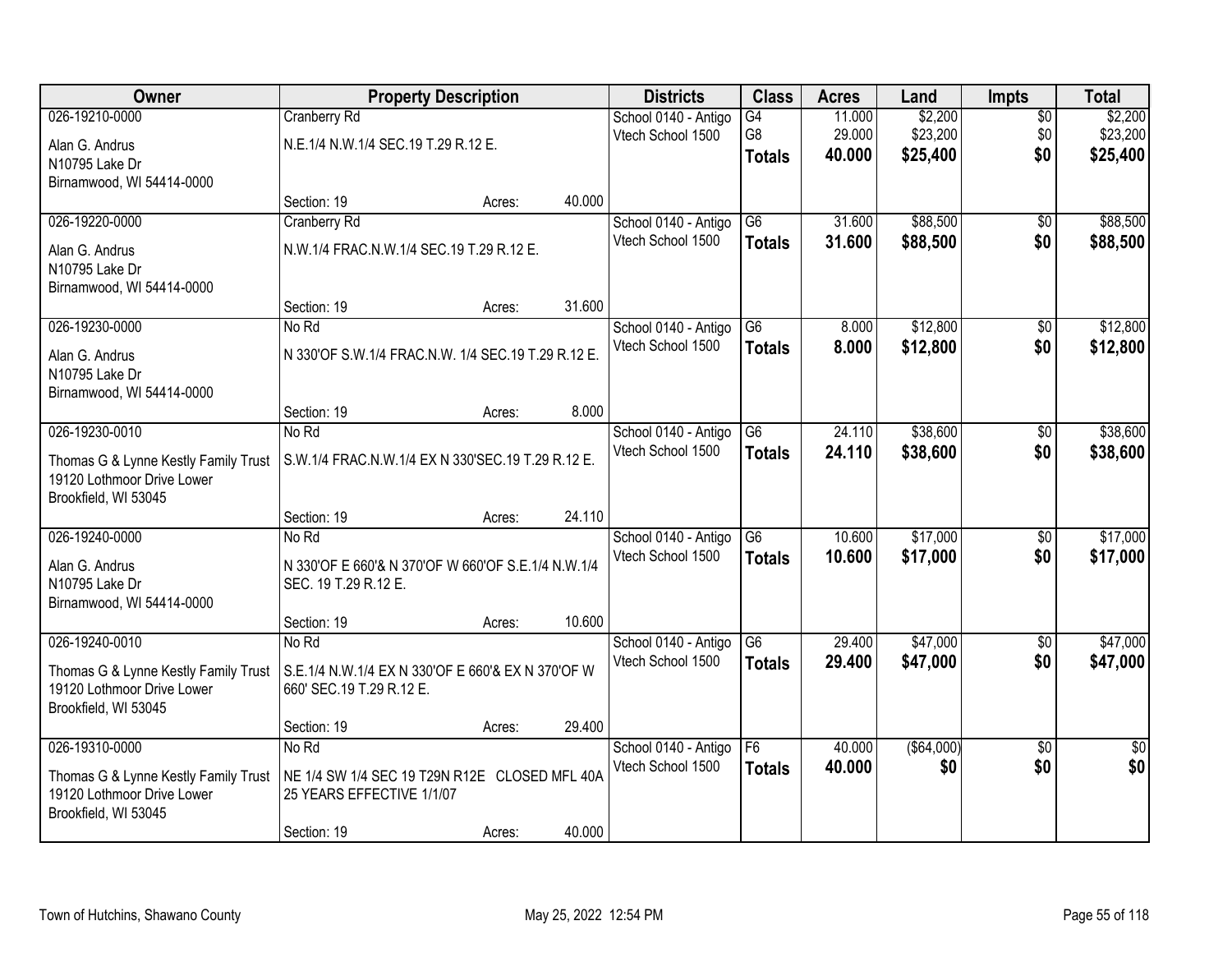| Owner                                | <b>Property Description</b>                     |        |                | <b>Districts</b>                          | <b>Class</b>                     | <b>Acres</b>    | Land                    | <b>Impts</b>                 | <b>Total</b>                 |
|--------------------------------------|-------------------------------------------------|--------|----------------|-------------------------------------------|----------------------------------|-----------------|-------------------------|------------------------------|------------------------------|
| 026-19320-0000                       | No Rd                                           |        |                | School 0140 - Antigo                      | F6                               | 32.630          | ( \$52, 200)            | $\overline{50}$              | \$0                          |
| Thomas G & Lynne Kestly Family Trust | NW 1/4 FRAC.SW 1/4 SEC 19 T29N R12E CLOSED      |        |                | Vtech School 1500                         | <b>Totals</b>                    | 32.630          | \$0                     | \$0                          | \$0                          |
| 19120 Lothmoor Drive Lower           | MFL 32.63 ACRES 25 YEARS EFFECTIVE 1/1/07       |        |                |                                           |                                  |                 |                         |                              |                              |
| Brookfield, WI 53045                 |                                                 |        |                |                                           |                                  |                 |                         |                              |                              |
|                                      | Section: 19                                     | Acres: | 32.630         |                                           |                                  |                 |                         |                              |                              |
| 026-19330-0000                       | Lake Dr                                         |        |                | School 0140 - Antigo                      | F6                               | 32.000          | ( \$89,600)             | \$0                          | \$0                          |
| Curtis L. Thiex                      | SW 1/4 FRAC SW 1/4 SEC 19 T29N R12E CLOSED      |        |                | Vtech School 1500                         | G <sub>4</sub>                   | 1.140           | \$200                   | \$0                          | \$200                        |
| W16759 Lake Dr                       | MFL 32.00 ACRES 25 YEARS EFFECTIVE 1/1/09       |        |                |                                           | <b>Totals</b>                    | 33.140          | \$200                   | \$0                          | \$200                        |
| Birnamwood, WI 54414-0000            |                                                 |        |                |                                           |                                  |                 |                         |                              |                              |
|                                      | Section: 19                                     | Acres: | 33.140         |                                           |                                  |                 |                         |                              |                              |
| 026-19340-0010                       | W16706 Lake Dr                                  |        |                | School 0140 - Antigo                      | F <sub>6</sub>                   | 12.000          | ( \$34,200)             | \$0                          | $\overline{50}$              |
| Curtis L. Thiex                      | SE 1/4 SW 1/4 SEC 19 T 29N R12E CLOSED MFL 12   |        |                | Vtech School 1500                         | G <sub>1</sub><br>G4             | 1.000<br>25.000 | \$5,000<br>\$4,000      | \$0<br>\$0                   | \$5,000<br>\$4,000           |
| W16759 Lake Dr                       | ACRES 25 YEARS EFFECTIVE 1/1/09                 |        |                |                                           | G <sub>8</sub>                   | 2.000           | \$2,800                 | \$0                          | \$2,800                      |
| Birnamwood, WI 54414-0000            |                                                 |        |                |                                           | <b>Totals</b>                    | 40.000          | \$11,800                | \$0                          | \$11,800                     |
|                                      | Section: 19                                     | Acres: | 40.000         |                                           |                                  |                 |                         |                              |                              |
| 026-19410-0000                       | N10600 Bakers Lake Ln                           |        |                | School 0140 - Antigo                      | F6<br>G <sub>1</sub>             | 35.000          | (\$98,000)              | \$0                          | $\overline{50}$<br>\$349,300 |
| Thomas G & Lynne Kestly Family Trust | NE 1/4 SE 1/4 SEC 19 T29N R12E CLOSED MFL 35.00 |        |                | Vtech School 1500                         | G <sub>5</sub>                   | 2.000<br>3.000  | \$90,000<br>\$500       | \$259,300<br>\$0             | \$500                        |
| 19120 Lothmoor Drive Lower           | ACRES 25 YEARS EFFECTIVE 1/1/07                 |        |                |                                           | <b>Totals</b>                    | 40,000          | \$90,500                | \$259,300                    | \$349,800                    |
| Brookfield, WI 53045                 |                                                 |        |                |                                           |                                  |                 |                         |                              |                              |
|                                      | Section: 19                                     | Acres: | 40.000         |                                           |                                  |                 |                         |                              |                              |
| 026-19420-0000                       | W16650 Lake Dr                                  |        |                | School 0140 - Antigo                      | F6<br>G <sub>5</sub>             | 37.000<br>3.000 | (\$103,600)<br>\$500    | \$0<br>\$0                   | $\overline{50}$<br>\$500     |
| Larry L. Nillissen                   | NW 1/4 SE 1/4 SEC 19 T29N R12E CLOSED MFL 37A   |        |                | Vtech School 1500                         |                                  | 40,000          | \$500                   | \$0                          | \$500                        |
| <b>PO Box 206</b>                    | 25 YEARS EFFECTIVE 1/1/2020                     |        |                |                                           | <b>Totals</b>                    |                 |                         |                              |                              |
| Birnamwood, WI 54414-0000            |                                                 |        |                |                                           |                                  |                 |                         |                              |                              |
|                                      | Section: 19                                     | Acres: | 40.000         |                                           |                                  |                 |                         |                              |                              |
| 026-19430-0000                       | W16650 Lake Dr                                  |        |                | School 0140 - Antigo<br>Vtech School 1500 | F <sub>6</sub><br>G <sub>1</sub> | 19.000<br>3.000 | ( \$53,200)<br>\$99,000 | $\overline{50}$<br>\$603,500 | $\overline{30}$<br>\$702,500 |
| Larry L. Nillissen                   | SW 1/4 SE 1/4 SEC 19 T29N R12E                  |        | CLOSED MFL 19A |                                           | G <sub>5</sub>                   | 18.000          | \$9,900                 | \$0                          | \$9,900                      |
| PO Box 206                           | 25 YEARS EFFECTIVE 1/1/2020                     |        |                |                                           | <b>Totals</b>                    | 40.000          | \$108,900               | \$603,500                    | \$712,400                    |
| Birnamwood, WI 54414-0000            |                                                 |        |                |                                           |                                  |                 |                         |                              |                              |
|                                      | Section: 19                                     | Acres: | 40.000         |                                           |                                  |                 |                         |                              |                              |
| 026-19440-0000                       | N10536 Bakers Lake Ln                           |        |                | School 0140 - Antigo                      | $\overline{G1}$                  | 6.050           | \$126,500               | \$112,100                    | \$238,600                    |
| Mark Anderson                        | PRT OF THE S.E.1/4 S.E.1/4 WAS LOT 3 CSM V.14   |        |                | Vtech School 1500                         | <b>Totals</b>                    | 6.050           | \$126,500               | \$112,100                    | \$238,600                    |
| N10536 Bakers Lake Ln                | P.198 K/N/A LOT 3 CERT SUR REC V.14 P.269 MAP   |        |                |                                           |                                  |                 |                         |                              |                              |
| Birnamwood, WI 54414-0000            | #3405 SEC.19 T.29N R.12E.                       |        |                |                                           |                                  |                 |                         |                              |                              |
|                                      | Section: 19                                     | Acres: | 6.050          |                                           |                                  |                 |                         |                              |                              |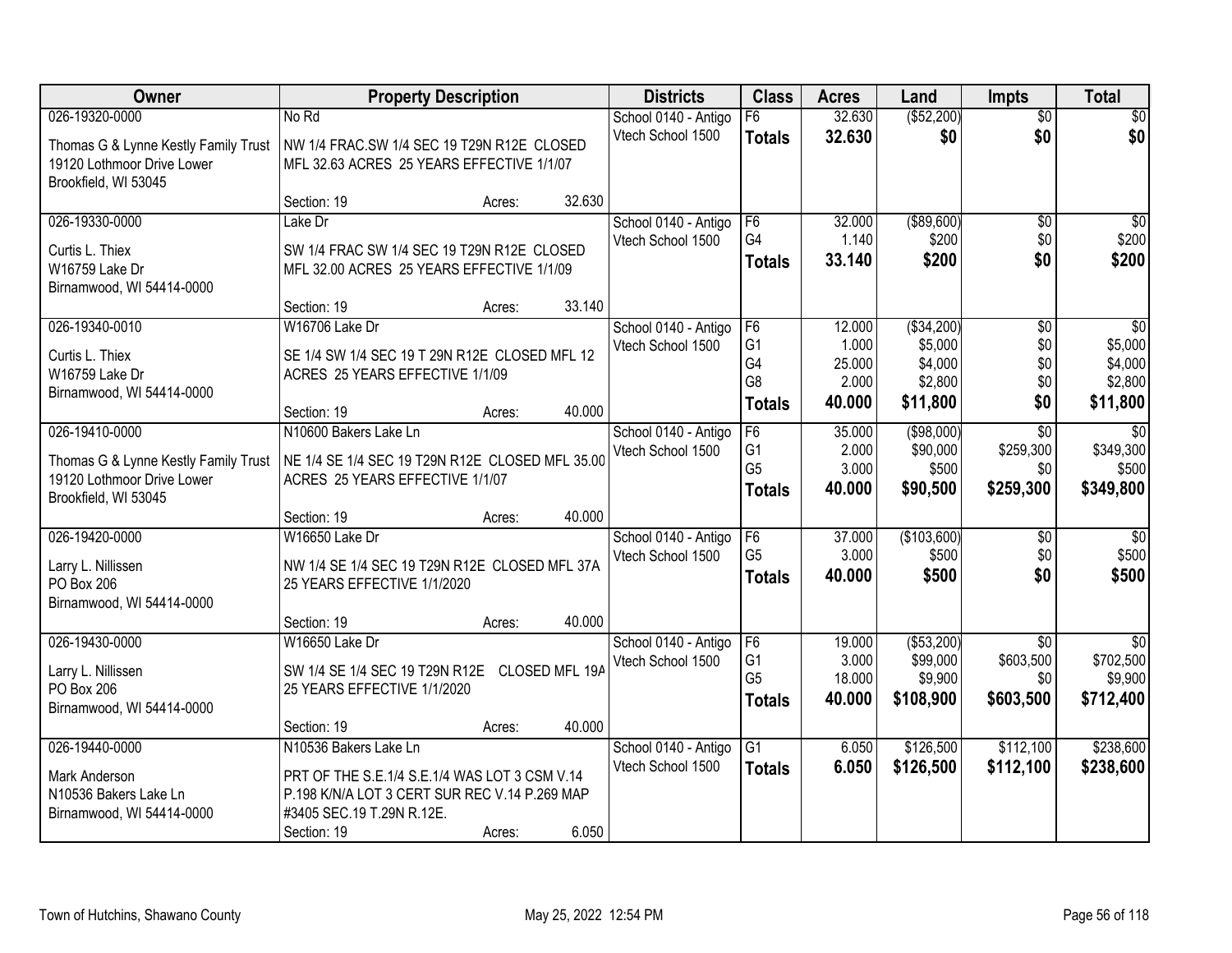| Owner                           |                                                                                                    | <b>Property Description</b> |        |                      | <b>Class</b>    | <b>Acres</b> | Land      | <b>Impts</b>    | <b>Total</b> |
|---------------------------------|----------------------------------------------------------------------------------------------------|-----------------------------|--------|----------------------|-----------------|--------------|-----------|-----------------|--------------|
| 026-19440-0010                  | Lake Dr                                                                                            |                             |        | School 0140 - Antigo | $\overline{G1}$ | 5.560        | \$51,300  | $\overline{50}$ | \$51,300     |
| Scott Matsche                   | PRT OF THE S.E.1/4 S.E.1/4 WAS LOT 1 CSM V.14                                                      |                             |        | Vtech School 1500    | <b>Totals</b>   | 5.560        | \$51,300  | \$0             | \$51,300     |
| N9035 River Rd                  | P.198 K/N/A LOT 1 CERT SUR REC V. 14 P.262 MAP                                                     |                             |        |                      |                 |              |           |                 |              |
| Birnamwood, WI 54414-0000       | #3402 SEC.19 & SEC.30 T.29N R.12 E.                                                                |                             |        |                      |                 |              |           |                 |              |
|                                 | Section: 30                                                                                        | Acres:                      | 5.560  |                      |                 |              |           |                 |              |
| 026-19440-0020                  | N10526 Bakers Lake Ln                                                                              |                             |        | School 0140 - Antigo | $\overline{G1}$ | 4.370        | \$46,800  | \$4,300         | \$51,100     |
|                                 |                                                                                                    |                             |        | Vtech School 1500    | <b>Totals</b>   | 4.370        | \$46,800  | \$4,300         | \$51,100     |
| James Kocovsky                  | PRT OF THE SE 1/4 SE 1/4 WAS LOT 2 CSM V14 P198                                                    |                             |        |                      |                 |              |           |                 |              |
| N95 W25839 Highway Q            | NKA LOT 2 V14 P269 CSM #3405 SEC 19 T29N R12E                                                      |                             |        |                      |                 |              |           |                 |              |
| Colgate, WI 53017-0000          |                                                                                                    |                             |        |                      |                 |              |           |                 |              |
|                                 | Section: 19                                                                                        | Acres:                      | 4.370  |                      |                 |              |           |                 |              |
| 026-19440-0030                  | N10545 Bakers Lake Ln                                                                              |                             |        | School 0140 - Antigo | G1              | 1.660        | \$79,800  | \$106,300       | \$186,100    |
| <b>Brent O'Neil Joint Trust</b> | PRT OF THE SE 1/4 SE 1/4 NKA LOT 4 V14 CSM P198                                                    |                             |        | Vtech School 1500    | <b>Totals</b>   | 1.660        | \$79,800  | \$106,300       | \$186,100    |
| 6643 N Hiawatha Ave             | MAP #3371 SEC 19 T29N R12E                                                                         |                             |        |                      |                 |              |           |                 |              |
| Chicago, IL 60646               |                                                                                                    |                             |        |                      |                 |              |           |                 |              |
|                                 | Section: 19                                                                                        | Acres:                      | 1.660  |                      |                 |              |           |                 |              |
| 026-19440-0040                  | N10558 Bakers Lake Ln                                                                              |                             |        | School 0140 - Antigo | G1              | 7.390        | \$138,500 | \$30,500        | \$169,000    |
| <b>Thomas Kazale</b>            |                                                                                                    |                             |        | Vtech School 1500    | <b>Totals</b>   | 7.390        | \$138,500 | \$30,500        | \$169,000    |
| 1680 Todd Farm Dr               | PRT OF THE S.E.1/4 S.E.1/4 KNOWN AS LOT 1 CERT<br>SUR REC V.15 P.272 MAP #3617 SEC.19 T.29N R.12E. |                             |        |                      |                 |              |           |                 |              |
| Elgin, IL 60123-0000            |                                                                                                    |                             |        |                      |                 |              |           |                 |              |
|                                 | Section: 19                                                                                        | Acres:                      | 7.390  |                      |                 |              |           |                 |              |
| 026-19440-0041                  | Lake Dr                                                                                            |                             |        | School 0140 - Antigo | $\overline{G1}$ | 4.580        | \$41,200  | $\overline{50}$ | \$41,200     |
|                                 |                                                                                                    |                             |        | Vtech School 1500    |                 | 4.580        | \$41,200  | \$0             | \$41,200     |
| Thomas Kazale                   | PRT OF THE S.E.1/4 S.E.1/4 KNOWN AS LOT 2 CERT                                                     |                             |        |                      | <b>Totals</b>   |              |           |                 |              |
| 1680 Todd Farm Dr               | SUR REC V.15 P.272 MAP #3617 SEC.19 T.29N R.12E.                                                   |                             |        |                      |                 |              |           |                 |              |
| Elgin, IL 60123-0000            |                                                                                                    |                             |        |                      |                 |              |           |                 |              |
|                                 | Section: 19                                                                                        | Acres:                      | 4.580  |                      |                 |              |           |                 |              |
| 026-19440-0042                  | Lake Dr                                                                                            |                             |        | School 0140 - Antigo | G1              | 4.950        | \$44,600  | $\overline{50}$ | \$44,600     |
| <b>Thomas Kazale</b>            | PRT OF THE S.E.1/4 S.E.1/4 KNOWN AS LOT 3 CERT                                                     |                             |        | Vtech School 1500    | <b>Totals</b>   | 4.950        | \$44,600  | \$0             | \$44,600     |
| 1680 Todd Farm Dr               | SUR REC V.15 P.272 MAP #3617 SEC.19 T.29N R.12E.                                                   |                             |        |                      |                 |              |           |                 |              |
| Elgin, IL 60123-0000            |                                                                                                    |                             |        |                      |                 |              |           |                 |              |
|                                 | Section: 19                                                                                        | Acres:                      | 4.950  |                      |                 |              |           |                 |              |
| 026-20110-0000                  | Cranberry Rd                                                                                       |                             |        | School 0140 - Antigo | $\overline{G5}$ | 24.000       | \$10,800  | $\overline{50}$ | \$10,800     |
|                                 |                                                                                                    |                             |        | Vtech School 1500    | G <sub>6</sub>  | 16.000       | \$44,800  | \$0             | \$44,800     |
| <b>Mike Driscoll</b>            | NE 1/4 NE 1/4 SEC 20 T29N R12E                                                                     |                             |        |                      | <b>Totals</b>   | 40.000       | \$55,600  | \$0             | \$55,600     |
| N1731 Hot Springs Ct            |                                                                                                    |                             |        |                      |                 |              |           |                 |              |
| Greenville, WI 54942            |                                                                                                    |                             |        |                      |                 |              |           |                 |              |
|                                 | Section: 20                                                                                        | Acres:                      | 40.000 |                      |                 |              |           |                 |              |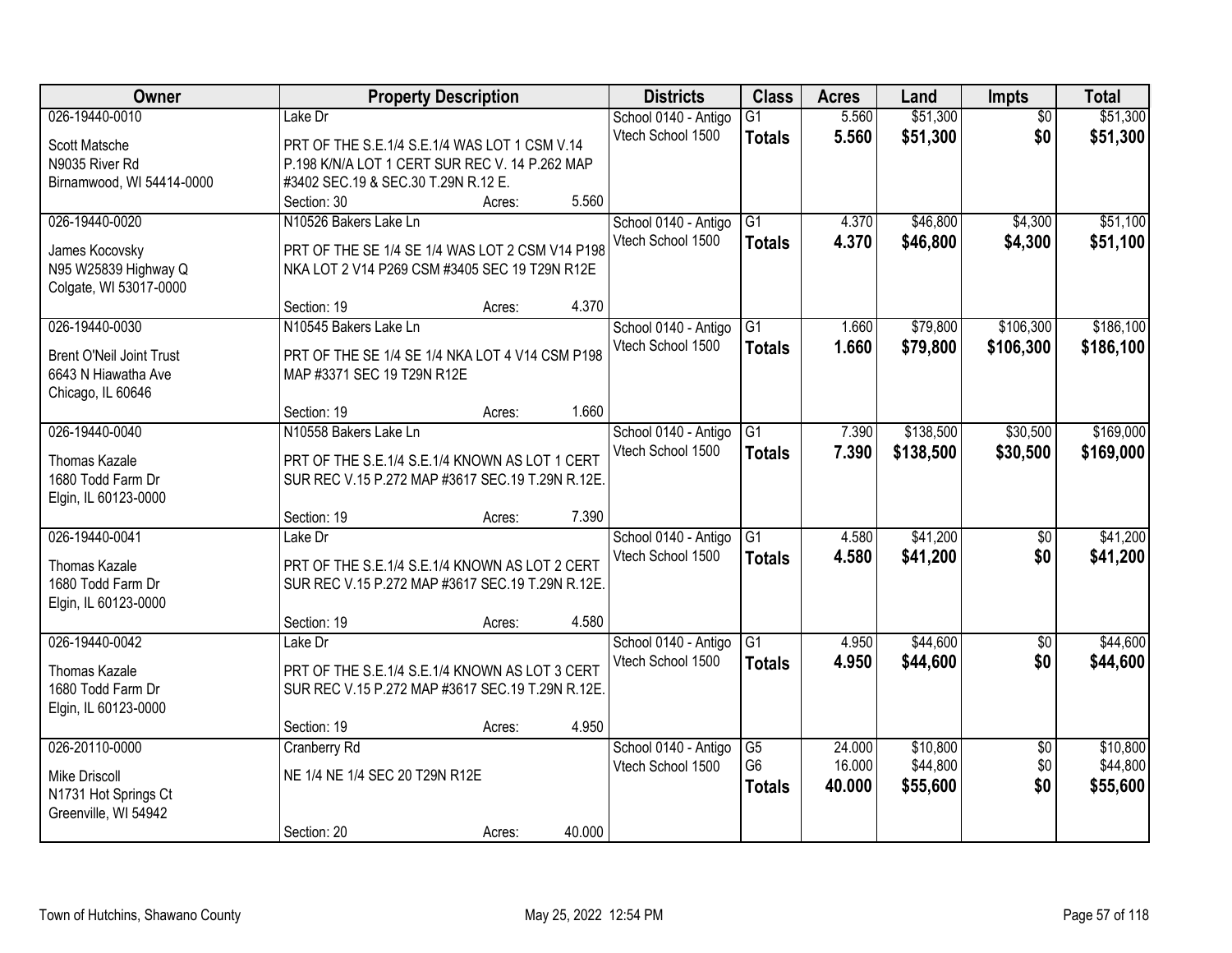| Owner                     |                                                | <b>Property Description</b> |                   | <b>Districts</b>     | <b>Class</b>    | <b>Acres</b> | Land        | <b>Impts</b>    | <b>Total</b> |
|---------------------------|------------------------------------------------|-----------------------------|-------------------|----------------------|-----------------|--------------|-------------|-----------------|--------------|
| 026-20120-0000            | <b>Cranberry Rd</b>                            |                             |                   | School 0140 - Antigo | $\overline{F8}$ | 37.000       | (\$103,600) | $\overline{50}$ | $\sqrt{50}$  |
| Willa M. Weltzin          | NW 1/4 NE 1/4 SEC 20 T29N R12E CLOSED MFL      |                             |                   | Vtech School 1500    | G4              | 3.000        | \$500       | \$0             | \$500        |
| 2818 Mayview Rd           | 37.00 ACRES 25 YEARS EFFECTIVE 1/1/99          |                             |                   |                      | <b>Totals</b>   | 40.000       | \$500       | \$0             | \$500        |
| Raleigh, NC 27607-0000    |                                                |                             |                   |                      |                 |              |             |                 |              |
|                           | Section: 20                                    | Acres:                      | 40.000            |                      |                 |              |             |                 |              |
| 026-20130-0000            | <b>Cranberry Rd</b>                            |                             |                   | School 0140 - Antigo | F8              | 40.000       | (\$112,000) | $\overline{50}$ | $\sqrt{50}$  |
|                           |                                                |                             |                   | Vtech School 1500    | <b>Totals</b>   | 40.000       | \$0         | \$0             | \$0          |
| Jeffrey M. Anderson       | SW 1/4 NE 1/4 SEC 20 T29N R12E                 |                             | <b>CLOSED MFL</b> |                      |                 |              |             |                 |              |
| 4783 Austin Hills Dr      | 40.00 ACRES 25 YEARS EFFECTIVE 1/1/99          |                             |                   |                      |                 |              |             |                 |              |
| Suwanee, GA 30024         | Section: 20                                    | Acres:                      | 40.000            |                      |                 |              |             |                 |              |
| 026-20140-0000            | N10703 Maple Rd                                |                             |                   | School 0140 - Antigo | G <sub>1</sub>  | 1.000        | \$2,800     | \$92,700        | \$95,500     |
|                           |                                                |                             |                   | Vtech School 1500    | G <sub>5</sub>  | 25.000       | \$11,300    | \$0             | \$11,300     |
| Jeffrey M. Anderson       | SE 1/4 NE 1/4 SEC 20 T29N R12E                 |                             |                   |                      | G <sub>6</sub>  | 14.000       | \$32,000    | \$0             | \$32,000     |
| 4783 Austin Hills Dr      |                                                |                             |                   |                      | <b>Totals</b>   | 40.000       | \$46,100    | \$92,700        | \$138,800    |
| Suwanee, GA 30024         |                                                |                             |                   |                      |                 |              |             |                 |              |
|                           | Section: 20                                    | Acres:                      | 40.000            |                      |                 |              |             |                 |              |
| 026-20210-0000            | <b>Cranberry Rd</b>                            |                             |                   | School 0140 - Antigo | G4              | 30.000       | \$4,400     | \$0             | \$4,400      |
| Alan G. Andrus            | NE 1/4 NW 1/4 SEC 20 T29N R12E                 |                             |                   | Vtech School 1500    | G <sub>5</sub>  | 3.000        | \$1,400     | \$0             | \$1,400      |
| N10795 Lake Dr            |                                                |                             |                   |                      | G <sub>8</sub>  | 7.000        | \$5,600     | \$0             | \$5,600      |
| Birnamwood, WI 54414-0000 |                                                |                             |                   |                      | <b>Totals</b>   | 40.000       | \$11,400    | \$0             | \$11,400     |
|                           | Section: 20                                    | Acres:                      | 40.000            |                      |                 |              |             |                 |              |
| 026-20220-0000            | <b>Cranberry Rd</b>                            |                             |                   | School 0140 - Antigo | G4              | 20.000       | \$3,500     | \$0             | \$3,500      |
| Alan G. Andrus            | N.W.1/4 N.W.1/4 SEC.20 T.29 R.12 E.            |                             |                   | Vtech School 1500    | G <sub>5</sub>  | 12.000       | \$5,600     | \$0             | \$5,600      |
| N10795 Lake Dr            |                                                |                             |                   |                      | G8              | 8.000        | \$12,000    | \$0             | \$12,000     |
| Birnamwood, WI 54414-0000 |                                                |                             |                   |                      | <b>Totals</b>   | 40.000       | \$21,100    | \$0             | \$21,100     |
|                           | Section: 20                                    | Acres:                      | 40.000            |                      |                 |              |             |                 |              |
| 026-20230-0000            | N10795 Lake Dr                                 |                             |                   | School 0140 - Antigo | G4              | 15.000       | \$1,700     | $\overline{50}$ | \$1,700      |
| Alan G. Andrus            | S.W.1/4 N.W.1/4 SEC.20 T.29 R.12 E.            |                             |                   | Vtech School 1500    | G <sub>5</sub>  | 2.000        | \$300       | \$0             | \$300        |
| N10795 Lake Dr            |                                                |                             |                   |                      | G7              | 5.000        | \$17,000    | \$605,400       | \$622,400    |
| Birnamwood, WI 54414-0000 |                                                |                             |                   |                      | G <sub>8</sub>  | 18.000       | \$25,200    | \$0             | \$25,200     |
|                           | Section: 20                                    | Acres:                      | 40.000            |                      | <b>Totals</b>   | 40.000       | \$44,200    | \$605,400       | \$649,600    |
| 026-20240-0000            | <b>Cranberry Rd</b>                            |                             |                   | School 0140 - Antigo | $\overline{G4}$ | 15.000       | \$2,900     | $\overline{50}$ | \$2,900      |
|                           |                                                |                             |                   | Vtech School 1500    | G <sub>5</sub>  | 8.343        | \$4,600     | \$0             | \$4,600      |
| Andrus Properties, LLC    | LOT 1 V17 P171 CSM #3850 BNG PRT SE 1/4 NW 1/4 |                             |                   |                      | G8              | 3.233        | \$4,500     | \$0             | \$4,500      |
| N10965 Elm Rd             | SEC 20 T29N R12E                               |                             |                   |                      | <b>Totals</b>   | 26.576       | \$12,000    | \$0             | \$12,000     |
| Birnamwood, WI 54414      |                                                |                             |                   |                      |                 |              |             |                 |              |
|                           | Section: 20                                    | Acres:                      | 26.576            |                      |                 |              |             |                 |              |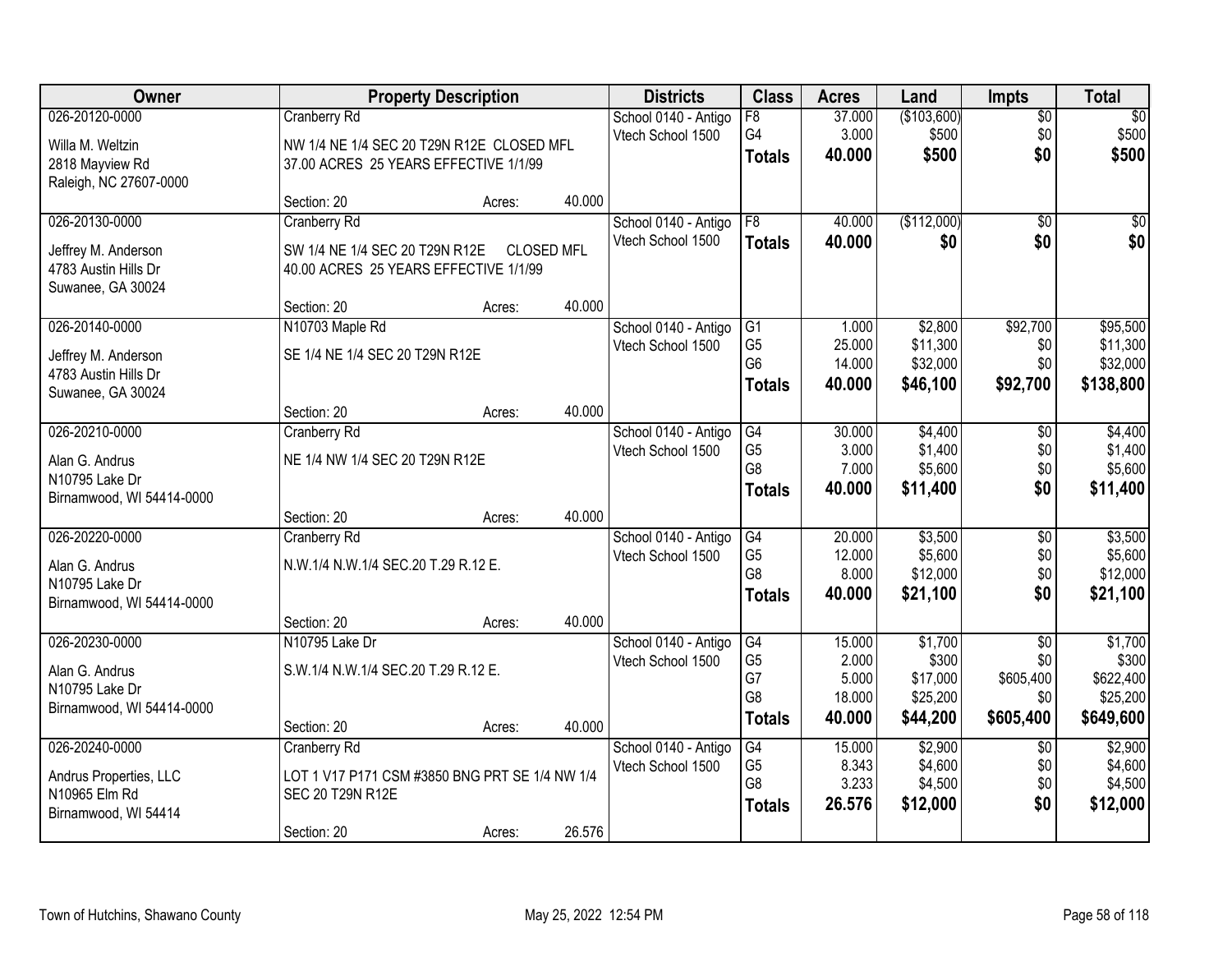| Owner                                       | <b>Property Description</b>                              |        |        | <b>Districts</b>                          | <b>Class</b>   | <b>Acres</b> | Land        | Impts           | <b>Total</b> |
|---------------------------------------------|----------------------------------------------------------|--------|--------|-------------------------------------------|----------------|--------------|-------------|-----------------|--------------|
| 026-20310-0010                              | Lake Rd                                                  |        |        | School 0140 - Antigo                      | F6             | 10.000       | ( \$28,000) | $\overline{50}$ | \$0          |
| Richard F. Furman                           | E 1/2 OF S 1/2 OF NE 1/4 SW 1/4 SEC 20 T29N R12E         |        |        | Vtech School 1500                         | <b>Totals</b>  | 10.000       | \$0         | \$0             | \$0          |
| E7182 Doud Rd                               | CLOSED MFL 10 A 25 YEARS EFFECTIVE 1/1/14                |        |        |                                           |                |              |             |                 |              |
| New London, WI 54961-0000                   |                                                          |        |        |                                           |                |              |             |                 |              |
| 026-20310-0020                              | Section: 20<br>N10632 Lake Dr                            | Acres: | 10.000 | School 0140 - Antigo                      | G4             | 7.000        | \$1,200     | $\overline{50}$ | \$1,200      |
|                                             |                                                          |        |        | Vtech School 1500                         | G7             | 1.000        | \$3,800     | \$36,700        | \$40,500     |
| Alan G. Andrus                              | W 1/2 OF S 1/2 OF N.E.1/4 S.W.1/4 SEC.20 T.29 R.12 E     |        |        |                                           | G <sub>8</sub> | 2.000        | \$2,800     | \$0             | \$2,800      |
| N10795 Lake Dr<br>Birnamwood, WI 54414-0000 |                                                          |        |        |                                           | <b>Totals</b>  | 10.000       | \$7,800     | \$36,700        | \$44,500     |
|                                             | Section: 20                                              | Acres: | 10.000 |                                           |                |              |             |                 |              |
| 026-20310-0030                              |                                                          |        |        | School 0140 - Antigo                      | G <sub>6</sub> | 29.210       | \$81,800    | $\overline{50}$ | \$81,800     |
| Andrus Properties, LLC                      | LOT 2 V17 CSM P171 MAP #3850 SE 1/4 NW 1/4 & NE          |        |        | Vtech School 1500                         | <b>Totals</b>  | 29.210       | \$81,800    | \$0             | \$81,800     |
| N10965 Elm Rd                               | 1/4 SW 1/4 SEC 20 T29N R12E                              |        |        |                                           |                |              |             |                 |              |
| Birnamwood, WI 54414                        |                                                          |        |        |                                           |                |              |             |                 |              |
|                                             | Section: 20                                              | Acres: | 29.210 |                                           |                |              |             |                 |              |
| 026-20320-0000                              | Lake Rd                                                  |        |        | School 0140 - Antigo                      | G5             | 10.000       | \$4,500     | \$0             | \$4,500      |
| Patrick E. Baker                            | N.W.1/4 S.W.1/4 SEC.20 T.29 R.12 E.                      |        |        | Vtech School 1500                         | G <sub>6</sub> | 30.000       | \$90,000    | \$0<br>\$0      | \$90,000     |
| 1722 Donald Ave                             |                                                          |        |        |                                           | <b>Totals</b>  | 40.000       | \$94,500    |                 | \$94,500     |
| Eau Claire, WI 54701                        |                                                          |        |        |                                           |                |              |             |                 |              |
| 026-20330-0000                              | Section: 20<br>W16450 Lake Dr                            | Acres: | 40.000 |                                           | G1             | 2.000        | \$8,500     | \$34,300        | \$42,800     |
|                                             |                                                          |        |        | School 0140 - Antigo<br>Vtech School 1500 | G <sub>4</sub> | 11.000       | \$2,200     | \$0             | \$2,200      |
| Scott Baker                                 | SW 1/4 SW 1/4 EX S 208' OF W 208' & EX N 361.2' OF       |        |        |                                           | G <sub>5</sub> | 1.500        | \$200       | \$0             | \$200        |
| W16450 Lake Dr                              | 361.2' SEC 20 T29N R12E                                  |        |        |                                           | G8             | 21.500       | \$32,300    | \$0             | \$32,300     |
| Birnamwood, WI 54414-0000                   | Section: 20                                              | Acres: | 36.000 |                                           | <b>Totals</b>  | 36.000       | \$43,200    | \$34,300        | \$77,500     |
| 026-20330-0010                              | W16492 Lake Dr                                           |        |        | School 0140 - Antigo                      | G1             | 1.000        | \$5,000     | \$26,400        | \$31,400     |
|                                             |                                                          |        |        | Vtech School 1500                         | <b>Totals</b>  | 1.000        | \$5,000     | \$26,400        | \$31,400     |
| Brian L. Baker<br>2822 Ripley Rd            | S 208'OF W 208'OF S.W.1/4 S.W.1/4 SEC.20 T.29 R.12<br>E. |        |        |                                           |                |              |             |                 |              |
| Spencer, WV 25276-0000                      |                                                          |        |        |                                           |                |              |             |                 |              |
|                                             | Section: 20                                              | Acres: | 1.000  |                                           |                |              |             |                 |              |
| 026-20330-0020                              | N10589 Lake Dr                                           |        |        | School 0140 - Antigo                      | G1             | 3.000        | \$11,200    | \$71,200        | \$82,400     |
| Shawn Williams                              | THE N 361.2'OF THE E 361.2' OF S.W.1/4 S.W.1/4           |        |        | Vtech School 1500                         | <b>Totals</b>  | 3.000        | \$11,200    | \$71,200        | \$82,400     |
| N10589 Lake Dr                              | SEC.20 T.29 R.12 E.                                      |        |        |                                           |                |              |             |                 |              |
| Birnamwood, WI 54414-0000                   |                                                          |        |        |                                           |                |              |             |                 |              |
|                                             | Section: 20                                              | Acres: | 3.000  |                                           |                |              |             |                 |              |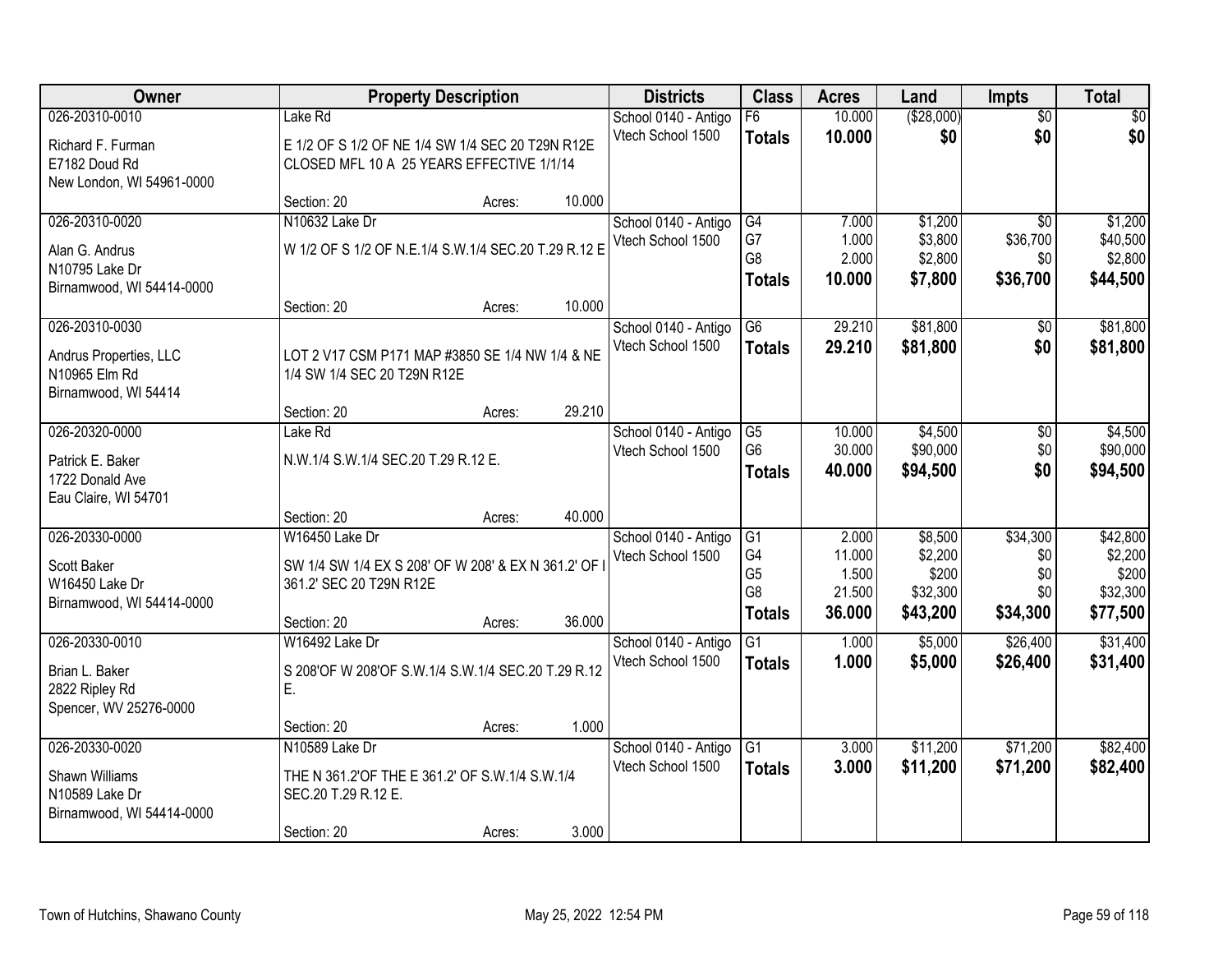| Owner                                                                                         |                                                                                                                 | <b>Property Description</b> |                             | <b>Districts</b>                          | <b>Class</b>                                                   | <b>Acres</b>                                 | Land                                                  | Impts                                       | <b>Total</b>                                             |
|-----------------------------------------------------------------------------------------------|-----------------------------------------------------------------------------------------------------------------|-----------------------------|-----------------------------|-------------------------------------------|----------------------------------------------------------------|----------------------------------------------|-------------------------------------------------------|---------------------------------------------|----------------------------------------------------------|
| 026-20340-0000<br>Richard F. Furman<br>E7182 Doud Rd<br>New London, WI 54961-0000             | N10590 Lake Dr<br>SE 1/4 SW 1/4 SEC 20 T29N R12E<br>38.000 A 25 YEARS EFFECTIVE 1/1/14                          |                             | <b>CLOSED MFL</b>           | School 0140 - Antigo<br>Vtech School 1500 | F6<br>G <sub>1</sub><br><b>Totals</b>                          | 38.000<br>2.000<br>40.000                    | (\$106,400)<br>\$8,500<br>\$8,500                     | $\overline{50}$<br>\$32,500<br>\$32,500     | $\overline{50}$<br>\$41,000<br>\$41,000                  |
|                                                                                               | Section: 20                                                                                                     | Acres:                      | 40.000                      |                                           |                                                                |                                              |                                                       |                                             |                                                          |
| 026-20410-0000<br>James J. Wearing<br>N2874 County Rd Y<br>Clintonville, WI 54929-0000        | Maple Rd<br>N.E.1/4 S.E.1/4 SEC.20 T.29 R.12 E.<br>Section: 20                                                  | Acres:                      | 40.000                      | School 0140 - Antigo<br>Vtech School 1500 | $\overline{G6}$<br><b>Totals</b>                               | 40.000<br>40.000                             | \$120,000<br>\$120,000                                | \$0<br>\$0                                  | \$120,000<br>\$120,000                                   |
| 026-20420-0000                                                                                | No Rd                                                                                                           |                             |                             | School 0140 - Antigo                      | F6                                                             | 40.000                                       | (\$112,000)                                           | $\overline{50}$                             | $\overline{50}$                                          |
| James P. Schmidt<br><b>PO Box 146</b><br>Mattoon, WI 54450                                    | NW 1/4 SE 1/4 SEC 20 T29N R12E<br>40.00 ACRES 25 YEARS EFFECTIVE 1/1/19<br>Section: 20                          | Acres:                      | <b>CLOSED MFL</b><br>40.000 | Vtech School 1500                         | <b>Totals</b>                                                  | 40.000                                       | \$0                                                   | \$0                                         | \$0                                                      |
| 026-20430-0000                                                                                | N10491 Maple Ave                                                                                                |                             |                             | School 0140 - Antigo                      | F <sub>6</sub>                                                 | 27.000                                       | (\$75,600)                                            | \$0                                         | \$0                                                      |
| James P. Schmidt<br>PO Box 146<br>Mattoon, WI 54450                                           | SW 1/4 SE 1/4 SEC 20 T29N R12E<br>27 ACRES 25 YEARS EFFECTIVE 1/1/19                                            |                             | <b>MFL CLOSED</b>           | Vtech School 1500                         | G <sub>1</sub><br>G <sub>5</sub><br>G <sub>6</sub>             | 2.000<br>5.000<br>6.000                      | \$8,500<br>\$5,000<br>\$16,800                        | \$40,700<br>\$0<br>\$0                      | \$49,200<br>\$5,000<br>\$16,800                          |
|                                                                                               | Section: 20                                                                                                     | Acres:                      | 40.000                      |                                           | <b>Totals</b>                                                  | 40.000                                       | \$30,300                                              | \$40,700                                    | \$71,000                                                 |
| 026-20440-0000<br>Harlan C Tripp Irrevocable Trust<br>N10533 Maple Rd<br>Birnamwood, WI 54414 | N10533 Maple Rd<br>S.E.1/4 S.E.1/4 EX E 400'OF N 250'SEC.20 T.29 R.12 E<br>AND N10491 MAPLE ROAD<br>Section: 20 | Acres:                      | 37.710                      | School 0140 - Antigo<br>Vtech School 1500 | $\overline{G1}$<br>G4<br>G <sub>5</sub><br>G8<br><b>Totals</b> | 2.000<br>10.000<br>17.710<br>8.000<br>37.710 | \$8,500<br>\$1,900<br>\$9,700<br>\$11,200<br>\$31,300 | \$111,000<br>\$0<br>\$0<br>\$0<br>\$111,000 | \$119,500<br>\$1,900<br>\$9,700<br>\$11,200<br>\$142,300 |
| 026-20440-0010<br>Jerry Peterson<br>N10563 Maple Rd<br>Birnamwood, WI 54414                   | N10563 Maple Rd<br>THE E 400' OF N 250' OF SE 1/4 SE 1/4 SEC 20 T29N<br>R <sub>12</sub> E<br>Section: 20        | Acres:                      | 2.290                       | School 0140 - Antigo<br>Vtech School 1500 | G1<br><b>Totals</b>                                            | 2.290<br>2.290                               | \$9,300<br>\$9,300                                    | \$83,000<br>\$83,000                        | \$92,300<br>\$92,300                                     |
| 026-21110-0000                                                                                | N10853 Cty D Rd                                                                                                 |                             |                             | School 0140 - Antigo                      | G1                                                             | 1.000                                        | \$5,000                                               | \$7,300                                     | \$12,300                                                 |
| Timothy J. Knowles<br>PO Box 268<br>Mattoon, WI 54450-0000                                    | N 1/2 OF N.E.1/4 N.E.1/4 EX RD DES V.716 P.213 SEC<br>21 T.29 R.12 E.<br>Section: 21                            | Acres:                      | 19.110                      | Vtech School 1500                         | G <sub>6</sub><br><b>Totals</b>                                | 18.110<br>19.110                             | \$29,000<br>\$34,000                                  | \$0<br>\$7,300                              | \$29,000<br>\$41,300                                     |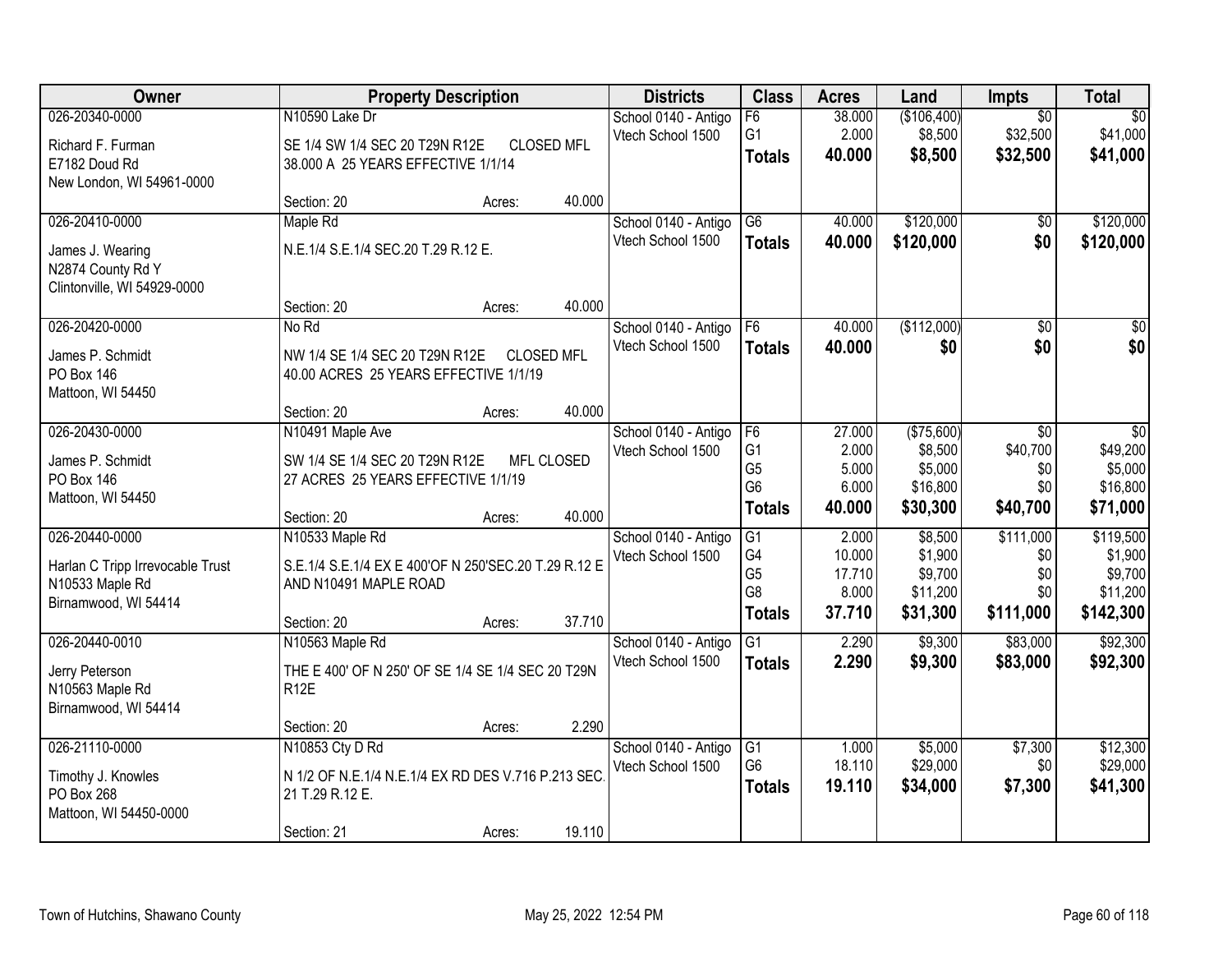| Owner                                                                                        |                                                                                                                                           | <b>Property Description</b><br><b>Districts</b> |               |                                           | <b>Class</b>                                       | <b>Acres</b>            | Land                            | <b>Impts</b>                | <b>Total</b>                      |
|----------------------------------------------------------------------------------------------|-------------------------------------------------------------------------------------------------------------------------------------------|-------------------------------------------------|---------------|-------------------------------------------|----------------------------------------------------|-------------------------|---------------------------------|-----------------------------|-----------------------------------|
| 026-21110-0010<br>Harold Knowles (Life Estate)<br>N10811 County Rd D<br>Birnamwood, WI 54414 | N10811 Cty D Rd<br>E 1/2 OF S 1/2 OF NE 1/4 NE 1/4 EX RD DES V710<br>P366 SEC 21 T29N R12E                                                |                                                 |               | School 0140 - Antigo<br>Vtech School 1500 | $\overline{G1}$<br>G <sub>6</sub><br><b>Totals</b> | 2.000<br>7.060<br>9.060 | \$8,500<br>\$19,800<br>\$28,300 | \$91,100<br>\$0<br>\$91,100 | \$99,600<br>\$19,800<br>\$119,400 |
|                                                                                              | Section: 21                                                                                                                               | Acres:                                          | 9.060         |                                           |                                                    |                         |                                 |                             |                                   |
| 026-21110-0020<br>Harold Knowles (Life Estate)<br>N10811 County Rd D<br>Birnamwood, WI 54414 | County Rd D<br>W 1/2 OF S 1/2 OF NE 1/4 NE 1/4 SEC 21 T29N R12E<br>CLOSED MFL 10 ACRES 25 YEARS EFF 1/1/2012<br>Section: 21               | Acres:                                          | 10.000        | School 0140 - Antigo<br>Vtech School 1500 | F6<br><b>Totals</b>                                | 10.000<br>10.000        | ( \$28,000)<br>\$0              | $\overline{50}$<br>\$0      | \$0<br>\$0                        |
| 026-21120-0000                                                                               | <b>Red River Rd</b>                                                                                                                       |                                                 |               | School 0140 - Antigo                      | G <sub>6</sub>                                     | 20.000                  | \$44,000                        | $\overline{50}$             | \$44,000                          |
| Timothy J. Knowles<br>PO Box 268<br>Mattoon, WI 54450-0000                                   | N 1/2 OF N.W.1/4 N.E.1/4 SEC.21 T.29 R.12 E.                                                                                              |                                                 |               | Vtech School 1500                         | <b>Totals</b>                                      | 20.000                  | \$44,000                        | \$0                         | \$44,000                          |
|                                                                                              | Section: 21                                                                                                                               | Acres:                                          | 20.000        |                                           |                                                    |                         |                                 |                             |                                   |
| 026-21120-0010<br>Harold Knowles (Life Estate)<br>N10811 County Rd D<br>Birnamwood, WI 54414 | <b>Red River Rd</b><br>S 1/2 OF NW 1/4 NE 1/4 SEC 21 T29N R12E<br>MFL 20 ACRES 25 YEARS EFF 1/1/2012                                      |                                                 | <b>CLOSED</b> | School 0140 - Antigo<br>Vtech School 1500 | F <sub>6</sub><br><b>Totals</b>                    | 20.000<br>20.000        | ( \$44,000)<br>\$0              | \$0<br>\$0                  | \$0<br>\$0                        |
|                                                                                              | Section: 21                                                                                                                               | Acres:                                          | 20.000        |                                           |                                                    |                         |                                 |                             |                                   |
| 026-21130-0000<br>Tax Exempt Village of Mattoon<br>PO Box 225<br>Mattoon, WI 54450           | Cherry Rd W<br>SW 1/4 NE 1/4 EX W 660' OF S 330' SEC 21 T29N R12E                                                                         |                                                 |               | School 0140 - Antigo<br>Vtech School 1500 | $\overline{X4}$<br><b>Totals</b>                   | 35.000<br>35.000        | $\overline{\$0}$<br>\$0         | $\overline{50}$<br>\$0      | $\overline{50}$<br>\$0            |
|                                                                                              | Section: 21                                                                                                                               | Acres:                                          | 35.000        |                                           |                                                    |                         |                                 |                             |                                   |
| 026-21130-0010<br>Vernon D. Smith<br>W15866 W Cherry Rd<br>Birnamwood, WI 54414-0000         | W15866 W Cherry Rd<br>W 660'OF S 330'OF S.W.1/4 N.E.1/4 SEC.21 T.29 R.12<br>E                                                             |                                                 |               | School 0140 - Antigo<br>Vtech School 1500 | G1<br><b>Totals</b>                                | 5.000<br>5.000          | \$16,600<br>\$16,600            | \$107,800<br>\$107,800      | \$124,400<br>\$124,400            |
| 026-21140-0000                                                                               | Section: 21<br>Cherry Rd W                                                                                                                | Acres:                                          | 5.000         |                                           | X4                                                 | 33.250                  | \$0                             | $\overline{50}$             | $\overline{50}$                   |
| Tax Exempt Village of Mattoon<br>PO Box 225<br>Mattoon, WI 54450                             | SE 1/4 NE 1/4 EX CERT SUR REC V15 P118 & EX<br>W385' OF E 805' OF S 170' N OF RD & EX RD DES<br>V713 P286 SEC 21 T29N R12E<br>Section: 21 | Acres:                                          | 33.250        | School 0140 - Antigo<br>Vtech School 1500 | <b>Totals</b>                                      | 33.250                  | \$0                             | \$0                         | \$0                               |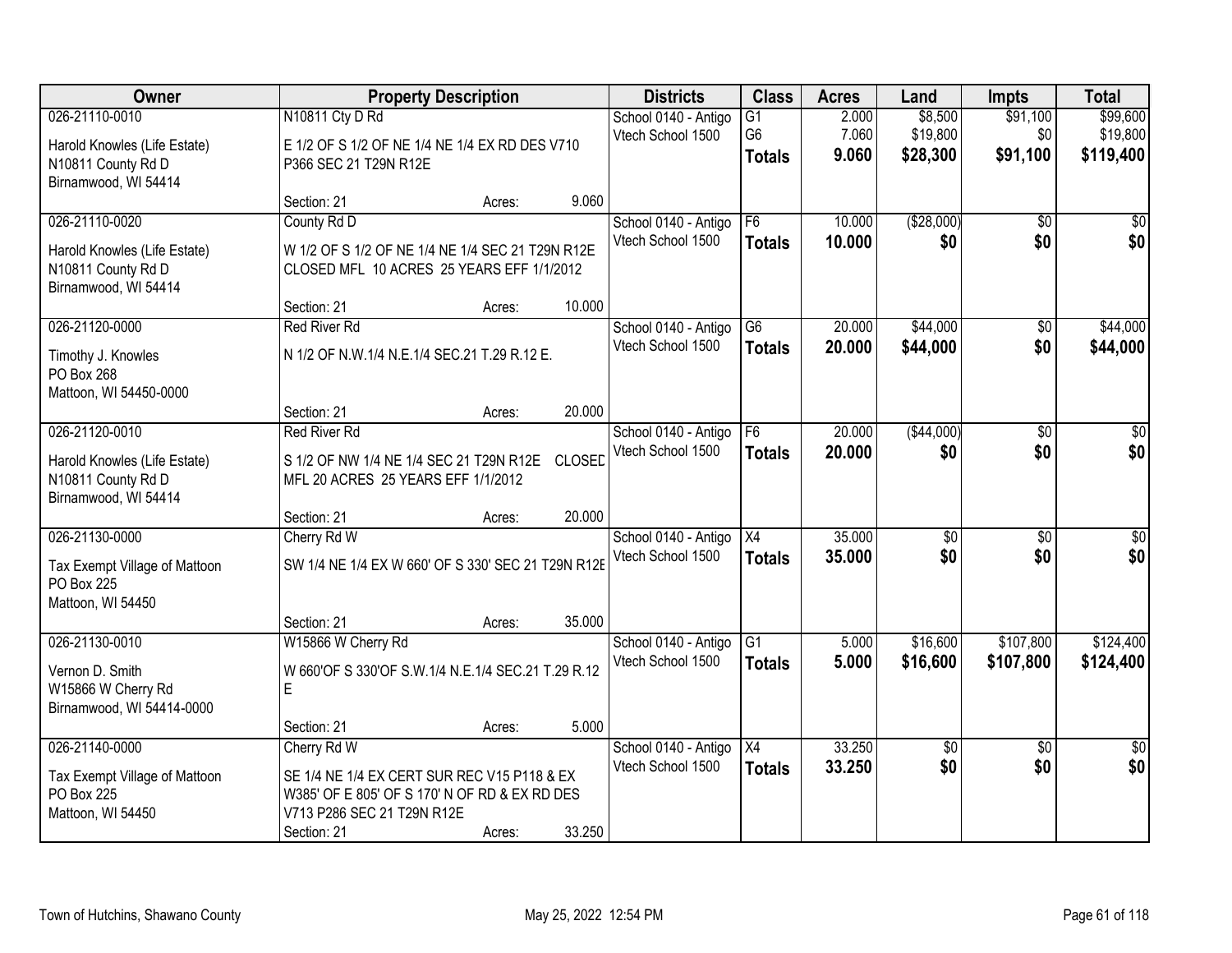| Owner                                         | <b>Property Description</b>                         |        |        | <b>Districts</b>     | <b>Class</b>         | <b>Acres</b> | Land     | Impts           | <b>Total</b> |
|-----------------------------------------------|-----------------------------------------------------|--------|--------|----------------------|----------------------|--------------|----------|-----------------|--------------|
| 026-21140-0010                                | N10729 Cty D Rd                                     |        |        | School 0140 - Antigo | $\overline{G1}$      | 1.900        | \$8,200  | \$191,000       | \$199,200    |
| David R. Schwanz                              | PRT OF S.E.1/4 N.E.1/4 WAS LOT 1 CSM V.4 P.199      |        |        | Vtech School 1500    | G4                   | 2.000        | \$300    | \$0             | \$300        |
| N10729 County Rd D                            | K/N/A LOT 1 CERT SUR REC V.15 P. 118 MAP #3542      |        |        |                      | <b>Totals</b>        | 3.900        | \$8,500  | \$191,000       | \$199,500    |
| Birnamwood, WI 54414-0000                     | SEC.21 T.29N R.12E.                                 |        |        |                      |                      |              |          |                 |              |
|                                               | Section: 21                                         | Acres: | 3.900  |                      |                      |              |          |                 |              |
| 026-21140-0020                                | W15740 W Cherry Rd                                  |        |        | School 0140 - Antigo | $\overline{G1}$      | 1.500        | \$6,800  | \$66,600        | \$73,400     |
|                                               |                                                     |        |        | Vtech School 1500    | <b>Totals</b>        | 1.500        | \$6,800  | \$66,600        | \$73,400     |
| Lynette Black                                 | W 385' OF E 805' OF S 170' N OF RD IN SE 1/4 NE 1/4 |        |        |                      |                      |              |          |                 |              |
| W15740 Cherry Rd                              | SEC 21 T29N R12E                                    |        |        |                      |                      |              |          |                 |              |
| Birnamwood, WI 54414                          |                                                     |        |        |                      |                      |              |          |                 |              |
|                                               | Section: 21                                         | Acres: | 1.500  |                      |                      |              |          |                 |              |
| 026-21210-0000                                | Red River Rd W                                      |        |        | School 0140 - Antigo | X4                   | 40.000       | \$0      | \$0             | \$0          |
| Tax Exempt Village of Mattoon                 | NE 1/4 NW 1/4 SEC 21 T29N R12E                      |        |        | Vtech School 1500    | <b>Totals</b>        | 40.000       | \$0      | \$0             | \$0          |
| PO Box 225                                    |                                                     |        |        |                      |                      |              |          |                 |              |
| Mattoon, WI 54450                             |                                                     |        |        |                      |                      |              |          |                 |              |
|                                               | Section: 21                                         | Acres: | 40.000 |                      |                      |              |          |                 |              |
| 026-21220-0000                                | Maple Rd                                            |        |        | School 0140 - Antigo | G4                   | 4.000        | \$700    | \$0             | \$700        |
|                                               |                                                     |        |        | Vtech School 1500    | G <sub>5</sub>       | 6.000        | \$2,700  | \$0             | \$2,700      |
| Daniel J Sr & Ann Praslowicz Revoc            | N.W.1/4 N.W.1/4 SEC.21 T.29 R.12 E.                 |        |        |                      | G8                   | 30.000       | \$42,000 | \$0             | \$42,000     |
| Trust                                         |                                                     |        |        |                      | <b>Totals</b>        | 40.000       | \$45,400 | \$0             | \$45,400     |
| W15914 Cherry Rd<br>Birnamwood, WI 54414-0000 | Section: 21                                         |        | 40.000 |                      |                      |              |          |                 |              |
| 026-21230-0000                                |                                                     | Acres: |        |                      |                      | 1.000        | \$100    | $\overline{30}$ | \$100        |
|                                               | Maple Rd                                            |        |        | School 0140 - Antigo | G4<br>G <sub>5</sub> | 4.530        | \$2,000  | \$0             | \$2,000      |
| Daniel J Sr & Ann Praslowicz Revoc            | S.W.1/4 N.W.1/4 EX PRT DES V.478 P.146-7 & P.477 &  |        |        | Vtech School 1500    | G <sub>8</sub>       | 20.000       | \$28,400 | \$0             | \$28,400     |
| Trust                                         | EX V.513 P.356-7 SEC.21 T.29 R.12 E.                |        |        |                      |                      | 25.530       | \$30,500 | \$0             | \$30,500     |
| W15914 Cherry Rd                              |                                                     |        |        |                      | <b>Totals</b>        |              |          |                 |              |
| Birnamwood, WI 54414-0000                     | Section: 21                                         | Acres: | 25.530 |                      |                      |              |          |                 |              |
| 026-21230-0010                                | W16020 W Cherry Rd                                  |        |        | School 0140 - Antigo | $\overline{G1}$      | 4.900        | \$16,300 | \$88,000        | \$104,300    |
| Phillip R. Kuehn                              | PRT OF SW 1/4 NW 1/4 DES V478 P477 SEC 21 T29N      |        |        | Vtech School 1500    | <b>Totals</b>        | 4.900        | \$16,300 | \$88,000        | \$104,300    |
| W16020 Cherry Rd                              | DUPLEX WITH W16018 CHERRY RD<br>R <sub>12</sub> E   |        |        |                      |                      |              |          |                 |              |
| Birnamwood, WI 54414                          |                                                     |        |        |                      |                      |              |          |                 |              |
|                                               | Section: 21                                         | Acres: | 4.900  |                      |                      |              |          |                 |              |
| 026-21230-0020                                | W16054 W Cherry Rd                                  |        |        | School 0140 - Antigo | G1                   | 4.560        | \$15,400 | \$108,900       | \$124,300    |
|                                               |                                                     |        |        | Vtech School 1500    | Totals               | 4.560        | \$15,400 | \$108,900       | \$124,300    |
| Daniel S. Reuter                              | PRT OF S.W.1/4 N.W.1/4 DES V.478 P.146-7 SEC.21     |        |        |                      |                      |              |          |                 |              |
| W16054 Cherry Rd                              | T.29 R.12 E.                                        |        |        |                      |                      |              |          |                 |              |
| Birnamwood, WI 54414-0000                     |                                                     |        |        |                      |                      |              |          |                 |              |
|                                               | Section: 21                                         | Acres: | 4.560  |                      |                      |              |          |                 |              |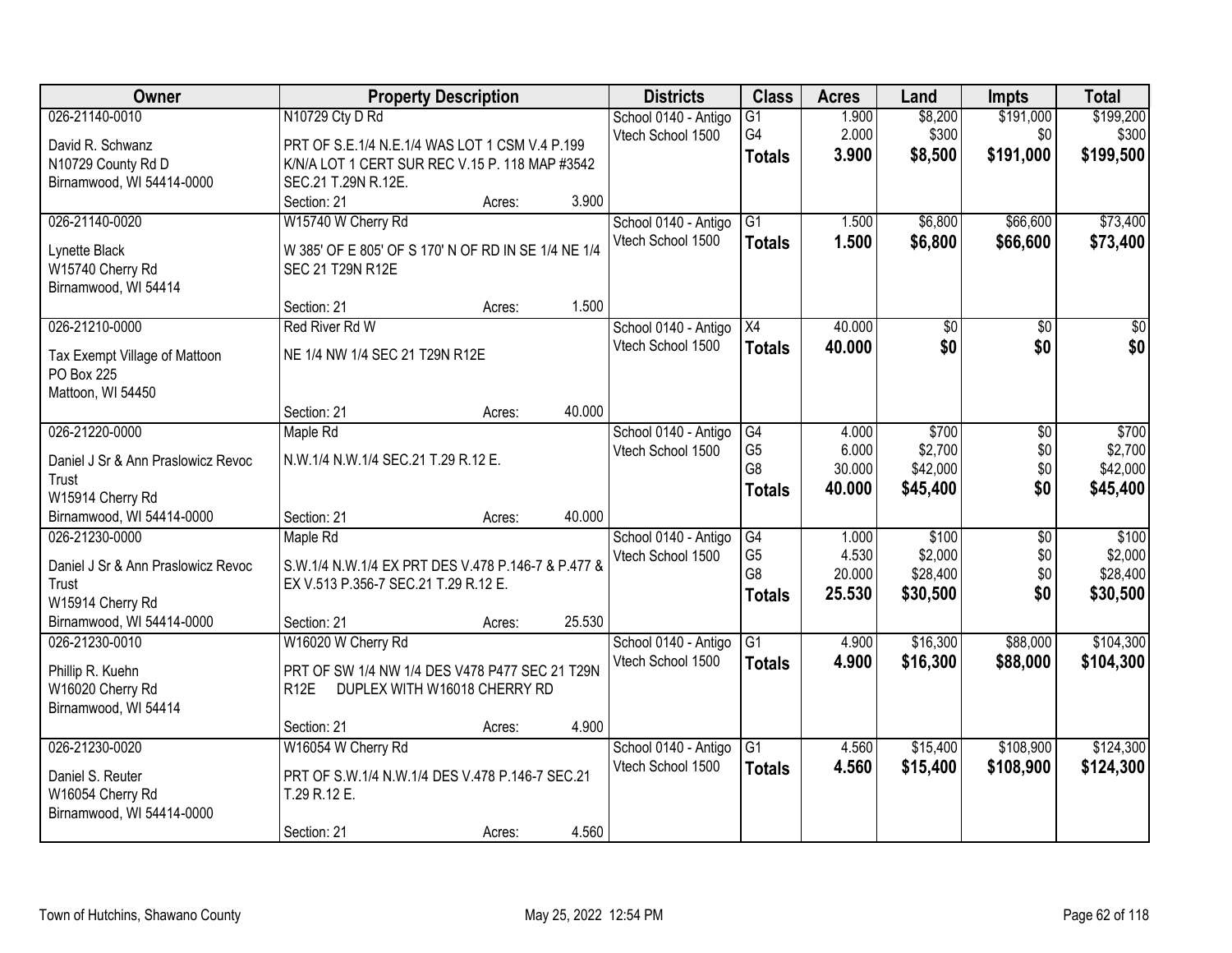| Owner                                                                                              | <b>Property Description</b>                                                                                                    | <b>Districts</b>                          | <b>Class</b>                          | <b>Acres</b>               | Land                            | <b>Impts</b>                  | <b>Total</b>                     |
|----------------------------------------------------------------------------------------------------|--------------------------------------------------------------------------------------------------------------------------------|-------------------------------------------|---------------------------------------|----------------------------|---------------------------------|-------------------------------|----------------------------------|
| 026-21230-0030                                                                                     | W16076 W Cherry Rd                                                                                                             | School 0140 - Antigo                      | $\overline{G1}$                       | 5.000                      | \$16,600                        | \$44,200                      | \$60,800                         |
| Daniel A. Nordwig<br>W12497 Schoolhouse Rd<br>Bowler, WI 54416                                     | PRT OF SW 1/4 NW 1/4 DES V709 P374 SEC 21 T29N<br><b>R12E</b>                                                                  | Vtech School 1500                         | <b>Totals</b>                         | 5.000                      | \$16,600                        | \$44,200                      | \$60,800                         |
|                                                                                                    | Section: 21<br>Acres:                                                                                                          | 5.000                                     |                                       |                            |                                 |                               |                                  |
| 026-21240-0000                                                                                     | W15998 Cherry Rd                                                                                                               | School 0140 - Antigo                      | $\overline{G6}$                       | 19.130                     | \$42,600                        | $\overline{50}$               | \$42,600                         |
| Daniel J Sr & Ann Praslowicz Revoc<br>Trust<br>W15914 Cherry Rd                                    | TH PRT S.E.1/4 N.W.1/4 DES V.593 P.624 SEC.21 T.29<br>R. 12 E.                                                                 | Vtech School 1500                         | <b>Totals</b>                         | 19.130                     | \$42,600                        | \$0                           | \$42,600                         |
| Birnamwood, WI 54414-0000                                                                          | 19.130<br>Section: 21<br>Acres:                                                                                                |                                           |                                       |                            |                                 |                               |                                  |
| 026-21240-0010                                                                                     | W15914 W Cherry Rd                                                                                                             | School 0140 - Antigo                      | G6                                    | 10.000                     | \$28,000                        | \$0                           | \$28,000                         |
| Daniel J Sr & Ann Praslowicz Revoc<br>Trust<br>W15914 Cherry Rd                                    | TH PRT OF S.E.1/4 N.W.1/4 DES V.516 P.392<br>SEC.21.T.29 R.12 E.                                                               | Vtech School 1500                         | G7<br><b>Totals</b>                   | 1.000<br>11.000            | \$3,800<br>\$31,800             | \$133,300<br>\$133,300        | \$137,100<br>\$165,100           |
| Birnamwood, WI 54414-0000                                                                          | 11.000<br>Section: 21<br>Acres:                                                                                                |                                           |                                       |                            |                                 |                               |                                  |
| 026-21240-0020                                                                                     | Cherry Rd                                                                                                                      | School 0140 - Antigo                      | G <sub>6</sub>                        | 4.550                      | \$7,300                         | \$0                           | \$7,300                          |
| Daniel J Sr & Ann Praslowicz Revoc<br>Trust<br>W15914 Cherry Rd                                    | S.E.1/4 N.W.1/4 EX TH PRT DES V.516 P.293 & EX<br>V.523 P.76 & EX V.593 P.624-26 SEC.21 T.29 R.12 E.                           | Vtech School 1500                         | <b>Totals</b>                         | 4.550                      | \$7,300                         | \$0                           | \$7,300                          |
| Birnamwood, WI 54414-0000                                                                          | Section: 21<br>Acres:                                                                                                          | 4.550                                     |                                       |                            |                                 |                               |                                  |
| 026-21240-0030<br>Judy Verstoppen<br>W15998 Cherry Rd<br>Birnamwood, WI 54414-0000                 | W15998 W Cherry Rd<br>PRT OF SE 1/4 NW 1/4 DES V523 P76 SEC 21 T29N<br><b>R12E</b>                                             | School 0140 - Antigo<br>Vtech School 1500 | $\overline{G1}$<br><b>Totals</b>      | 5.320<br>5.320             | \$17,500<br>\$17,500            | \$47,900<br>\$47,900          | \$65,400<br>\$65,400             |
|                                                                                                    | Section: 21<br>Acres:                                                                                                          | 5.320                                     |                                       |                            |                                 |                               |                                  |
| 026-21310-0000<br>Roger E. Plisch<br>N10618 County Rd D<br>Birnamwood, WI 54414-0000               | Cherry Rd<br>NE 1/4 SW 1/4 EX E 429' OF W 874.5' OF N 990' SEC 2<br>ACRES PER PLAT OF SURVEY<br><b>T29N R12E</b><br>#9005860PS | School 0140 - Antigo<br>Vtech School 1500 | G4<br>G <sub>8</sub><br><b>Totals</b> | 10.000<br>20.800<br>30.800 | \$1,700<br>\$16,600<br>\$18,300 | $\overline{50}$<br>\$0<br>\$0 | \$1,700<br>\$16,600<br>\$18,300  |
|                                                                                                    | 30.800<br>Section: 21<br>Acres:                                                                                                |                                           |                                       |                            |                                 |                               |                                  |
| 026-21310-0010<br>Howard W Parmer (Life Estate)<br>W15959 W Cherry Rd<br>Birnamwood, WI 54414-0000 | W15955 W Cherry Rd<br>E 429'OF W 874.5'OF N 990' OF N.E.1/4 S.W.1/4<br>SEC.21 T.29 R.12 E. AND W15955 W CHERRY RD              | School 0140 - Antigo<br>Vtech School 1500 | G1<br>G <sub>6</sub><br><b>Totals</b> | 2.000<br>7.750<br>9.750    | \$8,500<br>\$21,700<br>\$30,200 | \$27,200<br>\$0<br>\$27,200   | \$35,700<br>\$21,700<br>\$57,400 |
|                                                                                                    | Section: 21<br>Acres:                                                                                                          | 9.750                                     |                                       |                            |                                 |                               |                                  |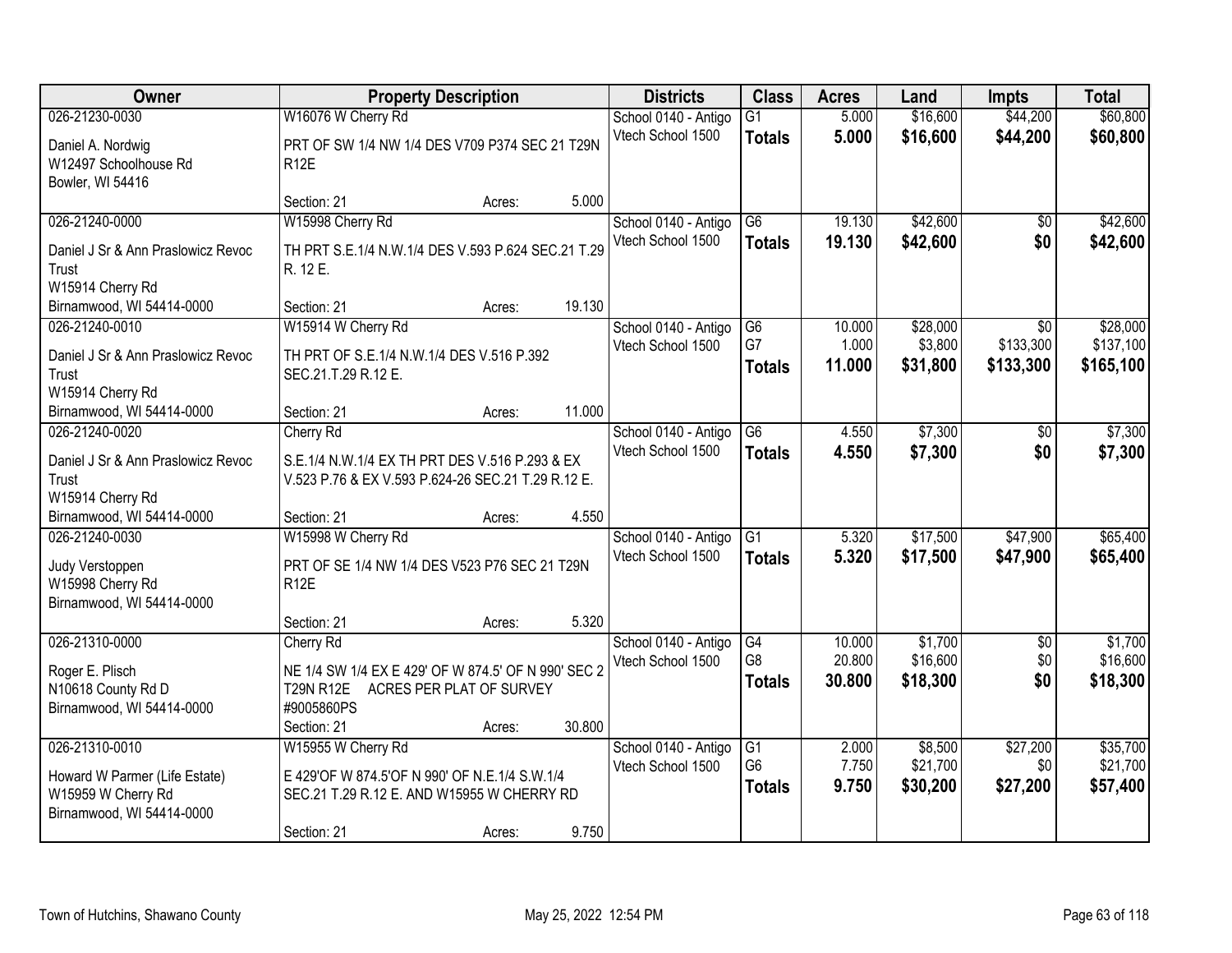| Owner                     |                                                   | <b>Property Description</b> |        | <b>Districts</b>     | <b>Class</b>    | <b>Acres</b> | Land      | <b>Impts</b>    | <b>Total</b> |
|---------------------------|---------------------------------------------------|-----------------------------|--------|----------------------|-----------------|--------------|-----------|-----------------|--------------|
| 026-21320-0000            | N10604 Maple Rd                                   |                             |        | School 0140 - Antigo | $\overline{G1}$ | 0.500        | \$3,700   | \$5,500         | \$9,200      |
| James A. Meverden Jr      | NW 1/4 SW 1/4 EX W 209' OF N 418' SEC 21 T29N     |                             |        | Vtech School 1500    | G4              | 2.000        | \$300     | \$0             | \$300        |
| N10692 Maple Rd           | R12E NKA LOT 1 V21 CSM P 121 MAP #4178            |                             |        |                      | G <sub>5</sub>  | 15.472       | \$8,300   | \$0             | \$8,300      |
| Birnamwood, WI 54414      |                                                   |                             |        |                      | <b>Totals</b>   | 17.972       | \$12,300  | \$5,500         | \$17,800     |
|                           | Section: 21                                       | Acres:                      | 17.972 |                      |                 |              |           |                 |              |
| 026-21320-0010            | N10692 Maple Rd                                   |                             |        | School 0140 - Antigo | G1              | 2.000        | \$8,500   | \$97,700        | \$106,200    |
| James A. Meverden Jr      | W 209' OF N 418' OF NW 1/4 SW 1/4 SEC 21 T29N     |                             |        | Vtech School 1500    | <b>Totals</b>   | 2.000        | \$8,500   | \$97,700        | \$106,200    |
| N10692 Maple Rd           | <b>R12E</b>                                       |                             |        |                      |                 |              |           |                 |              |
| Birnamwood, WI 54414      |                                                   |                             |        |                      |                 |              |           |                 |              |
|                           | Section: 21                                       | Acres:                      | 2.000  |                      |                 |              |           |                 |              |
| 026-21320-0020            |                                                   |                             |        | School 0140 - Antigo | G4              | 5.000        | \$800     | \$0             | \$800        |
| Patrick M. Meverden       | NW 1/4 SW 1/4 EX W 209' OF N 418' SEC 21 T29N     |                             |        | Vtech School 1500    | G <sub>5</sub>  | 15.098       | \$8,300   | \$0             | \$8,300      |
| N10441 Maple Rd           | R12E NKA LOT 2 V21 CSM P 121 MAP #4178            |                             |        |                      | <b>Totals</b>   | 20.098       | \$9,100   | \$0             | \$9,100      |
| Birnamwood, WI 54409      |                                                   |                             |        |                      |                 |              |           |                 |              |
|                           | Section: 21                                       | Acres:                      | 20.098 |                      |                 |              |           |                 |              |
| 026-21330-0000            | N10574 Maple Rd                                   |                             |        | School 0140 - Antigo | G4              | 37.400       | \$5,500   | $\overline{50}$ | \$5,500      |
|                           | SW 1/4 SW 1/4 SEC 21 T29N R12E                    |                             |        | Vtech School 1500    | G <sub>5</sub>  | 0.600        | \$100     | \$0             | \$100        |
|                           |                                                   |                             |        |                      | G7              | 2.000        | \$7,600   | \$97,300        | \$104,900    |
|                           |                                                   |                             |        |                      | <b>Totals</b>   | 40.000       | \$13,200  | \$97,300        | \$110,500    |
|                           | Section: 21                                       | Acres:                      | 40.000 |                      |                 |              |           |                 |              |
| 026-21340-0000            | Cherry Rd                                         |                             |        | School 0140 - Antigo | G4              | 20.000       | \$2,200   | \$0             | \$2,200      |
| Patrick M. Meverden       | SE 1/4 SW 1/4 SEC 21 T29N R12E                    |                             |        | Vtech School 1500    | G <sub>8</sub>  | 20.000       | \$16,000  | \$0             | \$16,000     |
| N10441 Maple Rd           |                                                   |                             |        |                      | <b>Totals</b>   | 40.000       | \$18,200  | \$0             | \$18,200     |
| Birnamwood, WI 54409      |                                                   |                             |        |                      |                 |              |           |                 |              |
|                           | Section: 21                                       | Acres:                      | 40.000 |                      |                 |              |           |                 |              |
| 026-21410-0000            | N10643 Cty D Rd                                   |                             |        | School 0140 - Antigo | G1              | 1.000        | \$5,000   | \$127,300       | \$132,300    |
| Luke J. Schwanz           | N.E.1/4 S.E.1/4 EX RD DES V 713 P.276 SEC.21 T.29 |                             |        | Vtech School 1500    | G <sub>6</sub>  | 36.430       | \$102,000 | \$0             | \$102,000    |
| N10643 County Rd D        | R.12 E.                                           |                             |        |                      | <b>Totals</b>   | 37.430       | \$107,000 | \$127,300       | \$234,300    |
| Birnamwood, WI 54414-0000 |                                                   |                             |        |                      |                 |              |           |                 |              |
|                           | Section: 21                                       | Acres:                      | 37.430 |                      |                 |              |           |                 |              |
| 026-21420-0000            | W15851 W Cherry Rd                                |                             |        | School 0140 - Antigo | G4              | 23.470       | \$4,500   | $\overline{50}$ | \$4,500      |
| Roger E. Plisch           | NW 1/4 SE 1/4 SEC 21 T29N R12E                    | <b>ACRES PER</b>            |        | Vtech School 1500    | G <sub>5</sub>  | 15.600       | \$15,100  | \$0             | \$15,100     |
| N10618 County Rd D        | PLAT OF SURVEY #9005860PS                         |                             |        |                      | G7              | 2.000        | \$7,600   | \$58,500        | \$66,100     |
| Birnamwood, WI 54414-0000 |                                                   |                             |        |                      | <b>Totals</b>   | 41.070       | \$27,200  | \$58,500        | \$85,700     |
|                           | Section: 21                                       | Acres:                      | 41.070 |                      |                 |              |           |                 |              |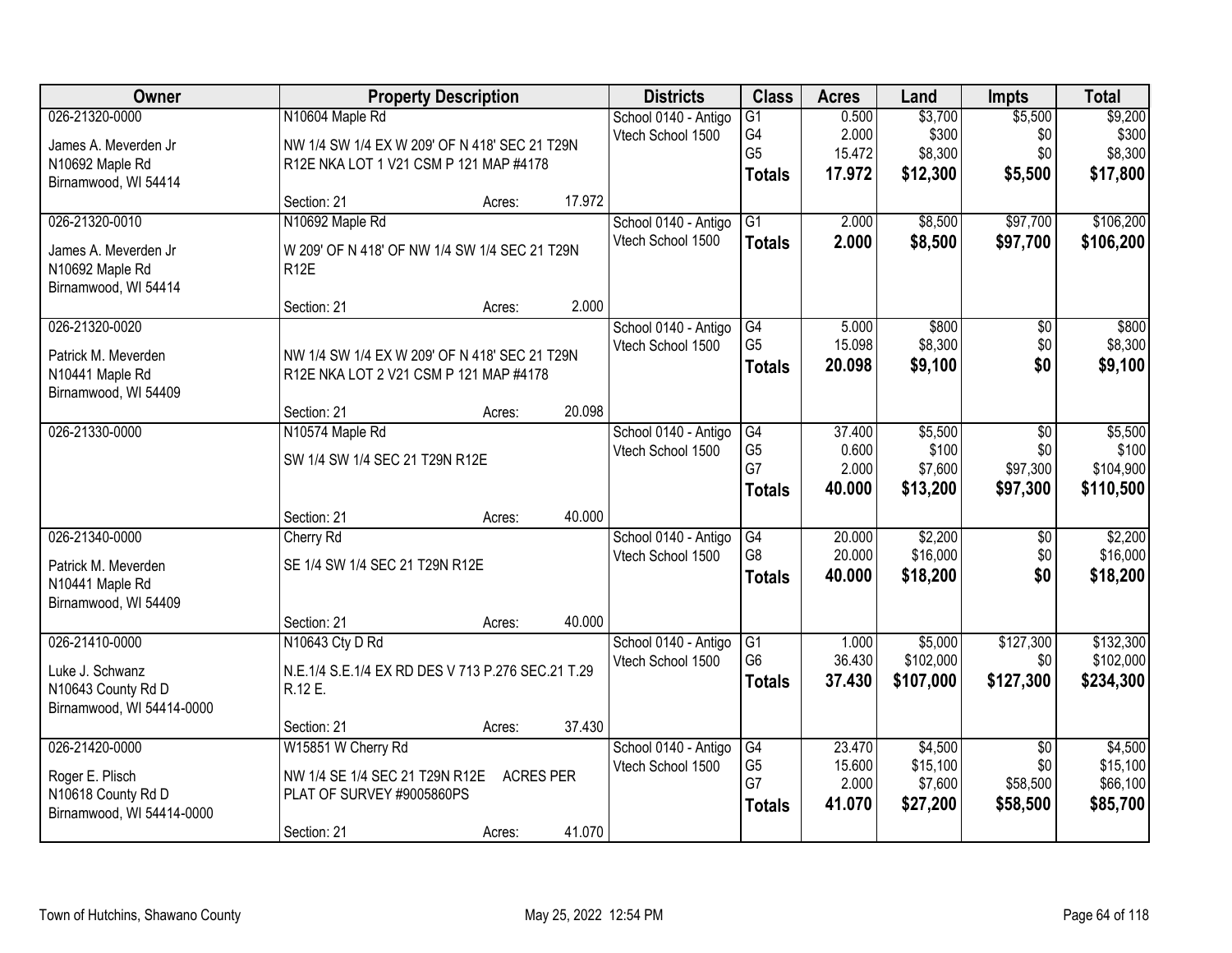| Owner                                                                                    | <b>Property Description</b>                                                                                                                                                       |                            | <b>Districts</b>                          | <b>Class</b>                                                              | <b>Acres</b>                               | Land                                             | Impts                                     | <b>Total</b>                                      |
|------------------------------------------------------------------------------------------|-----------------------------------------------------------------------------------------------------------------------------------------------------------------------------------|----------------------------|-------------------------------------------|---------------------------------------------------------------------------|--------------------------------------------|--------------------------------------------------|-------------------------------------------|---------------------------------------------------|
| 026-21430-0000<br>Kelly D. Knowles<br>W15705 Marten Rd<br>Birnamwood, WI 54414-0000      | <b>W</b> Cherry<br>SW 1/4 SE 1/4 SEC 21 T29N R12E CLOSED MFL 40A<br>25 YEARS EFF 1/1/2012                                                                                         |                            | School 0140 - Antigo<br>Vtech School 1500 | F6<br><b>Totals</b>                                                       | 40.000<br>40.000                           | (\$120,000)<br>\$0                               | $\overline{50}$<br>\$0                    | $\overline{50}$<br>\$0                            |
| 026-21440-0000<br>Kyle D. Welch<br>N10589 County D Rd<br>Birnamwood, WI 54414-0000       | Section: 21<br>N10589 Cty D Rd<br>E 255' OF N 309' OF SE 1/4 SE 1/4 EX RD DES V710<br>P364 SEC 21 T29N R12E<br>Section: 21                                                        | 40.000<br>Acres:<br>1.350  | School 0140 - Antigo<br>Vtech School 1500 | $\overline{G1}$<br><b>Totals</b>                                          | 1.350<br>1.350                             | \$6,200<br>\$6,200                               | \$108,300<br>\$108,300                    | \$114,500<br>\$114,500                            |
| 026-21440-0010<br>Thomas L. Fuerst<br>39w705 Fabyan Pkwy<br>Elburn, IL 60119-0000        | County Rd D<br>N 1/2 OF SE 1/4 SE 1/4 EX THE E 255'OF N 309'EX RD<br>DES V709 P324 SEC 21 T29N R12E<br>Section: 21                                                                | Acres:<br>17.650<br>Acres: | School 0140 - Antigo<br>Vtech School 1500 | G4<br>G8<br><b>Totals</b>                                                 | 7.000<br>10.650<br>17.650                  | \$1,200<br>\$8,500<br>\$9,700                    | \$0<br>\$0<br>\$0                         | \$1,200<br>\$8,500<br>\$9,700                     |
| 026-21440-0020<br>Jody M. Lierman<br>N10343 Cty Rd D<br>Birnamwood, WI 54414             | County Rd D<br>S 1/2 OF SE 1/4 SE 1/4 EX RD DES V717 P268 SEC 21<br><b>T29N R12E</b><br>Section: 21                                                                               | 18.780<br>Acres:           | School 0140 - Antigo<br>Vtech School 1500 | G <sub>6</sub><br><b>Totals</b>                                           | 18.780<br>18.780                           | \$56,300<br>\$56,300                             | \$0<br>\$0                                | \$56,300<br>\$56,300                              |
| 026-22110-0000<br>Erik J. Mews<br>W15351 Red River Rd<br>Birnamwood, WI 54414-0000       | W15351 E Red River Rd<br>PRT OF NE 1/4 NE 1/4 COM NE COR TH W 504'TO<br>POB; TH S 327'TH W TO CENTER OF RIVER TH S<br>ALG RIVER TO POINT 730' S OF N LINE OF FORTY<br>Section: 22 | 10.050<br>Acres:           | School 0140 - Antigo<br>Vtech School 1500 | G1<br>G <sub>4</sub><br>G <sub>5</sub><br>G <sub>8</sub><br><b>Totals</b> | 2.000<br>3.050<br>2.000<br>3.000<br>10.050 | \$8,500<br>\$500<br>\$300<br>\$4,500<br>\$13,800 | \$84,100<br>\$0<br>\$0<br>\$0<br>\$84,100 | \$92,600<br>\$500<br>\$300<br>\$4,500<br>\$97,900 |
| 026-22110-0010<br>Jesse A. Collins<br>W15309 E Red River Rd<br>Birnamwood, WI 54414-0000 | W15309 E Red River Rd<br>PRT OF N.E.1/4 N.E.1/4 EX PRT DES IN DOC<br>#5740107 & DOC #587089 SEC.22 T.29N R.12 E.<br>Section: 22                                                   | 29.510<br>Acres:           | School 0140 - Antigo<br>Vtech School 1500 | $\overline{G1}$<br>G4<br>G <sub>8</sub><br><b>Totals</b>                  | 1.000<br>9.000<br>19.510<br>29.510         | \$5,000<br>\$1,600<br>\$29,300<br>\$35,900       | \$129,800<br>\$0<br>\$0<br>\$129,800      | \$134,800<br>\$1,600<br>\$29,300<br>\$165,700     |
| 026-22120-0001<br>Jesse A. Collins<br>W15309 E Red River Rd<br>Birnamwood, WI 54414-0000 | Red River Rd E<br>NW 1/4 NE 1/4 EX THE W 20 ACRES AND EX THE W<br>435' OF E 500' OF N 200' SEC 22 T29N R12E<br>Section: 22                                                        | 17.080<br>Acres:           | School 0140 - Antigo<br>Vtech School 1500 | G4<br>G8<br><b>Totals</b>                                                 | 8.080<br>9.000<br>17.080                   | \$1,400<br>\$12,600<br>\$14,000                  | $\overline{50}$<br>\$0<br>\$0             | \$1,400<br>\$12,600<br>\$14,000                   |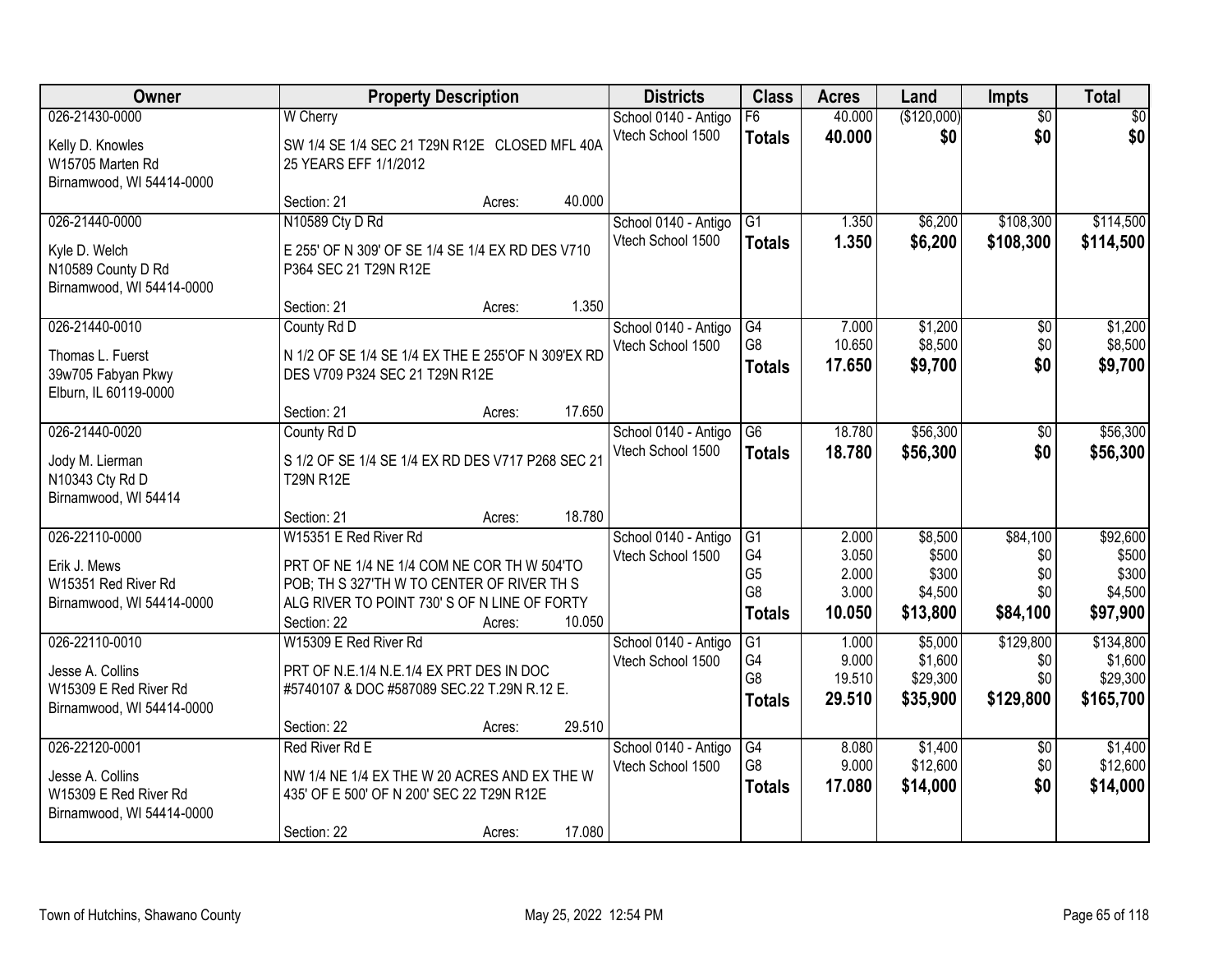| Owner                                                                                | <b>Property Description</b>                                                                                                                                    |        | <b>Districts</b>                          | <b>Class</b>                                            | <b>Acres</b>                         | Land                                       | <b>Impts</b>                         | <b>Total</b>                               |
|--------------------------------------------------------------------------------------|----------------------------------------------------------------------------------------------------------------------------------------------------------------|--------|-------------------------------------------|---------------------------------------------------------|--------------------------------------|--------------------------------------------|--------------------------------------|--------------------------------------------|
| 026-22120-0010                                                                       | W15415 E Red River Rd                                                                                                                                          |        | School 0140 - Antigo                      | G1                                                      | 2.000                                | \$8,500                                    | \$88,400                             | \$96,900                                   |
| Mitchell K. Landwehr<br>PO Box 102<br>Mattoon, WI 54450-0000                         | W 435' OF E 500' OF N 200' OF NW 1/4 NE 1/4 SEC 22<br><b>T29N R12E</b>                                                                                         |        | Vtech School 1500                         | <b>Totals</b>                                           | 2.000                                | \$8,500                                    | \$88,400                             | \$96,900                                   |
|                                                                                      | Section: 22<br>Acres:                                                                                                                                          | 2.000  |                                           |                                                         |                                      |                                            |                                      |                                            |
| 026-22120-0020<br>Dale R. Ruenger<br>W15485 E Red River Rd                           | W15485 E Red River Rd<br>NW 1/4 NE 1/4 THE W 20.92 ACRES SEC 22 T29N<br><b>R12E</b>                                                                            |        | School 0140 - Antigo<br>Vtech School 1500 | G1<br>G <sub>4</sub><br>G8                              | 1.920<br>14.000<br>5.000             | \$8,200<br>\$2,400<br>\$7,000              | \$91,000<br>\$0<br>\$0               | \$99,200<br>\$2,400<br>\$7,000             |
| Birnamwood, WI 54414                                                                 | Section: 22<br>Acres:                                                                                                                                          | 20.920 |                                           | <b>Totals</b>                                           | 20.920                               | \$17,600                                   | \$91,000                             | \$108,600                                  |
| 026-22130-0000<br>Randall K. Larson<br>W15499 E Cherry Rd<br>Birnamwood, WI 54414    | Cherry Rd<br>SW 1/4 NE 1/4 EX W 291' OF E 706' OF S 244.5' & PRT<br>OF TH SE 1/4 NE 1/4 EX PRT DES IN DOC #671935<br>SEC 22 T29N R12E<br>Section: 22<br>Acres: | 42.870 | School 0140 - Antigo<br>Vtech School 1500 | G4<br>G <sub>5</sub><br>G <sub>8</sub><br><b>Totals</b> | 14.990<br>11.000<br>16.880<br>42.870 | \$2,600<br>\$5,000<br>\$23,600<br>\$31,200 | $\overline{50}$<br>\$0<br>\$0<br>\$0 | \$2,600<br>\$5,000<br>\$23,600<br>\$31,200 |
| 026-22130-0010<br>Larry L. Larson<br>W15440 E Cherry Rd<br>Birnamwood, WI 54414-0000 | W15440 E Cherry Rd<br>W 291'OF E 706'OF S 244.5' OF S.W.1/4 N.E.1/4 SEC.2<br>T.29 R.12 E.                                                                      |        | School 0140 - Antigo<br>Vtech School 1500 | G1<br><b>Totals</b>                                     | 1.500<br>1.500                       | \$6,800<br>\$6,800                         | \$64,200<br>\$64,200                 | \$71,000<br>\$71,000                       |
|                                                                                      | Section: 22<br>Acres:                                                                                                                                          | 1.500  |                                           |                                                         |                                      |                                            |                                      |                                            |
| 026-22140-0000<br>Kevin E. Marten<br>W15356 E Cherry Rd<br>Birnamwood, WI 54414-0000 | Cherry Rd<br>PRT OF THE S.E.1/4 N.E.1/4 DES IN DOC #671935 EX<br>THE E 204'OF W 738'OF S 168'SEC.22 T.29N R.12E.                                               |        | School 0140 - Antigo<br>Vtech School 1500 | G5<br>G <sub>8</sub><br><b>Totals</b>                   | 6.220<br>27.440<br>33.660            | \$2,800<br>\$38,400<br>\$41,200            | $\overline{50}$<br>\$0<br>\$0        | \$2,800<br>\$38,400<br>\$41,200            |
|                                                                                      | Section: 22<br>Acres:                                                                                                                                          | 33.660 |                                           |                                                         |                                      |                                            |                                      |                                            |
| 026-22140-0010<br>Kevin E. Marten<br>W15356 E Cherry Rd<br>Birnamwood, WI 54414-0000 | W15356 E Cherry Rd<br>E 204'OF W 738'OF S 168'OF S.E.1/4 N.E.1/4 SEC.22<br>T.29 R.12 E.                                                                        |        | School 0140 - Antigo<br>Vtech School 1500 | G1<br><b>Totals</b>                                     | 0.780<br>0.780                       | \$3,900<br>\$3,900                         | \$124,200<br>\$124,200               | \$128,100<br>\$128,100                     |
|                                                                                      | Section: 22<br>Acres:                                                                                                                                          | 0.780  |                                           |                                                         |                                      |                                            |                                      |                                            |
| 026-22210-0000<br>William A. Martin<br>W8937 County Rd A<br>Shawano, WI 54166-0000   | <b>Red River Rd</b><br>N.E.1/4 N.W.1/4 EX PRT DES V.826 P.697 SEC.22<br>T.29N R. 12 E. ACREAGE PER PLAT OF SURVEY<br>Section: 22<br>Acres:                     | 37.280 | School 0140 - Antigo<br>Vtech School 1500 | G4<br>G <sub>5</sub><br>G8<br><b>Totals</b>             | 23.741<br>3.539<br>10.000<br>37.280  | \$4,100<br>\$1,900<br>\$8,000<br>\$14,000  | $\overline{50}$<br>\$0<br>\$0<br>\$0 | \$4,100<br>\$1,900<br>\$8,000<br>\$14,000  |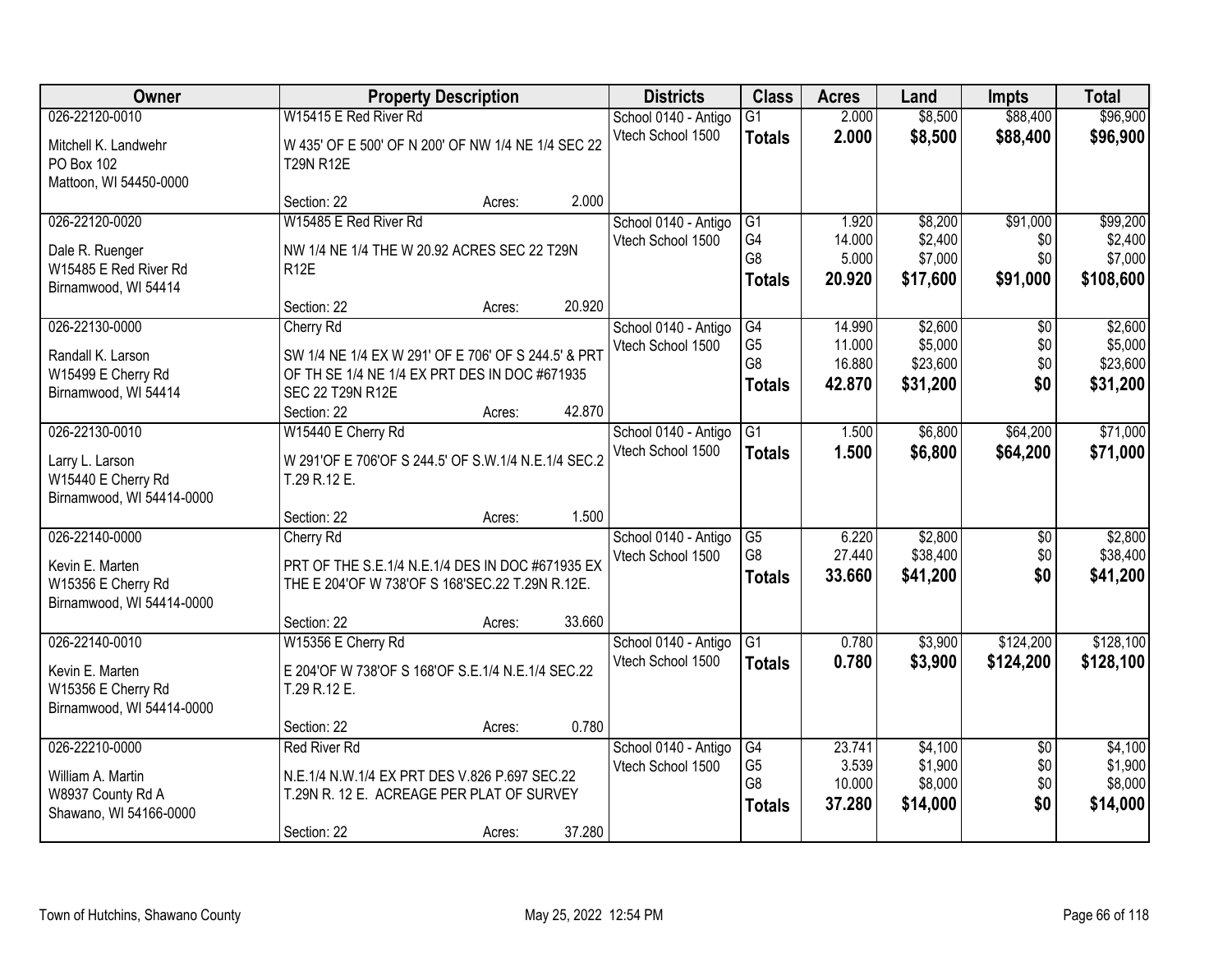| Owner                                       | <b>Property Description</b>                                        |        |        | <b>Districts</b>                          | <b>Class</b>           | <b>Acres</b> | Land     | <b>Impts</b>    | <b>Total</b> |
|---------------------------------------------|--------------------------------------------------------------------|--------|--------|-------------------------------------------|------------------------|--------------|----------|-----------------|--------------|
| 026-22210-0010                              | W15599 E Red River Rd                                              |        |        | School 0140 - Antigo                      | $\overline{G1}$        | 2.461        | \$9,700  | \$64,100        | \$73,800     |
| Luis G. Escalante                           | PRT OF N.E.1/4 N.W.1/4 COM N 1/4 COR TH W                          |        |        | Vtech School 1500                         | <b>Totals</b>          | 2.461        | \$9,700  | \$64,100        | \$73,800     |
| W15599 E Red River Rd                       | 1248.55'TO POB; TH CON W 43.77'TH S 509.20'TH SE                   |        |        |                                           |                        |              |          |                 |              |
| Birnamwood, WI 54414-0000                   | 121.01'TH S 194.78'TH E 194.01'TH N 203.81'TH W                    |        |        |                                           |                        |              |          |                 |              |
|                                             | Section: 22                                                        | Acres: | 2.461  |                                           |                        |              |          |                 |              |
| 026-22220-0000                              | County Rd D                                                        |        |        | School 0140 - Antigo                      | G4                     | 9.040        | \$1,600  | $\overline{50}$ | \$1,600      |
|                                             |                                                                    |        |        | Vtech School 1500                         | G <sub>5</sub>         | 0.100        | \$100    | \$0             | \$100        |
| William A. Martin                           | N.W.1/4 N.W.1/4 EX N 208'OF W 208'EX RD DES V.709                  |        |        |                                           | G8                     | 28.550       | \$22,800 | \$0             | \$22,800     |
| W8937 County Rd A                           | P.325 SEC.22 T.29N R.12 E. ACREAGE PER PLAT OF                     |        |        |                                           | <b>Totals</b>          | 37.690       | \$24,500 | \$0             | \$24,500     |
| Shawano, WI 54166-0000                      | <b>SURVEY</b>                                                      |        |        |                                           |                        |              |          |                 |              |
|                                             | Section: 22                                                        | Acres: | 37.690 |                                           |                        |              |          |                 |              |
| 026-22220-0010                              | N10898 Cty D Rd                                                    |        |        | School 0140 - Antigo                      | G1                     | 0.700        | \$4,300  | \$800           | \$5,100      |
| William A. Martin                           | N 208' OF W 208' OF NW 1/4 NW 1/4 EX RD DES V714                   |        |        | Vtech School 1500                         | <b>Totals</b>          | 0.700        | \$4,300  | \$800           | \$5,100      |
| W8937 County Rd A                           | P147 SEC 22 T29N R12E                                              |        |        |                                           |                        |              |          |                 |              |
| Shawano, WI 54166-0000                      |                                                                    |        |        |                                           |                        |              |          |                 |              |
|                                             | Section: 22                                                        | Acres: | 0.700  |                                           |                        |              |          |                 |              |
| 026-22230-0000                              | W15618 E Cherry Rd                                                 |        |        | School 0140 - Antigo                      | G <sub>1</sub>         | 1.000        | \$5,000  | \$54,300        | \$59,300     |
|                                             |                                                                    |        |        | Vtech School 1500                         | G <sub>6</sub>         | 38.430       | \$61,500 | \$0             | \$61,500     |
| William A. Martin                           | S.W.1/4 N.W.1/4 SEC.22 T.29N R.12 E. ACREAGE PER<br>PLAT OF SURVEY |        |        |                                           | <b>Totals</b>          | 39.430       | \$66,500 | \$54,300        | \$120,800    |
| W8937 County Rd A<br>Shawano, WI 54166-0000 |                                                                    |        |        |                                           |                        |              |          |                 |              |
|                                             | Section: 22                                                        | Acres: | 39.430 |                                           |                        |              |          |                 |              |
| 026-22240-0000                              | W15578 E Cherry Rd                                                 |        |        |                                           | G4                     | 6.000        | \$1,000  | $\overline{50}$ | \$1,000      |
|                                             |                                                                    |        |        | <b>Holding Tank</b>                       | G <sub>5</sub>         | 4.250        | \$1,900  | \$0             | \$1,900      |
| Michael D and Janet Taylor                  | SE 1/4 NW 1/4 SEC 22 T29N R12E                                     |        |        | School 0140 - Antigo<br>Vtech School 1500 | G7                     | 1.000        | \$3,800  | \$16,600        | \$20,400     |
| 6905 Country Beautiful Ln                   |                                                                    |        |        |                                           | G8                     | 28.750       | \$35,800 | \$0             | \$35,800     |
| Stevens Point, WI 54482                     |                                                                    |        |        |                                           | <b>Totals</b>          | 40.000       | \$42,500 | \$16,600        | \$59,100     |
|                                             | Section: 22                                                        | Acres: | 40.000 |                                           |                        |              |          |                 |              |
| 026-22310-0000                              | Cherry Rd                                                          |        |        | School 0140 - Antigo                      | $\overline{\text{G4}}$ | 24.000       | \$4,200  | $\overline{30}$ | \$4,200      |
| Randall K. Larson                           | NE 1/4 SW 1/4 SEC 22 T29N R12E                                     |        |        | Vtech School 1500                         | G <sub>5</sub>         | 1.000        | \$100    | \$0             | \$100        |
| W15499 E Cherry Rd                          |                                                                    |        |        |                                           | G7                     | 1.000        | \$3,800  | \$11,000        | \$14,800     |
| Birnamwood, WI 54414                        |                                                                    |        |        |                                           | G <sub>8</sub>         | 14.000       | \$11,200 | \$0             | \$11,200     |
|                                             | Section: 22                                                        | Acres: | 40.000 |                                           | <b>Totals</b>          | 40.000       | \$19,300 | \$11,000        | \$30,300     |
| 026-22320-0000                              | N10618 Cty D Rd                                                    |        |        | School 0140 - Antigo                      | G4                     | 13.000       | \$2,300  | $\overline{50}$ | \$2,300      |
|                                             |                                                                    |        |        | Vtech School 1500                         | G <sub>5</sub>         | 7.770        | \$1,200  | \$0             | \$1,200      |
| Roger E. Plisch                             | NW 1/4 SW 1/4 EX RD DES V716 P217 SEC 22 T29N                      |        |        |                                           | G7                     | 2.000        | \$7,600  | \$193,600       | \$201,200    |
| N10618 County Rd D                          | <b>R12E</b>                                                        |        |        |                                           | G8                     | 15.000       | \$12,000 | \$0             | \$12,000     |
| Birnamwood, WI 54414-0000                   |                                                                    |        |        |                                           | <b>Totals</b>          | 37.770       | \$23,100 | \$193,600       | \$216,700    |
|                                             | Section: 22                                                        | Acres: | 37.770 |                                           |                        |              |          |                 |              |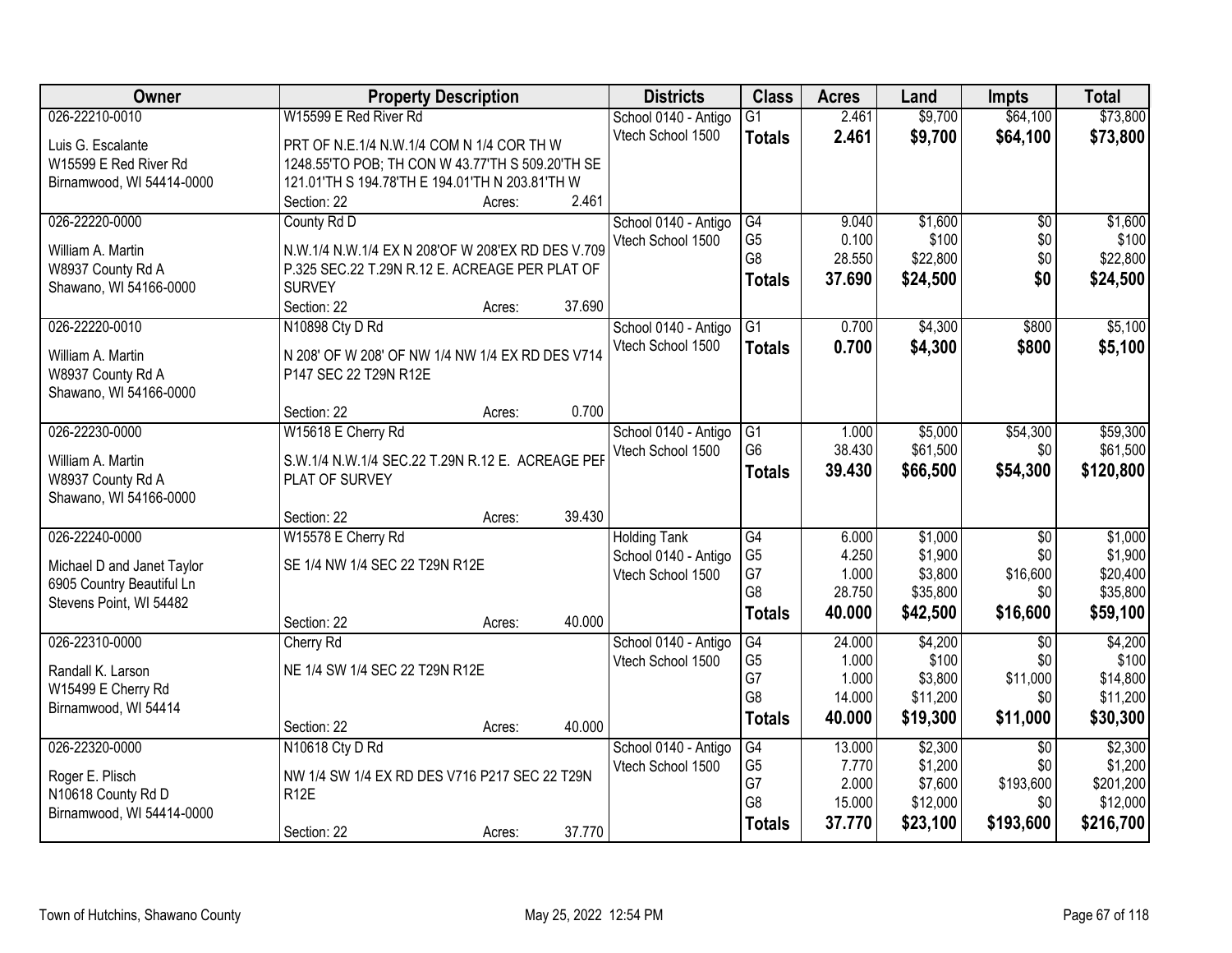| Owner                                                                                   | <b>Property Description</b>                                                                |        |        | <b>Districts</b>     | <b>Class</b>    | <b>Acres</b> | Land        | <b>Impts</b>    | <b>Total</b>    |
|-----------------------------------------------------------------------------------------|--------------------------------------------------------------------------------------------|--------|--------|----------------------|-----------------|--------------|-------------|-----------------|-----------------|
| 026-22330-0000                                                                          | County Rd D                                                                                |        |        | School 0140 - Antigo | $\overline{G4}$ | 3.000        | \$500       | $\overline{50}$ | \$500           |
| Roger E. Plisch                                                                         | SW 1/4 SW 1/4 EX RD DES V710 P371 SEC 22 T29N                                              |        |        | Vtech School 1500    | G <sub>5</sub>  | 16.100       | \$7,200     | \$0             | \$7,200         |
| N10618 County Rd D                                                                      | R <sub>12</sub> E                                                                          |        |        |                      | G8              | 19.000       | \$15,200    | \$0             | \$15,200        |
| Birnamwood, WI 54414-0000                                                               |                                                                                            |        |        |                      | <b>Totals</b>   | 38.100       | \$22,900    | \$0             | \$22,900        |
|                                                                                         | Section: 22                                                                                | Acres: | 38.100 |                      |                 |              |             |                 |                 |
| 026-22340-0000                                                                          | W15560 Gold Creek Rd                                                                       |        |        | School 0623 - Bowler | G1              | 1.000        | \$5,000     | \$67,000        | \$72,000        |
| William & Joyce Sutton Revocable Trust   PRT OF THE S.E.1/4 S.W.1/4 KNOWN AS LOT 1 CERT |                                                                                            |        |        | Vtech School 1500    | G <sub>5</sub>  | 2.000        | \$800       | \$0             | \$800           |
| E6966 Jackson Rd                                                                        | SUR REC V.16 P.138 MAP #3725 SEC.22 T.29N R.12E.                                           |        |        |                      | <b>Totals</b>   | 3.000        | \$5,800     | \$67,000        | \$72,800        |
| Algoma, WI 54201-0000                                                                   |                                                                                            |        |        |                      |                 |              |             |                 |                 |
|                                                                                         | Section: 22                                                                                | Acres: | 3.000  |                      |                 |              |             |                 |                 |
| 026-22340-0010                                                                          | Gold Creek Rd                                                                              |        |        | School 0623 - Bowler | F <sub>6</sub>  | 30.000       | ( \$84,000) | $\overline{50}$ | $\overline{30}$ |
| William & Joyce Sutton Revocable Trust   SE 1/4 SW 1/4 EX CERT SUR REC V16 P138 SEC 22  |                                                                                            |        |        | Vtech School 1500    | G4              | 6.500        | \$1,100     | \$0             | \$1,100         |
| E6966 Jackson Rd                                                                        | T29N R12E CLOSED MFL 30A 50 YEARS EFF                                                      |        |        |                      | G <sub>5</sub>  | 0.500        | \$200       | \$0             | \$200           |
| Algoma, WI 54201-0000                                                                   | 1/1/2020                                                                                   |        |        |                      | <b>Totals</b>   | 37.000       | \$1,300     | \$0             | \$1,300         |
|                                                                                         | Section: 22                                                                                | Acres: | 37.000 |                      |                 |              |             |                 |                 |
| 026-22410-0000                                                                          | Cherry Rd                                                                                  |        |        | School 0140 - Antigo | G4              | 2.000        | \$300       | \$0             | \$300           |
| Kevin E. Marten                                                                         | PRT OF THE N.E.1/4 S.E.1/4 DES IN DOC #671935 EX                                           |        |        | Vtech School 1500    | G <sub>5</sub>  | 6.860        | \$3,100     | \$0             | \$3,100         |
| W15356 E Cherry Rd                                                                      | THE E 204'OF W 738'OF N 240'SEC.22 T.29N R.12E.                                            |        |        |                      | G <sub>8</sub>  | 10.350       | \$14,500    | \$0             | \$14,500        |
| Birnamwood, WI 54414-0000                                                               |                                                                                            |        |        |                      | <b>Totals</b>   | 19.210       | \$17,900    | \$0             | \$17,900        |
|                                                                                         | Section: 22                                                                                | Acres: | 19.210 |                      |                 |              |             |                 |                 |
| 026-22410-0010                                                                          | Cherry Rd                                                                                  |        |        | School 0140 - Antigo | $\overline{G1}$ | 1.140        | \$5,500     | $\overline{50}$ | \$5,500         |
|                                                                                         |                                                                                            |        |        | Vtech School 1500    | <b>Totals</b>   | 1.140        | \$5,500     | \$0             | \$5,500         |
| Kevin E. Marten<br>W15356 E Cherry Rd                                                   | E 204'OF W 738'OF N 240'OF N.E.1/4 S.E.1/4 SEC.22<br>T.29 R.12 E.                          |        |        |                      |                 |              |             |                 |                 |
| Birnamwood, WI 54414-0000                                                               |                                                                                            |        |        |                      |                 |              |             |                 |                 |
|                                                                                         | Section: 22                                                                                | Acres: | 1.140  |                      |                 |              |             |                 |                 |
| 026-22410-0020                                                                          | Cherry Rd E                                                                                |        |        | School 0140 - Antigo | G4              | 6.000        | \$1,000     | $\overline{50}$ | \$1,000         |
|                                                                                         |                                                                                            |        |        | Vtech School 1500    | G <sub>5</sub>  | 0.250        | \$100       | \$0             | \$100           |
| Devon R. Caplinger                                                                      | PRT OF THE NE 1/4 SE 1/4 EX PRT DES IN DOC<br>#671935 SEC 22 T29N R12E NKA LOT 2 V22 CSM   |        |        |                      | G <sub>8</sub>  | 12.920       | \$10,300    | \$0             | \$10,300        |
| W15401 E Cherry Rd<br>Birnamwood, WI 54414                                              | P172 MAP #4274                                                                             |        |        |                      | <b>Totals</b>   | 19.170       | \$11,400    | \$0             | \$11,400        |
|                                                                                         | Section: 22                                                                                | Acres: | 19.170 |                      |                 |              |             |                 |                 |
| 026-22420-0000                                                                          | W15499 E Cherry Rd                                                                         |        |        | School 0140 - Antigo | G4              | 13.010       | \$2,300     | $\overline{30}$ | \$2,300         |
|                                                                                         |                                                                                            |        |        | Vtech School 1500    | G <sub>5</sub>  | 2.500        | \$1,000     | \$0             | \$1,000         |
| Randall K. Larson                                                                       | NW 1/4 SE 1/4 EX W 208' OF N 208' & EX PRT DES                                             |        |        |                      | G7              | 1.000        | \$3,800     | \$26,400        | \$30,200        |
| W15499 E Cherry Rd<br>Birnamwood, WI 54414                                              | V783 P625 & EX PRT DES IN DOC #671937 SEC 22<br>T29N R12E NKA LOT 1 V22 CSM P172 MAP #4274 |        |        |                      | G <sub>8</sub>  | 19.540       | \$20,400    | \$0             | \$20,400        |
|                                                                                         | Section: 22                                                                                | Acres: | 36.050 |                      | <b>Totals</b>   | 36.050       | \$27,500    | \$26,400        | \$53,900        |
|                                                                                         |                                                                                            |        |        |                      |                 |              |             |                 |                 |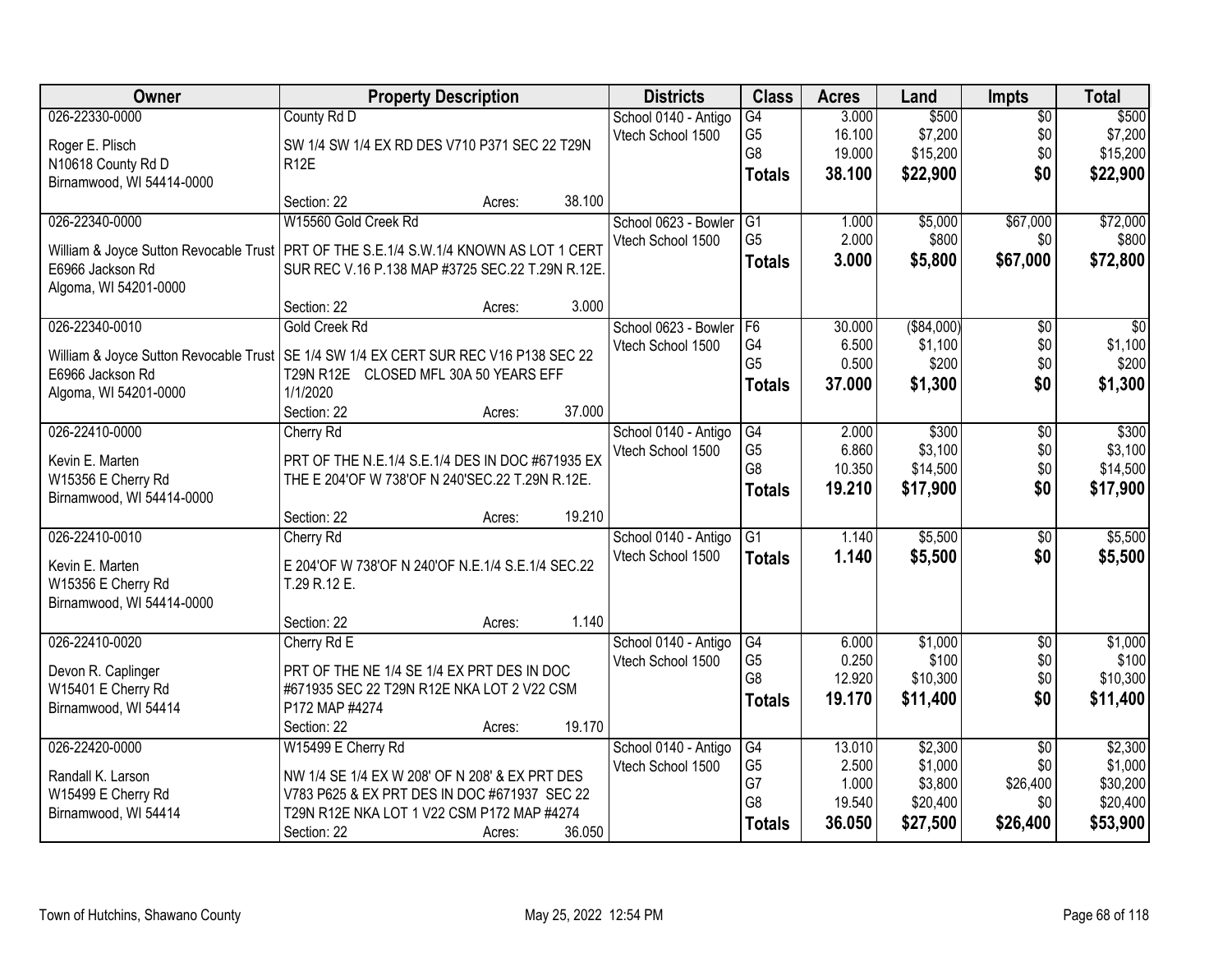| Owner                           |                                                      | <b>Property Description</b> |        | <b>Districts</b>     | <b>Class</b>                     | <b>Acres</b>     | Land                 | <b>Impts</b>    | <b>Total</b>         |
|---------------------------------|------------------------------------------------------|-----------------------------|--------|----------------------|----------------------------------|------------------|----------------------|-----------------|----------------------|
| 026-22420-0010                  | W15499 E Cherry Rd                                   |                             |        | School 0140 - Antigo | $\overline{G7}$                  | 1.000            | \$3,800              | \$56,100        | \$59,900             |
| Randall K. Larson               | W 208' OF N 208' OF NW 1/4 SE 1/4 SEC 22 T29N        |                             |        | Vtech School 1500    | <b>Totals</b>                    | 1.000            | \$3,800              | \$56,100        | \$59,900             |
| W15499 E Cherry Rd              | <b>R12E</b>                                          |                             |        |                      |                                  |                  |                      |                 |                      |
| Birnamwood, WI 54414            |                                                      |                             |        |                      |                                  |                  |                      |                 |                      |
|                                 | Section: 22                                          | Acres:                      | 1.000  |                      |                                  |                  |                      |                 |                      |
| 026-22420-0020                  | W15401 E Cherry Rd                                   |                             |        | School 0140 - Antigo | G1                               | 2.820            | \$10,700             | \$88,900        | \$99,600             |
| Devon R. Caplinger              | PRT OF NW 1/4 SE 1/4 COM W 1/4 COR THE E             |                             |        | Vtech School 1500    | G8                               | 1.810            | \$2,500              | \$0             | \$2,500              |
| W15401 E Cherry Rd              | 3551.66' TO POB TH CONT E 53.50' TH S 869.58' THE    |                             |        |                      | <b>Totals</b>                    | 4.630            | \$13,200             | \$88,900        | \$102,100            |
| Birnamwood, WI 54414            | W 334.26' TH N 538.06' TH E 264.31' THE N 330.88' TO |                             |        |                      |                                  |                  |                      |                 |                      |
|                                 | Section: 22                                          | Acres:                      | 4.630  |                      |                                  |                  |                      |                 |                      |
| 026-22430-0000                  | W15442 Gold Creek Rd                                 |                             |        | School 0623 - Bowler | IG1                              | 1.000            | \$5,000              | $\overline{50}$ | \$5,000              |
| Larry L Jeske Irrevocable Trust | SW 1/4 SE 1/4 EX SE 1/4 SEC 22 T29N R12E             |                             |        | Vtech School 1500    | G <sub>6</sub>                   | 29.000           | \$87,000             | \$0             | \$87,000             |
| 9454 Rose Rd                    |                                                      |                             |        |                      | <b>Totals</b>                    | 30,000           | \$92,000             | \$0             | \$92,000             |
| Gillett, WI 54124               |                                                      |                             |        |                      |                                  |                  |                      |                 |                      |
|                                 | Section: 22                                          | Acres:                      | 30.000 |                      |                                  |                  |                      |                 |                      |
| 026-22430-0010                  | W15442 Gold Creek Rd                                 |                             |        | School 0623 - Bowler | G1                               | 0.500            | \$3,700              | \$2,100         | \$5,800              |
| Larry L Jeske Irrevocable Trust | SE 1/4 OF SW 1/4 SE 1/4 SEC 22 T29N R12E             |                             |        | Vtech School 1500    | G <sub>6</sub>                   | 9.500            | \$26,600             | \$0             | \$26,600             |
| 9454 Rose Rd                    |                                                      |                             |        |                      | <b>Totals</b>                    | 10.000           | \$30,300             | \$2,100         | \$32,400             |
| Gillett, WI 54124               |                                                      |                             |        |                      |                                  |                  |                      |                 |                      |
|                                 | Section: 22                                          | Acres:                      | 10.000 |                      |                                  |                  |                      |                 |                      |
| 026-22440-0000                  | Gold Creek Rd                                        |                             |        | School 0623 - Bowler | G4                               | 10.000           | \$1,700              | $\overline{50}$ | \$1,700              |
| Buss Acres, LLC                 | SE 1/4 SE 1/4 EX E 362' OF S 165' SEC 22 T29N R12E   |                             |        | Vtech School 1500    | G <sub>5</sub><br>G <sub>8</sub> | 0.630            | \$100                | \$0             | \$100                |
| N7600 Ferris Rd                 |                                                      |                             |        |                      |                                  | 28.000<br>38.630 | \$39,200<br>\$41,000 | \$0<br>\$0      | \$39,200<br>\$41,000 |
| Mayville, WI 53050              |                                                      |                             |        |                      | <b>Totals</b>                    |                  |                      |                 |                      |
|                                 | Section: 22                                          | Acres:                      | 38.630 |                      |                                  |                  |                      |                 |                      |
| 026-22440-0010                  | W15320 Gold Creek Rd                                 |                             |        | School 0623 - Bowler | IG1                              | 1.370            | \$6,300              | \$22,400        | \$28,700             |
| Buss Acres, LLC                 | E 362' OF S 165' OF SE 1/4 SE 1/4 SEC 22 T29N R12E   |                             |        | Vtech School 1500    | <b>Totals</b>                    | 1.370            | \$6,300              | \$22,400        | \$28,700             |
| N7600 Ferris Rd                 |                                                      |                             |        |                      |                                  |                  |                      |                 |                      |
| Mayville, WI 53050              |                                                      |                             |        |                      |                                  |                  |                      |                 |                      |
|                                 | Section: 22                                          | Acres:                      | 1.370  |                      |                                  |                  |                      |                 |                      |
| 026-23110-0000                  | N10875 Red River Rd                                  |                             |        | School 0140 - Antigo | G1                               | 5.000            | \$16,600             | \$8,900         | \$25,500             |
| Charles L. Nichols              | N 1/2 OF E 10A.OF N.E.1/4 N.E.1/4 SEC.23 T.29 R.12 E |                             |        | Vtech School 1500    | <b>Totals</b>                    | 5.000            | \$16,600             | \$8,900         | \$25,500             |
| 1047 Cecelia Dr                 |                                                      |                             |        |                      |                                  |                  |                      |                 |                      |
| Pewaukee, WI 53072-0000         |                                                      |                             |        |                      |                                  |                  |                      |                 |                      |
|                                 | Section: 23                                          | Acres:                      | 5.000  |                      |                                  |                  |                      |                 |                      |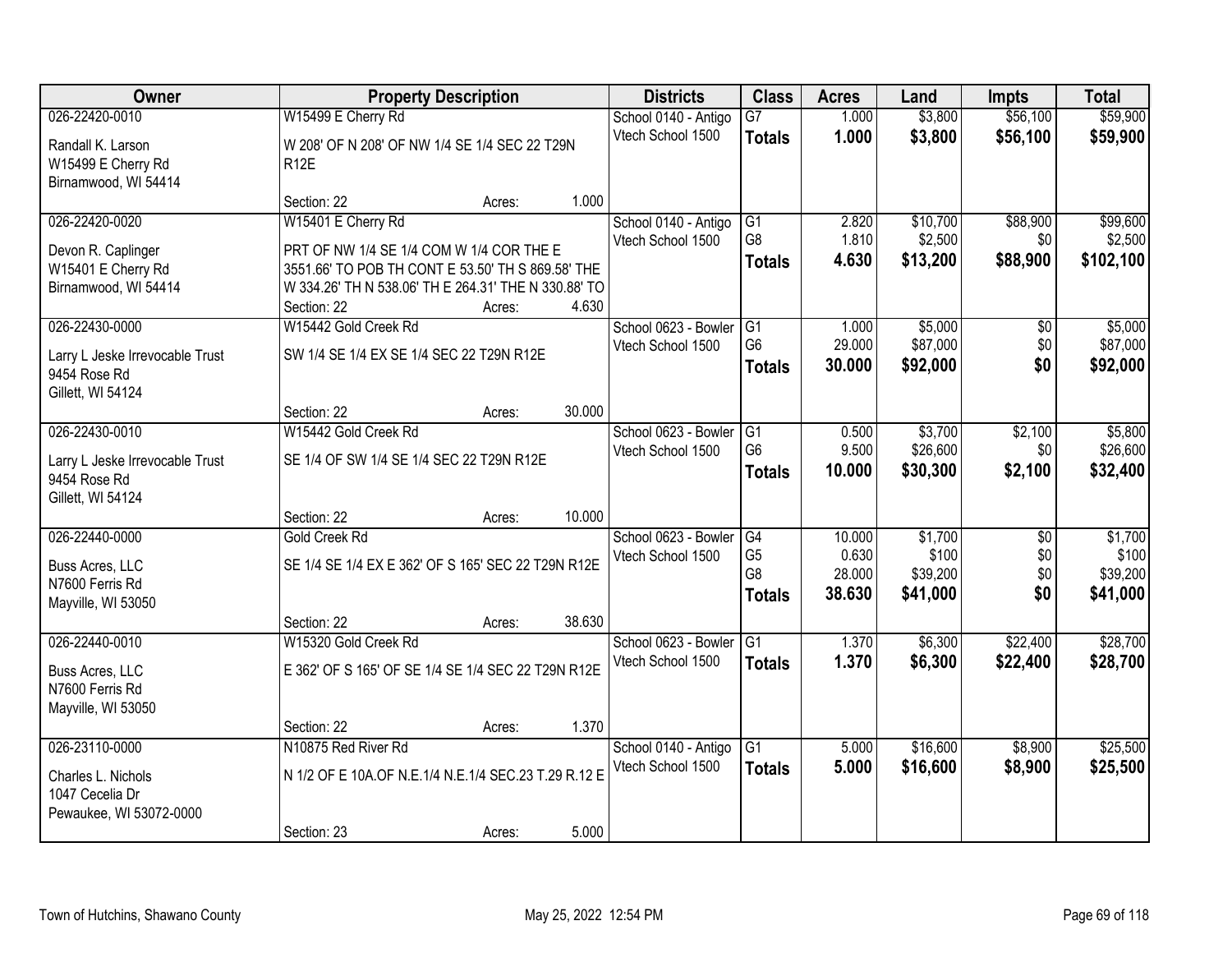| Owner                                                                                  |                                                                                                                                                                                        | <b>Property Description</b>               |        | <b>Districts</b>                          | <b>Class</b>                                      | <b>Acres</b>                      | Land                                       | <b>Impts</b>                                   | <b>Total</b>                                |
|----------------------------------------------------------------------------------------|----------------------------------------------------------------------------------------------------------------------------------------------------------------------------------------|-------------------------------------------|--------|-------------------------------------------|---------------------------------------------------|-----------------------------------|--------------------------------------------|------------------------------------------------|---------------------------------------------|
| 026-23110-0010                                                                         | <b>Red River Rd</b>                                                                                                                                                                    |                                           |        | School 0140 - Antigo                      | $\overline{G1}$                                   | 5.000                             | \$10,000                                   | $\overline{50}$                                | \$10,000                                    |
| Nicholas P. Boardman<br>N10791 Red River Rd<br>Birnamwood, WI 54414                    | S 1/2 OF E 10 ACRES OF NE 1/4 NE 1/4 SEC 23 T29N<br><b>R12E</b>                                                                                                                        |                                           |        | Vtech School 1500                         | <b>Totals</b>                                     | 5.000                             | \$10,000                                   | \$0                                            | \$10,000                                    |
|                                                                                        | Section: 23                                                                                                                                                                            | Acres:                                    | 5.000  |                                           |                                                   |                                   |                                            |                                                |                                             |
| 026-23110-0020<br>Kyle W. Miller<br>W14937 Red River Rd<br>Birnamwood, WI 54414        | W14937 E Red River Rd<br>NE 1/4 NE 1/4 WAS LOT 1 V16 CSM P82 MAP #3698<br>NKA LOT 1 V16 CSM P95 MAP #3704 SEC 23 T29N<br>R <sub>12</sub> E<br>Section: 23                              | CLOSED MFL 28.99 ACRES 50 YEARS<br>Acres: | 30.990 | School 0140 - Antigo<br>Vtech School 1500 | F <sub>6</sub><br>G <sub>1</sub><br><b>Totals</b> | 28.990<br>2.000<br>30.990         | ( \$66,000)<br>\$8,500<br>\$8,500          | $\overline{30}$<br>\$130,800<br>\$130,800      | \$0<br>\$139,300<br>\$139,300               |
| 026-23120-0000                                                                         | <b>Red River Rd</b>                                                                                                                                                                    |                                           |        | School 0140 - Antigo                      | G4                                                | 19.000                            | \$3,300                                    | \$0                                            | \$3,300                                     |
| Jerry W. Nichols<br>PO Box 51<br>Mattoon, WI 54450-0000                                | N.W.1/4 N.E.1/4 EX W 140' OF N 430' SEC.23 T.29 R.12<br>Ε.                                                                                                                             |                                           |        | Vtech School 1500                         | G <sub>5</sub><br><b>Totals</b>                   | 19.620<br>38.620                  | \$8,800<br>\$12,100                        | \$0<br>\$0                                     | \$8,800<br>\$12,100                         |
|                                                                                        | Section: 23                                                                                                                                                                            | Acres:                                    | 38.620 |                                           |                                                   |                                   |                                            |                                                |                                             |
| 026-23120-0010<br>Rhonda Hapke<br>W15099 E Red River Rd                                | W15099 E Red River Rd<br>W 140' OF N 430' OF N.W.1/4 N.E.1/4 SEC.23 T.29 R.12<br>Ε.                                                                                                    |                                           |        | School 0140 - Antigo<br>Vtech School 1500 | G1<br><b>Totals</b>                               | 1.380<br>1.380                    | \$6,300<br>\$6,300                         | \$103,400<br>\$103,400                         | \$109,700<br>\$109,700                      |
| Birnamwood, WI 54414-0000                                                              |                                                                                                                                                                                        |                                           |        |                                           |                                                   |                                   |                                            |                                                |                                             |
| 026-23130-0000                                                                         | Section: 23<br>No Rd                                                                                                                                                                   | Acres:                                    | 1.380  | School 0140 - Antigo                      | G4                                                | 22.000                            | \$4,400                                    | $\overline{50}$                                | \$4,400                                     |
| Dwayne K. Koltermann<br>PO Box 250573<br>6261 N 91st St<br>Milwaukee, WI 53225-0000    | SW 1/4 NE 1/4 SEC 23 T29N R12E<br>Section: 23                                                                                                                                          | Acres:                                    | 40.000 | Vtech School 1500                         | G <sub>8</sub><br><b>Totals</b>                   | 18.000<br>40.000                  | \$25,200<br>\$29,600                       | \$0<br>\$0                                     | \$25,200<br>\$29,600                        |
| 026-23140-0000                                                                         | N10791 Red River Rd                                                                                                                                                                    |                                           |        | <b>Holding Tank</b>                       | $\overline{G1}$                                   | 1.000                             | \$5,000                                    | \$80,100                                       | \$85,100                                    |
| Nicholas P. Boardman<br>N10791 Red River Rd<br>Birnamwood, WI 54414                    | 1 SQ ACRE IN NE COR OF SE 1/4 NE 1/4 SEC 23<br><b>T29N R12E</b>                                                                                                                        |                                           |        | School 0140 - Antigo<br>Vtech School 1500 | <b>Totals</b>                                     | 1.000                             | \$5,000                                    | \$80,100                                       | \$85,100                                    |
|                                                                                        | Section: 23                                                                                                                                                                            | Acres:                                    | 1.000  |                                           |                                                   |                                   |                                            |                                                |                                             |
| 026-23140-0010<br><b>Andrew Prelipp</b><br>N10737 Red River Rd<br>Birnamwood, WI 54414 | N10737 Red River Rd<br>SE 1/4 NE 1/4 EX 1 SQ ACRE IN NE COR PRT LOT 1<br>V14 CSM P307 SEC 23 T29N R12E DESC COM E 1/4<br>COR TH N 442.85' TO POB TH 87 DEG W 367.78' TH<br>Section: 23 | Acres:                                    | 15.843 | School 0140 - Antigo<br>Vtech School 1500 | $\overline{G5}$<br>G7<br>G8<br><b>Totals</b>      | 3.683<br>5.660<br>6.500<br>15.843 | \$3,700<br>\$18,800<br>\$9,100<br>\$31,600 | $\overline{30}$<br>\$70,400<br>\$0<br>\$70,400 | \$3,700<br>\$89,200<br>\$9,100<br>\$102,000 |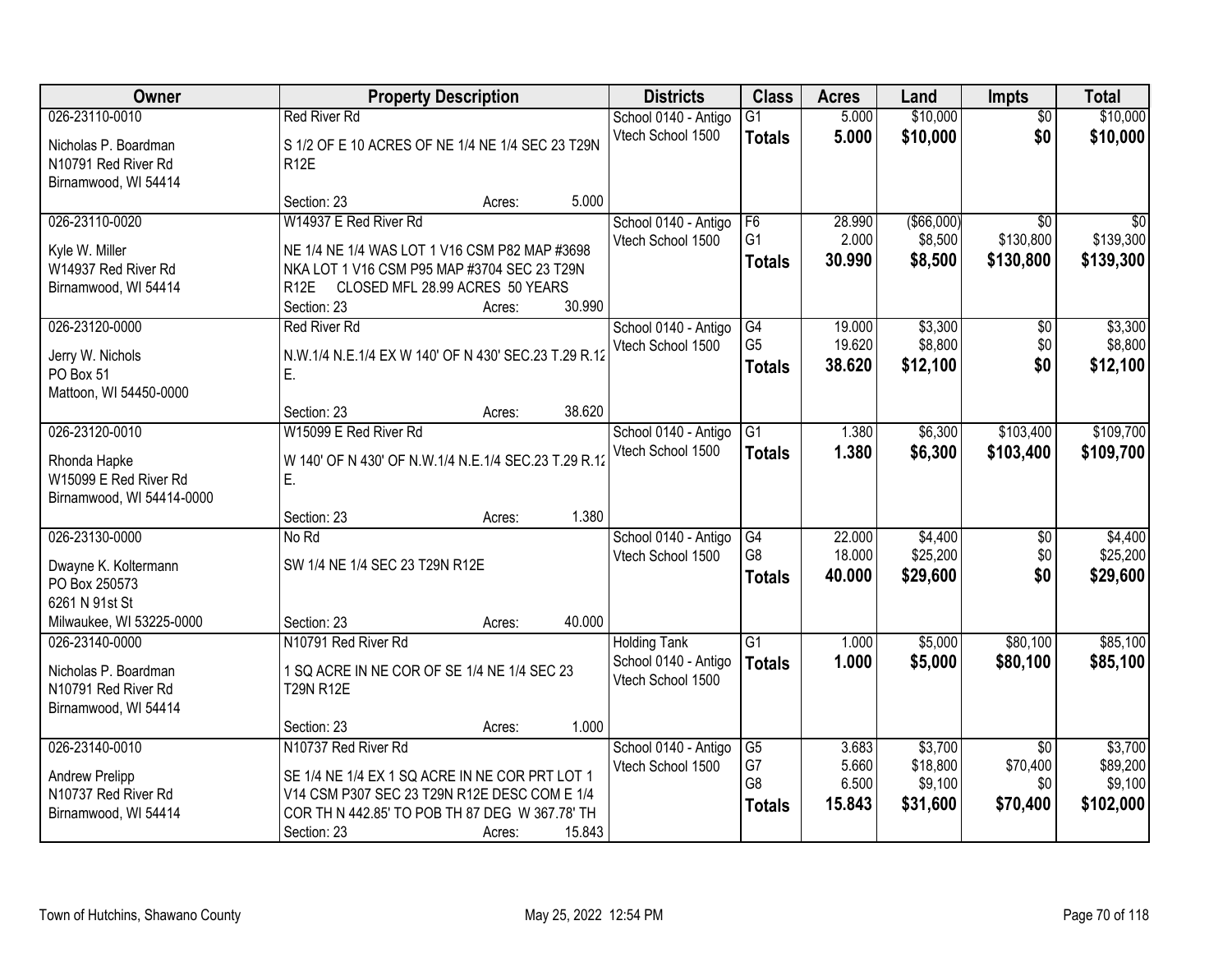| Owner                                             |                                                               | <b>Property Description</b> |        | <b>Districts</b>     | <b>Class</b>    | <b>Acres</b> | Land     | <b>Impts</b>    | <b>Total</b> |
|---------------------------------------------------|---------------------------------------------------------------|-----------------------------|--------|----------------------|-----------------|--------------|----------|-----------------|--------------|
| 026-23140-0011                                    | <b>Red River Rd</b>                                           |                             |        | School 0140 - Antigo | G4              | 20.847       | \$3,200  | $\overline{50}$ | \$3,200      |
| Dwayne K. Koltermann                              | SE 1/4 NE 1/4 SEC 23 T29N R12E DES COM E 1/4                  |                             |        | Vtech School 1500    | G <sub>5</sub>  | 1.000        | \$100    | \$0             | \$100        |
| 6261 N 91st St                                    | COR TH W 1320.51' TH N 1318.17' TH E 423.94' TH S             |                             |        |                      | G8              | 1.500        | \$2,100  | \$0             | \$2,100      |
| Milwaukee, WI 53225                               | 840' TH 89 DEG E 254.05' TH 84 DEG E 188' TH 87               |                             |        |                      | <b>Totals</b>   | 23.347       | \$5,400  | \$0             | \$5,400      |
|                                                   | Section: 23                                                   | Acres:                      | 23.347 |                      |                 |              |          |                 |              |
| 026-23210-0000                                    | W15107 E Red River Rd                                         |                             |        | School 0140 - Antigo | G1              | 1.000        | \$5,000  | \$67,900        | \$72,900     |
|                                                   |                                                               |                             |        | Vtech School 1500    | <b>Totals</b>   | 1.000        | \$5,000  | \$67,900        | \$72,900     |
| Rhonda S. Hapke & Others<br>W15107 E Red River Rd | 1 SQ. ACRE IN NE COR N.E. 1/4 N.W.1/4 SEC.23 T.29<br>R. 12 E. |                             |        |                      |                 |              |          |                 |              |
| Birnamwood, WI 54414-0000                         |                                                               |                             |        |                      |                 |              |          |                 |              |
|                                                   | Section: 23                                                   | Acres:                      | 1.000  |                      |                 |              |          |                 |              |
| 026-23210-0010                                    | N10832 Valley Rd                                              |                             |        | School 0140 - Antigo | G1              | 1.000        | \$5,000  | \$39,500        | \$44,500     |
|                                                   |                                                               |                             |        | Vtech School 1500    | G4              | 19.000       | \$3,200  | \$0             | \$3,200      |
| Dwayne K. Koltermann                              | N.E.1/4 N.W.1/4 EX W 150'OF S 208.75'& EX 1 SQ.               |                             |        |                      | G <sub>5</sub>  | 1.000        | \$100    | \$0             | \$100        |
| PO Box 250573<br>6261 N 91st St                   | ACRE IN NE COR SEC.23 T.29 R.12 E.                            |                             |        |                      | G8              | 17.300       | \$24,200 | \$0             | \$24,200     |
| Milwaukee, WI 53225-0000                          | Section: 23                                                   | Acres:                      | 38.300 |                      | <b>Totals</b>   | 38.300       | \$32,500 | \$39,500        | \$72,000     |
| 026-23210-0020                                    | <b>Valley Rd</b>                                              |                             |        | School 0140 - Antigo | G1              | 0.750        | \$4,400  | \$0             | \$4,400      |
|                                                   |                                                               |                             |        | Vtech School 1500    |                 | 0.750        |          | \$0             |              |
| Raymond D. Wickkiser Jr                           | W 150'OF S 208.75'OF N.E. 1/4 N.W.1/4 SEC.23 T.29 R           |                             |        |                      | <b>Totals</b>   |              | \$4,400  |                 | \$4,400      |
| 1214 2nd Ave                                      | 12 E.                                                         |                             |        |                      |                 |              |          |                 |              |
| Antigo, WI 54409-1507                             |                                                               |                             |        |                      |                 |              |          |                 |              |
|                                                   | Section: 23                                                   | Acres:                      | 0.750  |                      |                 |              |          |                 |              |
| 026-23220-0000                                    | <b>Red River Rd</b>                                           |                             |        | School 0623 - Bowler | G4              | 10.000       | \$1,900  | $\overline{30}$ | \$1,900      |
| Michael Ray Mroczynski                            | N.W.1/4 N.W.1/4 SEC.23 T.29 R.12 E.                           |                             |        | Vtech School 1500    | G <sub>5</sub>  | 10.000       | \$4,500  | \$0             | \$4,500      |
| PO Box 47                                         |                                                               |                             |        |                      | G <sub>8</sub>  | 20.000       | \$23,800 | \$0             | \$23,800     |
| Pulaski, WI 54162-0000                            |                                                               |                             |        |                      | <b>Totals</b>   | 40.000       | \$30,200 | \$0             | \$30,200     |
|                                                   | Section: 23                                                   | Acres:                      | 40.000 |                      |                 |              |          |                 |              |
| 026-23230-0000                                    | N10751 Valley Rd                                              |                             |        | School 0623 - Bowler | $\overline{G1}$ | 0.500        | \$2,500  | \$9,500         | \$12,000     |
| Michael Ray Mroczynski                            | S.W.1/4 N.W.1/4 SEC.23 T.29 R.12 E.                           |                             |        | Vtech School 1500    | G4              | 6.000        | \$1,000  | \$0             | \$1,000      |
| PO Box 47                                         |                                                               |                             |        |                      | G <sub>5</sub>  | 0.500        | \$100    | \$0             | \$100        |
| Pulaski, WI 54162-0000                            |                                                               |                             |        |                      | G <sub>8</sub>  | 33.000       | \$49,500 | \$0             | \$49,500     |
|                                                   | Section: 23                                                   | Acres:                      | 40.000 |                      | <b>Totals</b>   | 40.000       | \$53,100 | \$9,500         | \$62,600     |
| 026-23240-0000                                    | N10750 Valley Rd                                              |                             |        | School 0623 - Bowler | G4              | 24.000       | \$3,600  | $\overline{50}$ | \$3,600      |
|                                                   |                                                               |                             |        | Vtech School 1500    | G <sub>5</sub>  | 8.000        | \$4,200  | \$0             | \$4,200      |
| Ryan Family Irrevocable Trust                     | SE 1/4 NW 1/4 SEC 23 T29N R12E                                |                             |        |                      | G7              | 2.000        | \$7,600  | \$67,600        | \$75,200     |
| N10751 Valley Rd                                  |                                                               |                             |        |                      | G8              | 6.000        | \$9,000  | \$0             | \$9,000      |
| Birnamwood, WI 54414                              | Section: 23                                                   |                             | 40.000 |                      | <b>Totals</b>   | 40.000       | \$24,400 | \$67,600        | \$92,000     |
|                                                   |                                                               | Acres:                      |        |                      |                 |              |          |                 |              |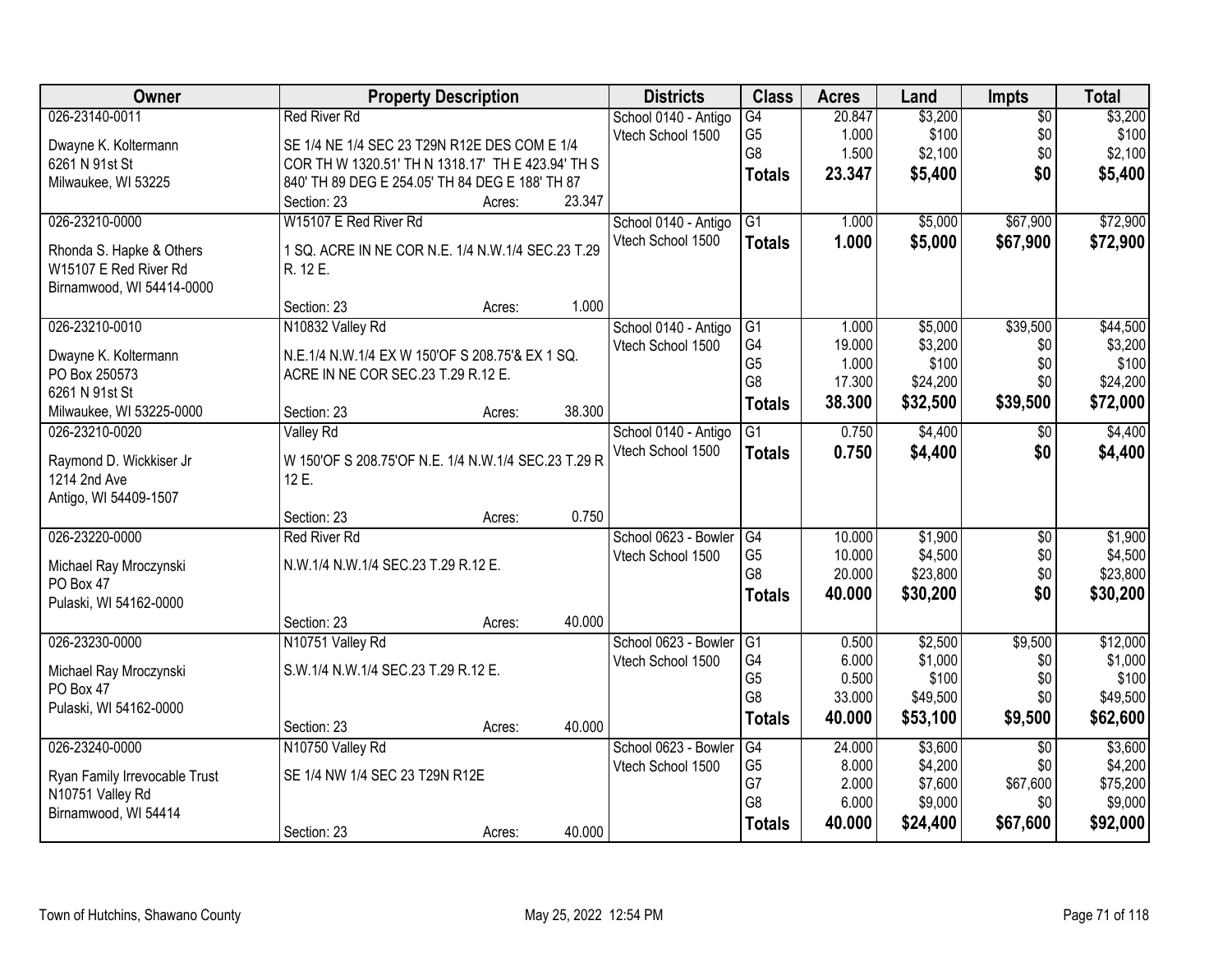| Owner                         |                                                      | <b>Property Description</b> |        | <b>Districts</b>     | <b>Class</b>                     | <b>Acres</b>    | Land               | <b>Impts</b>    | <b>Total</b>       |
|-------------------------------|------------------------------------------------------|-----------------------------|--------|----------------------|----------------------------------|-----------------|--------------------|-----------------|--------------------|
| 026-23310-0000                | No Rd                                                |                             |        | School 0623 - Bowler | $\overline{G5}$                  | 25.000          | \$14,000           | $\sqrt{$0}$     | \$14,000           |
| Ryan Family Irrevocable Trust | NE 1/4 SW 1/4 SEC 23 T29N R12E                       |                             |        | Vtech School 1500    | G <sub>6</sub>                   | 15.000          | \$45,000           | \$0             | \$45,000           |
| N10751 Valley Rd              |                                                      |                             |        |                      | <b>Totals</b>                    | 40.000          | \$59,000           | \$0             | \$59,000           |
| Birnamwood, WI 54414          |                                                      |                             |        |                      |                                  |                 |                    |                 |                    |
|                               | Section: 23                                          | Acres:                      | 40.000 |                      |                                  |                 |                    |                 |                    |
| 026-23320-0000                | N10602 Basswood Rd                                   |                             |        | School 0623 - Bowler | G1                               | 2.000           | \$8,500            | \$51,000        | \$59,500           |
| <b>Matthew Schieber</b>       | N.W.1/4 S.W.1/4 SEC.23 T.29 R.12 E.                  |                             |        | Vtech School 1500    | G4                               | 7.000           | \$1,200            | \$0             | \$1,200            |
| 16409 Temple Blvd             |                                                      |                             |        |                      | G <sub>5</sub><br>G <sub>8</sub> | 28.000          | \$12,600           | \$0             | \$12,600           |
| Loxahatchee, FL 33470-0000    |                                                      |                             |        |                      |                                  | 3.000<br>40.000 | \$4,200            | \$0             | \$4,200            |
|                               | Section: 23                                          | Acres:                      | 40.000 |                      | <b>Totals</b>                    |                 | \$26,500           | \$51,000        | \$77,500           |
| 026-23330-0000                | W15246 Gold Creek Rd                                 |                             |        | School 0623 - Bowler | G <sub>1</sub>                   | 1.000           | \$5,000            | \$10,400        | \$15,400           |
| Edward A. Schieber            | S.W.1/4 S.W.1/4 SEC.23 T.29 R.12 E.                  |                             |        | Vtech School 1500    | G <sub>5</sub>                   | 10.000          | \$4,500            | \$0             | \$4,500            |
| 16409 Temple Blvd             |                                                      |                             |        |                      | G <sub>6</sub>                   | 29.000          | \$69,200           | \$0             | \$69,200           |
| Loxahatchee, FL 33470-0000    |                                                      |                             |        |                      | <b>Totals</b>                    | 40.000          | \$78,700           | \$10,400        | \$89,100           |
|                               | Section: 23                                          | Acres:                      | 40.000 |                      |                                  |                 |                    |                 |                    |
| 026-23340-0000                | Gold Creek Rd                                        |                             |        | School 0623 - Bowler | G4                               | 16.000          | \$2,800            | $\sqrt[6]{3}$   | \$2,800            |
| Dwayne K. Koltermann          | S.E.1/4 S.W.1/4 EX E 208'OF S 744'SEC.23 T.29 R.12 E |                             |        | Vtech School 1500    | G <sub>5</sub>                   | 1.000           | \$500              | \$0             | \$500              |
| PO Box 250573                 |                                                      |                             |        |                      | G <sub>8</sub>                   | 19.450          | \$21,200           | \$0             | \$21,200           |
| 6261 N 91st St                |                                                      |                             |        |                      | <b>Totals</b>                    | 36.450          | \$24,500           | \$0             | \$24,500           |
| Milwaukee, WI 53225-0000      | Section: 23                                          | Acres:                      | 36.450 |                      |                                  |                 |                    |                 |                    |
| 026-23340-0010                | Gold Creek Rd                                        |                             |        | School 0623 - Bowler | $\overline{G1}$                  | 3.550           | \$12,700           | $\overline{50}$ | \$12,700           |
| Gerald A. Krause              | E 208'OF S 744'OF S.E.1/4 S.W.1/4 SEC.23 T.29 R.12 E |                             |        | Vtech School 1500    | <b>Totals</b>                    | 3.550           | \$12,700           | \$0             | \$12,700           |
| S94 W13314 Ryan Dr            |                                                      |                             |        |                      |                                  |                 |                    |                 |                    |
| Muskego, WI 53150-4804        |                                                      |                             |        |                      |                                  |                 |                    |                 |                    |
|                               | Section: 23                                          | Acres:                      | 3.550  |                      |                                  |                 |                    |                 |                    |
| 026-23410-0000                | N10649 Red River Rd                                  |                             |        | School 0623 - Bowler | G1                               | 2.000           | \$8,500            | \$67,400        | \$75,900           |
| Carol Wohlfeil                | N.E.1/4 S.E.1/4 SEC.23 T.29 R.12 E. INCL LINE CERT   |                             |        | Vtech School 1500    | G4                               | 22.000          | \$4,100            | \$0             | \$4,100            |
| N10649 Red River Rd           | SUR REC V.8 P.395 MAP #2373                          |                             |        |                      | G <sub>5</sub><br>G <sub>8</sub> | 6.000<br>10.000 | \$2,600<br>\$8,000 | \$0<br>\$0      | \$2,600<br>\$8,000 |
| Birnamwood, WI 54414-0000     |                                                      |                             |        |                      |                                  | 40.000          |                    |                 |                    |
|                               | Section: 23                                          | Acres:                      | 40.000 |                      | <b>Totals</b>                    |                 | \$23,200           | \$67,400        | \$90,600           |
| 026-23420-0000                | No Rd                                                |                             |        | School 0623 - Bowler | G4                               | 13,000          | \$2,400            | $\overline{50}$ | \$2,400            |
| Carol Wohlfeil                | N.W.1/4 S.E.1/4 SEC.23 T.29 R.12 E.                  |                             |        | Vtech School 1500    | G8                               | 27.000          | \$36,000           | \$0             | \$36,000           |
| N10649 Red River Rd           |                                                      |                             |        |                      | <b>Totals</b>                    | 40.000          | \$38,400           | \$0             | \$38,400           |
| Birnamwood, WI 54414-0000     |                                                      |                             |        |                      |                                  |                 |                    |                 |                    |
|                               | Section: 23                                          | Acres:                      | 40.000 |                      |                                  |                 |                    |                 |                    |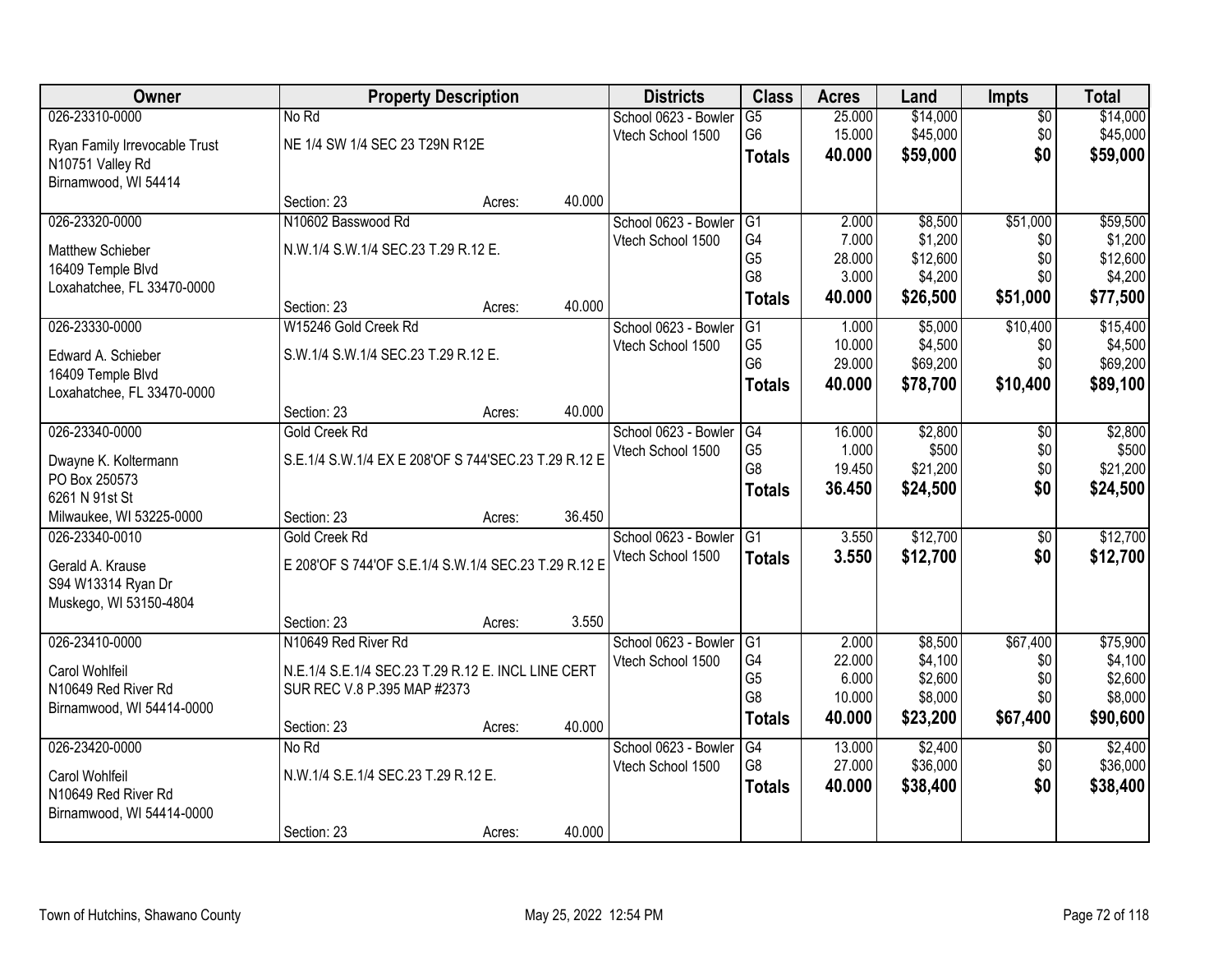| Owner                                                                | <b>Property Description</b>                        |        |        | <b>Districts</b>     | <b>Class</b>         | <b>Acres</b> | Land        | <b>Impts</b>    | <b>Total</b>    |
|----------------------------------------------------------------------|----------------------------------------------------|--------|--------|----------------------|----------------------|--------------|-------------|-----------------|-----------------|
| 026-23430-0000                                                       | W15044 Gold Creek Rd                               |        |        | School 0623 - Bowler | $\overline{G4}$      | 26.258       | \$3,000     | $\overline{50}$ | \$3,000         |
| John C. Fuerst                                                       | S.W.1/4 S.E.1/4 SEC.23 T.29N R.12 E. ACREAGE PER   |        |        | Vtech School 1500    | G <sub>5</sub>       | 0.300        | \$100       | \$0             | \$100           |
| W15044 Gold Creek Rd                                                 | PLAT OF SURVEY NOTES #9759                         |        |        |                      | G7                   | 2.000        | \$7,600     | \$68,100        | \$75,700        |
| Birnamwood, WI 54414-0000                                            |                                                    |        |        |                      | G8                   | 10.000       | \$15,000    | \$0             | \$15,000        |
|                                                                      | Section: 23                                        | Acres: | 38.558 |                      | <b>Totals</b>        | 38.558       | \$25,700    | \$68,100        | \$93,800        |
| 026-23440-0000                                                       | N10593 Red River Rd                                |        |        | School 0623 - Bowler | G1                   | 3.000        | \$11,200    | \$237,400       | \$248,600       |
| Steven R. Cameron                                                    | TH PRT S.E.1/4 S.E.1/4 LYG N OF RIVER SEC.23 T.29  |        |        | Vtech School 1500    | G <sub>6</sub>       | 17.000       | \$51,000    | \$0             | \$51,000        |
| N10593 Red River Rd                                                  | R.12 E.                                            |        |        |                      | <b>Totals</b>        | 20.000       | \$62,200    | \$237,400       | \$299,600       |
| Birnamwood, WI 54414-0000                                            |                                                    |        |        |                      |                      |              |             |                 |                 |
|                                                                      | Section: 23                                        | Acres: | 20.000 |                      |                      |              |             |                 |                 |
| 026-23440-0010                                                       | N10573 Red River Rd                                |        |        | School 0623 - Bowler | IG <sub>1</sub>      | 2.000        | \$8,500     | \$117,900       | \$126,400       |
| Clifford L. Hass                                                     | TH PRT S.E.1/4 S.E.1/4 LYG S OF RIVER SEC.23 T.29  |        |        | Vtech School 1500    | G <sub>6</sub>       | 18.000       | \$54,000    | \$0             | \$54,000        |
| N10573 Red River Rd                                                  | R.12 E.                                            |        |        |                      | <b>Totals</b>        | 20.000       | \$62,500    | \$117,900       | \$180,400       |
| Birnamwood, WI 54414-0000                                            |                                                    |        |        |                      |                      |              |             |                 |                 |
|                                                                      | Section: 23                                        | Acres: | 20.000 |                      |                      |              |             |                 |                 |
| 026-24110-0000                                                       | Aspen Rd                                           |        |        | School 0140 - Antigo | G4                   | 20.000       | \$3,500     | \$0             | \$3,500         |
|                                                                      |                                                    |        |        | Vtech School 1500    | G8                   | 20.000       | \$28,000    | \$0             | \$28,000        |
| Ottmar R & Rebecca D Landwehr Revor   NE 1/4 NE 1/4 SEC 24 T29N R12E |                                                    |        |        |                      | <b>Totals</b>        | 40.000       | \$31,500    | \$0             | \$31,500        |
| Trust<br>PO Box 287                                                  |                                                    |        |        |                      |                      |              |             |                 |                 |
| Mattoon, WI 54450-0000                                               | Section: 24                                        | Acres: | 40.000 |                      |                      |              |             |                 |                 |
| 026-24120-0000                                                       | Aspen Rd                                           |        |        | School 0140 - Antigo | G4                   | 20.000       | \$3,500     | \$0             | \$3,500         |
|                                                                      |                                                    |        |        | Vtech School 1500    | G8                   | 20.000       | \$28,000    | \$0             | \$28,000        |
| Ottmar R & Rebecca D Landwehr Revor NW 1/4 NE 1/4 SEC 24 T29N R12E   |                                                    |        |        |                      | <b>Totals</b>        | 40.000       | \$31,500    | \$0             | \$31,500        |
| Trust                                                                |                                                    |        |        |                      |                      |              |             |                 |                 |
| PO Box 287                                                           |                                                    |        |        |                      |                      |              |             |                 |                 |
| Mattoon, WI 54450-0000                                               | Section: 24                                        | Acres: | 40.000 |                      |                      |              |             |                 |                 |
| 026-24130-0000                                                       | Balsam Rd                                          |        |        | School 0623 - Bowler | F <sub>6</sub>       | 20.000       | ( \$48,000) | $\overline{50}$ | $\overline{30}$ |
| Kyle T. Schwanz                                                      | SW 1/4 NE 1/4 EX W 660' OF S 363' SEC 24 T29N R12E |        |        | Vtech School 1500    | G4<br>G <sub>5</sub> | 14.000       | \$2,600     | \$0             | \$2,600         |
| 1398 E Scott St                                                      | CLOSED MFL 20A 50 YEARS EFF 1/1/2022               |        |        |                      |                      | 0.500        | \$100       | \$0             | \$100           |
| Omro, WI 54963                                                       |                                                    |        |        |                      | <b>Totals</b>        | 34.500       | \$2,700     | \$0             | \$2,700         |
|                                                                      | Section: 24                                        | Acres: | 34.500 |                      |                      |              |             |                 |                 |
| 026-24130-0010                                                       | W14670 Balsam Rd                                   |        |        | School 0623 - Bowler | G1                   | 5.500        | \$18,000    | \$50,500        | \$68,500        |
| <b>Ilse Scott</b>                                                    | TH W 660'OF S 363'OF S.W.1/4 N.E.1/4 SEC.24 T.29   |        |        | Vtech School 1500    | <b>Totals</b>        | 5.500        | \$18,000    | \$50,500        | \$68,500        |
| W14670 Balsam Rd                                                     | R.12 E.                                            |        |        |                      |                      |              |             |                 |                 |
| Birnamwood, WI 54414-0000                                            |                                                    |        |        |                      |                      |              |             |                 |                 |
|                                                                      | Section: 24                                        | Acres: | 5.500  |                      |                      |              |             |                 |                 |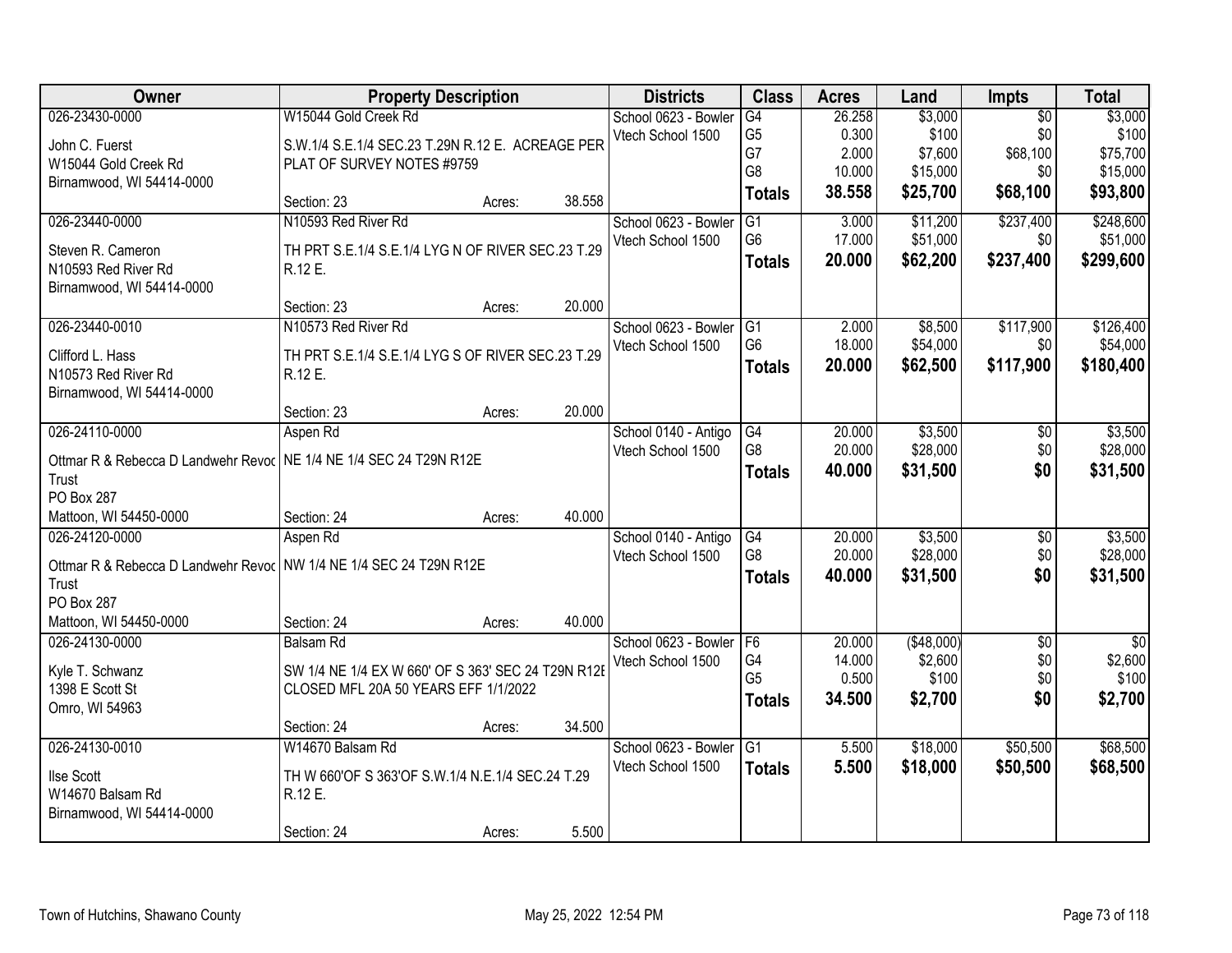| 026-24140-0000<br>( \$98, 200)<br><b>Balsam Rd</b><br>School 0623 - Bowler<br>F6<br>36.000                                              | $\sqrt{30}$<br>$\overline{50}$         |
|-----------------------------------------------------------------------------------------------------------------------------------------|----------------------------------------|
| 4.000<br>G4<br>\$800<br>Vtech School 1500<br>Kyle T. Schwanz<br>SE 1/4 NE 1/4 SEC 24 T29N R12E<br><b>CLOSED MFL</b>                     | \$800<br>\$0                           |
| 40,000<br>\$800<br><b>Totals</b><br>1398 E Scott St<br>36A 50 YEARS EFF 1/1/2022                                                        | \$0<br>\$800                           |
| Omro, WI 54963                                                                                                                          |                                        |
| 40.000<br>Section: 24<br>Acres:                                                                                                         |                                        |
| W14719 Aspen Rd<br>\$5,000<br>026-24210-0000<br>School 0140 - Antigo<br>$\overline{G1}$<br>1.000                                        | \$20,400<br>\$25,400                   |
| G4<br>12.330<br>\$2,200<br>Vtech School 1500<br>NE 1/4 NW 1/4 EX W 2/3 SEC 24 T29N R12E<br><b>Travis White</b>                          | \$0<br>\$2,200                         |
| 13.330<br>\$7,200<br><b>Totals</b><br>W14591 Spruce Rd                                                                                  | \$20,400<br>\$27,600                   |
| Birnamwood, WI 54414                                                                                                                    |                                        |
| 13.330<br>Section: 24<br>Acres:                                                                                                         |                                        |
| 13.330<br>\$2,300<br>026-24210-0010<br>G4<br>Aspen Rd<br>School 0140 - Antigo                                                           | \$2,300<br>$\sqrt{6}$                  |
| Vtech School 1500<br>\$2,300<br>13.330<br><b>Totals</b><br>E 1/2 OF W 2/3 OF NE 1/4 NW 1/4 SEC 24 T29N R12E<br><b>Travis White</b>      | \$0<br>\$2,300                         |
| W14591 Spruce Rd                                                                                                                        |                                        |
| Birnamwood, WI 54414                                                                                                                    |                                        |
| 13.330<br>Section: 24<br>Acres:                                                                                                         |                                        |
| 026-24210-0020<br>13.330<br>\$2,300<br>School 0140 - Antigo<br>G4<br>Aspen Rd<br>Vtech School 1500                                      | \$2,300<br>\$0                         |
| 13.330<br>\$2,300<br><b>Totals</b><br><b>Travis White</b><br>W 1/3 OF NE 1/4 NW 1/4 SEC 24 T29N R12E                                    | \$0<br>\$2,300                         |
| W14591 Spruce Rd                                                                                                                        |                                        |
| Birnamwood, WI 54414                                                                                                                    |                                        |
| 13.330<br>Section: 24<br>Acres:                                                                                                         |                                        |
| 026-24220-0000<br>N10842 Red River Rd<br>1.000<br>\$5,000<br>School 0140 - Antigo<br>G1<br>G4<br>15.460<br>\$3,100<br>Vtech School 1500 | \$23,400<br>\$28,400<br>\$3,100<br>\$0 |
| Jeffrey A. Nichols<br>S 1/2 OF NW 1/4 NW 1/4 & PRT DES IN DOC #614952<br>G <sub>5</sub><br>4.000<br>\$2,200                             | \$2,200<br>\$0                         |
| 2132 Menchalville Rd<br>EX PRT DES IN DOC #615520 SEC 24 T29N R12E<br>\$23,400<br>20.460<br>\$10,300<br><b>Totals</b>                   | \$33,700                               |
| Reedsville, WI 54230                                                                                                                    |                                        |
| 20.460<br>Section: 24<br>Acres:<br>2.000<br>\$8,500<br>026-24220-0010<br>$\overline{G1}$<br>W14803 Aspen Rd<br>School 0140 - Antigo     | \$39,800<br>\$48,300                   |
| Vtech School 1500<br>2.000<br>\$8,500<br><b>Totals</b>                                                                                  | \$39,800<br>\$48,300                   |
| Paul Strong<br>E 417.42' OF N 208.71' OF NW 1/4 NW 1/4 SEC 24                                                                           |                                        |
| W14803 Aspen Rd<br><b>T29N R12E</b>                                                                                                     |                                        |
| Birnamwood, WI 54414<br>2.000<br>Section: 24                                                                                            |                                        |
| Acres:<br>026-24220-0020<br>2.562<br>\$10,000<br>W14885 Aspen Rd<br>School 0140 - Antigo<br>G1                                          | \$98,600<br>\$108,600                  |
| Vtech School 1500<br>2.562<br>\$10,000<br><b>Totals</b>                                                                                 | \$98,600<br>\$108,600                  |
| N 1/2 OF NW 1/4 NW 1/4 NKA LOT 1 V13 CSM P153<br>Thomas R. Gschwind                                                                     |                                        |
| W14885 Aspen Rd<br>MAP #3141 SEC 24 T29N R12E<br>Birnamwood, WI 54414-0000                                                              |                                        |
| 2.562<br>Section: 24<br>Acres:                                                                                                          |                                        |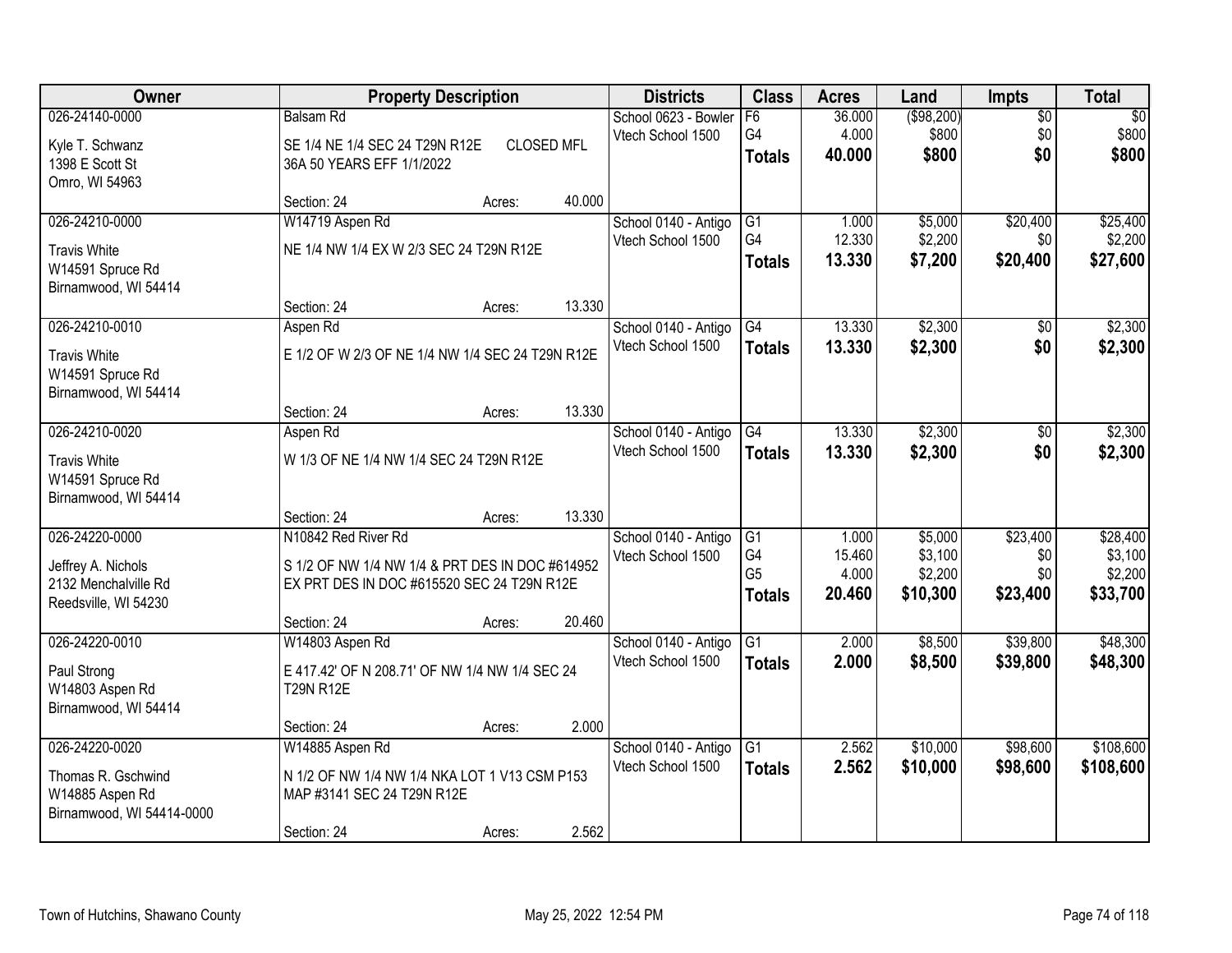| Owner                     | <b>Property Description</b>                         |                  | <b>Districts</b>     | <b>Class</b>           | <b>Acres</b> | Land        | <b>Impts</b>    | <b>Total</b>    |
|---------------------------|-----------------------------------------------------|------------------|----------------------|------------------------|--------------|-------------|-----------------|-----------------|
| 026-24220-0021            | N10856 Red River Rd                                 |                  | School 0140 - Antigo | G1                     | 3.000        | \$11,200    | \$147,400       | \$158,600       |
| Nathan P. Wolf            | N 1/2 OF NW 1/4 NW 1/4 EX THE N 208.71' OF E        |                  | Vtech School 1500    | G <sub>6</sub>         | 11.978       | \$33,500    | \$0             | \$33,500        |
| N10856 Red River Rd       | 417.42' & EX V13 CSM P153 & EX PRT DES IN DOC       |                  |                      | <b>Totals</b>          | 14.978       | \$44,700    | \$147,400       | \$192,100       |
| Birnamwood, WI 54414-0000 | #614952 SEC 24 T29N R12E                            |                  |                      |                        |              |             |                 |                 |
|                           | Section: 24                                         | 14.978<br>Acres: |                      |                        |              |             |                 |                 |
| 026-24230-0000            | N10762 Red River Rd                                 |                  | School 0140 - Antigo | G1                     | 1.000        | \$5,000     | \$13,200        | \$18,200        |
|                           |                                                     |                  | Vtech School 1500    | G <sub>4</sub>         | 20.000       | \$3,000     | \$0             | \$3,000         |
| Nichols Land Group LLC    | S.W.1/4 N.W.1/4 EX COM NW COR SD 40 TH S SEC LI     |                  |                      | G <sub>5</sub>         | 5.900        | \$2,700     | \$0             | \$2,700         |
| 2132 Menchaville Rd       | 514.50 FT TH E 179.09'N 85.1'E 99.5 FT N 429.5'W    |                  |                      | G8                     | 8.000        | \$12,000    | \$0             | \$12,000        |
| Cato, WI 54206-0000       | 284.5'TO POB EX PRT DES V.722 P.95 & V.722 P.97     |                  |                      | <b>Totals</b>          | 34.900       | \$22,700    | \$13,200        | \$35,900        |
|                           | Section: 24                                         | 34.900<br>Acres: |                      |                        |              |             |                 |                 |
| 026-24230-0010            | N10766 Red River Rd                                 |                  | School 0140 - Antigo | G1                     | 2.770        | \$10,600    | \$119,500       | \$130,100       |
| Marlin A. Nichols         | COM NW COR S.W.1/4 N.W.1/4 TH S ON SEC LN           |                  | Vtech School 1500    | <b>Totals</b>          | 2.770        | \$10,600    | \$119,500       | \$130,100       |
| 2335 Grand Ave Apt 1      | 544.5'TH E 165'N 165'E 119.5'N 379.5'W 284.5'TO POB |                  |                      |                        |              |             |                 |                 |
| Wausau, WI 54403-0000     | & PRT DES V. 722 P.95 & V.722 P.97 EX PRT DES       |                  |                      |                        |              |             |                 |                 |
|                           | Section: 24                                         | 2.770<br>Acres:  |                      |                        |              |             |                 |                 |
| 026-24230-0020            | W14878 Balsam Rd                                    |                  | School 0140 - Antigo | G <sub>1</sub>         | 2.870        | \$10,800    | \$9,100         | \$19,900        |
|                           |                                                     |                  | Vtech School 1500    | <b>Totals</b>          | 2.870        | \$10,800    | \$9,100         | \$19,900        |
| Nichols Land Group LLC    | S 330'OF W 380'OF S.W.1/4 N.W.1/4 SEC.24 T.29 R.12  |                  |                      |                        |              |             |                 |                 |
| 2132 Menchaville Rd       | E                                                   |                  |                      |                        |              |             |                 |                 |
| Cato, WI 54206-0000       |                                                     |                  |                      |                        |              |             |                 |                 |
|                           | Section: 24                                         | 2.870<br>Acres:  |                      |                        |              |             |                 |                 |
| 026-24240-0000            | W14746 Balsam Rd                                    |                  | School 0623 - Bowler | F <sub>8</sub>         | 26.000       | ( \$36,400) | $\overline{30}$ | $\overline{50}$ |
| Kyle T. Schwanz           | SE 1/4 NW 1/4 SEC 24 T29N R12E CLOSED MFL           |                  | Vtech School 1500    | G <sub>1</sub>         | 1.000        | \$5,000     | \$27,500        | \$32,500        |
| 1398 E Scott St           | 26.00 ACRES 25 YEARS EFFECTIVE 1/1/02               |                  |                      | G4                     | 9.000        | \$1,400     | \$0             | \$1,400         |
| Omro, WI 54963            |                                                     |                  |                      | G8                     | 4.000        | \$5,600     | \$0             | \$5,600         |
|                           | Section: 24                                         | 40.000<br>Acres: |                      | <b>Totals</b>          | 40.000       | \$12,000    | \$27,500        | \$39,500        |
| 026-24310-0000            | W14733 Balsam Rd                                    |                  | School 0623 - Bowler | $\overline{\text{G4}}$ | 23.500       | \$2,700     | $\overline{30}$ | \$2,700         |
| Judith M. Scott           | NE 1/4 SW 1/4 SEC 24 T29N R12E                      |                  | Vtech School 1500    | G <sub>5</sub>         | 0.500        | \$100       | \$0             | \$100           |
| W14733 Balsam Rd          |                                                     |                  |                      | G7                     | 1.000        | \$3,800     | \$32,400        | \$36,200        |
|                           |                                                     |                  |                      | G <sub>8</sub>         | 15.000       | \$22,500    | \$0             | \$22,500        |
| Birnamwood, WI 54414-0000 | Section: 24                                         | 40.000<br>Acres: |                      | <b>Totals</b>          | 40.000       | \$29,100    | \$32,400        | \$61,500        |
| 026-24320-0000            | N10610 Red River Rd                                 |                  | School 0623 - Bowler | F6                     | 36.000       | (\$100,800) | $\overline{30}$ | $\overline{50}$ |
|                           |                                                     |                  | Vtech School 1500    | G1                     | 2.000        | \$8,500     | \$140,800       | \$149,300       |
| White Family Legacy Trust | NW 1/4 SW 1/4 SEC 24 T29N R12E CLOSED MFL 36A       |                  |                      | G <sub>6</sub>         | 2.000        | \$5,600     | \$0             | \$5,600         |
| N10610 Red River Rd       | 25 YEARS EFF 1/1/2012                               |                  |                      |                        | 40.000       | \$14,100    | \$140,800       | \$154,900       |
| Birnamwood, WI 54414      |                                                     |                  |                      | <b>Totals</b>          |              |             |                 |                 |
|                           | Section: 24                                         | 40.000<br>Acres: |                      |                        |              |             |                 |                 |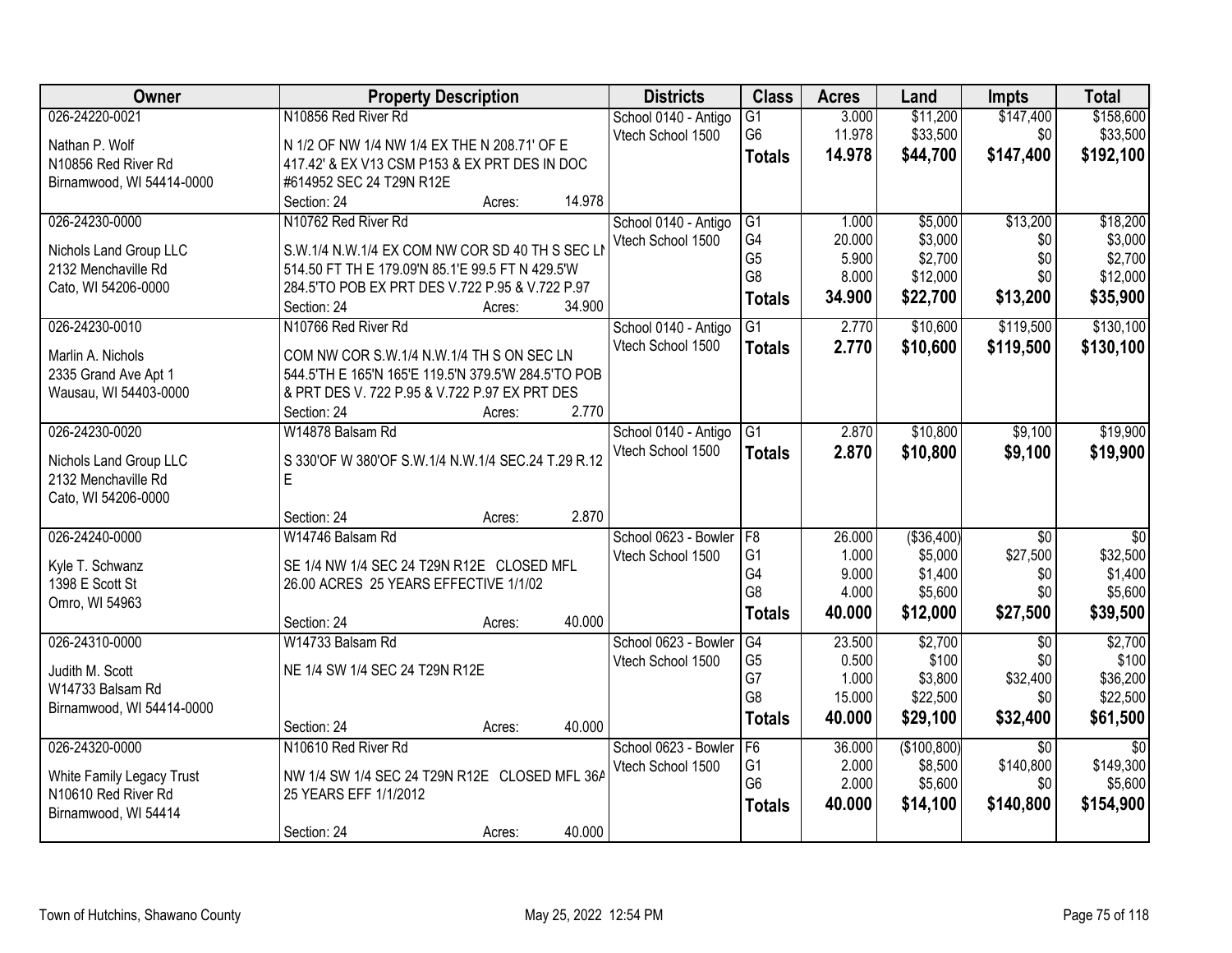| Owner                                  | <b>Property Description</b>                    |                   |                   | <b>Districts</b>     | <b>Class</b>          | <b>Acres</b>    | Land                  | <b>Impts</b>           | <b>Total</b>               |
|----------------------------------------|------------------------------------------------|-------------------|-------------------|----------------------|-----------------------|-----------------|-----------------------|------------------------|----------------------------|
| 026-24330-0000                         | <b>Red River Rd</b>                            |                   |                   | School 0623 - Bowler | F6                    | 10.000          | ( \$30,000)           | $\overline{50}$        | \$0                        |
| White Family Legacy Trust              | N 10A OF SW 1/4 SW 1/4 SEC 24 T29N R12E        |                   |                   | Vtech School 1500    | <b>Totals</b>         | 10.000          | \$0                   | \$0                    | \$0                        |
| N10610 Red River Rd                    | CLOSED MFL 10A 25 YEARS EFF 1/1/2012           |                   |                   |                      |                       |                 |                       |                        |                            |
| Birnamwood, WI 54414                   |                                                |                   |                   |                      |                       |                 |                       |                        |                            |
|                                        | Section: 24                                    | Acres:            | 10.000            |                      |                       |                 |                       |                        |                            |
| 026-24330-0010                         | <b>Red River Rd</b>                            |                   |                   | School 0623 - Bowler | F <sub>6</sub>        | 30.000          | ( \$84,000)           | $\overline{50}$        | \$0                        |
| White Family Legacy Trust              | S 30A OF SW 1/4 SW 1/4 SEC 24 T29N R12E CLOSEI |                   |                   | Vtech School 1500    | <b>Totals</b>         | 30.000          | \$0                   | \$0                    | \$0                        |
| N10610 Red River Rd                    | MFL 30A 25 YEARS EFF 1/1/2012                  |                   |                   |                      |                       |                 |                       |                        |                            |
| Birnamwood, WI 54414                   |                                                |                   |                   |                      |                       |                 |                       |                        |                            |
|                                        | Section: 24                                    | Acres:            | 30.000            |                      |                       |                 |                       |                        |                            |
| 026-24340-0000                         | No Rd                                          |                   |                   | School 0623 - Bowler | IF <sub>6</sub>       | 33.000          | ( \$92,400)           | \$0                    | \$0                        |
| White Family Legacy Trust              | SE 1/4 SW 1/4 SEC 24 T29N R12E CLOSED MFL 33A  |                   |                   | Vtech School 1500    | G4                    | 7.000<br>40.000 | \$1,200               | \$0<br>\$0             | \$1,200                    |
| N10610 Red River Rd                    | 25 YEARS EFF 1/1/2012                          |                   |                   |                      | <b>Totals</b>         |                 | \$1,200               |                        | \$1,200                    |
| Birnamwood, WI 54414                   |                                                |                   |                   |                      |                       |                 |                       |                        |                            |
|                                        | Section: 24                                    | Acres:            | 40.000            |                      |                       |                 |                       |                        |                            |
| 026-24410-0000                         | W14589 Balsam Rd                               |                   |                   | School 0623 - Bowler | G4<br>G <sub>5</sub>  | 9.000<br>9.000  | \$1,200               | $\sqrt{6}$<br>\$0      | \$1,200                    |
| Thomas L & Mary E Felts Jt Revocable   | N.E.1/4 S.E.1/4 SEC.24 T.29 R.12 E.            |                   |                   | Vtech School 1500    | G7                    | 1.000           | \$4,100<br>\$3,800    | \$2,500                | \$4,100<br>\$6,300         |
| Trust                                  |                                                |                   |                   |                      | G <sub>8</sub>        | 21.000          | \$16,800              | \$0                    | \$16,800                   |
| W7675 County Rd A                      |                                                |                   |                   |                      | <b>Totals</b>         | 40.000          | \$25,900              | \$2,500                | \$28,400                   |
| Shawano, WI 54166-0000                 | Section: 24                                    | Acres:            | 40.000            |                      |                       |                 |                       |                        |                            |
| 026-24420-0000                         | <b>Balsam Rd</b>                               |                   |                   | School 0623 - Bowler | F6                    | 40.000          | ( \$33,600)           | $\overline{30}$        | $\sqrt{50}$                |
| Richard O & Judith M Felts Joint Revoc | NW 1/4 SE 1/4 SEC 24 T29N R12E                 |                   | <b>CLOSED MFL</b> | Vtech School 1500    | <b>Totals</b>         | 40.000          | \$0                   | \$0                    | \$0                        |
| Trust                                  | 40 ACRES 25 YEARS EFFECTIVE 1/1/16             |                   |                   |                      |                       |                 |                       |                        |                            |
| 651 Wolf River Ave                     |                                                |                   |                   |                      |                       |                 |                       |                        |                            |
| Shawano, WI 54166                      | Section: 24                                    | Acres:            | 40.000            |                      |                       |                 |                       |                        |                            |
| 026-24430-0000                         | No Rd                                          |                   |                   | School 0623 - Bowler | IF <sub>6</sub><br>G4 | 33.000<br>6.000 | (\$76,100)<br>\$1,200 | $\overline{50}$        | $\overline{30}$<br>\$1,200 |
| Richard O & Judith M Felts Joint Revoc | SW 1/4 SE 1/4 SEC 24 T29N R12E                 | <b>CLOSED MFL</b> |                   | Vtech School 1500    | G <sub>5</sub>        | 1.000           | \$500                 | \$0<br>\$0             | \$500                      |
| <b>Trust</b>                           | 33 ACRES 25 YEARS EFFECTIVE 1/1/16             |                   |                   |                      | <b>Totals</b>         | 40.000          | \$1,700               | \$0                    | \$1,700                    |
| 651 Wolf River Ave                     |                                                |                   |                   |                      |                       |                 |                       |                        |                            |
| Shawano, WI 54166                      | Section: 24                                    | Acres:            | 40.000            |                      |                       |                 |                       |                        |                            |
| 026-24440-0000                         | No Rd                                          |                   |                   | School 0623 - Bowler | G4<br>G8              | 36.000<br>4.000 | \$5,900<br>\$5,600    | $\overline{50}$<br>\$0 | \$5,900<br>\$5,600         |
| Thomas L & Mary E Felts Jt Revocable   | S.E.1/4 S.E.1/4 SEC.24 T.29 R.12 E.            |                   |                   | Vtech School 1500    |                       | 40.000          | \$11,500              | \$0                    |                            |
| Trust                                  |                                                |                   |                   |                      | <b>Totals</b>         |                 |                       |                        | \$11,500                   |
| W7675 County Rd A                      |                                                |                   |                   |                      |                       |                 |                       |                        |                            |
| Shawano, WI 54166-0000                 | Section: 24                                    | Acres:            | 40.000            |                      |                       |                 |                       |                        |                            |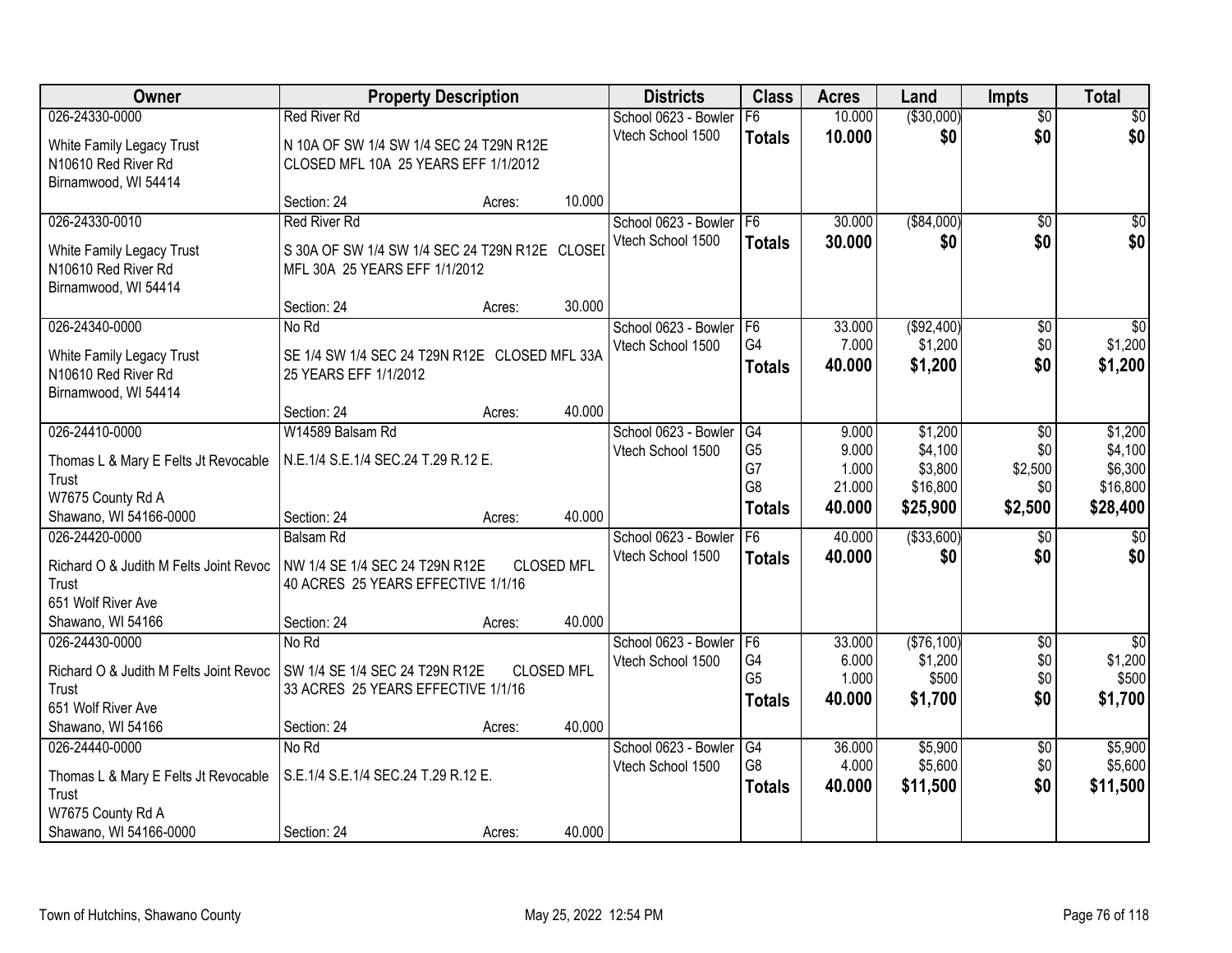| Owner                                  | <b>Property Description</b>                                          |                   | <b>Districts</b>     | <b>Class</b>    | <b>Acres</b> | Land         | <b>Impts</b>    | <b>Total</b>    |
|----------------------------------------|----------------------------------------------------------------------|-------------------|----------------------|-----------------|--------------|--------------|-----------------|-----------------|
| 026-25110-0000                         | W14596 Spruce Rd                                                     |                   | School 0623 - Bowler | $\overline{G1}$ | 2.000        | \$8,500      | \$172,500       | \$181,000       |
| David C Tuma Revocable Trust           | E 1/2 OF NE 1/4 SEC 25 T29N R12E EX S 957' OF W                      |                   | Vtech School 1500    | G4              | 25.000       | \$3,800      | \$0             | \$3,800         |
| W14596 Spruce Rd                       | 231'                                                                 |                   |                      | G8              | 48.000       | \$38,400     | \$0             | \$38,400        |
| Birnamwood, WI 54414                   |                                                                      |                   |                      | <b>Totals</b>   | 75.000       | \$50,700     | \$172,500       | \$223,200       |
|                                        | Section: 25                                                          | 75.000<br>Acres:  |                      |                 |              |              |                 |                 |
| 026-25120-0000                         | No Rd                                                                |                   | School 0623 - Bowler | F <sub>6</sub>  | 40.000       | ( \$64,000)  | \$0             | \$0             |
| Richard O & Judith M Felts Joint Revoc |                                                                      | <b>CLOSED MFL</b> | Vtech School 1500    | <b>Totals</b>   | 40.000       | \$0          | \$0             | \$0             |
| Trust                                  | NW 1/4 NE 1/4 SEC 25 T29N R12E<br>40 ACRES 25 YEARS EFFECTIVE 1/1/16 |                   |                      |                 |              |              |                 |                 |
| 651 Wolf River Ave                     |                                                                      |                   |                      |                 |              |              |                 |                 |
| Shawano, WI 54166                      | Section: 25                                                          | 40.000<br>Acres:  |                      |                 |              |              |                 |                 |
| 026-25130-0000                         | Spruce Rd                                                            |                   | School 0623 - Bowler | $\overline{G6}$ | 40.000       | \$64,000     | $\overline{50}$ | \$64,000        |
|                                        |                                                                      |                   | Vtech School 1500    | <b>Totals</b>   | 40.000       | \$64,000     | \$0             | \$64,000        |
| Minten Properties LLC                  | S.W.1/4 N.E.1/4 SEC.25 T.29 R.12 E.                                  |                   |                      |                 |              |              |                 |                 |
| 1671 Cady Ln                           |                                                                      |                   |                      |                 |              |              |                 |                 |
| De Pere, WI 54115-0000                 |                                                                      |                   |                      |                 |              |              |                 |                 |
|                                        | Section: 25                                                          | 40.000<br>Acres:  |                      |                 |              |              |                 |                 |
| 026-25140-0010                         | W14602 Spruce Rd                                                     |                   | School 0623 - Bowler | G1              | 5.000        | \$16,600     | \$45,500        | \$62,100        |
| Kurt J. Minten                         | S 957'OF W 231'OF S.E.1/4 N.E.1/4 SEC.25 T.29 R.12 E                 |                   | Vtech School 1500    | <b>Totals</b>   | 5.000        | \$16,600     | \$45,500        | \$62,100        |
| 1671 Cady Ln                           |                                                                      |                   |                      |                 |              |              |                 |                 |
| De Pere, WI 54115-0000                 |                                                                      |                   |                      |                 |              |              |                 |                 |
|                                        | Section: 25                                                          | 5.000<br>Acres:   |                      |                 |              |              |                 |                 |
| 026-25210-0000                         | N10480 Red River Rd                                                  |                   | School 0623 - Bowler | F6              | 40.000       | (\$112,000)  | $\overline{50}$ | $\overline{50}$ |
| Richard O & Judith M Felts Joint Revoc | NE 1/4 NW 1/4 SEC 25 T29N R12E                                       | <b>CLOSED MFL</b> | Vtech School 1500    | <b>Totals</b>   | 40.000       | \$0          | \$0             | \$0             |
| Trust                                  | 40 ACRES 25 YEARS EFFECTIVE 1/1/16                                   |                   |                      |                 |              |              |                 |                 |
| 651 Wolf River Ave                     |                                                                      |                   |                      |                 |              |              |                 |                 |
| Shawano, WI 54166                      | Section: 25                                                          | 40.000<br>Acres:  |                      |                 |              |              |                 |                 |
| 026-25220-0000                         | N10480 Red River Rd                                                  |                   | School 0623 - Bowler | F <sub>6</sub>  | 31.000       | ( \$86, 800) | $\overline{50}$ | $\overline{50}$ |
|                                        |                                                                      |                   | Vtech School 1500    | G <sub>1</sub>  | 1.000        | \$5,000      | \$88,100        | \$93,100        |
| Richard O & Judith M Felts Joint Revoc | NW 1/4 NW 1/4 EX W 417' 4" OF N 208' 8" SEC 25 T29                   |                   |                      | G4              | 6.000        | \$1,000      | \$0             | \$1,000         |
| Trust                                  | <b>R12E</b><br>CLOSED MFL 31 ACRES 25 YEARS                          |                   |                      | <b>Totals</b>   | 38.000       | \$6,000      | \$88,100        | \$94,100        |
| 651 Wolf River Ave                     | EFFECTIVE 1/1/16                                                     |                   |                      |                 |              |              |                 |                 |
| Shawano, WI 54166                      | Section: 25                                                          | 38.000<br>Acres:  |                      |                 |              |              |                 |                 |
| 026-25220-0010                         | N10494 Red River Rd                                                  |                   | School 0623 - Bowler | G1              | 2.000        | \$8,500      | \$22,200        | \$30,700        |
| Richard O Felts Joint Revocable Trust  | W 417' 4"OF N 208' 8" OF NW 1/4 NW 1/4 SEC 25 T29N                   |                   | Vtech School 1500    | <b>Totals</b>   | 2.000        | \$8,500      | \$22,200        | \$30,700        |
| 651 Wolf River Ave                     | R <sub>12</sub> E                                                    |                   |                      |                 |              |              |                 |                 |
| Shawano, WI 54166                      |                                                                      |                   |                      |                 |              |              |                 |                 |
|                                        | Section: 25                                                          | 2.000<br>Acres:   |                      |                 |              |              |                 |                 |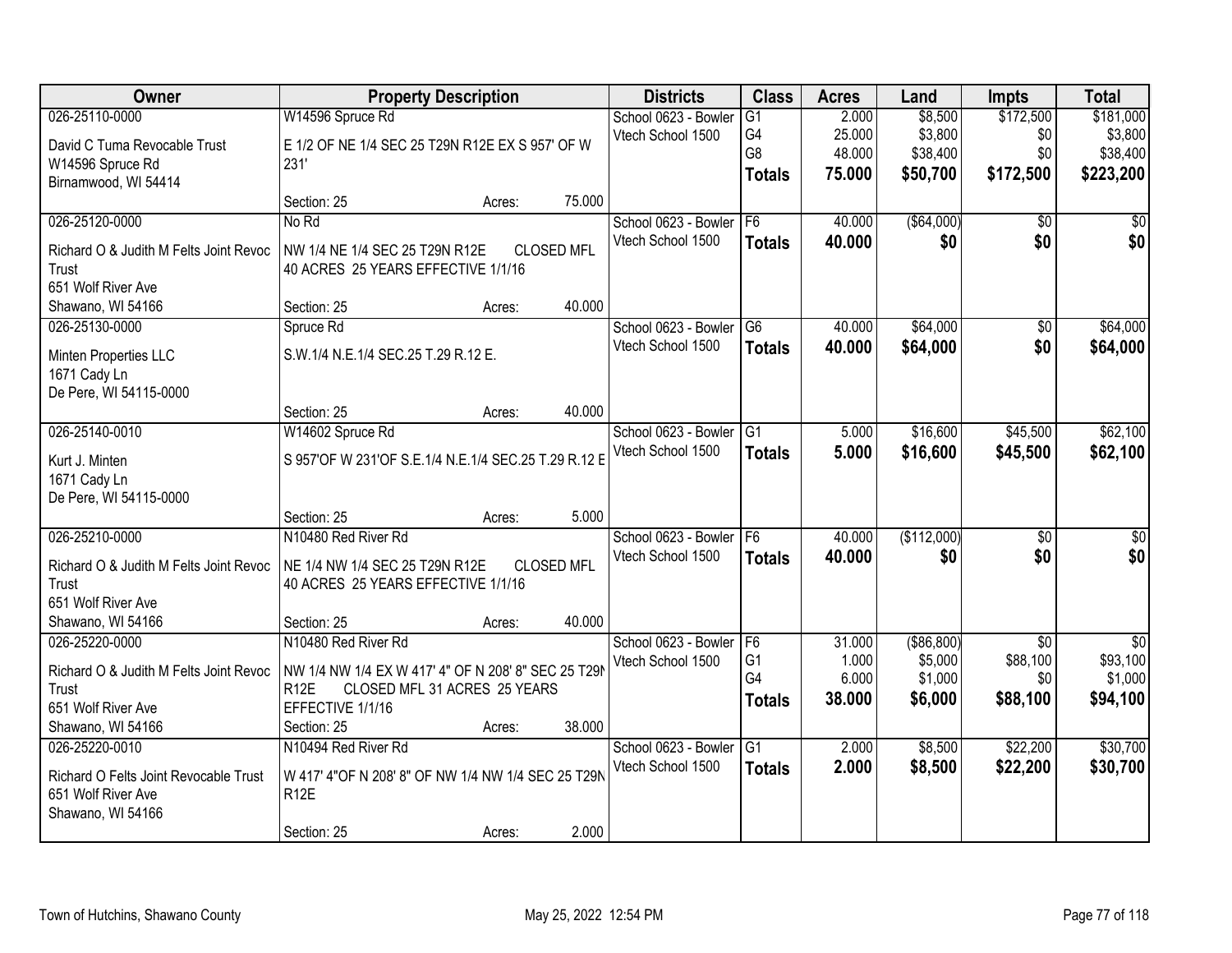| Owner                       |                                                | <b>Property Description</b> |              | <b>Districts</b>     | <b>Class</b>    | <b>Acres</b> | Land     | <b>Impts</b>    | <b>Total</b> |
|-----------------------------|------------------------------------------------|-----------------------------|--------------|----------------------|-----------------|--------------|----------|-----------------|--------------|
| 026-25230-0000              | N10328 Red River Rd                            |                             |              | School 0623 - Bowler | $\overline{G1}$ | 1.000        | \$5,000  | \$114,400       | \$119,400    |
| <b>Clauss Trust</b>         | S.W.1/4 N.W.1/4 SEC.25 T.29 R.12 E.            |                             |              | Vtech School 1500    | G <sub>5</sub>  | 22.000       | \$9,900  | \$0             | \$9,900      |
| N10328 Red River Rd         |                                                |                             |              |                      | G <sub>6</sub>  | 17.000       | \$47,600 | \$0             | \$47,600     |
| Birnamwood, WI 54414-0000   |                                                |                             |              |                      | <b>Totals</b>   | 40.000       | \$62,500 | \$114,400       | \$176,900    |
|                             | Section: 25                                    | Acres:                      | 40.000       |                      |                 |              |          |                 |              |
| 026-25240-0000              | Spruce Rd                                      |                             |              | School 0623 - Bowler | G4              | 4.400        | \$800    | \$0             | \$800        |
| <b>Clauss Trust</b>         | S.E.1/4 N.W.1/4 SEC.25 T.29 R.12 E.            |                             |              | Vtech School 1500    | G <sub>5</sub>  | 20.600       | \$9,100  | \$0             | \$9,100      |
| N10328 Red River Rd         |                                                |                             |              |                      | G8              | 15.000       | \$21,000 | \$0             | \$21,000     |
| Birnamwood, WI 54414-0000   |                                                |                             |              |                      | <b>Totals</b>   | 40.000       | \$30,900 | \$0             | \$30,900     |
|                             | Section: 25                                    | Acres:                      | 40.000       |                      |                 |              |          |                 |              |
| 026-25310-0000              | W14745 Spruce Rd                               |                             |              | School 0623 - Bowler | IG1             | 1.000        | \$5,000  | \$7,700         | \$12,700     |
| Jeffrey Rakow               | E 1/2 OF N.E.1/4 S.W.1/4 SEC.25 T.29 R.12 E.   |                             |              | Vtech School 1500    | G4              | 2.000        | \$300    | \$0             | \$300        |
| 3434 S 9th St               |                                                |                             |              |                      | G8              | 17.000       | \$25,500 | \$0             | \$25,500     |
| Sheboygan, WI 53081-0000    |                                                |                             |              |                      | <b>Totals</b>   | 20,000       | \$30,800 | \$7,700         | \$38,500     |
|                             | Section: 25                                    | Acres:                      | 20.000       |                      |                 |              |          |                 |              |
| 026-25310-0010              | W14749 Spruce Rd                               |                             |              | School 0623 - Bowler | G1              | 1.000        | \$5,000  | \$11,300        | \$16,300     |
| Louis Kunstmann             | W 1/2 OF NE 1/4 SW 1/4 SEC 25 T29N R12E        |                             | <b>ACRES</b> | Vtech School 1500    | G <sub>6</sub>  | 19.209       | \$42,700 | \$0             | \$42,700     |
| 458 Blue Heron Dr           | PER PLAT OF SURVEY #9001787PS                  |                             |              |                      | <b>Totals</b>   | 20.209       | \$47,700 | \$11,300        | \$59,000     |
| Pulaski, WI 54162           |                                                |                             |              |                      |                 |              |          |                 |              |
|                             | Section: 25                                    | Acres:                      | 20.209       |                      |                 |              |          |                 |              |
| 026-25320-0000              | N10268 Red River Rd                            |                             |              | School 0623 - Bowler | $\overline{G1}$ | 5.000        | \$16,600 | \$68,100        | \$84,700     |
| Susan D. Fritz              | NW 1/4 SW 1/4 KNOWN AS LOT 2 CSM V7 P323 MAP   |                             |              | Vtech School 1500    | <b>Totals</b>   | 5.000        | \$16,600 | \$68,100        | \$84,700     |
| N10268 Red River Rd         | #2036 SEC 25 T29N R12E                         |                             |              |                      |                 |              |          |                 |              |
| Birnamwood, WI 54414-0000   |                                                |                             |              |                      |                 |              |          |                 |              |
|                             | Section: 25                                    | Acres:                      | 5.000        |                      |                 |              |          |                 |              |
| 026-25320-0010              | <b>Red River Rd</b>                            |                             |              | School 0623 - Bowler | G <sub>5</sub>  | 5.122        | \$2,800  | $\overline{50}$ | \$2,800      |
| Susan D. Fritz              | PRT OF N.W.1/4 S.W.1/4 KNOWN AS LOT 1 CERT SUF |                             |              | Vtech School 1500    | <b>Totals</b>   | 5.122        | \$2,800  | \$0             | \$2,800      |
| N10268 Red River Rd         | RET V.7 P. 323 MAP #2036 SEC.25 T.29N R.12 E.  |                             |              |                      |                 |              |          |                 |              |
| Birnamwood, WI 54414-0000   |                                                |                             |              |                      |                 |              |          |                 |              |
|                             | Section: 25                                    | Acres:                      | 5.122        |                      |                 |              |          |                 |              |
| 026-25320-0020              | Spruce Rd                                      |                             |              | School 0623 - Bowler | G5              | 10.000       | \$5,500  | $\overline{50}$ | \$5,500      |
| Denice Fritz                | PRT OF N.W.1/4 S.W.1/4 KNOWN AS LOT 3 CERT SUF |                             |              | Vtech School 1500    | <b>Totals</b>   | 10.000       | \$5,500  | \$0             | \$5,500      |
| c/o Denice Snyder           | REC V.7 P. 323 MAP #2036 SEC.25 T.29N R.12 E.  |                             |              |                      |                 |              |          |                 |              |
| 2160 W Washington St Apt #3 |                                                |                             |              |                      |                 |              |          |                 |              |
| West Bend, WI 53095-0000    | Section: 25                                    | Acres:                      | 10.000       |                      |                 |              |          |                 |              |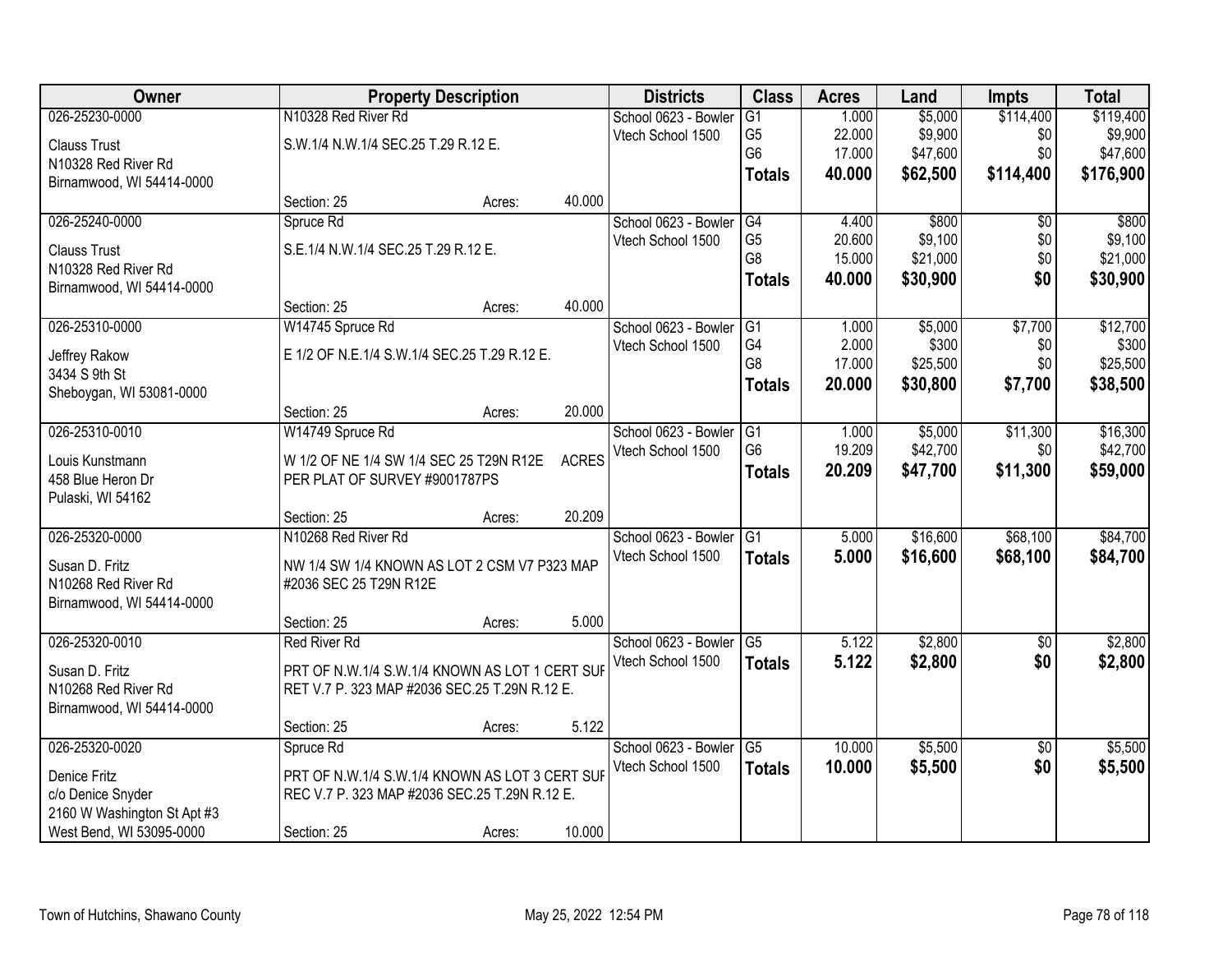| Owner                       |                                                 | <b>Property Description</b> |               |                      | <b>Class</b>         | <b>Acres</b>   | Land             | <b>Impts</b>    | <b>Total</b>     |
|-----------------------------|-------------------------------------------------|-----------------------------|---------------|----------------------|----------------------|----------------|------------------|-----------------|------------------|
| 026-25320-0030              | N10208 Red River Rd                             |                             |               | School 0623 - Bowler | $\overline{G1}$      | 3.000          | \$11,200         | \$15,200        | \$26,400         |
| James J. Hottenroth         | PRT OF NW 1/4 SW 1/4 NKA LOT 4 V7 CSM P323 MAP  |                             |               | Vtech School 1500    | G <sub>6</sub>       | 17.000         | \$47,600         | \$0             | \$47,600         |
| W235 N6442 Outer Circle Dr  | #2036 SEC 25 T29N R12E                          |                             |               |                      | <b>Totals</b>        | 20.000         | \$58,800         | \$15,200        | \$74,000         |
| Sussex, WI 53089            |                                                 |                             |               |                      |                      |                |                  |                 |                  |
|                             | Section: 25                                     | Acres:                      | 20.000        |                      |                      |                |                  |                 |                  |
| 026-25330-0000              | N10158 Red River Rd                             |                             |               | School 0623 - Bowler | F <sub>6</sub>       | 36.000         | (\$100,800)      | $\overline{30}$ | $\overline{50}$  |
| Mark A. Trester             | SW 1/4 SW 1/4 SEC 25 T29N R12E                  |                             | <b>CLOSED</b> | Vtech School 1500    | G <sub>1</sub>       | 1.000          | \$5,000          | \$3,300         | \$8,300          |
| 5515 Mayflower Ln           | MFL 36.000 ACRES 25 YEARS EFFECTIVE 1/1/15      |                             |               |                      | G <sub>6</sub>       | 3.000          | \$8,400          | \$0             | \$8,400          |
| Gillett, WI 54124-9773      |                                                 |                             |               |                      | <b>Totals</b>        | 40.000         | \$13,400         | \$3,300         | \$16,700         |
|                             | Section: 25                                     | Acres:                      | 40.000        |                      |                      |                |                  |                 |                  |
| 026-25340-0000              | W14748 E Willow Rd                              |                             |               | School 0623 - Bowler | IG1                  | 2.000          | \$8,500          | \$61,400        | \$69,900         |
| Donald J. King              | S.E.1/4 S.W.1/4 SEC.25 T.29 R.12 E.             |                             |               | Vtech School 1500    | G <sub>5</sub>       | 28.000         | \$12,600         | \$0             | \$12,600         |
| W14748 E Willow Rd          |                                                 |                             |               |                      | G <sub>6</sub>       | 10.000         | \$28,000         | \$0             | \$28,000         |
| Bowler, WI 54416-0000       |                                                 |                             |               |                      | <b>Totals</b>        | 40.000         | \$49,100         | \$61,400        | \$110,500        |
|                             | Section: 25                                     | Acres:                      | 40.000        |                      |                      |                |                  |                 |                  |
| 026-25410-0000              | W14591 Spruce Rd                                |                             |               | School 0623 - Bowler | G1                   | 3.000          | \$11,200         | \$252,300       | \$263,500        |
| <b>Travis White</b>         | W 1/2 OF NORTH 30 ACRES OF NE 1/4 SE 1/4 SEC 25 |                             |               | Vtech School 1500    | G4                   | 5.000          | \$900            | \$0             | \$900            |
| W14591 Spruce Rd            | <b>T29N R12E</b>                                |                             |               |                      | G <sub>5</sub><br>G8 | 2.000<br>5.000 | \$900<br>\$7,500 | \$0<br>\$0      | \$900<br>\$7,500 |
| Birnamwood, WI 54414        |                                                 |                             |               |                      | <b>Totals</b>        | 15.000         | \$20,500         | \$252,300       | \$272,800        |
|                             | Section: 25                                     | Acres:                      | 15.000        |                      |                      |                |                  |                 |                  |
| 026-25410-0010              | No Rd                                           |                             |               | School 0623 - Bowler | $\overline{G4}$      | 4.000          | \$700            | $\overline{50}$ | \$700            |
| Ned L Schultz Irrevoc Trust | S 10 AC OF N.E.1/4 S.E.1/4 SEC.25 T.29N R.12 E. |                             |               | Vtech School 1500    | G8                   | 6.000          | \$9,000          | \$0             | \$9,000          |
| W326 S7516 Squire Ln        |                                                 |                             |               |                      | <b>Totals</b>        | 10.000         | \$9,700          | \$0             | \$9,700          |
| Mukwonago, WI 53419-0000    |                                                 |                             |               |                      |                      |                |                  |                 |                  |
|                             | Section: 25                                     | Acres:                      | 10.000        |                      |                      |                |                  |                 |                  |
| 026-25410-0020              | Spruce Rd                                       |                             |               | School 0623 - Bowler | G4                   | 15.000         | \$2,000          | $\overline{50}$ | \$2,000          |
| Ned L Schultz Irrevoc Trust | E 1/2 OF NORTH 30 ACRES OF N.E.1/4 S.E.1/4      |                             |               | Vtech School 1500    | <b>Totals</b>        | 15.000         | \$2,000          | \$0             | \$2,000          |
| W326 S7516 Squire Ln        | SEC.25 T.29N R.12 E.                            |                             |               |                      |                      |                |                  |                 |                  |
| Mukwonago, WI 53419-0000    |                                                 |                             |               |                      |                      |                |                  |                 |                  |
|                             | Section: 25                                     | Acres:                      | 15.000        |                      |                      |                |                  |                 |                  |
| 026-25420-0000              | W14602 Spruce Rd                                |                             |               | School 0623 - Bowler | G6                   | 40.000         | \$64,000         | $\overline{50}$ | \$64,000         |
| Minten Properties LLC       | N.W.1/4 S.E.1/4 SEC.25 T.29 R.12 E.             |                             |               | Vtech School 1500    | <b>Totals</b>        | 40.000         | \$64,000         | \$0             | \$64,000         |
| 1671 Cady Ln                |                                                 |                             |               |                      |                      |                |                  |                 |                  |
| De Pere, WI 54115-0000      |                                                 |                             |               |                      |                      |                |                  |                 |                  |
|                             | Section: 25                                     | Acres:                      | 40.000        |                      |                      |                |                  |                 |                  |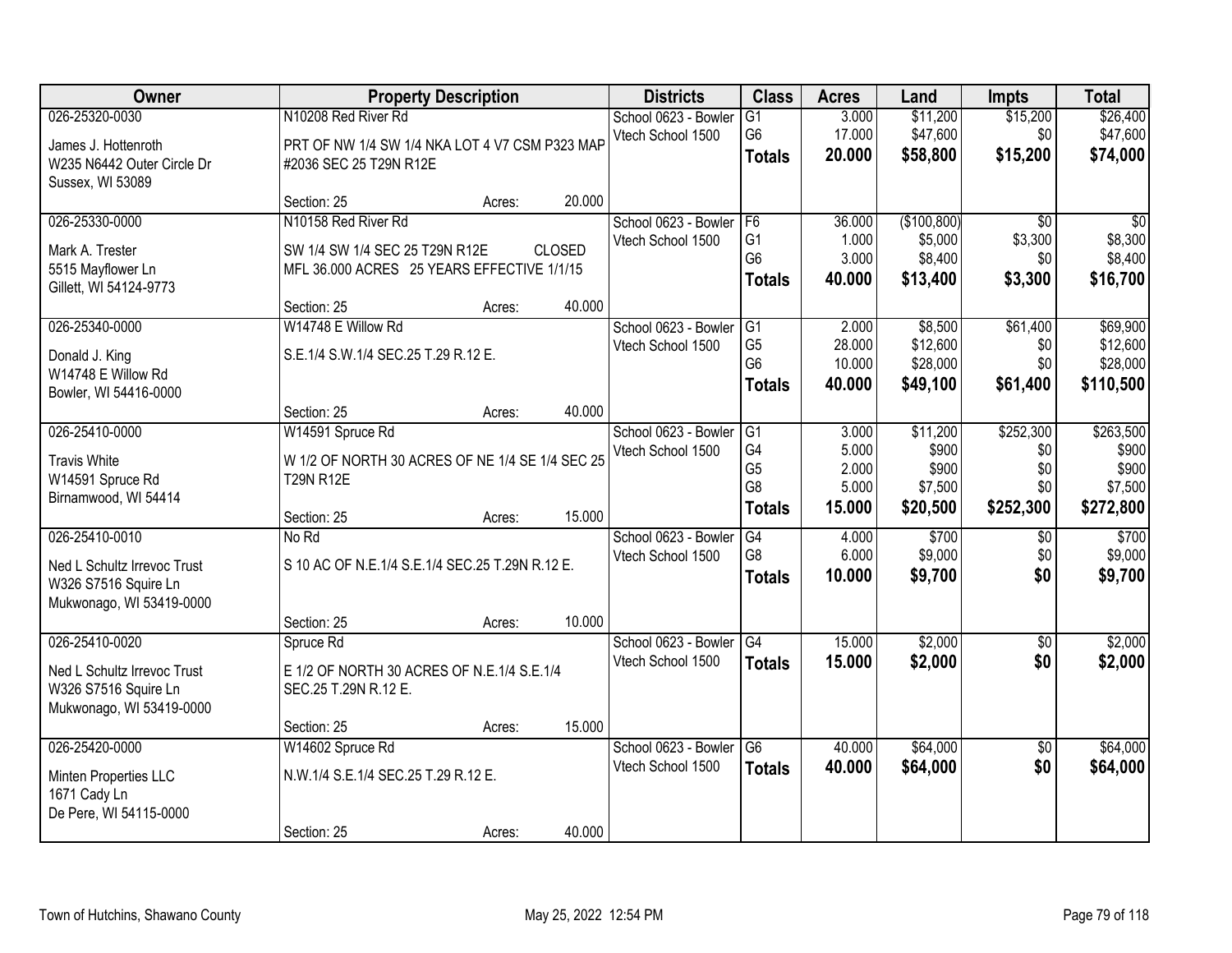| Owner                          |                                                   | <b>Property Description</b> |        | <b>Districts</b>     | <b>Class</b>         | <b>Acres</b>    | Land               | <b>Impts</b>    | <b>Total</b>       |
|--------------------------------|---------------------------------------------------|-----------------------------|--------|----------------------|----------------------|-----------------|--------------------|-----------------|--------------------|
| 026-25430-0000                 | W14702 E Willow Rd                                |                             |        | School 0623 - Bowler | G1                   | 2.000           | \$8,500            | \$131,700       | \$140,200          |
| Ricky Edward Norem             | PRT SW 1/4 SE 1/4 SEC 25 T29N R12E NKA LOT 1 V20  |                             |        | Vtech School 1500    | G <sub>6</sub>       | 3.000           | \$4,800            | \$0             | \$4,800            |
| W14702 E Willow Rd             | CSM P156 MAP #4101                                |                             |        |                      | <b>Totals</b>        | 5.000           | \$13,300           | \$131,700       | \$145,000          |
| Bowler, WI 54416               |                                                   |                             |        |                      |                      |                 |                    |                 |                    |
|                                | Section: 25                                       | Acres:                      | 5.000  |                      |                      |                 |                    |                 |                    |
| 026-25430-0010                 |                                                   |                             |        | School 0623 - Bowler | G <sub>6</sub>       | 35.389          | \$81,800           | $\overline{50}$ | \$81,800           |
| Randall Allen Norem            | PRT SW 1/4 SE 1/4 SEC 25 T29N R12E NKA LOT 2 V2   |                             |        | Vtech School 1500    | <b>Totals</b>        | 35.389          | \$81,800           | \$0             | \$81,800           |
| 165985 Blue Anchor Dr          | CSM P156 MAP #4101                                |                             |        |                      |                      |                 |                    |                 |                    |
| Ringle, WI 54471               |                                                   |                             |        |                      |                      |                 |                    |                 |                    |
|                                | Section: 25                                       | Acres:                      | 35.389 |                      |                      |                 |                    |                 |                    |
| 026-25440-0000                 | W14587 Spruce Rd                                  |                             |        | School 0623 - Bowler | $\overline{G1}$      | 1.000           | \$5,000            | \$97,700        | \$102,700          |
| Ned L Schultz Irrevoc Trust    | S.E.1/4 S.E.1/4 SEC.25 T.29 R.12 E.               |                             |        | Vtech School 1500    | G <sub>4</sub>       | 5.000           | \$900              | \$0             | \$900              |
| W326 S7516 Squire Ln           |                                                   |                             |        |                      | G8                   | 34.000          | \$49,300           | \$0             | \$49,300           |
| Mukwonago, WI 53419-0000       |                                                   |                             |        |                      | <b>Totals</b>        | 40.000          | \$55,200           | \$97,700        | \$152,900          |
|                                | Section: 25                                       | Acres:                      | 40.000 |                      |                      |                 |                    |                 |                    |
| 026-26110-0000                 | Gold Creek Rd                                     |                             |        | School 0623 - Bowler | G4                   | 26.000          | \$4,400            | \$0             | \$4,400            |
| <b>Bradley Meverden Vendee</b> | NE 1/4 NE 1/4 SEC 26 T29N R12E                    |                             |        | Vtech School 1500    | G <sub>5</sub>       | 2.000           | \$300              | \$0             | \$300              |
| W15254 E Willow Rd             |                                                   |                             |        |                      | G <sub>8</sub>       | 12.000          | \$9,600            | \$0             | \$9,600            |
| Birnamwood, WI 54414           |                                                   |                             |        |                      | <b>Totals</b>        | 40.000          | \$14,300           | \$0             | \$14,300           |
|                                | Section: 26                                       | Acres:                      | 40.000 |                      |                      |                 |                    |                 |                    |
| 026-26120-0000                 | Gold Creek Rd                                     |                             |        | School 0623 - Bowler | $\overline{G6}$      | 40.000          | \$120,000          | $\overline{50}$ | \$120,000          |
| Robert D. Foote                | NW 1/4 NE 1/4 SEC 26 T29N R12E                    |                             |        | Vtech School 1500    | <b>Totals</b>        | 40.000          | \$120,000          | \$0             | \$120,000          |
| 3115 Applegate Ln              |                                                   |                             |        |                      |                      |                 |                    |                 |                    |
| Brookfield, WI 53005           |                                                   |                             |        |                      |                      |                 |                    |                 |                    |
|                                | Section: 26                                       | Acres:                      | 40.000 |                      |                      |                 |                    |                 |                    |
| 026-26130-0000                 | No Rd                                             |                             |        | School 0623 - Bowler | G <sub>6</sub>       | 40.000          | \$120,000          | $\overline{60}$ | \$120,000          |
| Robert D. Foote                | SW 1/4 NE 1/4 SEC 26 T29N R12E                    |                             |        | Vtech School 1500    | <b>Totals</b>        | 40.000          | \$120,000          | \$0             | \$120,000          |
| 3115 Applegate Ln              |                                                   |                             |        |                      |                      |                 |                    |                 |                    |
| Brookfield, WI 53005           |                                                   |                             |        |                      |                      |                 |                    |                 |                    |
|                                | Section: 26                                       | Acres:                      | 40.000 |                      |                      |                 |                    |                 |                    |
| 026-26140-0000                 | <b>Red River Rd</b>                               |                             |        | School 0623 - Bowler | G4                   | 21.000          | \$3,300            | $\overline{50}$ | \$3,300            |
| <b>Bradley Meverden Vendee</b> | SE 1/4 NE 1/4 EX S 8.5 RDS OF E 13 RDS AND EX V14 |                             |        | Vtech School 1500    | G <sub>5</sub><br>G8 | 4.637<br>10.000 | \$2,100<br>\$8,000 | \$0<br>\$0      | \$2,100<br>\$8,000 |
| W15254 E Willow Rd             | CSM P45 SEC 26 T29N R12E                          |                             |        |                      |                      | 35.637          | \$13,400           | \$0             | \$13,400           |
| Birnamwood, WI 54414           |                                                   |                             |        |                      | <b>Totals</b>        |                 |                    |                 |                    |
|                                | Section: 26                                       | Acres:                      | 35.637 |                      |                      |                 |                    |                 |                    |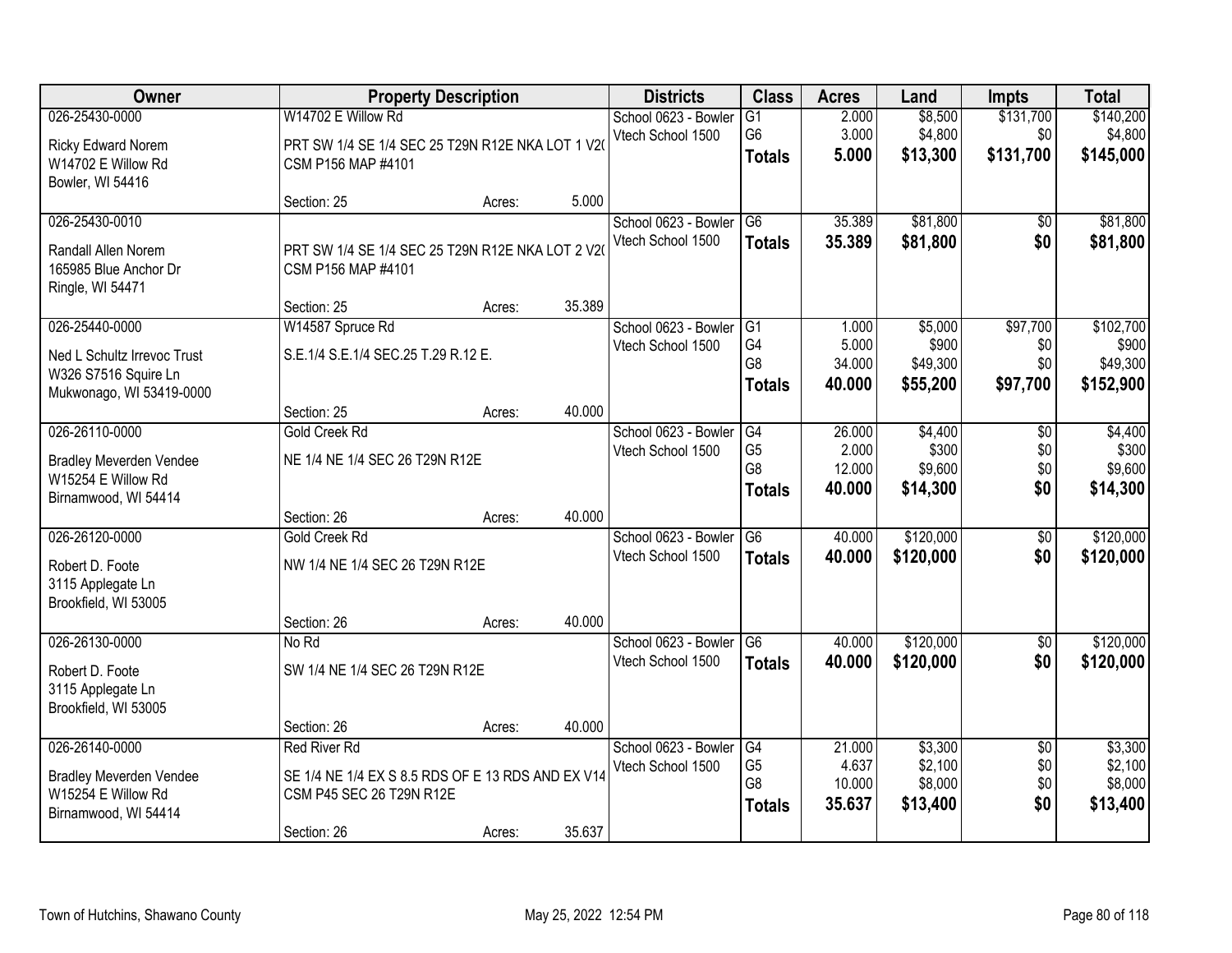| Owner                                                                                           |                                                                                                                           | <b>Property Description</b> |        | <b>Districts</b>                          | <b>Class</b>                                | <b>Acres</b>                        | Land                                          | <b>Impts</b>                                 | <b>Total</b>                                      |
|-------------------------------------------------------------------------------------------------|---------------------------------------------------------------------------------------------------------------------------|-----------------------------|--------|-------------------------------------------|---------------------------------------------|-------------------------------------|-----------------------------------------------|----------------------------------------------|---------------------------------------------------|
| 026-26140-0010                                                                                  | N10303 Red River Rd                                                                                                       |                             |        | School 0623 - Bowler                      | $\overline{G1}$                             | 0.690                               | \$4,200                                       | \$75,200                                     | \$79,400                                          |
| Jeffrey S. Patz<br>N48 W16078 Lone Oak Ln<br>Menominee Falls, WI 53051-0000                     | S 8.5 RDS OF E 13 RDS OF SE 1/4 NE 1/4 SEC 26<br><b>T29N R12E</b>                                                         |                             |        | Vtech School 1500                         | <b>Totals</b>                               | 0.690                               | \$4,200                                       | \$75,200                                     | \$79,400                                          |
|                                                                                                 | Section: 26                                                                                                               | Acres:                      | 0.690  |                                           |                                             |                                     |                                               |                                              |                                                   |
| 026-26140-0020<br>Clifford L. Hass<br>N10573 Red River Rd                                       | N10317 Red River Rd<br>PRT OF THE S.E.1/4 N.E.1/4 KNOWN AS LOT 1 CERT<br>SUR REC V.14 P.45 MAP #3297 SEC.26 T.29N R.12 E. |                             |        | School 0623 - Bowler<br>Vtech School 1500 | G1<br><b>Totals</b>                         | 3.673<br>3.673                      | \$13,000<br>\$13,000                          | \$0<br>\$0                                   | \$13,000<br>\$13,000                              |
| Birnamwood, WI 54414-0000                                                                       | <b>TCF TOWER</b><br>Section: 26                                                                                           | Acres:                      | 3.673  |                                           |                                             |                                     |                                               |                                              |                                                   |
| 026-26210-0000                                                                                  | W15145 Gold Creek Rd                                                                                                      |                             |        | School 0623 - Bowler                      | G1                                          | 1.000                               | \$5,000                                       | \$0                                          | \$5,000                                           |
| Robert D. Foote<br>3115 Applegate Ln<br>Brookfield, WI 53005                                    | NE 1/4 NW 1/4 SEC 26 T29N R12E                                                                                            |                             |        | Vtech School 1500                         | G <sub>6</sub><br><b>Totals</b>             | 39.000<br>40.000                    | \$109,200<br>\$114,200                        | \$0\$<br>\$0                                 | \$109,200<br>\$114,200                            |
|                                                                                                 | Section: 26                                                                                                               | Acres:                      | 40.000 |                                           |                                             |                                     |                                               |                                              |                                                   |
| 026-26220-0000                                                                                  | Golden Creek Rd W                                                                                                         |                             |        | School 0623 - Bowler                      | F6                                          | 40.000                              | (\$112,000)                                   | $\overline{50}$                              | \$0                                               |
| William Sutton Revocable Living Trust<br>E6966 Jackson Rd<br>Algoma, WI 54201                   | NW 1/4 NW 1/4 SEC 26 T29N R12E CLOSED MFL<br>40A 50 YEARS EFF 1/1/2020                                                    |                             |        | Vtech School 1500                         | <b>Totals</b>                               | 40.000                              | \$0                                           | \$0                                          | \$0                                               |
|                                                                                                 | Section: 26                                                                                                               | Acres:                      | 40.000 |                                           |                                             |                                     |                                               |                                              |                                                   |
| 026-26230-0000<br>William Sutton Revocable Living Trust<br>E6966 Jackson Rd<br>Algoma, WI 54201 | Golden Creek Rd W<br>SW 1/4 NW 1/4 SEC 26 T29N R12E CLOSED MFL 40A<br>50 YEARS EFF 1/1/2020                               |                             |        | School 0623 - Bowler<br>Vtech School 1500 | F6<br><b>Totals</b>                         | 40.000<br>40.000                    | (\$112,000)<br>\$0                            | $\overline{60}$<br>\$0                       | \$0<br>\$0                                        |
|                                                                                                 | Section: 26                                                                                                               | Acres:                      | 40.000 |                                           |                                             |                                     |                                               |                                              |                                                   |
| 026-26240-0000<br>Robert D. Foote<br>3115 Applegate Ln<br>Brookfield, WI 53005                  | No Rd<br>SE 1/4 NW 1/4 SEC 26 T29N R12E                                                                                   |                             |        | School 0623 - Bowler<br>Vtech School 1500 | G <sub>6</sub><br><b>Totals</b>             | 40.000<br>40.000                    | \$112,000<br>\$112,000                        | $\overline{50}$<br>\$0                       | \$112,000<br>\$112,000                            |
|                                                                                                 | Section: 26                                                                                                               | Acres:                      | 40.000 |                                           |                                             |                                     |                                               |                                              |                                                   |
| 026-26310-0000<br>Jeffrey S. Patz<br>N48 W16078 Lone Oak Ln<br>Menominee Falls, WI 53051-0000   | N10203 Meadow Rd<br>NE 1/4 SW 1/4 SEC 26 T29N R12E CLOSED MFL 29.00<br>ACRES 25 YEARS EFFECTIVE 1/1/04                    |                             |        | School 0623 - Bowler<br>Vtech School 1500 | F8<br>G1<br>G <sub>5</sub><br><b>Totals</b> | 29.000<br>1.000<br>10.000<br>40.000 | ( \$81,200)<br>\$5,000<br>\$5,500<br>\$10,500 | $\overline{30}$<br>\$1,700<br>\$0<br>\$1,700 | $\overline{50}$<br>\$6,700<br>\$5,500<br>\$12,200 |
|                                                                                                 | Section: 26                                                                                                               | Acres:                      | 40.000 |                                           |                                             |                                     |                                               |                                              |                                                   |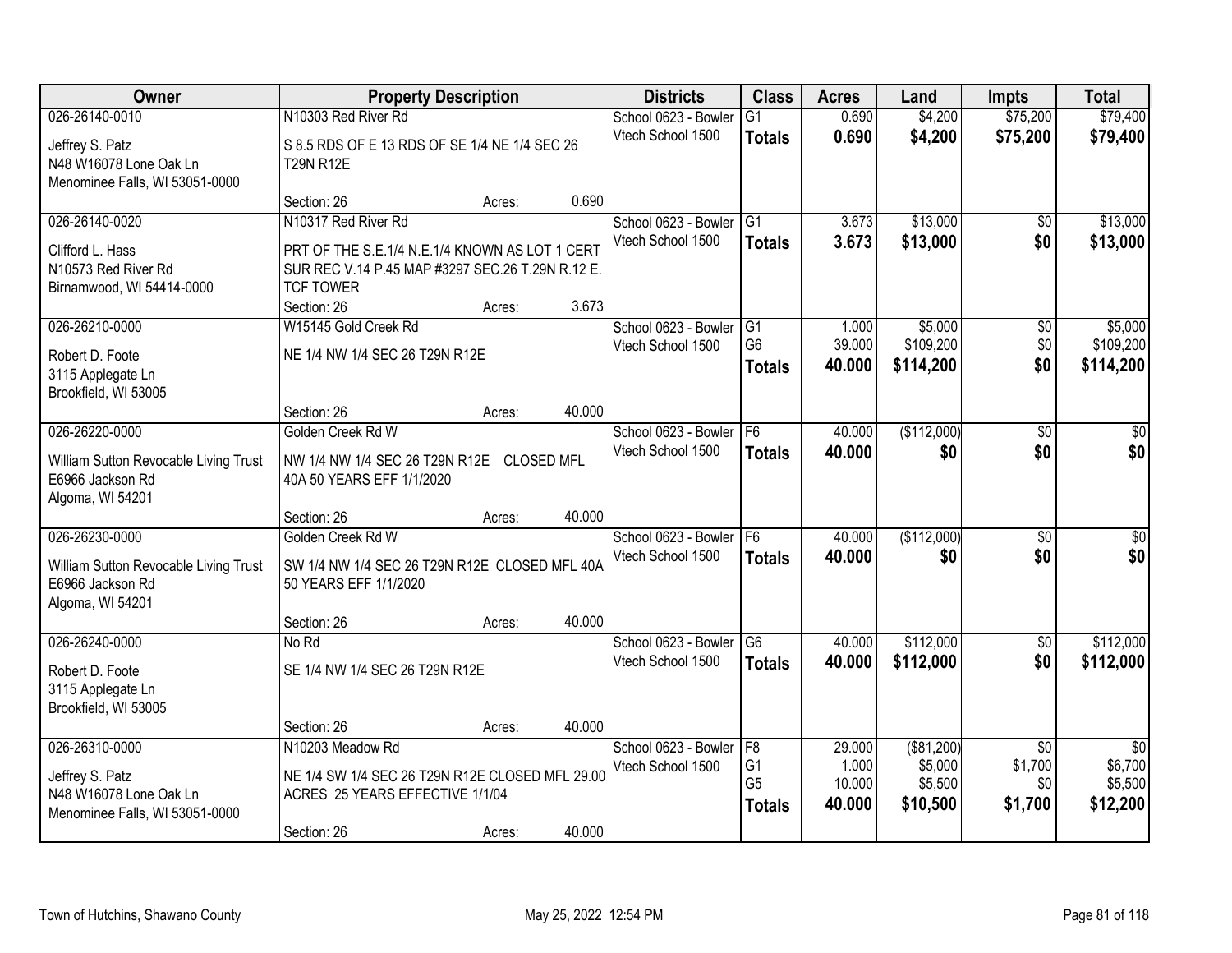| Owner                          |                                                    | <b>Property Description</b> |                   | <b>Districts</b>     | <b>Class</b>    | <b>Acres</b> | Land        | <b>Impts</b>    | <b>Total</b> |
|--------------------------------|----------------------------------------------------|-----------------------------|-------------------|----------------------|-----------------|--------------|-------------|-----------------|--------------|
| 026-26320-0000                 | Basswood Rd                                        |                             |                   | School 0623 - Bowler | F8              | 40.000       | (\$112,000) | $\overline{50}$ | \$0          |
| Jeffrey S. Patz                | NW 1/4 SW 1/4 SEC 26 T29N R12E                     |                             | <b>CLOSED MFL</b> | Vtech School 1500    | <b>Totals</b>   | 40.000       | \$0         | \$0             | \$0          |
| N48 W16078 Lone Oak Ln         | 40.00 ACRES 25 YEARS EFFECTIVE 1/1/04              |                             |                   |                      |                 |              |             |                 |              |
| Menominee Falls, WI 53051-0000 |                                                    |                             |                   |                      |                 |              |             |                 |              |
|                                | Section: 26                                        | Acres:                      | 40.000            |                      |                 |              |             |                 |              |
| 026-26330-0000                 | W15254 E Willow Rd                                 |                             |                   | School 0623 - Bowler | G1              | 1.000        | \$5,000     | \$70,400        | \$75,400     |
| Bradley P. Meverden            | S.W.1/4 S.W.1/4 KNOWN AS LOT 1 CERT SUR REC        |                             |                   | Vtech School 1500    | G8              | 2.007        | \$1,600     | \$0             | \$1,600      |
| W15254 E Willow Rd             | V.17 P.82 MAP #3821 SEC.26 T.29N R.12E.            |                             |                   |                      | <b>Totals</b>   | 3.007        | \$6,600     | \$70,400        | \$77,000     |
| Birnamwood, WI 54414-0000      |                                                    |                             |                   |                      |                 |              |             |                 |              |
|                                | Section: 26                                        | Acres:                      | 3.007             |                      |                 |              |             |                 |              |
| 026-26330-0010                 | Willow Rd E                                        |                             |                   | School 0623 - Bowler | G1              | 1.000        | \$5,000     | \$11,500        | \$16,500     |
| <b>Brett Vissers</b>           | SW 1/4 SW 1/4 NKA LOT 2 V17 CSM P82 MAP #3821      |                             |                   | Vtech School 1500    | G4              | 4.000        | \$500       | \$0             | \$500        |
| N3352 County Rd C              | SEC 26 T29N R12E                                   |                             |                   |                      | G <sub>8</sub>  | 29.038       | \$40,700    | \$0             | \$40,700     |
| Pulaski, WI 54162              |                                                    |                             |                   |                      | <b>Totals</b>   | 34.038       | \$46,200    | \$11,500        | \$57,700     |
|                                | Section: 26                                        | Acres:                      | 34.038            |                      |                 |              |             |                 |              |
| 026-26340-0000                 | W15156 E Willow Rd                                 |                             |                   | School 0623 - Bowler | G1              | 0.250        | \$3,000     | \$44,500        | \$47,500     |
| Christopher T. Resch           | W 627' SE 1/4 SW 1/4 EX SEC 26 T29N R12E NKA PRT   |                             |                   | Vtech School 1500    | G4              | 7.500        | \$1,200     | \$0             | \$1,200      |
| W15156 E Willow Rd             | LOT 1 & ALL LOT 3 V20 CSM P248 MAP #4129           |                             |                   |                      | G <sub>5</sub>  | 1.000        | \$500       | \$0             | \$500        |
| Birnamwood, WI 54414           | ACRES PER PLAT OF SURVEY #9005646PS                |                             |                   |                      | G8              | 10.210       | \$8,200     | \$0             | \$8,200      |
|                                | Section: 26                                        | Acres:                      | 18.960            |                      | <b>Totals</b>   | 18.960       | \$12,900    | \$44,500        | \$57,400     |
| 026-26340-0010                 | W15136 E Willow Rd                                 |                             |                   | School 0623 - Bowler | $\overline{G1}$ | 1.000        | \$5,000     | \$60,900        | \$65,900     |
| Mark Hipke                     | W 209' OF E 468' OF S 209' OF SE 1/4 SW 1/4 SEC 26 |                             |                   | Vtech School 1500    | <b>Totals</b>   | 1.000        | \$5,000     | \$60,900        | \$65,900     |
| W15136 Willow Rd               | <b>T29N R12E</b>                                   |                             |                   |                      |                 |              |             |                 |              |
| Birnamwood, WI 54414           |                                                    |                             |                   |                      |                 |              |             |                 |              |
|                                | Section: 26                                        | Acres:                      | 1.000             |                      |                 |              |             |                 |              |
| 026-26340-0020                 |                                                    |                             |                   | School 0623 - Bowler | G4              | 1.500        | \$300       | \$0             | \$300        |
| Christopher T. Resch           | SE 1/4 SW 1/4 EX W 209' OF E 468' OF S 209' SEC 26 |                             |                   | Vtech School 1500    | G8              | 6.970        | \$5,600     | \$0             | \$5,600      |
| W15156 E Willow Rd             | T29N R12E NKA LOT 2 V20 CSM P248 MAP #4129         |                             |                   |                      | <b>Totals</b>   | 8.470        | \$5,900     | \$0             | \$5,900      |
| Birnamwood, WI 54414           |                                                    |                             |                   |                      |                 |              |             |                 |              |
|                                | Section: 26                                        | Acres:                      | 8.470             |                      |                 |              |             |                 |              |
| 026-26340-0030                 |                                                    |                             |                   | School 0623 - Bowler | $\overline{G5}$ | 5.000        | \$2,300     | $\overline{60}$ | \$2,300      |
| Christopher T. Resch           | PRT SE 1/4 SW 1/4 SEC 26 T29N R12E NKA LOT 1 V20   |                             |                   | Vtech School 1500    | G <sub>6</sub>  | 4.480        | \$7,200     | \$0             | \$7,200      |
| W15156 E Willow Rd             | CSM P248 MAP #4129 EX W 627' INCL IN POS           |                             |                   |                      | <b>Totals</b>   | 9.480        | \$9,500     | \$0             | \$9,500      |
| Birnamwood, WI 54414           | #9005646PS                                         |                             |                   |                      |                 |              |             |                 |              |
|                                | Section: 26                                        | Acres:                      | 9.480             |                      |                 |              |             |                 |              |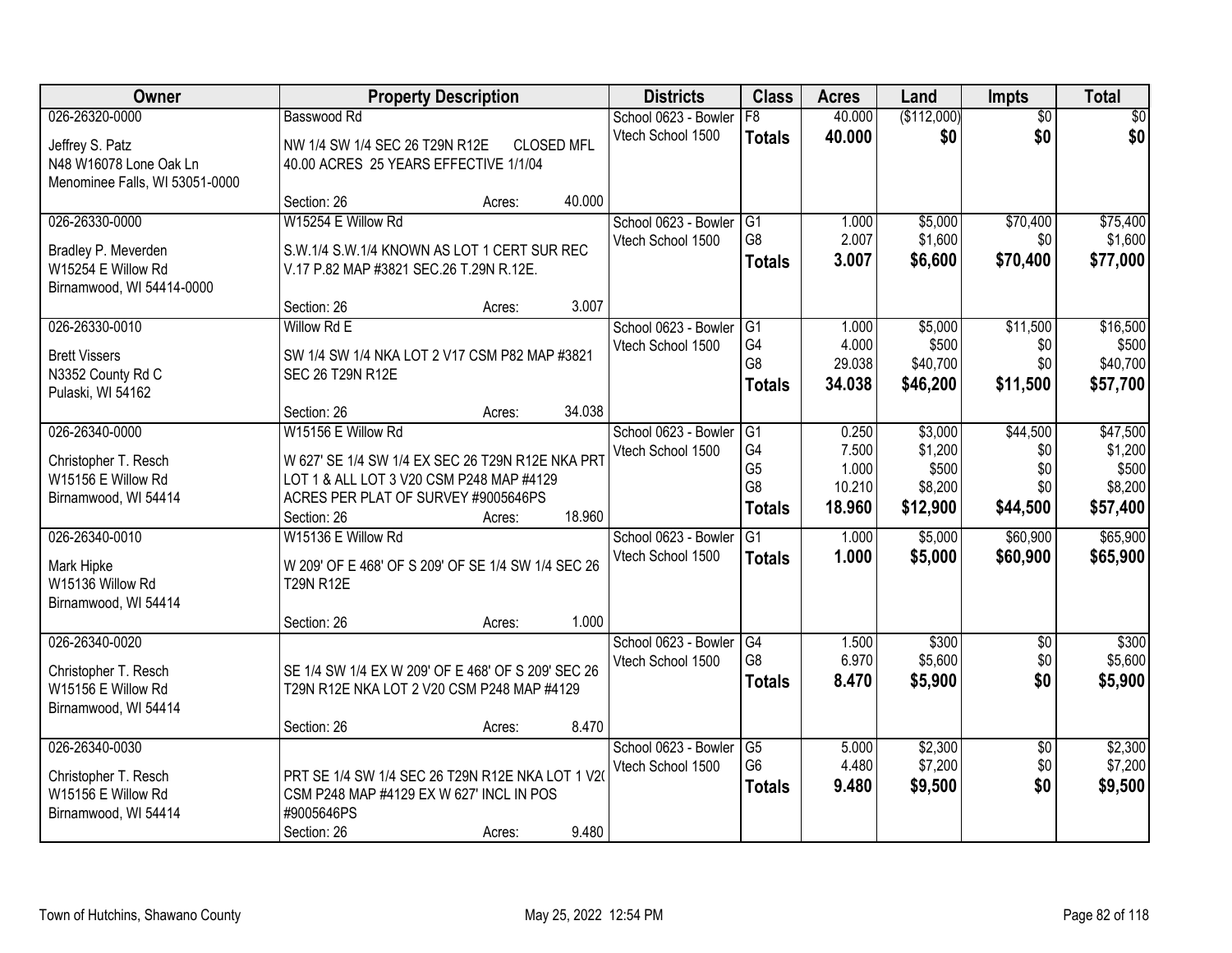| Owner                                         | <b>Property Description</b>                          |        |        | <b>Districts</b>     | <b>Class</b>    | <b>Acres</b> | Land     | <b>Impts</b>    | <b>Total</b> |
|-----------------------------------------------|------------------------------------------------------|--------|--------|----------------------|-----------------|--------------|----------|-----------------|--------------|
| 026-26410-0000                                | <b>Red River Rd</b>                                  |        |        | School 0623 - Bowler | G4              | 0.510        | \$100    | $\overline{50}$ | \$100        |
| Jeffrey S. Patz                               | N 107 1/4' OF E 214.5' OF NE 1/4 SE 1/4 SEC 26 T29N  |        |        | Vtech School 1500    | <b>Totals</b>   | 0.510        | \$100    | \$0             | \$100        |
| N48 W16078 Lone Oak Ln                        | <b>R12E</b>                                          |        |        |                      |                 |              |          |                 |              |
| Menominee Falls, WI 53051-0000                |                                                      |        |        |                      |                 |              |          |                 |              |
|                                               | Section: 26                                          | Acres: | 0.510  |                      |                 |              |          |                 |              |
| 026-26410-0010                                | N10253 Red River Rd                                  |        |        | School 0623 - Bowler | G4              | 5.000        | \$900    | $\overline{30}$ | \$900        |
| <b>Bradley Meverden Vendee</b>                | NE 1/4 NE 1/4 SE 1/4 EX N 107.25' OF E 214.5' & PRT  |        |        | Vtech School 1500    | G <sub>5</sub>  | 4.645        | \$2,100  | \$0             | \$2,100      |
| W15254 E Willow Rd                            | DES DOC #710651 EX DOC #710739 SEC 26 T29N           |        |        |                      | G7              | 1.000        | \$3,800  | \$10,200        | \$14,000     |
| Birnamwood, WI 54414                          | R <sub>12E</sub>                                     |        |        |                      | <b>Totals</b>   | 10.645       | \$6,800  | \$10,200        | \$17,000     |
|                                               | Section: 26                                          | Acres: | 10.645 |                      |                 |              |          |                 |              |
| 026-26410-0011                                | <b>Red River Rd</b>                                  |        |        | School 0623 - Bowler | G5              | 8.040        | \$4,400  | \$0             | \$4,400      |
| Thomas A. Tetting                             | S 1/2 NE 1/4 SE 1/4 EX S 285.5' OF E 495' & EX E     |        |        | Vtech School 1500    | G <sub>6</sub>  | 4.000        | \$11,200 | \$0             | \$11,200     |
| N6158 Cattau Beach Dr                         | 430.21 FT OF S 590.08' EX DOC #710651 SEC 26         |        |        |                      | <b>Totals</b>   | 12.040       | \$15,600 | \$0             | \$15,600     |
| Shawano, WI 54166-0000                        | <b>T29N R12E</b>                                     |        |        |                      |                 |              |          |                 |              |
|                                               | Section: 26                                          | Acres: | 12.040 |                      |                 |              |          |                 |              |
| 026-26410-0012                                | N10259 Red River Rd                                  |        |        | School 0623 - Bowler | G1              | 10.365       | \$31,100 | \$58,900        | \$90,000     |
| Robert T. Zaddack                             | NW 1/4 NE 1/4 SE 1/4 SEC 26 T29N R12E                |        |        | Vtech School 1500    | <b>Totals</b>   | 10.365       | \$31,100 | \$58,900        | \$90,000     |
| N10259 Red River Rd                           |                                                      |        |        |                      |                 |              |          |                 |              |
| Birnamwood, WI 54414-0000                     |                                                      |        |        |                      |                 |              |          |                 |              |
|                                               | Section: 26                                          | Acres: | 10.365 |                      |                 |              |          |                 |              |
| 026-26410-0020                                | N10237 Red River Rd                                  |        |        | School 0623 - Bowler | $\overline{G1}$ | 3.000        | \$11,200 | \$54,900        | \$66,100     |
| Diane Heim                                    | E 430.21' OF N 304.58' OF S 590.08' OF NE 1/4 SE 1/4 |        |        | Vtech School 1500    | <b>Totals</b>   | 3.000        | \$11,200 | \$54,900        | \$66,100     |
| N10237 Red River Rd                           | SEC 26 T29N R12E                                     |        |        |                      |                 |              |          |                 |              |
| Birnamwood, WI 54414                          |                                                      |        |        |                      |                 |              |          |                 |              |
|                                               | Section: 26                                          | Acres: | 3.000  |                      |                 |              |          |                 |              |
| 026-26410-0030                                | N10201 Red River Rd                                  |        |        | School 0623 - Bowler | $\overline{G1}$ | 3.400        | \$12,300 | \$133,300       | \$145,600    |
| Luke A. Hermann                               | S 285.5' OF E 495' OF NE 1/4 SE 1/4 & DOC #710739    |        |        | Vtech School 1500    | <b>Totals</b>   | 3.400        | \$12,300 | \$133,300       | \$145,600    |
| N10201 Red River Rd                           | SEC 26 T29N R12E                                     |        |        |                      |                 |              |          |                 |              |
| Birnamwood, WI 54414                          |                                                      |        |        |                      |                 |              |          |                 |              |
|                                               | Section: 26                                          | Acres: | 3.400  |                      |                 |              |          |                 |              |
| 026-26420-0000                                | Meadow Rd                                            |        |        | School 0623 - Bowler | G4              | 5.000        | \$700    | $\overline{50}$ | \$700        |
|                                               | N 1/2 OF NW 1/4 SE 1/4 SEC 26 T29N R12E              |        |        | Vtech School 1500    | G8              | 15.000       | \$21,000 | \$0             | \$21,000     |
| Clifford L. Hass Vendor<br>W15254 E Willow Rd |                                                      |        |        |                      | <b>Totals</b>   | 20.000       | \$21,700 | \$0             | \$21,700     |
| Birnamwood, WI 54414                          |                                                      |        |        |                      |                 |              |          |                 |              |
|                                               | Section: 26                                          | Acres: | 20.000 |                      |                 |              |          |                 |              |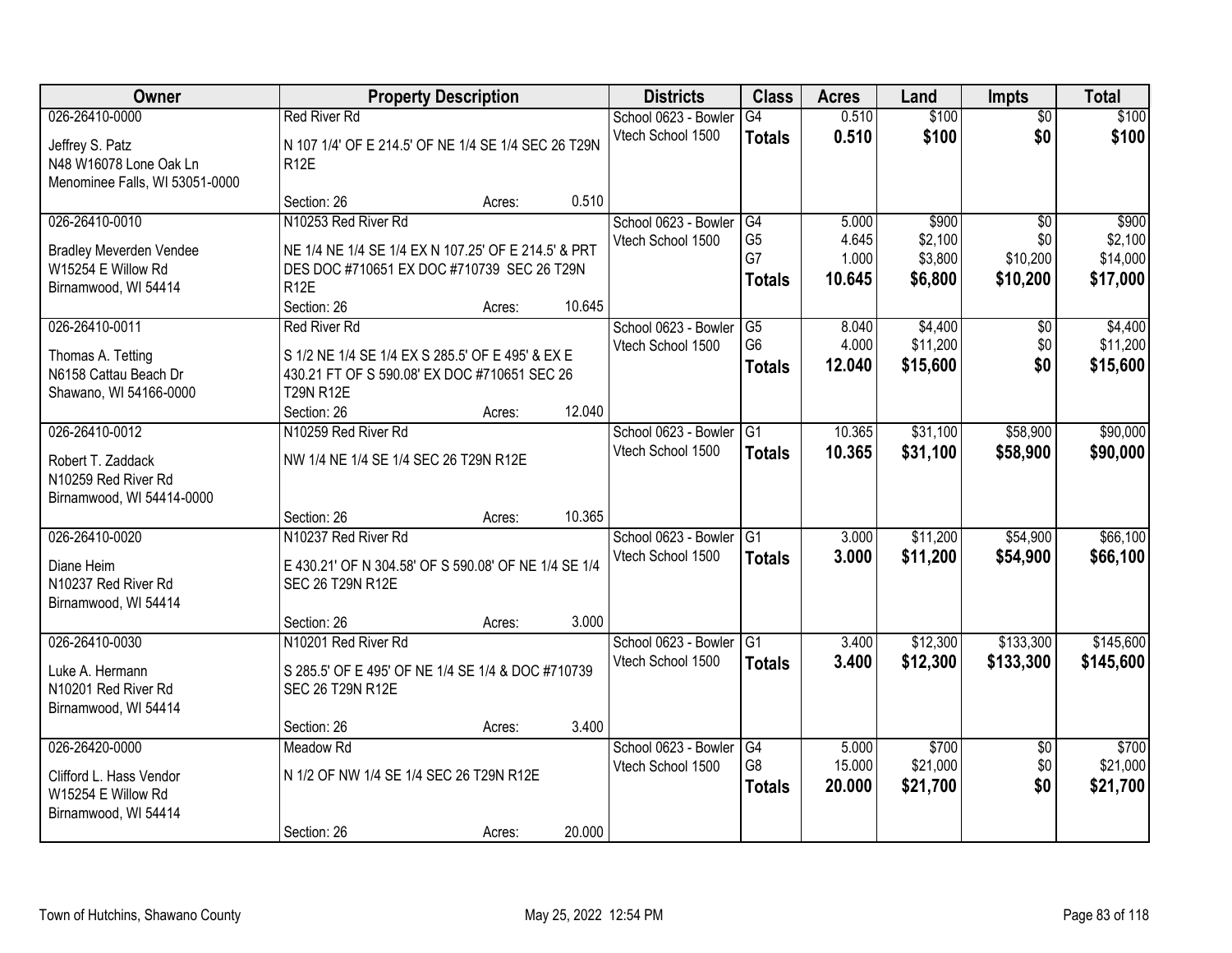| Owner                                                                                  |                                                                                                         | <b>Property Description</b> |        | <b>Districts</b>                          | <b>Class</b>                                                               | <b>Acres</b>                                | Land                                               | <b>Impts</b>                              | <b>Total</b>                                        |
|----------------------------------------------------------------------------------------|---------------------------------------------------------------------------------------------------------|-----------------------------|--------|-------------------------------------------|----------------------------------------------------------------------------|---------------------------------------------|----------------------------------------------------|-------------------------------------------|-----------------------------------------------------|
| 026-26420-0010                                                                         | <b>Meadow Rd</b>                                                                                        |                             |        | School 0623 - Bowler                      | $\overline{G6}$                                                            | 20.000                                      | \$56,000                                           | $\overline{30}$                           | \$56,000                                            |
| Thomas A. Tetting<br>N6158 Cattau Beach Dr<br>Shawano, WI 54166-0000                   | S 1/2 OF NW 1/4 SE 1/4 SEC 26 T29N R12E                                                                 |                             |        | Vtech School 1500                         | <b>Totals</b>                                                              | 20.000                                      | \$56,000                                           | \$0                                       | \$56,000                                            |
|                                                                                        | Section: 26                                                                                             | Acres:                      | 20.000 |                                           |                                                                            |                                             |                                                    |                                           |                                                     |
| 026-26430-0000                                                                         | Meadow Rd                                                                                               |                             |        | School 0623 - Bowler                      | $\overline{G6}$                                                            | 19.000                                      | \$53,200                                           | $\overline{50}$                           | \$53,200                                            |
| Thomas A. Tetting<br>N6158 Cattau Beach Dr<br>Shawano, WI 54166-0000                   | N 1/2 OF SW 1/4 SE 1/4 SEC 26 T29N R12E                                                                 |                             |        | Vtech School 1500                         | <b>Totals</b>                                                              | 19.000                                      | \$53,200                                           | \$0                                       | \$53,200                                            |
|                                                                                        | Section: 26                                                                                             | Acres:                      | 19.000 |                                           |                                                                            |                                             |                                                    |                                           |                                                     |
| 026-26430-0010<br>Thomas A. Tetting<br>N6158 Cattau Beach Dr<br>Shawano, WI 54166-0000 | W15022 E Willow Rd<br>S 1/2 OF SW 1/4 SE 1/4 SEC 26 T29N R12E W15074 E<br><b>WILLOW RD-SHED</b>         |                             |        | School 0623 - Bowler<br>Vtech School 1500 | IG1<br>G <sub>5</sub><br>G <sub>6</sub><br><b>Totals</b>                   | 2.000<br>10.000<br>8.000<br>20,000          | \$8,500<br>\$5,500<br>\$22,400<br>\$36,400         | \$97,400<br>\$0<br>\$0<br>\$97,400        | \$105,900<br>\$5,500<br>\$22,400<br>\$133,800       |
|                                                                                        | Section: 26                                                                                             | Acres:                      | 20.000 |                                           |                                                                            |                                             |                                                    |                                           |                                                     |
| 026-26440-0000                                                                         | <b>Red River Rd</b>                                                                                     |                             |        | School 0623 - Bowler                      | G5                                                                         | 13.510                                      | \$7,400                                            | \$0                                       | \$7,400                                             |
| Thomas A. Tetting<br>N6158 Cattau Beach Dr<br>Shawano, WI 54166-0000                   | SE 1/4 SE 1/4 EX SE 10A SEC 26 T29N R12E                                                                |                             |        | Vtech School 1500                         | G <sub>6</sub><br><b>Totals</b>                                            | 15.000<br>28.510                            | \$45,000<br>\$52,400                               | \$0<br>\$0                                | \$45,000<br>\$52,400                                |
|                                                                                        | Section: 26                                                                                             | Acres:                      | 28.510 |                                           |                                                                            |                                             |                                                    |                                           |                                                     |
| 026-26440-0010<br>Kenneth Wolf<br>W14912 E Willow Rd<br>Birnamwood, WI 54414-0000      | W14912 E Willow Rd<br>S.E.1/4 S.E.1/4 LOT 1 CERT SUR REC V.5 P.372-73<br>MAP #1511 SEC.26 T.29N R.12 E. |                             |        | School 0623 - Bowler<br>Vtech School 1500 | $\overline{G1}$<br><b>Totals</b>                                           | 7.471<br>7.471                              | \$23,300<br>\$23,300                               | \$110,600<br>\$110,600                    | \$133,900<br>\$133,900                              |
|                                                                                        | Section:                                                                                                | Acres:                      | 7.471  |                                           |                                                                            |                                             |                                                    |                                           |                                                     |
| 026-26440-0011<br>Daniel L. Wolf<br>N10139 Red River Rd<br>Birnamwood, WI 54414        | N10139 Red River Rd<br>SE 1/4 SE 1/4 NKA LOT 2 V5 CSM P372 MAP #1511<br>SEC 26 T29N R12E                |                             |        | School 0623 - Bowler<br>Vtech School 1500 | G <sub>1</sub><br><b>Totals</b>                                            | 2.000<br>2.000                              | \$8,500<br>\$8,500                                 | \$51,100<br>\$51,100                      | \$59,600<br>\$59,600                                |
|                                                                                        | Section: 26                                                                                             | Acres:                      | 2.000  |                                           |                                                                            |                                             |                                                    |                                           |                                                     |
| 026-27110-0000<br>Buss Acres, LLC<br>N7600 Ferris Rd<br>Mayville, WI 53050             | W15353 Gold Creek Rd<br>NE 1/4 NE 1/4 SEC 27 T29N R12E<br>Section: 27                                   | Acres:                      | 40.000 | School 0623 - Bowler<br>Vtech School 1500 | $\overline{G1}$<br>G4<br>G <sub>5</sub><br>G <sub>8</sub><br><b>Totals</b> | 2.000<br>33.500<br>0.500<br>4.000<br>40.000 | \$8,500<br>\$5,600<br>\$100<br>\$5,600<br>\$19,800 | \$68,000<br>\$0<br>\$0<br>\$0<br>\$68,000 | \$76,500<br>\$5,600<br>\$100<br>\$5,600<br>\$87,800 |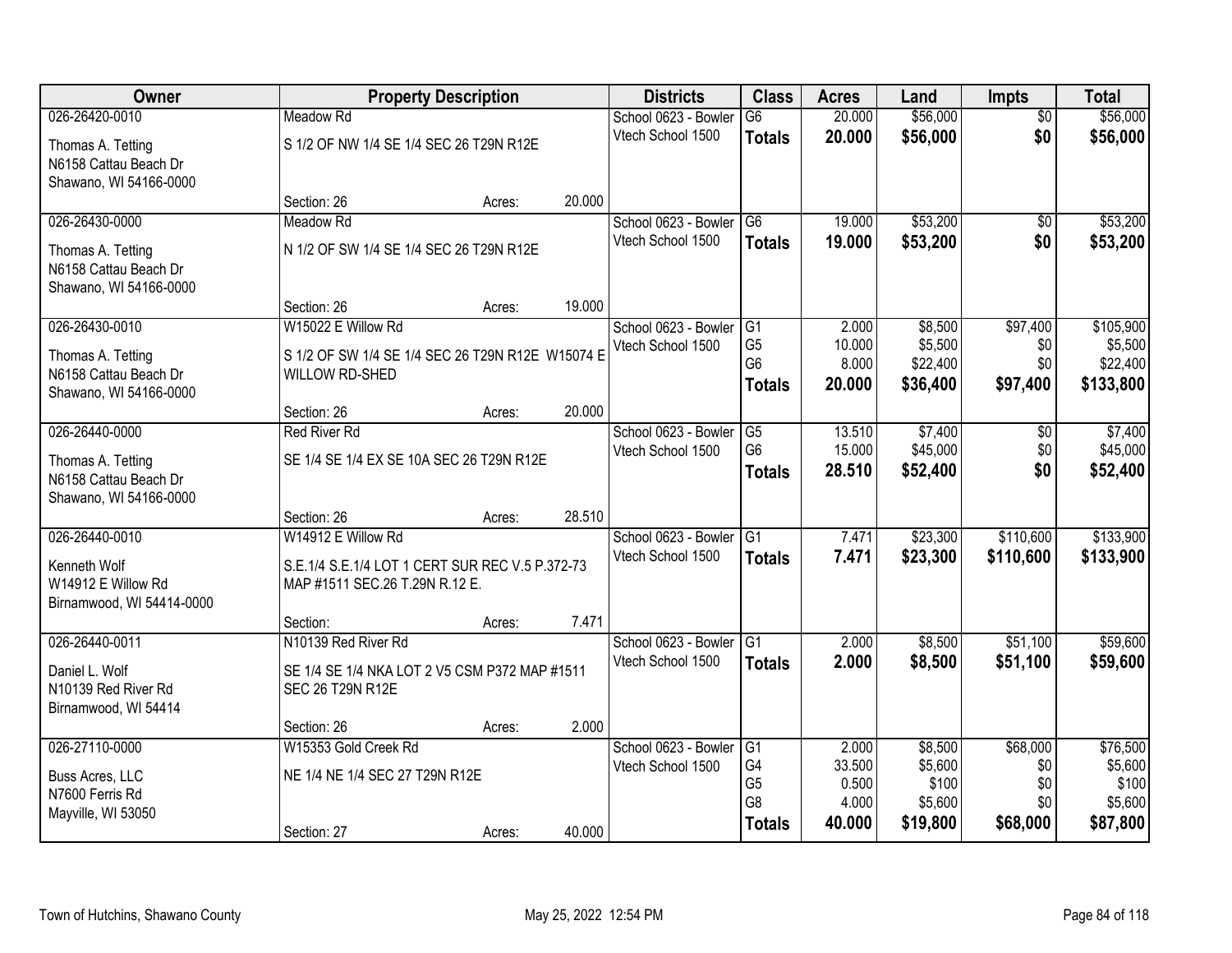| Owner                                                                   | <b>Property Description</b>                                                                |                   |        | <b>Districts</b>     | <b>Class</b>    | <b>Acres</b> | Land        | <b>Impts</b>    | <b>Total</b> |
|-------------------------------------------------------------------------|--------------------------------------------------------------------------------------------|-------------------|--------|----------------------|-----------------|--------------|-------------|-----------------|--------------|
| 026-27120-0000                                                          | W15435 Gold Creek Rd                                                                       |                   |        | School 0623 - Bowler | F6              | 35.000       | ( \$98,000) | $\overline{50}$ | $\sqrt{30}$  |
| William & Joyce Sutton Revocable Trust   NW 1/4 NE 1/4 SEC 27 T29N R12E |                                                                                            | <b>CLOSED MFL</b> |        | Vtech School 1500    | G4              | 5.000        | \$700       | \$0             | \$700        |
| E6966 Jackson Rd                                                        | 35A 50 YEARS EFF 1/1/2020                                                                  |                   |        |                      | <b>Totals</b>   | 40,000       | \$700       | \$0             | \$700        |
| Algoma, WI 54201-0000                                                   |                                                                                            |                   |        |                      |                 |              |             |                 |              |
|                                                                         | Section: 27                                                                                | Acres:            | 40.000 |                      |                 |              |             |                 |              |
| 026-27130-0000                                                          | Golden Creek Rd W                                                                          |                   |        | School 0623 - Bowler | F <sub>6</sub>  | 40.000       | (\$113,000) | $\overline{50}$ | $\sqrt{50}$  |
| William Sutton Revocable Living Trust                                   | SW 1/4 NE 1/4 SEC 27 T29N R12E                                                             | <b>CLOSED MFL</b> |        | Vtech School 1500    | <b>Totals</b>   | 40.000       | \$0         | \$0             | \$0          |
| E6966 Jackson Rd                                                        | 40A 50 YEARS EFF 1/1/2020                                                                  |                   |        |                      |                 |              |             |                 |              |
| Algoma, WI 54201                                                        |                                                                                            |                   |        |                      |                 |              |             |                 |              |
|                                                                         | Section: 27                                                                                | Acres:            | 40.000 |                      |                 |              |             |                 |              |
| 026-27140-0000                                                          | Basswood Rd                                                                                |                   |        | School 0623 - Bowler | G4              | 13.000       | \$2,100     | $\overline{50}$ | \$2,100      |
| Buss Acres, LLC                                                         | SE 1/4 NE 1/4 SEC27 T29N R12E                                                              |                   |        | Vtech School 1500    | G <sub>5</sub>  | 3.000        | \$1,400     | \$0             | \$1,400      |
| N7600 Ferris Rd                                                         |                                                                                            |                   |        |                      | G <sub>8</sub>  | 24.000       | \$36,000    | \$0             | \$36,000     |
| Mayville, WI 53050                                                      |                                                                                            |                   |        |                      | <b>Totals</b>   | 40.000       | \$39,500    | \$0             | \$39,500     |
|                                                                         | Section: 27                                                                                | Acres:            | 40.000 |                      |                 |              |             |                 |              |
| 026-27210-0000                                                          |                                                                                            |                   |        | School 0623 - Bowler | G4              | 4.000        | \$700       | \$0             | \$700        |
| Roger E. Plisch                                                         | COM NE COR NE 1/4 NW 1/4 TH S 2 DEG 25' 13 SEC I                                           |                   |        | Vtech School 1500    | G <sub>5</sub>  | 1.000        | \$100       | \$0             | \$100        |
| N10618 County Rd D                                                      | 929. 71' TH N 70 DEG 44' 40 SEC W 1217.55' TH N 2                                          |                   |        |                      | G <sub>8</sub>  | 15.000       | \$21,000    | \$0             | \$21,000     |
| Birnamwood, WI 54414-0000                                               | DEG 25' 13 SEC W 610.25' TH S 85 DEG 51'13 SEC E                                           |                   |        |                      | <b>Totals</b>   | 20.000       | \$21,800    | \$0             | \$21,800     |
|                                                                         | Section: 27                                                                                | Acres:            | 20.000 |                      |                 |              |             |                 |              |
| 026-27210-0010                                                          | N10474 Cty D Rd                                                                            |                   |        | School 0623 - Bowler | $\overline{G4}$ | 18.000       | \$3,100     | $\overline{50}$ | \$3,100      |
|                                                                         |                                                                                            |                   |        | Vtech School 1500    | G <sub>5</sub>  | 21.440       | \$20,800    | \$0             | \$20,800     |
| Mark A. Maus<br>W15646 Birch Rd                                         | N 1/2 OF NW 1/4 EX PRTS DES V477 P60 & EX RD<br>DES V718 P555 & EX V9 CSM P224 SEC 27 T29N |                   |        |                      | G7              | 1.000        | \$3,800     | \$0             | \$3,800      |
| Antigo, WI 54409                                                        | R12E PLAT OF SURVEY ON FILE                                                                |                   |        |                      | <b>Totals</b>   | 40.440       | \$27,700    | \$0             | \$27,700     |
|                                                                         | Section: 27                                                                                | Acres:            | 40.440 |                      |                 |              |             |                 |              |
| 026-27210-0011                                                          | N10464 Cty D Rd                                                                            |                   |        | School 0623 - Bowler | G1              | 1.017        | \$5,100     | \$40,000        | \$45,100     |
|                                                                         |                                                                                            |                   |        | Vtech School 1500    | <b>Totals</b>   | 1.017        | \$5,100     | \$40,000        | \$45,100     |
| Steven Brennecke                                                        | PRT OF NW 1/4 NW 1/4 NKA LOT 1 V9 CSM P224 MAP                                             |                   |        |                      |                 |              |             |                 |              |
| N10464 County Rd D                                                      | #2520 SEC 27 T29N R12E                                                                     |                   |        |                      |                 |              |             |                 |              |
| Birnamwood, WI 54414                                                    | Section: 27                                                                                | Acres:            | 1.017  |                      |                 |              |             |                 |              |
| 026-27220-0000                                                          | Gold Creek Rd                                                                              |                   |        | School 0623 - Bowler | G4              | 1.560        | \$300       | $\overline{50}$ | \$300        |
|                                                                         |                                                                                            |                   |        | Vtech School 1500    | G <sub>8</sub>  | 9.660        | \$7,700     | \$0             | \$7,700      |
| Roger E. Plisch                                                         | TH PRT N 1/2 OF NW 1/4 COM NE COR SD PCL TH W                                              |                   |        |                      | <b>Totals</b>   | 11.220       | \$8,000     | \$0             | \$8,000      |
| N10618 County Rd D                                                      | 1138.93' TO POB TH S 785.25' TH NWLY 1034' TO STK                                          |                   |        |                      |                 |              |             |                 |              |
| Birnamwood, WI 54414-0000                                               | TH 332' N TO SEC LN TH E 906' TO POB SEC 27 T29N                                           |                   |        |                      |                 |              |             |                 |              |
|                                                                         | Section: 27                                                                                | Acres:            | 11.220 |                      |                 |              |             |                 |              |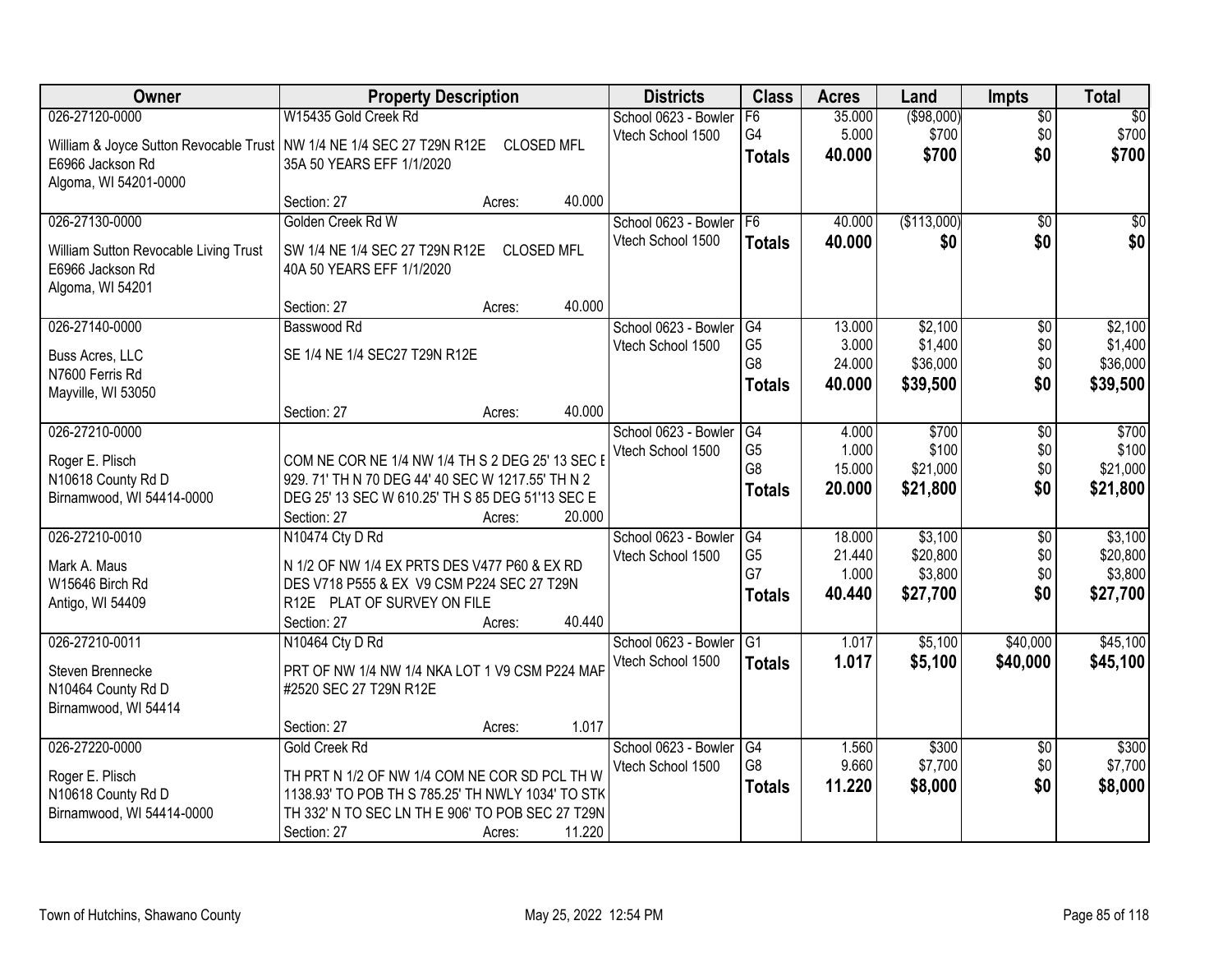| <b>Owner</b>              | <b>Property Description</b>                       |                  | <b>Districts</b>     | <b>Class</b>         | <b>Acres</b>     | Land        | <b>Impts</b>    | <b>Total</b>          |
|---------------------------|---------------------------------------------------|------------------|----------------------|----------------------|------------------|-------------|-----------------|-----------------------|
| 026-27220-0010            | County Rd D                                       |                  | School 0623 - Bowler | $\overline{G1}$      | 0.320            | \$3,200     | $\overline{50}$ | \$3,200               |
| Jessica Pyke              | S 100' OF W 150' NW 1/4 NW 1/4 EX RD DES V713     |                  | Vtech School 1500    | <b>Totals</b>        | 0.320            | \$3,200     | \$0             | \$3,200               |
| N10386 County Rd D        | P283 SEC 27 T29N R12E                             |                  |                      |                      |                  |             |                 |                       |
| Birnamwood, WI 54414      |                                                   |                  |                      |                      |                  |             |                 |                       |
|                           | Section: 27                                       | 0.320<br>Acres:  |                      |                      |                  |             |                 |                       |
| 026-27230-0000            | W15624 E Woodlawn Rd                              |                  | School 0623 - Bowler | G1                   | 11.000           | \$32,800    | \$197,800       | \$230,600             |
| Nicole White              | SW 1/4 NW 1/4 EX N 290' OF W 260' EX RD DES V713  |                  | Vtech School 1500    | G <sub>6</sub>       | 26.770           | \$50,000    | \$0             | \$50,000              |
| W15624 Woodlawn Rd        | P283 SEC 27 T29N R12E AND N10372 COUNTY           |                  |                      | <b>Totals</b>        | 37.770           | \$82,800    | \$197,800       | \$280,600             |
| Birnamwood, WI 54414      | ROAD D                                            |                  |                      |                      |                  |             |                 |                       |
|                           | Section: 27                                       | 37.770<br>Acres: |                      |                      |                  |             |                 |                       |
| 026-27230-0010            | N10386 Cty D Rd                                   |                  | School 0623 - Bowler | $\overline{G1}$      | 1.590            | \$7,100     | \$36,200        | \$43,300              |
| Jessica Pyke              | N 290' OF W 260' OF SW 1/4 NW 1/4 EX RD DES V713  |                  | Vtech School 1500    | <b>Totals</b>        | 1.590            | \$7,100     | \$36,200        | \$43,300              |
| N10386 County Rd D        | P283 SEC 27 T29N R12E                             |                  |                      |                      |                  |             |                 |                       |
| Birnamwood, WI 54414      |                                                   |                  |                      |                      |                  |             |                 |                       |
|                           | Section: 27                                       | 1.590<br>Acres:  |                      |                      |                  |             |                 |                       |
| 026-27240-0000            | Woodlawn Rd                                       |                  | School 0623 - Bowler | F8                   | 40.000           | (\$112,000) | \$0             | \$0                   |
| Craig M. Rose             | SE 1/4 NW 1/4 SEC 27 T29N R12E CLOSED MFL         |                  | Vtech School 1500    | <b>Totals</b>        | 40.000           | \$0         | \$0             | \$0                   |
| 421 Peppermint Ct         | 40.00 ACRES 25 YEARS EFFECTIVE 1/1/04             |                  |                      |                      |                  |             |                 |                       |
| Oneida, WI 54155          |                                                   |                  |                      |                      |                  |             |                 |                       |
|                           | Section: 27                                       | 40.000<br>Acres: |                      |                      |                  |             |                 |                       |
| 026-27310-0000            | W15501 E Woodlawn Rd                              |                  | School 0623 - Bowler | $\overline{G1}$      | 0.120            | \$2,300     | \$5,500         | \$7,800               |
| <b>Walter Smith</b>       | COM NE COR N.E.1/4 S.W.1/4 TH S 101'TO POB TH N   |                  | Vtech School 1500    | <b>Totals</b>        | 0.120            | \$2,300     | \$5,500         | \$7,800               |
| W15463 E Woodlawn Road A  | 68'W 76'SWLY 68'TO PT WHERE LN 83'IN LGH          |                  |                      |                      |                  |             |                 |                       |
| Birnamwood, WI 54414-0000 | EXTEND NWLY 83' FROM PT OF COMM INTERS SD         |                  |                      |                      |                  |             |                 |                       |
|                           | Section: 27                                       | 0.120<br>Acres:  |                      |                      |                  |             |                 |                       |
| 026-27310-0010            | W15565 E Woodlawn Rd                              |                  | School 0623 - Bowler | G <sub>1</sub>       | 2.000            | \$8,500     | \$58,900        | \$67,400              |
| Janet Elaine Schmidt      | NE 1/4 SW 1/4 EX COM NE COR SD 40 TH S 101' TO    |                  | Vtech School 1500    | G4<br>G <sub>8</sub> | 14.800           | \$2,700     | \$0             | \$2,700               |
| W15565 E Woodlawn Rd      | POB TH N 68' W 76' SWLY 68' TO PT WHERE LN 83' IN |                  |                      |                      | 23.080<br>39.880 | \$32,300    | \$0             | \$32,300<br>\$102,400 |
| Birnamwood, WI 54414      | LGH EXTEND NWLY 83' FROM PT OF COMM INTERS        |                  |                      | <b>Totals</b>        |                  | \$43,500    | \$58,900        |                       |
|                           | Section: 27                                       | 39.880<br>Acres: |                      |                      |                  |             |                 |                       |
| 026-27320-0000            | Woodlawn Rd                                       |                  | School 0623 - Bowler | G4                   | 11.000           | \$1,900     | $\overline{50}$ | \$1,900               |
| <b>Wiliam Rickert</b>     | N.W.1/4 S.W.1/4 EX N 17 RDS OF W 18 RDS & EX RD   |                  | Vtech School 1500    | G <sub>5</sub><br>G8 | 0.750            | \$100       | \$0             | \$100                 |
| W15794 Willow Rd          | DES V. 723 P.633 SEC.27 T.29 R.12 E.              |                  |                      |                      | 25.250<br>37.000 | \$35,400    | \$0<br>\$0      | \$35,400              |
| Birnamwood, WI 54414      |                                                   |                  |                      | <b>Totals</b>        |                  | \$37,400    |                 | \$37,400              |
|                           | Section: 27                                       | 37.000<br>Acres: |                      |                      |                  |             |                 |                       |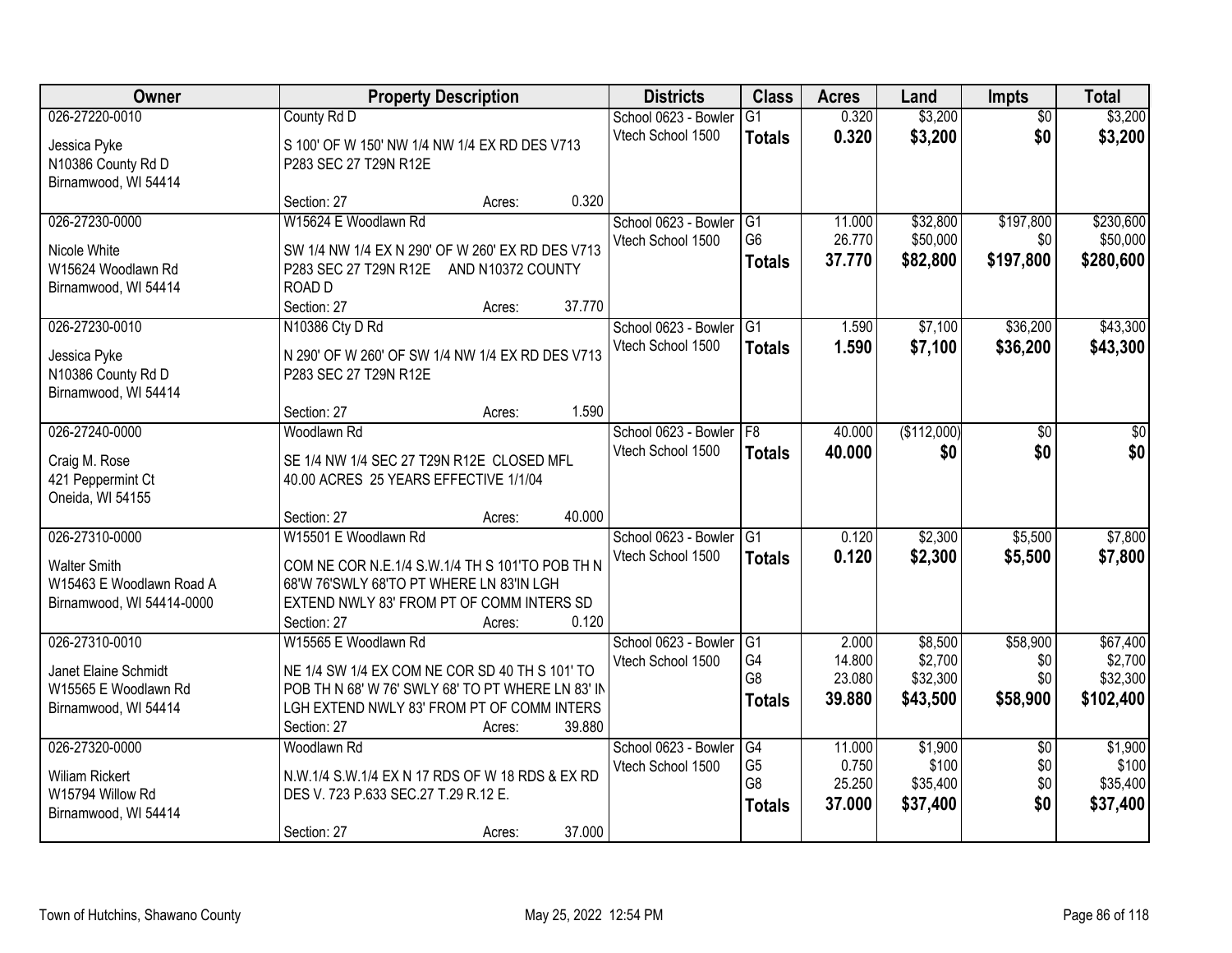| Owner                     |                                                     | <b>Property Description</b> |        | <b>Districts</b>                          | <b>Class</b>          | <b>Acres</b>     | Land                | <b>Impts</b>                 | <b>Total</b>         |
|---------------------------|-----------------------------------------------------|-----------------------------|--------|-------------------------------------------|-----------------------|------------------|---------------------|------------------------------|----------------------|
| 026-27320-0010            | N10294 Cty D Rd                                     |                             |        | School 0623 - Bowler                      | G1                    | 1.500            | \$6,800             | \$138,100                    | \$144,900            |
| John A. Serrano           | N 17 RDS OF W 18 RDS OF N.W 1/4 S.W.1/4 EX RD       |                             |        | Vtech School 1500                         | <b>Totals</b>         | 1.500            | \$6,800             | \$138,100                    | \$144,900            |
| N10294 County Rd D        | DES V.713 P.287 SEC.27 T.29 R.12 E.                 |                             |        |                                           |                       |                  |                     |                              |                      |
| Birnamwood, WI 54414-0000 |                                                     |                             |        |                                           |                       |                  |                     |                              |                      |
|                           | Section: 27                                         | Acres:                      | 1.500  |                                           |                       |                  |                     |                              |                      |
| 026-27330-0000            | <b>Willow Rd</b>                                    |                             |        | School 0623 - Bowler                      | F <sub>6</sub>        | 35.810           | (\$100,300)         | $\overline{50}$              | $\overline{50}$      |
| Joseph H. Malchow         | SW 1/4 SW 1/4 EX E 268' OF W 633' OF S 325' & EX RI |                             |        | Vtech School 1500                         | <b>Totals</b>         | 35.810           | \$0                 | \$0                          | \$0                  |
| 7905 Center Rd            | DES V713 P274 SEC 27 T29N R12E CLOSED MFL           |                             |        |                                           |                       |                  |                     |                              |                      |
| Larsen, WI 54947-0000     | 35.81A 50 YEARS EFF 1/1/2012                        |                             |        |                                           |                       |                  |                     |                              |                      |
|                           | Section: 27                                         | Acres:                      | 35.810 |                                           |                       |                  |                     |                              |                      |
| 026-27330-0010            | W15664 E Willow Rd                                  |                             |        | School 0623 - Bowler G1                   |                       | 1.000            | \$5,000             | \$54,300                     | \$59,300             |
| Brenda Jean Bretl         | E 134' OF W 499' OF S 325' OF SW 1/4 SW 1/4 SEC 27  |                             |        | Vtech School 1500                         | <b>Totals</b>         | 1.000            | \$5,000             | \$54,300                     | \$59,300             |
| N10057 Black Ash Rd       | <b>T29N R12E</b>                                    |                             |        |                                           |                       |                  |                     |                              |                      |
| Birnamwood, WI 54414      |                                                     |                             |        |                                           |                       |                  |                     |                              |                      |
|                           | Section: 27                                         | Acres:                      | 1.000  |                                           |                       |                  |                     |                              |                      |
| 026-27330-0020            | Willow Rd E                                         |                             |        | School 0623 - Bowler                      | G1                    | 1.000            | \$5,000             | \$0                          | \$5,000              |
| Brenda Jean Bretl         | E 134' OF W 633' OF S 325' OF SW 1/4 SW 1/4 SEC 27  |                             |        | Vtech School 1500                         | <b>Totals</b>         | 1.000            | \$5,000             | \$0                          | \$5,000              |
| N10057 Black Ash Rd       | <b>T29N R12E</b>                                    |                             |        |                                           |                       |                  |                     |                              |                      |
| Birnamwood, WI 54414      |                                                     |                             |        |                                           |                       |                  |                     |                              |                      |
|                           | Section: 27                                         | Acres:                      | 1.000  |                                           |                       |                  |                     |                              |                      |
| 026-27340-0000            | <b>Willow Rd</b>                                    |                             |        | School 0623 - Bowler                      | F <sub>6</sub>        | 40.000           | (\$120,000)         | $\overline{50}$              | $\overline{50}$      |
| Brian S. Malchow          | SE 1/4 SW 1/4 SEC 27 T29N R12E CLOSED MFL 40A       |                             |        | Vtech School 1500                         | <b>Totals</b>         | 40.000           | \$0                 | \$0                          | \$0                  |
| 1221 Willow Bend Ln       | 50 YEARS EFF 1/1/2012                               |                             |        |                                           |                       |                  |                     |                              |                      |
| Oshkosh, WI 54904-0000    |                                                     |                             |        |                                           |                       |                  |                     |                              |                      |
|                           | Section: 27                                         | Acres:                      | 40.000 |                                           |                       |                  |                     |                              |                      |
| 026-27410-0000            | Basswood Rd                                         |                             |        | School 0623 - Bowler                      | $\overline{G4}$<br>G8 | 13.000<br>27.000 | \$2,300<br>\$40,500 | $\overline{50}$<br>\$0       | \$2,300<br>\$40,500  |
| <b>Walter Smith</b>       | N.E.1/4 S.E.1/4 SEC.27 T.29 R.12 E.                 |                             |        | Vtech School 1500                         |                       | 40.000           | \$42,800            | \$0                          | \$42,800             |
| W15463 E Woodlawn Road A  |                                                     |                             |        |                                           | <b>Totals</b>         |                  |                     |                              |                      |
| Birnamwood, WI 54414-0000 |                                                     |                             |        |                                           |                       |                  |                     |                              |                      |
|                           | Section: 27                                         | Acres:                      | 40.000 |                                           |                       |                  |                     |                              |                      |
| 026-27420-0000            | W15463 E Woodlawn Rd                                |                             |        | School 0623 - Bowler<br>Vtech School 1500 | G4<br>G7              | 18.000<br>2.000  | \$3,300<br>\$7,600  | $\overline{30}$<br>\$118,100 | \$3,300<br>\$125,700 |
| <b>Walter Smith</b>       | N.W.1/4 S.E.1/4 SEC.27 T.29 R.12 E.                 |                             |        |                                           | G8                    | 20.000           | \$28,000            | \$0                          | \$28,000             |
| W15463 E Woodlawn Road A  |                                                     |                             |        |                                           | <b>Totals</b>         | 40.000           | \$38,900            | \$118,100                    | \$157,000            |
| Birnamwood, WI 54414-0000 |                                                     |                             |        |                                           |                       |                  |                     |                              |                      |
|                           | Section: 27                                         | Acres:                      | 40.000 |                                           |                       |                  |                     |                              |                      |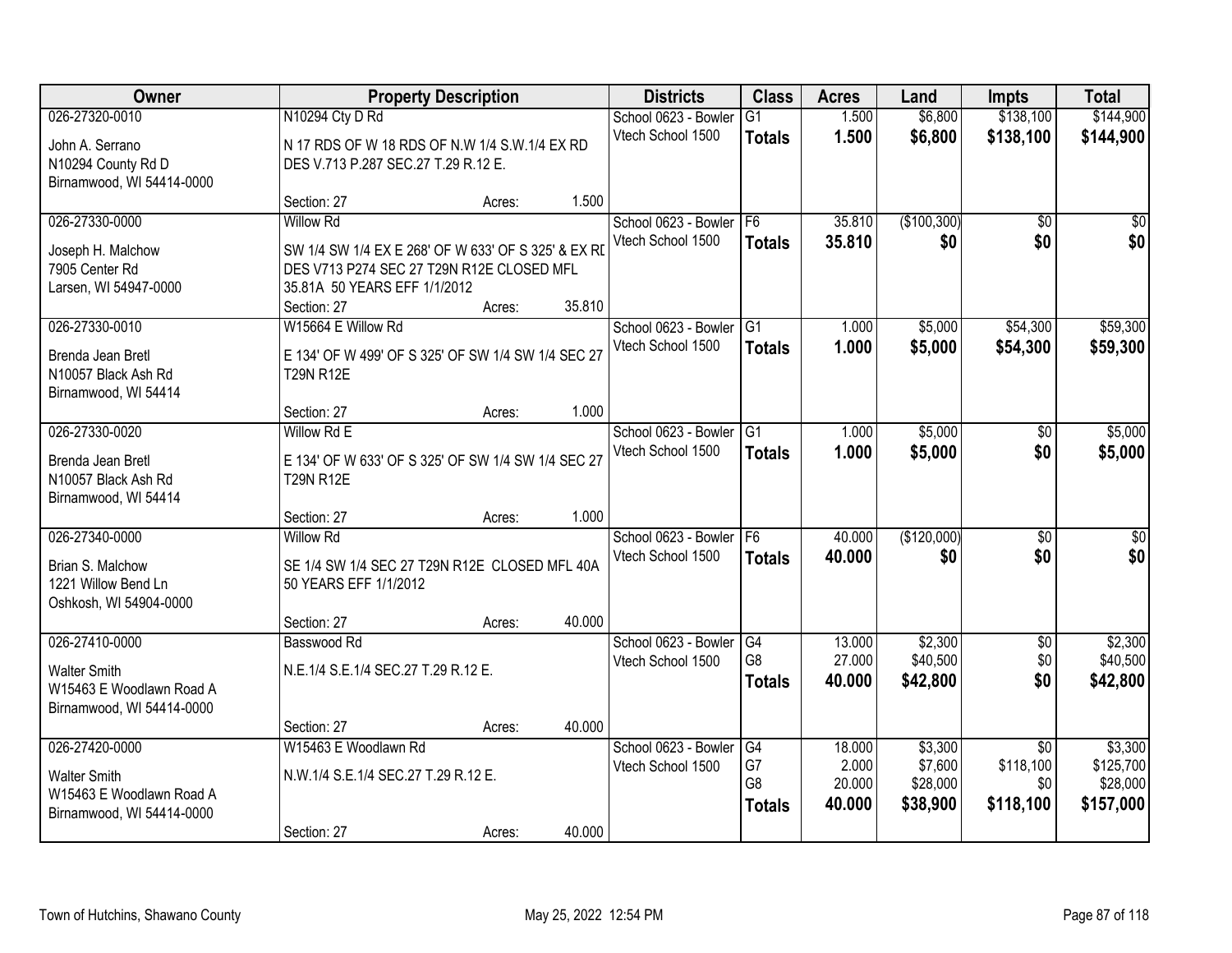| Owner                           |                                                 | <b>Property Description</b> |               | <b>Districts</b>                          | <b>Class</b>         | <b>Acres</b>    | Land                 | Impts           | <b>Total</b>         |
|---------------------------------|-------------------------------------------------|-----------------------------|---------------|-------------------------------------------|----------------------|-----------------|----------------------|-----------------|----------------------|
| 026-27430-0000                  | <b>Willow Rd</b>                                |                             |               | School 0623 - Bowler                      | $\overline{G5}$      | 4.000           | \$1,800              | $\overline{50}$ | \$1,800              |
| <b>Walter Smith</b>             | N 1/2 OF S.W.1/4 S.E.1/4 SEC.27 T.29 R.12 E.    |                             |               | Vtech School 1500                         | G <sub>6</sub>       | 16.000          | \$44,800             | \$0             | \$44,800             |
| W15463 E Woodlawn Road A        |                                                 |                             |               |                                           | <b>Totals</b>        | 20.000          | \$46,600             | \$0             | \$46,600             |
| Birnamwood, WI 54414-0000       |                                                 |                             |               |                                           |                      |                 |                      |                 |                      |
|                                 | Section: 27                                     | Acres:                      | 20.000        |                                           |                      |                 |                      |                 |                      |
| 026-27430-0010                  | <b>Willow Rd</b>                                |                             |               | School 0623 - Bowler                      | F6                   | 20.000          | (\$27,100)           | $\overline{50}$ | $\overline{50}$      |
| Madeline R Malchow Living Trust | S 1/2 OF SW 1/4 SE 1/4 SEC 27 T29N R12E         |                             | <b>CLOSED</b> | Vtech School 1500                         | <b>Totals</b>        | 20.000          | \$0                  | \$0             | \$0                  |
| 1903 Scarlet Oak Trl            | MFL 20 ACRES 50 YEARS EFF 1/1/2012              |                             |               |                                           |                      |                 |                      |                 |                      |
| Oshkosh, WI 54904               |                                                 |                             |               |                                           |                      |                 |                      |                 |                      |
|                                 | Section: 27                                     | Acres:                      | 20.000        |                                           |                      |                 |                      |                 |                      |
| 026-27440-0000                  | <b>Willow Rd</b>                                |                             |               | School 0623 - Bowler                      | $\overline{G6}$      | 20.000          | \$56,000             | \$0             | \$56,000             |
| <b>Walter Smith</b>             | N 1/2 OF S.E.1/4 S.E.1/4 SEC.27 T.29 R.12 E.    |                             |               | Vtech School 1500                         | <b>Totals</b>        | 20.000          | \$56,000             | \$0             | \$56,000             |
| W15463 E Woodlawn Road A        |                                                 |                             |               |                                           |                      |                 |                      |                 |                      |
| Birnamwood, WI 54414-0000       |                                                 |                             |               |                                           |                      |                 |                      |                 |                      |
|                                 | Section: 27                                     | Acres:                      | 20.000        |                                           |                      |                 |                      |                 |                      |
| 026-27440-0010                  | <b>Willow Rd</b>                                |                             |               | School 0623 - Bowler                      | F <sub>6</sub>       | 20.000          | ( \$60,000)          | \$0             | \$0                  |
| Madeline R Malchow Living Trust | S 1/2 OF SE 1/4 SE 1/4 SEC 27 T29N R12E         |                             | CLOSED        | Vtech School 1500                         | <b>Totals</b>        | 20.000          | \$0                  | \$0             | \$0                  |
| 1903 Scarlet Oak Trl            | MFL 20 ACRES 50 YEARS EFF 1/1/2012              |                             |               |                                           |                      |                 |                      |                 |                      |
| Oshkosh, WI 54904               |                                                 |                             |               |                                           |                      |                 |                      |                 |                      |
|                                 | Section: 27                                     | Acres:                      | 20.000        |                                           |                      |                 |                      |                 |                      |
| 026-28110-0000                  | County Rd D                                     |                             |               | School 0140 - Antigo                      | G5                   | 21.980          | \$9,900              | $\overline{50}$ | \$9,900              |
| Jody M. Lierman                 | NE 1/4 NE 1/4 EX RD DES V716 P202-3 SEC 28 T29N |                             |               | Vtech School 1500                         | G <sub>6</sub>       | 15.000          | \$42,000             | \$0             | \$42,000             |
| N10343 Cty Rd D                 | R <sub>12</sub> E                               |                             |               |                                           | <b>Totals</b>        | 36.980          | \$51,900             | \$0             | \$51,900             |
| Birnamwood, WI 54414            |                                                 |                             |               |                                           |                      |                 |                      |                 |                      |
|                                 | Section: 28                                     | Acres:                      | 36.980        |                                           |                      |                 |                      |                 |                      |
| 026-28120-0000                  | No Rd                                           |                             |               | School 0140 - Antigo                      | G1<br>G <sub>6</sub> | 1.000<br>19.000 | \$5,000              | \$200           | \$5,200              |
| Jody M. Lierman                 | N 1/2 OF NW 1/4 NE 1/4 SEC 28 T29N R12E         |                             |               | Vtech School 1500                         |                      | 20,000          | \$53,200<br>\$58,200 | \$0<br>\$200    | \$53,200<br>\$58,400 |
| N10343 Cty Rd D                 |                                                 |                             |               |                                           | <b>Totals</b>        |                 |                      |                 |                      |
| Birnamwood, WI 54414            |                                                 |                             |               |                                           |                      |                 |                      |                 |                      |
|                                 | Section: 28                                     | Acres:                      | 20.000        |                                           |                      |                 |                      |                 |                      |
| 026-28120-0010                  | N10409 Cty D Rd                                 |                             |               | School 0140 - Antigo<br>Vtech School 1500 | G1<br>G <sub>6</sub> | 2.000<br>18.000 | \$8,500<br>\$50,400  | \$77,500<br>\$0 | \$86,000<br>\$50,400 |
| Jody M. Lierman Vendee          | S 1/2 OF NW 1/4 NE 1/4 SEC 28 T29N R12E         |                             |               |                                           | <b>Totals</b>        | 20.000          | \$58,900             | \$77,500        | \$136,400            |
| N10409 County Rd D              |                                                 |                             |               |                                           |                      |                 |                      |                 |                      |
| Birnamwood, WI 54414            |                                                 |                             |               |                                           |                      |                 |                      |                 |                      |
|                                 | Section: 28                                     | Acres:                      | 20.000        |                                           |                      |                 |                      |                 |                      |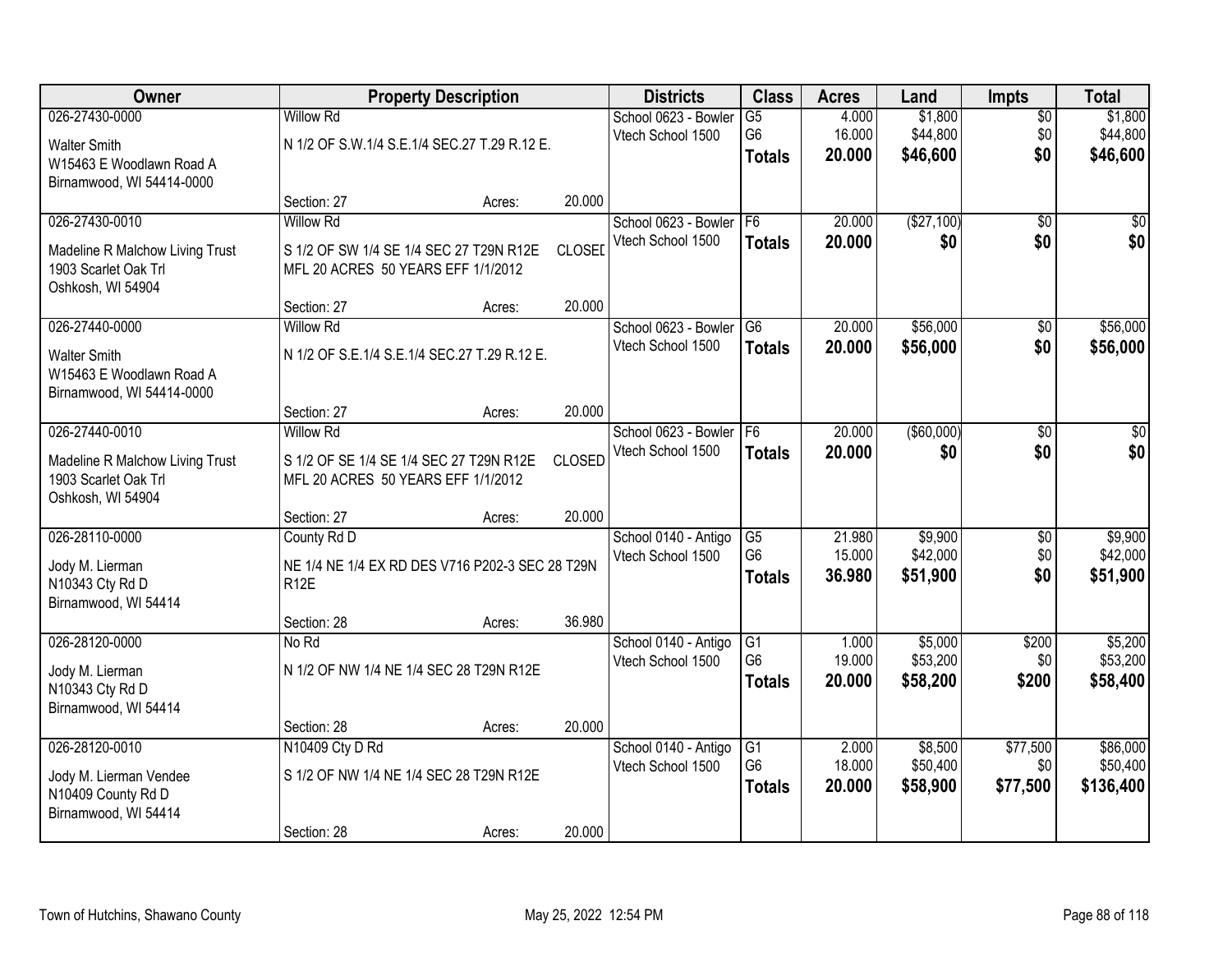| Owner                                                 | <b>Property Description</b>                                                                         |        |        | <b>Districts</b>     | <b>Class</b>    | <b>Acres</b> | Land            | <b>Impts</b>    | <b>Total</b>    |
|-------------------------------------------------------|-----------------------------------------------------------------------------------------------------|--------|--------|----------------------|-----------------|--------------|-----------------|-----------------|-----------------|
| 026-28130-0000                                        | W15894 W Woodlawn Rd                                                                                |        |        | School 0140 - Antigo | $\overline{G1}$ | 1.000        | \$5,000         | \$5,500         | \$10,500        |
| Theodore A. Mcauly                                    | S.W.1/4 N.E.1/4 EX S 38.1 RDS OF E 8.4 RDS SEC.28                                                   |        |        | Vtech School 1500    | G4              | 23.060       | \$4,000         | \$0             | \$4,000         |
| W15863 W Woodlawn Rd                                  | T. 29N R.12 E. PLAT OF SURVEY ON FILE                                                               |        |        |                      | G <sub>5</sub>  | 6.000        | \$5,600         | \$0             | \$5,600         |
| Birnamwood, WI 54414-0000                             |                                                                                                     |        |        |                      | G8              | 10.000       | \$14,000        | \$0             | \$14,000        |
|                                                       | Section: 28                                                                                         | Acres: | 40.060 |                      | <b>Totals</b>   | 40.060       | \$28,600        | \$5,500         | \$34,100        |
| 026-28130-0010                                        | Woodlawn Rd                                                                                         |        |        | School 0140 - Antigo | $\overline{X4}$ | 2.000        | \$0             | $\overline{50}$ | $\overline{50}$ |
| Tax Exempt Woodlawn Vil Mat Cem                       | S 38.1 RDS OF E 8.4 RDS SW 1/4 NE 1/4 SEC 28 T29N                                                   |        |        | Vtech School 1500    | <b>Totals</b>   | 2.000        | \$0             | \$0             | \$0             |
| W15784 Woodlawn Rd                                    | <b>R12E</b>                                                                                         |        |        |                      |                 |              |                 |                 |                 |
| Birnamwood, WI 54414                                  |                                                                                                     |        |        |                      |                 |              |                 |                 |                 |
|                                                       | Section: 28                                                                                         | Acres: | 2.000  |                      |                 |              |                 |                 |                 |
| 026-28140-0000                                        | N10371 Cty D Rd                                                                                     |        |        | School 0140 - Antigo | X4              | 4.510        | $\overline{50}$ | $\overline{50}$ | $\overline{50}$ |
| Tax Exempt Mat Church of Nazarene                     | E 450'OF N 484'OF S.E.1/4 N.E.1/4 EX RD DES V.713                                                   |        |        | Vtech School 1500    | <b>Totals</b>   | 4.510        | \$0             | \$0             | \$0             |
| N10399 County Rd D                                    | P. 280 SEC.28 T.29 R.12 E. AND N10371 COUNTY D                                                      |        |        |                      |                 |              |                 |                 |                 |
| Birnamwood, WI 54414-0000                             | <b>HWY</b>                                                                                          |        |        |                      |                 |              |                 |                 |                 |
|                                                       | Section: 28                                                                                         | Acres: | 4.510  |                      |                 |              |                 |                 |                 |
| 026-28140-0010                                        | N10343 Cty D Rd                                                                                     |        |        | School 0140 - Antigo | G1              | 3.490        | \$12,500        | \$52,800        | \$65,300        |
| Jody M. Lierman                                       | E 450' OF S 388' OF N 872' OF SE 1/4 NE 1/4 EX RD                                                   |        |        | Vtech School 1500    | <b>Totals</b>   | 3.490        | \$12,500        | \$52,800        | \$65,300        |
| N10343 Cty Rd D                                       | DES V710 P369 SEC 28 T29N R12E                                                                      |        |        |                      |                 |              |                 |                 |                 |
| Birnamwood, WI 54414                                  |                                                                                                     |        |        |                      |                 |              |                 |                 |                 |
|                                                       | Section: 28                                                                                         | Acres: | 3.490  |                      |                 |              |                 |                 |                 |
| 026-28140-0020                                        | Woodlawn Rd                                                                                         |        |        | School 0140 - Antigo | G5              | 2.920        | \$1,300         | $\overline{60}$ | \$1,300         |
|                                                       |                                                                                                     |        |        | Vtech School 1500    | G <sub>6</sub>  | 18.000       | \$50,400        | \$0             | \$50,400        |
| Jody M. Lierman<br>N10343 Cty Rd D                    | S.E.1/4 N.E.1/4 EX E 450'& EX W 356.5' OF S 38.1 RDS<br>& EX RD DES V.716 P.200 SEC.28 T.29 R.12 E. |        |        |                      | <b>Totals</b>   | 20.920       | \$51,700        | \$0             | \$51,700        |
| Birnamwood, WI 54414                                  |                                                                                                     |        |        |                      |                 |              |                 |                 |                 |
|                                                       | Section: 28                                                                                         | Acres: | 20.920 |                      |                 |              |                 |                 |                 |
| 026-28140-0030                                        | W15784 W Woodlawn Rd                                                                                |        |        | School 0140 - Antigo | X4              | 5.140        | $\sqrt{6}$      | $\sqrt{6}$      | $\frac{1}{6}$   |
|                                                       |                                                                                                     |        |        | Vtech School 1500    | <b>Totals</b>   | 5.140        | \$0             | \$0             | \$0             |
| Tax Exempt Woodlawn Vil Mat Cem<br>W15784 Woodlawn Rd | S 38.1 RDS OF W 356.5' SE 1/4 NE 1/4 SEC 28 T29N<br>R <sub>12</sub> E                               |        |        |                      |                 |              |                 |                 |                 |
| Birnamwood, WI 54414                                  |                                                                                                     |        |        |                      |                 |              |                 |                 |                 |
|                                                       | Section: 28                                                                                         | Acres: | 5.140  |                      |                 |              |                 |                 |                 |
| 026-28140-0040                                        | N10315 Cty D Rd                                                                                     |        |        | School 0140 - Antigo | G1              | 4.620        | \$15,600        | \$6,100         | \$21,700        |
|                                                       |                                                                                                     |        |        | Vtech School 1500    | <b>Totals</b>   | 4.620        | \$15,600        | \$6,100         | \$21,700        |
| Jody M. Lierman                                       | PRT OF SE 1/4 NE 1/4 E 450' OF S 448' SEC 28 T29N                                                   |        |        |                      |                 |              |                 |                 |                 |
| N10409 County Rd D                                    | <b>R12E</b>                                                                                         |        |        |                      |                 |              |                 |                 |                 |
| Birnamwood, WI 54414                                  | Section: 28                                                                                         | Acres: | 4.620  |                      |                 |              |                 |                 |                 |
|                                                       |                                                                                                     |        |        |                      |                 |              |                 |                 |                 |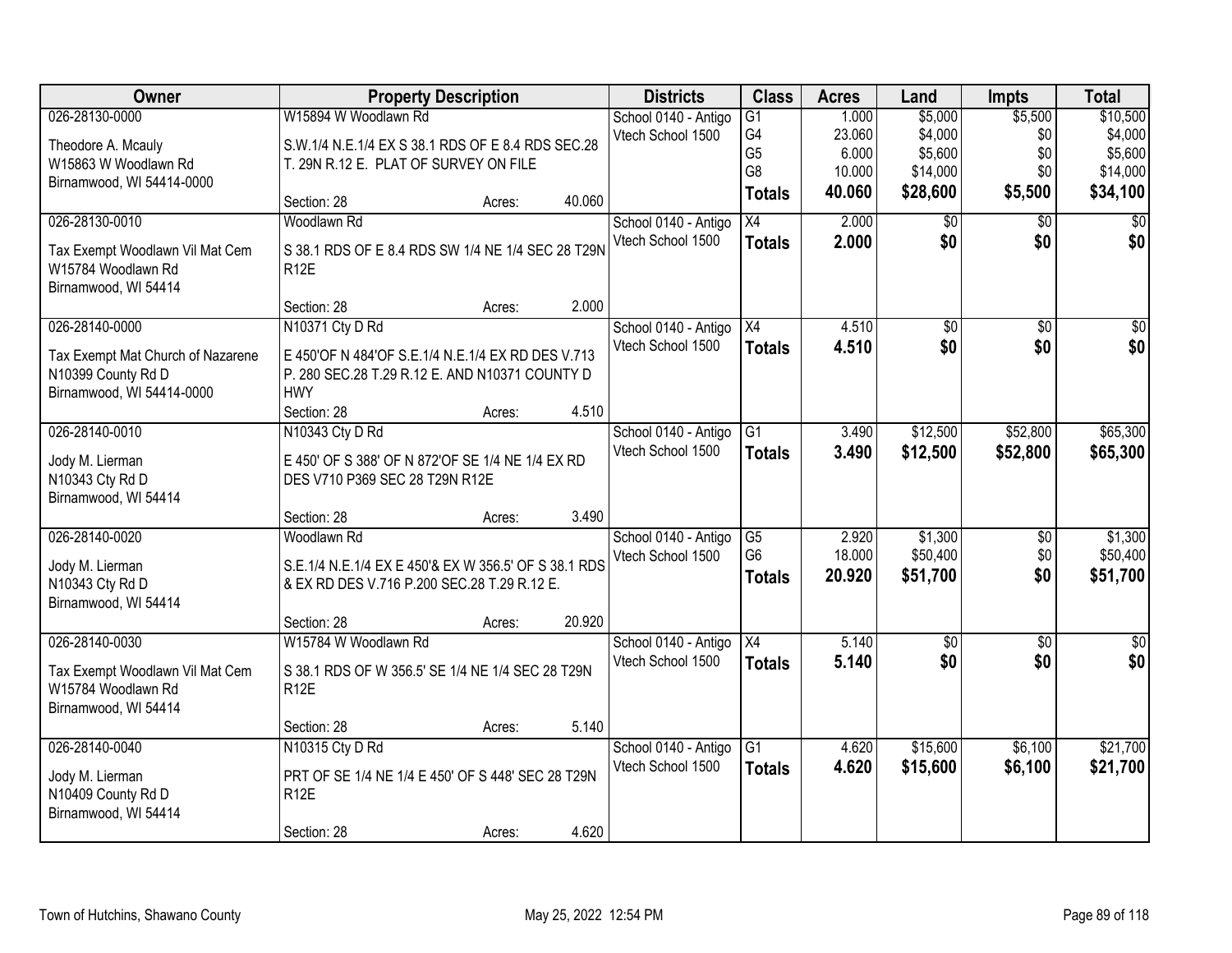| <b>Owner</b>                                                                                |                                                                                                                                                                          | <b>Property Description</b> |        | <b>Districts</b>                          | <b>Class</b>                                            | <b>Acres</b>                        | Land                                       | <b>Impts</b>                         | <b>Total</b>                               |
|---------------------------------------------------------------------------------------------|--------------------------------------------------------------------------------------------------------------------------------------------------------------------------|-----------------------------|--------|-------------------------------------------|---------------------------------------------------------|-------------------------------------|--------------------------------------------|--------------------------------------|--------------------------------------------|
| 026-28210-0000<br>Linton L. Lierman<br>N10409 County Rd D<br>Birnamwood, WI 54414-0000      | Woodlawn Rd<br>NE 1/4 NW 1/4 SEC 28 T29N R12E CLOSED MFL 40A<br>25 YEARS EFF 1/1/2010                                                                                    |                             |        | School 0140 - Antigo<br>Vtech School 1500 | $\overline{F6}$<br><b>Totals</b>                        | 40.000<br>40.000                    | (\$112,000)<br>\$0                         | $\overline{50}$<br>\$0               | $\overline{30}$<br>\$0                     |
|                                                                                             | Section: 28                                                                                                                                                              | Acres:                      | 40.000 |                                           |                                                         |                                     |                                            |                                      |                                            |
| 026-28220-0000<br>Theodore A. Mcauly<br>W15863 W Woodlawn Rd<br>Birnamwood, WI 54414-0000   | Maple Rd<br>N.W.1/4 N.W.1/4 EX W 312.87' OF THE N 286.51'& EX<br>THE W 330.04'OF THE S 260'OF THE N 660'& EX<br>CERT SUR REC V.6 P.80 SEC.28 T.29N R.12E.<br>Section: 28 | Acres:                      | 33.792 | School 0140 - Antigo<br>Vtech School 1500 | G4<br>G <sub>5</sub><br>G <sub>8</sub><br><b>Totals</b> | 18.970<br>4.000<br>10.822<br>33.792 | \$2,800<br>\$2,200<br>\$15,200<br>\$20,200 | $\overline{30}$<br>\$0<br>\$0<br>\$0 | \$2,800<br>\$2,200<br>\$15,200<br>\$20,200 |
| 026-28220-0010<br>Jeremy D. Mcauly<br>N10492 Maple Rd<br>Birnamwood, WI 54414-0000          | N10492 Maple Rd<br>W 312.87'OF N 286.51'OF N.W.1/4 N.W.1/4 SEC.28<br>T.29N R.12 E.<br>Section: 28                                                                        | Acres:                      | 2.060  | School 0140 - Antigo<br>Vtech School 1500 | G1<br><b>Totals</b>                                     | 2.060<br>2.060                      | \$8,700<br>\$8,700                         | \$33,900<br>\$33,900                 | \$42,600<br>\$42,600                       |
| 026-28220-0020<br>Theodore A. Mcauly<br>W15863 W Woodlawn Rd<br>Birnamwood, WI 54414-0000   | Maple Rd<br>S 260'OF W 330'OF N 660'OF N.W.1/4 N.W.1/4 SEC.28<br>T.29 R.12 E.                                                                                            |                             | 2.000  | School 0140 - Antigo<br>Vtech School 1500 | G4<br><b>Totals</b>                                     | 2.000<br>2.000                      | \$300<br>\$300                             | $\sqrt{6}$<br>\$0                    | \$300<br>\$300                             |
| 026-28220-0030<br>Nicholas J. Parmer<br>N10400 Maple Rd<br>Birnamwood, WI 54414-0000        | Section: 28<br>N10400 Maple Rd<br>PRT OF NW 1/4 NW 1/4 NKA LOT 1 V6 CSM P80 MAP<br>#1646 SEC 28 T29N R12E<br>Section: 28                                                 | Acres:<br>Acres:            | 2.178  | School 0140 - Antigo<br>Vtech School 1500 | $\overline{G1}$<br><b>Totals</b>                        | 2.178<br>2.178                      | \$9,000<br>\$9,000                         | \$112,800<br>\$112,800               | \$121,800<br>\$121,800                     |
| 026-28230-0000<br>Mark W Thompson 1/4<br>341 Plummers Harbor Rd<br>Neenah, WI 54956         | Maple Rd<br>N 1/2 OF SW 1/4 NW 1/4 SEC 28 T29N R12E<br>Section: 28                                                                                                       | Acres:                      | 20.000 | School 0140 - Antigo<br>Vtech School 1500 | G6<br><b>Totals</b>                                     | 20.000<br>20.000                    | \$56,000<br>\$56,000                       | $\overline{50}$<br>\$0               | \$56,000<br>\$56,000                       |
| 026-28230-0010<br><b>Thomas Mcauly</b><br>W16068 W Woodlawn Rd<br>Birnamwood, WI 54414-0000 | W16068 W Woodlawn Rd<br>S 1/2 OF S.W.1/4 N.W.1/4 EX PRT DES V.641 P.399<br>SEC.28 T.29 R.12 E.<br>Section: 28                                                            | Acres:                      | 18.800 | School 0140 - Antigo<br>Vtech School 1500 | G1<br>G4<br>G <sub>8</sub><br><b>Totals</b>             | 1.000<br>9.000<br>8.800<br>18.800   | \$5,000<br>\$500<br>\$12,300<br>\$17,800   | \$59,200<br>\$0<br>\$0<br>\$59,200   | \$64,200<br>\$500<br>\$12,300<br>\$77,000  |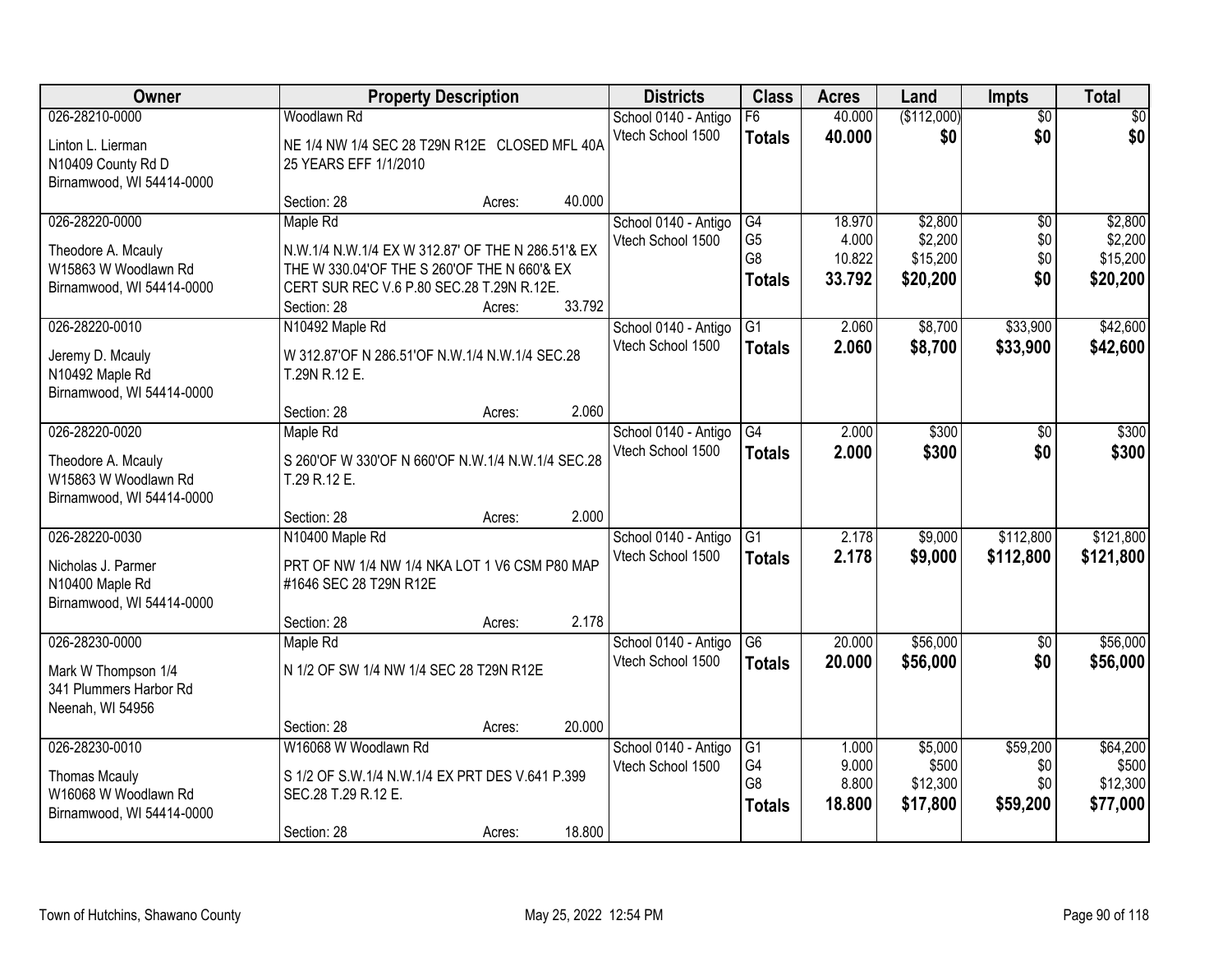| Owner                     | <b>Property Description</b>                         |        |        | <b>Districts</b>                          | <b>Class</b>         | <b>Acres</b>    | Land             | <b>Impts</b>           | <b>Total</b>     |
|---------------------------|-----------------------------------------------------|--------|--------|-------------------------------------------|----------------------|-----------------|------------------|------------------------|------------------|
| 026-28230-0020            | W16036 W Woodlawn Rd                                |        |        | School 0140 - Antigo                      | G1                   | 1.120           | \$5,400          | \$65,700               | \$71,100         |
| Tom Mcauly Vendee         | TH PRT OF S 1/2 OF SW 1/4 NW 1/4 DES V641 P399      |        |        | Vtech School 1500                         | <b>Totals</b>        | 1.120           | \$5,400          | \$65,700               | \$71,100         |
| W16036 Woodlawn Rd        | SEC 28 T29N R12E                                    |        |        |                                           |                      |                 |                  |                        |                  |
| Birnamwood, WI 54414      |                                                     |        |        |                                           |                      |                 |                  |                        |                  |
|                           | Section: 28                                         | Acres: | 1.120  |                                           |                      |                 |                  |                        |                  |
| 026-28240-0000            | W15916 Woodlawn Rd W                                |        |        | School 0140 - Antigo                      | G4                   | 14.170          | \$1,900          | \$0                    | \$1,900          |
| Theodore A. Mcauly        | THE E 612.45'OF S.E.1/4 N.W 1/4 DES V.554 P.581-4   |        |        | Vtech School 1500                         | G <sub>8</sub>       | 2.000<br>16.170 | \$2,800          | \$0<br>\$0             | \$2,800          |
| W15863 W Woodlawn Rd      | SEC. 28 T.29N R.12 E. EX CERT SUR REC V.5 P.391.    |        |        |                                           | <b>Totals</b>        |                 | \$4,700          |                        | \$4,700          |
| Birnamwood, WI 54414-0000 | PLAT OF SURVEY ON FILE                              |        |        |                                           |                      |                 |                  |                        |                  |
|                           | Section: 28                                         | Acres: | 16.170 |                                           |                      |                 |                  |                        |                  |
| 026-28240-0001            | W15916 W Woodlawn Rd                                |        |        | School 0140 - Antigo                      | $\overline{G1}$      | 2.237           | \$9,100          | \$101,700              | \$110,800        |
| <b>Theodore Mcauly</b>    | PRT OF S.E.1/4 N.W.1/4 KNOWN AS LOT 1 CERT SUR      |        |        | Vtech School 1500                         | <b>Totals</b>        | 2.237           | \$9,100          | \$101,700              | \$110,800        |
| W15916 Woodlawn Rd        | REC V.5 P. 391 MAP #1522 SEC.28 T.29 N R.12 E.      |        |        |                                           |                      |                 |                  |                        |                  |
| Birnamwood, WI 54414-0000 |                                                     |        |        |                                           |                      |                 |                  |                        |                  |
|                           | Section: 28                                         | Acres: | 2.237  |                                           |                      |                 |                  |                        |                  |
| 026-28240-0010            | Woodlawn Rd W                                       |        |        | School 0140 - Antigo                      | G4                   | 19.500          | \$1,000          | \$0                    | \$1,000          |
| Mark W Thompson 1/4       | SE 1/4 NW 1/4 EX E 612.45' DES V554 P581 & EX E     |        |        | Vtech School 1500                         | <b>Totals</b>        | 19,500          | \$1,000          | \$0                    | \$1,000          |
| 341 Plummers Harbor Rd    | 208.75' OF W 582.75' OF S 208.75' &EX E 205' OF W   |        |        |                                           |                      |                 |                  |                        |                  |
| Neenah, WI 54956          | 374' OF S 174.24' SEC 28 T29N R12E                  |        |        |                                           |                      |                 |                  |                        |                  |
|                           | Section: 28                                         | Acres: | 19.500 |                                           |                      |                 |                  |                        |                  |
| 026-28240-0020            | W15952 W Woodlawn Rd                                |        |        | School 0140 - Antigo                      | $\overline{G1}$      | 1.000           | \$5,000          | \$8,100                | \$13,100         |
| Jeffrey D. Stark          | E 208.75'OF W 582.75'OF S 208.75'OF S.E.1/4 N.W.1/4 |        |        | Vtech School 1500                         | <b>Totals</b>        | 1.000           | \$5,000          | \$8,100                | \$13,100         |
| 1290 Glenview Dr          | SEC.28 T.29 R.12 E.                                 |        |        |                                           |                      |                 |                  |                        |                  |
| Neenah, WI 54956-0000     |                                                     |        |        |                                           |                      |                 |                  |                        |                  |
|                           | Section: 28                                         | Acres: | 1.000  |                                           |                      |                 |                  |                        |                  |
| 026-28240-0030            | W15988 W Woodlawn Rd                                |        |        | School 0140 - Antigo<br>Vtech School 1500 | G <sub>1</sub>       | 1.000           | \$5,000          | \$11,900               | \$16,900         |
| Mark W. Thompson          | E 250' OF W 374' OF S 174.24' SE 1/4 NW 1/4 SEC 28  |        |        |                                           | <b>Totals</b>        | 1.000           | \$5,000          | \$11,900               | \$16,900         |
| 341 Plummer Harbor Rd     | <b>T29N R12E</b>                                    |        |        |                                           |                      |                 |                  |                        |                  |
| Neenah, WI 54956          |                                                     |        |        |                                           |                      |                 |                  |                        |                  |
|                           | Section: 28                                         | Acres: | 1.000  |                                           |                      |                 |                  |                        |                  |
| 026-28310-0000            | Woodlawn Rd                                         |        |        | School 0140 - Antigo<br>Vtech School 1500 | G4<br>G <sub>5</sub> | 25.010<br>0.500 | \$2,700<br>\$100 | $\overline{50}$<br>\$0 | \$2,700<br>\$100 |
| Theodore A. Mcauly        | N.E.1/4 S.W.1/4 EX PRT DES V.554 P.581-4 SEC.28     |        |        |                                           | G8                   | 3.750           | \$5,300          | \$0                    | \$5,300          |
| W15863 W Woodlawn Rd      | T.29N R 12 E. PLAT OF SURVEY ON FILE                |        |        |                                           | <b>Totals</b>        | 29.260          | \$8,100          | \$0                    | \$8,100          |
| Birnamwood, WI 54414-0000 |                                                     |        |        |                                           |                      |                 |                  |                        |                  |
|                           | Section: 28                                         | Acres: | 29.260 |                                           |                      |                 |                  |                        |                  |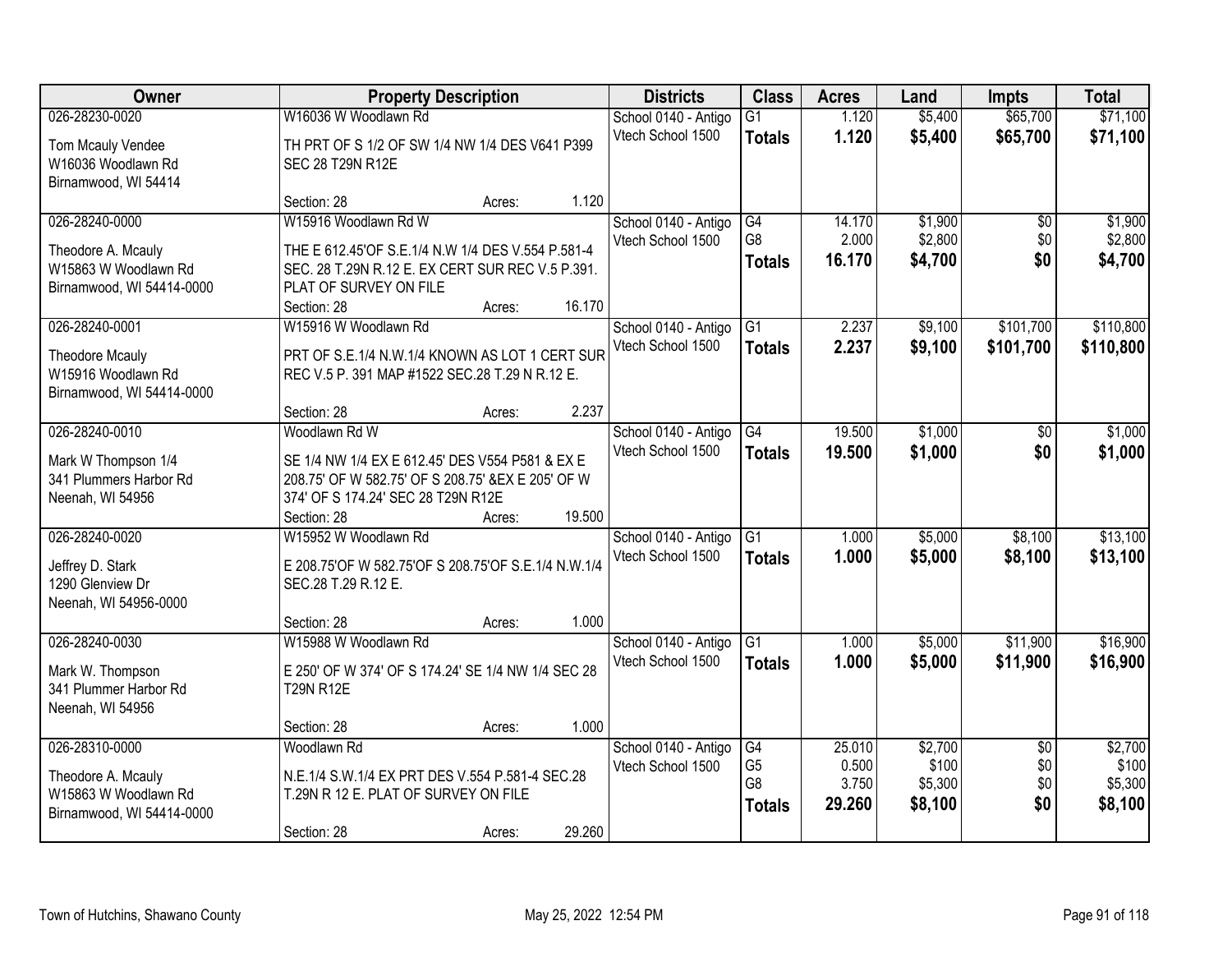| Owner                                                                                               | <b>Property Description</b>                                                                                                                                                                            | <b>Districts</b>                          | <b>Class</b>                                      | <b>Acres</b>                       | Land                                      | <b>Impts</b>                         | <b>Total</b>                                |
|-----------------------------------------------------------------------------------------------------|--------------------------------------------------------------------------------------------------------------------------------------------------------------------------------------------------------|-------------------------------------------|---------------------------------------------------|------------------------------------|-------------------------------------------|--------------------------------------|---------------------------------------------|
| 026-28310-0010                                                                                      | Woodlawn Rd                                                                                                                                                                                            | School 0140 - Antigo                      | $\overline{G6}$                                   | 13.250                             | \$37,100                                  | $\overline{50}$                      | \$37,100                                    |
| Mark W Thompson 1/4<br>341 Plummers Harbor Rd<br>Neenah, WI 54956                                   | NE 1/4 SW 1/4 PRT DES V554 P581 SEC 28 T29N<br><b>R12E</b>                                                                                                                                             | Vtech School 1500                         | <b>Totals</b>                                     | 13.250                             | \$37,100                                  | \$0                                  | \$37,100                                    |
|                                                                                                     | 13.250<br>Section: 28<br>Acres:                                                                                                                                                                        |                                           |                                                   |                                    |                                           |                                      |                                             |
| 026-28320-0000<br>Theodore A. Mcauly<br>W15863 W Woodlawn Rd<br>Birnamwood, WI 54414-0000           | Woodlawn Rd<br>N.W.1/4 S.W.1/4 EX W 510'OF S 270'SEC.28 T.29 R.12<br>Ε.<br>36.840<br>Section: 28<br>Acres:                                                                                             | School 0140 - Antigo<br>Vtech School 1500 | G4<br>G <sub>5</sub><br>G8<br><b>Totals</b>       | 32.300<br>0.540<br>4.000<br>36.840 | \$3,500<br>\$100<br>\$6,000<br>\$9,600    | $\overline{50}$<br>\$0<br>\$0<br>\$0 | \$3,500<br>\$100<br>\$6,000<br>\$9,600      |
| 026-28320-0010                                                                                      | N10110 Maple Rd                                                                                                                                                                                        | School 0140 - Antigo                      | X4                                                | 3.160                              | $\overline{50}$                           | $\overline{50}$                      | $\overline{\$0}$                            |
| Tax Exempt Town of Hutchins<br>W15698 E Red River Rd<br>Birnamwood, WI 54414-0000                   | W 510' OF S 270' OF NW 1/4 SW 1/4 SEC 28 T29N<br>R <sub>12</sub> E                                                                                                                                     | Vtech School 1500                         | <b>Totals</b>                                     | 3.160                              | \$0                                       | \$0                                  | \$0                                         |
|                                                                                                     | 3.160<br>Section: 28<br>Acres:                                                                                                                                                                         |                                           |                                                   |                                    |                                           |                                      |                                             |
| 026-28330-0000<br>Jesse J. Radtke<br>W16052 W Willow Rd<br>Birnamwood, WI 54414                     | W16052 W Willow Rd<br>E 810' OF SW 1/4 SW 1/4 EX PRT DES IN DOC<br>#581910 & EX PRT DES IN DOC #623683 SEC 28<br><b>T29N R12E</b><br>ACREAGE PER PLAT OF SURVEY<br>21.429<br>Section: 28<br>Acres:     | School 0623 - Bowler<br>Vtech School 1500 | G1<br>G4<br>G <sub>8</sub><br><b>Totals</b>       | 3.000<br>5.000<br>13.429<br>21.429 | \$11,200<br>\$900<br>\$18,800<br>\$30,900 | \$132,700<br>\$0<br>\$0<br>\$132,700 | \$143,900<br>\$900<br>\$18,800<br>\$163,600 |
| 026-28330-0010<br>Theodore A. Mcauly<br>W15863 W Woodlawn Rd<br>Birnamwood, WI 54414-0000           | <b>Willow Rd</b><br>PRT OF THE S.W.1/4 S.W.1/4 COM SW COR TH N<br>928'TH E 551.96'TO POB; TH N 392'TH E 509.08'TH<br>SW 498.11'TH NW 366.08'TH N 61.19'TH W 49.76 FT<br>4.903<br>Section: 28<br>Acres: | School 0623 - Bowler<br>Vtech School 1500 | $\overline{G4}$<br><b>Totals</b>                  | 4.903<br>4.903                     | \$900<br>\$900                            | $\overline{50}$<br>\$0               | \$900<br>\$900                              |
| 026-28330-0020<br>Tax Exempt Town of Hutchins<br>W15698 E Red River Rd<br>Birnamwood, WI 54414-0000 | Maple Rd<br>W 510' OF N 392' OF SW 1/4 SW 1/4 SEC 28 T29N<br><b>R12E</b><br>4.580<br>Section: 28<br>Acres:                                                                                             | School 0623 - Bowler<br>Vtech School 1500 | $\overline{X4}$<br><b>Totals</b>                  | 4.580<br>4.580                     | $\overline{50}$<br>\$0                    | $\overline{50}$<br>\$0               | $\sqrt{50}$<br>\$0                          |
| 026-28330-0030<br>Dennis W. Berndt<br>1120 11th Ave<br>Grafton, WI 53024-0000                       | Maple Rd<br>W 510'OF S 928'OF S.W.1/4 S.W.1/4 SEC.28 T.29 R.12<br>E<br>10.860<br>Section: 28<br>Acres:                                                                                                 | School 0623 - Bowler<br>Vtech School 1500 | G <sub>1</sub><br>G <sub>6</sub><br><b>Totals</b> | 1.000<br>9.860<br>10.860           | \$5,000<br>\$27,600<br>\$32,600           | \$200<br>\$0<br>\$200                | \$5,200<br>\$27,600<br>\$32,800             |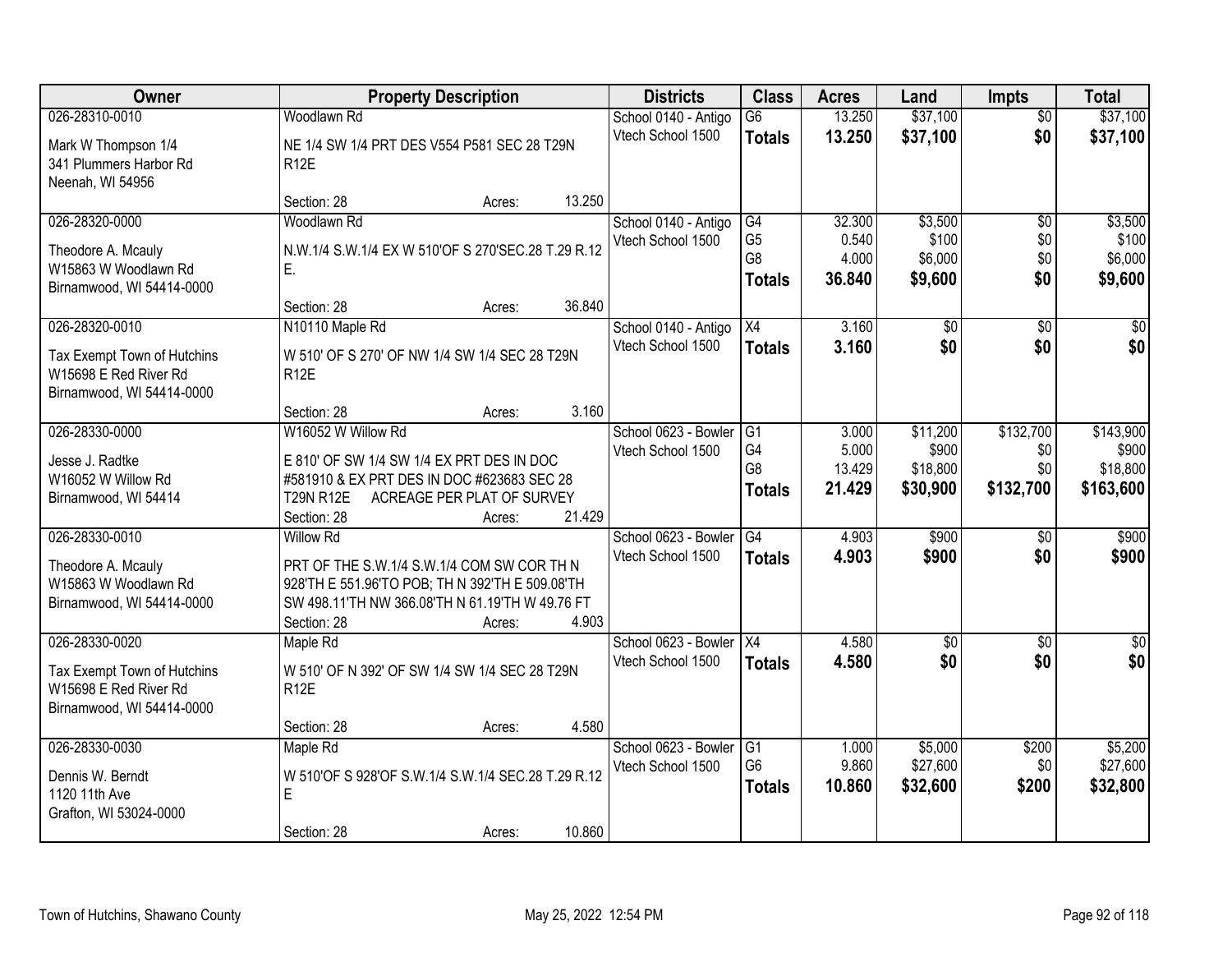| Owner                     |                                                     | <b>Property Description</b> |        | <b>Districts</b>     | <b>Class</b>    | <b>Acres</b> | Land         | <b>Impts</b>    | <b>Total</b>    |
|---------------------------|-----------------------------------------------------|-----------------------------|--------|----------------------|-----------------|--------------|--------------|-----------------|-----------------|
| 026-28340-0000            | <b>Willow Rd</b>                                    |                             |        | School 0623 - Bowler | $\overline{G4}$ | 17.000       | \$3,200      | $\overline{50}$ | \$3,200         |
| William H. Rickert        | S.E.1/4 S.W.1/4 SEC.28 T.29 R.12 E.                 |                             |        | Vtech School 1500    | G <sub>5</sub>  | 8.000        | \$3,600      | \$0             | \$3,600         |
| W15794 Willow Rd          |                                                     |                             |        |                      | G8              | 15.000       | \$21,000     | \$0             | \$21,000        |
| Birnamwood, WI 54414-0000 |                                                     |                             |        |                      | <b>Totals</b>   | 40.000       | \$27,800     | \$0             | \$27,800        |
|                           | Section: 28                                         | Acres:                      | 40.000 |                      |                 |              |              |                 |                 |
| 026-28410-0000            | N10249 Cty D Rd                                     |                             |        | School 0140 - Antigo | G1              | 1.000        | \$5,000      | \$25,000        | \$30,000        |
| <b>Wiliam Rickert</b>     | N.E.1/4 S.E.1/4 EX N 255.6' OF W 295.6'SEC.28 T.29  |                             |        | Vtech School 1500    | G4              | 29.000       | \$4,100      | \$0             | \$4,100         |
| W15794 Willow Rd          | R.12 E.                                             |                             |        |                      | G <sub>5</sub>  | 1.500        | \$200        | \$0             | \$200           |
| Birnamwood, WI 54414      |                                                     |                             |        |                      | G8              | 7.000        | \$9,800      | \$0             | \$9,800         |
|                           | Section: 28                                         | Acres:                      | 38.500 |                      | <b>Totals</b>   | 38.500       | \$19,100     | \$25,000        | \$44,100        |
| 026-28410-0010            | W15791 W Woodlawn Rd                                |                             |        | School 0140 - Antigo | X4              | 1.520        | $\sqrt[6]{}$ | $\sqrt[6]{}$    | $\overline{30}$ |
| Exempt Holy F. Cemetery   | N 255.6' OF W 295.6' NE 1/4 SE 1/4 SEC 28 T29N R12E |                             |        | Vtech School 1500    | <b>Totals</b>   | 1.520        | \$0          | \$0             | \$0             |
| W15791 W Woodlawn Rd      |                                                     |                             |        |                      |                 |              |              |                 |                 |
| Birnamwood, WI 54414      |                                                     |                             |        |                      |                 |              |              |                 |                 |
|                           | Section: 28                                         | Acres:                      | 1.520  |                      |                 |              |              |                 |                 |
| 026-28420-0000            | W15863 W Woodlawn Rd                                |                             |        | School 0140 - Antigo | G4              | 33.330       | \$3,800      | $\sqrt[6]{3}$   | \$3,800         |
| Theodore A. Mcauly        | N.W.1/4 S.E.1/4 SEC.28 T.29N R.12 E. PLAT OF        |                             |        | Vtech School 1500    | G <sub>5</sub>  | 0.750        | \$100        | \$0             | \$100           |
| W15863 W Woodlawn Rd      | SURVEY ON FILE                                      |                             |        |                      | G7              | 2.000        | \$7,600      | \$145,800       | \$153,400       |
| Birnamwood, WI 54414-0000 |                                                     |                             |        |                      | G8              | 7.000        | \$5,600      | \$0             | \$5,600         |
|                           | Section: 28                                         | Acres:                      | 43.080 |                      | <b>Totals</b>   | 43.080       | \$17,100     | \$145,800       | \$162,900       |
| 026-28430-0000            | <b>Willow Rd</b>                                    |                             |        | School 0623 - Bowler | G4              | 29.000       | \$3,300      | \$0             | \$3,300         |
| <b>Wiliam Rickert</b>     | S.W.1/4 S.E.1/4 SEC.28 T.29 R.12 E.                 |                             |        | Vtech School 1500    | G <sub>5</sub>  | 1.000        | \$200        | \$0             | \$200           |
| W15794 Willow Rd          |                                                     |                             |        |                      | G <sub>8</sub>  | 10.000       | \$14,000     | \$0             | \$14,000        |
| Birnamwood, WI 54414      |                                                     |                             |        |                      | <b>Totals</b>   | 40.000       | \$17,500     | \$0             | \$17,500        |
|                           | Section: 28                                         | Acres:                      | 40.000 |                      |                 |              |              |                 |                 |
| 026-28440-0000            | W15794 W Willow Rd                                  |                             |        | School 0623 - Bowler | G4              | 27.000       | \$4,000      | $\overline{50}$ | \$4,000         |
| <b>Wiliam Rickert</b>     | S.E.1/4 S.E.1/4 SEC.28 T.29 R.12 E.                 |                             |        | Vtech School 1500    | G <sub>5</sub>  | 5.000        | \$3,700      | \$0             | \$3,700         |
| W15794 Willow Rd          |                                                     |                             |        |                      | G7              | 2.000        | \$7,600      | \$45,600        | \$53,200        |
| Birnamwood, WI 54414      |                                                     |                             |        |                      | G <sub>8</sub>  | 6.000        | \$8,400      | \$0             | \$8,400         |
|                           | Section: 28                                         | Acres:                      | 40.000 |                      | <b>Totals</b>   | 40.000       | \$23,700     | \$45,600        | \$69,300        |
| 026-29110-0000            | Maple Rd                                            |                             |        | School 0140 - Antigo | $\overline{G4}$ | 12.000       | \$2,100      | \$0             | \$2,100         |
| Patrick M. Meverden       | N 655' OF NE 1/4 NE 1/4 SEC 29 T29N R12E            |                             |        | Vtech School 1500    | G8              | 8.000        | \$11,200     | \$0             | \$11,200        |
| N10441 Maple Rd           |                                                     |                             |        |                      | <b>Totals</b>   | 20.000       | \$13,300     | \$0             | \$13,300        |
| Birnamwood, WI 54409      |                                                     |                             |        |                      |                 |              |              |                 |                 |
|                           | Section: 29                                         | Acres:                      | 20.000 |                      |                 |              |              |                 |                 |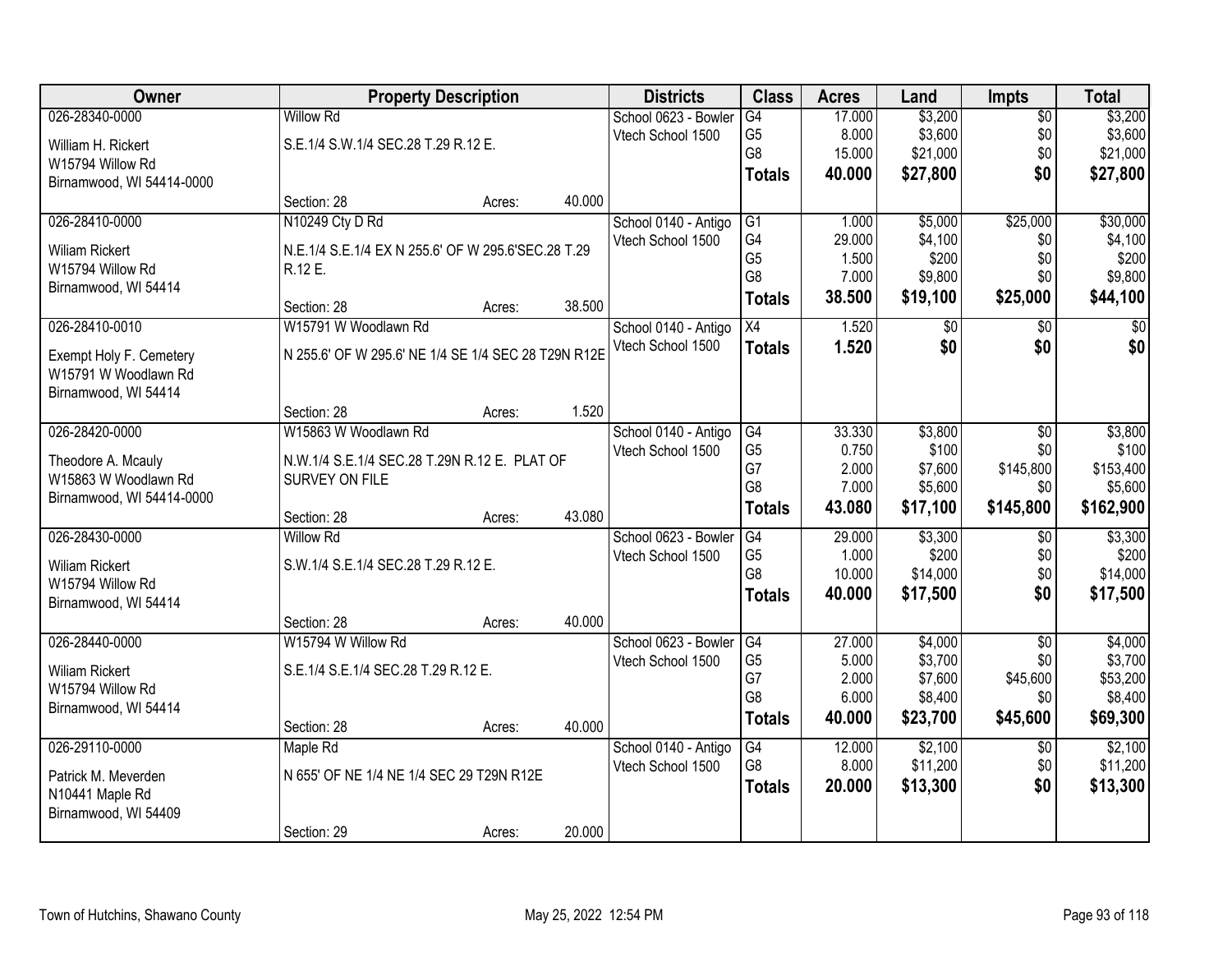| <b>Owner</b>                                                                                    |                                                                                                                                                                 | <b>Property Description</b> |                   | <b>Districts</b>                          | <b>Class</b>                                            | <b>Acres</b>                       | Land                                          | <b>Impts</b>                                   | <b>Total</b>                                       |
|-------------------------------------------------------------------------------------------------|-----------------------------------------------------------------------------------------------------------------------------------------------------------------|-----------------------------|-------------------|-------------------------------------------|---------------------------------------------------------|------------------------------------|-----------------------------------------------|------------------------------------------------|----------------------------------------------------|
| 026-29110-0001<br>Richard M Brunner Life Estate<br>N10429 Maple Rd<br>Birnamwood, WI 54414-0000 | N10429 Maple Rd<br>N.E.1/4 N.E.1/4 EX N 655'& EX E 209'OF S 655'SEC.29<br>T.29N R.12 E.                                                                         |                             |                   | School 0140 - Antigo<br>Vtech School 1500 | $\overline{G1}$<br>G4<br>G8<br><b>Totals</b>            | 1.000<br>7.000<br>8.810<br>16.810  | \$5,000<br>\$1,200<br>\$12,300<br>\$18,500    | \$98,000<br>\$0<br>\$0<br>\$98,000             | \$103,000<br>\$1,200<br>\$12,300<br>\$116,500      |
|                                                                                                 | Section: 29                                                                                                                                                     | Acres:                      | 16.810            |                                           |                                                         |                                    |                                               |                                                |                                                    |
| 026-29110-0010<br>Patrick M. Meverden<br>N10441 Maple Rd<br>Birnamwood, WI 54409                | N10441 Maple Rd<br>COM NE COR NE 1/4 NE 1/4 TH S 655' TO POB TH W<br>209' TH S TO S LN SD 40 TH E TO SE COR SD40 TH<br>N TO POB SEC 29 T29N R12E<br>Section: 29 | Acres:                      | 3.190             | School 0140 - Antigo<br>Vtech School 1500 | $\overline{G1}$<br><b>Totals</b>                        | 3.190<br>3.190                     | \$11,700<br>\$11,700                          | \$107,800<br>\$107,800                         | \$119,500<br>\$119,500                             |
| 026-29120-0000                                                                                  | No Rd                                                                                                                                                           |                             |                   | School 0140 - Antigo                      | F8                                                      | 33.000                             | ( \$92,400)                                   | \$0                                            | \$0                                                |
| James P. Schmidt<br><b>PO Box 146</b><br>Mattoon, WI 54450                                      | NW 1/4 NE 1/4 SEC 29 T29N R12E CLOSED MFL<br>33.00 ACRES 50 YEARS EFFECTIVE 1/1/01                                                                              |                             |                   | Vtech School 1500                         | G4<br><b>Totals</b>                                     | 7.000<br>40.000                    | \$1,300<br>\$1,300                            | \$0<br>\$0                                     | \$1,300<br>\$1,300                                 |
|                                                                                                 | Section: 29                                                                                                                                                     | Acres:                      | 40.000            |                                           |                                                         |                                    |                                               |                                                |                                                    |
| 026-29130-0000<br>Gerard J Fieweger Family Trust<br>3580 Town Hall Rd<br>Kewaskum, WI 53040     | W16292 W Woodlawn Rd<br>SW 1/4 NE 1/4 SEC 29 T29N R12E<br>40.00 ACRES 25 YEARS EFFECTIVE 1/1/05                                                                 |                             | <b>CLOSED MFL</b> | School 0140 - Antigo<br>Vtech School 1500 | F <sub>6</sub><br><b>Totals</b>                         | 40.000<br>40.000                   | (\$112,000)<br>\$0                            | \$0<br>\$0                                     | \$0<br>\$0                                         |
|                                                                                                 | Section: 29                                                                                                                                                     | Acres:                      | 40.000            |                                           |                                                         |                                    |                                               |                                                |                                                    |
| 026-29140-0000<br>Gerard J Fieweger Family Trust<br>3580 Town Hall Rd<br>Kewaskum, WI 53040     | Maple Rd<br>SE 1/4 NE 1/4 SEC 29 T29N R12E<br>40.00 ACRES 25 YEARS EFFECTIVE 1/1/17                                                                             |                             | <b>CLOSED MFL</b> | School 0140 - Antigo<br>Vtech School 1500 | F6<br><b>Totals</b>                                     | 40.000<br>40.000                   | (\$76,800)<br>\$0                             | $\overline{50}$<br>\$0                         | $\overline{50}$<br>\$0                             |
|                                                                                                 | Section: 29                                                                                                                                                     | Acres:                      | 40.000            |                                           |                                                         |                                    |                                               |                                                |                                                    |
| 026-29210-0000<br>Grosskopf Family Irrevocable Trust<br>5909 Grandview Rd<br>Larsen, WI 54947   | W16401 Lake Rd<br>NE 1/4 NW 1/4 SEC 29 T29N R12E<br>36.00 ACRES 25 YEARS EFFECTIVE 1/1/00                                                                       |                             | <b>CLOSED MFL</b> | School 0140 - Antigo<br>Vtech School 1500 | F8<br>G <sub>1</sub><br>G <sub>6</sub><br><b>Totals</b> | 36.000<br>1.000<br>3.000<br>40.000 | (\$100,800)<br>\$5,000<br>\$8,400<br>\$13,400 | $\overline{50}$<br>\$85,500<br>\$0<br>\$85,500 | $\overline{30}$<br>\$90,500<br>\$8,400<br>\$98,900 |
|                                                                                                 | Section: 29                                                                                                                                                     | Acres:                      | 40.000            |                                           |                                                         |                                    |                                               |                                                |                                                    |
| 026-29220-0000<br><b>Brian Baker</b><br>2822 Ripley Rd<br>Spencer, WV 25276-0000                | Lake Dr<br>N.W.1/4 N.W.1/4 SEC.29 T.29 R.12 E.<br>Section: 29                                                                                                   | Acres:                      | 40.000            | School 0140 - Antigo<br>Vtech School 1500 | $\overline{G5}$<br>G <sub>6</sub><br><b>Totals</b>      | 4.000<br>36.000<br>40.000          | \$2,200<br>\$91,200<br>\$93,400               | $\overline{50}$<br>\$0<br>\$0                  | \$2,200<br>\$91,200<br>\$93,400                    |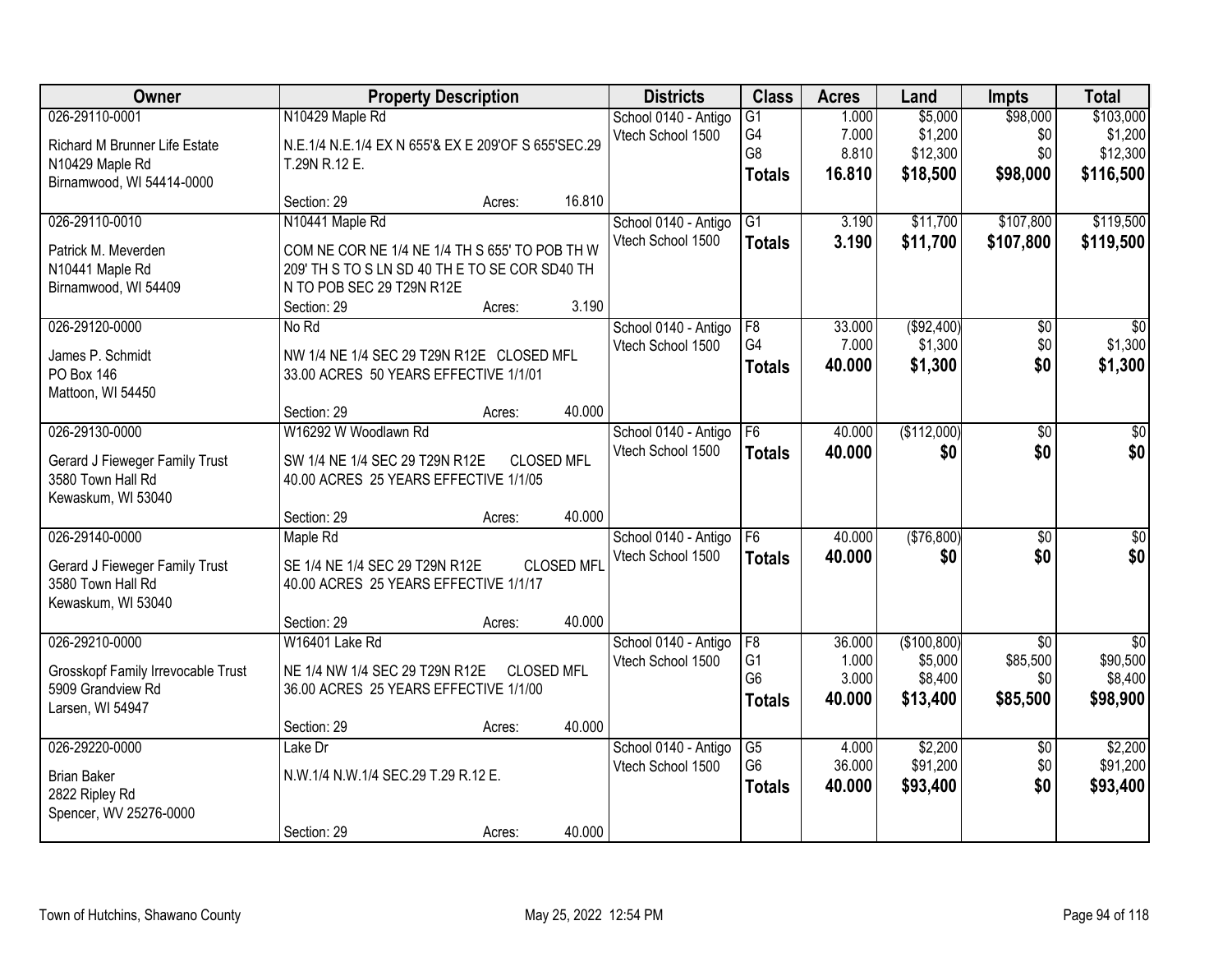| Owner                       |                                               | <b>Property Description</b> |                   | <b>Districts</b>                          | <b>Class</b>   | <b>Acres</b>    | Land        | <b>Impts</b>    | <b>Total</b>    |
|-----------------------------|-----------------------------------------------|-----------------------------|-------------------|-------------------------------------------|----------------|-----------------|-------------|-----------------|-----------------|
| 026-29230-0000              | W16346 W Woodlawn Rd                          |                             |                   | School 0140 - Antigo                      | F6             | 36.370          | (\$101,800) | $\overline{50}$ | $\overline{50}$ |
| William J. Schmitz          | SW 1/4 NW 1/4 SEC 29 T29N R12E CLOSED MFL     |                             |                   | Vtech School 1500                         | G1             | 2.000           | \$8,500     | \$29,800        | \$38,300        |
| 1103 Highland Dr            | 36.37 ACRES 25 YEARS EFF 1/1/2010             |                             | <b>ACRES PER</b>  |                                           | <b>Totals</b>  | 38.370          | \$8,500     | \$29,800        | \$38,300        |
| West Bend, WI 53090         | PLAT OF SURVEY #9006540PS                     |                             |                   |                                           |                |                 |             |                 |                 |
|                             | Section: 29                                   | Acres:                      | 38.370            |                                           |                |                 |             |                 |                 |
| 026-29240-0000              | W16312 W Woodlawn Rd                          |                             |                   | School 0140 - Antigo                      | F6             | 39.000          | (\$73,200)  | $\overline{50}$ | $\overline{50}$ |
|                             |                                               |                             |                   | Vtech School 1500                         | G <sub>1</sub> | 1.000           | \$5,000     | \$22,600        | \$27,600        |
| Robert C. Furman            | SE 1/4 NW 1/4 SEC 29 T29N R12E                |                             | <b>CLOSED MFL</b> |                                           | <b>Totals</b>  | 40.000          | \$5,000     | \$22,600        | \$27,600        |
| 840 County Rd G             | 39A 25 YEARS EFF 1/1/2012                     |                             |                   |                                           |                |                 |             |                 |                 |
| Neenah, WI 54956            | Section: 29                                   |                             | 40.000            |                                           |                |                 |             |                 |                 |
| 026-29310-0000              | Woodlawn Rd                                   | Acres:                      |                   |                                           | G4             | 8.000           | \$1,500     | \$0             | \$1,500         |
|                             |                                               |                             |                   | School 0140 - Antigo<br>Vtech School 1500 | G <sub>5</sub> | 4.000           | \$1,800     | \$0             | \$1,800         |
| Curtis L. Thiex             | N.E.1/4 S.W.1/4 SEC.29 T.29 R.12 E.           |                             |                   |                                           | G8             | 28.000          | \$39,200    | \$0             | \$39,200        |
| W16759 Lake Dr              |                                               |                             |                   |                                           | <b>Totals</b>  | 40.000          | \$42,500    | \$0             | \$42,500        |
| Birnamwood, WI 54414-0000   |                                               |                             |                   |                                           |                |                 |             |                 |                 |
|                             | Section: 29                                   | Acres:                      | 40.000            |                                           |                |                 |             |                 |                 |
| 026-29320-0000              | W16469 W Woodlawn Rd                          |                             |                   | School 0140 - Antigo                      | G1             | 1.000           | \$5,000     | \$35,200        | \$40,200        |
| Stephen D. Thompson         | N.W.1/4 S.W.1/4 SEC.29 T.29 R.12 E.           |                             |                   | Vtech School 1500                         | G <sub>6</sub> | 39.000          | \$73,200    | \$0             | \$73,200        |
| N5393 Hintzke Rd            |                                               |                             |                   |                                           | <b>Totals</b>  | 40.000          | \$78,200    | \$35,200        | \$113,400       |
| New London, WI 54961-0000   |                                               |                             |                   |                                           |                |                 |             |                 |                 |
|                             | Section: 29                                   | Acres:                      | 40.000            |                                           |                |                 |             |                 |                 |
| 026-29330-0000              | N10128 Lake Rd                                |                             |                   | School 0623 - Bowler                      | F8             | 36.000          | (\$100,800) | $\overline{30}$ | $\overline{50}$ |
|                             |                                               |                             |                   | Vtech School 1500                         | G <sub>1</sub> | 1.000           | \$5,000     | \$9,700         | \$14,700        |
| Kerry A. Danley             | SW 1/4 SW 1/4 SEC 29 T29N R12E SURVEY ON FILE |                             |                   |                                           | G <sub>6</sub> | 0.968           | \$2,900     | \$0             | \$2,900         |
| 66 16th St                  | CLOSED MFL 36 ACRES 25 YEARS EFFECTIVE        |                             |                   |                                           | <b>Totals</b>  | 37.968          | \$7,900     | \$9,700         | \$17,600        |
| Clintonville, WI 54929-0000 | 1/1/03                                        |                             |                   |                                           |                |                 |             |                 |                 |
|                             | Section: 29                                   | Acres:                      | 37.968            |                                           |                |                 |             |                 |                 |
| 026-29340-0000              | No Rd                                         |                             |                   | School 0623 - Bowler                      | G4<br>G8       | 1.000<br>39.000 | \$200       | $\overline{50}$ | \$200           |
| Curtis L. Thiex             | S.E.1/4 S.W.1/4 SEC.29 T.29 R.12 E.           |                             |                   | Vtech School 1500                         |                |                 | \$54,600    | \$0             | \$54,600        |
| W16759 Lake Dr              |                                               |                             |                   |                                           | <b>Totals</b>  | 40.000          | \$54,800    | \$0             | \$54,800        |
| Birnamwood, WI 54414-0000   |                                               |                             |                   |                                           |                |                 |             |                 |                 |
|                             | Section: 29                                   | Acres:                      | 40.000            |                                           |                |                 |             |                 |                 |
| 026-29410-0000              | Maple Rd                                      |                             |                   | School 0140 - Antigo                      | G4             | 9.000           | \$1,400     | $\overline{50}$ | \$1,400         |
| Curtis L. Thiex             | N.E.1/4 S.E.1/4 SEC.29 T.29 R.12 E.           |                             |                   | Vtech School 1500                         | G8             | 31.000          | \$46,500    | \$0             | \$46,500        |
| W16759 Lake Dr              |                                               |                             |                   |                                           | <b>Totals</b>  | 40.000          | \$47,900    | \$0             | \$47,900        |
| Birnamwood, WI 54414-0000   |                                               |                             |                   |                                           |                |                 |             |                 |                 |
|                             | Section: 29                                   | Acres:                      | 40.000            |                                           |                |                 |             |                 |                 |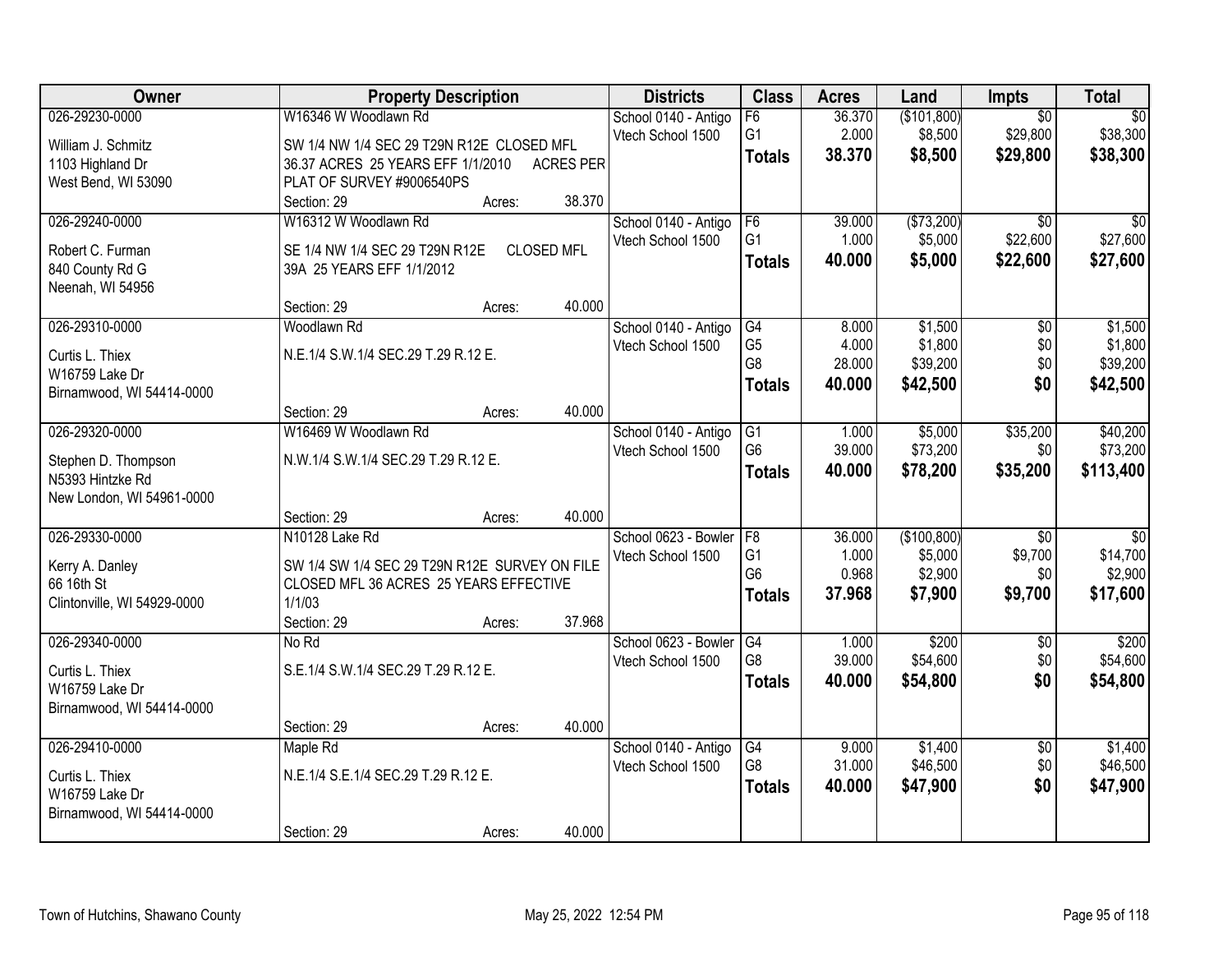| Owner                                          |                                                 | <b>Property Description</b>          |        | <b>Districts</b>                          | <b>Class</b>   | <b>Acres</b> | Land        | <b>Impts</b>    | <b>Total</b>    |
|------------------------------------------------|-------------------------------------------------|--------------------------------------|--------|-------------------------------------------|----------------|--------------|-------------|-----------------|-----------------|
| 026-29420-0000                                 | Woodlawn Rd                                     |                                      |        | School 0140 - Antigo                      | G4             | 7.000        | \$1,400     | $\overline{50}$ | \$1,400         |
| Curtis L. Thiex                                | N.W.1/4 S.E.1/4 SEC.29 T.29 R.12 E.             |                                      |        | Vtech School 1500                         | G <sub>5</sub> | 29.000       | \$4,400     | \$0             | \$4,400         |
| W16759 Lake Dr                                 |                                                 |                                      |        |                                           | G8             | 4.000        | \$5,600     | \$0             | \$5,600         |
| Birnamwood, WI 54414-0000                      |                                                 |                                      |        |                                           | <b>Totals</b>  | 40.000       | \$11,400    | \$0             | \$11,400        |
|                                                | Section: 29                                     | Acres:                               | 40.000 |                                           |                |              |             |                 |                 |
| 026-29430-0000                                 | No Rd                                           |                                      |        | School 0623 - Bowler                      | F8             | 38.000       | ( \$53,200) | $\overline{50}$ | \$0             |
|                                                | SW 1/4 SE 1/4 SEC 29 T29N R12E CLOSED MFL 38    |                                      |        | Vtech School 1500                         | G4             | 1.500        | \$300       | \$0             | \$300           |
| Harry & Karen Leslie Life Estate<br>PO Box 288 | ACRES 25 YEARS EFFECTIVE 1/1/03                 |                                      |        |                                           | G <sub>5</sub> | 0.500        | \$300       | \$0             | \$300           |
| Mattoon, WI 54450-0000                         |                                                 |                                      |        |                                           | <b>Totals</b>  | 40.000       | \$600       | \$0             | \$600           |
|                                                | Section: 29                                     | Acres:                               | 40.000 |                                           |                |              |             |                 |                 |
| 026-29440-0000                                 | N10187 Maple Rd                                 |                                      |        | School 0623 - Bowler   F8                 |                | 26.000       | ( \$36,400) | \$0             | \$0             |
|                                                | SE 1/4 SE 1/4 SEC 29 T29N R12E CLOSED MFL 26    |                                      |        | Vtech School 1500                         | G <sub>1</sub> | 1.000        | \$5,000     | \$130,900       | \$135,900       |
| Harry & Karen Leslie Life Estate<br>PO Box 288 | ACRES 25 YEARS EFFECTIVE 1/1/03                 |                                      |        |                                           | G4             | 13.000       | \$2,300     | \$0             | \$2,300         |
| Mattoon, WI 54450-0000                         |                                                 |                                      |        |                                           | <b>Totals</b>  | 40.000       | \$7,300     | \$130,900       | \$138,200       |
|                                                | Section: 29                                     | Acres:                               | 40.000 |                                           |                |              |             |                 |                 |
| 026-30110-0000                                 | W16561 Lake Dr                                  |                                      |        | School 0140 - Antigo                      | F <sub>6</sub> | 33.000       | ( \$92,400) | \$0             | \$0             |
|                                                |                                                 |                                      |        | Vtech School 1500                         | G <sub>1</sub> | 1.000        | \$5,000     | \$51,500        | \$56,500        |
| Gerald J & Virginia Purtell Revoc Fam          | NE 1/4 NE 1/4 PRT LYG S OF ROAD SEC 30 T29N     |                                      |        |                                           | G <sub>6</sub> | 1.000        | \$2,800     | \$0             | \$2,800         |
| <b>Trust</b>                                   | R <sub>12</sub> E                               | CLOSED MFL 33A 50 YEARS EFF 1/1/2021 |        |                                           | <b>Totals</b>  | 35.000       | \$7,800     | \$51,500        | \$59,300        |
| N1650 Super Dr                                 | Section: 30                                     |                                      | 35.000 |                                           |                |              |             |                 |                 |
| Campbellsport, WI 53010<br>026-30120-0000      | W16659 Lake Dr                                  | Acres:                               |        |                                           | G1             | 1.000        | \$7,000     | \$205,200       | \$212,200       |
|                                                |                                                 |                                      |        | School 0140 - Antigo<br>Vtech School 1500 | G <sub>6</sub> | 39.000       | \$163,800   | \$0             | \$163,800       |
| Michael D. Smith                               | NW 1/4 NE 1/4 SEC 30 T29N R12E INCLUDE CSM V6   |                                      |        |                                           | <b>Totals</b>  | 40.000       | \$170,800   | \$205,200       | \$376,000       |
| W16659 Lake Dr                                 | P <sub>291</sub>                                |                                      |        |                                           |                |              |             |                 |                 |
| Birnamwood, WI 54414                           |                                                 |                                      |        |                                           |                |              |             |                 |                 |
|                                                | Section: 30                                     | Acres:                               | 40.000 |                                           |                |              |             |                 |                 |
| 026-30130-0000                                 | No Rd                                           |                                      |        | School 0140 - Antigo                      | F8             | 40.000       | (\$112,000) | $\overline{50}$ | $\overline{50}$ |
| <b>Tigerton Lumber Company</b>                 | SW 1/4 NE 1/4 SEC 30 T29N R12E CLOSED MFL       |                                      |        | Vtech School 1500                         | <b>Totals</b>  | 40.000       | \$0         | \$0             | \$0             |
| 121 Cedar St                                   | 40.00 ACRES 25 YEARS EFFECTIVE 1/1/04           |                                      |        |                                           |                |              |             |                 |                 |
| PO Box 70                                      |                                                 |                                      |        |                                           |                |              |             |                 |                 |
| Tigerton, WI 54486-0000                        | Section: 30                                     | Acres:                               | 40.000 |                                           |                |              |             |                 |                 |
| 026-30140-0000                                 | Lake Rd                                         |                                      |        | School 0140 - Antigo                      | F8             | 40.000       | (\$112,000) | $\overline{50}$ | $\sqrt{50}$     |
| <b>Tigerton Lumber Company</b>                 | SE 1/4 NE 1/4 SEC 30 T29N R12E CLOSED MFL 40.00 |                                      |        | Vtech School 1500                         | <b>Totals</b>  | 40.000       | \$0         | \$0             | \$0             |
| 121 Cedar St                                   | ACRES 25 YEARS EFFECTIVE 1/1/04                 |                                      |        |                                           |                |              |             |                 |                 |
| PO Box 70                                      |                                                 |                                      |        |                                           |                |              |             |                 |                 |
| Tigerton, WI 54486-0000                        | Section: 30                                     | Acres:                               | 40.000 |                                           |                |              |             |                 |                 |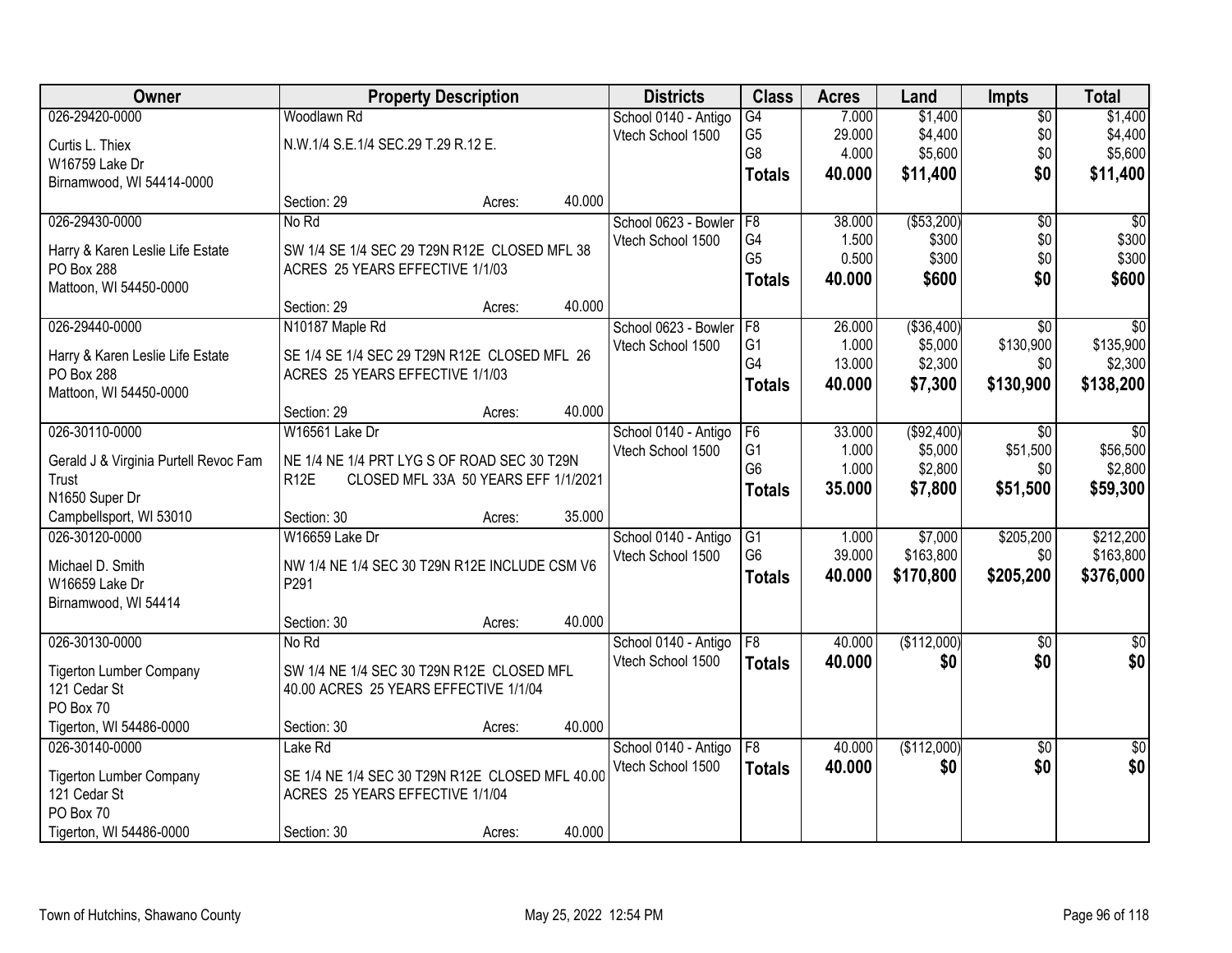| Owner                                          |                                                                                         | <b>Property Description</b> |        | <b>Districts</b>          | <b>Class</b>    | <b>Acres</b> | Land        | <b>Impts</b>    | <b>Total</b>     |
|------------------------------------------------|-----------------------------------------------------------------------------------------|-----------------------------|--------|---------------------------|-----------------|--------------|-------------|-----------------|------------------|
| 026-30210-0000                                 | W16759 Lake Dr                                                                          |                             |        | School 0140 - Antigo      | $\overline{G4}$ | 32.000       | \$5,600     | $\overline{30}$ | \$5,600          |
| Curtis L. Thiex                                | NE 1/4 NW 1/4 SEC 30 T29N R12E                                                          |                             |        | Vtech School 1500         | G <sub>5</sub>  | 3.000        | \$500       | \$0             | \$500            |
| W16759 Lake Dr                                 |                                                                                         |                             |        |                           | G7              | 2.000        | \$7,600     | \$107,300       | \$114,900        |
| Birnamwood, WI 54414-0000                      |                                                                                         |                             |        |                           | G <sub>8</sub>  | 3.000        | \$4,200     | \$0             | \$4,200          |
|                                                | Section: 30                                                                             | Acres:                      | 40.000 |                           | <b>Totals</b>   | 40.000       | \$17,900    | \$107,300       | \$125,200        |
| 026-30220-0000                                 | Lake Dr                                                                                 |                             |        | School 0623 - Bowler      | F6              | 18.000       | ( \$50,400) | $\overline{50}$ | $\overline{50}$  |
| Curtis L. Thiex                                | NW 1/4 FRAC.NW 1/4 SEC 30 T29N R12E CLOSED                                              |                             |        | Vtech School 1500         | G4              | 15.690       | \$2,700     | \$0             | \$2,700          |
| W16759 Lake Dr                                 | MFL 18.00 ACRES 25 YEARS EFFECTIVE 1/1/09                                               |                             |        |                           | <b>Totals</b>   | 33.690       | \$2,700     | \$0             | \$2,700          |
| Birnamwood, WI 54414-0000                      |                                                                                         |                             |        |                           |                 |              |             |                 |                  |
|                                                | Section: 30                                                                             | Acres:                      | 33.690 |                           |                 |              |             |                 |                  |
| 026-30230-0000                                 | No Rd                                                                                   |                             |        | School 0623 - Bowler   F8 |                 | 34.260       | ( \$95,900) | \$0             | \$0              |
| <b>Tigerton Lumber Company</b>                 | SW 1/4 FRAC.NW 1/4 SEC 30 T29N R12E CLOSED                                              |                             |        | Vtech School 1500         | <b>Totals</b>   | 34.260       | \$0         | \$0             | \$0              |
| 121 Cedar St                                   | MFL 34.26 ACRES 25 YEARS EFFECTIVE 1/1/04                                               |                             |        |                           |                 |              |             |                 |                  |
| PO Box 70                                      |                                                                                         |                             |        |                           |                 |              |             |                 |                  |
| Tigerton, WI 54486-0000                        | Section: 30                                                                             | Acres:                      | 34.260 |                           |                 |              |             |                 |                  |
| 026-30240-0000                                 | No Rd                                                                                   |                             |        | School 0623 - Bowler      | F8              | 40.000       | (\$112,000) | \$0             | \$0              |
| <b>Tigerton Lumber Company</b>                 | SE 1/4 NW 1/4 SEC 30 T29N R12E CLOSED MFL                                               |                             |        | Vtech School 1500         | <b>Totals</b>   | 40.000       | \$0         | \$0             | \$0              |
| 121 Cedar St                                   | 40.00 ACRES 25 YEARS EFFECTIVE 1/1/04                                                   |                             |        |                           |                 |              |             |                 |                  |
| PO Box 70                                      |                                                                                         |                             |        |                           |                 |              |             |                 |                  |
| Tigerton, WI 54486-0000                        | Section: 30                                                                             | Acres:                      | 40.000 |                           |                 |              |             |                 |                  |
| 026-30310-0000                                 | No Rd                                                                                   |                             |        | School 0623 - Bowler      | F8              | 40.000       | (\$112,000) | \$0             | $\overline{\$0}$ |
|                                                | NE 1/4 SW 1/4 SEC 30 T29N R12E CLOSED MFL                                               |                             |        | Vtech School 1500         | <b>Totals</b>   | 40.000       | \$0         | \$0             | \$0              |
| <b>Tigerton Lumber Company</b><br>121 Cedar St | 40.00 ACRES 25 YEARS EFFECTIVE 1/1/04                                                   |                             |        |                           |                 |              |             |                 |                  |
| PO Box 70                                      |                                                                                         |                             |        |                           |                 |              |             |                 |                  |
| Tigerton, WI 54486-0000                        | Section: 30                                                                             | Acres:                      | 40.000 |                           |                 |              |             |                 |                  |
| 026-30320-0000                                 | No Rd                                                                                   |                             |        | School 0623 - Bowler      | F8              | 34.840       | (\$97,600)  | \$0             | $\sqrt{50}$      |
|                                                |                                                                                         |                             |        | Vtech School 1500         | <b>Totals</b>   | 34.840       | \$0         | \$0             | \$0              |
| <b>Tigerton Lumber Company</b><br>121 Cedar St | NW 1/4 FRAC.SW 1/4 SEC 30 T29N R12E CLOSED<br>MFL 34.84 ACRES 25 YEARS EFFECTIVE 1/1/04 |                             |        |                           |                 |              |             |                 |                  |
| PO Box 70                                      |                                                                                         |                             |        |                           |                 |              |             |                 |                  |
| Tigerton, WI 54486-0000                        | Section: 30                                                                             | Acres:                      | 34.840 |                           |                 |              |             |                 |                  |
| 026-30330-0000                                 | No Rd                                                                                   |                             |        | School 0623 - Bowler      | G6              | 35.410       | \$106,200   | $\overline{50}$ | \$106,200        |
|                                                |                                                                                         |                             |        | Vtech School 1500         | <b>Totals</b>   | 35.410       | \$106,200   | \$0             | \$106,200        |
| Wayne E. Rickert                               | S.W.1/4 FRAC.S.W.1/4 SEC.30 T.29 R.12 E.                                                |                             |        |                           |                 |              |             |                 |                  |
| W16856 Lake Rd<br>Birnamwood, WI 54414-0000    |                                                                                         |                             |        |                           |                 |              |             |                 |                  |
|                                                | Section: 30                                                                             | Acres:                      | 35.410 |                           |                 |              |             |                 |                  |
|                                                |                                                                                         |                             |        |                           |                 |              |             |                 |                  |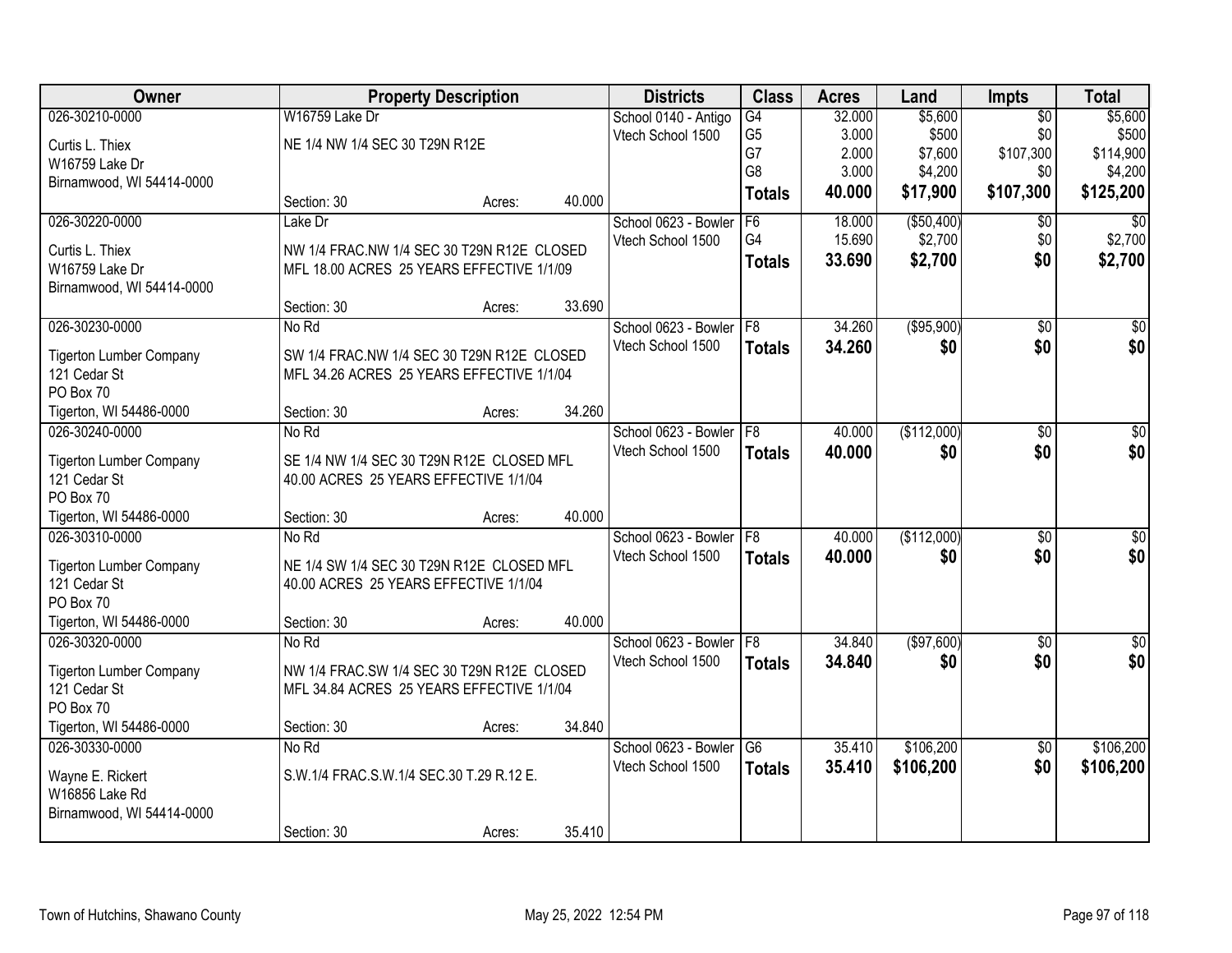| Owner                     |                                         | <b>Property Description</b>                   |        | <b>Districts</b>                          | <b>Class</b>          | <b>Acres</b>    | Land                | Impts                  | <b>Total</b>        |
|---------------------------|-----------------------------------------|-----------------------------------------------|--------|-------------------------------------------|-----------------------|-----------------|---------------------|------------------------|---------------------|
| 026-30340-0000            | No Rd                                   |                                               |        | School 0623 - Bowler                      | G6                    | 40.000          | \$112,000           | $\overline{50}$        | \$112,000           |
| Jeffrey E. Klopp          | SE 1/4 SW 1/4 SEC 30 T29N R12E          |                                               |        | Vtech School 1500                         | <b>Totals</b>         | 40.000          | \$112,000           | \$0                    | \$112,000           |
| 6385 Navgart Dr           |                                         |                                               |        |                                           |                       |                 |                     |                        |                     |
| Merrill, WI 54452         |                                         |                                               |        |                                           |                       |                 |                     |                        |                     |
|                           | Section: 30                             | Acres:                                        | 40.000 |                                           |                       |                 |                     |                        |                     |
| 026-30410-0000            | Lake Rd                                 |                                               |        | School 0140 - Antigo                      | G4                    | 15.000          | \$2,600             | $\overline{50}$        | \$2,600             |
| Alan G. Andrus            |                                         | N 1/2 OF N.E.1/4 S.E.1/4 SEC.30 T.29N R.12 E. |        | Vtech School 1500                         | G <sub>8</sub>        | 5.000           | \$7,000             | \$0                    | \$7,000             |
| N10795 Lake Dr            |                                         |                                               |        |                                           | <b>Totals</b>         | 20.000          | \$9,600             | \$0                    | \$9,600             |
| Birnamwood, WI 54414-0000 |                                         |                                               |        |                                           |                       |                 |                     |                        |                     |
|                           | Section: 30                             | Acres:                                        | 20.000 |                                           |                       |                 |                     |                        |                     |
| 026-30410-0010            | Lake Rd                                 |                                               |        | School 0140 - Antigo                      | G4                    | 1.000           | \$200               | \$0                    | \$200               |
| Bart J. Mattson           | S 1/2 OF NE 1/4 SE 1/4 SEC 30 T29N R12E |                                               |        | Vtech School 1500                         | G8                    | 19.000          | \$26,600            | \$0                    | \$26,600            |
| N2016 Blue Heron Ln       |                                         |                                               |        |                                           | <b>Totals</b>         | 20.000          | \$26,800            | \$0                    | \$26,800            |
| Keshena, WI 54135         |                                         |                                               |        |                                           |                       |                 |                     |                        |                     |
|                           | Section: 30                             | Acres:                                        | 20.000 |                                           |                       |                 |                     |                        |                     |
| 026-30420-0000            | No Rd                                   |                                               |        | School 0623 - Bowler                      | G4<br>G <sub>8</sub>  | 7.000<br>13.000 | \$1,200<br>\$18,200 | \$0<br>\$0             | \$1,200<br>\$18,200 |
| Alan G. Andrus            |                                         | N 1/2 OF N.W.1/4 S.E.1/4 SEC.30 T.29N R.12 E. |        | Vtech School 1500                         |                       | 20.000          | \$19,400            | \$0                    | \$19,400            |
| N10795 Lake Dr            |                                         |                                               |        |                                           | <b>Totals</b>         |                 |                     |                        |                     |
| Birnamwood, WI 54414-0000 |                                         |                                               |        |                                           |                       |                 |                     |                        |                     |
|                           | Section: 30                             | Acres:                                        | 20.000 |                                           |                       |                 |                     |                        |                     |
| 026-30420-0010            | No Rd                                   |                                               |        | School 0623 - Bowler<br>Vtech School 1500 | G4<br>G <sub>8</sub>  | 1.000<br>19.000 | \$200<br>\$26,600   | $\overline{50}$<br>\$0 | \$200<br>\$26,600   |
| Bart J. Mattson           | S 1/2 OF NW 1/4 SE 1/4 SEC 30 T29N R12E |                                               |        |                                           | <b>Totals</b>         | 20.000          | \$26,800            | \$0                    | \$26,800            |
| N2016 Blue Heron Ln       |                                         |                                               |        |                                           |                       |                 |                     |                        |                     |
| Keshena, WI 54135         |                                         |                                               |        |                                           |                       |                 |                     |                        |                     |
| 026-30430-0000            | Section: 30                             | Acres:                                        | 20.000 |                                           |                       |                 |                     |                        |                     |
|                           | No Rd                                   |                                               |        | School 0623 - Bowler<br>Vtech School 1500 | $\overline{G4}$<br>G8 | 5.000<br>35.000 | \$1,000<br>\$49,000 | $\overline{50}$<br>\$0 | \$1,000<br>\$49,000 |
| Ronald L. Pinter          | S.W.1/4 S.E.1/4 SEC.30 T.29 R.12 E.     |                                               |        |                                           | <b>Totals</b>         | 40.000          | \$50,000            | \$0                    | \$50,000            |
| 7437 W Burdick Ave        |                                         |                                               |        |                                           |                       |                 |                     |                        |                     |
| Milwaukee, WI 53219-0000  |                                         |                                               |        |                                           |                       |                 |                     |                        |                     |
| 026-30440-0000            | Section: 30<br>Lake Rd                  | Acres:                                        | 40.000 | School 0623 - Bowler                      | $\overline{G6}$       | 40.000          | \$88,000            | $\overline{50}$        | \$88,000            |
|                           |                                         |                                               |        | Vtech School 1500                         | <b>Totals</b>         | 40.000          | \$88,000            | \$0                    | \$88,000            |
| Randy A. Becker           | S.E.1/4 S.E.1/4 SEC.30 T.29 R.12 E.     |                                               |        |                                           |                       |                 |                     |                        |                     |
| 2639 Black Fox Ct         |                                         |                                               |        |                                           |                       |                 |                     |                        |                     |
| Sheboygan, WI 53081-0000  |                                         |                                               |        |                                           |                       |                 |                     |                        |                     |
|                           | Section: 30                             | Acres:                                        | 40.000 |                                           |                       |                 |                     |                        |                     |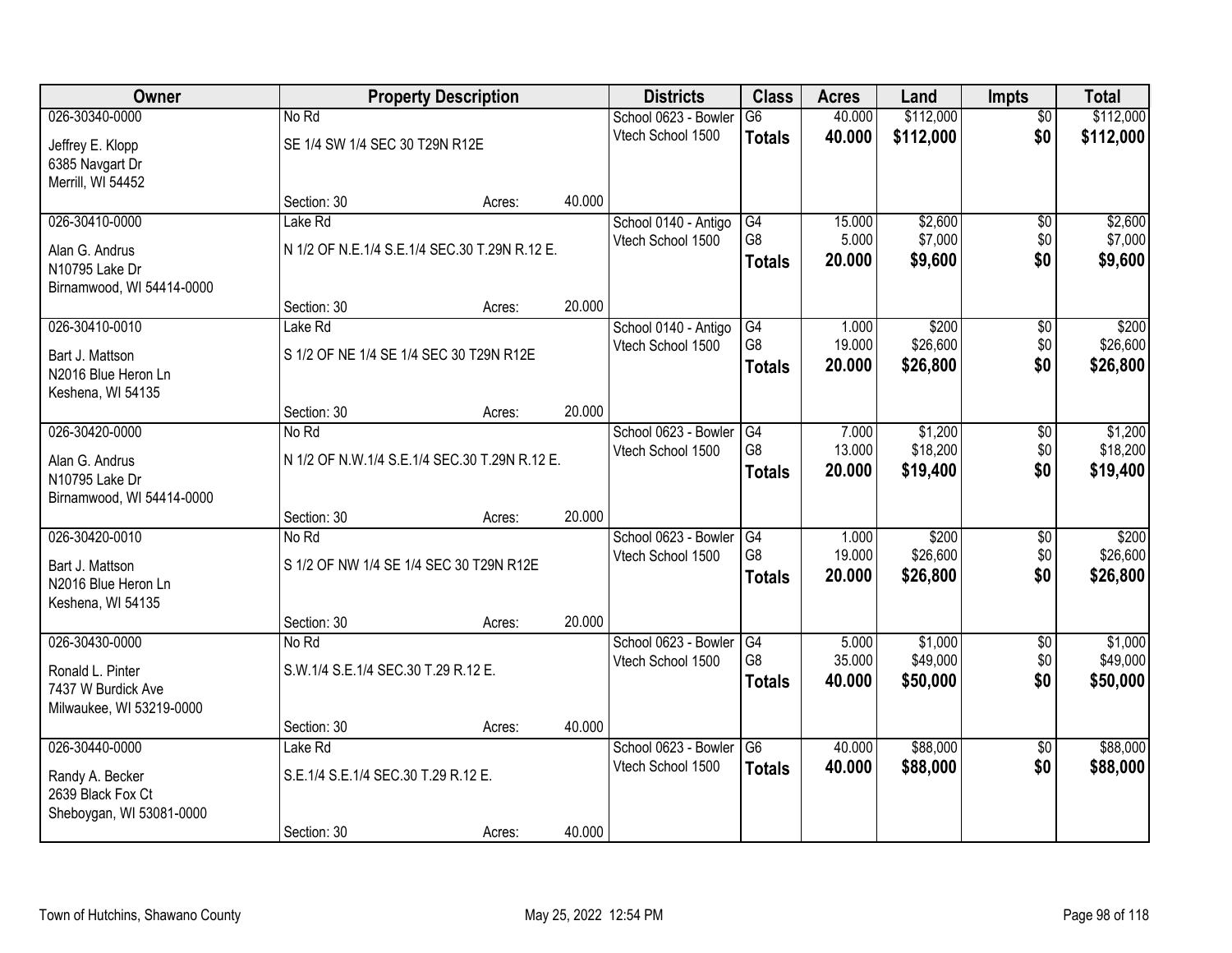| Owner                     |                                           | <b>Property Description</b> |        | <b>Districts</b>     | <b>Class</b>    | <b>Acres</b>     | Land      | <b>Impts</b>    | <b>Total</b> |
|---------------------------|-------------------------------------------|-----------------------------|--------|----------------------|-----------------|------------------|-----------|-----------------|--------------|
| 026-31110-0000            | Lake Rd                                   |                             |        | School 0623 - Bowler | $\overline{G6}$ | 40.000           | \$65,200  | $\overline{50}$ | \$65,200     |
| Landau Family Trust       | NE 1/4 NE 1/4 SEC 31 T29N R12E            |                             |        | Vtech School 1500    | <b>Totals</b>   | 40.000           | \$65,200  | \$0             | \$65,200     |
| N9971 Lake Rd             |                                           |                             |        |                      |                 |                  |           |                 |              |
| Birnamwood, WI 54414      |                                           |                             |        |                      |                 |                  |           |                 |              |
|                           | Section: 31                               | Acres:                      | 40.000 |                      |                 |                  |           |                 |              |
| 026-31120-0000            | W16692 Lake Rd                            |                             |        | School 0623 - Bowler | G1              | 1.000            | \$5,000   | \$16,700        | \$21,700     |
| Ronald L. Pinter          | NW 1/4 NE 1/4 SEC 31 T29N R12E            |                             |        | Vtech School 1500    | G4              | 12.000           | \$2,400   | \$0             | \$2,400      |
| 7437 W Burdick Ave        |                                           |                             |        |                      | G8              | 27.000           | \$37,800  | \$0             | \$37,800     |
| Milwaukee, WI 53219-0000  |                                           |                             |        |                      | <b>Totals</b>   | 40.000           | \$45,200  | \$16,700        | \$61,900     |
|                           | Section: 31                               | Acres:                      | 40.000 |                      |                 |                  |           |                 |              |
| 026-31130-0000            | W16694 Lake Rd                            |                             |        | School 0623 - Bowler | G <sub>1</sub>  | 1.000            | \$5,000   | \$65,100        | \$70,100     |
| Donald E. Lewis           | SW 1/4 NE 1/4 EX W 2 RDS SEC 31 T29N R12E |                             |        | Vtech School 1500    | G <sub>6</sub>  | 38.000           | \$106,400 | \$0             | \$106,400    |
| 2800 Stoney Beach St      |                                           |                             |        |                      | <b>Totals</b>   | 39.000           | \$111,400 | \$65,100        | \$176,500    |
| Oshkosh, WI 54902         |                                           |                             |        |                      |                 |                  |           |                 |              |
|                           | Section: 31                               | Acres:                      | 39.000 |                      |                 |                  |           |                 |              |
| 026-31140-0000            | N9971 Lake Rd                             |                             |        | School 0623 - Bowler | G1              | 2.000            | \$8,500   | \$114,900       | \$123,400    |
| Landau Family Trust       | NE 1/4 OF SE 1/4 NE 1/4 SEC 31 T29N R12E  |                             |        | Vtech School 1500    | G <sub>5</sub>  | 2.000            | \$900     | \$0             | \$900        |
| N9971 Lake Rd             |                                           |                             |        |                      | G <sub>6</sub>  | 6.000            | \$16,800  | \$0             | \$16,800     |
| Birnamwood, WI 54414      |                                           |                             |        |                      | <b>Totals</b>   | 10.000           | \$26,200  | \$114,900       | \$141,100    |
|                           | Section: 31                               | Acres:                      | 10.000 |                      |                 |                  |           |                 |              |
| 026-31140-0010            | Lake Rd                                   |                             |        | School 0623 - Bowler | G4              | 6.000            | \$1,000   | \$0             | \$1,000      |
| Landau Family Trust       | SE 1/4 NE 1/4 EX NE 1/4 SEC 31 T29N R12E  |                             |        | Vtech School 1500    | G <sub>5</sub>  | 1.000            | \$200     | \$0             | \$200        |
| N9971 Lake Rd             |                                           |                             |        |                      | G <sub>8</sub>  | 23.000           | \$32,200  | \$0<br>\$0      | \$32,200     |
| Birnamwood, WI 54414      |                                           |                             |        |                      | <b>Totals</b>   | 30.000           | \$33,400  |                 | \$33,400     |
|                           | Section: 31                               | Acres:                      | 30.000 |                      |                 |                  |           |                 |              |
| 026-31210-0000            | W16696 Lake Rd                            |                             |        | School 0623 - Bowler | $\overline{G1}$ | 1.000            | \$3,900   | \$10,900        | \$14,800     |
| James M. Nowak            | N.E.1/4 N.W.1/4 SEC.31 T.29 R.12 E.       |                             |        | Vtech School 1500    | G4              | 1.000            | \$100     | \$0             | \$100        |
| 5931 W Bottsford Ave      |                                           |                             |        |                      | G8              | 38.000<br>40.000 | \$53,200  | \$0             | \$53,200     |
| Greenfield, WI 53220-0000 |                                           |                             |        |                      | <b>Totals</b>   |                  | \$57,200  | \$10,900        | \$68,100     |
|                           | Section: 31                               | Acres:                      | 40.000 |                      |                 |                  |           |                 |              |
| 026-31220-0000            | No Rd                                     |                             |        | Non-Metallic Mining  | $\overline{G4}$ | 23.000           | \$4,100   | $\overline{60}$ | \$4,100      |
| Wayne E. Rickert          | N.W.1/4 FRAC.N.W.1/4 SEC.31 T.29 R.12 E.  |                             |        | School 0623 - Bowler | G <sub>5</sub>  | 6.460            | \$1,000   | \$0             | \$1,000      |
| W16856 Lake Rd            |                                           |                             |        | Vtech School 1500    | G <sub>8</sub>  | 6.000            | \$8,400   | \$0<br>\$0      | \$8,400      |
| Birnamwood, WI 54414-0000 |                                           |                             |        |                      | <b>Totals</b>   | 35.460           | \$13,500  |                 | \$13,500     |
|                           | Section: 31                               | Acres:                      | 35.460 |                      |                 |                  |           |                 |              |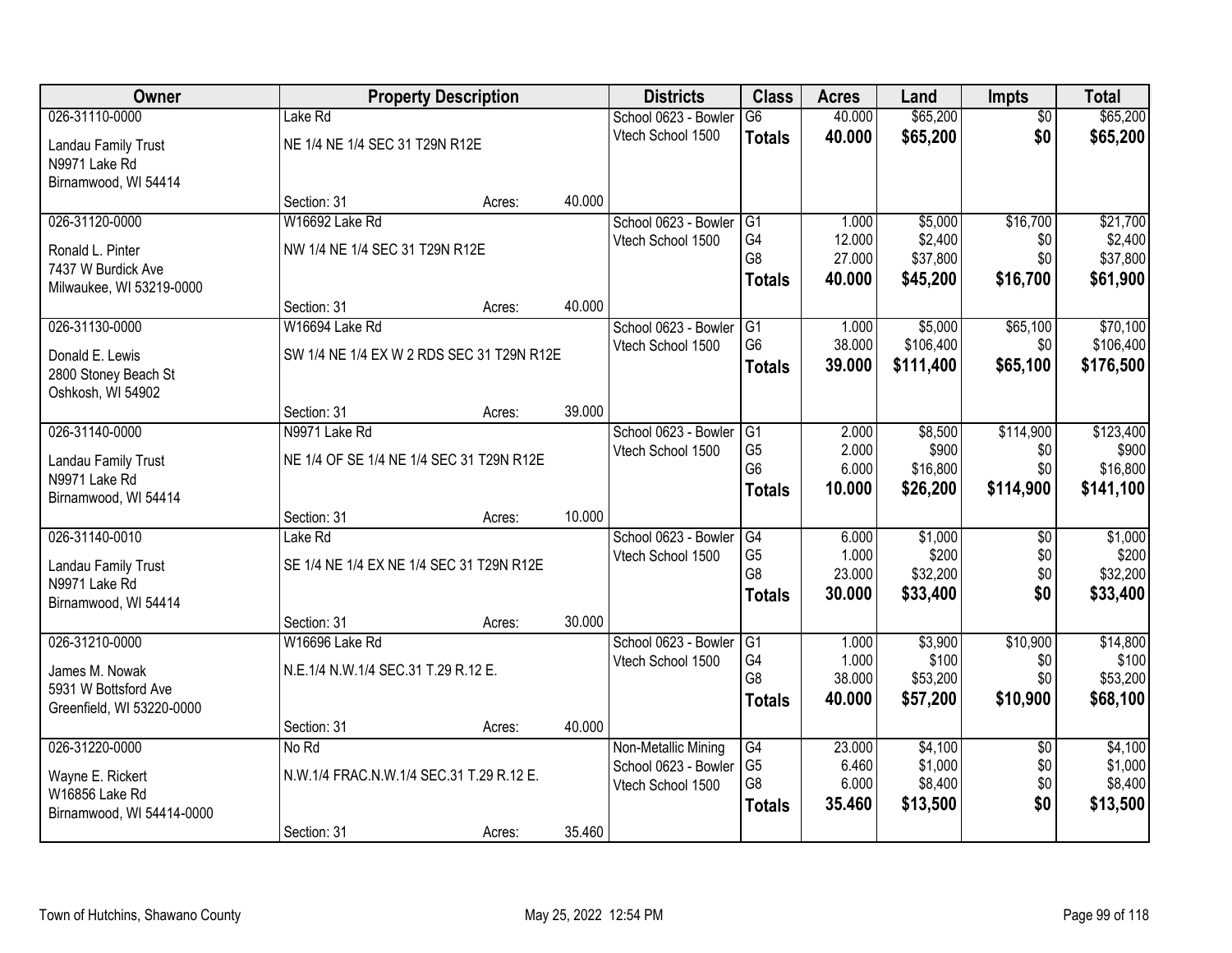| Owner                           |                                                    | <b>Property Description</b> |        | <b>Districts</b>     | <b>Class</b>         | <b>Acres</b>    | Land              | Impts           | <b>Total</b>      |
|---------------------------------|----------------------------------------------------|-----------------------------|--------|----------------------|----------------------|-----------------|-------------------|-----------------|-------------------|
| 026-31230-0000                  | W16856 Lake Rd                                     |                             |        | School 0623 - Bowler | G4                   | 19.000          | \$3,400           | $\overline{50}$ | \$3,400           |
| Wayne E. Rickert                | S.W.1/4 FRAC.N.W.1/4 SEC.31 T.29 R.12 E.           |                             |        | Vtech School 1500    | G <sub>5</sub>       | 12.990          | \$5,800           | \$0             | \$5,800           |
| W16856 Lake Rd                  |                                                    |                             |        |                      | G7                   | 3.000           | \$11,400          | \$127,800       | \$139,200         |
| Birnamwood, WI 54414-0000       |                                                    |                             |        |                      | <b>Totals</b>        | 34.990          | \$20,600          | \$127,800       | \$148,400         |
|                                 | Section: 31                                        | Acres:                      | 34.990 |                      |                      |                 |                   |                 |                   |
| 026-31240-0000                  | W16698 Lake Rd                                     |                             |        | School 0623 - Bowler | G1                   | 1.000           | \$5,000           | \$4,000         | \$9,000           |
|                                 |                                                    |                             |        | Vtech School 1500    | G <sub>6</sub>       | 30.000          | \$84,000          | \$0             | \$84,000          |
| Phillip Land                    | S.E.1/4 N.W.1/4 & W 2 RDS S.W.1/4 N.E.1/4 EX W     |                             |        |                      |                      |                 |                   |                 |                   |
| 2430 Lough Ln                   | 990'OF S 440'SEC.31 T.29 R.12 E.                   |                             |        |                      | <b>Totals</b>        | 31.000          | \$89,000          | \$4,000         | \$93,000          |
| Hartford, WI 53027-0000         |                                                    |                             |        |                      |                      |                 |                   |                 |                   |
|                                 | Section: 31                                        | Acres:                      | 31.000 |                      |                      |                 |                   |                 |                   |
| 026-31240-0010                  | W16762 Lake Rd                                     |                             |        | School 0623 - Bowler | G1                   | 1.000           | \$5,000           | \$1,300         | \$6,300           |
| John E. Land                    | W 990' OF S 440' OF SE 1/4 NW 1/4 SEC 31 T29N R12E |                             |        | Vtech School 1500    | G <sub>6</sub>       | 9.000           | \$25,200          | \$0             | \$25,200          |
|                                 |                                                    |                             |        |                      | <b>Totals</b>        | 10.000          | \$30,200          | \$1,300         | \$31,500          |
| 531 N 94th St                   |                                                    |                             |        |                      |                      |                 |                   |                 |                   |
| Milwaukee, WI 53226             | Section: 31                                        |                             | 10.000 |                      |                      |                 |                   |                 |                   |
| 026-31310-0000                  |                                                    | Acres:                      |        |                      |                      |                 |                   |                 |                   |
|                                 | Lake Rd                                            |                             |        | School 0623 - Bowler | G <sub>4</sub><br>G8 | 4.940<br>19.000 | \$900<br>\$24,200 | \$0<br>\$0      | \$900<br>\$24,200 |
| Timothy N. Terp                 | PRT OF THE N.E.1/4 S.W.1/4 EX PRT DES IN DOC       |                             |        | Vtech School 1500    |                      |                 |                   |                 |                   |
| 3404 Chasm Ln                   | 622959 SEC.31 T.29N R.12 E. ACREAGE PER PLAT       |                             |        |                      | <b>Totals</b>        | 23.940          | \$25,100          | \$0             | \$25,100          |
| Manitowoc, WI 54220-0000        | OF SURVEY NOTES #13048 DATED 3/13/06               |                             |        |                      |                      |                 |                   |                 |                   |
|                                 | Section: 31                                        | Acres:                      | 23.940 |                      |                      |                 |                   |                 |                   |
| 026-31310-0001                  | W16791 Lake Rd                                     |                             |        | School 0623 - Bowler | G1                   | 1.000           | \$5,000           | \$27,300        | \$32,300          |
|                                 |                                                    |                             |        | Vtech School 1500    | G4                   | 4.724           | \$800             | \$0             | \$800             |
| Terri M. Smith                  | PRT OF THE NE 1/4 SW 1/4 DES IN DOC #622959        |                             |        |                      | G8                   | 7.000           | \$9,800           | \$0             | \$9,800           |
| 3692 Sunset Dr N                | SEC 31 T29N R12E                                   |                             |        |                      | <b>Totals</b>        | 12.724          | \$15,600          | \$27,300        | \$42,900          |
| Stevens Point, WI 54482-9650    |                                                    |                             |        |                      |                      |                 |                   |                 |                   |
|                                 | Section: 31                                        | Acres:                      | 12.724 |                      |                      |                 |                   |                 |                   |
| 026-31310-0010                  | Lake Rd                                            |                             |        | School 0623 - Bowler | G <sub>1</sub>       | 1.250           | \$5,900           | $\sqrt{6}$      | \$5,900           |
| Siobhan Malueg                  | E 1/2 OF NW 1/4 OF NW 1/4 OF NE 1/4 OF SW 1/4 SEO  |                             |        | Vtech School 1500    | <b>Totals</b>        | 1.250           | \$5,900           | \$0             | \$5,900           |
| c/o Katelyn Malueg              | 31 T29N R12E                                       |                             |        |                      |                      |                 |                   |                 |                   |
| 217 Pine St                     |                                                    |                             |        |                      |                      |                 |                   |                 |                   |
| Tigerton, WI 54486              | Section: 31                                        | Acres:                      | 1.250  |                      |                      |                 |                   |                 |                   |
| 026-31310-0020                  | Lake Rd                                            |                             |        | School 0623 - Bowler | G1                   | 1.250           | \$5,900           | $\overline{50}$ | \$5,900           |
|                                 | E 1/2 OF SW 1/4 OF NW 1/4 OF NE 1/4 OF SW 1/4 SEC  |                             |        | Vtech School 1500    | <b>Totals</b>        | 1.250           | \$5,900           | \$0             | \$5,900           |
| Siobhan Malueg                  |                                                    |                             |        |                      |                      |                 |                   |                 |                   |
| c/o Alisa Malueg<br>217 Pine St | 31 T29N R12E                                       |                             |        |                      |                      |                 |                   |                 |                   |
|                                 |                                                    |                             | 1.250  |                      |                      |                 |                   |                 |                   |
| Tigerton, WI 54486              | Section: 31                                        | Acres:                      |        |                      |                      |                 |                   |                 |                   |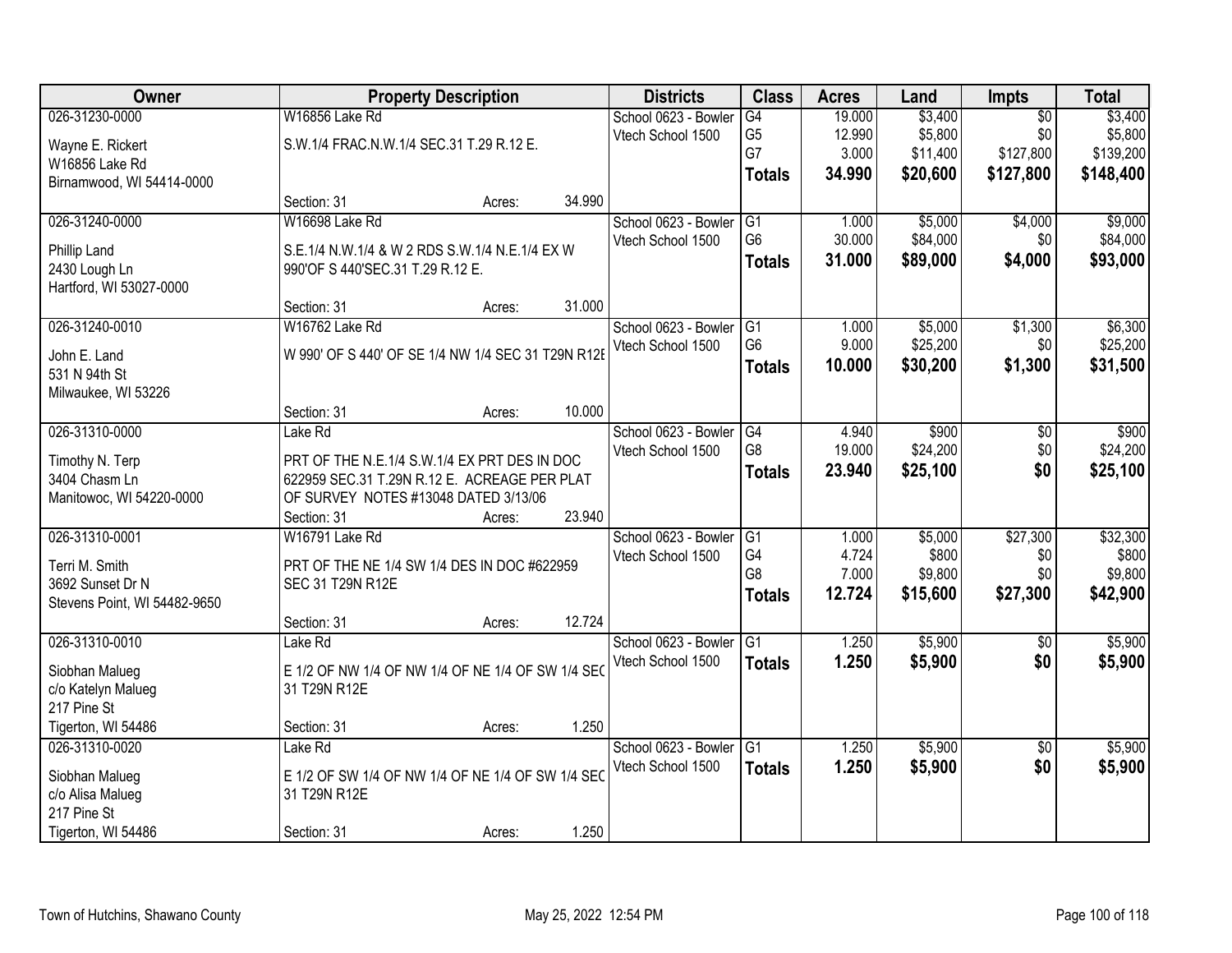| Owner                                                                                 |                                                                                                                                                  | <b>Property Description</b> |        | <b>Districts</b>                                                 | <b>Class</b>                          | <b>Acres</b>               | Land                               | <b>Impts</b>                            | <b>Total</b>                    |
|---------------------------------------------------------------------------------------|--------------------------------------------------------------------------------------------------------------------------------------------------|-----------------------------|--------|------------------------------------------------------------------|---------------------------------------|----------------------------|------------------------------------|-----------------------------------------|---------------------------------|
| 026-31310-0030<br>Timothy N. Terp<br>3404 Chasm Ln<br>Manitowoc, WI 54220             | W16809 Lake Rd<br>W 1/2 OF NW 1/4 OF NW 1/4 OF NE 1/4 OF SW 1/4 SE<br>31 T29N R12E                                                               |                             |        | <b>Holding Tank</b><br>School 0623 - Bowler<br>Vtech School 1500 | G1<br><b>Totals</b>                   | 1.250<br>1.250             | \$5,900<br>\$5,900                 | \$2,000<br>\$2,000                      | \$7,900<br>\$7,900              |
|                                                                                       | Section: 31                                                                                                                                      | Acres:                      | 1.250  |                                                                  |                                       |                            |                                    |                                         |                                 |
| 026-31320-0000<br>Joyce M. Blyton<br>206 W Roberts St<br>Spencer, WI 54479-0000       | W16899 Lake Rd<br>NW 1/4 FRAC SW 1/4 SEC 31 T29N R12E AND<br>W16813 LAKE ROAD CLOSED MFL 30.00 ACRES 25<br>YEARS EFFECTIVE 1/1/08<br>Section: 31 | Acres:                      | 34.510 | School 6692 -<br>Witt/Birn<br>Vtech School 1500                  | F6<br>G <sub>1</sub><br><b>Totals</b> | 30.000<br>4.510<br>34.510  | (\$48,000)<br>\$15,300<br>\$15,300 | $\overline{30}$<br>\$92,100<br>\$92,100 | \$0<br>\$107,400<br>\$107,400   |
| 026-31330-0000<br>Joyce M. Blyton<br>206 W Roberts St<br>Spencer, WI 54479-0000       | No Rd<br>SW 1/4 FRAC SW 1/4 SEC 31 T29N R12E CLOSED<br>MFL 34.04 ACRES 25 YEARS EFFECTIVE 1/1/08<br>Section: 31                                  | Acres:                      | 34.040 | School 6692 -<br>Witt/Birn<br>Vtech School 1500                  | F6<br><b>Totals</b>                   | 34.040<br>34.040           | ( \$95, 300)<br>\$0                | \$0<br>\$0                              | \$0<br>\$0                      |
| 026-31340-0000<br>Timothy N. Terp<br>3404 Chasm Ln<br>Manitowoc, WI 54220-0000        | No Rd<br>S.E.1/4 S.W.1/4 SEC.31 T.29 R.12 E. ACREAGE PER<br>PLAT OF SURVEY NOTES #13048 DATED 3/13/06<br>Section: 31                             | Acres:                      | 41.727 | School 0623 - Bowler<br>Vtech School 1500                        | G4<br>G <sub>8</sub><br><b>Totals</b> | 11.000<br>30.727<br>41.727 | \$1,900<br>\$40,000<br>\$41,900    | \$0<br>\$0<br>\$0                       | \$1,900<br>\$40,000<br>\$41,900 |
| 026-31410-0000<br>William H. Rickert<br>W15794 Willow Rd<br>Birnamwood, WI 54414-0000 | Lake Rd<br>NE 1/4 SE 1/4 EX W 300' SEC 31 T29N R12E<br>Section: 31                                                                               | Acres:                      | 30.900 | School 0623 - Bowler<br>Vtech School 1500                        | G4<br>G <sub>5</sub><br><b>Totals</b> | 30.000<br>0.900<br>30.900  | \$5,100<br>\$100<br>\$5,200        | $\overline{50}$<br>\$0<br>\$0           | \$5,100<br>\$100<br>\$5,200     |
| 026-31410-0010<br>David Rickert<br>W16585 Lake Rd<br>Birnamwood, WI 54414             | Lake Rd<br>W 300' OF NE 1/4 SE 1/4 SEC 31 T29N R12E<br>Section: 31                                                                               | Acres:                      | 9.100  | School 0623 - Bowler<br>Vtech School 1500                        | G1<br><b>Totals</b>                   | 9.100<br>9.100             | \$27,700<br>\$27,700               | \$0<br>\$0                              | \$27,700<br>\$27,700            |
| 026-31420-0000<br>Donald E. Lewis<br>2800 Stoney Beach St<br>Oshkosh, WI 54902        | Lake Rd<br>N 650' OF NW 1/4 SE 1/4 EX W 20' SEC 31 T29N R12E<br>Section: 31                                                                      | Acres:                      | 19.400 | School 0623 - Bowler<br>Vtech School 1500                        | $\overline{G6}$<br><b>Totals</b>      | 19.400<br>19.400           | \$54,300<br>\$54,300               | $\overline{50}$<br>\$0                  | \$54,300<br>\$54,300            |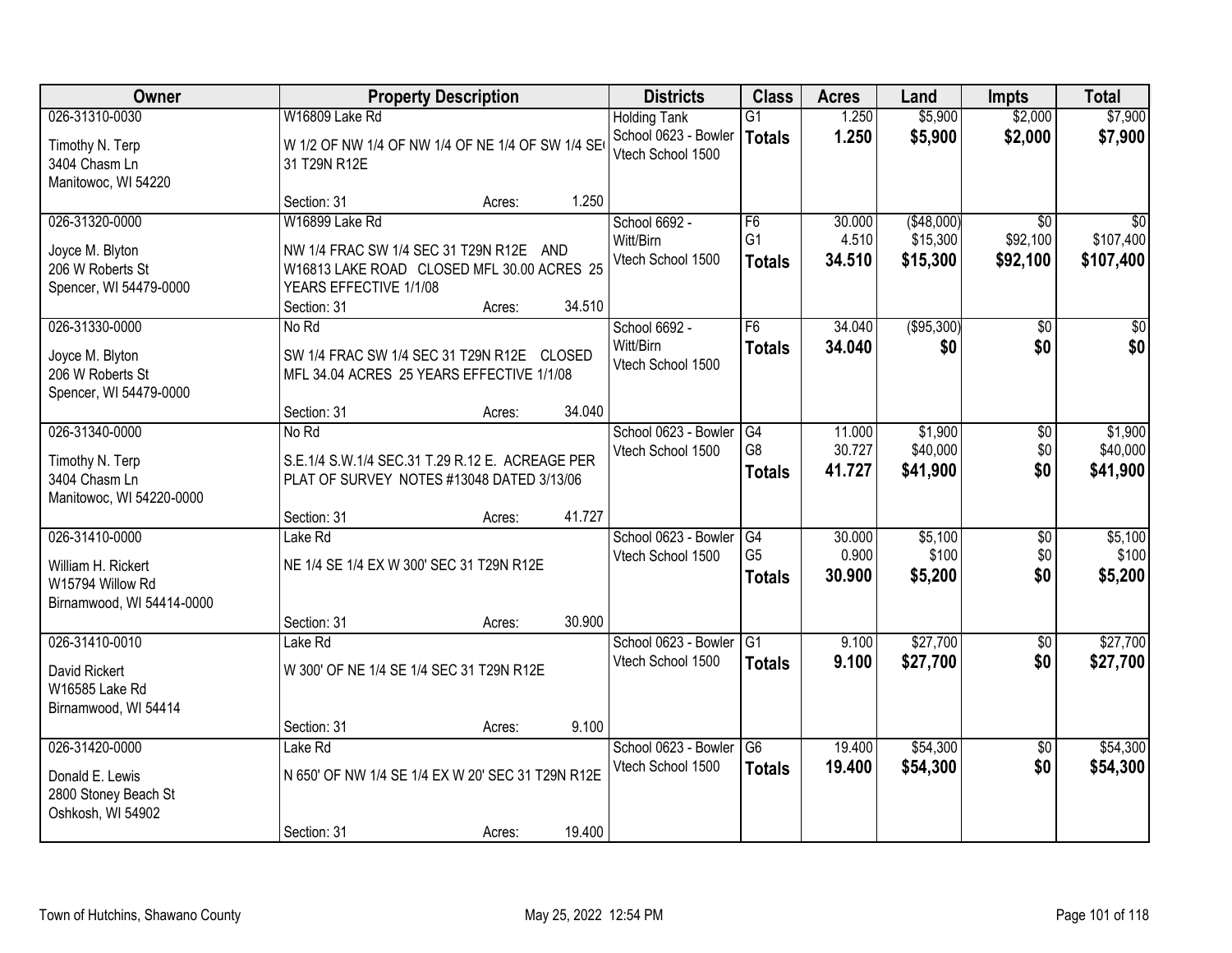| Owner                                                                                   |                                                                                                     | <b>Property Description</b> |        | <b>Districts</b>                                                 | <b>Class</b>                                                  | <b>Acres</b>                                 | Land                                                  | <b>Impts</b>                                | <b>Total</b>                                             |
|-----------------------------------------------------------------------------------------|-----------------------------------------------------------------------------------------------------|-----------------------------|--------|------------------------------------------------------------------|---------------------------------------------------------------|----------------------------------------------|-------------------------------------------------------|---------------------------------------------|----------------------------------------------------------|
| 026-31420-0010                                                                          | W16699 Lake Rd                                                                                      |                             |        | School 0623 - Bowler                                             | $\overline{G1}$                                               | 2.070                                        | \$8,700                                               | \$96,500                                    | \$105,200                                                |
| Robert A. Goetz<br>W16699 Lake Rd<br>Birnamwood, WI 54414-0000                          | W 300'OF S 300'OF N 950'OF N.W.1/4 S.E.1/4 SEC.31<br>T.29 R.12 E.                                   |                             |        | Vtech School 1500                                                | <b>Totals</b>                                                 | 2.070                                        | \$8,700                                               | \$96,500                                    | \$105,200                                                |
|                                                                                         | Section: 31                                                                                         | Acres:                      | 2.070  |                                                                  |                                                               |                                              |                                                       |                                             |                                                          |
| 026-31420-0020                                                                          | W16585 Lake Rd                                                                                      |                             |        | School 0623 - Bowler                                             | G1                                                            | 2.000                                        | \$8,500                                               | \$130,900                                   | \$139,400                                                |
| David Rickert<br>W16585 Lake Rd<br>Birnamwood, WI 54414                                 | S 1/2 NW 1/4 SE 1/4 EX W 300' S 300' OF N 950' &<br>INCLUDES W 20' OF N 1/2 SEC 31 T29N R12E        |                             |        | Vtech School 1500                                                | G <sub>5</sub><br>G <sub>6</sub><br><b>Totals</b>             | 1.000<br>15.530<br>18.530                    | \$500<br>\$43,500<br>\$52,500                         | \$0<br>\$0<br>\$130,900                     | \$500<br>\$43,500<br>\$183,400                           |
| 026-31430-0000                                                                          | Section: 31<br>No Rd                                                                                | Acres:                      | 18.530 | School 0623 - Bowler                                             | G <sub>6</sub>                                                | 40.000                                       | \$112,000                                             |                                             | \$112,000                                                |
| David Rickert<br>W16585 Lake Rd<br>Birnamwood, WI 54414                                 | SW 1/4 SE 1/4 SEC 31 T29N R12E                                                                      |                             |        | Vtech School 1500                                                | <b>Totals</b>                                                 | 40.000                                       | \$112,000                                             | \$0<br>\$0                                  | \$112,000                                                |
|                                                                                         | Section: 31                                                                                         | Acres:                      | 40.000 |                                                                  |                                                               |                                              |                                                       |                                             |                                                          |
| 026-31440-0000                                                                          | No Rd                                                                                               |                             |        | School 0623 - Bowler                                             | G4                                                            | 3.000                                        | \$500                                                 | \$0                                         | \$500                                                    |
| <b>Clark Rickert</b><br>N10099 Maple Rd<br>Birnamwood, WI 54414-8493                    | S.E.1/4 S.E.1/4 SEC.31 T.29 R.12 E.                                                                 |                             |        | Vtech School 1500                                                | G8<br><b>Totals</b>                                           | 37.000<br>40.000                             | \$51,800<br>\$52,300                                  | \$0<br>\$0                                  | \$51,800<br>\$52,300                                     |
|                                                                                         | Section: 31                                                                                         | Acres:                      | 40.000 |                                                                  |                                                               |                                              |                                                       |                                             |                                                          |
| 026-32110-0000<br><b>Clark Rickert</b><br>N10099 Maple Rd<br>Birnamwood, WI 54414-8493  | N10099 Maple Rd<br>N.E.1/4 N.E.1/4 EX E 270'OF W 745'OF S 510'SEC.32<br>T.29 R.12 E.<br>Section: 32 | Acres:                      | 36.840 | Non-Metallic Mining<br>School 0623 - Bowler<br>Vtech School 1500 | G1<br>G4<br>G <sub>5</sub><br>G <sub>8</sub><br><b>Totals</b> | 2.000<br>16.000<br>0.500<br>18.340<br>36.840 | \$8,500<br>\$2,600<br>\$100<br>\$25,700<br>\$36,900   | \$100,800<br>\$0<br>\$0<br>\$0<br>\$100,800 | \$109,300<br>\$2,600<br>\$100<br>\$25,700<br>\$137,700   |
| 026-32110-0010                                                                          | W16156 Hemlock Rd                                                                                   |                             |        | School 0623 - Bowler                                             | G1                                                            | 3.160                                        | \$11,600                                              | \$61,800                                    | \$73,400                                                 |
| Richard J. Fischer<br>W16156 Hemlock Rd<br>Birnamwood, WI 54414-0000                    | E 270'OF W 745'OF S 510'OF N.E.1/4 N.E.1/4 SEC.32<br>T.29 R.12 E.                                   |                             |        | Vtech School 1500                                                | <b>Totals</b>                                                 | 3.160                                        | \$11,600                                              | \$61,800                                    | \$73,400                                                 |
|                                                                                         | Section: 32                                                                                         | Acres:                      | 3.160  |                                                                  |                                                               |                                              |                                                       |                                             |                                                          |
| 026-32120-0000<br>David B. Beyersdorf<br>9511 W Sarasota Pl<br>Wauwatosa, WI 53222-0000 | W16238 Hemlock Rd<br>N.W.1/4 N.E.1/4 SEC.32 T.29 R.12 E.<br>Section: 32                             | Acres:                      | 40.000 | School 0623 - Bowler<br>Vtech School 1500                        | G1<br>G4<br>G <sub>5</sub><br>G <sub>6</sub><br><b>Totals</b> | 1.000<br>15.000<br>7.000<br>17.000<br>40.000 | \$5,000<br>\$2,600<br>\$3,200<br>\$39,200<br>\$50,000 | \$148,700<br>\$0<br>\$0<br>\$0<br>\$148,700 | \$153,700<br>\$2,600<br>\$3,200<br>\$39,200<br>\$198,700 |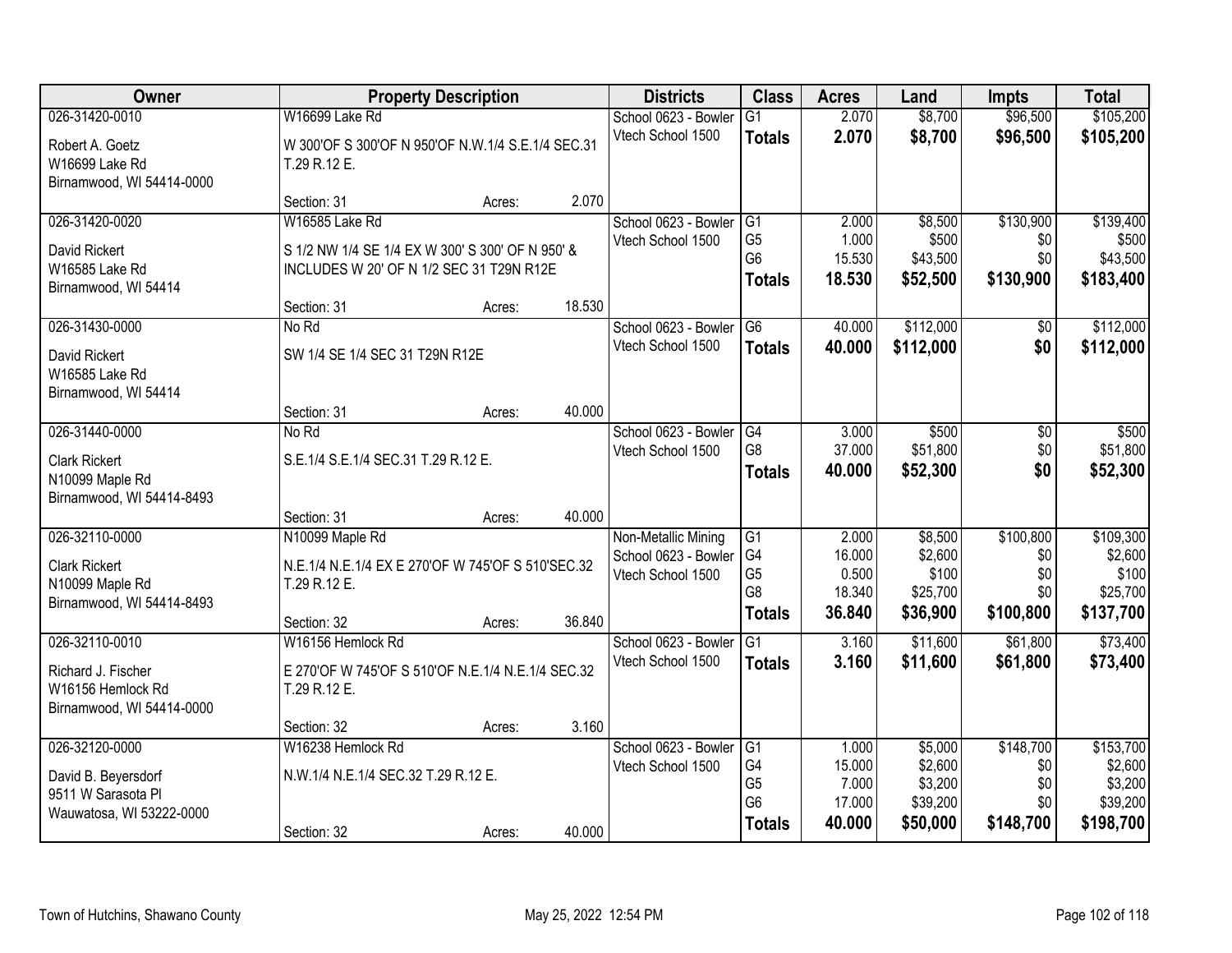| Owner                                                                                                        | <b>Property Description</b>                                                           |        |        | <b>Districts</b>     | <b>Class</b>   | <b>Acres</b> | Land     | <b>Impts</b>    | <b>Total</b> |
|--------------------------------------------------------------------------------------------------------------|---------------------------------------------------------------------------------------|--------|--------|----------------------|----------------|--------------|----------|-----------------|--------------|
| 026-32130-0000                                                                                               | <b>Hemlock Rd</b>                                                                     |        |        | School 0623 - Bowler | G4             | 22.000       | \$3,300  | $\overline{50}$ | \$3,300      |
| Lanell R. Paiser                                                                                             | S.W.1/4 N.E.1/4 SEC.32 T.29 R.12 E.                                                   |        |        | Vtech School 1500    | G <sub>5</sub> | 3.000        | \$1,400  | \$0             | \$1,400      |
| 460 Main St                                                                                                  |                                                                                       |        |        |                      | G <sub>8</sub> | 15.000       | \$21,000 | \$0             | \$21,000     |
| Gresham, WI 54128-0000                                                                                       |                                                                                       |        |        |                      | <b>Totals</b>  | 40.000       | \$25,700 | \$0             | \$25,700     |
|                                                                                                              | Section: 32                                                                           | Acres: | 40.000 |                      |                |              |          |                 |              |
| 026-32140-0000                                                                                               | <b>Hemlock Rd</b>                                                                     |        |        | School 0623 - Bowler | G4             | 24.500       | \$3,900  | $\overline{50}$ | \$3,900      |
|                                                                                                              |                                                                                       |        |        | Vtech School 1500    | G <sub>5</sub> | 1.500        | \$200    | \$0             | \$200        |
| Lanell R. Paiser                                                                                             | S.E.1/4 N.E.1/4 EX W 245'OF E 526'OF N                                                |        |        |                      | G <sub>8</sub> | 12.810       | \$17,900 | \$0             | \$17,900     |
| 460 Main St<br>Gresham, WI 54128-0000                                                                        | 212.75'SEC.32 T. 29 R.12 E.                                                           |        |        |                      | <b>Totals</b>  | 38.810       | \$22,000 | \$0             | \$22,000     |
|                                                                                                              | Section: 32                                                                           | Acres: | 38.810 |                      |                |              |          |                 |              |
| 026-32140-0010                                                                                               | W16147 Hemlock Rd                                                                     |        |        | School 0623 - Bowler | G1             | 1.190        | \$5,700  | \$92,800        | \$98,500     |
|                                                                                                              |                                                                                       |        |        | Vtech School 1500    | <b>Totals</b>  | 1.190        | \$5,700  | \$92,800        | \$98,500     |
| Beverly J Adkins Revocable Living Trust   PRT SE 1/4 NE 1/4 SEC 32 T29N R12E DES BEG NE<br>W16147 Hemlock Rd |                                                                                       |        |        |                      |                |              |          |                 |              |
| Birnamwood, WI 54414                                                                                         | COR TH W 522' 8" TH S 232' TH E 28' TH S 40' TH NE<br>173' TH S 130' TH W 200' TO POB |        |        |                      |                |              |          |                 |              |
|                                                                                                              | Section: 32                                                                           | Acres: | 1.190  |                      |                |              |          |                 |              |
| 026-32210-0000                                                                                               | W16364 Hemlock Rd                                                                     |        |        | School 0623 - Bowler | G1             | 1.000        | \$5,000  | \$96,200        | \$101,200    |
|                                                                                                              |                                                                                       |        |        | Vtech School 1500    | G4             | 3.850        | \$700    | \$0             | \$700        |
| Myron M. Wargolet                                                                                            | NE 1/4 NW 1/4 SEC 32 T29N R12E ACREAGE PER                                            |        |        |                      | G <sub>5</sub> | 1.000        | \$600    | \$0             | \$600        |
| 24516 Sandy Point Dr                                                                                         | PLAT OF SURVEY NOTES #13589 DATED 10/17/07                                            |        |        |                      | G8             | 33.000       | \$26,400 | \$0             | \$26,400     |
| Wind Lake, WI 53185-0000                                                                                     |                                                                                       |        |        |                      | <b>Totals</b>  | 38.850       | \$32,700 | \$96,200        | \$128,900    |
|                                                                                                              | Section: 32                                                                           | Acres: | 38.850 |                      |                |              |          |                 |              |
| 026-32220-0000                                                                                               | <b>Hemlock Rd</b>                                                                     |        |        | School 0623 - Bowler | G4             | 3.377        | \$600    | $\overline{50}$ | \$600        |
| Myron M. Wargolet                                                                                            | NW 1/4 NW 1/4 EX W 30 A SEC 32 T29N R12E                                              |        |        | Vtech School 1500    | G <sub>5</sub> | 0.250        | \$100    | \$0             | \$100        |
| 24516 Sandy Point Dr                                                                                         | ACREAGE PER PLAT OF SURVEY NOTES #13589                                               |        |        |                      | G <sub>8</sub> | 5.000        | \$7,000  | \$0             | \$7,000      |
| Wind Lake, WI 53185-0000                                                                                     | DATED 10/17/07                                                                        |        |        |                      | <b>Totals</b>  | 8.627        | \$7,700  | \$0             | \$7,700      |
|                                                                                                              | Section: 32                                                                           | Acres: | 8.627  |                      |                |              |          |                 |              |
| 026-32220-0010                                                                                               | W16480 Hemlock Rd                                                                     |        |        | School 0623 - Bowler | G1             | 2.000        | \$8,500  | \$72,400        | \$80,900     |
| Barbara H. Hammons                                                                                           | S 665'OF W 660'OF TH N.W.1/4 N.W.1/4 SEC.32 T.29N                                     |        |        | Vtech School 1500    | G4             | 2.000        | \$300    | \$0             | \$300        |
| W16480 Hemlock Rd                                                                                            | R.12 E.                                                                               |        |        |                      | G <sub>5</sub> | 3.000        | \$1,400  | \$0             | \$1,400      |
| Birnamwood, WI 54414-0000                                                                                    |                                                                                       |        |        |                      | G <sub>8</sub> | 3.200        | \$4,500  | \$0             | \$4,500      |
|                                                                                                              | Section: 32                                                                           | Acres: | 10.200 |                      | <b>Totals</b>  | 10.200       | \$14,700 | \$72,400        | \$87,100     |
| 026-32220-0011                                                                                               | <b>Hemlock Rd</b>                                                                     |        |        | School 0623 - Bowler | G4             | 5.000        | \$900    | $\overline{30}$ | \$900        |
|                                                                                                              | W 30 A OF NW 1/4 NW 1/4 EX W 660' OF S 665' SEC 3.                                    |        |        | Vtech School 1500    | G <sub>5</sub> | 3.000        | \$1,400  | \$0             | \$1,400      |
| Kerry A. Danley<br>66 16th St                                                                                | T29N R12E ACRES PER PLAT OF SURVEY                                                    |        |        |                      | G8             | 11.924       | \$16,700 | \$0             | \$16,700     |
| Clintonville, WI 54929-0000                                                                                  |                                                                                       |        |        |                      | <b>Totals</b>  | 19.924       | \$19,000 | \$0             | \$19,000     |
|                                                                                                              | Section: 32                                                                           | Acres: | 19.924 |                      |                |              |          |                 |              |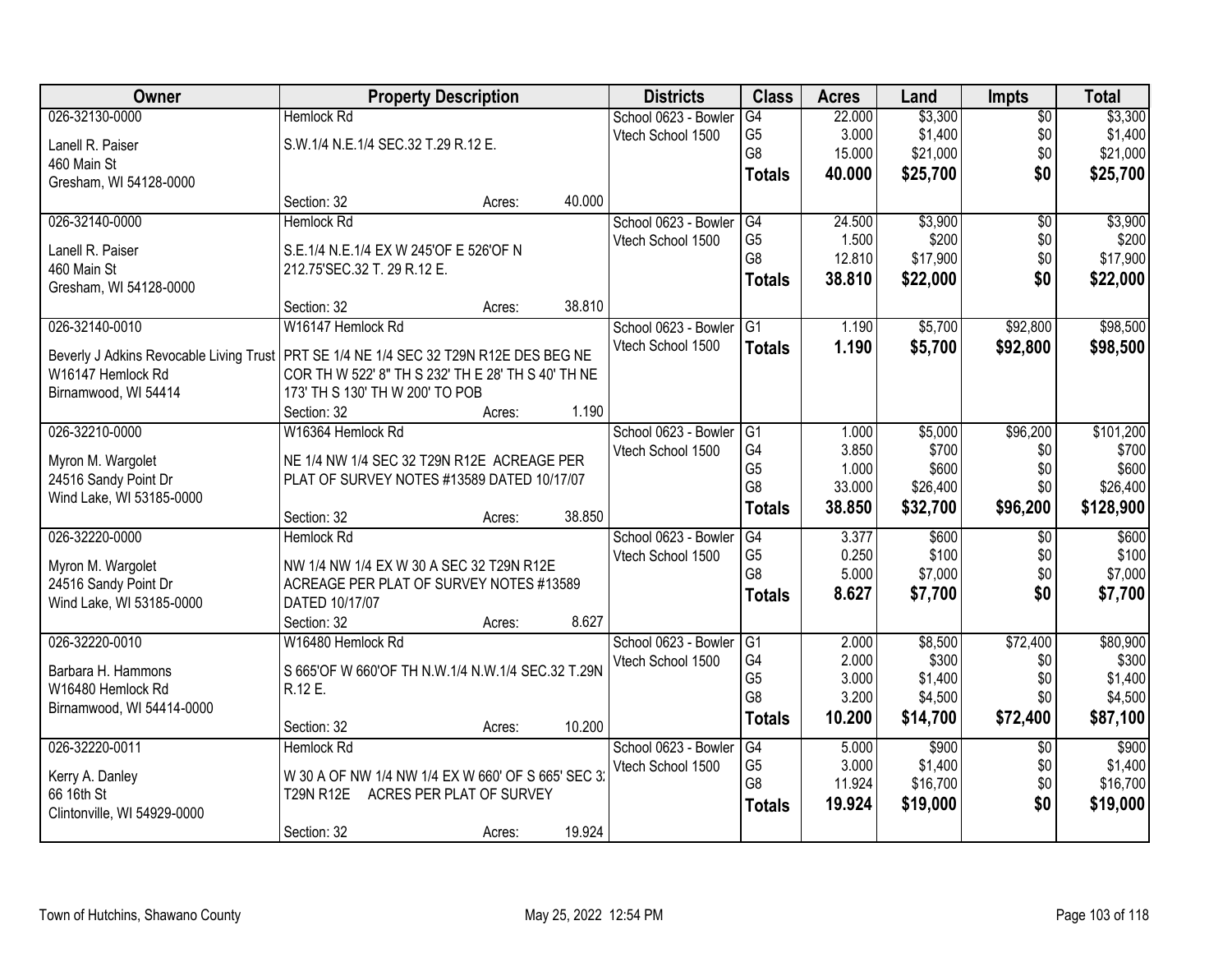| Owner                                      |                                               | <b>Property Description</b> |        | <b>Districts</b>     | <b>Class</b>    | <b>Acres</b> | Land         | <b>Impts</b>    | <b>Total</b>    |
|--------------------------------------------|-----------------------------------------------|-----------------------------|--------|----------------------|-----------------|--------------|--------------|-----------------|-----------------|
| 026-32230-0000                             | W16475 Hemlock Rd                             |                             |        | School 0623 - Bowler | $\overline{G1}$ | 3.000        | \$11,200     | \$159,500       | \$170,700       |
| Claude A. Weinkoetz                        | PRT SW 1/4 NW 1/4 SEC 32 T29N R12E NKA LOT 1  |                             |        | Vtech School 1500    | G4              | 1.810        | \$400        | \$0             | \$400           |
| W16475 Hemlock Rd                          | V24 CSM P183 MAP #4430                        | W16405 HEMLOCK              |        |                      | <b>Totals</b>   | 4.810        | \$11,600     | \$159,500       | \$171,100       |
| Birnamwood, WI 54414                       | RD-GREENHOUSE                                 |                             |        |                      |                 |              |              |                 |                 |
|                                            | Section: 32                                   | Acres:                      | 4.810  |                      |                 |              |              |                 |                 |
| 026-32230-0010                             |                                               |                             |        | School 0623 - Bowler | G4              | 22.180       | \$3,900      | $\overline{50}$ | \$3,900         |
| Andrus Properties, LLC                     | PRT SW 1/4 NW 1/4 SEC 32 T29N R12E NKA LOT 2  |                             |        | Vtech School 1500    | G <sub>5</sub>  | 9.500        | \$5,200      | \$0             | \$5,200         |
| N10965 Elm Rd                              | V24 CSM P183 MAP #4430                        |                             |        |                      | G <sub>8</sub>  | 2.000        | \$2,800      | \$0             | \$2,800         |
| Birnamwood, WI 54414                       |                                               |                             |        |                      | <b>Totals</b>   | 33.680       | \$11,900     | \$0             | \$11,900        |
|                                            | Section: 32                                   | Acres:                      | 33.680 |                      |                 |              |              |                 |                 |
| 026-32240-0000                             | <b>Hemlock Rd</b>                             |                             |        | School 0623 - Bowler | IF <sub>6</sub> | 31.000       | ( \$86, 800) | $\overline{50}$ | $\overline{30}$ |
| James L. Schumacher                        | SE 1/4 NW 1/4 SEC 32 T29N R12E CLOSED MFL 31A |                             |        | Vtech School 1500    | G <sub>1</sub>  | 1.000        | \$5,000      | \$3,600         | \$8,600         |
| 1006 Hickory St                            | 25 YEARS EFF 1/1/2012                         |                             |        |                      | G4              | 8.000        | \$1,300      | \$0             | \$1,300         |
| Marathon, WI 54448-0000                    |                                               |                             |        |                      | <b>Totals</b>   | 40.000       | \$6,300      | \$3,600         | \$9,900         |
|                                            | Section: 32                                   | Acres:                      | 40.000 |                      |                 |              |              |                 |                 |
| 026-32310-0000                             | Hemlock Rd                                    |                             |        | School 0623 - Bowler | F <sub>6</sub>  | 37.000       | (\$103,600)  | \$0             | \$0             |
|                                            |                                               |                             |        | Vtech School 1500    | G4              | 3.000        | \$500        | \$0             | \$500           |
| James L. Schumacher                        | NE 1/4 SW 1/4 SEC 32 T29N R12E CLOSED MFL 37A |                             |        |                      | <b>Totals</b>   | 40.000       | \$500        | \$0             | \$500           |
| 1006 Hickory St<br>Marathon, WI 54448-0000 | 25 YEARS EFF 1/1/2012                         |                             |        |                      |                 |              |              |                 |                 |
|                                            | Section: 32                                   | Acres:                      | 40.000 |                      |                 |              |              |                 |                 |
| 026-32320-0000                             | Lake Rd                                       |                             |        | School 0623 - Bowler | F <sub>6</sub>  | 27.000       | ( \$36,700)  | $\overline{30}$ | $\overline{50}$ |
|                                            |                                               |                             |        | Vtech School 1500    | G <sub>4</sub>  | 9.000        | \$1,800      | \$0             | \$1,800         |
| Jason W. Cooke                             | NW 1/4 SW 1/4 EX W 250' OF N 550' SEC 32 T29N |                             |        |                      | G <sub>5</sub>  | 0.850        | \$400        | \$0             | \$400           |
| 7445 N Ashford Ct                          | R12E CLOSED MFL 27A25 YEARS EFF 1/1/2022      |                             |        |                      | <b>Totals</b>   | 36.850       | \$2,200      | \$0             | \$2,200         |
| Appleton, WI 54913                         |                                               |                             |        |                      |                 |              |              |                 |                 |
|                                            | Section: 32                                   | Acres:                      | 36.850 |                      |                 |              |              |                 |                 |
| 026-32320-0010                             | W16549 Lake Rd                                |                             |        | School 0623 - Bowler | $\overline{G1}$ | 3.150        | \$11,600     | \$36,100        | \$47,700        |
| Jason W. Cooke                             | W 250' OF N 550' OF NW 1/4 SW 1/4 SEC 32 T29N |                             |        | Vtech School 1500    | <b>Totals</b>   | 3.150        | \$11,600     | \$36,100        | \$47,700        |
| 7445 N Ashford Ct                          | R <sub>12</sub> E                             |                             |        |                      |                 |              |              |                 |                 |
| Appleton, WI 54913                         |                                               |                             |        |                      |                 |              |              |                 |                 |
|                                            | Section: 32                                   | Acres:                      | 3.150  |                      |                 |              |              |                 |                 |
| 026-32330-0000                             | Silver Creek Rd                               |                             |        | School 0623 - Bowler | F6              | 34.000       | (\$46,400)   | $\overline{50}$ | $\overline{50}$ |
| Jason W. Cooke                             | SW 1/4 SW 1/4 SEC 32 T29N R12E CLOSED MFL 34A |                             |        | Vtech School 1500    | G4              | 6.000        | \$1,000      | \$0             | \$1,000         |
| 7445 N Ashford Ct                          | 25 YEARS EFF 1/1/2022                         |                             |        |                      | <b>Totals</b>   | 40.000       | \$1,000      | \$0             | \$1,000         |
| Appleton, WI 54913                         |                                               |                             |        |                      |                 |              |              |                 |                 |
|                                            | Section: 32                                   | Acres:                      | 40.000 |                      |                 |              |              |                 |                 |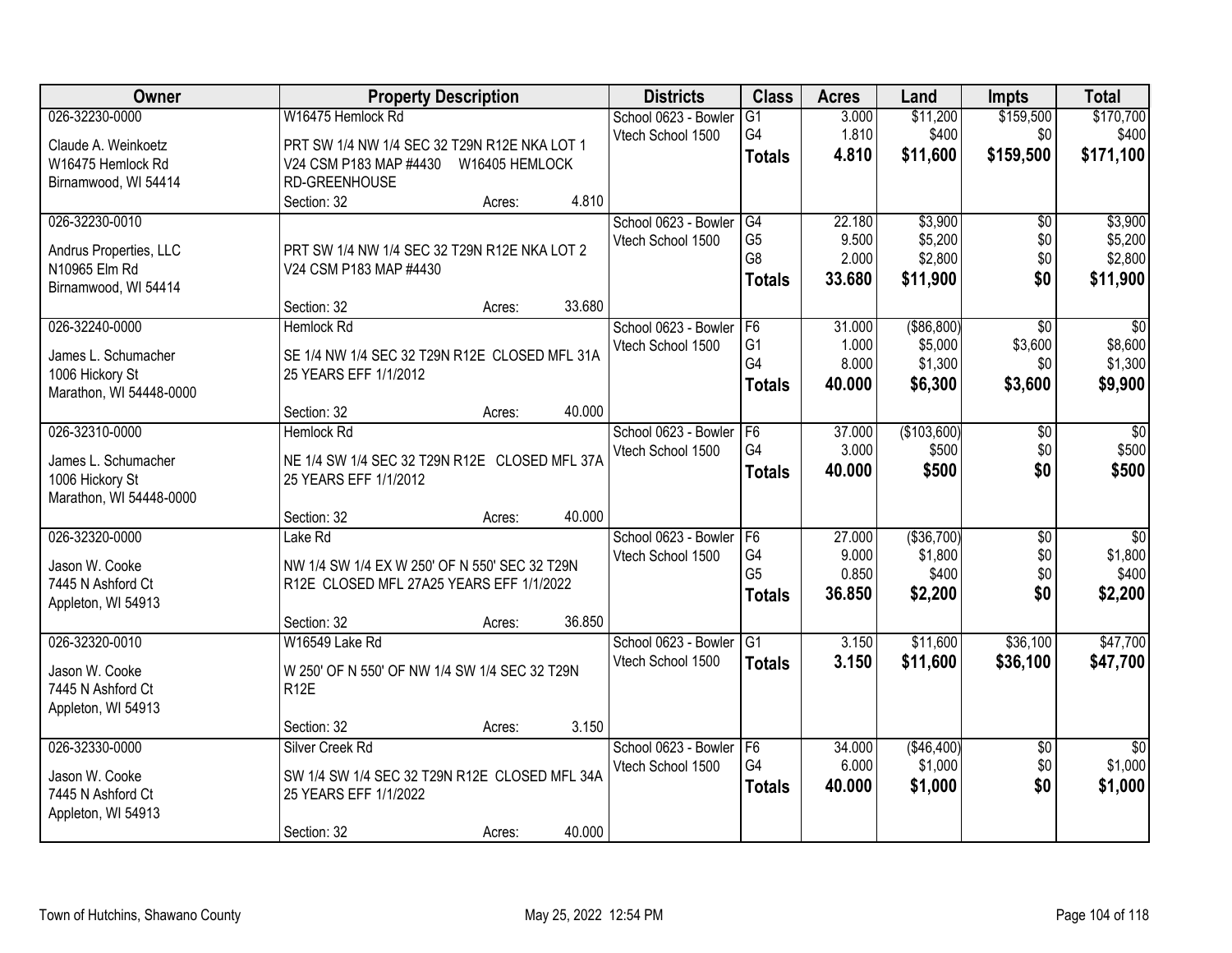| Owner                                                                                        |                                                                                    | <b>Property Description</b> |        | <b>Districts</b>                          | <b>Class</b>                     | <b>Acres</b>                       | Land                                   | <b>Impts</b>                               | <b>Total</b>                             |
|----------------------------------------------------------------------------------------------|------------------------------------------------------------------------------------|-----------------------------|--------|-------------------------------------------|----------------------------------|------------------------------------|----------------------------------------|--------------------------------------------|------------------------------------------|
| 026-32340-0000                                                                               | <b>Hemlock Rd</b>                                                                  |                             |        | School 0623 - Bowler                      | F6                               | 40.000                             | (\$78,000)                             | $\overline{50}$                            | \$0                                      |
| James L. Schumacher<br>1006 Hickory St<br>Marathon, WI 54448-0000                            | SE 1/4 SW 1/4 SEC 32 T29N R12E CLOSED MFL 40A<br>25 YEARS EFF 1/1/2012             |                             |        | Vtech School 1500                         | <b>Totals</b>                    | 40.000                             | \$0                                    | \$0                                        | \$0                                      |
|                                                                                              | Section: 32                                                                        | Acres:                      | 40.000 |                                           |                                  |                                    |                                        |                                            |                                          |
| 026-32410-0000                                                                               | Maple Rd                                                                           |                             |        | School 0623 - Bowler                      | G4                               | 14.000                             | \$2,100                                | $\overline{60}$                            | \$2,100                                  |
| <b>Rickert Family Trust</b><br>N9735 Maple Rd                                                | NE 1/4 SE 1/4 SEC 32 T29N R12E                                                     |                             |        | Vtech School 1500                         | G <sub>8</sub><br><b>Totals</b>  | 26.000<br>40.000                   | \$36,400<br>\$38,500                   | \$0<br>\$0                                 | \$36,400<br>\$38,500                     |
| Birnamwood, WI 54414-0000                                                                    | Section: 32                                                                        | Acres:                      | 40.000 |                                           |                                  |                                    |                                        |                                            |                                          |
| 026-32420-0000                                                                               | No Rd                                                                              |                             |        | School 0623 - Bowler                      | G <sub>6</sub>                   | 40.000                             | \$88,000                               | $\overline{50}$                            | \$88,000                                 |
| <b>Rickert Family Trust</b><br>N9735 Maple Rd<br>Birnamwood, WI 54414-0000                   | NW 1/4 SE 1/4 SEC 32 T29N R12E                                                     |                             |        | Vtech School 1500                         | <b>Totals</b>                    | 40.000                             | \$88,000                               | \$0                                        | \$88,000                                 |
|                                                                                              | Section: 32                                                                        | Acres:                      | 40.000 |                                           |                                  |                                    |                                        |                                            |                                          |
| 026-32430-0000                                                                               | Maple Rd                                                                           |                             |        | School 0623 - Bowler                      | G4                               | 5.000                              | \$900                                  | \$0                                        | \$900                                    |
| <b>Rickert Family Trust</b><br>N9735 Maple Rd<br>Birnamwood, WI 54414-0000                   | SW 1/4 SE 1/4 SEC 32 T29N R12E                                                     |                             |        | Vtech School 1500                         | G8<br><b>Totals</b>              | 35.000<br>40.000                   | \$49,000<br>\$49,900                   | \$0<br>\$0                                 | \$49,000<br>\$49,900                     |
|                                                                                              | Section: 32                                                                        | Acres:                      | 40.000 |                                           |                                  |                                    |                                        |                                            |                                          |
| 026-32440-0000                                                                               | Maple Rd                                                                           |                             |        | School 0623 - Bowler<br>Vtech School 1500 | G4<br>G <sub>5</sub>             | 26.270<br>8.600                    | \$4,400<br>\$3,900                     | $\overline{50}$<br>\$0                     | \$4,400<br>\$3,900                       |
| <b>Rickert Family Trust</b><br>N9735 Maple Rd<br>Birnamwood, WI 54414-0000                   | SE 1/4 SE 1/4 EX E 300'OF S 455'SEC 32 T29N R12E                                   |                             |        |                                           | G7<br>G8<br><b>Totals</b>        | 1.000<br>1.000<br>36.870           | \$3,800<br>\$1,400<br>\$13,500         | \$12,000<br>\$0<br>\$12,000                | \$15,800<br>\$1,400<br>\$25,500          |
|                                                                                              | Section: 32                                                                        | Acres:                      | 36.870 |                                           |                                  |                                    |                                        |                                            |                                          |
| 026-32440-0010<br><b>Rickert Family Trust</b><br>N9735 Maple Rd<br>Birnamwood, WI 54414-0000 | N9735 Maple Rd<br>E 300'OF S 455'OF SE 1/4 SE 1/4 SEC 32 T29N R12E                 |                             |        | School 0623 - Bowler<br>Vtech School 1500 | $\overline{G}$<br><b>Totals</b>  | 3.130<br>3.130                     | \$11,800<br>\$11,800                   | \$77,100<br>\$77,100                       | \$88,900<br>\$88,900                     |
|                                                                                              | Section: 32                                                                        | Acres:                      | 3.130  |                                           |                                  |                                    |                                        |                                            |                                          |
| 026-33110-0000<br>William H. Rickert<br>W15794 Willow Rd                                     | W15797 W Willow Rd<br>N.E.1/4 N.E.1/4 EX RD DES V 723 P.633 SEC.33 T.29<br>R.12 E. |                             |        | School 0623 - Bowler<br>Vtech School 1500 | G4<br>G <sub>5</sub><br>G7<br>G8 | 23.500<br>1.500<br>2.000<br>11.000 | \$2,400<br>\$200<br>\$7,600<br>\$8,800 | $\overline{50}$<br>\$0<br>\$109,600<br>\$0 | \$2,400<br>\$200<br>\$117,200<br>\$8,800 |
| Birnamwood, WI 54414-0000                                                                    | Section: 33                                                                        | Acres:                      | 38.000 |                                           | <b>Totals</b>                    | 38.000                             | \$19,000                               | \$109,600                                  | \$128,600                                |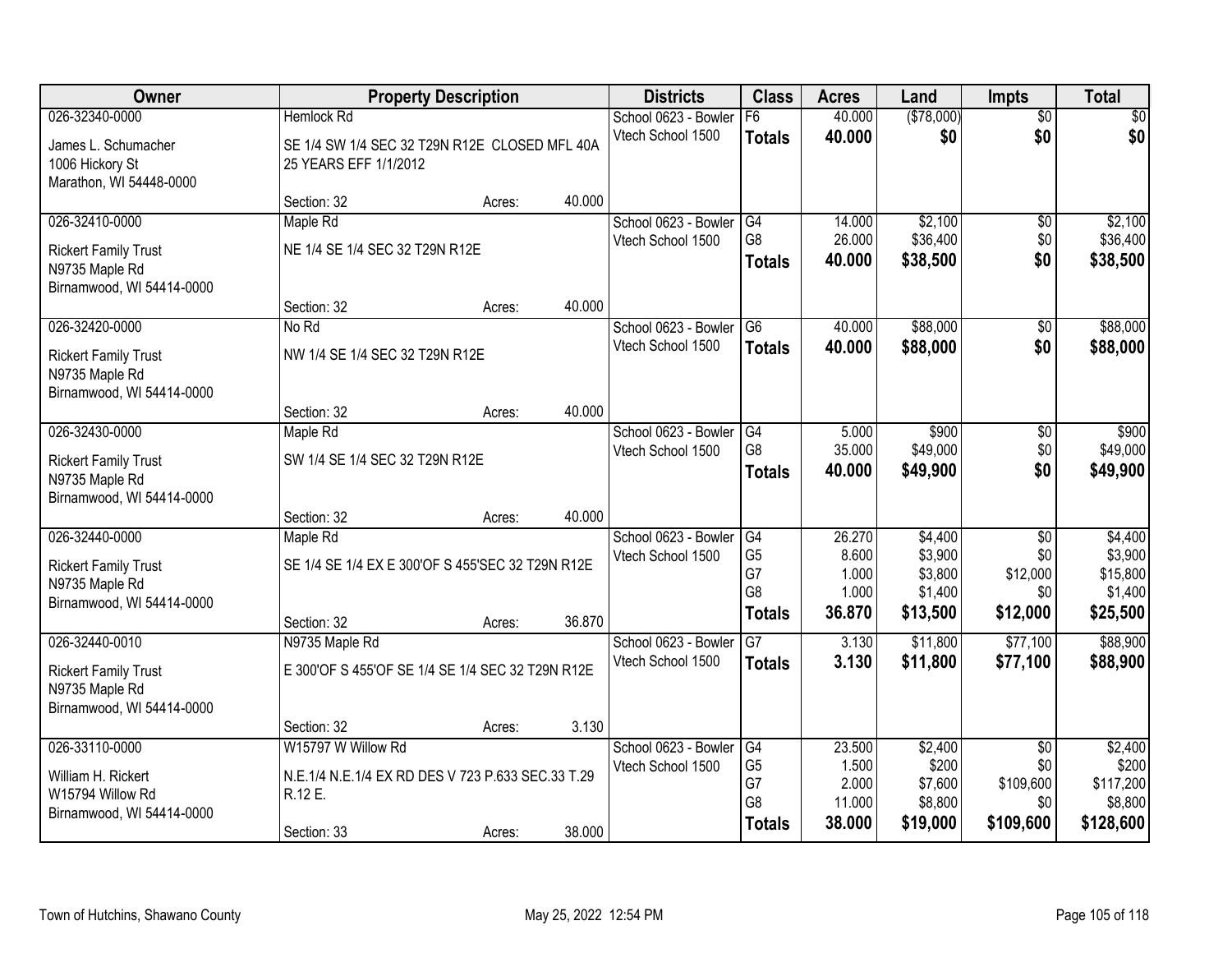| Owner                     |                                                   | <b>Property Description</b> |        | <b>Districts</b>     | <b>Class</b>    | <b>Acres</b> | Land     | <b>Impts</b>    | <b>Total</b> |
|---------------------------|---------------------------------------------------|-----------------------------|--------|----------------------|-----------------|--------------|----------|-----------------|--------------|
| 026-33120-0000            | Willow Rd W                                       |                             |        | School 0623 - Bowler | G4              | 30.000       | \$4,800  | $\overline{30}$ | \$4,800      |
| William H. Rickert        | N.W.1/4 N.E.1/4 SEC.33 T.29 R.12 E.               |                             |        | Vtech School 1500    | G <sub>5</sub>  | 4.500        | \$700    | \$0             | \$700        |
| W15794 Willow Rd          |                                                   |                             |        |                      | G7              | 3.000        | \$11,400 | \$99,800        | \$111,200    |
| Birnamwood, WI 54414-0000 |                                                   |                             |        |                      | G <sub>8</sub>  | 2.500        | \$2,000  | \$0             | \$2,000      |
|                           | Section: 33                                       | Acres:                      | 40.000 |                      | <b>Totals</b>   | 40.000       | \$18,900 | \$99,800        | \$118,700    |
| 026-33130-0000            | No Rd                                             |                             |        | School 0623 - Bowler | G4              | 32.000       | \$4,300  | \$0             | \$4,300      |
| William H. Rickert        | S.W.1/4 N.E.1/4 SEC.33 T.29 R.12 E.               |                             |        | Vtech School 1500    | G <sub>8</sub>  | 8.000        | \$11,200 | \$0             | \$11,200     |
| W15794 Willow Rd          |                                                   |                             |        |                      | <b>Totals</b>   | 40.000       | \$15,500 | \$0             | \$15,500     |
| Birnamwood, WI 54414-0000 |                                                   |                             |        |                      |                 |              |          |                 |              |
|                           | Section: 33                                       | Acres:                      | 40.000 |                      |                 |              |          |                 |              |
| 026-33140-0000            | County Rd D                                       |                             |        | School 0623 - Bowler | $\overline{G1}$ | 1.000        | \$5,000  | \$7,500         | \$12,500     |
| William H. Rickert        | S.E.1/4 N.E.1/4 EX RD DES V 723 P.633 SEC.33 T.29 |                             |        | Vtech School 1500    | G4              | 9.000        | \$600    | \$0             | \$600        |
| W15794 Willow Rd          | R.12 E.                                           |                             |        |                      | G <sub>5</sub>  | 2.000        | \$900    | \$0             | \$900        |
| Birnamwood, WI 54414-0000 |                                                   |                             |        |                      | G <sub>8</sub>  | 26.000       | \$39,000 | \$0             | \$39,000     |
|                           | Section: 33                                       | Acres:                      | 38.000 |                      | <b>Totals</b>   | 38.000       | \$45,500 | \$7,500         | \$53,000     |
| 026-33210-0000            | <b>Willow Rd</b>                                  |                             |        | School 0623 - Bowler | G4              | 29.000       | \$3,600  | $\overline{50}$ | \$3,600      |
| William H. Rickert        | N.E.1/4 N.W.1/4 SEC.33 T.29 R.12 E.               |                             |        | Vtech School 1500    | G <sub>5</sub>  | 1.000        | \$200    | \$0             | \$200        |
| W15794 Willow Rd          |                                                   |                             |        |                      | G <sub>8</sub>  | 10.000       | \$15,000 | \$0             | \$15,000     |
| Birnamwood, WI 54414-0000 |                                                   |                             |        |                      | <b>Totals</b>   | 40.000       | \$18,800 | \$0             | \$18,800     |
|                           | Section: 33                                       | Acres:                      | 40.000 |                      |                 |              |          |                 |              |
| 026-33220-0000            | <b>Willow Rd</b>                                  |                             |        | School 0623 - Bowler | G6              | 13.200       | \$27,700 | $\overline{50}$ | \$27,700     |
| John Denovi               | PRT NW 1/4 NW 1/4 SEC 33 T29N R12E NKA LOT 1      |                             |        | Vtech School 1500    | <b>Totals</b>   | 13.200       | \$27,700 | \$0             | \$27,700     |
| 343 Railroad St           | V3 CSM P157 MAP #813                              |                             |        |                      |                 |              |          |                 |              |
| Birnamwood, WI 54414      |                                                   |                             |        |                      |                 |              |          |                 |              |
|                           | Section: 33                                       | Acres:                      | 13.200 |                      |                 |              |          |                 |              |
| 026-33220-0010            | W16055 W Willow Rd                                |                             |        | School 0623 - Bowler | $\sqrt{G1}$     | 1.000        | \$5,000  | \$186,000       | \$191,000    |
| Larry A. Rickert          | NW 1/4 NW 1/4 EX SW 1/4 & EX CERT SUR REC V3      |                             |        | Vtech School 1500    | G <sub>6</sub>  | 15.800       | \$44,200 | \$0             | \$44,200     |
| W16055 Willow Rd          | P157 MAP #813 SEC 33 T29N R12E                    |                             |        |                      | <b>Totals</b>   | 16.800       | \$49,200 | \$186,000       | \$235,200    |
| Birnamwood, WI 54414      |                                                   |                             |        |                      |                 |              |          |                 |              |
|                           | Section: 33                                       | Acres:                      | 16.800 |                      |                 |              |          |                 |              |
| 026-33220-0020            | N10004 Maple Rd                                   |                             |        | School 0623 - Bowler | G1              | 1.000        | \$5,000  | \$3,900         | \$8,900      |
| <b>Randall Rickert</b>    | S 657' OF W 686.16' OF NW 1/4 NW 1/4 SEC 33 T29N  |                             |        | Vtech School 1500    | G4              | 6.000        | \$900    | \$0             | \$900        |
| 5349 Northside Dr         | **DEED ERROR**<br>R <sub>12</sub> E               |                             |        |                      | G <sub>5</sub>  | 1.000        | \$500    | \$0             | \$500        |
| Macon, GA 31210           |                                                   |                             |        |                      | G8              | 2.000        | \$2,800  | \$0             | \$2,800      |
|                           | Section: 33                                       | Acres:                      | 10.000 |                      | <b>Totals</b>   | 10.000       | \$9,200  | \$3,900         | \$13,100     |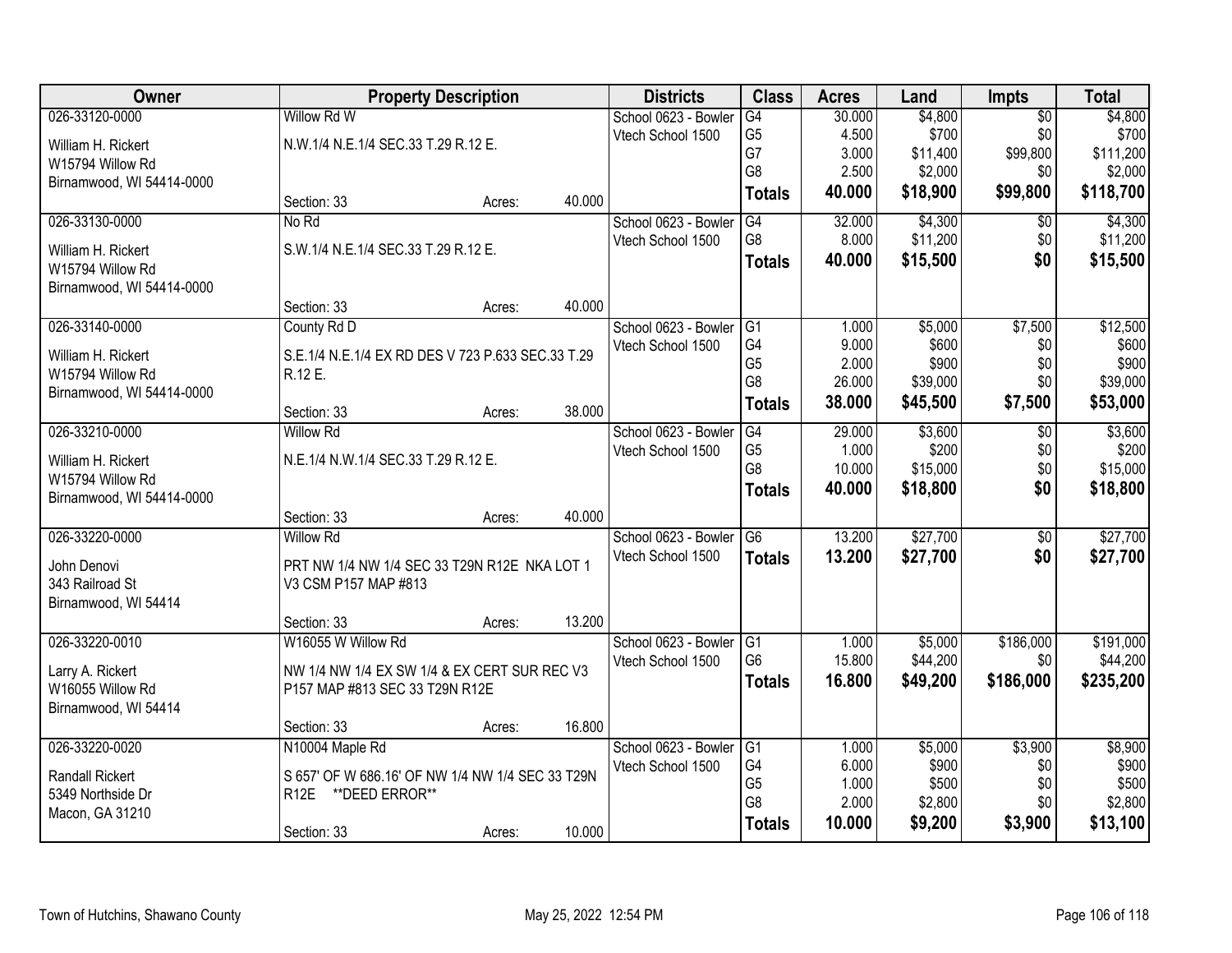| Owner                     |                                                    | <b>Property Description</b>           |        | <b>Districts</b>          | <b>Class</b>    | <b>Acres</b> | Land        | <b>Impts</b>    | <b>Total</b> |
|---------------------------|----------------------------------------------------|---------------------------------------|--------|---------------------------|-----------------|--------------|-------------|-----------------|--------------|
| 026-33230-0000            | N9968 Maple Rd                                     |                                       |        | School 0623 - Bowler      | $\overline{G4}$ | 38.000       | \$5,300     | $\overline{50}$ | \$5,300      |
| William H. Rickert        | SW 1/4 NW 1/4 SEC 33 T29N R12E                     |                                       |        | Vtech School 1500         | G <sub>5</sub>  | 1.000        | \$200       | \$0             | \$200        |
| W15794 Willow Rd          |                                                    |                                       |        |                           | G7              | 1.000        | \$3,800     | \$31,600        | \$35,400     |
| Birnamwood, WI 54414-0000 |                                                    |                                       |        |                           | <b>Totals</b>   | 40.000       | \$9,300     | \$31,600        | \$40,900     |
|                           | Section: 33                                        | Acres:                                | 40.000 |                           |                 |              |             |                 |              |
| 026-33240-0000            | No Rd                                              |                                       |        | School 0623 - Bowler      | G4              | 19.000       | \$2,300     | \$0             | \$2,300      |
| William H. Rickert        | S.E.1/4 N.W.1/4 SEC.33 T.29 R.12 E.                |                                       |        | Vtech School 1500         | G8              | 21.000       | \$29,400    | \$0             | \$29,400     |
| W15794 Willow Rd          |                                                    |                                       |        |                           | <b>Totals</b>   | 40.000       | \$31,700    | \$0             | \$31,700     |
| Birnamwood, WI 54414-0000 |                                                    |                                       |        |                           |                 |              |             |                 |              |
|                           | Section: 33                                        | Acres:                                | 40.000 |                           |                 |              |             |                 |              |
| 026-33310-0000            | W15904 Silver Creek Rd                             |                                       |        | School 0623 - Bowler   F6 |                 | 34.000       | ( \$47,600) | \$0             | \$0          |
| Gary J Micke 27/50 Int    | NE 1/4 SW 1/4 & E 33' OF SE 1/4 SW 1/4 SEC 33 T29N |                                       |        | Vtech School 1500         | G <sub>1</sub>  | 1.906        | \$5,300     | \$39,700        | \$45,000     |
| N3659 Vine Rd             | R <sub>12E</sub>                                   | CLOSED MFL 34.00 A 25 YEARS EFFECTIVE |        |                           | G4              | 5.000        | \$700       | \$0             | \$700        |
| Appleton, WI 54913        | 1/1/14                                             |                                       |        |                           | <b>Totals</b>   | 40.906       | \$6,000     | \$39,700        | \$45,700     |
|                           | Section: 33                                        | Acres:                                | 40.906 |                           |                 |              |             |                 |              |
| 026-33320-0000            | Maple                                              |                                       |        | School 0623 - Bowler      | G4              | 5.000        | \$900       | $\sqrt[6]{}$    | \$900        |
| Jeffrey A. Kielman        | N.W.1/4 S.W.1/4 SEC.33 T.29 R.12 E.                |                                       |        | Vtech School 1500         | G8              | 35.000       | \$49,000    | \$0             | \$49,000     |
| PO Box 5                  |                                                    |                                       |        |                           | <b>Totals</b>   | 40.000       | \$49,900    | \$0             | \$49,900     |
| Phlox, WI 54464-0005      |                                                    |                                       |        |                           |                 |              |             |                 |              |
|                           | Section: 33                                        | Acres:                                | 40.000 |                           |                 |              |             |                 |              |
| 026-33330-0000            | Silver Creek Rd                                    |                                       |        | School 0623 - Bowler      | G4              | 31.840       | \$5,600     | $\overline{50}$ | \$5,600      |
| <b>Brian Resch</b>        | S.W.1/4 S.W.1/4 SEC.33 T.29 R.12 E.                |                                       |        | Vtech School 1500         | G <sub>5</sub>  | 4.000        | \$2,900     | \$0             | \$2,900      |
| 557 Rebecca St            |                                                    |                                       |        |                           | G8              | 4.160        | \$5,800     | \$0             | \$5,800      |
| Birnamwood, WI 54414-0000 |                                                    |                                       |        |                           | <b>Totals</b>   | 40.000       | \$14,300    | \$0             | \$14,300     |
|                           | Section: 33                                        | Acres:                                | 40.000 |                           |                 |              |             |                 |              |
| 026-33340-0000            | W15960 Silver Creek Rd                             |                                       |        | School 0623 - Bowler      | G1              | 5.000        | \$16,600    | \$133,400       | \$150,000    |
| David Charles Shetter     | SE 1/4 SW 1/4 NKA LOT 1 V13 CSM P62 MAP #3094      |                                       |        | Vtech School 1500         | <b>Totals</b>   | 5.000        | \$16,600    | \$133,400       | \$150,000    |
| W15960 Silver Creek Rd    | SEC 33 T29N R12E AND W15970 SILVER CREEK RD        |                                       |        |                           |                 |              |             |                 |              |
| Birnamwood, WI 54414      |                                                    |                                       |        |                           |                 |              |             |                 |              |
|                           | Section: 33                                        | Acres:                                | 5.000  |                           |                 |              |             |                 |              |
| 026-33340-0010            | Silver Creek Rd                                    |                                       |        | School 0623 - Bowler      | G4              | 28.000       | \$4,900     | $\overline{50}$ | \$4,900      |
| William H. Rickert        | PRT OF SE 1/4 SW 1/4 KNOWN AS LOT 2 CERT SUR       |                                       |        | Vtech School 1500         | G8              | 6.094        | \$8,500     | \$0             | \$8,500      |
| W15794 Willow Rd          | REC V13 P62 MAP #3094 SEC 33 T29N R12E             |                                       |        |                           | <b>Totals</b>   | 34.094       | \$13,400    | \$0             | \$13,400     |
| Birnamwood, WI 54414-0000 |                                                    |                                       |        |                           |                 |              |             |                 |              |
|                           | Section: 33                                        | Acres:                                | 34.094 |                           |                 |              |             |                 |              |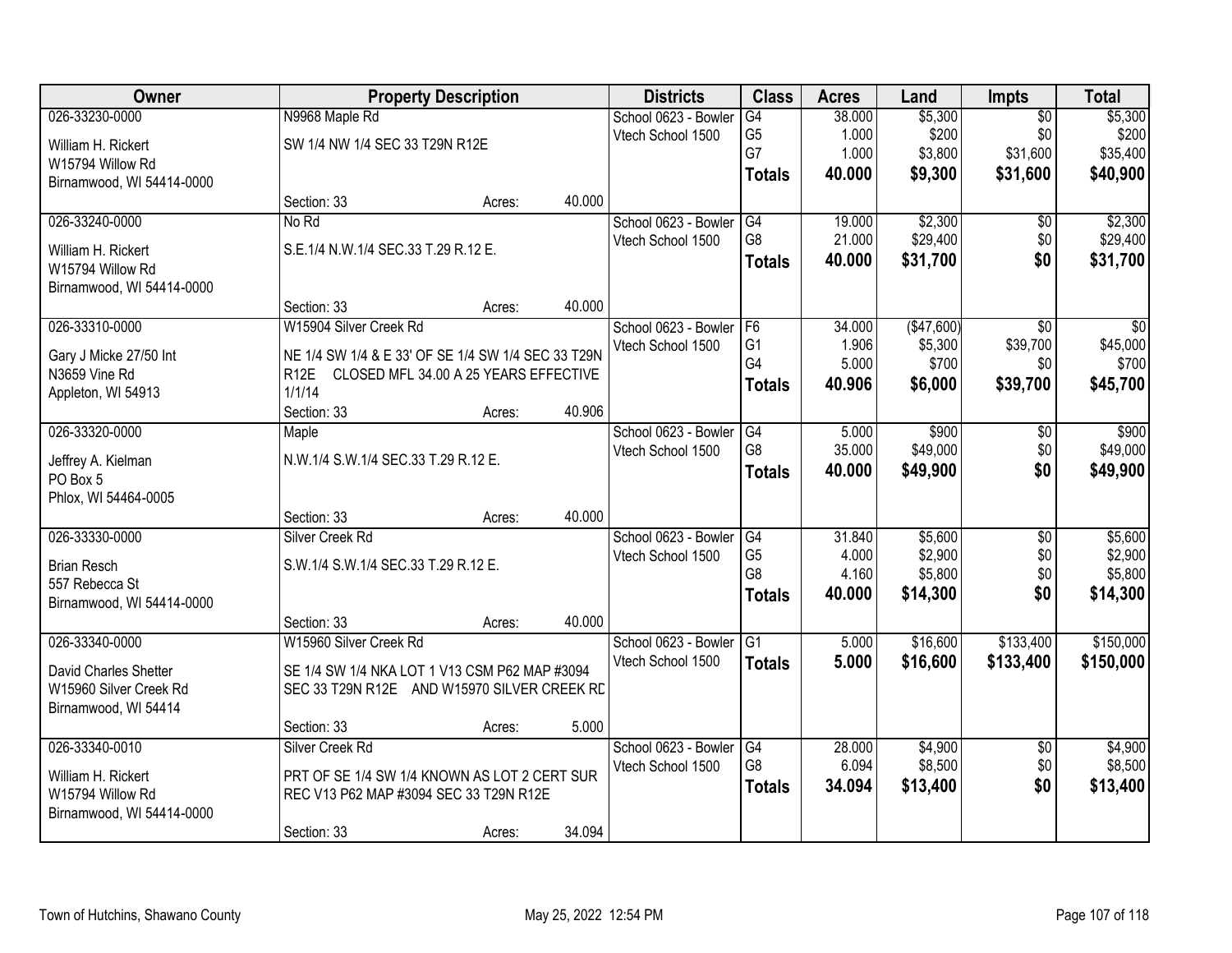| Owner                                                                              |                                                              | <b>Property Description</b> |               | <b>Districts</b>                               | <b>Class</b>                     | <b>Acres</b>    | Land                   | <b>Impts</b>                 | <b>Total</b>                 |
|------------------------------------------------------------------------------------|--------------------------------------------------------------|-----------------------------|---------------|------------------------------------------------|----------------------------------|-----------------|------------------------|------------------------------|------------------------------|
| 026-33410-0000                                                                     | County Rd D                                                  |                             |               | School 0623 - Bowler                           | $\overline{G6}$                  | 37.740          | \$105,700              | $\overline{50}$              | \$105,700                    |
| Duane Hanke (Life Estate)<br>W15876 W Silver Creek Rd<br>Birnamwood, WI 54414-0000 | N.E.1/4 S.E.1/4 EX RD DES V 709 P.322 SEC.33 T.29<br>R.12 E. |                             |               | Vtech School 1500                              | <b>Totals</b>                    | 37.740          | \$105,700              | \$0                          | \$105,700                    |
|                                                                                    | Section: 33                                                  | Acres:                      | 37.740        |                                                |                                  |                 |                        |                              |                              |
| 026-33420-0000                                                                     | No Rd                                                        |                             |               | School 0623 - Bowler                           | $\overline{G6}$                  | 40.000          | \$112,000              | $\overline{50}$              | \$112,000                    |
| Duane Hanke (Life Estate)<br>W15876 W Silver Creek Rd<br>Birnamwood, WI 54414-0000 | N.W.1/4 S.E.1/4 SEC.33 T.29 R.12 E.                          |                             |               | Vtech School 1500                              | <b>Totals</b>                    | 40.000          | \$112,000              | \$0                          | \$112,000                    |
|                                                                                    | Section: 33                                                  | Acres:                      | 40.000        |                                                |                                  |                 |                        |                              |                              |
| 026-33430-0000                                                                     | W15876 Silver Creek Rd                                       |                             |               | School 0623 - Bowler                           | G4                               | 37.000          | \$5,300                | \$0                          | \$5,300                      |
| Duane Hanke (Life Estate)                                                          | S.W.1/4 S.E.1/4 SEC.33 T.29 R.12 E.                          |                             |               | Vtech School 1500                              | G <sub>5</sub><br>G7             | 1.000<br>2.000  | \$200<br>\$4,000       | \$0<br>\$69,900              | \$200<br>\$73,900            |
| W15876 W Silver Creek Rd                                                           |                                                              |                             |               |                                                | <b>Totals</b>                    | 40.000          | \$9,500                | \$69,900                     | \$79,400                     |
| Birnamwood, WI 54414-0000                                                          |                                                              |                             |               |                                                |                                  |                 |                        |                              |                              |
|                                                                                    | Section: 33                                                  | Acres:                      | 40.000        |                                                |                                  |                 |                        |                              |                              |
| 026-33440-0000                                                                     | County Rd D                                                  |                             |               | School 0623 - Bowler                           | G4                               | 17.500          | \$2,000                | \$0                          | \$2,000                      |
| Duane Hanke (Life Estate)                                                          | S.E.1/4 S.E.1/4 EX RD DES V 709 P.322 SEC.33 T.29            |                             |               | Vtech School 1500                              | G <sub>5</sub><br>G <sub>8</sub> | 0.500<br>20.000 | \$100<br>\$28,000      | \$0<br>\$0                   | \$100<br>\$28,000            |
| W15876 W Silver Creek Rd                                                           | R.12 E.                                                      |                             |               |                                                | <b>Totals</b>                    | 38.000          | \$30,100               | \$0                          | \$30,100                     |
| Birnamwood, WI 54414-0000                                                          |                                                              |                             |               |                                                |                                  |                 |                        |                              |                              |
|                                                                                    | Section: 33                                                  | Acres:                      | 38.000        |                                                |                                  |                 |                        |                              |                              |
| 026-34110-0000                                                                     | <b>Willow Rd</b>                                             |                             |               | School 0623 - Bowler                           | F6                               | 40.000          | (\$107,200)            | $\overline{50}$              | $\overline{50}$              |
| <b>Gregory L Malchow Living Trust</b>                                              | NE 1/4 NE 1/4 SEC 34 T29N R12E                               |                             | CLOSED MFL 40 | Vtech School 1500                              | <b>Totals</b>                    | 40.000          | \$0                    | \$0                          | \$0                          |
| 1903 Scarlet Oak Trl                                                               | A 50 YEARS EFF 1/1/2012                                      |                             |               |                                                |                                  |                 |                        |                              |                              |
| Oshkosh, WI 54904                                                                  |                                                              |                             |               |                                                |                                  |                 |                        |                              |                              |
|                                                                                    | Section: 34                                                  | Acres:                      | 40.000        |                                                |                                  |                 |                        |                              |                              |
| 026-34120-0000                                                                     | <b>Willow Rd</b>                                             |                             |               | School 0623 - Bowler   F6<br>Vtech School 1500 |                                  | 40.000          | (\$112,000)            | $\overline{50}$<br>\$0       | $\overline{\$0}$<br>\$0      |
| Gregory L Malchow Living Trust                                                     | NW 1/4 NE 1/4 SEC 34 T29N R12E                               |                             | CLOSED MFL 40 |                                                | <b>Totals</b>                    | 40.000          | \$0                    |                              |                              |
| 1903 Scarlet Oak Trl                                                               | ACRES 50 YEARS EFF 1/1/2012                                  |                             |               |                                                |                                  |                 |                        |                              |                              |
| Oshkosh, WI 54904                                                                  |                                                              |                             |               |                                                |                                  |                 |                        |                              |                              |
|                                                                                    | Section: 34                                                  | Acres:                      | 40.000        |                                                |                                  |                 |                        |                              |                              |
| 026-34130-0000                                                                     | N9944 Black Ash Rd                                           |                             |               | School 0623 - Bowler<br>Vtech School 1500      | F <sub>6</sub><br>G <sub>1</sub> | 39.000<br>1.000 | (\$109,200)<br>\$5,000 | $\overline{30}$<br>\$121,900 | $\overline{50}$<br>\$126,900 |
| Gregory L Malchow Living Trust                                                     | SW 1/4 NE 1/4 SEC 34 T29N R12E                               |                             | CLOSED MFL 39 |                                                | <b>Totals</b>                    | 40.000          | \$5,000                | \$121,900                    | \$126,900                    |
| 1903 Scarlet Oak Trl                                                               | ACRES 50 YEARS EFF 1/1/2012                                  |                             |               |                                                |                                  |                 |                        |                              |                              |
| Oshkosh, WI 54904                                                                  |                                                              |                             | 40.000        |                                                |                                  |                 |                        |                              |                              |
|                                                                                    | Section: 34                                                  | Acres:                      |               |                                                |                                  |                 |                        |                              |                              |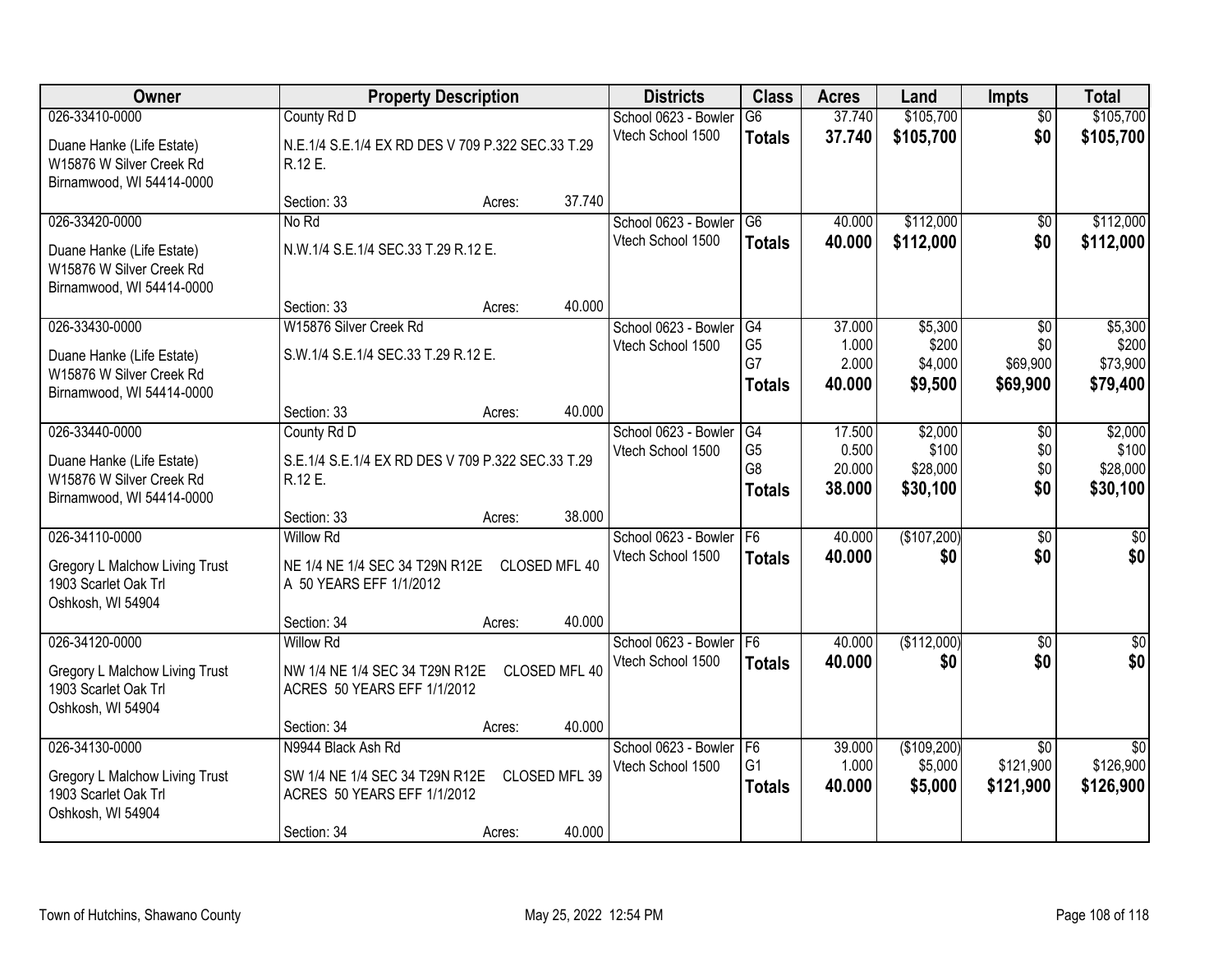| Owner                                                                                 |                                                                                                                                      | <b>Property Description</b> |               | <b>Districts</b>                          | <b>Class</b>                                            | <b>Acres</b>                        | Land                                       | <b>Impts</b>                         | <b>Total</b>                               |
|---------------------------------------------------------------------------------------|--------------------------------------------------------------------------------------------------------------------------------------|-----------------------------|---------------|-------------------------------------------|---------------------------------------------------------|-------------------------------------|--------------------------------------------|--------------------------------------|--------------------------------------------|
| 026-34140-0000                                                                        | No Rd                                                                                                                                |                             |               | School 0623 - Bowler                      | F6                                                      | 40.000                              | (\$102,400)                                | $\overline{50}$                      | \$0                                        |
| <b>Gregory L Malchow Living Trust</b><br>1903 Scarlet Oak Trl<br>Oshkosh, WI 54904    | SE 1/4 NE 1/4 SEC 34 T29N R12E<br>A 50 YEARS EFF 1/1/2012                                                                            |                             | CLOSED MFL 40 | Vtech School 1500                         | <b>Totals</b>                                           | 40.000                              | \$0                                        | \$0                                  | \$0                                        |
|                                                                                       | Section: 34                                                                                                                          | Acres:                      | 40.000        |                                           |                                                         |                                     |                                            |                                      |                                            |
| 026-34210-0000<br>Sheldon Wade Grant<br>N10057 Black Ash Rd<br>Birnamwood, WI 54414   | N10057 Black Ash Rd<br>NE 1/4 NW 1/4 NKA LOT 1 V7 CSM P481 MAP #2116<br>SEC 34 T29N R12E                                             |                             |               | School 0623 - Bowler<br>Vtech School 1500 | $\overline{G1}$<br><b>Totals</b>                        | 4.402<br>4.402                      | \$15,000<br>\$15,000                       | \$86,300<br>\$86,300                 | \$101,300<br>\$101,300                     |
|                                                                                       | Section: 34                                                                                                                          | Acres:                      | 4.402         |                                           |                                                         |                                     |                                            |                                      |                                            |
| 026-34210-0010<br>William H. Rickert<br>W15794 Willow Rd<br>Birnamwood, WI 54414-0000 | N10057 Black Ash Rd<br>NE 1/4 NW 1/4 EX CERT SUR REC V7 P481 SEC 34<br><b>T29N R12E</b>                                              |                             |               | School 0623 - Bowler<br>Vtech School 1500 | G4<br>G <sub>5</sub><br>G <sub>8</sub><br><b>Totals</b> | 20.000<br>0.598<br>15.000<br>35.598 | \$3,200<br>\$100<br>\$21,000<br>\$24,300   | \$0<br>\$0<br>\$0<br>\$0             | \$3,200<br>\$100<br>\$21,000<br>\$24,300   |
|                                                                                       | Section: 34                                                                                                                          | Acres:                      | 35.598        |                                           |                                                         |                                     |                                            |                                      |                                            |
| 026-34220-0000<br>William H. Rickert<br>W15794 Willow Rd<br>Birnamwood, WI 54414-0000 | <b>Willow Rd</b><br>NW 1/4 NW 1/4 EX RD DES V709 P323 SEC 34 T29N<br><b>R12E</b>                                                     |                             |               | School 0623 - Bowler<br>Vtech School 1500 | G4<br>G <sub>5</sub><br>G8<br><b>Totals</b>             | 19.180<br>1.500<br>18.000<br>38.680 | \$3,000<br>\$200<br>\$25,200<br>\$28,400   | $\sqrt[6]{3}$<br>\$0<br>\$0<br>\$0   | \$3,000<br>\$200<br>\$25,200<br>\$28,400   |
|                                                                                       | Section: 34                                                                                                                          | Acres:                      | 38.680        |                                           |                                                         |                                     |                                            |                                      |                                            |
| 026-34230-0000<br>Alan B. Giffey<br>5995 Highway K<br>Oshkosh, WI 54904-0000          | N9942 Cty D Rd<br>S.W.1/4 N.W.1/4 EX RD DES V 711 P.196 SEC.34 T.29<br>R.12 E.                                                       |                             |               | School 0623 - Bowler<br>Vtech School 1500 | G1<br>G <sub>5</sub><br>G <sub>6</sub><br><b>Totals</b> | 1.000<br>13.850<br>25.000<br>39.850 | \$5,000<br>\$7,600<br>\$70,000<br>\$82,600 | \$1,900<br>\$0<br>\$0<br>\$1,900     | \$6,900<br>\$7,600<br>\$70,000<br>\$84,500 |
|                                                                                       | Section: 34                                                                                                                          | Acres:                      | 39.850        |                                           |                                                         |                                     |                                            |                                      |                                            |
| 026-34240-0000<br>Dennis L. Slater<br>N9822 Cty Rd D<br>Birnamwood, WI 54414-0000     | <b>Black Ash Rd</b><br>S.E.1/4 N.W.1/4 EX CERT SUR REC V.13 P.107 SEC.34<br>T.29N R.12 E.                                            |                             |               | School 0623 - Bowler<br>Vtech School 1500 | G4<br>G <sub>5</sub><br>G <sub>8</sub><br><b>Totals</b> | 7.380<br>13.000<br>17.620<br>38.000 | \$1,300<br>\$7,200<br>\$24,700<br>\$33,200 | $\overline{50}$<br>\$0<br>\$0<br>\$0 | \$1,300<br>\$7,200<br>\$24,700<br>\$33,200 |
|                                                                                       | Section: 34                                                                                                                          | Acres:                      | 38.000        |                                           |                                                         |                                     |                                            |                                      |                                            |
| 026-34240-0010<br>Lee A. Slater<br>N9935 Black Ash Rd<br>Birnamwood, WI 54414-0000    | N9935 Black Ash Rd<br>PRT OF S.E.1/4 N.W.1/4 KNOWN AS LOT 1 CERT SUR<br>REC V.13 P.107 MAP #3117 SEC.34 T.29N R.12 E.<br>Section: 34 | Acres:                      | 2.000         | School 0623 - Bowler<br>Vtech School 1500 | G1<br><b>Totals</b>                                     | 2.000<br>2.000                      | \$8,500<br>\$8,500                         | \$95,200<br>\$95,200                 | \$103,700<br>\$103,700                     |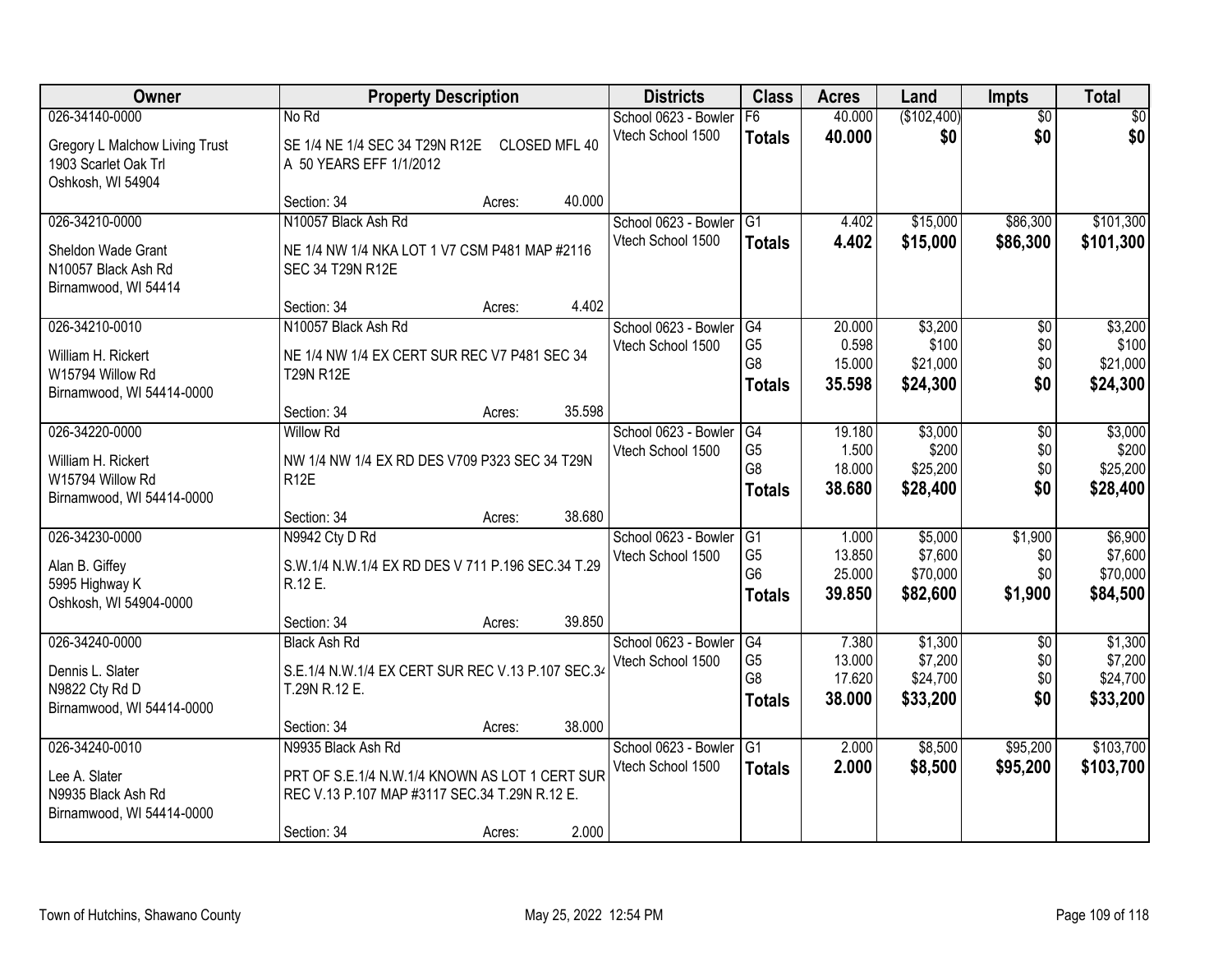| Owner                                           |                                                      | <b>Property Description</b> |        | <b>Districts</b>        | <b>Class</b>    | <b>Acres</b> | Land                | <b>Impts</b>           | <b>Total</b> |
|-------------------------------------------------|------------------------------------------------------|-----------------------------|--------|-------------------------|-----------------|--------------|---------------------|------------------------|--------------|
| 026-34310-0000                                  | <b>Black Ash Rd</b>                                  |                             |        | School 0623 - Bowler    | G1              | 1.000        | \$5,000             | \$3,200                | \$8,200      |
| Daniel G. Slater                                | N.E.1/4 S.W.1/4 EX E 252'OF S 310'SEC.34 T.29 R.12   |                             |        | Vtech School 1500       | G <sub>4</sub>  | 30.450       | \$4,700             | \$0                    | \$4,700      |
| N9825 Black Ash Rd                              | Е.                                                   |                             |        |                         | G <sub>5</sub>  | 0.750        | \$100               | \$0                    | \$100        |
| Birnamwood, WI 54414-0000                       |                                                      |                             |        |                         | G <sub>8</sub>  | 6.000        | \$8,400             | \$0                    | \$8,400      |
|                                                 | Section: 34                                          | Acres:                      | 38.200 |                         | <b>Totals</b>   | 38.200       | \$18,200            | \$3,200                | \$21,400     |
| 026-34310-0010                                  | N9825 Black Ash Rd                                   |                             |        | School 0623 - Bowler    | G1              | 1.800        | \$7,800             | \$86,800               | \$94,600     |
| Daniel G. Slater                                | E 252'OF S 310'OF N.E.1/4 S.W.1/4 SEC.34 T.29 R.12 E |                             |        | Vtech School 1500       | <b>Totals</b>   | 1.800        | \$7,800             | \$86,800               | \$94,600     |
| N9825 Black Ash Rd                              |                                                      |                             |        |                         |                 |              |                     |                        |              |
| Birnamwood, WI 54414-0000                       |                                                      |                             |        |                         |                 |              |                     |                        |              |
|                                                 | Section: 34                                          | Acres:                      | 1.800  |                         |                 |              |                     |                        |              |
| 026-34320-0000                                  | N9822 Cty D Rd                                       |                             |        | School 0623 - Bowler G1 |                 | 3.700        | \$13,100            | \$120,300              | \$133,400    |
| Dennis L. Slater                                | N.W.1/4 S.W.1/4 EX RD DES V 713 P.275 SEC.34 T.29    |                             |        | Vtech School 1500       | G4              | 8.140        | \$1,400             | \$0                    | \$1,400      |
| N9822 Cty Rd D                                  | R.12 E.                                              |                             |        |                         | G <sub>5</sub>  | 6.400        | \$2,900             | \$0                    | \$2,900      |
| Birnamwood, WI 54414-0000                       |                                                      |                             |        |                         | G <sub>8</sub>  | 21.550       | \$27,400            | \$0                    | \$27,400     |
|                                                 | Section: 34                                          | Acres:                      | 39.790 |                         | <b>Totals</b>   | 39.790       | \$44,800            | \$120,300              | \$165,100    |
| 026-34330-0000                                  | W15616 Silver Creek Rd                               |                             |        | School 0623 - Bowler    | G1              | 1.000        | \$5,000             | \$74,200               | \$79,200     |
| Jason J. Henry                                  | SW 1/4 SW 1/4 NKA LOT 1 V11 CSM P239 MAP #2856       |                             |        | Vtech School 1500       | <b>Totals</b>   | 1.000        | \$5,000             | \$74,200               | \$79,200     |
| W15616 Silver Creek Rd                          | SEC 34 T29N R12E                                     |                             |        |                         |                 |              |                     |                        |              |
| Birnamwood, WI 54414                            |                                                      |                             |        |                         |                 |              |                     |                        |              |
|                                                 | Section: 34                                          | Acres:                      | 1.000  |                         |                 |              |                     |                        |              |
| 026-34330-0010                                  | Silver Creek Rd                                      |                             |        | School 0623 - Bowler    | G <sub>5</sub>  | 24.730       | \$13,600            | $\overline{50}$        | \$13,600     |
|                                                 |                                                      |                             |        | Vtech School 1500       | G <sub>6</sub>  | 12.000       | \$33,600            | \$0                    | \$33,600     |
| Diane Henry                                     | S.W.1/4 S.W.1/4 EX CERT SUR REC V.11 P.239 & EX      |                             |        |                         | <b>Totals</b>   | 36.730       | \$47,200            | \$0                    | \$47,200     |
| N9828 Black Ash Rd<br>Birnamwood, WI 54414-0000 | RD DES V.713 P.291 SEC.34 T.29N R.12 E.              |                             |        |                         |                 |              |                     |                        |              |
|                                                 | Section: 34                                          | Acres:                      | 36.730 |                         |                 |              |                     |                        |              |
| 026-34340-0000                                  | N9765 Black Ash Rd                                   |                             |        | School 0623 - Bowler    | $\overline{G1}$ | 1.000        | \$5,000             | \$102,500              | \$107,500    |
|                                                 |                                                      |                             |        | Vtech School 1500       | G4              | 34.740       | \$6,100             | \$0                    | \$6,100      |
| Charles D. Sleeter                              | S.E.1/4 S.W.1/4 SEC.34 T.29 R.12 E.                  |                             |        |                         | G <sub>5</sub>  | 1.000        | \$200               | \$0                    | \$200        |
| 9347 Pickerel Lake Rd                           |                                                      |                             |        |                         | G <sub>8</sub>  | 3.260        | \$4,600             | \$0                    | \$4,600      |
| Pickerel, WI 54465-0000                         |                                                      |                             |        |                         | <b>Totals</b>   | 40.000       | \$15,900            | \$102,500              | \$118,400    |
| 026-34410-0000                                  | Section: 34<br>No Rd                                 | Acres:                      | 40.000 | School 0623 - Bowler    | G4              | 11.000       |                     |                        | \$1,900      |
|                                                 |                                                      |                             |        | Vtech School 1500       | G <sub>8</sub>  | 29.000       | \$1,900<br>\$23,200 | $\overline{50}$<br>\$0 | \$23,200     |
| Steven Henry                                    | N.E.1/4 S.E.1/4 SEC.34 T.29 R.12 E.                  |                             |        |                         |                 | 40.000       | \$25,100            | \$0                    | \$25,100     |
| N9828 Black Ash Rd                              |                                                      |                             |        |                         | <b>Totals</b>   |              |                     |                        |              |
| Birnamwood, WI 54414-0000                       |                                                      |                             |        |                         |                 |              |                     |                        |              |
|                                                 | Section: 34                                          | Acres:                      | 40.000 |                         |                 |              |                     |                        |              |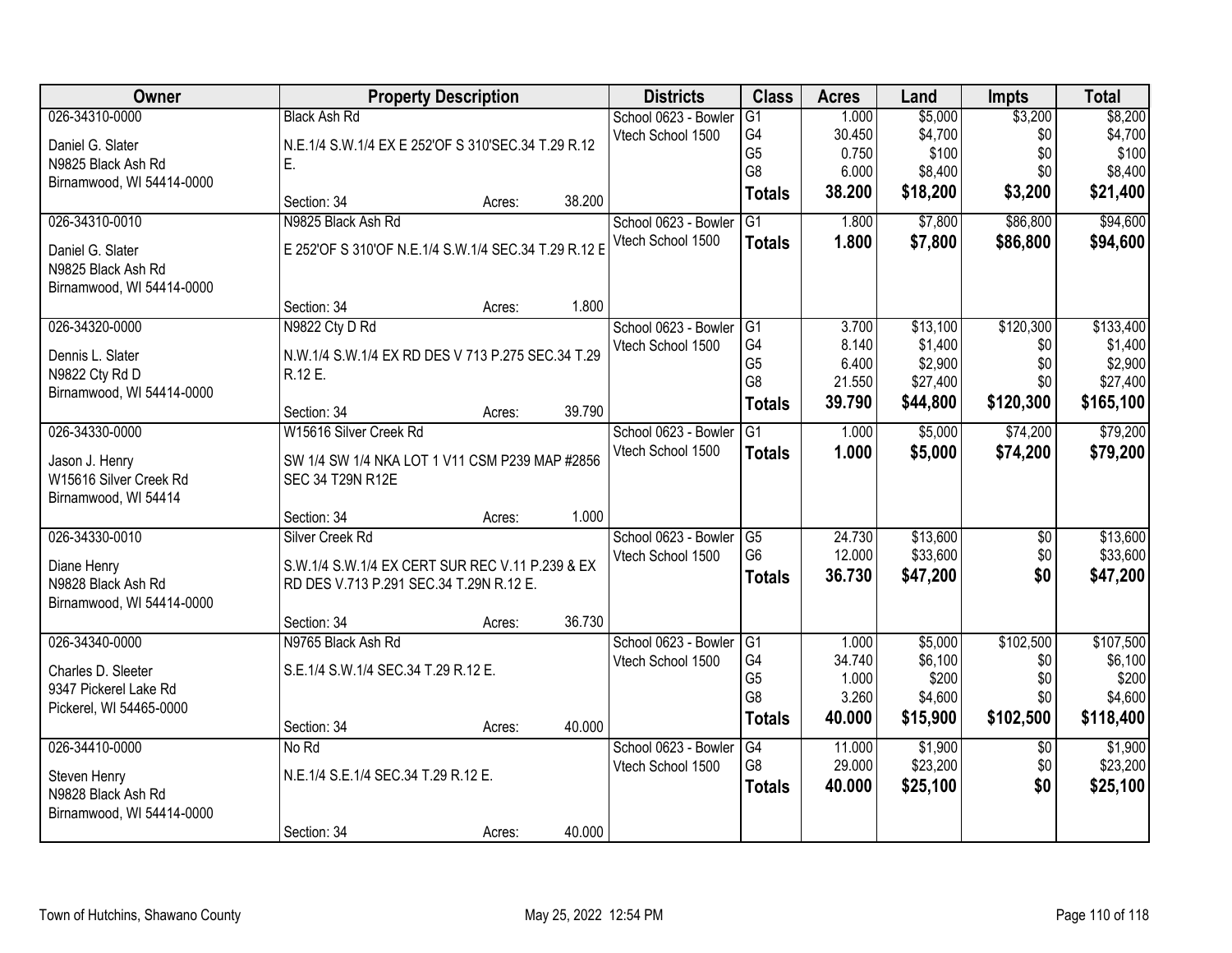| Owner                          |                                                    | <b>Property Description</b> |        | <b>Districts</b>     | <b>Class</b>   | <b>Acres</b> | Land        | Impts           | <b>Total</b>    |
|--------------------------------|----------------------------------------------------|-----------------------------|--------|----------------------|----------------|--------------|-------------|-----------------|-----------------|
| 026-34420-0000                 | N9828 Black Ash Rd                                 |                             |        | School 0623 - Bowler | G4             | 37.500       | \$4,400     | $\overline{50}$ | \$4,400         |
| Steven Henry                   | N.W.1/4 S.E.1/4 SEC.34 T.29 R.12 E.                |                             |        | Vtech School 1500    | G <sub>5</sub> | 0.500        | \$100       | \$0             | \$100           |
| N9828 Black Ash Rd             |                                                    |                             |        |                      | G7             | 2.000        | \$7,600     | \$143,200       | \$150,800       |
| Birnamwood, WI 54414-0000      |                                                    |                             |        |                      | <b>Totals</b>  | 40.000       | \$12,100    | \$143,200       | \$155,300       |
|                                | Section: 34                                        | Acres:                      | 40.000 |                      |                |              |             |                 |                 |
| 026-34430-0000                 | Silver Creek Rd                                    |                             |        | School 0623 - Bowler | G4             | 17.500       | \$1,100     | $\overline{50}$ | \$1,100         |
|                                |                                                    |                             |        | Vtech School 1500    | G <sub>5</sub> | 7.000        | \$3,900     | \$0             | \$3,900         |
| Daniel G. Slater               | S.W.1/4 S.E.1/4 SEC.34 T.29 R.12 E.                |                             |        |                      | G8             | 15.500       | \$17,500    | \$0             | \$17,500        |
| N9825 Black Ash Rd             |                                                    |                             |        |                      | <b>Totals</b>  | 40.000       | \$22,500    | \$0             | \$22,500        |
| Birnamwood, WI 54414-0000      | Section: 34                                        | Acres:                      | 40.000 |                      |                |              |             |                 |                 |
| 026-34440-0000                 | Silver Creek Rd                                    |                             |        | School 0623 - Bowler | G4             | 7.000        | \$1,200     | $\overline{50}$ | \$1,200         |
|                                |                                                    |                             |        | Vtech School 1500    | G <sub>5</sub> | 13.000       | \$7,200     | \$0             | \$7,200         |
| Steven Henry                   | S.E.1/4 S.E.1/4 SEC.34 T.29 R.12 E.                |                             |        |                      | G8             | 20.000       | \$28,000    | \$0             | \$28,000        |
| N9828 Black Ash Rd             |                                                    |                             |        |                      | <b>Totals</b>  | 40.000       | \$36,400    | \$0             | \$36,400        |
| Birnamwood, WI 54414-0000      |                                                    |                             |        |                      |                |              |             |                 |                 |
|                                | Section: 34                                        | Acres:                      | 40.000 |                      |                |              |             |                 |                 |
| 026-35110-0000                 | <b>Willow Rd</b>                                   |                             |        | School 0623 - Bowler | G6             | 18.280       | \$35,600    | \$0             | \$35,600        |
| H & R Nursery Inc              | PRT N.E.1/4 N.E.1/4 DES V. 636 P.442 SEC.35 T.29   |                             |        | Vtech School 1500    | <b>Totals</b>  | 18.280       | \$35,600    | \$0             | \$35,600        |
| c/o Preston Rickert            | R.12 E. EX PRT SOLD FOR HWY DES IN DOC             |                             |        |                      |                |              |             |                 |                 |
| N9145 Maple Rd                 | #607753                                            |                             |        |                      |                |              |             |                 |                 |
| Birnamwood, WI 54414           | Section: 35                                        | Acres:                      | 18.280 |                      |                |              |             |                 |                 |
| 026-35110-0010                 | N10035 Red River Rd                                |                             |        | School 0623 - Bowler | G1             | 1.000        | \$5,000     | \$159,800       | \$164,800       |
| Wayne D. Murphy                | N.E.1/4 N.E.1/4 EX PRT DES V.636 P.442 SEC.35 T.29 |                             |        | Vtech School 1500    | G <sub>6</sub> | 18.270       | \$54,800    | \$0             | \$54,800        |
| N10035 Red River Rd            | R. 12 E. EX PRT SOLD FOR HWY DES IN DOC            |                             |        |                      | <b>Totals</b>  | 19.270       | \$59,800    | \$159,800       | \$219,600       |
| Bowler, WI 54416-0000          | #607756                                            |                             |        |                      |                |              |             |                 |                 |
|                                | Section: 35                                        | Acres:                      | 19.270 |                      |                |              |             |                 |                 |
| 026-35120-0000                 | <b>Willow Rd</b>                                   |                             |        | School 0623 - Bowler | G5             | 20.000       | \$11,000    | $\sqrt{6}$      | \$11,000        |
|                                |                                                    |                             |        | Vtech School 1500    | G <sub>6</sub> | 20.000       | \$56,000    | \$0             | \$56,000        |
| Clarence Schultz (Life Estate) | NW 1/4 NE 1/4 SEC 35 T29N R12E                     |                             |        |                      | <b>Totals</b>  | 40.000       | \$67,000    | \$0             | \$67,000        |
| PO Box 234                     |                                                    |                             |        |                      |                |              |             |                 |                 |
| Mattoon, WI 54450-0000         |                                                    |                             |        |                      |                |              |             |                 |                 |
|                                | Section: 35                                        | Acres:                      | 40.000 |                      |                |              |             |                 |                 |
| 026-35130-0000                 | Meadow Rd                                          |                             |        | School 0623 - Bowler | F6             | 20.000       | ( \$56,000) | $\overline{50}$ | $\overline{50}$ |
| William M. Atkinson            | E 1/2 OF SW 1/4 NE 1/4 SEC 35 T29N R12E            |                             |        | Vtech School 1500    | <b>Totals</b>  | 20.000       | \$0         | \$0             | \$0             |
| 710 Riverside Dr               | CLOSED MFL 20A 25 YEARS EFF 1/1/2020               |                             |        |                      |                |              |             |                 |                 |
| Suamico, WI 54173-8101         |                                                    |                             |        |                      |                |              |             |                 |                 |
|                                | Section: 35                                        | Acres:                      | 20.000 |                      |                |              |             |                 |                 |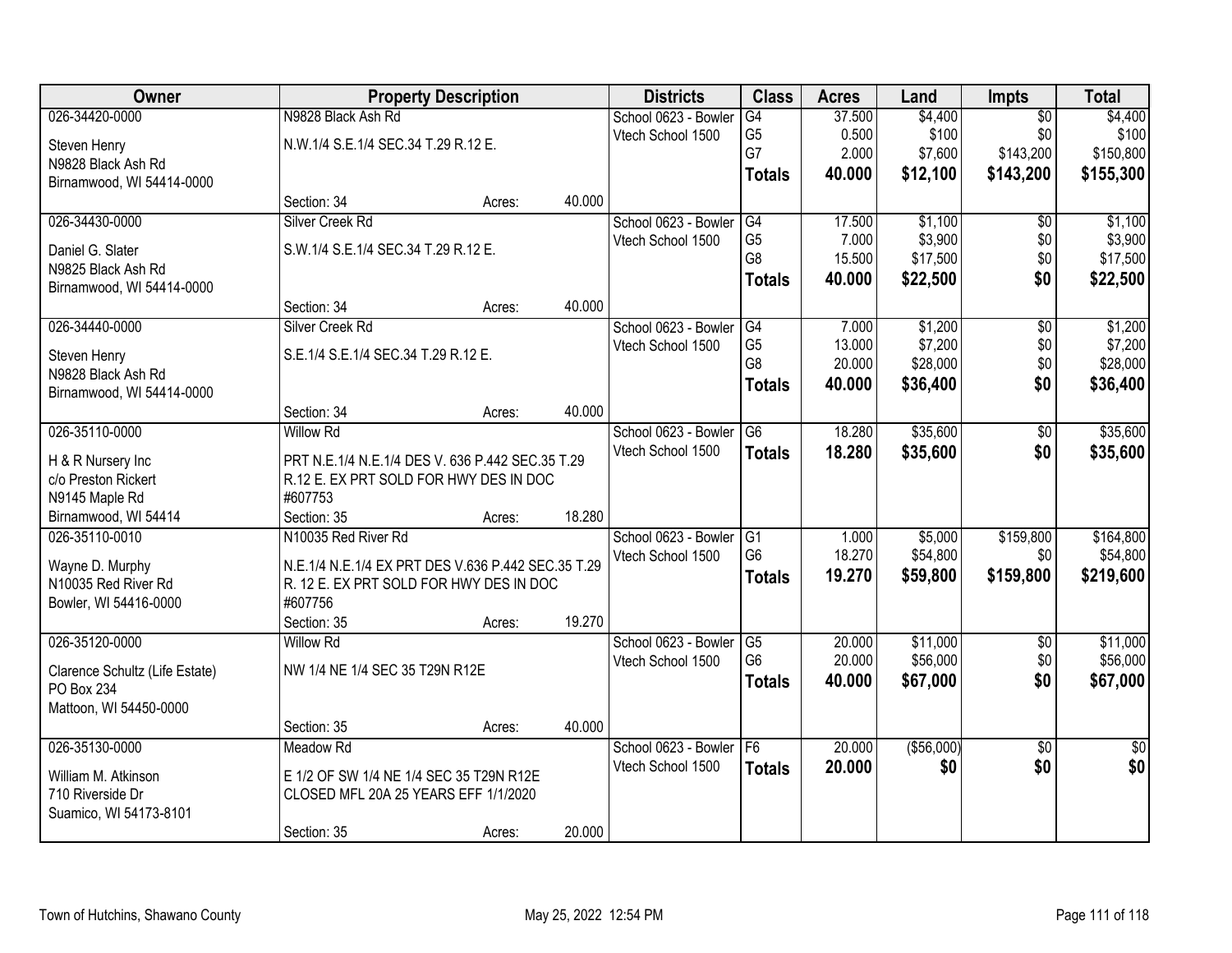| Owner                           |                                                     | <b>Property Description</b> |        | <b>Districts</b>     | <b>Class</b>    | <b>Acres</b> | Land        | <b>Impts</b>    | <b>Total</b> |
|---------------------------------|-----------------------------------------------------|-----------------------------|--------|----------------------|-----------------|--------------|-------------|-----------------|--------------|
| 026-35130-0010                  | N9946 Meadow Rd                                     |                             |        | School 0623 - Bowler | $\overline{G5}$ | 3.000        | \$1,700     | $\overline{50}$ | \$1,700      |
| Clarence Schultz (Life Estate)  | W 1/2 OF SW 1/4 NE 1/4 SEC 35 T29N R12E             |                             |        | Vtech School 1500    | G <sub>6</sub>  | 17.000       | \$47,600    | \$0             | \$47,600     |
| PO Box 234                      |                                                     |                             |        |                      | <b>Totals</b>   | 20.000       | \$49,300    | \$0             | \$49,300     |
| Mattoon, WI 54450-0000          |                                                     |                             |        |                      |                 |              |             |                 |              |
|                                 | Section: 35                                         | Acres:                      | 20.000 |                      |                 |              |             |                 |              |
| 026-35140-0000                  | <b>Red River Rd</b>                                 |                             |        | School 0623 - Bowler | F <sub>6</sub>  | 39.250       | (\$109,900) | $\overline{50}$ | \$0          |
| William M. Atkinson             | SE 1/4 NE 1/4 SEC 35 T29N R12E EX PRT SOLD FOR      |                             |        | Vtech School 1500    | <b>Totals</b>   | 39.250       | \$0         | \$0             | \$0          |
| 710 Riverside Dr                | HWY DES IN DOC #607755 CLOSED MFL 39.25             |                             |        |                      |                 |              |             |                 |              |
| Suamico, WI 54173-8101          | ACRES 25 YEARS EFF 1/1/2020                         |                             |        |                      |                 |              |             |                 |              |
|                                 | Section: 35                                         | Acres:                      | 39.250 |                      |                 |              |             |                 |              |
| 026-35210-0000                  | W15153 E Willow Rd                                  |                             |        | School 0623 - Bowler | G <sub>1</sub>  | 6.000        | \$19,300    | \$103,600       | \$122,900    |
| James S Platt Irrevocable Trust | N 10 AC OF NE 1/4 NW 1/4 SEC 35 T29N R12E           |                             |        | Vtech School 1500    | G4              | 4.000        | \$700       | \$0             | \$700        |
| 521 Sue St                      |                                                     |                             |        |                      | <b>Totals</b>   | 10.000       | \$20,000    | \$103,600       | \$123,600    |
| Little Chute, WI 54140          |                                                     |                             |        |                      |                 |              |             |                 |              |
|                                 | Section: 35                                         | Acres:                      | 10.000 |                      |                 |              |             |                 |              |
| 026-35210-0001                  | W15153 Willow Rd E                                  |                             |        | School 0623 - Bowler | G4              | 5.000        | \$900       | \$0             | \$900        |
| Craig Bartz                     | NE 1/4 NW 1/4 EX E 295.16' OF S 295.16'OF N 897' &  |                             |        | Vtech School 1500    | G <sub>5</sub>  | 9.222        | \$5,100     | \$0             | \$5,100      |
| W7886 Pine Ln                   | EX CSM V12 P273 & EX N 10 ACRES SEC 35 T29N         |                             |        |                      | G8              | 7.000        | \$10,500    | \$0             | \$10,500     |
| Shawano, WI 54166               | R <sub>12E</sub>                                    |                             |        |                      | <b>Totals</b>   | 21.222       | \$16,500    | \$0             | \$16,500     |
|                                 | Section: 35                                         | Acres:                      | 21.222 |                      |                 |              |             |                 |              |
| 026-35210-0010                  | N10039 Meadow Rd                                    |                             |        | School 0623 - Bowler | $\overline{G1}$ | 2.000        | \$8,500     | \$65,300        | \$73,800     |
| David C. Wyse                   | E 295.16' OF S 295.16' OF N 897' OF N.E.1/4 N.W.1/4 |                             |        | Vtech School 1500    | <b>Totals</b>   | 2.000        | \$8,500     | \$65,300        | \$73,800     |
| N10039 Meadow Rd                | SEC 35 T.29 R.12 E.                                 |                             |        |                      |                 |              |             |                 |              |
| Birnamwood, WI 54414-0000       |                                                     |                             |        |                      |                 |              |             |                 |              |
|                                 | Section: 35                                         | Acres:                      | 2.000  |                      |                 |              |             |                 |              |
| 026-35210-0020                  | N10005 Meadow Rd                                    |                             |        | School 0623 - Bowler | G1              | 6.778        | \$21,400    | \$147,300       | \$168,700    |
| Curtis J. Stoddard              | PRT OF NE 1/4 NW 1/4 WAS LOT 1 V9 CSM P74 NKA       |                             |        | Vtech School 1500    | <b>Totals</b>   | 6.778        | \$21,400    | \$147,300       | \$168,700    |
| N10005 Meadow Rd                | LOT 1 V12 CSM P273 MAP #2998 SEC 35 T29N R12E       |                             |        |                      |                 |              |             |                 |              |
| Birnamwood, WI 54414            |                                                     |                             |        |                      |                 |              |             |                 |              |
|                                 | Section: 35                                         | Acres:                      | 6.778  |                      |                 |              |             |                 |              |
| 026-35220-0000                  | W15279 E Willow Rd                                  |                             |        | School 0623 - Bowler | G1              | 2.000        | \$8,500     | \$101,400       | \$109,900    |
| Todd A. Kielman                 | N.W.1/4 N.W.1/4 SEC.35 T.29N R.12 E. ACREAGE PEI    |                             |        | Vtech School 1500    | G4              | 5.960        | \$1,000     | \$0             | \$1,000      |
| W15279 E Willow Rd              | PLAT OF SURVEY                                      |                             |        |                      | G <sub>5</sub>  | 15.000       | \$8,300     | \$0             | \$8,300      |
| Birnamwood, WI 54414-0000       |                                                     |                             |        |                      | G8              | 15.000       | \$21,000    | \$0             | \$21,000     |
|                                 | Section: 35                                         | Acres:                      | 37.960 |                      | <b>Totals</b>   | 37.960       | \$38,800    | \$101,400       | \$140,200    |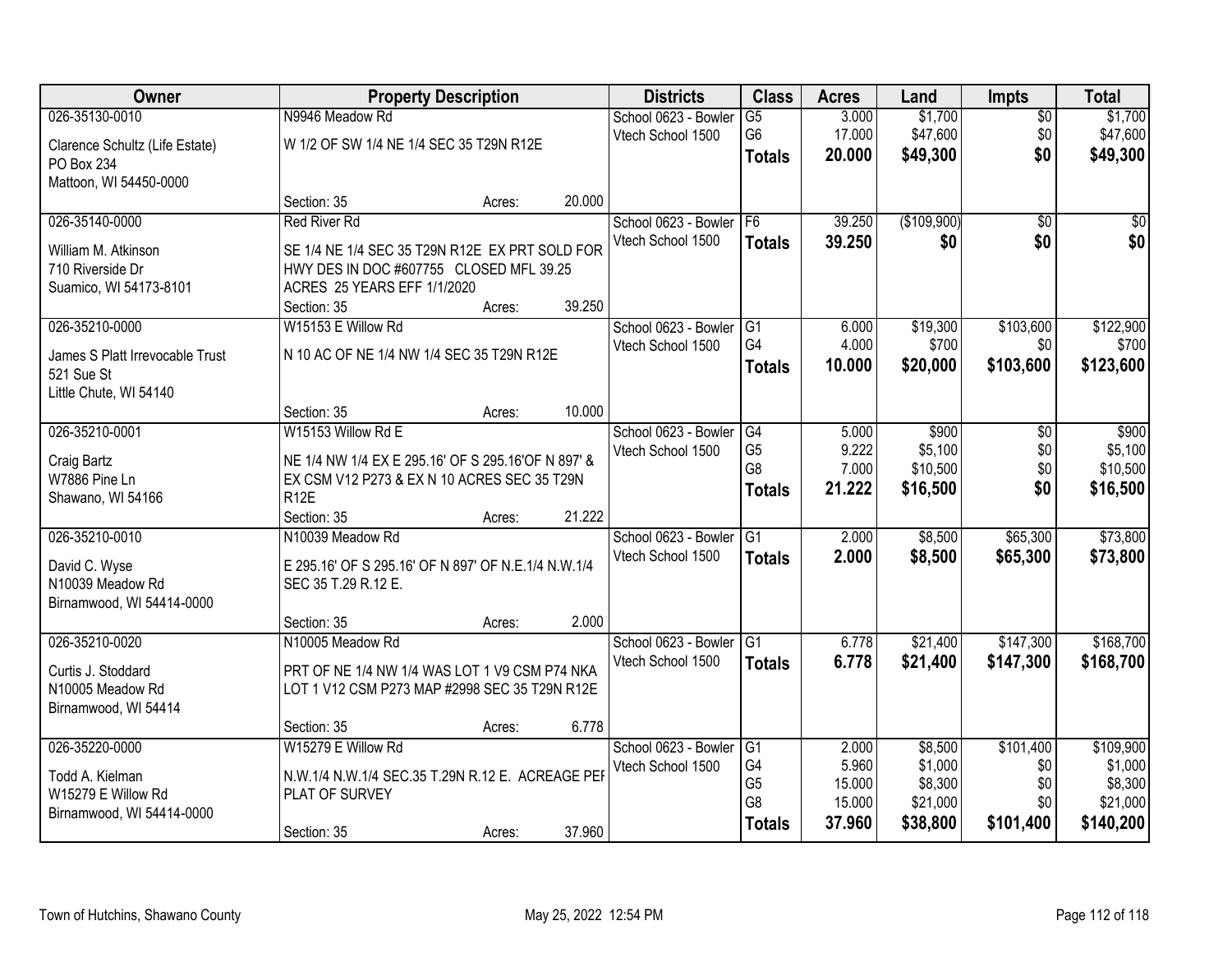| Owner                                                                                | <b>Property Description</b>                                                                                                |                  |                | <b>Districts</b>                                                                | <b>Class</b>                                      | <b>Acres</b>              | Land                            | Impts                  | <b>Total</b>                    |
|--------------------------------------------------------------------------------------|----------------------------------------------------------------------------------------------------------------------------|------------------|----------------|---------------------------------------------------------------------------------|---------------------------------------------------|---------------------------|---------------------------------|------------------------|---------------------------------|
| 026-35230-0000<br>Jt Meadow Properties, LLC<br>39620 Lake Park Ct                    | Meadow Rd<br>S 1/2 NW 1/4 EX E 198' OF N 478.5' & EX E 1657' OF S<br>660' SEC 35 T29N R12E                                 |                  |                | School 0623 - Bowler<br>Vtech School 1500                                       | G6<br><b>Totals</b>                               | 52.720<br>52.720          | \$124,800<br>\$124,800          | $\overline{50}$<br>\$0 | \$124,800<br>\$124,800          |
| Genoa City, WI 53128                                                                 | Section: 35                                                                                                                | Acres:           | 52.720         |                                                                                 |                                                   |                           |                                 |                        |                                 |
| 026-35230-0010<br>Timothy A. Neal<br>39620 Lake Park Ct<br>Genoa, WI 53128-0000      | Meadow Rd<br>S 1/2 OF N.W.1/4 THE E 1657 FT OF S 660'SEC.35<br>T.29 R. 12 E.                                               |                  |                | School 0623 - Bowler<br>Vtech School 1500                                       | G <sub>5</sub><br>G <sub>6</sub><br><b>Totals</b> | 5.000<br>20.110<br>25.110 | \$2,800<br>\$60,300<br>\$63,100 | \$0<br>\$0<br>\$0      | \$2,800<br>\$60,300<br>\$63,100 |
| 026-35240-0000<br>Kevin Boswell<br>N9971 Meadow Rd<br>Birnamwood, WI 54414-0000      | Section: 35<br>N9971 Meadow Rd<br>E 198'OF N 478.5'OF S.E.1/4 N.W.1/4 SEC.35 T.29 R.12<br>E                                | Acres:           | 25.110         | School 0623 - Bowler G1<br>Vtech School 1500                                    | <b>Totals</b>                                     | 2.170<br>2.170            | \$9,000<br>\$9,000              | \$92,000<br>\$92,000   | \$101,000<br>\$101,000          |
| 026-35310-0000<br>Lester Roy Rickert<br>N9873 Meadow Rd<br>Birnamwood, WI 54414-0000 | Section: 35<br>Meadow Rd<br>E 250'OF N 200'OF NE 1/4 SW 1/4 SEC 35 T29N R12E                                               | Acres:           | 2.170          | School 0623 - Bowler<br>Vtech School 1500                                       | G1<br><b>Totals</b>                               | 1.150<br>1.150            | \$5,500<br>\$5,500              | \$0<br>\$0             | \$5,500<br>\$5,500              |
| 026-35310-0010<br>Lester Roy Rickert<br>N9873 Meadow Rd<br>Birnamwood, WI 54414-0000 | Section: 35<br>N9873 Meadow Rd<br>E 250' OF S 200' OF N 400' OF NE 1/4 SW 1/4 SEC 35<br><b>T29N R12E</b>                   | Acres:           | 1.150          | Sanitary District Prior<br>to 1991<br>School 0623 - Bowler<br>Vtech School 1500 | $\overline{G1}$<br><b>Totals</b>                  | 1.150<br>1.150            | \$5,500<br>\$5,500              | \$5,000<br>\$5,000     | \$10,500<br>\$10,500            |
| 026-35310-0020<br>Lester Roy Rickert<br>N9851 Meadow Rd<br>Birnamwood, WI 54414-0000 | Section: 35<br>N9851 Meadow Rd<br>E 350' OF N 900' EX E 250' OF N 400' OF NE 1/4 SW<br>1/4 SEC 35 T29N R12E<br>Section: 35 | Acres:<br>Acres: | 1.150<br>4.930 | Sanitary District Prior<br>to 1991<br>School 0623 - Bowler<br>Vtech School 1500 | $\overline{G1}$<br><b>Totals</b>                  | 4.930<br>4.930            | \$16,400<br>\$16,400            | \$1,800<br>\$1,800     | \$18,200<br>\$18,200            |
| 026-35310-0030<br>Timothy A. Neal<br>39620 Lake Park Ct<br>Genoa, WI 53128-0000      | Meadow Rd<br>N 1/2 OF S.W.1/4 THE W 1707 FT OF E 2057'OF N<br>660'SEC. 35 T.29 R.12 E.<br>Section: 35                      | Acres:           | 25.870         | School 0623 - Bowler<br>Vtech School 1500                                       | G <sub>6</sub><br><b>Totals</b>                   | 25.870<br>25.870          | \$77,600<br>\$77,600            | $\overline{50}$<br>\$0 | \$77,600<br>\$77,600            |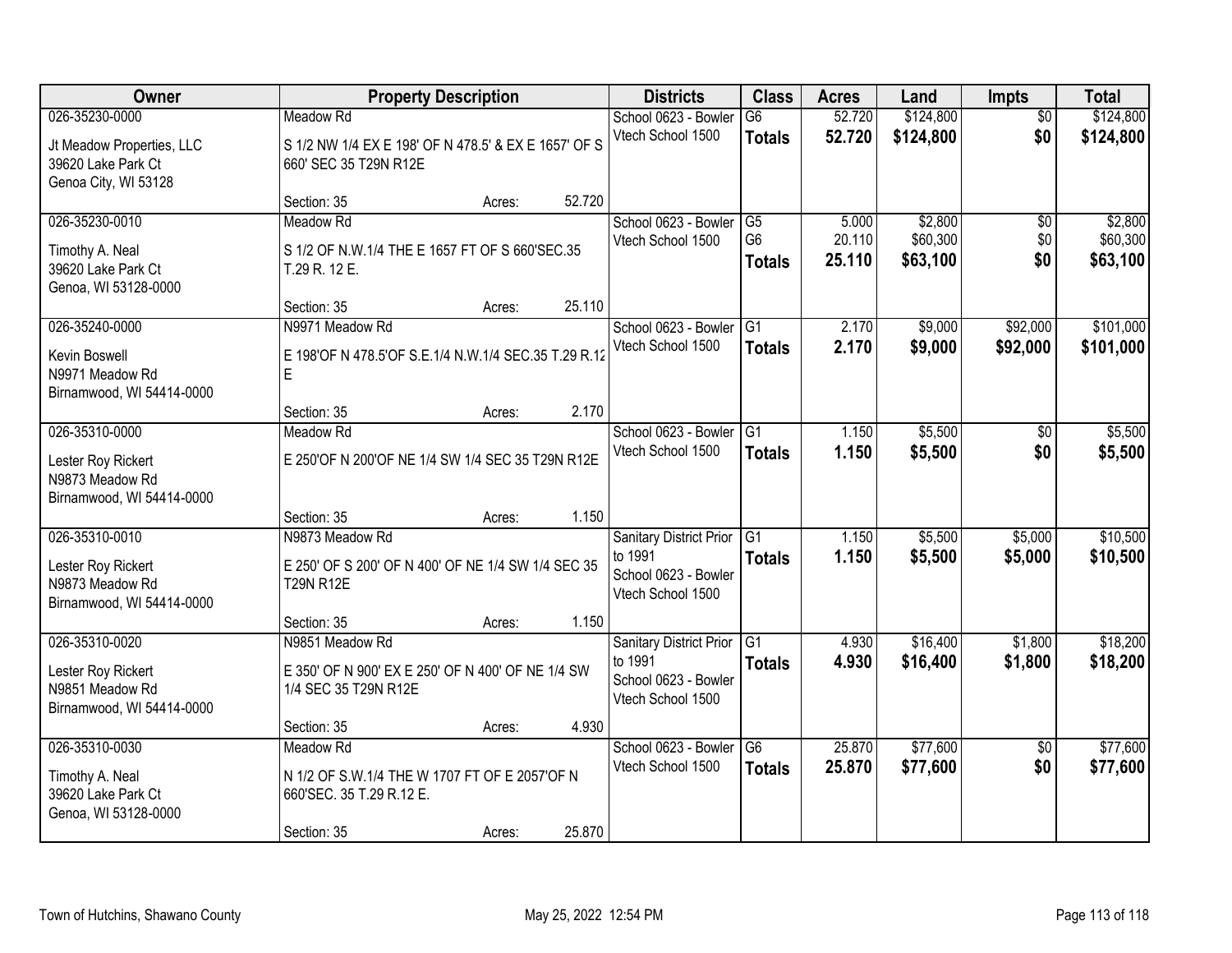| Owner                     |                                                     | <b>Property Description</b> |                | <b>Districts</b>                          | <b>Class</b>                      | <b>Acres</b>    | Land                 | Impts                  | <b>Total</b>         |
|---------------------------|-----------------------------------------------------|-----------------------------|----------------|-------------------------------------------|-----------------------------------|-----------------|----------------------|------------------------|----------------------|
| 026-35310-0040            | Meadow Rd                                           |                             |                | School 0623 - Bowler<br>Vtech School 1500 | $\overline{G5}$<br>G <sub>6</sub> | 6.900<br>39.000 | \$7,700<br>\$109,200 | $\overline{50}$<br>\$0 | \$7,700<br>\$109,200 |
| Cassandra Dee Hix         | N 1/2 OF S.W.1/4 EX E 350' OF S 240'OF N 900'& EX W |                             |                |                                           | <b>Totals</b>                     | 45.900          | \$116,900            | \$0                    | \$116,900            |
| W15083 Line Rd            | 1707'OF E 2057'OF N 660'& EX W 264'OF N 165'SEC.3!  |                             |                |                                           |                                   |                 |                      |                        |                      |
| Birnamwood, WI 54414-0000 | T.29 R.12 E.                                        |                             |                |                                           |                                   |                 |                      |                        |                      |
|                           | Section: 35                                         | Acres:                      | 45.900         |                                           |                                   |                 |                      |                        |                      |
| 026-35320-0000            | No Rd                                               |                             |                | School 0623 - Bowler                      | $\overline{G5}$                   | 1.000           | \$600                | $\overline{50}$        | \$600                |
| Diane Henry               | W 264' OF N 165' NW 1/4 SW 1/4 SEC 35 T29 R12E      |                             |                | Vtech School 1500                         | <b>Totals</b>                     | 1.000           | \$600                | \$0                    | \$600                |
| N9828 Black Ash Rd        |                                                     |                             |                |                                           |                                   |                 |                      |                        |                      |
| Birnamwood, WI 54414-0000 |                                                     |                             |                |                                           |                                   |                 |                      |                        |                      |
|                           | Section: 35                                         | Acres:                      | 1.000          |                                           |                                   |                 |                      |                        |                      |
| 026-35330-0000            | Meadow Rd                                           |                             |                | School 0623 - Bowler                      | G5                                | 20.000          | \$11,000             | \$0                    | \$11,000             |
| Denis S. Pace             | S.W.1/4 S.W.1/4 SEC.35 T.29 R.12 E.                 |                             |                | Vtech School 1500                         | G <sub>6</sub>                    | 20.000          | \$56,000             | \$0                    | \$56,000             |
| N9749 Meadow Rd           |                                                     |                             |                |                                           | <b>Totals</b>                     | 40.000          | \$67,000             | \$0                    | \$67,000             |
| Birnamwood, WI 54414-0000 |                                                     |                             |                |                                           |                                   |                 |                      |                        |                      |
|                           | Section: 35                                         | Acres:                      | 40.000         |                                           |                                   |                 |                      |                        |                      |
| 026-35340-0000            | N9749 Meadow Rd                                     |                             |                | School 0623 - Bowler                      | G1                                | 2.000           | \$7,500              | \$97,100               | \$104,600            |
|                           |                                                     |                             |                | Vtech School 1500                         | G <sub>5</sub>                    | 2.000           | \$1,500              | \$0                    | \$1,500              |
| Denis S. Pace             | E 693' OF SE 1/4 SW 1/4 SEC 35 T29N R12E NKA LOT    |                             |                |                                           | G <sub>6</sub>                    | 9.970           | \$16,000             | \$0                    | \$16,000             |
| N9749 Meadow Rd           | 1 V21 CSM P167 MAP #4195                            |                             |                |                                           | <b>Totals</b>                     | 13.970          | \$25,000             | \$97,100               | \$122,100            |
| Birnamwood, WI 54414-0000 |                                                     |                             |                |                                           |                                   |                 |                      |                        |                      |
|                           | Section: 35                                         | Acres:                      | 13.970         |                                           |                                   |                 |                      |                        |                      |
| 026-35340-0010            | Meadow Rd                                           |                             |                | School 0623 - Bowler                      | G6                                | 19.000          | \$30,400             | $\overline{50}$        | \$30,400             |
| Denis S. Pace             | S.E.1/4 S.W.1/4 EX E 693' SEC.35 T.29 R.12 E.       |                             |                | Vtech School 1500                         | <b>Totals</b>                     | 19.000          | \$30,400             | \$0                    | \$30,400             |
| N9749 Meadow Rd           |                                                     |                             |                |                                           |                                   |                 |                      |                        |                      |
| Birnamwood, WI 54414-0000 |                                                     |                             |                |                                           |                                   |                 |                      |                        |                      |
|                           | Section: 35                                         | Acres:                      | 19.000         |                                           |                                   |                 |                      |                        |                      |
| 026-35340-0020            | N9795 Meadow Rd                                     |                             |                | School 0623 - Bowler                      | $\overline{\text{G5}}$            | 3.000           | \$3,800              | $\overline{60}$        | \$3,800              |
| Kevin Muramatsu           | E 693' OF SE 1/4 SW 1/4 SEC 35 T29N R12E NKA LOT    |                             |                | Vtech School 1500                         | G <sub>6</sub>                    | 3.000           | \$4,800              | \$0                    | \$4,800              |
| 1337 Edison St            | 2 V21 CSM P167 MAP #4195                            |                             |                |                                           | <b>Totals</b>                     | 6.000           | \$8,600              | \$0                    | \$8,600              |
| Antigo, WI 54409          |                                                     |                             |                |                                           |                                   |                 |                      |                        |                      |
|                           | Section: 35                                         | Acres:                      | 6.000          |                                           |                                   |                 |                      |                        |                      |
| 026-35410-0000            | <b>Red River Rd</b>                                 |                             |                | School 0623 - Bowler                      | F6                                | 39.000          | (\$109,200)          | $\overline{50}$        | $\overline{30}$      |
|                           |                                                     |                             |                | Vtech School 1500                         | G <sub>6</sub>                    | 1.000           | \$2,800              | \$0                    | \$2,800              |
| William M. Atkinson       | NE 1/4 SE 1/4 SEC 35 T29N R12E                      |                             | CLOSED MFL 39A |                                           | <b>Totals</b>                     | 40.000          | \$2,800              | \$0                    | \$2,800              |
| 710 Riverside Dr          | 25 YEARS EFF 1/1/2020                               |                             |                |                                           |                                   |                 |                      |                        |                      |
| Suamico, WI 54173-8101    |                                                     |                             |                |                                           |                                   |                 |                      |                        |                      |
|                           | Section: 35                                         | Acres:                      | 40.000         |                                           |                                   |                 |                      |                        |                      |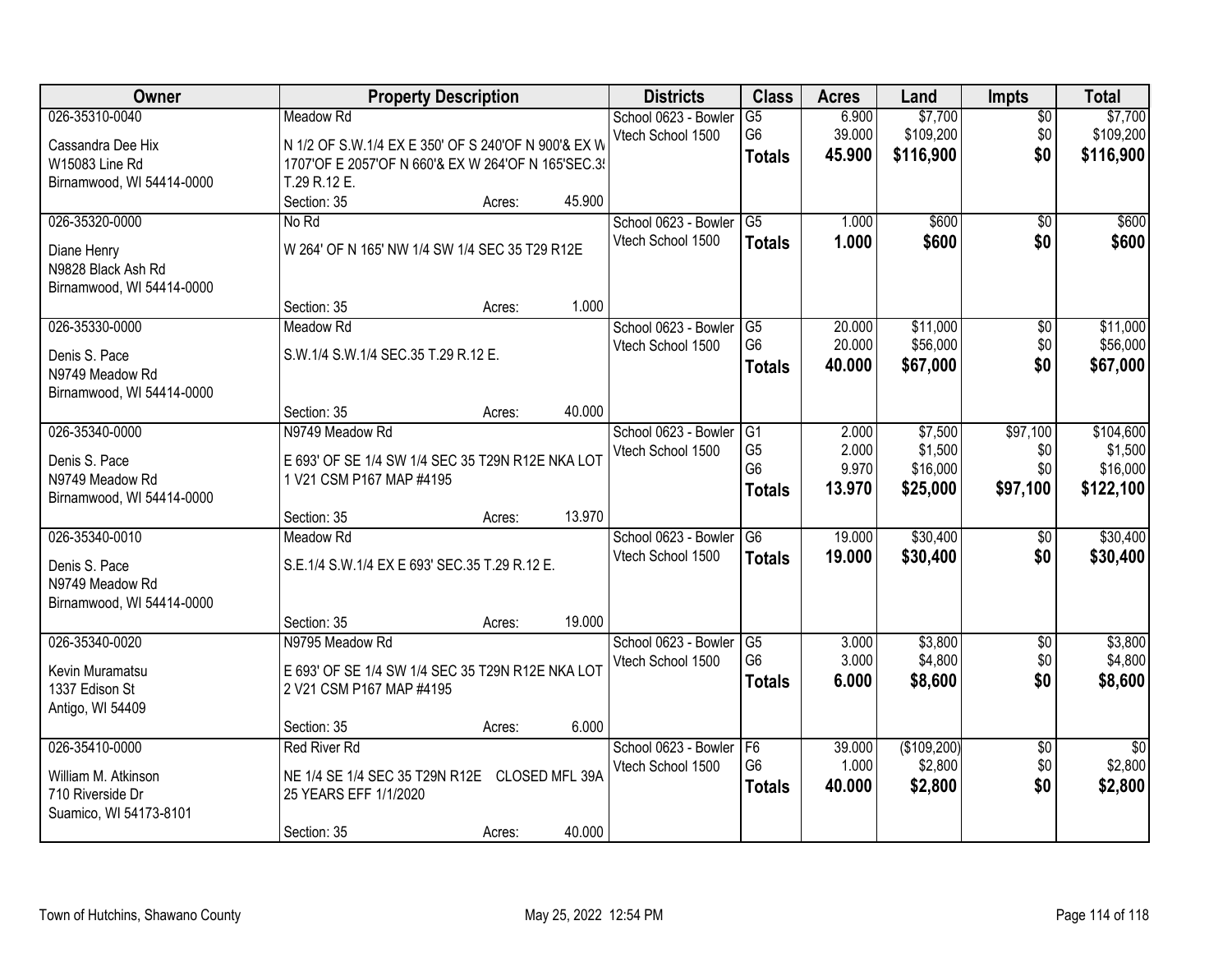| Owner                                                                                  |                                                                                                        | <b>Property Description</b> |        | <b>Districts</b>                          | <b>Class</b>                    | <b>Acres</b>     | Land               | <b>Impts</b>           | <b>Total</b>           |
|----------------------------------------------------------------------------------------|--------------------------------------------------------------------------------------------------------|-----------------------------|--------|-------------------------------------------|---------------------------------|------------------|--------------------|------------------------|------------------------|
| 026-35420-0000                                                                         | Meadow Rd                                                                                              |                             |        | School 0623 - Bowler                      | F6                              | 40.000           | (\$112,000)        | $\overline{50}$        | \$0                    |
| William M. Atkinson<br>710 Riverside Dr<br>Suamico, WI 54173-8101                      | NW 1/4 SE 1/4 SEC 35 T29N R12E CLOSED MFL 40A<br>25 YEARS EFF 1/1/2020                                 |                             |        | Vtech School 1500                         | <b>Totals</b>                   | 40.000           | \$0                | \$0                    | \$0                    |
|                                                                                        | Section: 35                                                                                            | Acres:                      | 40.000 |                                           |                                 |                  |                    |                        |                        |
| 026-35430-0000                                                                         | Town Line Rd                                                                                           |                             |        | School 0623 - Bowler                      | F <sub>6</sub>                  | 40.000           | (\$112,000)        | \$0                    | \$0                    |
| William M. Atkinson<br>710 Riverside Dr<br>Suamico, WI 54173-8101                      | SW 1/4 SE 1/4 SEC 35 T29N R12E CLOSED MFL 40A<br>25 YEARS EFF 1/1/2020                                 |                             |        | Vtech School 1500                         | <b>Totals</b>                   | 40.000           | \$0                | \$0                    | \$0                    |
|                                                                                        | Section: 35                                                                                            | Acres:                      | 40.000 |                                           |                                 |                  |                    |                        |                        |
| 026-35440-0000                                                                         | N9711 Red River Rd                                                                                     |                             |        | School 0623 - Bowler                      | IF <sub>6</sub>                 | 39.000           | (\$109,200)        | \$0                    | $\overline{30}$        |
| William M. Atkinson<br>710 Riverside Dr<br>Suamico, WI 54173-8101                      | SE 1/4 SE 1/4 SEC 35 T29N R12E CLOSED MFL 39A<br>25 YEARS EFF 1/1/2020                                 |                             |        | Vtech School 1500                         | G <sub>1</sub><br><b>Totals</b> | 1.000<br>40.000  | \$5,000<br>\$5,000 | \$15,500<br>\$15,500   | \$20,500<br>\$20,500   |
|                                                                                        | Section: 35                                                                                            | Acres:                      | 40.000 |                                           |                                 |                  |                    |                        |                        |
| 026-36110-0000                                                                         | <b>Willow Rd</b>                                                                                       |                             |        | School 0623 - Bowler                      | F8                              | 40.000           | (\$112,000)        | \$0                    | \$0                    |
| <b>Tigerton Lumber Company</b><br>121 Cedar St<br>PO Box 70                            | NE 1/4 NE 1/4 SEC 36 T29N R12E CLOSED MFL<br>40.00 ACRES 25 YEARS EFFECITVE 1/1/04                     |                             |        | Vtech School 1500                         | <b>Totals</b>                   | 40.000           | \$0                | \$0                    | \$0                    |
| Tigerton, WI 54486-0000                                                                | Section: 36                                                                                            | Acres:                      | 40.000 |                                           |                                 |                  |                    |                        |                        |
| 026-36120-0000                                                                         | <b>Willow Rd</b>                                                                                       |                             |        | School 0623 - Bowler                      | F8                              | 40.000           | (\$112,000)        | $\overline{50}$        | $\sqrt{50}$            |
| <b>Tigerton Lumber Company</b><br>121 Cedar St<br>PO Box 70<br>Tigerton, WI 54486-0000 | NW 1/4 NE 1/4 SEC 36 T29N R12E CLOSED MFL<br>40.00 ACRES 25 YEARS EFFECTIVE 1/1/04<br>Section: 36      | Acres:                      | 40.000 | Vtech School 1500                         | <b>Totals</b>                   | 40.000           | \$0                | \$0                    | \$0                    |
| 026-36130-0000                                                                         | <b>Willow Rd</b>                                                                                       |                             |        | School 0623 - Bowler F8                   |                                 | 40.000           | (\$112,000)        | \$0                    | \$0                    |
| <b>Tigerton Lumber Company</b><br>121 Cedar St<br>PO Box 70                            | SW 1/4 NE 1/4 SEC 36 T29N R12E CLOSED MFL<br>40.00 ACRES 25 YEARS EFFECTIVE 1/1/04                     |                             |        | Vtech School 1500                         | <b>Totals</b>                   | 40.000           | \$0                | \$0                    | \$0                    |
| Tigerton, WI 54486-0000                                                                | Section: 36                                                                                            | Acres:                      | 40.000 |                                           |                                 |                  |                    |                        |                        |
| 026-36140-0000<br><b>Tigerton Lumber Company</b><br>121 Cedar St                       | <b>Willow Rd</b><br>SE 1/4 NE 1/4 SEC 36 T29N R12E CLOSED MFL 40.00<br>ACRES 25 YEARS EFFECTIVE 1/1/04 |                             |        | School 0623 - Bowler<br>Vtech School 1500 | F8<br><b>Totals</b>             | 40.000<br>40.000 | (\$112,000)<br>\$0 | $\overline{50}$<br>\$0 | $\overline{50}$<br>\$0 |
| PO Box 70<br>Tigerton, WI 54486-0000                                                   | Section: 36                                                                                            | Acres:                      | 40.000 |                                           |                                 |                  |                    |                        |                        |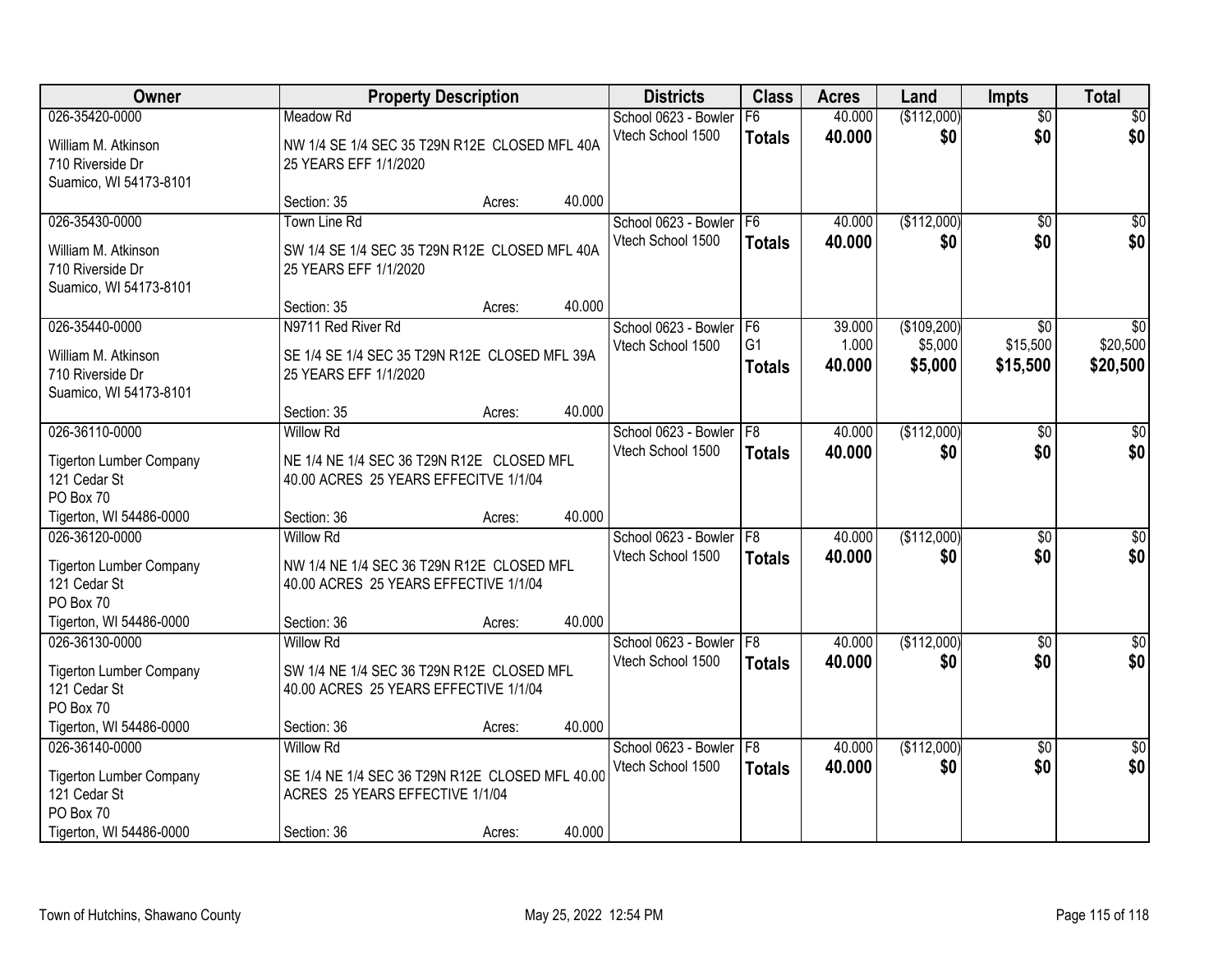| Owner                          |                                                  | <b>Property Description</b> |        | <b>Districts</b>     | <b>Class</b>    | <b>Acres</b> | Land        | <b>Impts</b>    | <b>Total</b> |
|--------------------------------|--------------------------------------------------|-----------------------------|--------|----------------------|-----------------|--------------|-------------|-----------------|--------------|
| 026-36210-0000                 | <b>Willow Rd</b>                                 |                             |        | School 0623 - Bowler | F8              | 40.000       | (\$112,000) | $\overline{50}$ | $\sqrt{50}$  |
| <b>Tigerton Lumber Company</b> | NE 1/4 NW 1/4 SEC 36 T29N R12E CLOSED MFL        |                             |        | Vtech School 1500    | <b>Totals</b>   | 40.000       | \$0         | \$0             | \$0          |
| 121 Cedar St                   | 40.00 ACRES 25 YEARS EFFECTIVE 1/1/04            |                             |        |                      |                 |              |             |                 |              |
| PO Box 70                      |                                                  |                             |        |                      |                 |              |             |                 |              |
| Tigerton, WI 54486-0000        | Section: 36                                      | Acres:                      | 40.000 |                      |                 |              |             |                 |              |
| 026-36220-0000                 | N10034 Red River Rd                              |                             |        | School 0623 - Bowler | G1              | 2.000        | \$8,500     | \$57,500        | \$66,000     |
| Daniel Smith                   | N.W.1/4 N.W.1/4 SEC.36 T.29 R.12 E. EX PRT SOLD  |                             |        | Vtech School 1500    | G <sub>5</sub>  | 31.460       | \$17,300    | \$0             | \$17,300     |
| N10034 Red River Rd            | FOR HWY DES IN DOC #607754.                      |                             |        |                      | G <sub>6</sub>  | 6.000        | \$16,800    | \$0             | \$16,800     |
| Bowler, WI 54416-0000          |                                                  |                             |        |                      | <b>Totals</b>   | 39.460       | \$42,600    | \$57,500        | \$100,100    |
|                                | Section: 36                                      | Acres:                      | 39.460 |                      |                 |              |             |                 |              |
| 026-36230-0000                 | <b>Red River Rd</b>                              |                             |        | School 0623 - Bowler | G5              | 6.000        | \$2,700     | \$0             | \$2,700      |
| Kay T. Larson                  | S.W.1/4 N.W.1/4 EX CERT SUR REC V.8 P.332 SEC.36 |                             |        | Vtech School 1500    | G <sub>6</sub>  | 32.752       | \$91,700    | \$0             | \$91,700     |
| 3902 Elmwood Rd                | T.29N R.12 E.                                    |                             |        |                      | <b>Totals</b>   | 38.752       | \$94,400    | \$0             | \$94,400     |
| Hubertus, WI 53033-0000        |                                                  |                             |        |                      |                 |              |             |                 |              |
|                                | Section: 36                                      | Acres:                      | 38.752 |                      |                 |              |             |                 |              |
| 026-36230-0010                 | N9974 Red River Rd                               |                             |        | School 0623 - Bowler | G1              | 1.248        | \$5,900     | \$77,400        | \$83,300     |
| <b>Edward Elmergreen</b>       | PRT OF S.W.1/4 N.W.1/4 KNOWN AS LOT 1 CERT SUF   |                             |        | Vtech School 1500    | <b>Totals</b>   | 1.248        | \$5,900     | \$77,400        | \$83,300     |
| N9974 Red River Rd             | REC V.8 P.332 MAP #2338 SEC.36 T.29N R.12 E.     |                             |        |                      |                 |              |             |                 |              |
| Bowler, WI 54416-0000          |                                                  |                             |        |                      |                 |              |             |                 |              |
|                                | Section: 36                                      | Acres:                      | 1.248  |                      |                 |              |             |                 |              |
| 026-36240-0000                 | <b>Willow Rd</b>                                 |                             |        | School 0623 - Bowler | $\overline{G4}$ | 40.000       | \$7,000     | \$0             | \$7,000      |
| <b>Travis White</b>            | SE 1/4 NW 1/4 SEC 36 T29N R12E                   |                             |        | Vtech School 1500    | <b>Totals</b>   | 40.000       | \$7,000     | \$0             | \$7,000      |
| W14591 Spruce Rd               |                                                  |                             |        |                      |                 |              |             |                 |              |
| Birnamwood, WI 54414           |                                                  |                             |        |                      |                 |              |             |                 |              |
|                                | Section: 36                                      | Acres:                      | 40.000 |                      |                 |              |             |                 |              |
| 026-36310-0000                 | <b>Willow Rd</b>                                 |                             |        | School 0623 - Bowler | G4              | 6.600        | \$1,200     | $\overline{60}$ | \$1,200      |
| Kay T. Larson                  | N.E.1/4 S.W.1/4 SEC.36 T.29 R.12 E.              |                             |        | Vtech School 1500    | G <sub>5</sub>  | 21.400       | \$17,800    | \$0             | \$17,800     |
| 3902 Elmwood Rd                |                                                  |                             |        |                      | G <sub>8</sub>  | 12.000       | \$16,800    | \$0             | \$16,800     |
| Hubertus, WI 53033-0000        |                                                  |                             |        |                      | <b>Totals</b>   | 40.000       | \$35,800    | \$0             | \$35,800     |
|                                | Section: 36                                      | Acres:                      | 40.000 |                      |                 |              |             |                 |              |
| 026-36320-0000                 | N9856 Red River Rd                               |                             |        | School 0623 - Bowler | G1              | 2.000        | \$8,500     | \$218,800       | \$227,300    |
| Kay T. Larson                  | N.W.1/4 S.W.1/4 SEC.36 T.29 R.12 E.              |                             |        | Vtech School 1500    | G4              | 1.900        | \$300       | \$0             | \$300        |
| 3902 Elmwood Rd                |                                                  |                             |        |                      | G <sub>5</sub>  | 27.100       | \$24,000    | \$0             | \$24,000     |
| Hubertus, WI 53033-0000        |                                                  |                             |        |                      | G8              | 9.000        | \$12,600    | \$0             | \$12,600     |
|                                | Section: 36                                      | Acres:                      | 40.000 |                      | <b>Totals</b>   | 40.000       | \$45,400    | \$218,800       | \$264,200    |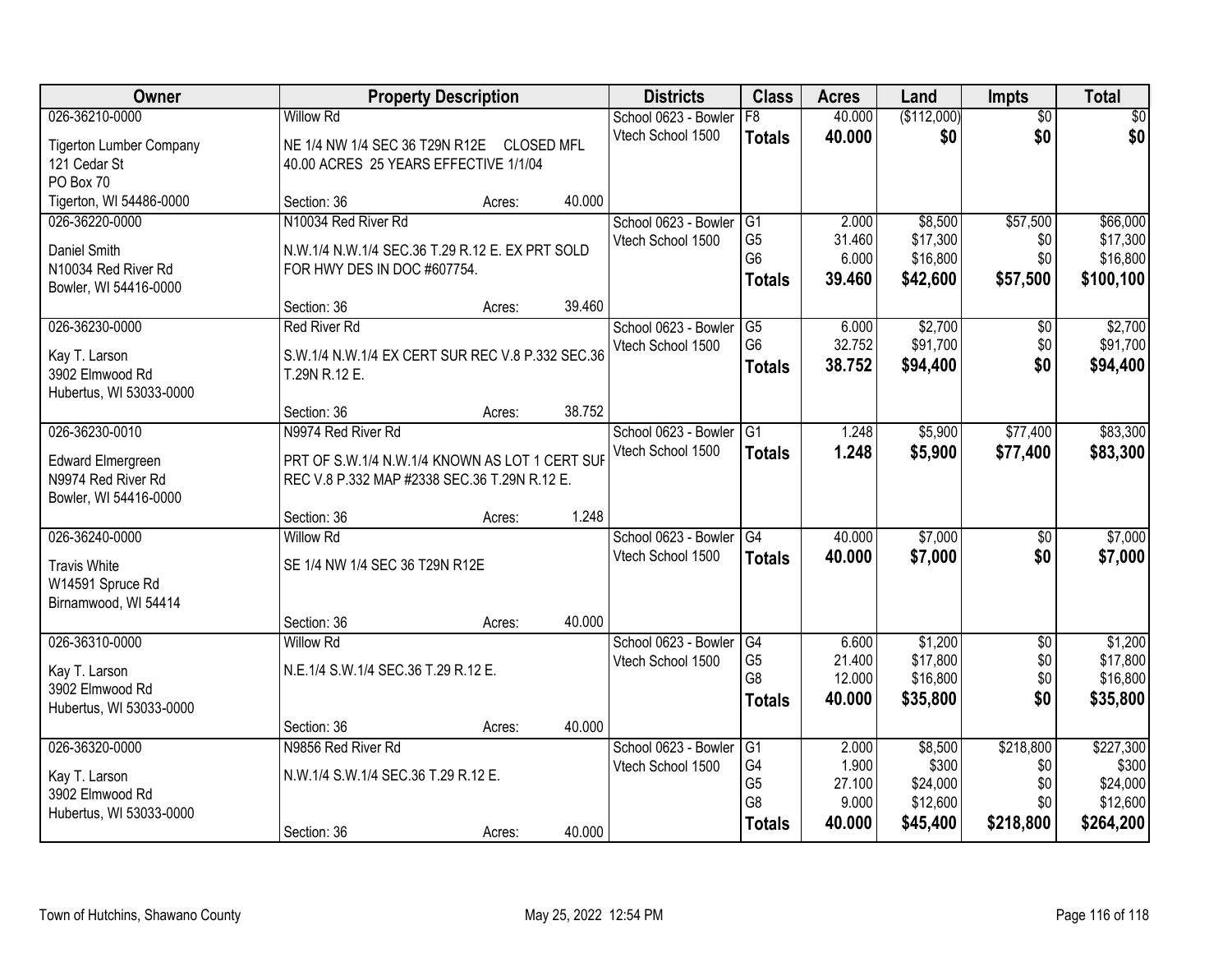| Owner                          |                                                 | <b>Property Description</b> |        | <b>Districts</b>     | <b>Class</b>    | <b>Acres</b> | Land        | <b>Impts</b>    | <b>Total</b> |
|--------------------------------|-------------------------------------------------|-----------------------------|--------|----------------------|-----------------|--------------|-------------|-----------------|--------------|
| 026-36330-0000                 | N9728 Red River Rd                              |                             |        | School 0623 - Bowler | $\overline{G1}$ | 1.000        | \$5,000     | \$78,000        | \$83,000     |
| Jennifer K. Neal               | S.W.1/4 S.W.1/4 SEC.36 T.29 R.12 E.             |                             |        | Vtech School 1500    | G6              | 39.000       | \$109,200   | \$0             | \$109,200    |
| 39620 Lake Park Ct             |                                                 |                             |        |                      | <b>Totals</b>   | 40.000       | \$114,200   | \$78,000        | \$192,200    |
| Genoa City, WI 53128-0000      |                                                 |                             |        |                      |                 |              |             |                 |              |
|                                | Section: 36                                     | Acres:                      | 40.000 |                      |                 |              |             |                 |              |
| 026-36340-0000                 | <b>Willow Rd</b>                                |                             |        | School 0623 - Bowler | G4              | 6.000        | \$1,000     | \$0             | \$1,000      |
| David A. Larson                | S.E.1/4 S.W.1/4 SEC.36 T.29 R.12 E.             |                             |        | Vtech School 1500    | G8              | 34.000       | \$47,600    | \$0             | \$47,600     |
| W4093 Scotch Bush Rd           |                                                 |                             |        |                      | <b>Totals</b>   | 40.000       | \$48,600    | \$0             | \$48,600     |
| Elkhorn, WI 53121-0000         |                                                 |                             |        |                      |                 |              |             |                 |              |
|                                | Section: 36                                     | Acres:                      | 40.000 |                      |                 |              |             |                 |              |
| 026-36410-0000                 | No Rd                                           |                             |        | School 0623 - Bowler | F8              | 40.000       | (\$112,000) | \$0             | $\sqrt{50}$  |
| <b>Tigerton Lumber Company</b> | NE 1/4 SE 1/4 SEC 36 T29N R12E CLOSED MFL 40.00 |                             |        | Vtech School 1500    | <b>Totals</b>   | 40,000       | \$0         | \$0             | \$0          |
| 121 Cedar St                   | ACRES 25 YEARS EFFECTIVE 1/1/04                 |                             |        |                      |                 |              |             |                 |              |
| PO Box 70                      |                                                 |                             |        |                      |                 |              |             |                 |              |
| Tigerton, WI 54486-0000        | Section: 36                                     | Acres:                      | 40.000 |                      |                 |              |             |                 |              |
| 026-36420-0000                 | N9820 E Willow Rd                               |                             |        | School 0623 - Bowler | G4              | 6.000        | \$1,200     | \$0             | \$1,200      |
| Donald R. Klabunde             | NW 1/4 SE 1/4 EX V12 CSM P161 SEC 36 T29N R12E  |                             |        | Vtech School 1500    | G <sub>5</sub>  | 10.000       | \$4,500     | \$0             | \$4,500      |
| N9820 E Willow Rd              |                                                 |                             |        |                      | G7              | 2.000        | \$7,600     | \$73,600        | \$81,200     |
| Bowler, WI 54416-0000          |                                                 |                             |        |                      | G <sub>8</sub>  | 20.000       | \$28,000    | \$0             | \$28,000     |
|                                | Section: 36                                     | Acres:                      | 38.000 |                      | <b>Totals</b>   | 38.000       | \$41,300    | \$73,600        | \$114,900    |
| 026-36420-0010                 | N9890 E Willow Rd                               |                             |        | School 0623 - Bowler | G1              | 2.000        | \$8,500     | \$66,800        | \$75,300     |
| Gary D. Hively                 | PRT OF NW 1/4 SE 1/4 KNOWN AS LOT 1 CERT SUR    |                             |        | Vtech School 1500    | <b>Totals</b>   | 2.000        | \$8,500     | \$66,800        | \$75,300     |
| N9890 E Willow Rd              | REC V12 P161 MAP #2942 SEC 36 T29N R12E         |                             |        |                      |                 |              |             |                 |              |
| Bowler, WI 54416-0000          |                                                 |                             |        |                      |                 |              |             |                 |              |
|                                | Section: 36                                     | Acres:                      | 2.000  |                      |                 |              |             |                 |              |
| 026-36430-0000                 | <b>Willow Rd</b>                                |                             |        | School 0623 - Bowler | $\overline{G4}$ | 19.000       | \$3,000     | $\overline{50}$ | \$3,000      |
| Donald R. Klabunde             | SW 1/4 SE 1/4 SEC 36 T29N R12E                  |                             |        | Vtech School 1500    | G <sub>5</sub>  | 1.000        | \$200       | \$0             | \$200        |
| N9820 E Willow Rd              |                                                 |                             |        |                      | G <sub>8</sub>  | 20.000       | \$28,000    | \$0             | \$28,000     |
| Bowler, WI 54416-0000          |                                                 |                             |        |                      | <b>Totals</b>   | 40.000       | \$31,200    | \$0             | \$31,200     |
|                                | Section: 36                                     | Acres:                      | 40.000 |                      |                 |              |             |                 |              |